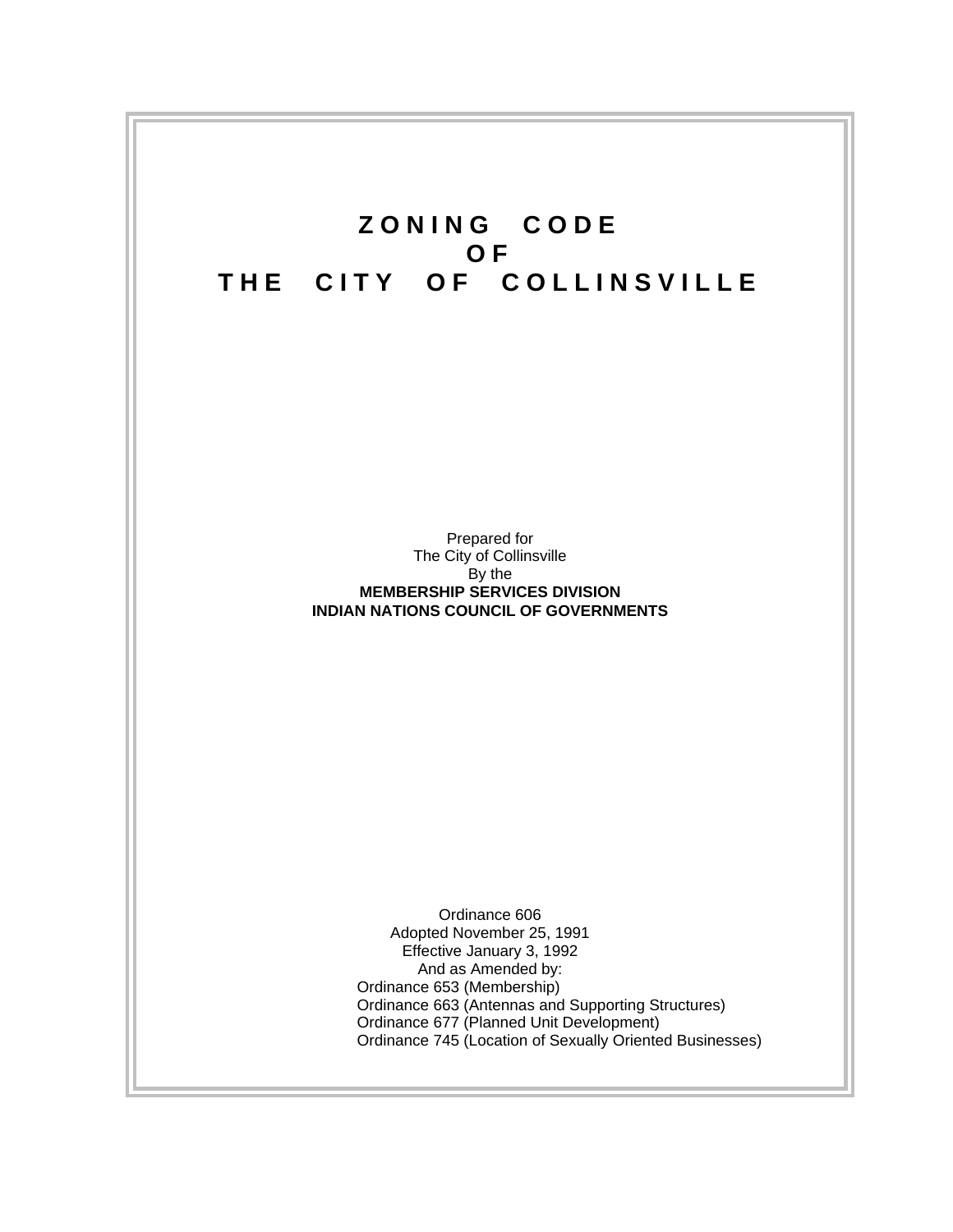# TABLE OF CONTENTS

# CHAPTER 1 PURPOSES, INTERPRETATION & JURISDICTION

100 Title.

110 Purposes, Interpretation & Jurisdiction

# CHAPTER 2 GENERAL PROVISIONS

- 200 Zoning Districts Established
- 201 Supplemental Districts Established<br>202 Official Zoning Map Established
- **Official Zoning Map Established**
- 203 District Boundary Description and Interpretation
- 204 Limitation on Land Use
- 205 Division of Lots
- 206 Street Frontage Required
- 207 One Single-Family Dwelling Per Lot of Record
- 208 Height Exceptions
- 209 Lot Area Width Exceptions
- 210 Yards
- 211 Existing Building Encroachments on Front Yards or Building **Setbacks**
- 212 Walls and Fences
- 213 Driveways
- 214 Platting Requirements
- 215 Major Street Plan
- 216 Code of Ethics and Absences and Removal of Members
- 217 Antennas and Antenna Supporting Structures

# CHAPTER 3 AG DISTRICT PROVISIONS

- 300 Purposes
- 310 Principal Uses Permitted in AG
- 320 Accessory Uses in AG
- 330 Bulk & Area Requirements in AG
- 340 Requirements for Special Exception Uses in AG

# CHAPTER 4 RESIDENTIAL DISTRICT PROVISIONS

- 400 Purposes
- 410 Principal Uses Permitted in RS
- 420 Accessory Uses Permitted in RS (roomers, home occupation, rummage/garage sales)
- 430 Bulk & Area Requirements in RS<br>440 Site Plan Review Mobile Home
- Site Plan Review Mobile Home Parks & Multi-family
- 450 Special Exception Uses in RS (wind energy, home occupation, bed & breakfasts)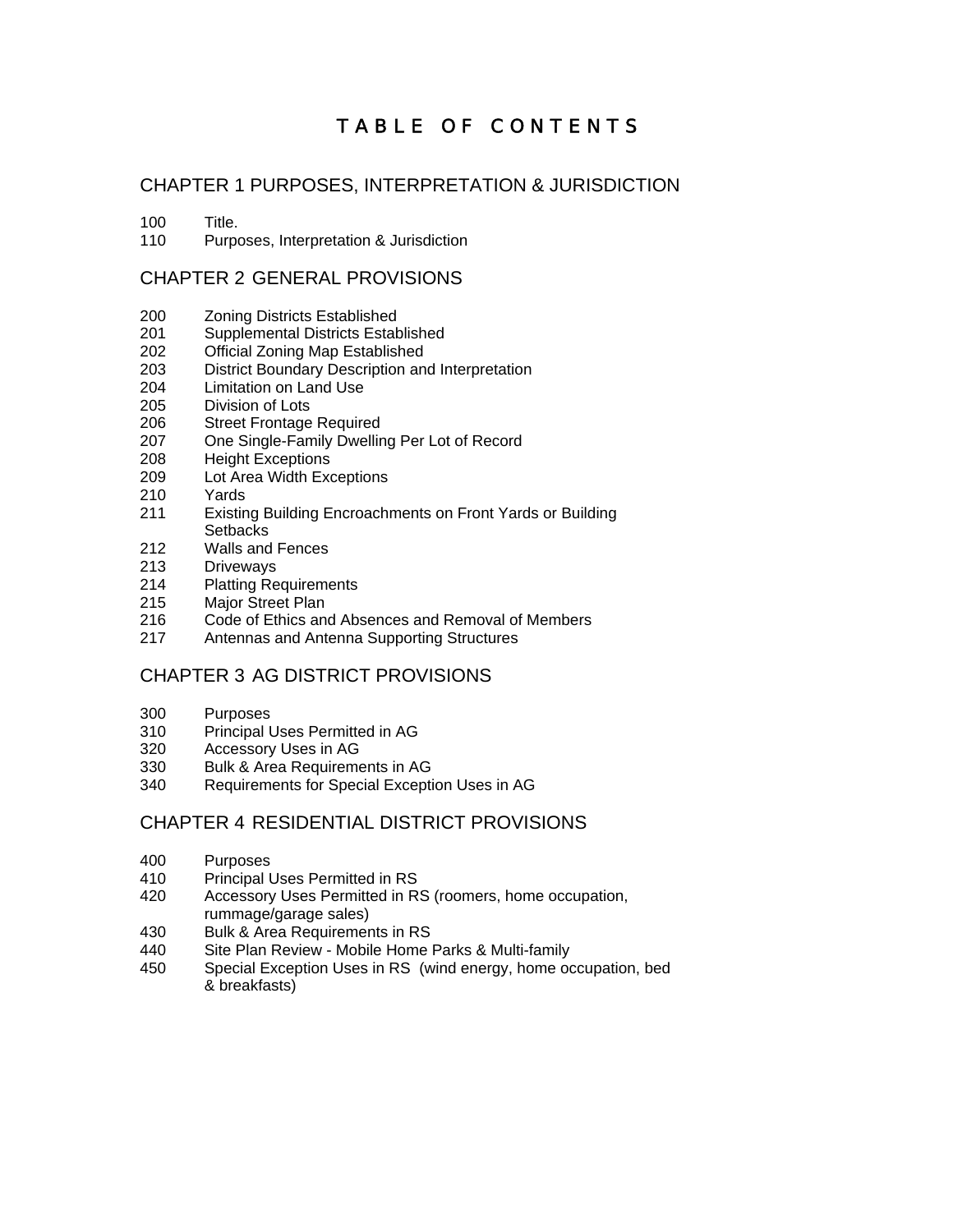# CHAPTER 5 OFFICE DISTRICT PROVISIONS

- 500 Purposes
- 510 Principal Uses Permitted in O
- 520 Accessory Uses Permitted in O
- 530 Bulk & Area Requirements in O
- 540 Special Exception Uses in O
- 550 Site Plan Review

# CHAPTER 6 COMMERCIAL DISTRICT PROVISIONS

- 600 Purposes
- 610 Principal Uses Permitted in C
- 620 Accessory Uses Permitted in C
- 630 Bulk & Area Requirements in C
- 640 Special Exception Uses in C
- 650 Location of Sexually Oriented Businesses
- 660 Site Plan Review

# CHAPTER 7 INDUSTRIAL DISTRICT PROVISIONS

- 700 Purposes
- 710 Principal Uses In Permitted in I
- 720 Accessory Uses Permitted in I
- 730 Bulk & Area Requirements in I
- 740 Special Exceptions, Requirements in I
- 750 Site Plan Review
- 760 Antennas and Antenna Supporting Structures

# CHAPTER 8 HISTORIC PRESERVATION

- 800 Purposes
- 810 Definitions
- 820 Collinsville Preservation Commission
- 830 Historic Preservation District Provisions<br>840 Historic Preservation District Zoning Ma
- Historic Preservation District Zoning Map Amendments
- 850 Certificate of Appropriateness

# CHAPTER 9 PLANNED UNIT DEVELOPEMENT

- 900 Description<br>900.1 Purposes
- Purposes
- 900.2 General provisions
- 910. Uses Permitted in Planned Unit Developments
- 920. Bulk and Area Requirements
- 930. Perimeter Requirements
- 940. Off-Street Parking and Loading
- 950. Administration of Planned Unit Development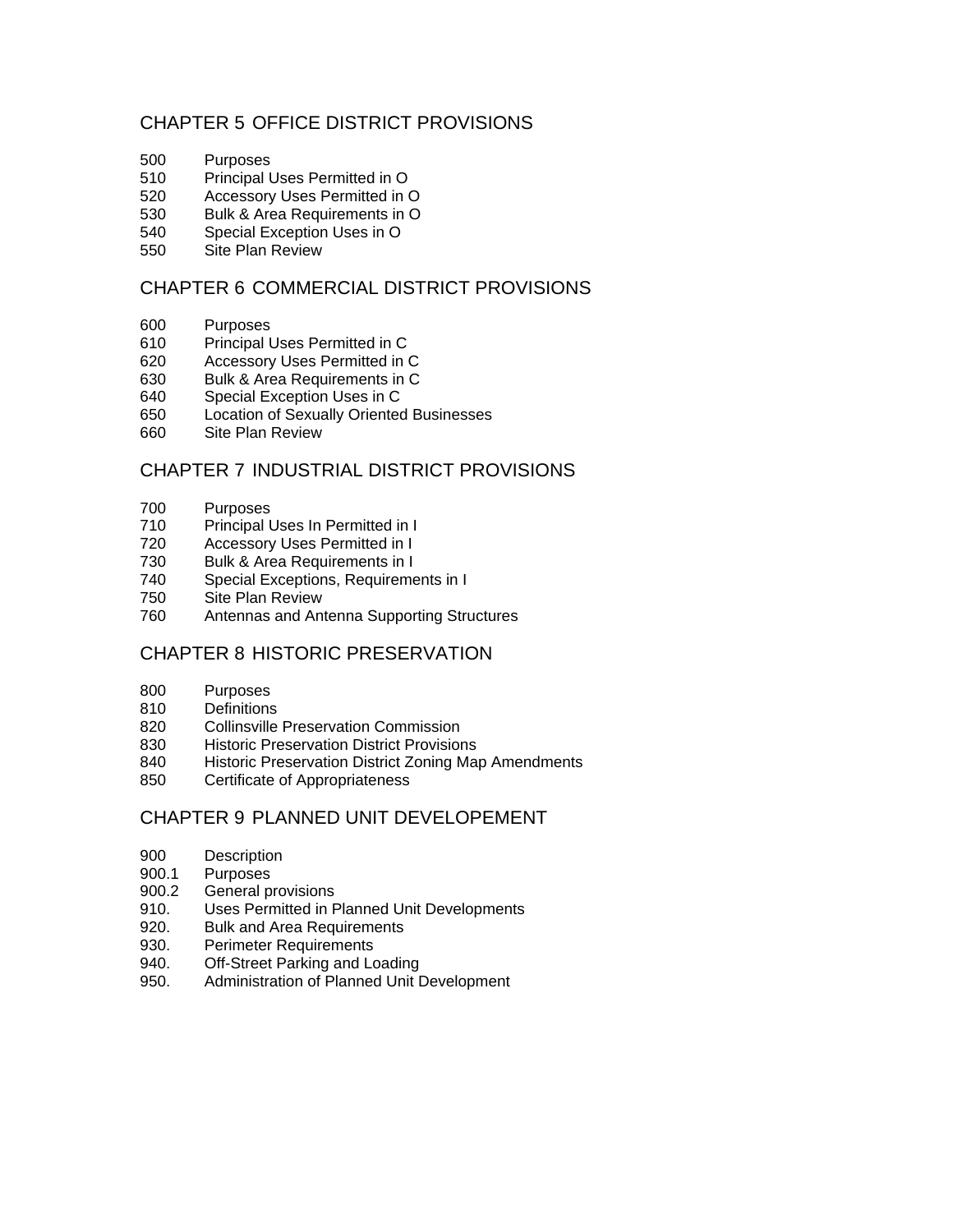# CHAPTER 10 USE UNITS

- 1000 Introduction of Use Units
- 1001 Areawide Uses by Right
- 1002 Areawide Special Exception Uses
- 1003 Agriculture
- 1004 Public Protection, Utility & Public Parks
- 1005 Community Services & Similar Uses
- 1006 Single-Family Dwelling
- 1007 Duplex Dwelling
- 1008 Multi-Family Dwelling & Similar Uses
- 1009 Manufactured Housing
- 1010 Off-Street Parking
- 1011 Offices & Studios
- 1012 Eating Places Other Than Drive-Ins<br>1013 Convenience Goods & Services
- Convenience Goods & Services
- 1014 Shopping Goods & Services
- 1015 Other Trades & Services
- 1016 Gasoline Service Stations
- 1017 Automotive & Allied Activities
- 1018 Drive-In Restaurants
- 1019 Hotel, Motel & Recreation Facilities
- 1020 Commercial Recreation: Intensive
- 1021 Business Signs & Outdoor Advertising
- 1022 Warehousing & Wholesaling
- 1023 Land Intensive Industrial Uses
- 1024 Light Manufacturing & Industry
- 1025 Moderate Manufacturing & Industry
- 1026 Heavy Manufacturing & Industry

# CHAPTER 11 OFF-STREET PARKING AND LOADING

- 1100 Purposes
- 1110 Applicability of Requirements
- 1120 General Requirements
- 1130 Setbacks & Screening Requirements for Off-Street Parking Loading Areas
- 1140 Design Standards for Off-Street Parking
- 1150 Design Standards for Off-Street Loading Areas
- 1160 Site Plan Review

# CHAPTER 12 NONCONFORMITIES

- 1200 General
- 1210 Nonconforming Uses of Unimproved Land
- 1220 Nonconforming Uses of Buildings or Buildings & Land in Combination
- 1230 Nonconforming Signs
- 1240 Nonconforming Lots
- 1250 Structural Nonconformities
- 1260 Repairs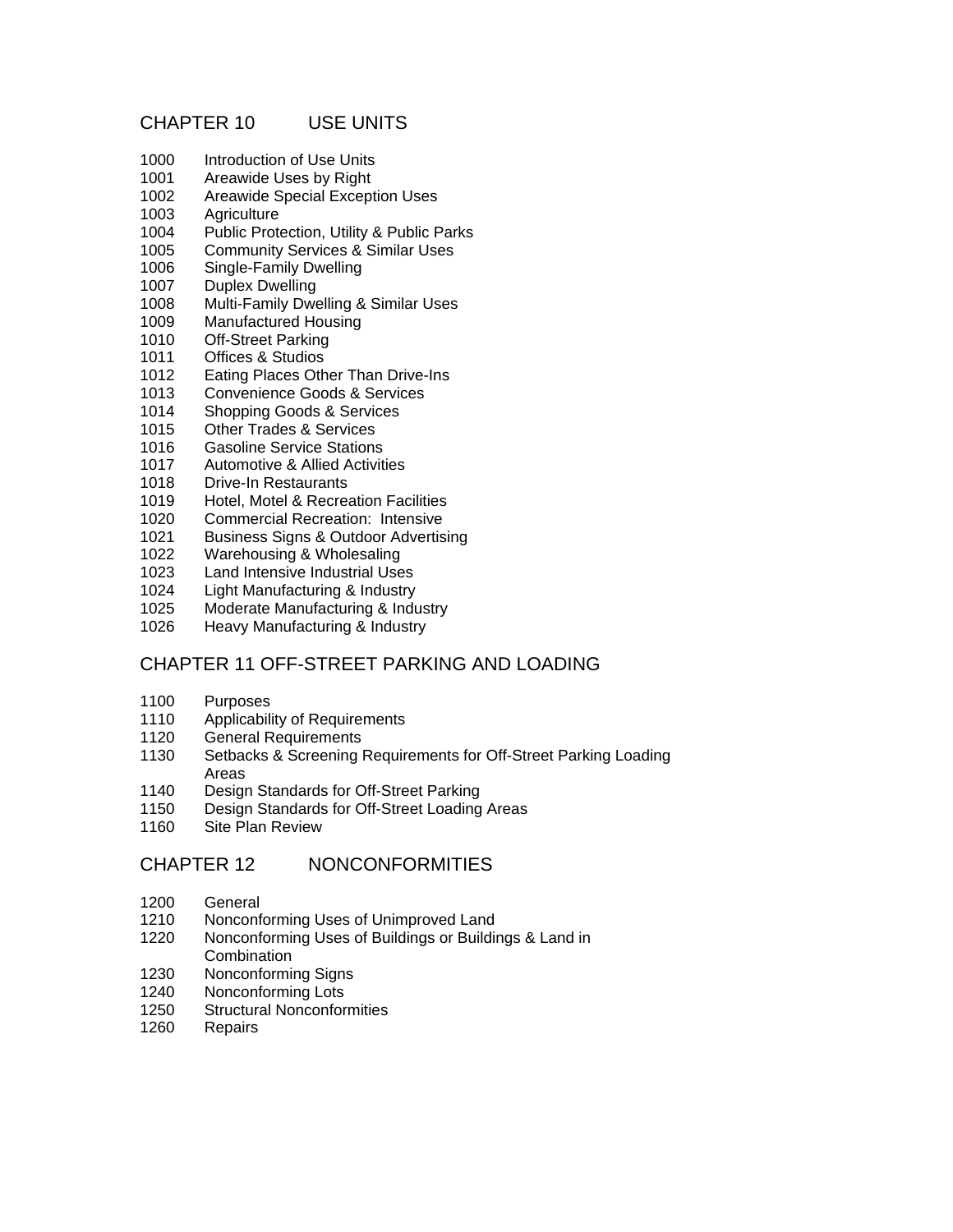# CHAPTER 13 ENFORCEMENT

- 1300 Duty of Building Inspector & Other Officials
- 1310 Zoning Clearance Permit<br>1320 Penalties for Violation
- Penalties for Violation
- 1330 Construction & Uses to be as Provided in Applications, Plans, Permits

# CHAPTER 14 BOARD OF ADJUSTMENT

- 1400 Establishment of Board of Adjustment
- 1410 Powers of the Board<br>1420 Proceedings of the B
- Proceedings of the Board
- 1430 Notice of Public Hearing
- 1440 Appeals from the Building Inspector, Collinsville Preservation Commission, or Code Enforcement Supervisor
- 1450 Interpretation
- 1460 Variances<br>1470 Special Ex
- Special Exceptions
- 1480 Appeals to the District Court

# CHAPTER 15 AMENDMENTS

- 1500 General
- 1510 Policy on Zoning Map Amendments
- 1520 Zoning Text Amendments
- 1530 Zoning Map Amendments

CHAPTER 16 DEFINITIONS

| APPENDIX A          | SUMMARY OF USE UNITS                       |
|---------------------|--------------------------------------------|
| APPENDIX B          | <b>INDEX OF LAND USES ALPHABETICALLY</b>   |
| APPENDIX C          | <b>MANUFACTURED DWELLING DEFINITION</b>    |
| APPENDIX D          | LISTING OF AMENDMENTS TO THE CODE          |
| <b>ATTACHMENT 1</b> | TULSA COUNTY MAJOR STREET AND HIGHWAY PLAN |
| ATTACHMENT 2        | <b>INDEX OF LAND USES NUMERICALLY</b>      |
|                     |                                            |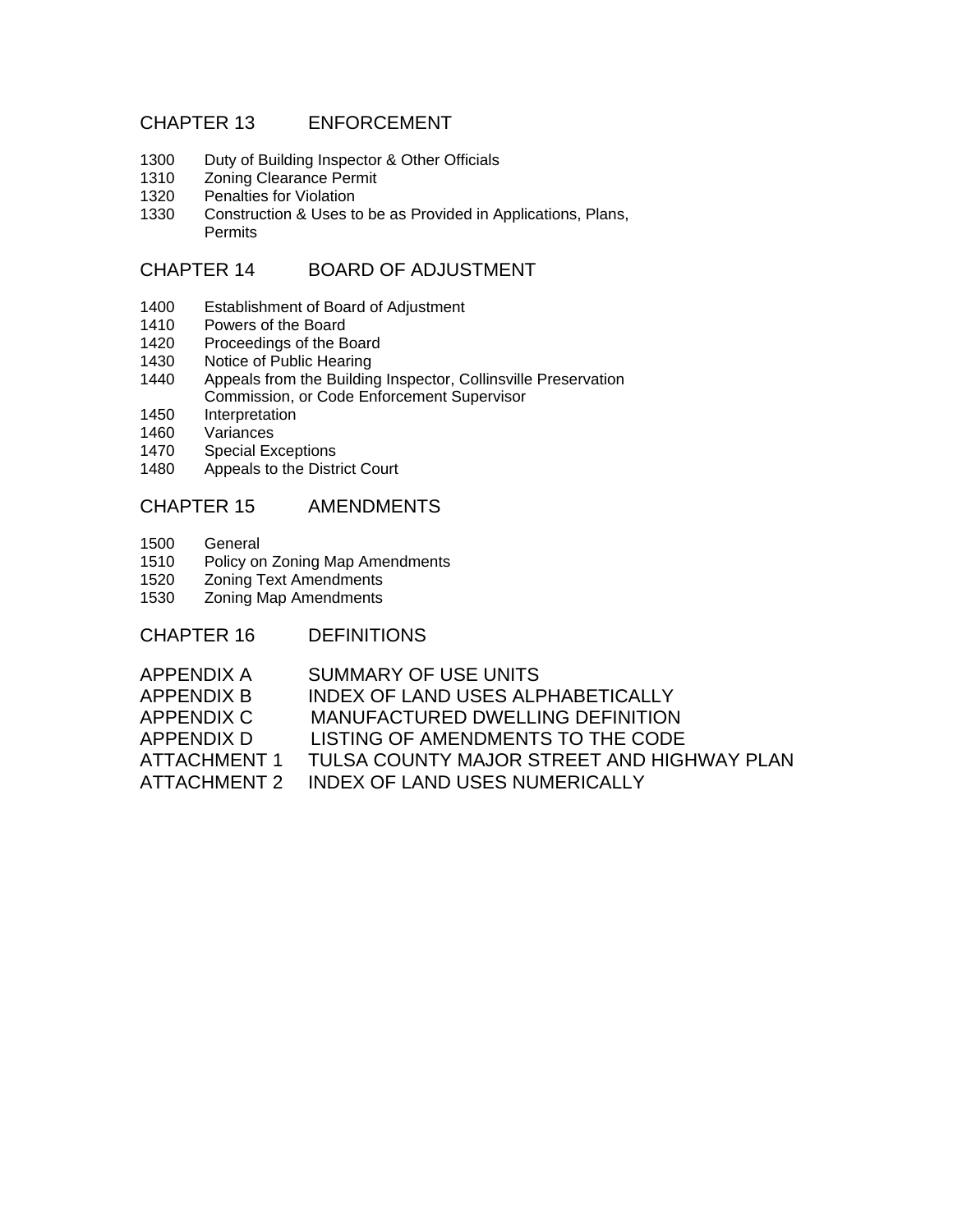#### **CHAPTER 1**

#### **TITLE, PURPOSES, INTERPRETATION AND JURISDICTION**

100 Title

110 Purposes, Interpretation, and Jurisdiction

#### **SECTION 100 Title**

Title 100, this ordinance shall be known and may be cited as the Zoning Code of the City of Collinsville, Oklahoma.

### **SECTION 110 PURPOSES, INTERPRETATION, AND JURISDICTION**

#### **110.1 Purposes**

This Code is enacted for the purposes of promoting the health, safety, peace, morals, comfort, convenience, prosperity, order and general welfare; lessening danger and congestion of public transportation and travel; securing safety from fire and other dangers; preventing overcrowding of land; avoiding undue concentration of population; providing adequate light and air, police protection, transportation, water, sewerage, schools, parks, forest, recreational facilities, military and naval facilities, and other public requirements, and preventing undue encroachment thereon; conserving the value of buildings and encouraging the most appropriate use of land; encouraging the industrial, commercial and residential growth of the community; and promoting the development of the community in accordance with a comprehensive plan.

#### **110.2 Interpretation**

#### **A.** Validity of Other Laws

 Where this Code imposes a lesser restriction upon the use of structures or land or upon height or bulk of structures, or requires larger open space or yards than are imposed by other ordinances, laws, or regulations, the provisions of this Code shall not be construed to prevent the enforcement of other ordinances, laws, or regulations which prescribe more restrictive limitations.

#### **B.** Severability

 Should any portion of this Code be adjudged invalid or unconstitutional, by a court of competent jurisdiction, the remainder of said Code shall remain in full force and effect.

#### **C.** Tense and Definition

 For the purpose of this Code certain terms and words are to be used and interpreted as defined in Chapter 15 of this Code: words used in the present tense shall include the future tense; words in the singular number shall include the plural and words in the plural number shall include the singular, except where the natural construction of the writing indicates otherwise. The words "shall" and "will" are mandatory.

#### **110.3 Jurisdiction**

#### **A.** Territorial Jurisdiction

 This Code shall be in full force and effect and shall apply to all lands within the incorporated limits of the City of Collinsville, Oklahoma.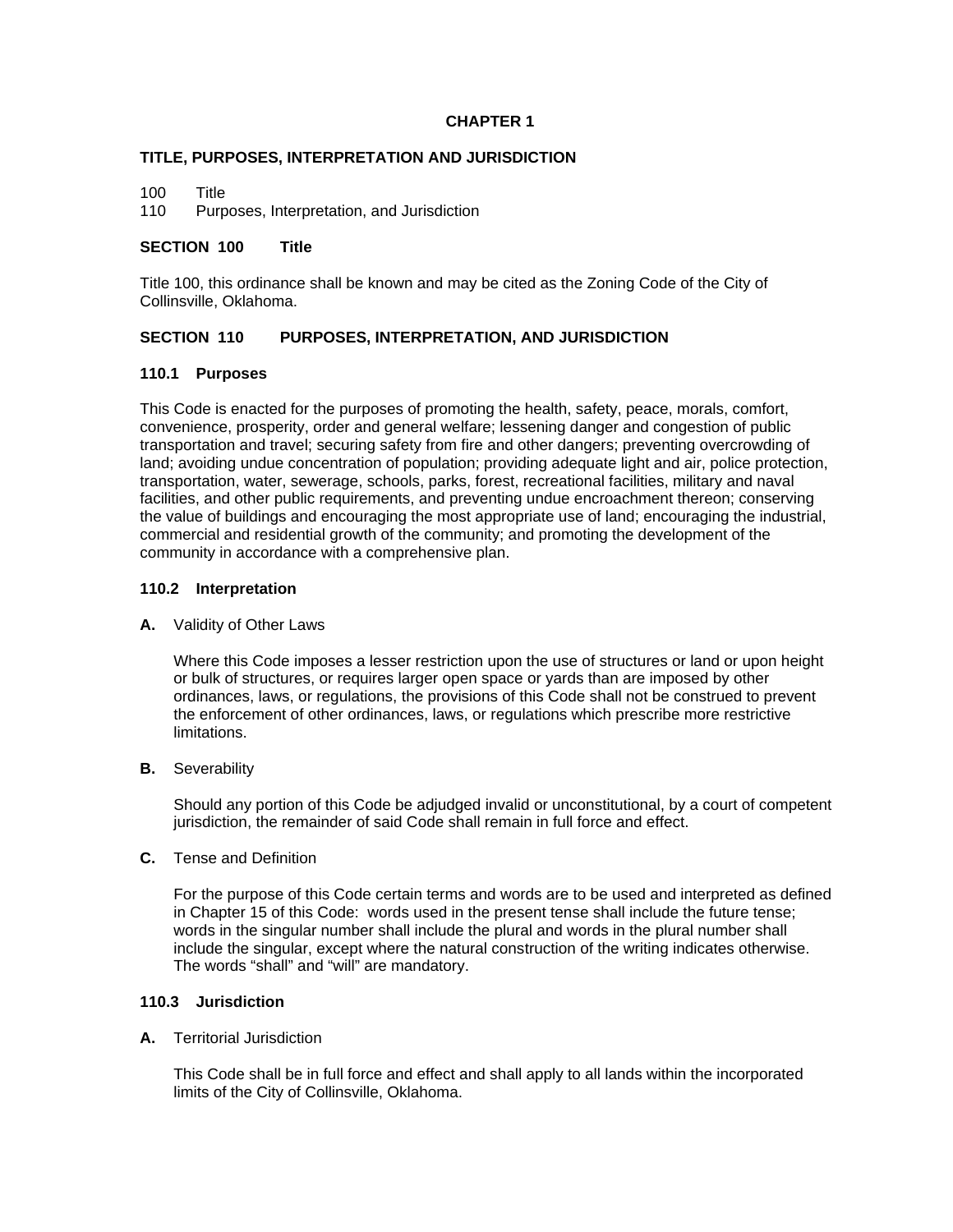# **B.** Annexed Territory

 When any territory shall be brought into the zoning jurisdiction of the City of Collinsville, Oklahoma, by annexation or otherwise, such territory shall be deemed to be allowed to retain its former zoning status. This provision shall not operate to preclude subsequent zoning of such property by amendment in the manner set forth in Chapter 15.

**C.** Property owned, leased or operated by the City of Collinsville, Oklahoma, or any other public or governmental body or agency, shall be subject to the terms of this Code.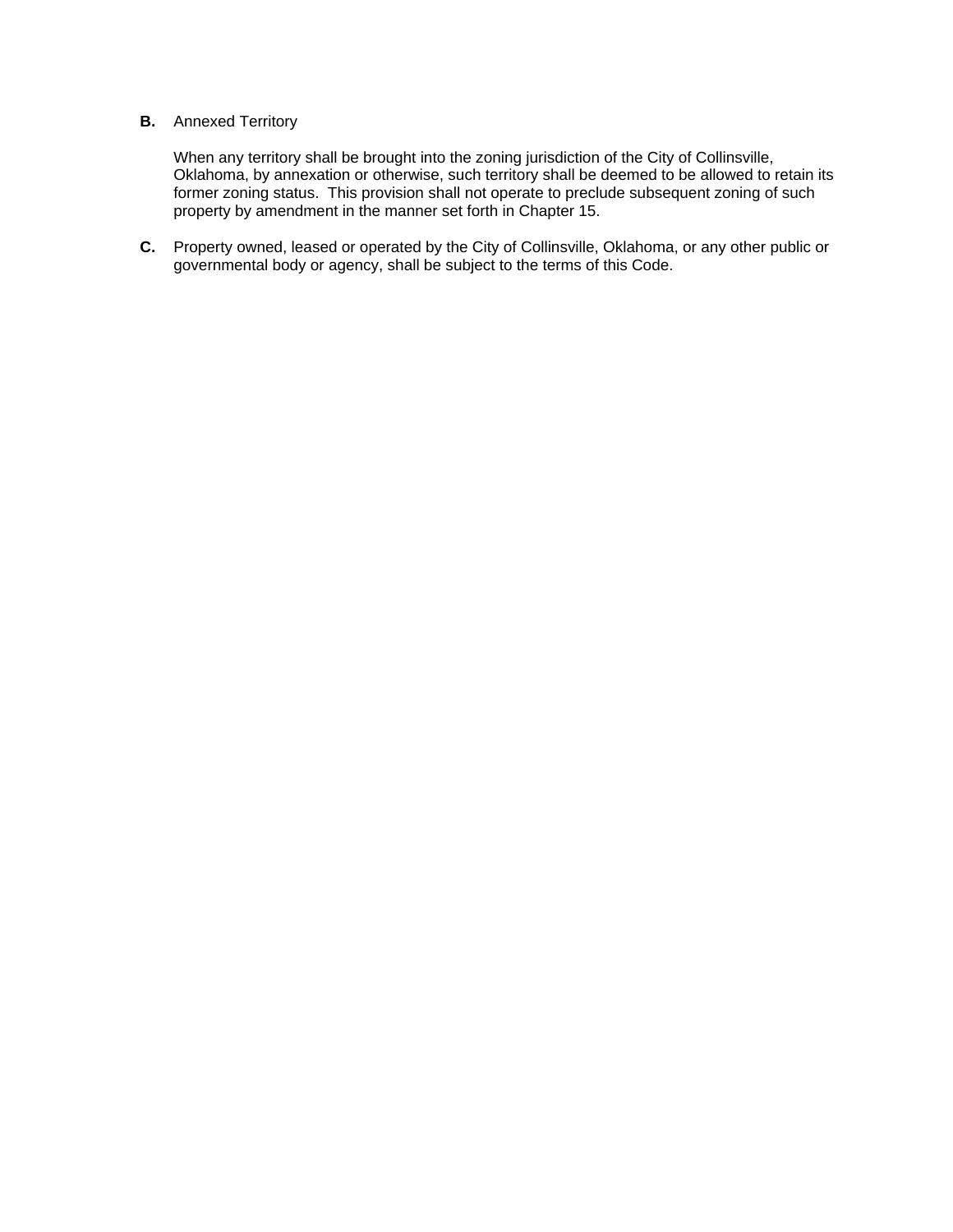# **CHAPTER 2**

#### **GENERAL PROVISIONS**

- 200 Zoning Districts Established
- 201 Supplemental Districts Established
- 202 Official Zoning Map Established
- 203 District Boundary Description and Interpretation
- 204 Limitation on Land Use
- 205 Division of Lots
- 206 Street Frontage Required
- 207 One Single-Family Dwelling Per Lot of Record
- 208 Height Exceptions
- 209 Lot Area and Width Exceptions
- 210 Yards
- 211 Existing Building Encroachment on Front Yards or Building Setbacks
- 212 Walls and Fences
- 213 Driveways
- 214 Platting Requirement
- 215 Major Street Plan
- 216 Code of Ethics
- 217 Antennas and Antenna Supporting Structures

### **SECTION 200 ZONING DISTRICTS ESTABLISHED**

The Zoning Districts set forth below are hereby established and shall be identified by the symbol to the left thereof.

- AG Agriculture District
- RE Residential Estate District<br>RS-1 Residential Single-Family
- Residential Single-Family Low Density District
- RS-2 Residential Single-Family Medium Density District
- RS-3 Residential Single-Family High Density District
- RD Residential Duplex District
- RM-1 Residential Multi-Family Low Density District
- RM-2 Residential Multi-Family Medium Density District
- RMH Residential Mobile Home Park District
- RMT Residential Multi-Family Townhouse District<br>OL Office Low Intensity District
- OL Office Low Intensity District<br>
OM Office Medium Intensity Dist
- Office Medium Intensity District
- CS Commercial Shopping Center District
- CG Commercial General District
- CBD Central Business District
- IR Industrial Research District
- IL Industrial Light Manufacturing District
- IM Industrial Moderate District
- IH Industrial Heavy District

# **SECTION 201 SUPPLEMENTAL DISTRICTS ESTABLISHED**

The supplemental districts set forth below are identified by the symbol to the left thereof.

- HP Historic Preservation
- PUD Planned Unit Development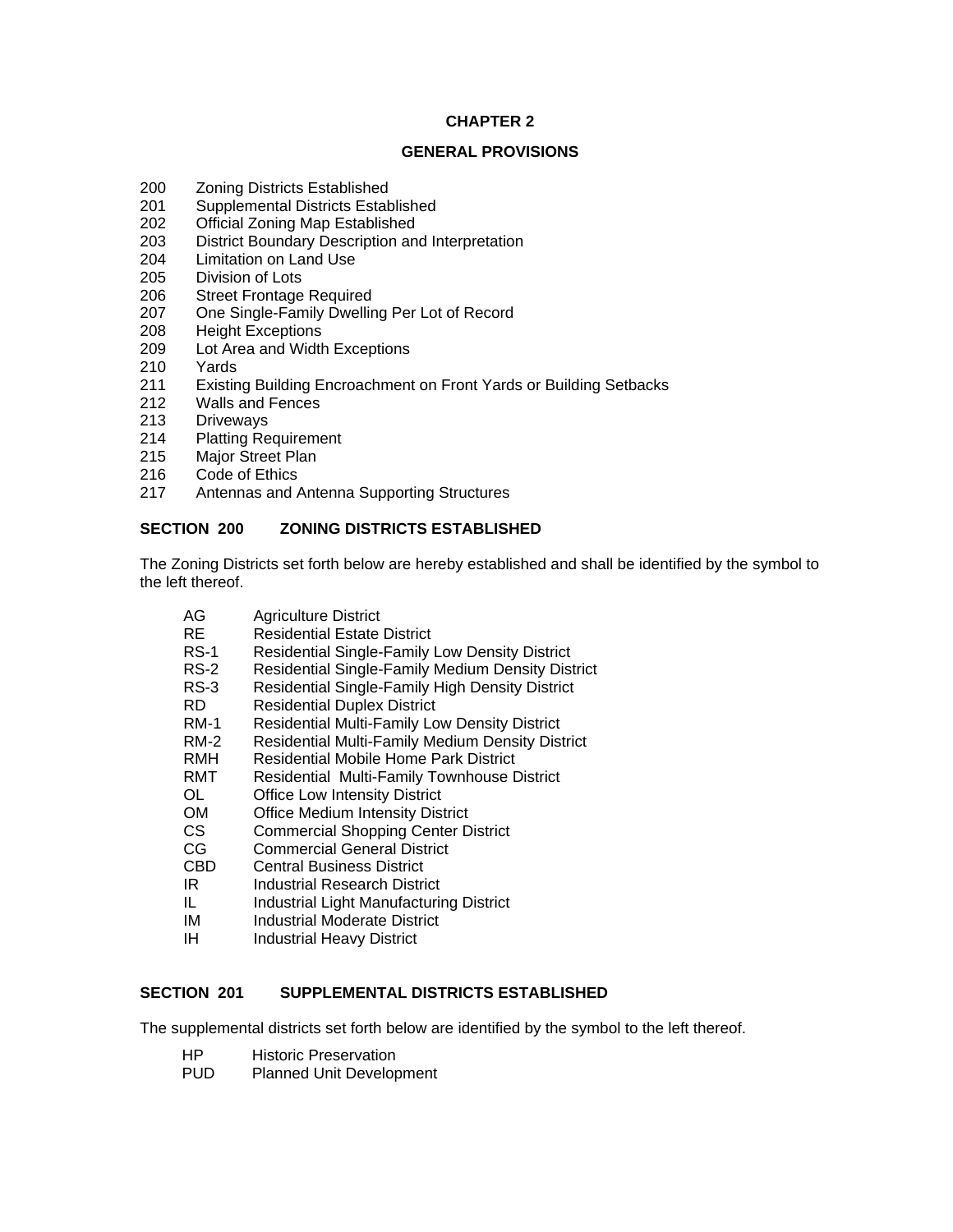### **SECTION 202 OFFICIAL ZONING MAP ESTABLISHED**

The locations and boundaries of the various districts as defined herein shall be established by ordinance and shall be shown and delineated on the Official Zoning Map of the City of Collinsville, Oklahoma. The Official Zoning Map shall bear the endorsement of and be maintained by the city planner and may be divided into parts, and such parts may be separately employed for identification purposes when adopting or amending the Official Zoning Map or for any reference to the Official Zoning Map.

### **SECTION 203 DISTRICT BOUNDARY DESCRIPTION AND INTERPRETATION**

District boundary lines shall be described by legal description or by a map. When a legal description is used, the boundary line shall be deemed to extend to the centerline of abutting streets and shall be so designated on the Official Zoning Map. When a map is used, district boundary lines shall be established by dimensions, property lines, recorded lot lines, or the centerline of abutting streets, alleys, or railroad rights-of-way, as the same appear of record at the time of adoption. In all cases where there is doubt as to the exact location of district boundary lines, the same shall be determined by the Board of Adjustment.

# **SECTION 204 LIMITATION ON LAND USE**

No land or building shall be used and no building, structure, or improvement shall be made, erected constructed, moved, altered, enlarge, or rebuilt which is designed, arranged, or intended to be used or maintained for any purpose or in any manner except in accordance with the use, height, area, yard, space, and other requirements established in the district in which such land, building, structure, or improvement is located except as provided by Chapter 12, Nonconformities. In order to avoid undue hardship:

- **A.** Nothing in this Code shall be deemed to require a change in the plans, construction, or designated use of any building, where a building permit was lawfully issued prior to the effective date of this Code, and pursuant to such permit, construction is diligently carried to completion. Upon completion such building or use shall be deemed nonconforming and may continue as regulated by Chapter 12, Nonconformities.
- **B.** For one (1) year after the effective date of this Code a building permit or zoning clearance permit may be issued or a use of land commenced in accordance with the terms and conditions of a Special Exception or Variance granted by the Board of Adjustment prior to the effective date of this Code.

# **SECTION 205 DIVISION OF LOTS**

A lot shall not hereafter be divided into two or more lots, unless each lot resulting there from conforms to all the applicable regulations of the zoning district in which located and each comply with Section 7, (7.00, 7.01 and 7.02) Modifications and Exemptions of Ordinance 670, Subdivision Ordinance for the City of Collinsville, Oklahoma.

# **SECTION 206 STREET FRONTAGE REQUIRED**

No lot shall contain any building used in whole or in part for residential purposes unless such lot has a minimum of 30 feet of frontage on a public street or dedicated right-of-way, except a substandard lot of record, or a lot within an approved Townhouse Development, or a lot within a Planned Unit Development.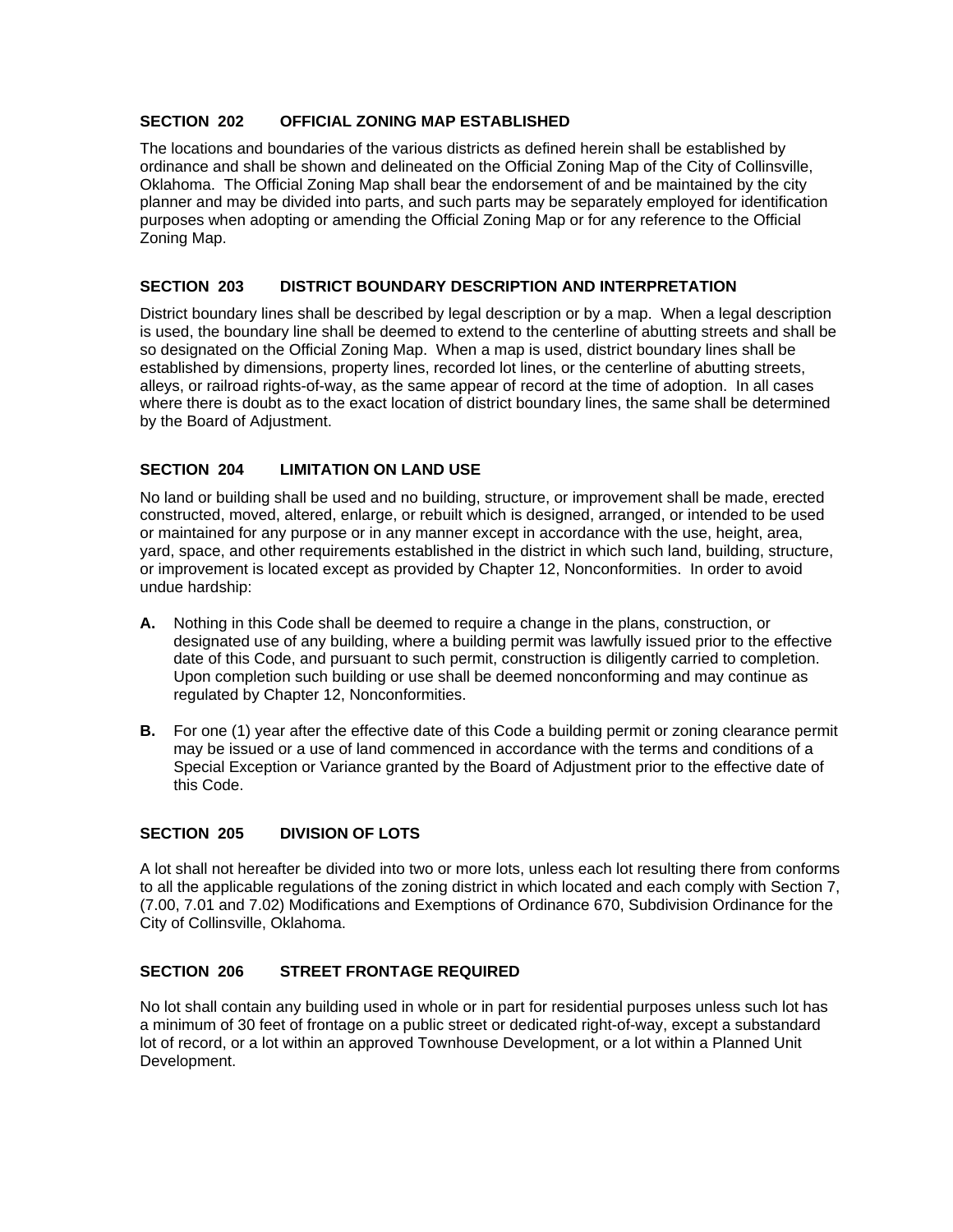### **SECTION 207 ONE SINGLE-FAMILY DWELLING PER LOT OF RECORD**

Not more than one residential structure may be located on a lot in an RE, RS or RD district, except in the case of a lot which is within an approved Planned Unit Development.

#### **SECTION 208 HEIGHT EXCEPTIONS**

The following structures shall not be subject to the height limitations of the district in which they are located:

- **A.** Farm building and structures.
- **B.** Belfries, chimneys, cupolas, domes, elevators, flagpoles, monitors, smokestacks, spires, cooling towers and ventilators, provided they are not intended for human occupancy.
- **C.** Ground and structure-supported accessory antennas and aerials, including elevating structures (poles and towers), which do not exceed a total aggregate height of sixty (60) feet above the natural land grade and which meet the following requirements:
	- 1. No portion of the antenna, aerial, elevating structure or any anchor or guy line may encroach upon the land area or airspace of any adjoining or abutting property;
	- 2. In a residential district no portion of the antenna, aerial, elevating structure, or any anchor or guy line, may extend beyond the front yard building setback line or extend into any established front yard or into any side yard; provided that:
		- a. Height and location restrictions shall not be applicable to radio communication facilities owned, operated and maintained by any city, county, state or federal governmental entities;
		- b. Non-guyed, omni-directional, single element vertical antennas not exceeding one hundred twelve (112) inches in height, and not exceeding one and three-fourths (1-3/4) inches outside diameter shall be permitted in addition to the sixty (60) foot aggregate height limitation;
		- c. The restrictions established by this section may be modified by Board of Adjustment Special Exception approval, subject to the minimum requirements for Special Exception approvals and such additional safeguards and conditions as may be imposed by the Board of Adjustment.

### **SECTION 209 LOT AREA AND WIDTH EXCEPTIONS**

Except for fire protection and ambulance service, the lot area and width requirement of the Zoning Districts shall not apply to the uses included within Use Unit 4, Public Protection and Utilities Facilities.

# **SECTION 210 YARDS**

#### **210.1 Compliance with Yard Requirements**

Except as otherwise provided, required yards shall be open and unobstructed from the ground to the sky. Yards provided for a building for the purpose of complying with the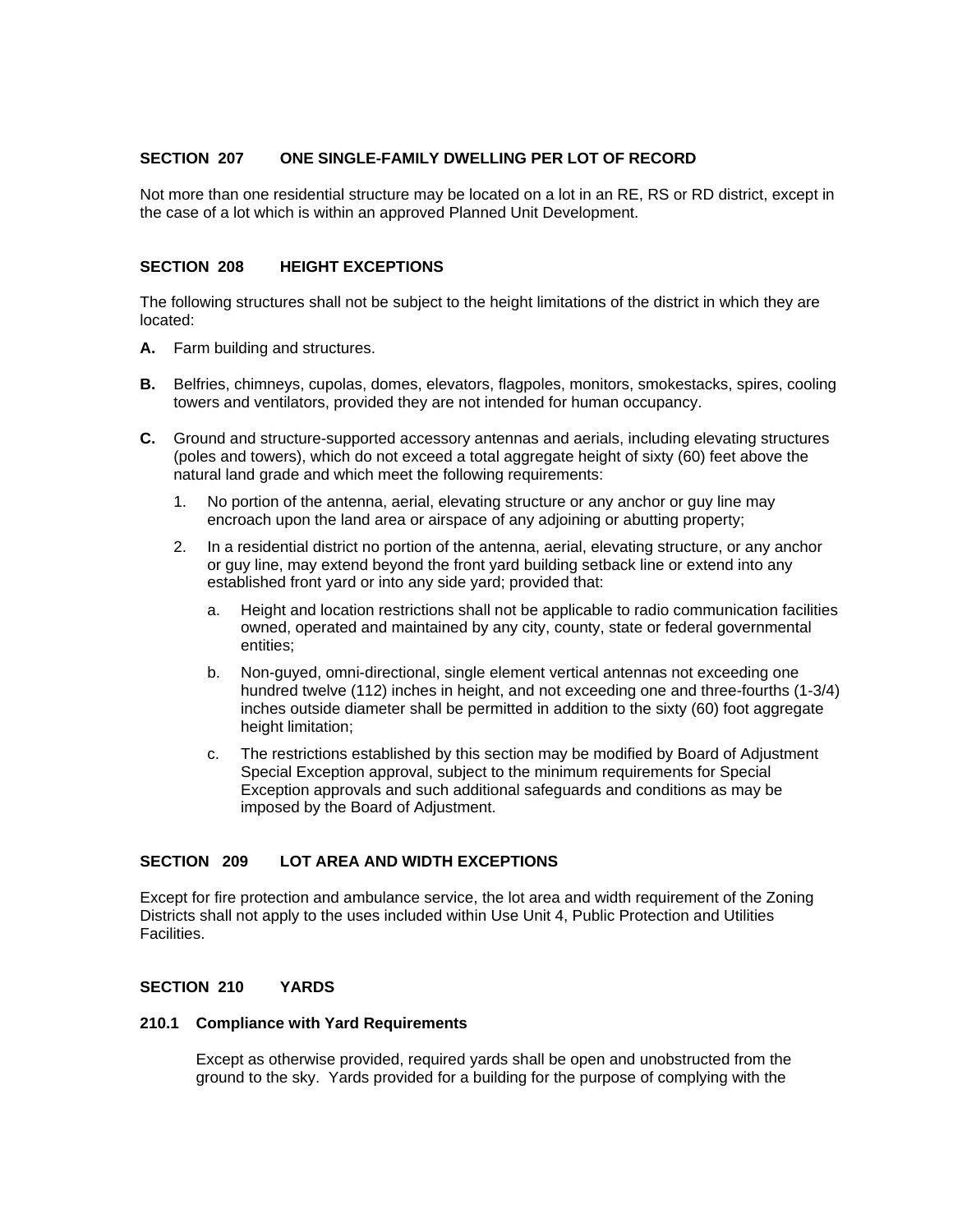provisions of this Code shall not be considered the yard for any other building and yards provided for a lot shall not be considered the yard of any other lot.

# **210.2 Permitted Yard Obstructions**

Obstructions are permitted in required yards as follows:

- **A.** Cornices, canopies, eaves and similar architectural features may project not more than two (2) feet into a required yard.
- **B.** Fire escapes may project not more than four and one-half (4-1/2) feet into a required yard.
- **C.** Fences, hedges, plant materials and walls may be located in any yard provided that corner traffic visibility is maintained in accordance with the City of Collinsville Ordinances.
- **D.** Signs which are permitted as accessory uses in residential districts may be located within any yard which is bounded by a public street.
- **E.** In the RE and RS Residential districts, a detached accessory building or buildings may be located in a required rear yard provided (1) the building or buildings do not cover more than 20 percent of the area of the minimum required rear yard and, (2) the total gross floor area for any accessory building or buildings located in the rear yard, required rear yard, and or both, does not exceed 600 square feet.
- **F.** Swimming pools, tennis court, patios, fallout and other protective shelters shall be located in the rear yard and shall have a minimum setback of five (5) feet from any side yard or rear lot lines.
- **G.** Mobile home hitches.
- **H.** Carports by Special Exception requiring Board of Adjustment approval.
- **I.** Customary accessory structures, such as clothes lines, barbecue pits, and playground equipment.
- **J.** Antennas and Antenna Supporting Structures and guy lines may be located in the required rear yard.

#### **210.3 Use of Yards in R Districts**

No inoperative or unlicensed motor vehicles or vehicle bodies or vehicle parts shall be parked or stored within the yard in an R district. No vehicle shall be parked except on a hard surfaced area constructed of a dust free all-weather material, excepting existing sub-standard driveways in place at the date of adoption of this Code. Within the RM-1 and RM-2 districts, not more than one vehicle shall be parked for each 600 square feet of area contained in a required front or exterior side yard.

### **SECTION 211 EXISTING BUILDING ENCROACHMENT ON FRONT YARDS OR BUILDING SETBACKS**

Where an existing building or buildings on the same side of the street and within the same block encroach on the required front yard or building setback, the required front yard or building setback for new construction shall be established as follows:

- **A.** If the proposed building is to be located more than 200 feet from an encroaching building, the proposed building shall conform to the front yard or setback established for the district in which the proposed building is to be located.
- **B.** If the proposed building is to be located between adjacent buildings which conform to the required front yard or building setback, or between a conforming building and an intersecting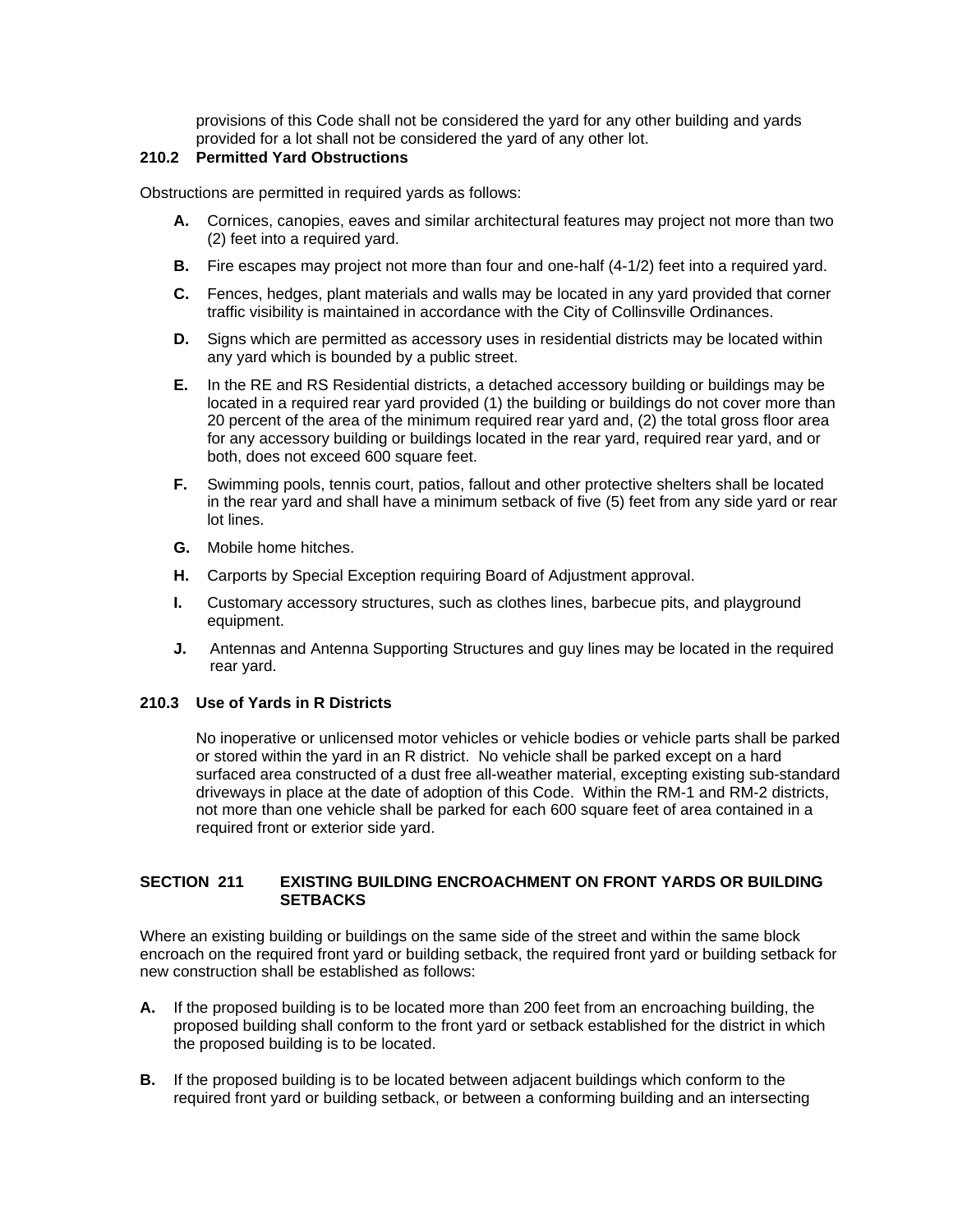street, the proposed building shall conform to the front yard or setback established for the district in which the proposed building is to be located.

- **C.** If the proposed building is to be located within 200 feet of encroaching buildings on both sides and there are not intervening buildings, the front yard or building setback shall be the average of the front yard setback of the two nearest front corners of the encroaching buildings.
- **D.** If the proposed building is to be located within 200 feet of an encroaching building on one side, but not both sides, and there are no intervening buildings, the front yard or building setback shall be the average of the otherwise required front yard or setback and the setback of the nearest front corner of the encroaching building.

Provided, however, that in the application of (c) or (d) above, the front yard or building setback shall not be reduced to less than 5 feet plus ½ of the right-of-way width designated on the Major Street Plan for the abutting street or 5 feet plus ½ of the dedicated street right-of-way whichever is greater, or 5 feet plus 25 feet if the street is not designated on the Major Street Plan.

# **SECTION 212 WALLS AND FENCES**

### **212.1 General**

No fence shall be constructed that does not meet the following requirements:

- **A.** No fence over 4' in height shall be permitted in the required front yard in any district.
- **B.** No fence shall be permitted within the following described site triangle:

An area of land adjacent to the intersection of two (2) or more streets, which area of land is bounded by a line measured from the center of the connecting street and extended along the curb line of a corner lot for a distance of seventy-five feet (75') to an end point to form one boundary of the triangle, and bounded by a line measured from the center of a second connecting street and extended along the second curb line of the corner lot for a distance of seventy-five feet (75') to an end point to form the second boundary of the triangle; and bounded by a straight line connecting the two (2) end points of the first two (2) boundaries.

**C**. No fence shall be over 8' in height.

# **212.2 Specifications for required screening walls and fences**

For the purpose of maintaining a compatible relationship between certain land uses, a screening requirement is hereby established for the initiation and continuance of particular uses in such instances as may be hereinafter designated.

When the provisions of this Code require the construction of a screening wall or fence as a condition for the initiation and subsequent continuance of a use, the screening wall or fence:

- **A.** Shall be constructed, designed, and arranged to provide visual separation of uses, irrespective of vegetation;
- **B.** Shall not be less than six (6) feet in height;
- **C.** Shall be constructed with all braces and supports on the interior, except when both sides are of the same design and appearance;
- **D.** Shall be erected prior to the occupancy of the building or initiation of the use required to screen; and,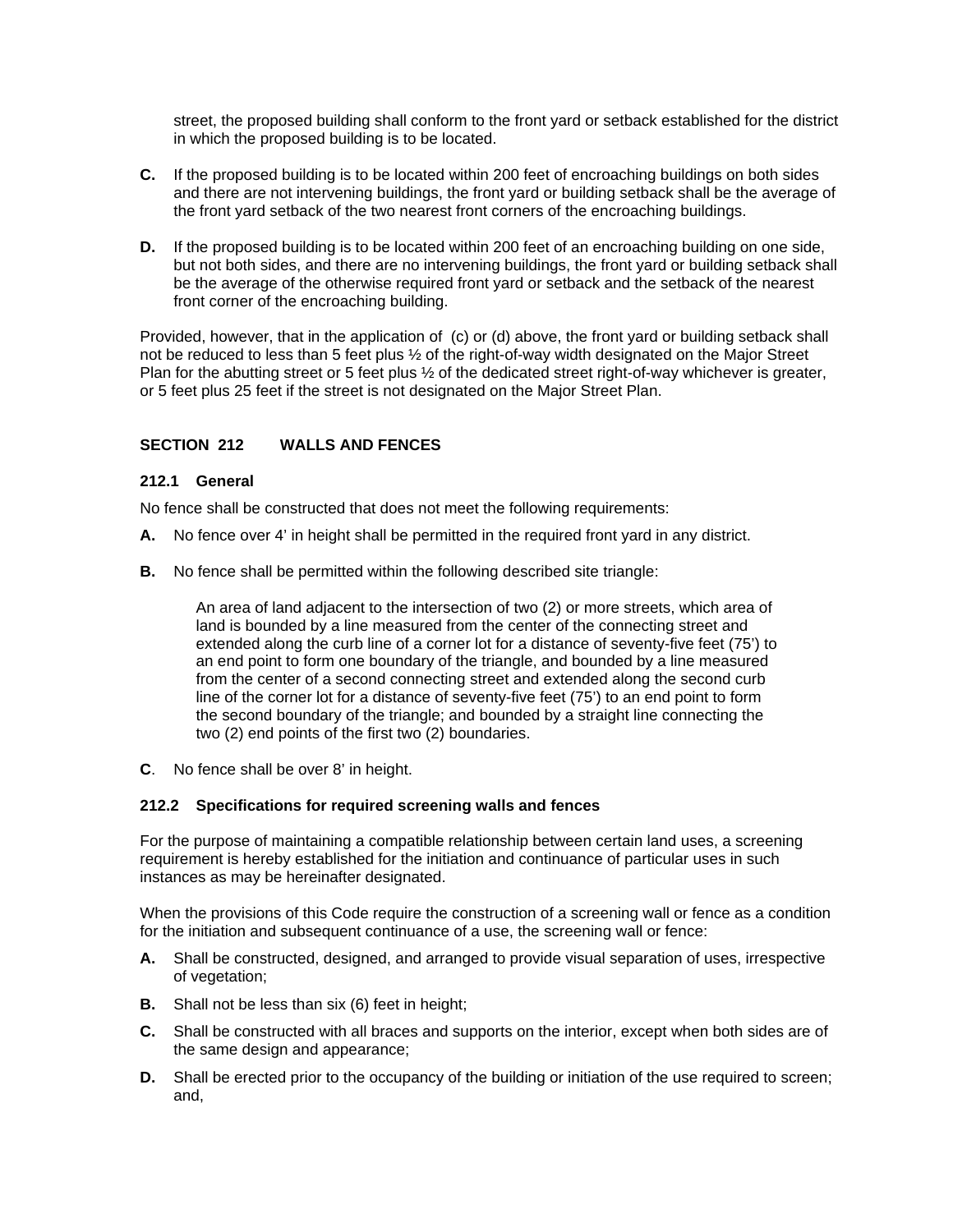**E.** Shall be of the type of materials compatible with the surrounding area.

### **212.3 Maintenance of Required Screening Walls and Fences**

The screening wall or fence shall be maintained by the owner of the lot containing the use required to construct the screening. Failure to maintain after notice by the building inspector shall constitute an offense hereunder.

#### **212.4 Modification of the Wall or Fence Requirements**

The Board of Adjustment, as a variance may:

- **A.** Modify or remove the screening requirement where existing physical features provide visual separation of uses;
- **B.** Modify the screening requirement where an alternative screening will provide visual separation of uses;
- **C.** Grant an extension of time to erect a screen where properties which are to be benefited by the screen are undeveloped;
- **D.** Remove the screening requirement where the purpose of the screening requirement cannot be achieved.
- **E.** Modification of the maximum height requirement where the topography may warrant.

# **SECTION 213 DRIVEWAYS**

All driveways used for ingress and egress shall have a maximum width of 25' measured at the property line. Driveways in R districts shall have 5' radius curb returns. Driveways in O, C or I districts shall have a maximum curb return radius of 15'.

# **SECTION 214 PLATTING REQUIREMENT**

For the purposes of providing a proper arrangement of streets and assuring the adequacy of open spaces for traffic, utilities, and access of emergency vehicles, commensurate with the intensification of land use customarily incident to a change of zoning, a platting requirement is established as follows:

For any land which has been rezoned upon application of a private party, no building permit shall be issued until that portion of the tract on which the permit is sought has been included within a subdivision plat or replat, as the case may be, submitted to the Planning Commission for their review and recommendation, approved by the City Commission, and filed in the office of the county clerk of the county in which the property is situated. Provided that the Planning Commission may remove the platting requirement upon a determination that the above stated purposes have been achieved by previous platting or could not be achieved by a plat or replat.

# **SECTION 215 MAJOR STREET PLAN**

The City of Collinsville Street and Highway Plan, hereafter referred to as The Major Street Plan, as adopted by the City Commission of the City of Collinsville, is hereby made a part thereof.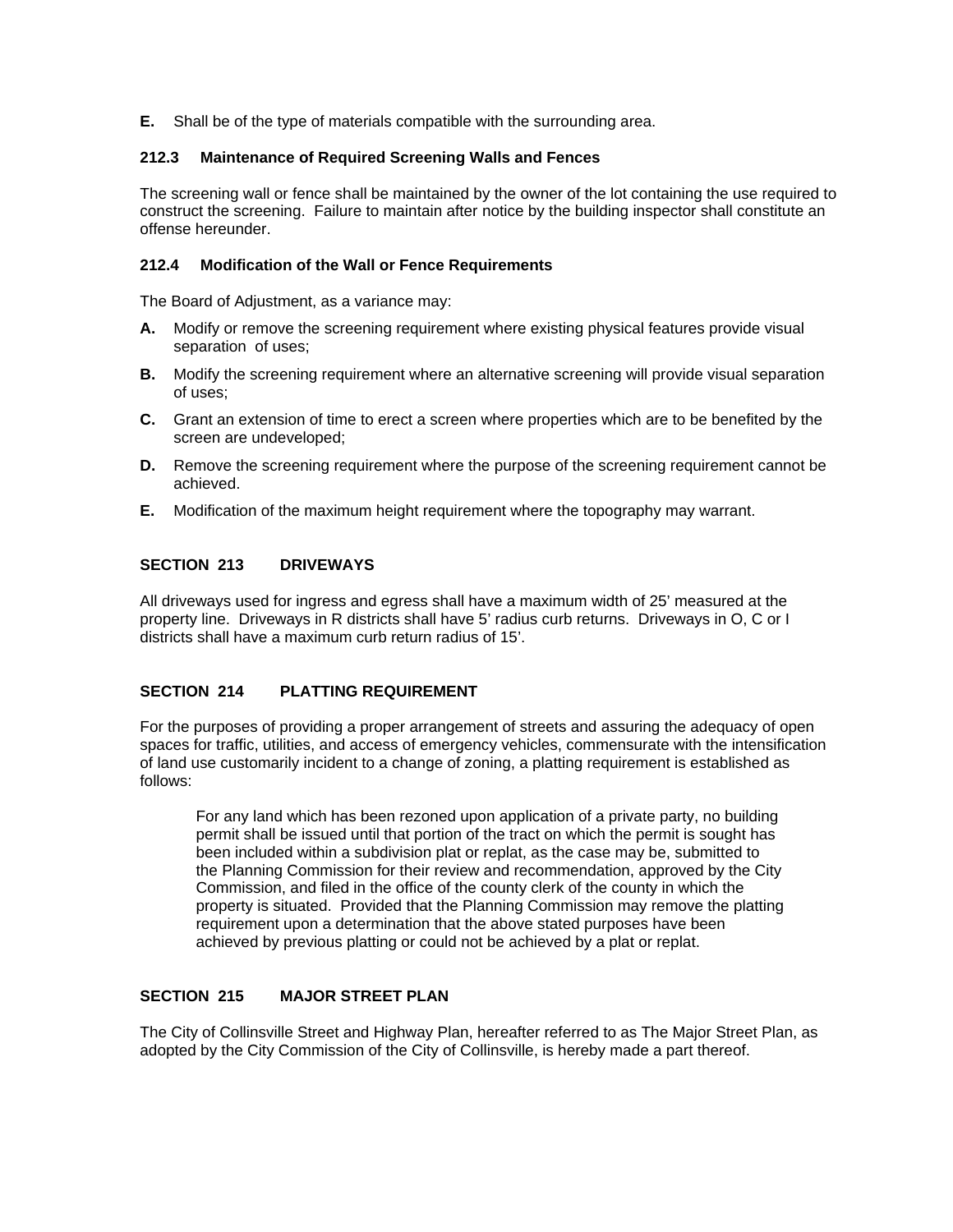### **SECTION 216 CODE OF ETHICS**

The Major or any member of the City Commission, Planning Commission, or Board of Adjustment to whom some private benefit, direct or indirect, financial or otherwise, may come as a result of a public action concerning this Code, shall not be a participant in that action. The possibility, not the actuality, of a conflict shall govern. The individual experiencing a conflict of interest shall declare his interest, abstain from voting on the matter, and refrain from any deliberations on the matter. The individual shall not discuss the matter with a fellow official for the purpose of influencing a decision thereon.

#### **216.1 Absences and Removal of Members**

When a member of the Planning Commission, except for illness or extenuating circumstances, fails to attend two-thirds (2/3) of the regular or special meetings held during any six (6) month period, the Planning Commission may request the Collinsville City Commission to replace that member. The Planning Commission may also request the City Commission to replace a member for the following reasons: (1) actions and conduct unbecoming to a public official of the City of Collinsville, Oklahoma; and (2) repeated acts and conduct detrimental to the peace, health, safety and welfare of the citizens of the City of Collinsville, Oklahoma.

### **SECTION 217 ANTENNAS AND ANTENNA SUPPORTING STRUCTURES**

- **217.1** Antennas and Antenna Supporting Structures which are principal uses in AG, R, O or C Districts are regulated by Section 1004 of this Code unless otherwise provided herein. Antennas and Antenna Supporting Structures which are principal uses in I Districts are regulated by Section 710 and Section 1004 of this Code.
- **217.2** Antennas and Antenna Supporting Structures which are accessory uses are regulated by Sections 320.1, 420.1, 620.1 and 720.1 of this Code.
- **217.3** Antennas and Antenna Supporting Structures which are accessory to principal uses permitted in the Agricultural, Office, Commercial or Industrial zoning districts shall be setback from an R district boundary line one hundred ten per cent (110%) of the height of the Antenna and Supporting Structure as measured at grade. The setback distance shall be measured from the nearest point of the residential zoning district boundary line, excluding freeways.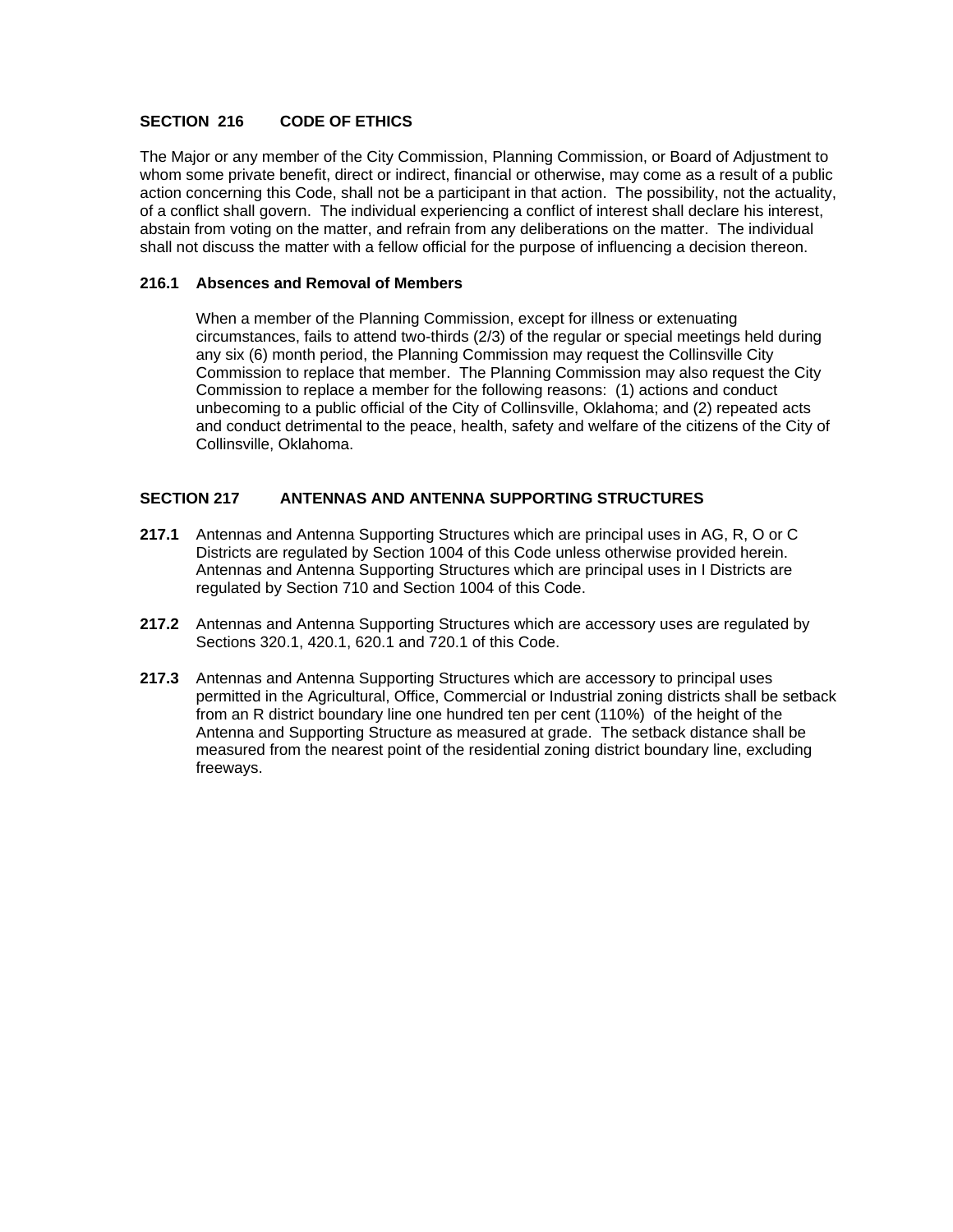#### **CHAPTER 3**

### **AGRICULTURE DISTRICT PROVISIONS**

- 300 Purposes
- 310 Principal Uses
- 320 Accessory Uses
- 330 Bulk and Area Requirements
- 340 Special Exception Uses, Requirements

### **SECTION 300 PURPOSES OF AGRICULTURE DISTRICT**

The Agriculture Districts is designed to:

- **A.** Protect agricultural land.
- **B.** Discourage wasteful scattering of development in rural areas.
- **C.** Obtain economy of public fund expenditures for improvements and services.
- **D.** Conserve open space and increase scenic attractiveness.

# **SECTION 310 PRINCIPAL USES PERMITTED IN THE AGRICULTURE DISTRICT**

The principal uses permitted in the Agriculture Districts are designated by use units. The use units are groupings of individual uses and are fully described, including their respective off-street parking, loading, screening requirements and other use conditions in Chapter 10. The use units permitted in the Agriculture District are set forth in Table 1.

| Use Units Permitted in the Agriculture District* |                                             |                 |  |  |  |
|--------------------------------------------------|---------------------------------------------|-----------------|--|--|--|
| No.                                              | Names of Use Unit (see Chapter 10)          | <b>District</b> |  |  |  |
| 1.                                               | Areawide Uses by Right                      | X               |  |  |  |
| 2.                                               | Areawide Special Exception Uses             | Е               |  |  |  |
| 3.                                               | Agriculture                                 | X               |  |  |  |
| 4.                                               | Public Protection, Utility and Public Parks | Е               |  |  |  |
| 5.                                               | <b>Community Services, and Similar Uses</b> | F               |  |  |  |
| 6.                                               | Single-Family Dwelling                      | X               |  |  |  |
| 8.                                               | Multi-Family Dwelling and Similar Uses      | E.              |  |  |  |
| 9.                                               | Manufactured Dwelling***                    | Е               |  |  |  |
| 20.                                              | Commercial Recreation: Intensive            | Е               |  |  |  |
| 21.                                              | Business Signs and Outdoor Advertising      |                 |  |  |  |
| 23.                                              | Land Intensive Industrial Uses              |                 |  |  |  |

| Table 1                                          |
|--------------------------------------------------|
| Use Units Permitted in the Agriculture District* |

 $* X = \text{Use by Right}$ 

 $E =$  Special Exception<br>\*\*  $N_{\text{F}}$  Home Co

Nursing Home, Community Group Home, Convent, Monastery and Novitiate are the only uses within Use Unit 8 permitted by Special Exception.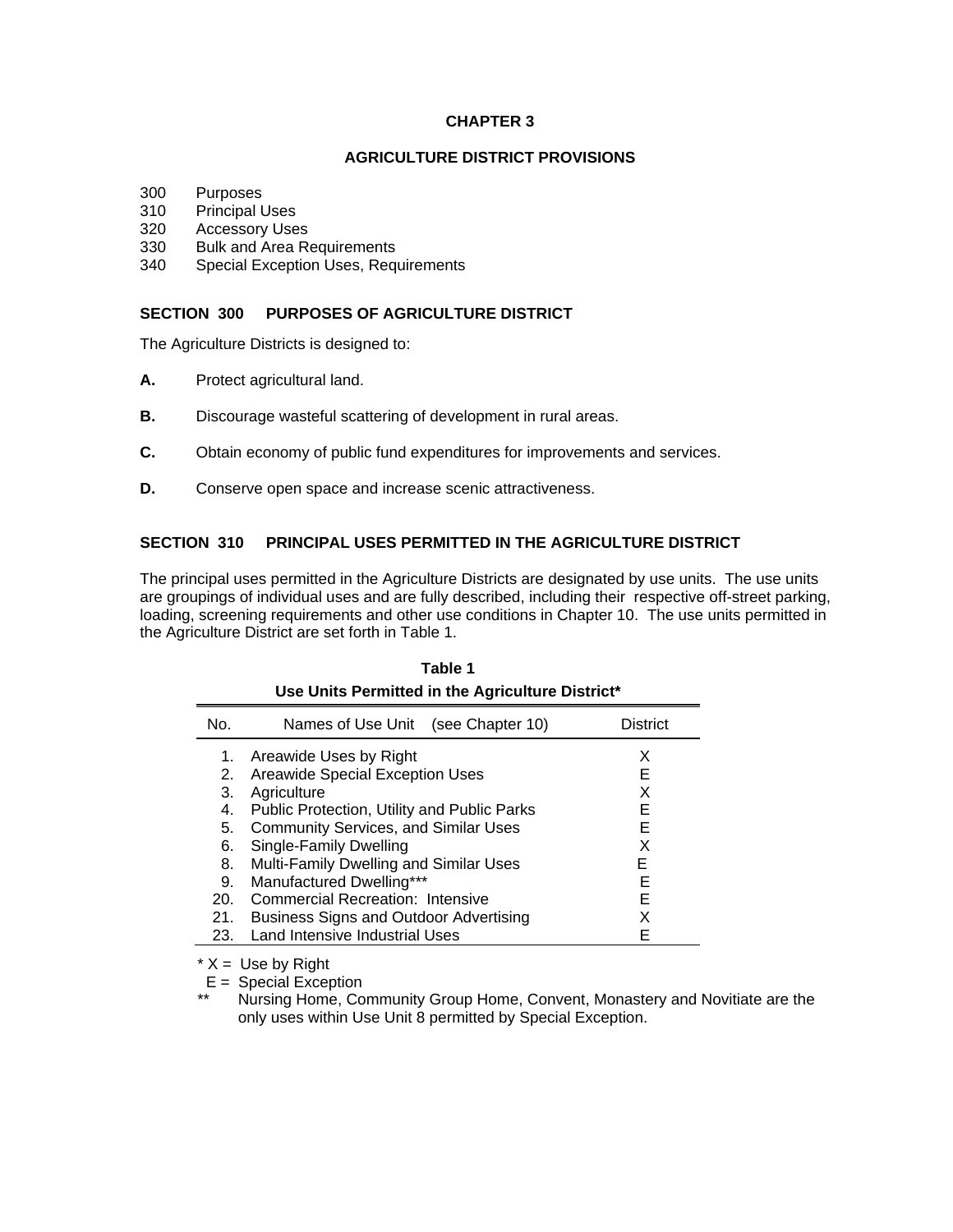## **SECTION 320 ACCESSORY USES IN THE AGRICULTURE DISTRICT**

#### **320.1 Accessory Uses Permitted**

Accessory uses customarily incident to a principal use permitted in an Agriculture District are permitted in such district. In addition, the uses set forth in Table 2 are permitted as accessory uses.

#### **Table 2**

| <b>Accessory Uses Permitted in the Agriculture District</b> |                                               |  |  |  |
|-------------------------------------------------------------|-----------------------------------------------|--|--|--|
| No.                                                         | Uses                                          |  |  |  |
|                                                             | <b>Bulletin Boards</b>                        |  |  |  |
|                                                             | 2. Identification Signs                       |  |  |  |
|                                                             | 3. Real Estate Signs                          |  |  |  |
|                                                             | 4. Wind Energy Conversion Systems             |  |  |  |
|                                                             | 5. Home Occupation*                           |  |  |  |
| 6.                                                          | Seasonal Produce Stands                       |  |  |  |
|                                                             | 7. Antennas and Antenna Supporting Structures |  |  |  |

**\***See conditions set forth in Section 420.2.C which are also applicable in an AG District.

#### **320.2 Accessory Use Conditions**

#### **A.** General Conditions

- 1. An accessory building erected as an integral part of the principal building shall be made structurally a part thereof, shall have a common wall therewith, and shall comply with the requirements applicable to the principal building.
- 2. Accessory buildings shall meet the minimum yard or building setback requirements.
- 3. A detached accessory building shall be located in a minimum of six (6) feet from any dwelling.
- 4. Antennas and antenna supporting structures which are accessory to a principal use are permitted to be mounted on a permitted agricultural or customary accessory building; provided, that it does not exceed sixty-five (65) feet in height measured from the average ground elevation at the base of such structure to the highest horizontal point of the antenna and antenna supporting structure and that the surface area of all such mounted antennas shall not exceed ten (10) square feet. Only one (1) side having the largest surface area is to be calculated. These provisions do not apply to principal use antennas or to antennas which are accessory to uses requiring Board of Adjustment approval.
- 5. Structures other than a permitted principal structure or customary accessory building which are used to support accessory antennas (including guy lines) shall:
	- (1) Be located in the rear yard only, and be limited to one such structure;

 (2) Not exceed sixty-five (65) feet in height, measured from the average ground elevation at the base of the structure to the highest point of the antenna and antenna supporting structure;

- (3) Not encroach upon the land or airspace of any abutting property; and
- (4) Not to exceed 24 inches in width above 25 feet in height, exclusive of guy lines.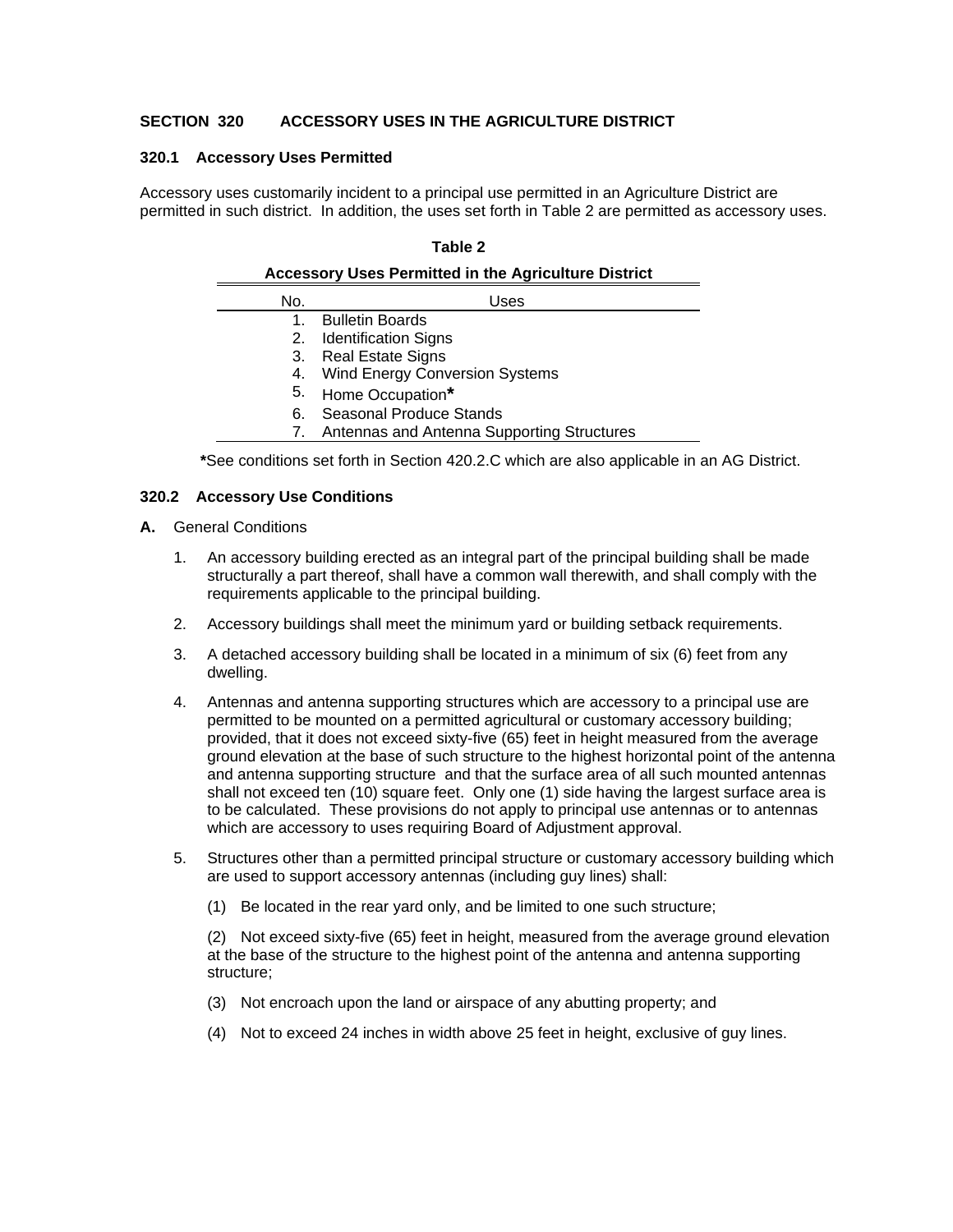- **B.** Wind Energy Conversion Systems (WECS)
	- 1. All WECS tower structures shall comply with the design and construction techniques in the BOCA Basic Building Code. Compliance shall be certified in writing by the manufacturer's engineering staff or by a registered structural engineer.
	- 2. Towers shall have either tower-climbing apparatus located not closer than 12 feet from the ground or shall have a locked anti-climb device installed on the tower.
	- 3. Safety wires shall be installed on the turnbuckles of the guy wires for all guyed WECS towers.
	- 4. A WECS shall be equipped with both manual and automatic controls to limit the rotational speed of the blade below the design limits of the rotor. The conformance of rotor and overspeed control design with good engineering practices shall be certified by the manufacturer's engineering staff or by a registered mechanical engineer. The compatibility of the tower and the rotor shall also be certified by the manufacturer or by a registered mechanical engineer.
	- 5. If a WECS is within 300' of a structure or a tree, the lowest moving part shall be a minimum of 30 feet above the highest structure or potential tree height, whichever is higher.
	- 6. No part of a WECS shall be located within or over drainage, utility, or other established easements. No part of a WECS shall be located within or over any required minimum front, side, or rear yard setbacks.

## **C**. Home Occupations

All Home Occupations must meet the requirements of Section 450.E.

#### **SECTION 330 BULK AND AREA REQUIREMENTS IN THE AGRICULTURE DISTRICT**

#### **Table 3**

| <b>Bulk and Area Requirements in the Agriculture District</b>          |             |  |  |  |
|------------------------------------------------------------------------|-------------|--|--|--|
|                                                                        | Requirement |  |  |  |
| Lot Width (minimum ft.)                                                | 150         |  |  |  |
| Lot Area (minimum acres)                                               | 2.5         |  |  |  |
| Land Area (minimum acres per dwelling unit)                            | 2.55        |  |  |  |
| Front Yard and Any Yard Abutting a Public Street:                      |             |  |  |  |
| Measured from the CENTERLINE OF ABUTTING street, add                   |             |  |  |  |
| to the designated distance on the right, $\frac{1}{2}$ of right-of-way |             |  |  |  |
| designated on the Major Street Plan, or 1/2 the dedicated              |             |  |  |  |
| right-of-way, whichever is greater, or 25 feet if not                  |             |  |  |  |
| designated on the Major Street Plan. (minimum feet)                    |             |  |  |  |
| Major                                                                  | 35          |  |  |  |
| Not a Major                                                            | 25          |  |  |  |
| Side Yard (minimum feet)                                               |             |  |  |  |
| One side yard                                                          | 10          |  |  |  |
| Other side yard                                                        | 10          |  |  |  |
| Rear Yard (minimum feet)                                               | 40          |  |  |  |
| Building Height (maximum feet)                                         | N/A         |  |  |  |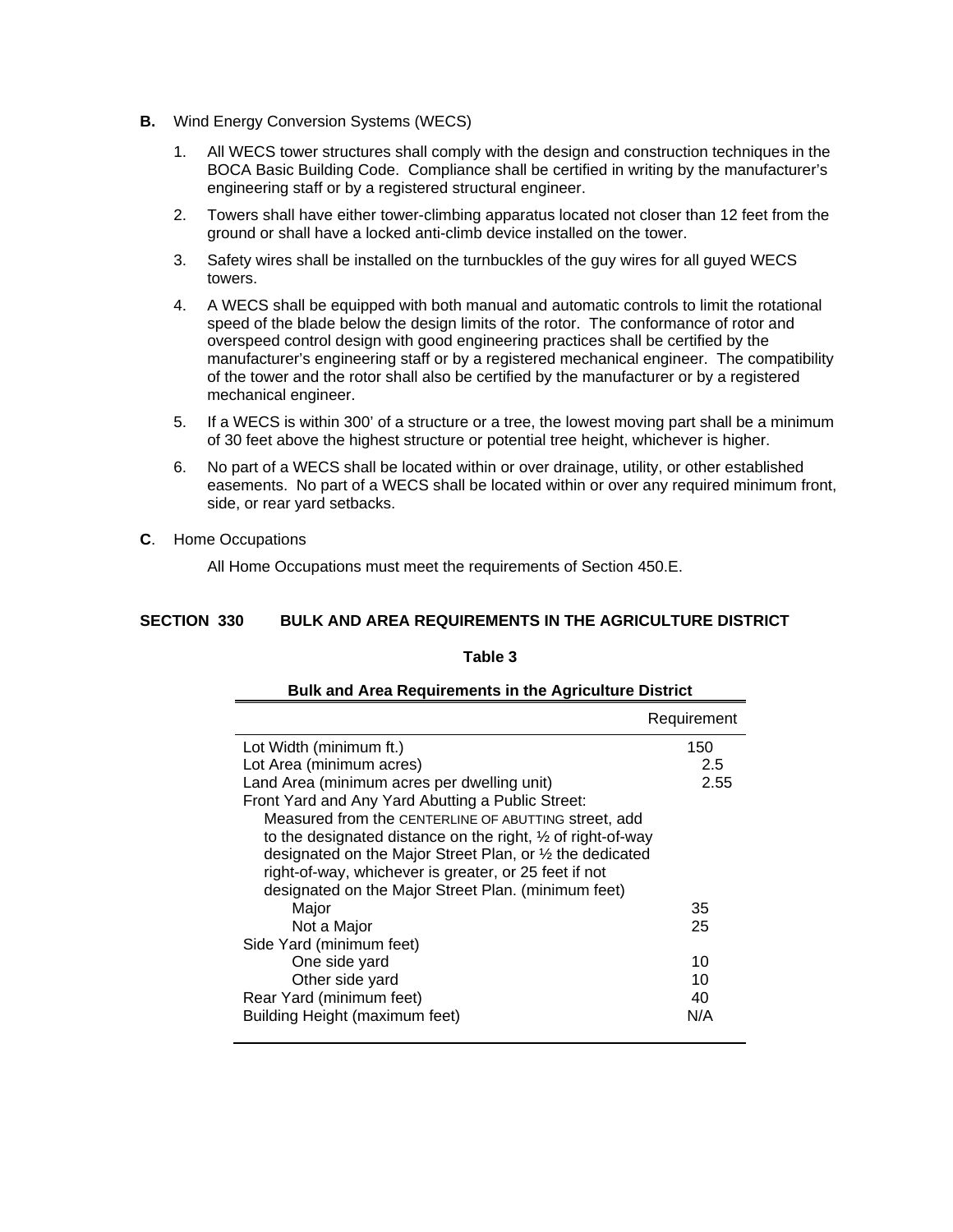# **SECTION 340 REQUIREMENTS FOR SPECIAL EXCEPTION USES IN THE AGRICULTURE DISTRICT**

The Special Exception uses permitted in the Agriculture District, as designated in Table 1, are subject to the requirements set out below, and such additional safeguards and conditions as may be imposed by the Board of Adjustment.

- 1. The accessory use provisions of the Agriculture District pertaining to signs are applicable to accessory signs for uses permitted by Special Exception.
- 2. Special Exception uses, except as provided in (1) above, shall conform to the bulk and area requirements of the use district in which located, unless the use unit requirements are more restrictive, in which case the more restrictive shall control.
- 3. A nursing home, community group home, monastery, and novitiate shall meet the use conditions as set forth in Section 1008.3.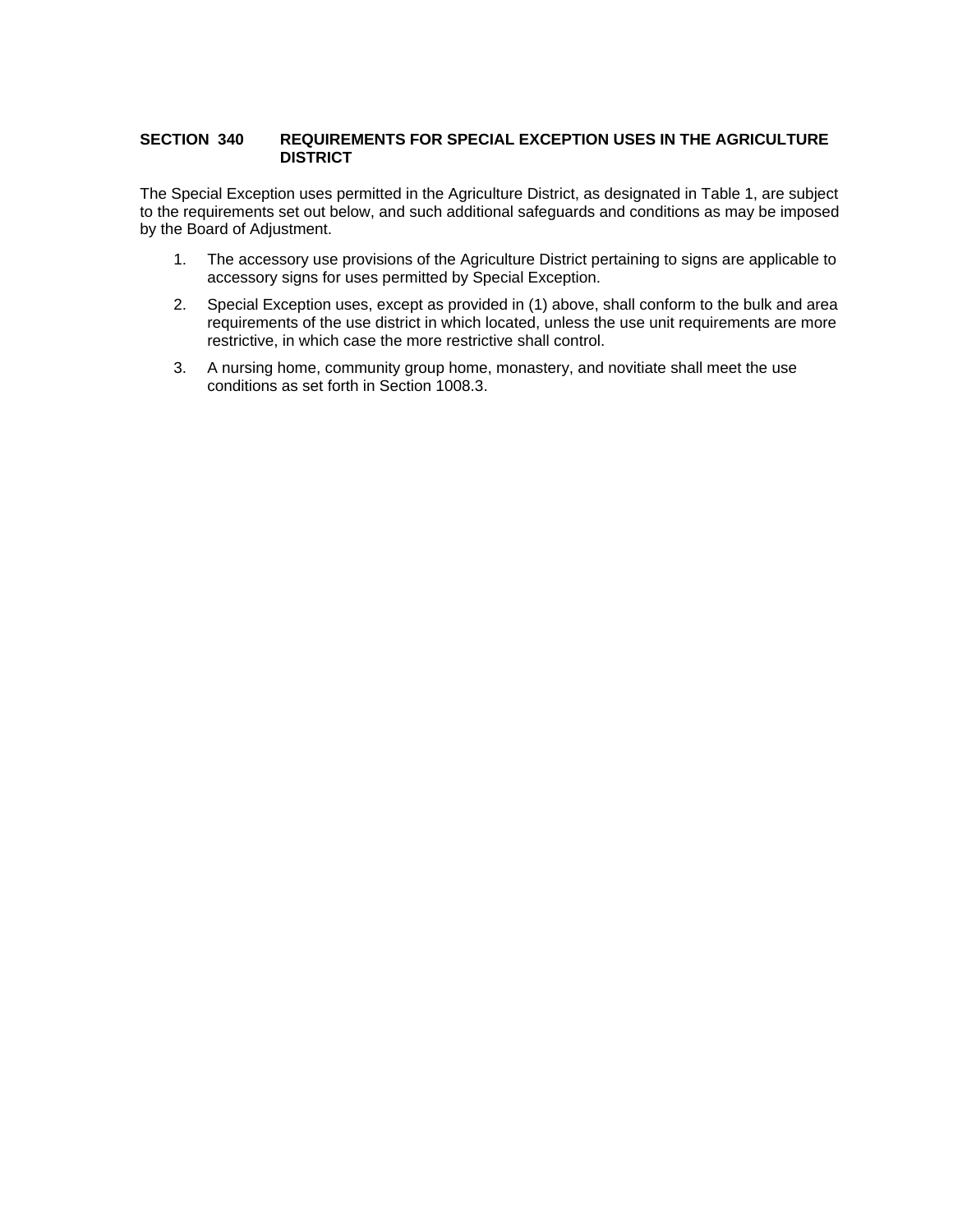#### **CHAPTER 4**

#### **RESIDENTIAL DISTRICT PROVISIONS**

- 400 Purposes
- 410 Principal Uses
- 420 Accessory Uses
- 430 Bulk and Area Requirements
- 440 Site Plan Review Mobile Home Parks
- 450 Special Exception Uses, Requirements

### **SECTION 400 PURPOSES OF RESIDENTIAL DISTRICTS**

#### **400.1 General Purposes**

The residential districts are designed to:

- **A.** Achieve the residential objectives of the Comprehensive Plan.
- **B.** Protect the character of residential areas by excluding nonharmonious commercial and/or industrial activities.
- **C.** Achieve a suitable environment for family by permitting in residential areas appropriate neighborhood facilities, such as churches, schools, and certain cultural and recreational facilities.
- **D.** Preserve openness of living areas and avoid overcrowding by requiring minimum yards, open spaces, lot areas, and by limiting the bulk of structures.
- **E.** Permit a variety of dwelling types and densities to meet the varying needs of families.
- **F.** Control the density of residential development to facilitate the planning for an economical provision of streets, utilities, and other public facilities.

#### **400.2 Purposes of the RE Residential Estate District**

 The RE District is designed to permit the development and conservation of single-family detached dwellings in a suitable environment for family life on large parcels of land at a low population density. It is the intent of this district to prohibit any other use which would substantially interfere with the stated purposes of this district, and discourage any use that generate traffic and create congestion on neighborhood streets other than the normal traffic serving the residents on those streets.

#### **400.3 Purposes of the RS Residential Single-Family Districts**

 The RS-1, RS-2 and RS-3 Districts are designed to permit the development and conservation of single-family detached dwellings in suitable environments in a variety of densities to meet the varying requirements of families.

#### **400.4 Purpose of the RD Residential Duplex District**

 The RD District is designed to permit a more intense yet compatible use of tracts in or near single-family residential and other neighborhoods which because of size, topography, or adjacent land use are not ideally suited for single-family use.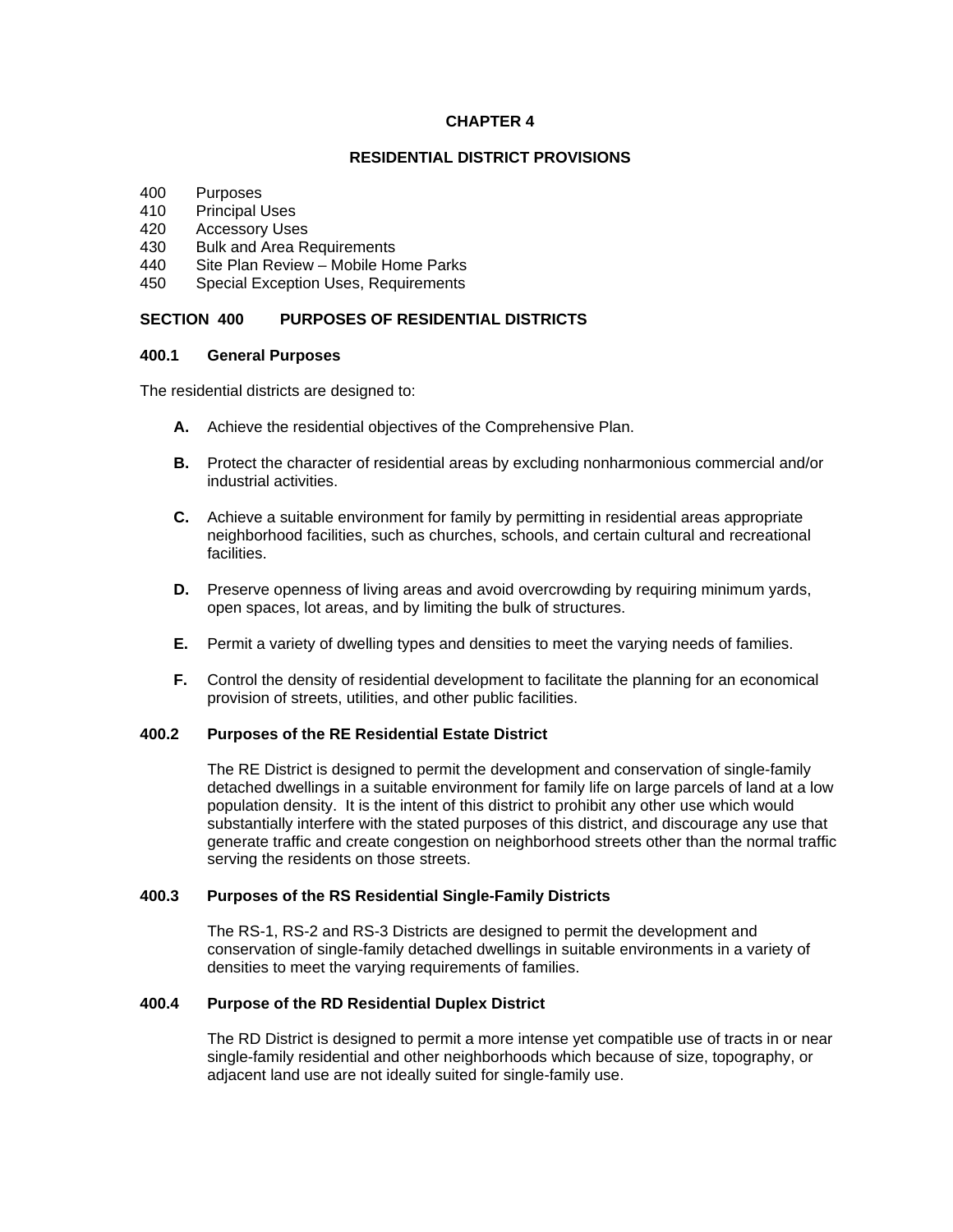#### **400.5 Purposes of RM Residential Multi-Family Districts**

 The RM-1 and RM-2 Districts are designed to permit the development and conservation of multi-family dwelling types, such as garden apartments and townhouses, in suitable environments in a variety of densities to meet the varying requirements of families.

#### **400.6 Purposes of the RMH Residential Mobile Home Park District**

 The RMH District is designed to recognize mobile home living as a residential use necessitating location in residential areas yet requiring regulation to insure a suitable living environment.

#### **400.7 Purposes of the RMT Residential Multi-Family Townhouse District**

 The RMT District is designed to permit the development of attached single-family townhouse dwellings, on separate lots, which are designed expressly for separate ownership, in suitable residential environments at a higher density that conventional detached single-family dwellings.

#### **SECTION 410 PRINCIPAL USES PERMITTED IN RESIDENTIAL DISTRICTS**

The principal uses permitted in the Residential Districts are designated by use unit. The use units are groupings of individual uses and are fully described, including their respective off-street parking, loading and screening requirements and other use conditions in Chapter 10. The use units permitted in residential districts are set forth in Table 1.

#### **Table 1**

| No.                        | Name of Use Unit (See Chapter 10)                                                                                                                                                 | <b>RE</b> | RS                               | <b>RD</b>             | <b>RM</b>   | <b>RMH</b>  | <b>RMT</b>                    |
|----------------------------|-----------------------------------------------------------------------------------------------------------------------------------------------------------------------------------|-----------|----------------------------------|-----------------------|-------------|-------------|-------------------------------|
| 2.<br>4.                   | Areawide Uses by Right<br>Areawide Special Exception Uses<br>Public Protection, Utility and Public                                                                                | E<br>E    | х<br>E<br>E                      | х<br>Е<br>Е           | Е<br>Е      | х<br>Е<br>Е | х<br>Е<br>Е                   |
| 5.<br>6.<br>7.<br>8.<br>9. | Parks<br><b>Community Services, and Similar Uses</b><br>Single-Family Dwelling<br><b>Duplex Dwelling</b><br>Multi-Family Dwelling and Similar Uses<br><b>Manufactured Housing</b> | Е         | Е<br>x<br>F***<br>F***<br>$F***$ | Е<br>x<br>x<br>$E***$ | F<br>Х<br>х | Е<br>Е      | F<br>Е<br>F<br>$X^{\ast\ast}$ |

#### **Use Units Permitted in Residential Districts\***

 $*X =$  Use By Right

 $E =$  Special Exception

\*\* Multi-family dwellings, other than townhouses, are not permitted in the RM-T District.<br>\*\*\* LD RS-3 District only by Special Exception, and pursing home community group home

In RS-3 District only, by Special Exception, and nursing home, community group home, convent, monastery and novitiate are the only uses in Use Unit 8 that are permitted in RS-3 and RD districts, by Special Exception.

\*\*\*\* Mobile Home dwellings are not permitted in the RS district.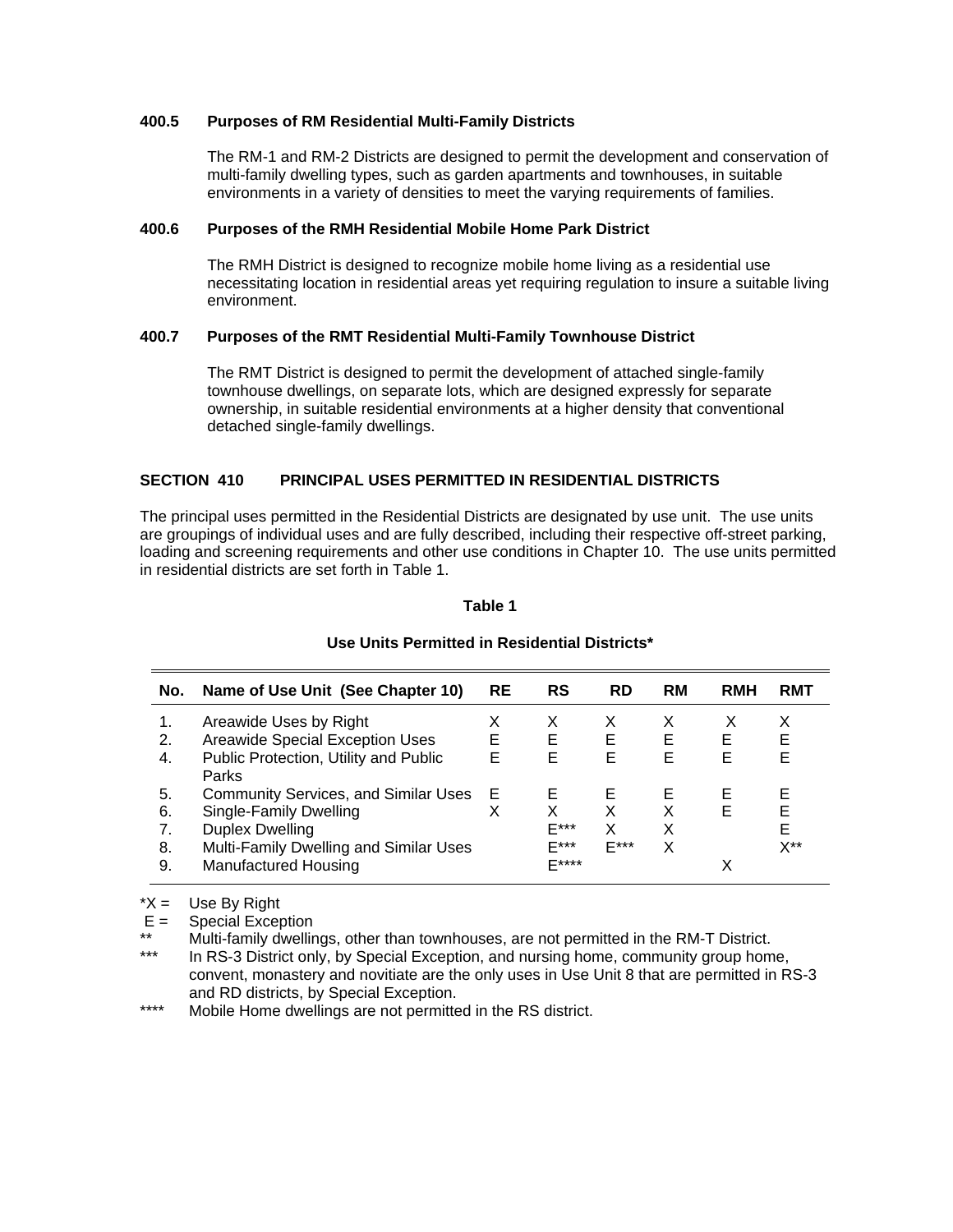# **SECTION 420 ACCESSORY USES PERMITTED IN RESIDENTIAL DISTRICTS**

#### **420.1 Accessory Uses Permitted**

Accessory uses customarily incident to a principal use permitted in a residential district are permitted in such district. In addition, the following uses set forth in Table 2 are permitted as accessory uses.

#### **Table 2**

|                 | <b>Uses</b>                                                                                               | <b>Districts</b>       |
|-----------------|-----------------------------------------------------------------------------------------------------------|------------------------|
| $\mathbf{1}$ .  | Home Occupations                                                                                          | All R Districts*       |
|                 | As permitted by Section 420.2.C                                                                           | <b>All R Districts</b> |
|                 | As permitted by Section 450.E                                                                             | All R Districts*       |
| 2.              | Roomers and Boarders:                                                                                     |                        |
|                 | Two persons                                                                                               | All R Districts        |
|                 | More than two persons                                                                                     | All R Districts*       |
| 3.              | <b>Bed and Breakfast</b>                                                                                  | All R Districts*       |
| 4.              | <b>Shelters</b>                                                                                           | <b>All R Districts</b> |
| 5.              | Signs:<br>Bulletin Board*<br><b>Identification Sign</b><br><b>Real Estate</b><br><b>Construction Sign</b> | <b>All R Districts</b> |
| 6.              | Swimming Pool                                                                                             | All R Districts***     |
| 7.              | Management Office and Private Recreation,<br>Laundry, and Storage Facilities                              | RM-1, RM-2, RMH, RM-T  |
| 8.              | <b>Wind Energy Conversion Systems</b>                                                                     | <b>RE, RS-1*</b>       |
| 9.              | Satellite Receiving Dish                                                                                  | All R Districts**      |
| 10 <sub>1</sub> | Family Day Care Home                                                                                      | <b>All R Districts</b> |
| 11.             | Rummage/Garage Sales                                                                                      | <b>All R Districts</b> |
| 12.             | Antennas and Antenna Supporting Structures                                                                | All R Districts*       |

### **Accessory Uses Permitted in Residential Districts**

**\*** By Special Exception requiring Board of Adjustment approval.

\*\* In rear yards only.<br>\*\*\* All swimming pools

All swimming pools, 3' or more in depth, must be enclosed by a 4' high fence with a selflatching, self-closing gate.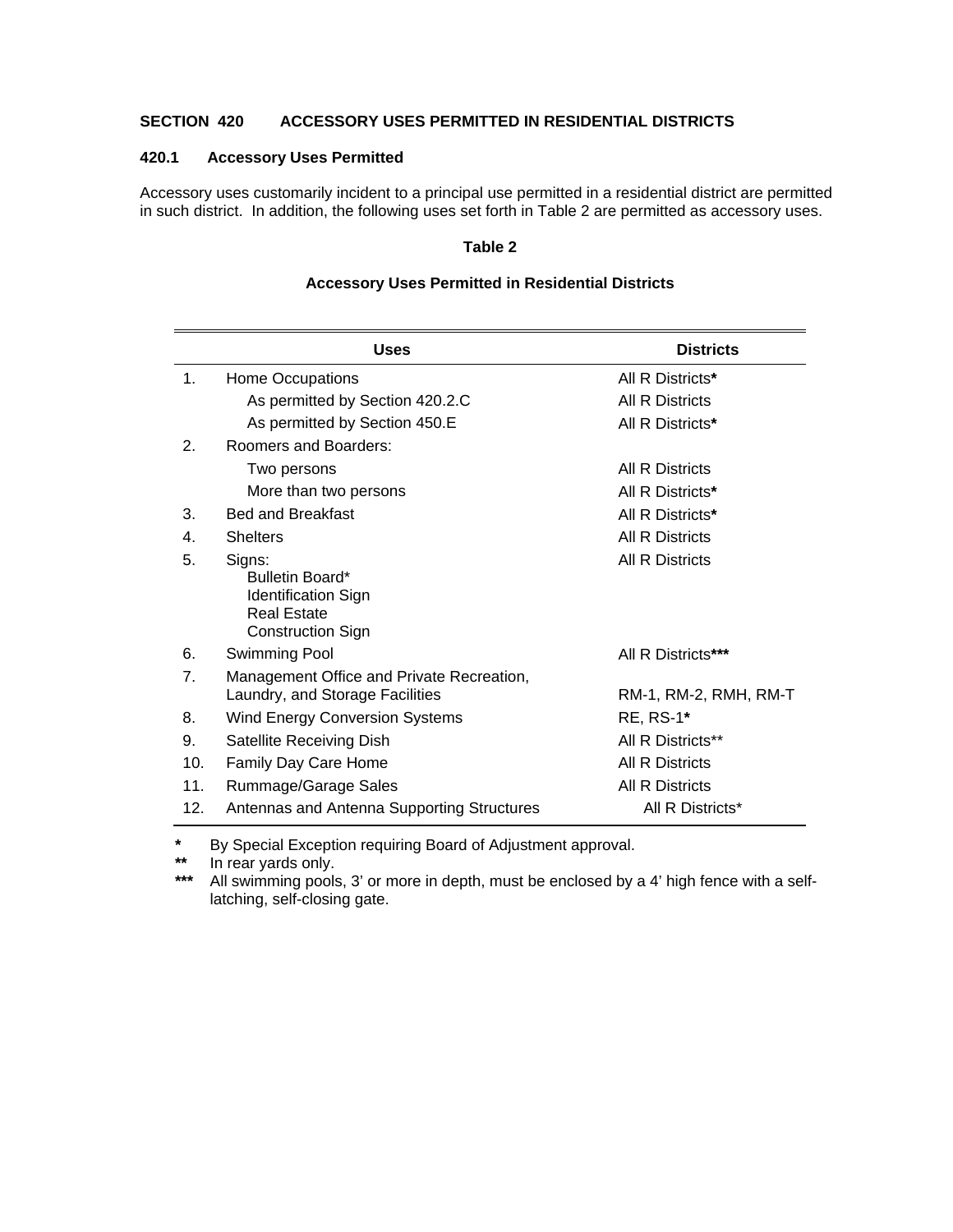### **420.2 Accessory Use Conditions**

#### **A.** General Conditions

- 1. An accessory building erected as an integral part of the principal building shall be made structurally a part thereof, shall have a common wall therewith, and shall comply with the requirements applicable to the principal building.
- 2. A detached accessory building shall not be located in the front or side yard or encroach upon a minimum building setback line, but this limitation shall not apply to carports, provided the minimum required front yard or side yard or setback line is observed.
- 3. Within the rear yard, a detached accessory building shall be located at least five feet from any interior lot line.
- 4. One unoccupied recreational vehicle, a length of 35 feet or less, may be parked upon a lot as an accessory use, in the rear yard on hard surface only.
- 5. In any R District, no accessory building or structure shall be erected or constructed on any lot of record prior to the erection or construction of the principal building or structure. However, an accessory structure may be erected or constructed on an adjoining or abutting lot containing a principal building or structure provided that said accessory building or structure is incidental to the principal building or structure, and provided, that the lots containing the principal building or structure and the proposed accessory building are under common ownership.
- 6. Antennas and antenna supporting structures which are accessory to a residential use are permitted to be mounted on a residential dwelling or a customary accessory building; provided, that it does not exceed sixty-five (65) feet in height measured from the average ground elevation at the residential dwelling to the highest horizontal point of the antenna and the antenna supporting structure and that the surface area of all such mounted antennas shall not exceed ten (10) square feet. Only one (1) side having the largest surface area is to be calculated. These provisions do not apply to principal use antennas or to antennas which are accessory to uses requiring Board of Adjustment approval.
- 7. Structures other than a dwelling or customary accessory building which are used to support accessory antennas (including guy lines) shall:
	- (a) Be located in the rear yard only, and be limited to one such structure;
	- (b) Not exceed sixty-five (65) feet in height, measured from the average ground elevation at the residential dwelling to the highest point of the antenna and antenna supporting structure;
	- (c) Not encroach upon the land or airspace of any abutting property; and
	- (d) Not exceed 24 inches in width above 25 feet in height, exclusive of any guy lines.
- **B.** Roomers and Boarders

 In a dwelling unit occupied as a private residence, one or more rooms may be rented or table board furnished, to not more than: (a) two persons who are non-members of the family occupying said premises as a permitted accessory use; or (b) more than two persons by Special Exception requiring Board of Adjustment approval. However, in either case, no window display or sign board shall be used to advertise such use.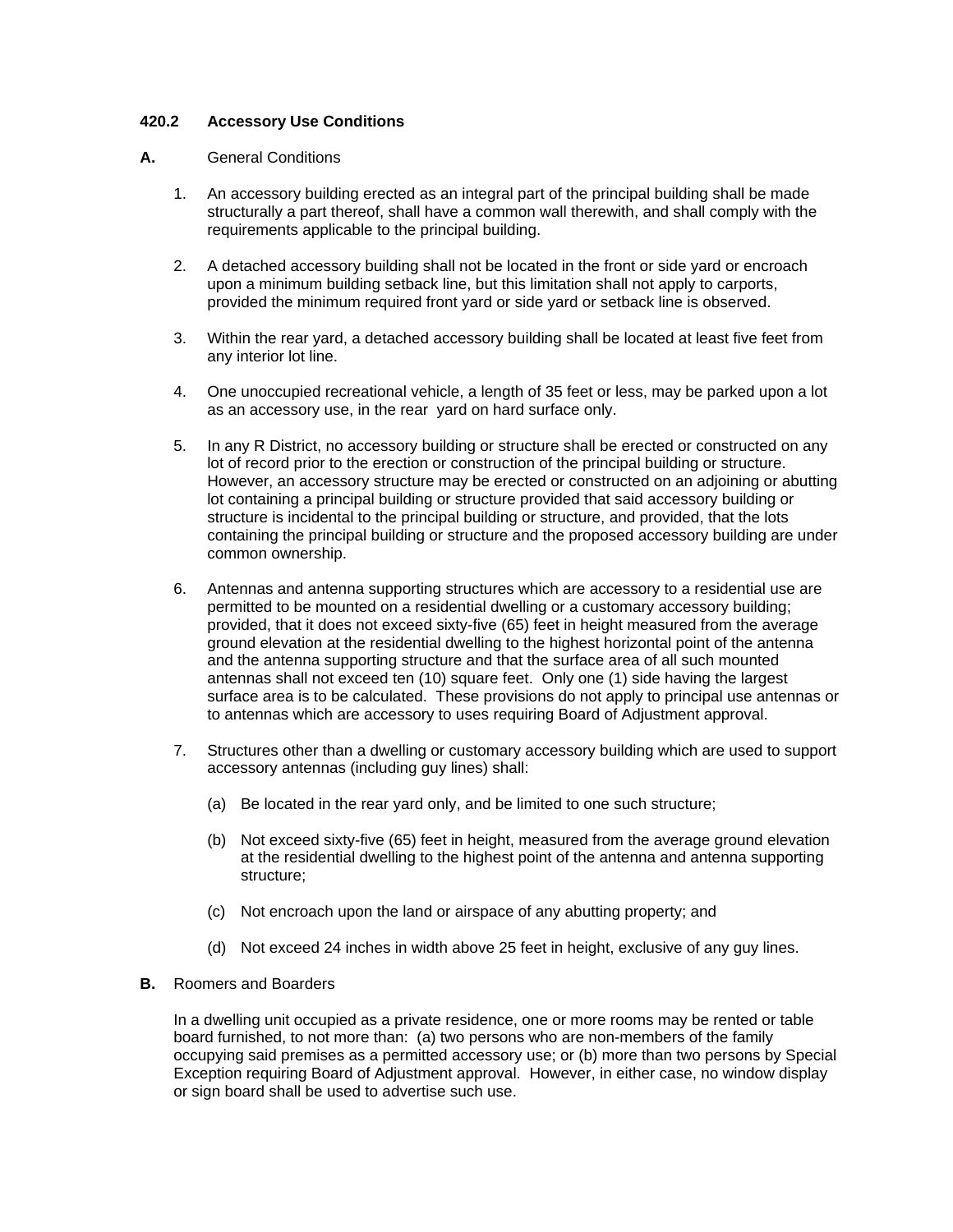**C.** Home Occupations

 Home Occupations permitted by right include: **Artists** 

 Authors and Composers Catering/Food Service Computer Programming Home Cooking and Preserving Home Crafts, Ironing, Sewing Telephone answering and/or Solicitation Tutorial Services limited to one student at a time.

Such Home Occupations shall comply with the following requirements:

- 1. Location: Home occupation shall be conducted only within principal structure.
- 2. Area: The maximum floor area utilized for home occupation purposes shall not exceed twenty-five percent (25%) of the total floor area of the principal structure or 500 square feet, whichever is less.
- 3. Employees: The home occupation shall be engaged in only by the family or person occupying the dwelling as a private residence.
- 4. Visibility of Merchandise: No merchandise shall be displayed in such a manner as to be visible from off the premises.
- 5. Outdoor Storage: No outdoor storage shall be allowed in connection with any home occupation.
- 6. Maintenance of Residential Character: No alteration of the residential character of the premises may be made.
- 7. Signs: Signs or displays, including signs on a vehicle advertising the home occupation on the premises, which are visible from outside the lot are prohibited.
- 8. Disturbances: No mechanical or electrical equipment or other activities shall be allowed which create a noise, dust, odor, or electrical disturbance.
- 9. Traffic and Parking: The pick up of home crafts or food items at the home occupation shall be limited to 5 trips per day.
- **D.** Rummage/Garage Sales

 The sale of surplus items customarily found in the home which have accumulated over a period of time is considered as accessory use to a residence in a Residential District, provided:

- 1. No more than four (4) sales are permitted in any calendar year.
- 2. No sale shall run for more than four (4) consecutive days
- 3. All merchandise shall be removed from public view except during the hours of the sale which shall be limited to 8:00 a.m. to 8:00 p.m.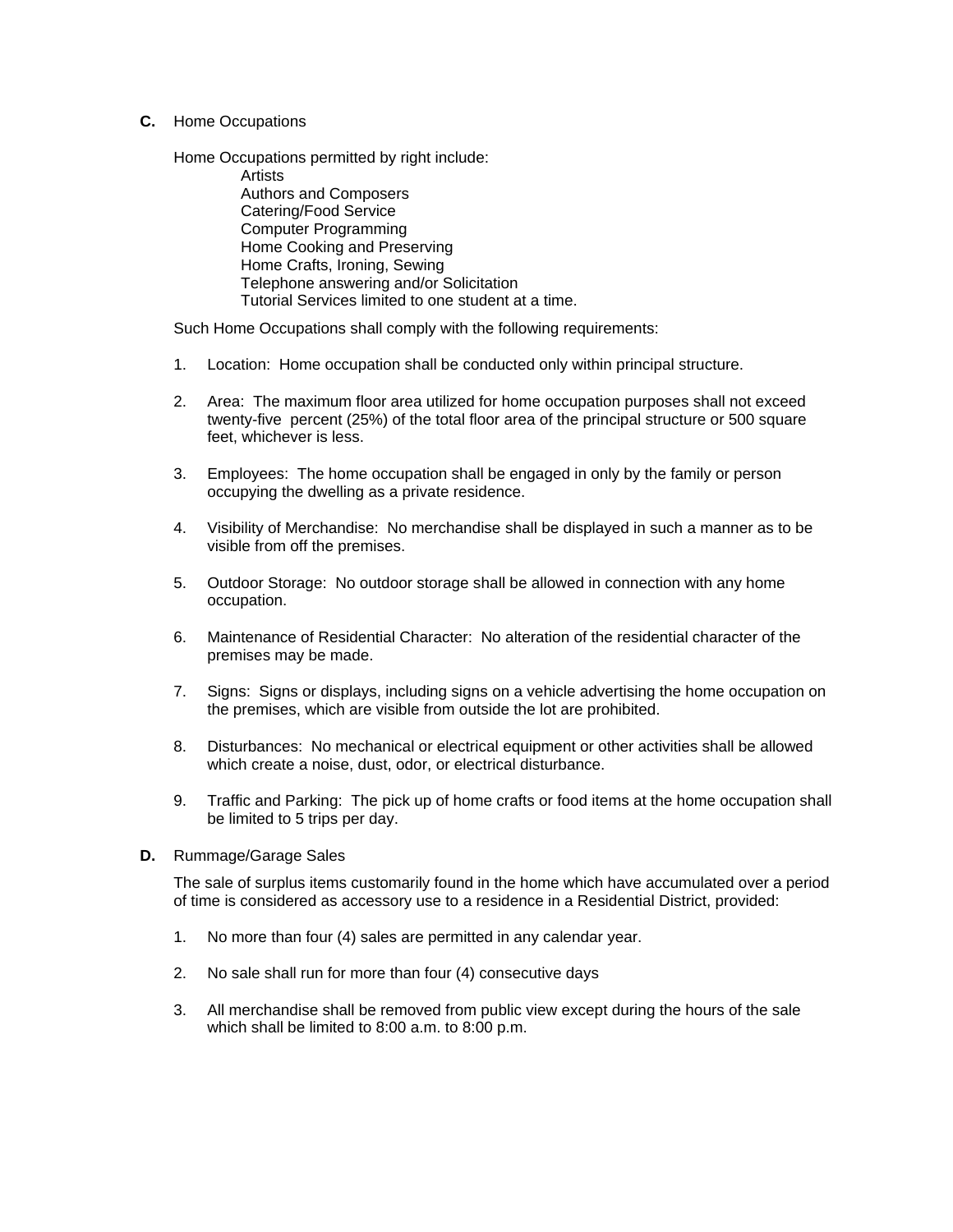#### **SECTION 430 BULK AND AREA REQUIREMENTS IN RESIDENTIAL DISTRICTS**

#### **430.1 Bulk and Area Requirements in the RE, RS, RD, and RM districts are shown in Table 3.**

**Table 3 BULK AND AREA REQUIREMENTS IN THE RE, RS, RD AND RM DISTRICTS** 

| BULN AND AREA REQUIREMENTS IN THE RE, RS, RD AND RM DISTRICTS                                                                       |        |             |             |             |                 |             |                |                |
|-------------------------------------------------------------------------------------------------------------------------------------|--------|-------------|-------------|-------------|-----------------|-------------|----------------|----------------|
|                                                                                                                                     | RE     | <b>RS-1</b> | <b>RS-2</b> | <b>RS-3</b> | RD <sup>1</sup> | <b>RM-T</b> | <b>RM-1</b>    | <b>RM-2</b>    |
| LOT WIDTH (min. ft.)                                                                                                                |        |             |             |             |                 |             |                |                |
| One Family                                                                                                                          | 150*   | 100         | 75          | 60          | 60              |             | 60             | 60             |
| <b>Two Family</b>                                                                                                                   |        |             |             |             | 80              | 70          | 60             | 60             |
| Multifamily (other than RM-T)                                                                                                       |        |             |             |             |                 |             | 100            | 100            |
| LOT AREA (min. sq. ft.)                                                                                                             |        |             |             |             |                 |             |                |                |
| One Family                                                                                                                          | 24,000 | 13,500      | 9,000       | 6,900       | 6,000           |             | 6,000          | 6,000          |
| <b>Two Family</b>                                                                                                                   |        |             |             |             | 8,000           |             | 7,450          | 6,900          |
| Multifamily (other than RM-T)                                                                                                       |        |             |             |             |                 |             | 9,800          | 8,300          |
| LAND AREA PER D.U. (min. sq. ft.)                                                                                                   |        |             |             |             |                 |             |                |                |
| One Family                                                                                                                          | 28,375 | 16,000      | 10,875      | 8,400       | 7,500           |             | 7,500          | 7,500          |
| <b>Two Family</b>                                                                                                                   |        |             |             |             | 5,000           |             | 4,600          | 4,200          |
| Multifamily (other than RM-T)                                                                                                       |        |             |             |             |                 |             |                |                |
| For each of the first two (2)                                                                                                       |        |             |             |             |                 |             |                |                |
| D.U.'s on the lot                                                                                                                   |        |             |             |             |                 |             | 4,600          | 4,200          |
| For each additional D.U.:                                                                                                           |        |             |             |             |                 |             |                |                |
| Less than two bedrooms<br>Two or more bedrooms                                                                                      |        |             |             |             |                 |             | 3,100          | 2,400          |
| Within a PUD                                                                                                                        |        |             |             |             |                 |             | 4,356<br>1,700 | 3,100<br>1,200 |
| Not within a PUD                                                                                                                    |        |             |             |             |                 |             | 2,200          | 1,400          |
| For each additional bedroom                                                                                                         |        |             |             |             |                 |             | 400            | 400            |
|                                                                                                                                     |        |             |             |             |                 |             |                |                |
| <b>TOWNHOUSE DEVELOPMENT**</b>                                                                                                      |        |             |             |             |                 |             |                |                |
| Development Width (min. ft.)                                                                                                        |        |             |             |             |                 | 100         | 100            | 100            |
| Lot Width (min. ft.)                                                                                                                |        |             |             |             |                 | 20          | 20             | 20             |
| Lot Area (min. sq. ft.)                                                                                                             |        |             |             |             |                 | 1,600       | 1,600          | 1,600          |
| Land Area (of development)<br>Per D. U. (minimum square feet)                                                                       |        |             |             |             |                 | 4,500       | 4,500          | 3,100          |
|                                                                                                                                     |        |             |             |             |                 |             |                |                |
| STRUCTURE HEIGHT (max. ft)                                                                                                          | 26     | 26          | 26          | 26          | 26              | 26          | 26***          | 26             |
| LIVABILITY SPACE per D.U. (min.                                                                                                     |        |             |             |             |                 |             |                |                |
| sq. $ft.$ )                                                                                                                         | 12,000 | 7,000       | 5,000       | 4,000       | 2,000           | 1,800       | 1,500          | 1,000          |
| FRONT YARD ABUTTING A PUBLIC STREET:                                                                                                |        |             |             |             |                 |             |                |                |
| Measured from CENTERLINE OF ABUTTING STREET; add 1/2 of right-of-way designated on the Major Street Plan, or 1/2                    |        |             |             |             |                 |             |                |                |
| the dedicated ROW, whichever is greater, or 25 feet if not designated on Major Street Plan. (minimum feet)                          |        |             |             |             |                 |             |                |                |
| Major                                                                                                                               | 35     | 35          | 35          | 35          | 35              | 35          | 35             | 35             |
| Not a Major                                                                                                                         | 35     | 35          | 30          | 25          | 25              | 25          | 25             | 10             |
| ALL OTHER YARDS ABUTTING A PUBLIC STREET:                                                                                           |        |             |             |             |                 |             |                |                |
| Measured from CENTERLINE OF ABUTTING STREET; add $\frac{1}{2}$ of right-of-way designated on the Major Street Plan or $\frac{1}{2}$ |        |             |             |             |                 |             |                |                |
| the dedicated ROW, whichever is greater, or 25 feet if not designated on Major Street Plan. (minimum feet)                          |        |             |             |             |                 |             |                |                |
| Major                                                                                                                               | 20     | 20          | 20          | 20          | 20              | 20          | 15             | 15             |
| Not a Major                                                                                                                         | 15     | 15          | 15          | 15          | 15              | 15          | 15             | 15             |
| REAR YARDS (min. ft.)                                                                                                               | 25     | 25          | 25          | 20          | 20              | 20          | 20             | 10             |
| SIDE YARDS (min. ft.)****                                                                                                           |        |             |             |             |                 |             |                |                |
| One side yard                                                                                                                       | 15     | 10          | 10          | 10          | 10              | 5           | 10             | 10             |
| Other side yard                                                                                                                     | 15     | 10          | 5           | 5           | 5               | 5           | 5              | 10             |

\* The frontage of any lot in the RE district which meets the requirements of minimum lot size may be less than the minimum frontages as long as the front building line on said lot is a minimum of one hundred twenty-five (125) linear feet.

\*\* A minimum of three (3) townhouse lots.

\*\*\* In the RM-1 district, a one-story limitation shall apply to structures containing more than 3 dwelling units which are within 50' of an adjoining RE or RS district.

\*\*\*\* Does not apply to interior lot lines of townhouse developments.

RD<sup>1</sup> Board of Adjustment approval is required for all RD Residential Duplex Zoning District requests within RS Residential Single Family Districts where minimum bulk and area requirements cannot be met.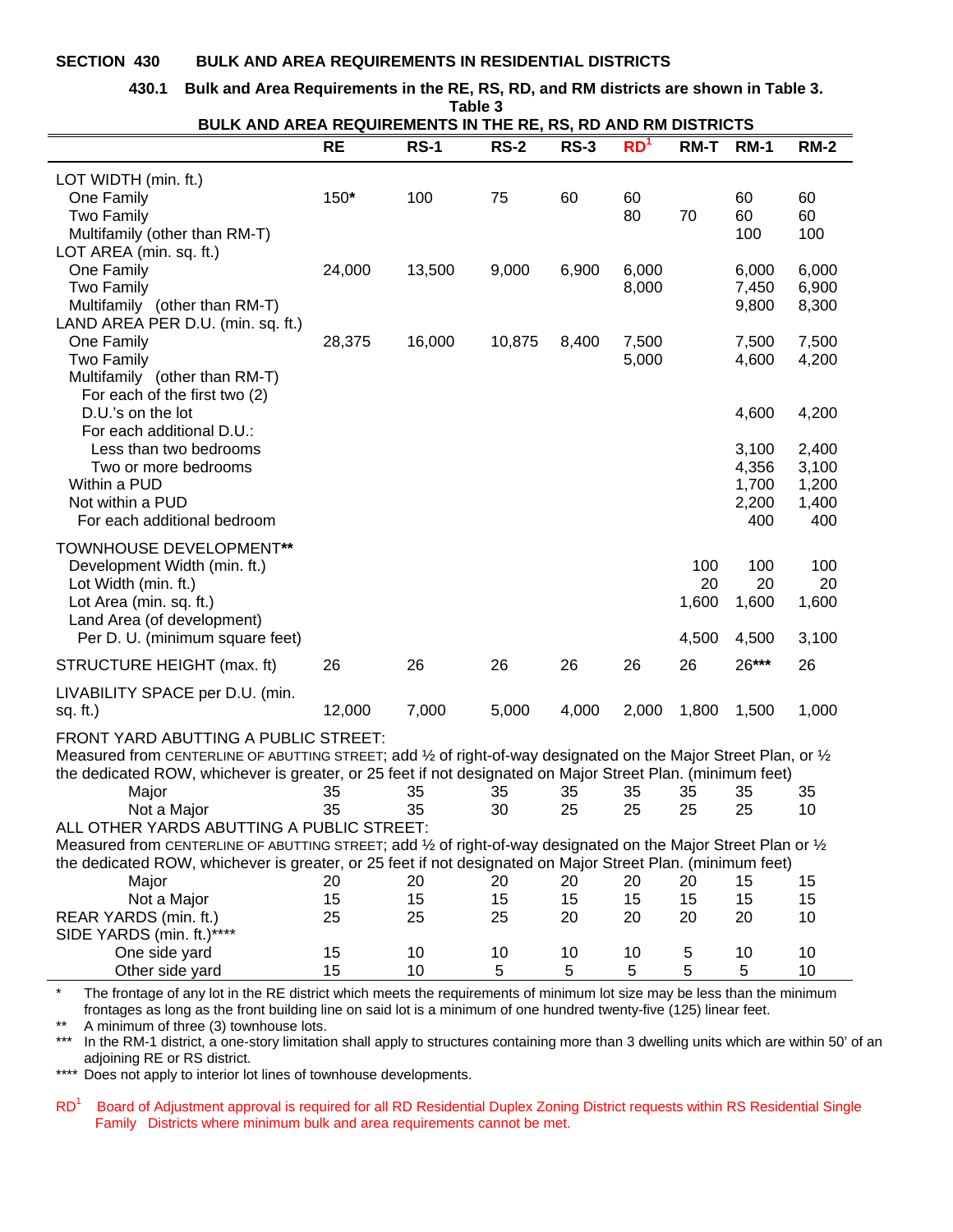#### **430.2 Bulk and Area Requirements in the RMH District**

**A.** The Mobile Home Park Development:

| Tract Area (minimum)                         | 5 acres      |
|----------------------------------------------|--------------|
| Tract Width (minimum)                        | 300 feet     |
| Land Area per Dwelling Unit (minimum)        | 5445 sa. ft. |
| Livability Space per Dwelling unit (minimum) | 300 sa. ft.  |

Livability space shall be provided in common areas of not less than 7,500 square feet, located so as to be conveniently accessible to the mobile home it is intended to serve

Front Yard and Any Yard Abutting a Public Street:

 Measured from CENTERLINE OF ABUTTING STREET; add ½ of right-of-way designated on the Major Street Plan or ½ the dedicated right-of-way, whichever is greater, or 25 feet if not designated on Major Street Plan. (minimum feet)

| Abutting a Major                                                       | $35$ ft.     |
|------------------------------------------------------------------------|--------------|
| Not Abutting a Major                                                   | 25 ft.       |
| Side Yard (minimum)                                                    | $10$ ft.     |
| Rear Yard (minimum)                                                    | $10$ ft.     |
| Height (maximum)                                                       | one story    |
| Internal Requirements:                                                 |              |
| Mobile Home Space (minimum), exclusive of streets, required off-street |              |
| parking, and required livability space                                 | 3000 sq. ft. |
| Separation Between Mobile Homes (minimum)                              | 20 ft.       |

Mobile Home Setback from Centerline of a Private Internal Street (min.) 22 ft. Private streets will be allowed, but they must meet the standards for

public street

**B.** Mobile Home Subdivisions:

A mobile home park development containing a tract area of not less than 5 acres may be subdivided to permit individual ownership of mobile home spaces, provided the resulting lots shall comply with the bulk and area requirements set out below and a subdivision plat incorporating the bulk and area requirements is submitted to and approved by the Planning Commission and filed of record in the office of the County Clerk where the property is located.

| Land Area Per Dwelling Unit (minimum)                                                                                                                                                                                                                                                                                                      | 5000 sq. ft.         |
|--------------------------------------------------------------------------------------------------------------------------------------------------------------------------------------------------------------------------------------------------------------------------------------------------------------------------------------------|----------------------|
| Lot Size (minimum)                                                                                                                                                                                                                                                                                                                         | 4000 sq. ft.         |
| Lot Width (minimum)                                                                                                                                                                                                                                                                                                                        | $35$ ft.             |
| Livability Space Per Dwelling Unit (minimum)                                                                                                                                                                                                                                                                                               | 1000 sq. ft.         |
| Height (maximum)                                                                                                                                                                                                                                                                                                                           | one story            |
| Front Yard and Any Yard Abutting A Public Street:<br>Measured from CENTERLINE OF ABUTTING STREET; add 1/2 of right-of-way designated<br>on the Major Street Plan or 1/2 the dedicated right-of-way, whichever is greater, or<br>25 feet if not designated on Major Street Plan. (minimum feet)<br>Abutting a Major<br>Not Abutting a Major | $35$ ft.<br>$25$ ft. |
| Private streets will not be allowed                                                                                                                                                                                                                                                                                                        |                      |
| One Side Yard (minimum)                                                                                                                                                                                                                                                                                                                    | $10$ ft.             |
| Other Side Yard (minimum)                                                                                                                                                                                                                                                                                                                  | 10 $ft.$             |
| Rear Yard (minimum)                                                                                                                                                                                                                                                                                                                        | $10$ ft.             |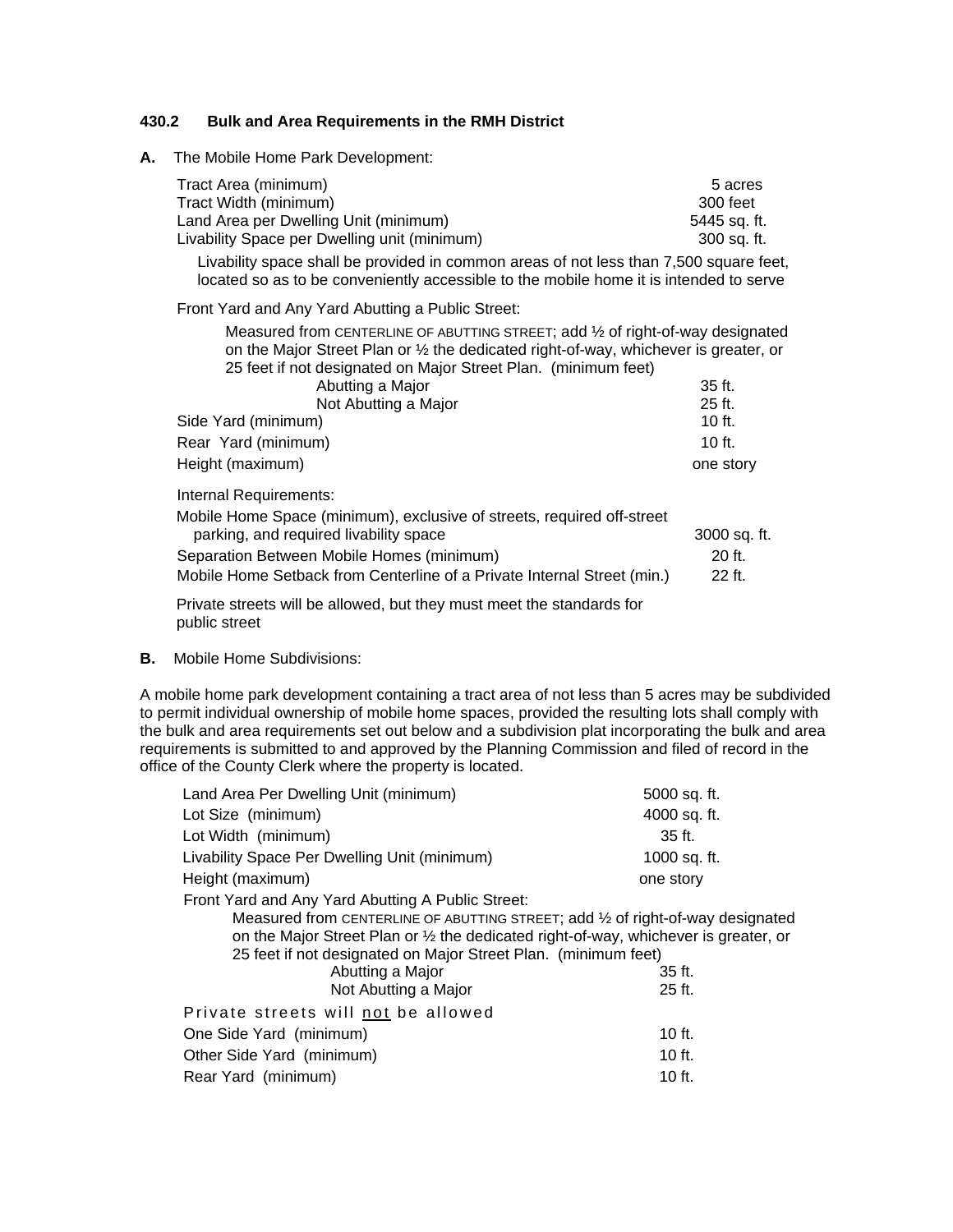#### **SECTION 440 SITE PLAN REVIEW – MOBILE HOME PARKS AND MULTI-FAMILY COMPLEXES**

# **440.1 Purpose**

By reason of potential adverse effects on public services or to neighboring land uses, site plan review and approval by the Planning Commission is required for all Mobile Home Park Developments and Multi-Family Complexes over eight units for the purposes of assuring proper accessibility, circulation, functional relationships of uses, and compatibility with adjoining and nearby development. No building permit shall be issued nor use commenced on a site approved for these uses except in accordance with a site plan submitted and approved.

# **440.2 Application for Site Plan Review**

The application shall be in such format and content as the Planning Commission may by resolution establish, with fifteen (15) copies of the site plan submitted. A site plan shall consist of maps containing:

- **A.** Proposed location of uses, including off-street parking, open spaces, public uses, and placement of mobile homes;
- **B.** Location, height, and size of buildings and other structures;
- **C.** Proposed location of all existing or proposed site improvements, including drains, culverts, retaining walls, fire hydrants and fences;
- **D.** Public and private vehicular and pedestrian circulation;
- **E.** Hydrology report as per Collinsville City Code.
- **F.** Proposed location and development of buffer areas, screening and landscaping;
- **G.** The location of all residential uses expressed in number of dwelling units;
- **H.** A computation of lot area, building floor area, and building coverage;
- **I.** Proposed location, height, and size of any ground sign;
- **J.** Sufficient surrounding area to demonstrate the relationship of the development to adjoining uses, both existing and proposed;
- **K.** Existing topographic character of the land including identification of floodplain areas, treed areas and slope analysis.
- **L.** An explanation of the character of the development.

# **SECTION 450 SPECIAL EXCEPTION USES IN RESIDENTIAL DISTRICTS, REQUIREMENTS**

The Special Exception Uses, permitted in the residential districts, as designated in Table 1, are subject to the minimum requirements set out below and such additional safeguards and conditions as may be imposed by the Board of Adjustment.

- **A**. The accessory use provisions of the residential districts pertaining to signs are applicable to accessory signs for principal uses permitted by Special Exception.
- **B.** In the RE and RS Districts, children's nurseries shall comply with the lot width, lot area, height, and yard requirements for single-family use and, in addition, a maximum floor area ratio of .5 shall apply.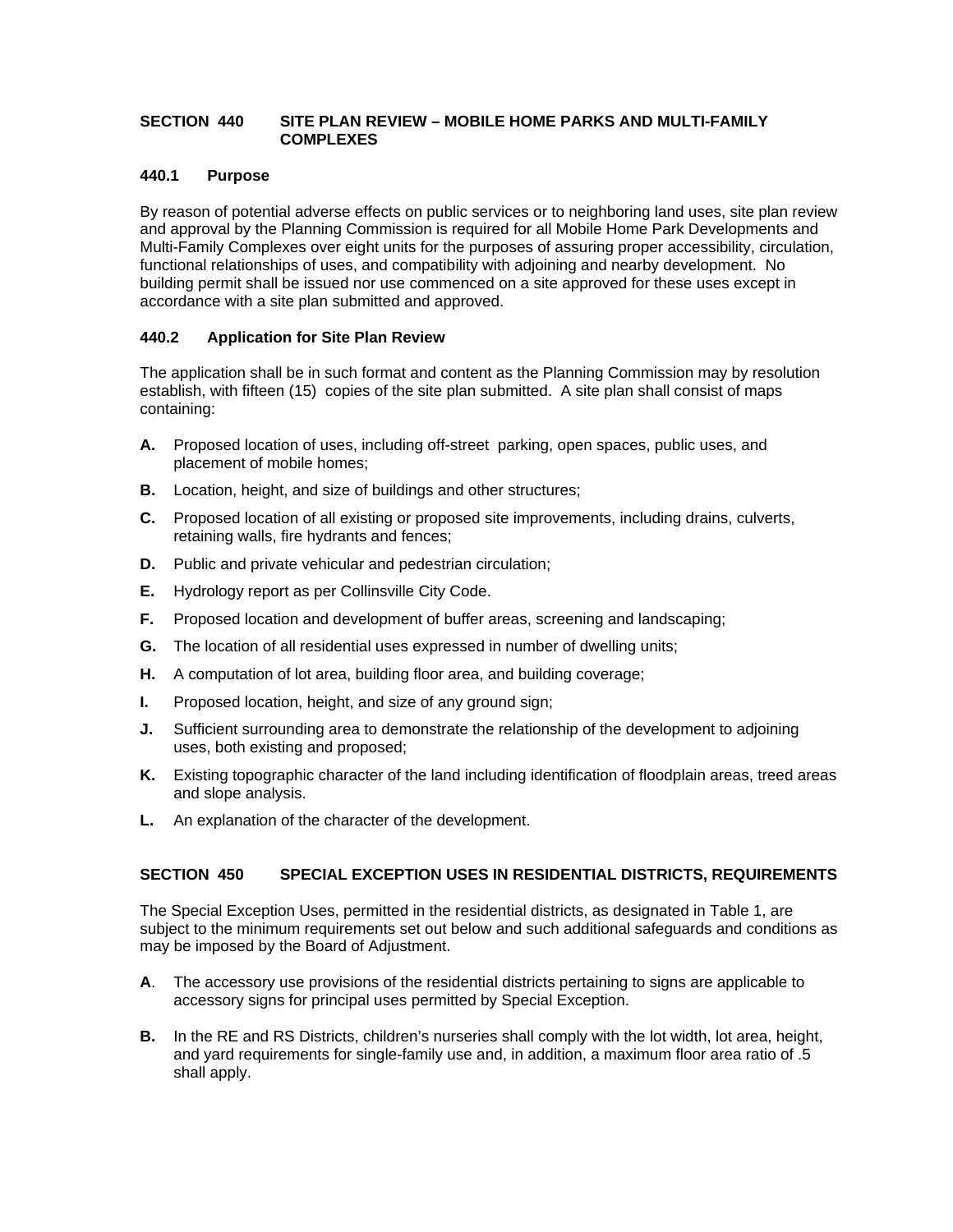- **C.** Except as provided in B, above, and Section 209, Special Exception uses shall comply with the least restrictive yard and height requirements of the district in which located and, in addition, shall comply with the following requirements:
	- 1. Maximum floor area ratio of .5
	- 2. Minimum lot size of 10,000 square feet.
	- 3. Minimum frontage of 100 feet
	- 4. A minimum building setback of 25 feet from abutting properties located within an R District.

Provided that if the use unit requirements are greater, the use unit requirements shall control.

- **D.** Wind Energy Conversion Systems (WECS)
	- 1. All WECS in RE and RS-1 zones shall comply with the restrictions and requirements of Section 320.2 B.
- **E.** Home Occupations:
	- 1. Home Occupations permitted by Special Exception include: Home Occupations which are not permitted by right (see Section 420.2.C) and which do not consist of uses within Use Units 15-27 inclusive may be permitted as a Special Exception subject to the following conditions and such additional safeguards and conditions as may be imposed by the Board of Adjustment.
		- a. Location: Home occupation shall be conducted only within principal structure or customary accessory building.
		- b. Area: The maximum floor area utilized for home occupation purposes shall not exceed twenty-five percent (25%) of the total floor area of the principal structure or 500 square feet, whichever is less.
		- c. Employees: The home occupation shall be engaged in only by the family or person occupying the dwelling as a private residence.
		- d. Visibility of Merchandise: No merchandise shall be displayed in such a manner as to be visible from off the premises.
		- e. Outdoor Storage: No outdoor storage shall be allowed in connection with any home occupation.
		- f. Maintenance of Residential Character: No alteration of the residential character of the premises may be made.
		- g. Signs: One identification sign shall be permitted for each home occupation advertising its use. The sign shall not exceed six square feet in surface area. No illumination of any type shall be permitted.
		- h. Disturbances: No mechanical or electrical equipment or other activities shall be allowed which create a noise, dust, odor, or electrical disturbance.
		- i. Vehicles: Vehicles used in conjunction with the home occupation shall be parked off the street, on the lot containing the home occupation, and shall be of a type customarily found in a residential area.
	- 2. Uses within Use Units 12 and 15 through 27 inclusive shall not be considered as home occupations and are prohibited in all residential and agricultural districts.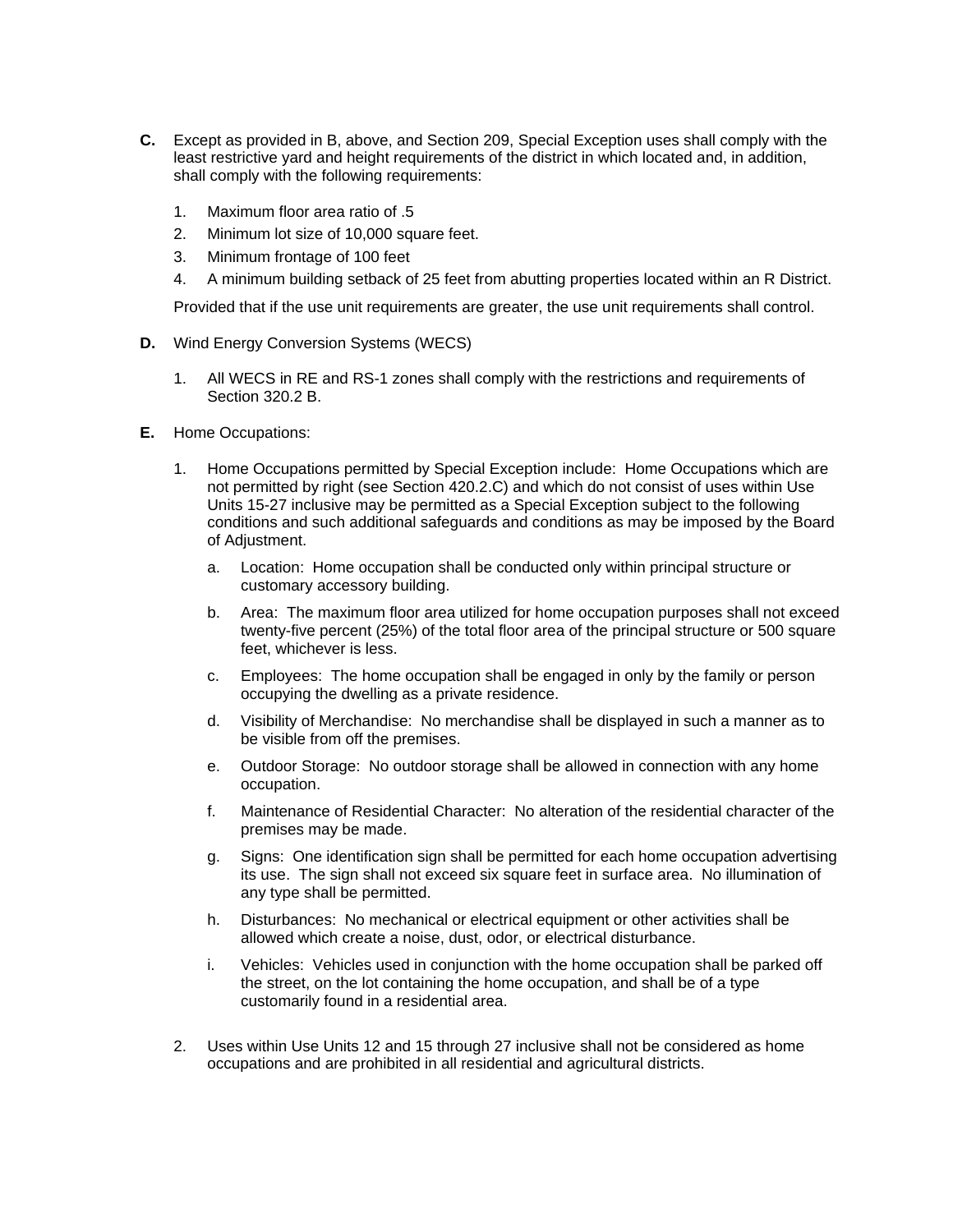#### **F.** Bed and Breakfast

An owner-occupied dwelling, where for compensation, lodging and meals are provided for up to a maximum of 8 guest rooms, and the owner thereof intends that the same guest occupy the facility for less than fourteen (14) days. Any such establishment that has more than eight (8) units for rent to guests shall be considered either a motel or a hotel. Also bed and breakfast are subject to the following requirements:

- 1. Parking: One off-street parking space per each guest room, 2 off-street spaces for the homeowner and 1 additional off-street space for staff. These required parking spaces may be off-site, but must be no more than 200' from the lot upon which the bed and breakfast is located.
- 2. Signs: One identification sign shall be permitted for each bed and breakfast. The sign shall not exceed six (6) square feet in area or four (4) feet in height.
- 3. Spacing Requirements: No bed and breakfast shall be located on a lot closer than 300' from any other lot containing a bed and breakfast.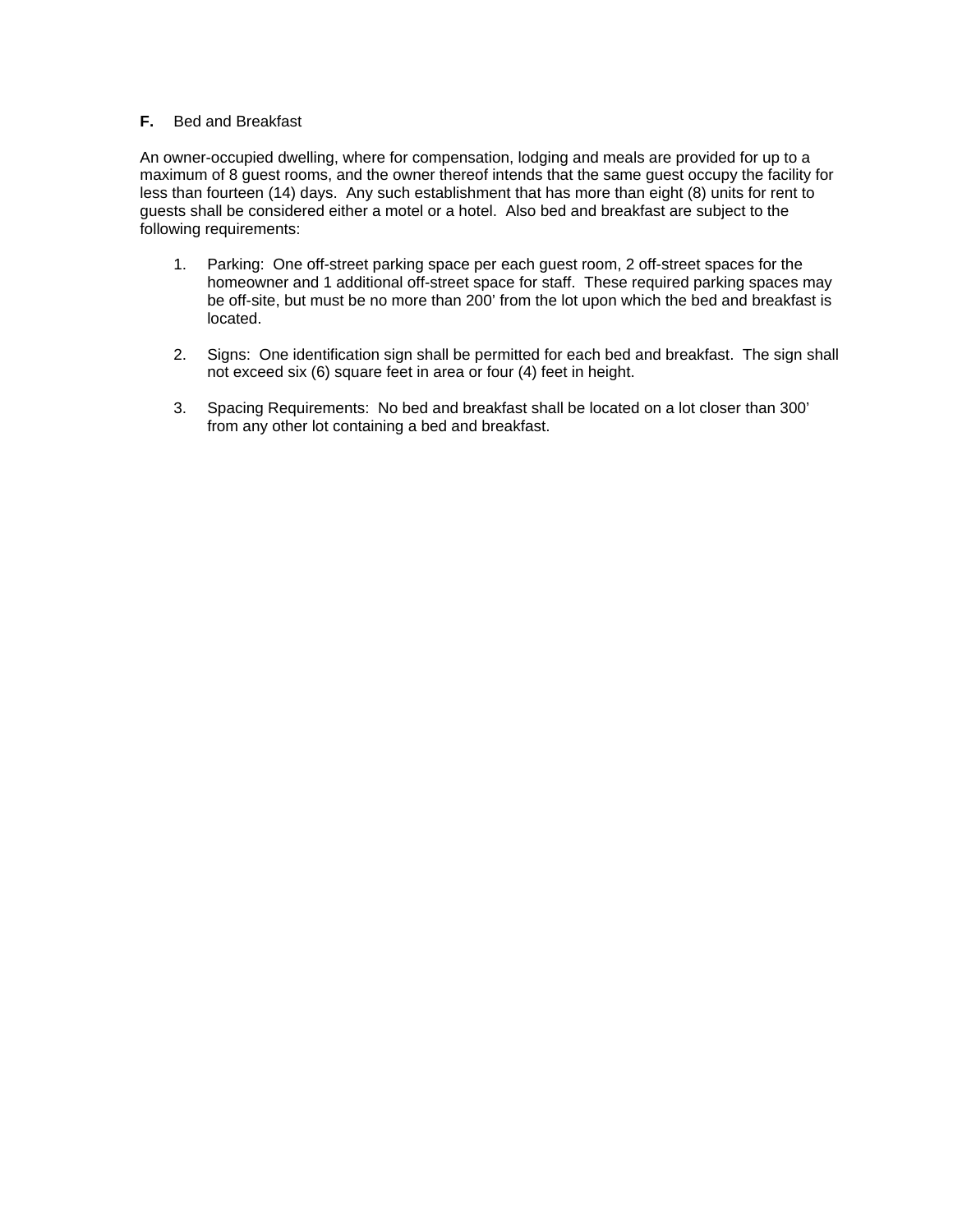### **CHAPTER 5**

#### **OFFICE DISTRICT PROVISIONS**

- 500 Purposes
- 510 Principal Uses
- 520 Accessory Uses
- 530 Bulk and Area Requirements
- 540 Special Exception Uses, Requirements
- 550 Site Plan Review

# **SECTION 500 PURPOSES OF THE OFFICE DISTRICTS**

#### **500.1 General Purposes**

The Office Districts are designed to preserve and promote the development of efficient office facilities and to maximize the compatibility with other land uses by:

- a. Establishing bulk and area controls.
- b. Requiring off-street parking and loading facilities.
- c. Establishing the several districts necessary to meet the need for a variety of office types.

### **500.2 Purposes of the OL Office Low Intensity District**

The OL District is designed to facilitate the development and preservation of low intensity office development.

# **500.3 Purposes of the OM Office Medium Intensity District**

The OM District is designed to provide area for offices, together with certain community facilities normally compatible with primary office uses. It is designed to preserve existing medium intensity office development and to facilitate the development of new medium intensity office areas.

# **SECTION 510 PRINCIPAL USES PERMITTED IN OFFICE DISTRICTS**

The principal uses permitted in the Office Districts are designed by use units. The use units are groupings of individual uses and are fully described, including their respective off-street parking, loading, and screening requirements and other use conditions in Chapter 10. The use units permitted in Office Districts are set forth in Table 1.

|     | USE UNIts Permitted in Office Districts"    |    |     |  |  |  |
|-----|---------------------------------------------|----|-----|--|--|--|
|     | <b>Districts</b>                            |    |     |  |  |  |
| No. | Name of Use Unit (see Chapter 10)           | ΟL | OМ  |  |  |  |
|     | Areawide Uses                               | х  | х   |  |  |  |
| 2.  | Areawide Special Exception uses             | F  | F   |  |  |  |
| 4.  | Public Protection, Utility and Public Parks | F  | F   |  |  |  |
| 5.  | <b>Community Services, and Similar Uses</b> | F  | X** |  |  |  |
| 8.  | Multi-Family Dwelling and Similar Uses      | F  | F   |  |  |  |
| 10. | <b>Off-Street Parking Areas</b>             | x  | X   |  |  |  |
| 11. | <b>Offices and Studios</b>                  |    |     |  |  |  |

| Table 1                                  |  |
|------------------------------------------|--|
| Use Units Permitted in Office Districts* |  |

 $*X =$  Use by Right

E = Special Exception

\*\*  $X =$  Emergency and protective shelter permitted by Special Exception only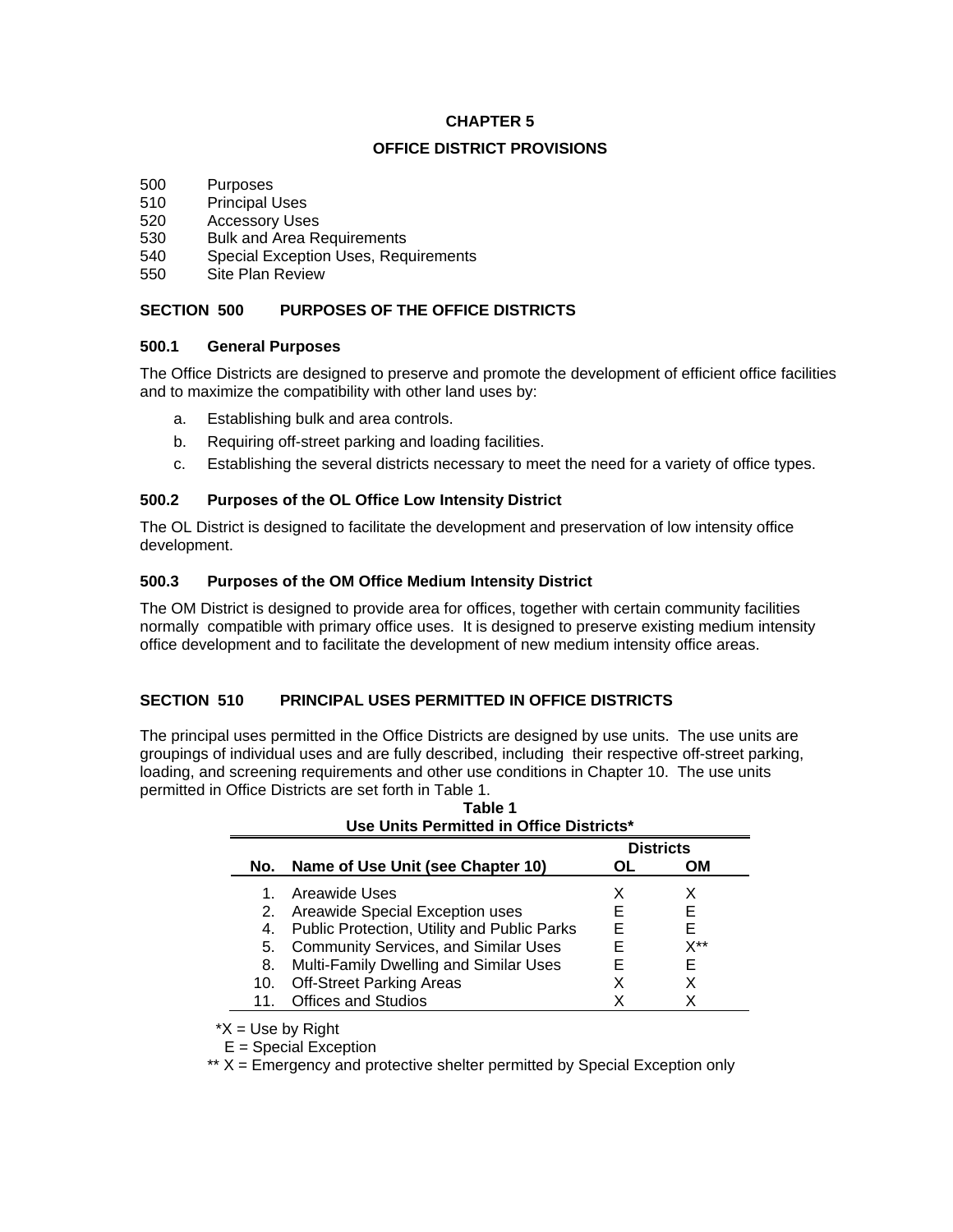### **SECTION 520 ACCESSORY USES PERMITTED IN OFFICE DISTRICTS**

#### **520.1 Accessory Uses Permitted**

Accessory uses customarily incident to a principal use permitted in an Office District are permitted in such a district. In addition, the uses set forth in Table 2 are permitted.

| <b>Uses</b>                                | <b>Districts</b> |
|--------------------------------------------|------------------|
| Barber & Beauty Shop                       | *OL, OM          |
| <b>Business Signs</b>                      | OL, OM           |
| Convenience Goods & Services               | *OL,OM           |
| Eating Places, other than Drive-Ins        | *OL,OM           |
| <b>Construction Sign</b>                   | OL,OM            |
| Real Estate Sign                           | OL, OM           |
| <b>Private Clubs</b>                       | * OL, OM         |
| Shopping Goods & Services                  | *OL,OM           |
| Antennas and Antenna Supporting Structures | All O Districts  |

# **Table 2 Accessory Uses Permitted in Office Districts**

 \*By Special Exception requiring Board of Adjustment approval subject to the requirements set forth in Section 540.

#### **520.2 Accessory Use Conditions**

- **A.** General Conditions
	- 1. Accessory buildings shall meet the minimum building setback lines of the applicable district.
	- 2. An accessory building erected as an integral part of the principal building shall be made structurally a part thereof, shall have a common wall therewith, and shall comply with the requirements applicable to the principal building.
- **B.** Convenience Goods and Services and Shopping Goods and Services
	- 1. Limited to the uses included in Use Unit 13, Chapter 10.
	- 2. Shall be located entirely within the principal building.
	- 3. Shall not occupy more than 15 percent of the gross floor area of the building in which located.
- **C.** Eating Places other than Drive-Ins
	- 1. Limited to the uses included in Use Unit 12, Chapter 10, designed and located for the convenience of the occupants of the principal building.
	- 2. Shall be located entirely within the principal building; and
	- 3. Shall not occupy more than 15 percent of the gross floor area of the building in which located.
	- 4. Exterior signs identifying the eating place are prohibited.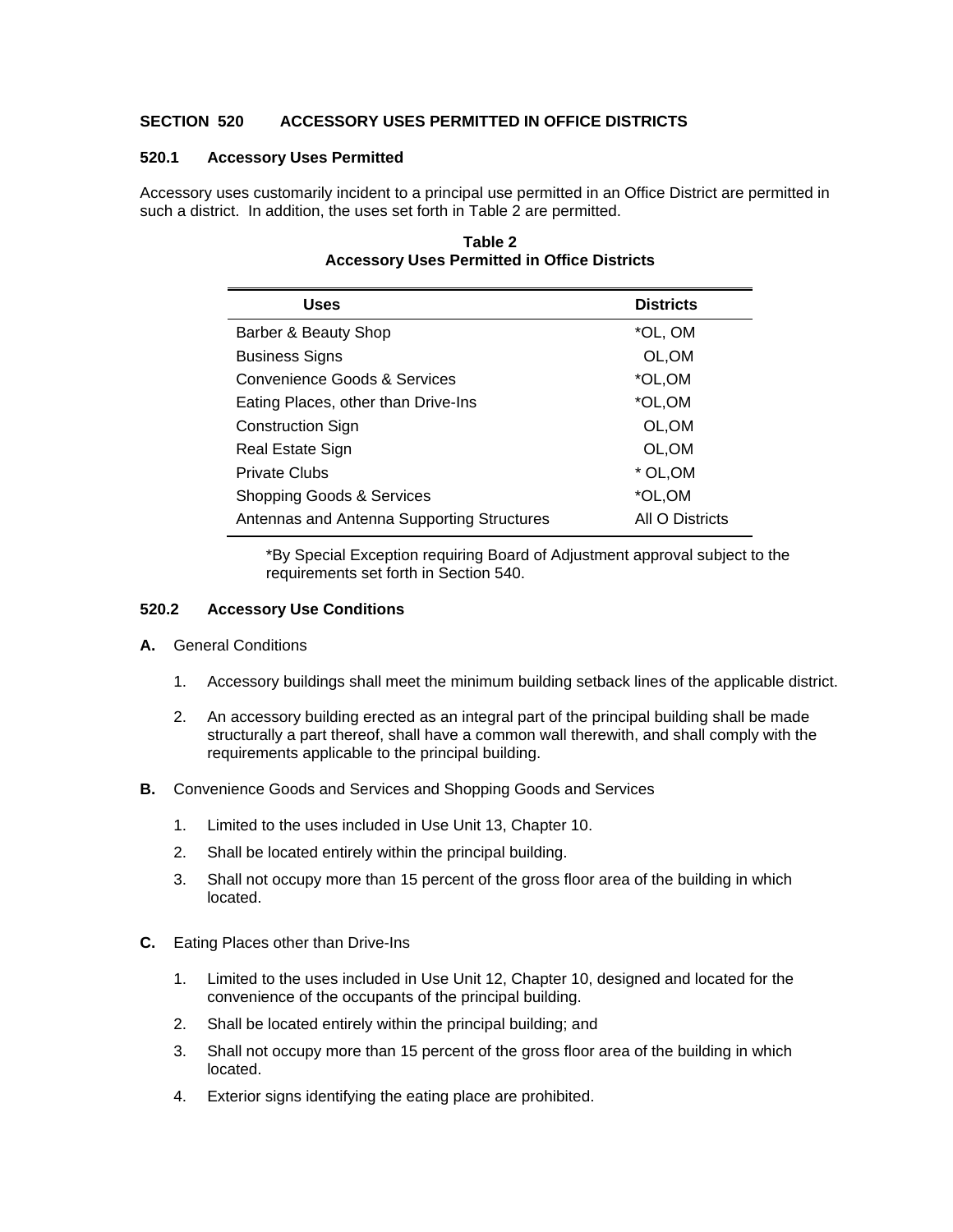#### **D.** Private Clubs

 Within the OM District the private club shall be located entirely within the principal building and shall not occupy more than 5 percent of the gross floor area of the building in which located.

- **E.** Within the OM District, the principal office structure may include an eating place (15% maximum), private club (5% maximum), and accessory goods and services (15% maximum), or a total 35% maximum of the total gross floor area devoted to the uses. Provided, the eating place, private club and accessory convenience goods and services do not exceed the maximum allowable for each individual use.
- **F.** Special housing facilities in Use Unit 5 (Community Services), Use Unit 6 (Single Family), and Use Unit 8 (Multi-Family) shall meet applicable use conditions and off-street parking and loading requirements as provided in Chapter 11.
- **G.** Antennas and Antenna Supporting Structures
	- 1. Antennas and antenna supporting structures which are accessory to an office use are permitted to be mounted on an office building or a customary accessory building; provided that it does not exceed sixty-five (65) feet in height measured from the average ground elevation at the office building to the highest horizontal point of the antenna and antenna supporting structure and that the surface area of all such mounted antennas shall not exceed ten (10) square feet. Only one (1) side having the largest surface area is to be calculated. These provisions do not apply to principal use antennas or antenna which are accessory to uses requiring Board of Adjustment approval.
	- 2. Structures other than an office building or customary accessory building which are used to support accessory antennas (including guy lines) shall:
		- (a) Be located in the rear yard only, and be limited to one such structure;
		- (b) Not exceed sixty-five (65) feet in height, measured from the average ground elevation at the office building to the highest point of the antenna and antenna supporting structure;
		- (c) Not encroach upon the land or airspace of any abutting property; and
		- (d) Not exceed 24 inches in width above 25 feet in height, exclusive of guy lines.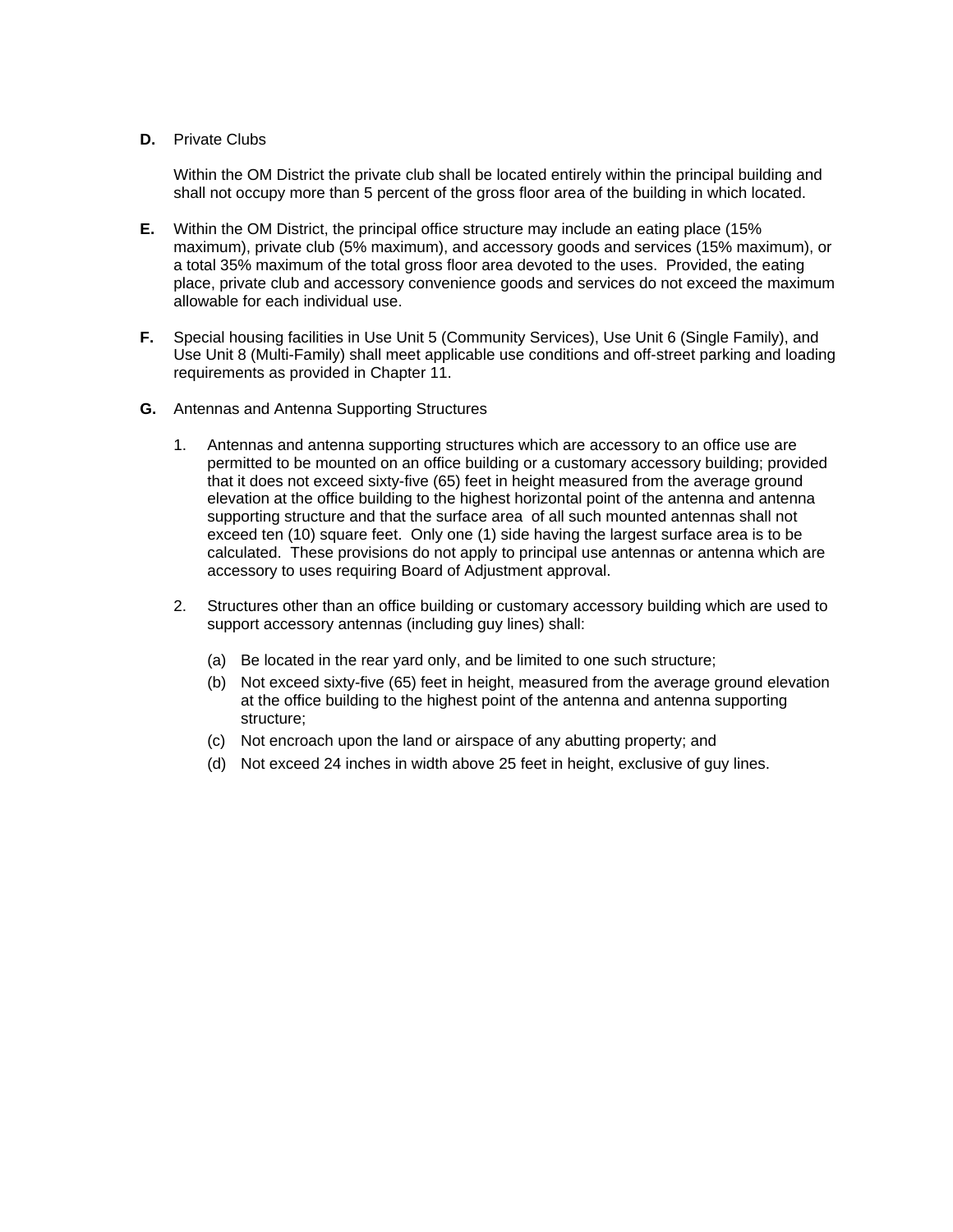# **SECTION 530 BULK AND AREA REQUIREMENTS IN THE OFFICE DISTRICT**

**Table 3** 

#### **Bulk and Area Requirements in the Office District**

|                                                                        | <b>District</b> |       |
|------------------------------------------------------------------------|-----------------|-------|
|                                                                        | ΟL              | OМ    |
| Lot Area Minimum (sq. ft.)                                             | N/A             | N/A   |
| Frontage (minimum feet)                                                |                 |       |
| Major                                                                  | 75              | 100   |
| Not a Major                                                            | 50              | 50    |
| Floor Area Ratio (minimum feet)                                        | .25             | .50   |
| Setback from Centerline of Abutting Street (minimum feet):             |                 |       |
| Measured from the CENTERLINE OF ABUTTING street, add to the            |                 |       |
| designated distance on the right, 1/2 of right-of-way designated on    |                 |       |
| the Major Street Plan, or 1/2 the dedicated right-of-way, whichever is |                 |       |
| greater, or 25 feet if not designated on the Major Street Plan.        |                 |       |
| (minimum feet)                                                         |                 |       |
| Major                                                                  | 50              | 50    |
| Not a Major                                                            | 25              | 25    |
| Setback from Abutting AG or R District boundary lines (minimum ft.)    | 10              | $10*$ |
| Building Height (maximum feet)                                         | 18              | N/A   |

\*plus 1 foot of setback for each 1 foot of building height exceeding 18 feet, if the abutting property is within an RE, RS or RD District.

#### **SECTION 540 SPECIAL EXCEPTION USES IN OFFICE DISTRICTS, REQUIREMENTS**

The Special Exception Uses, permitted in the Office District, as designated in Tables 1 and 2, are subject to the minimum requirements set out below and such additional safeguards and conditions as may be imposed by the Board of Adjustment.

- 1. The accessory use provisions of the Office District pertaining to signs apply to signs which are accessory to uses permitted by Special Exception; provided that each sign permitted shall primarily identify the principal office building; permitted accessory convenient goods and services shall be secondary.
- 2. Multi-family use in the OL and OM District shall comply with the bulk and area requirements of the RM-1 District.
- 3. Except as provided in Section 209 for public protection and utility facilities, a minimum frontage of 100 feet are the requirements of the Special Exception uses unless the use unit requirements are more restrictive, in which case the more restrictive shall apply.

#### **SECTION 550 SITE PLAN REVIEW**

By reason of potential adverse effects on public services or to neighboring land uses, site plan review and approval is required for all office developments for the purpose of assuring proper accessibility, circulation, functional relationships of uses and compatibility with adjoining and near-by development. No building permit shall be issued nor use commenced within this development except in accordance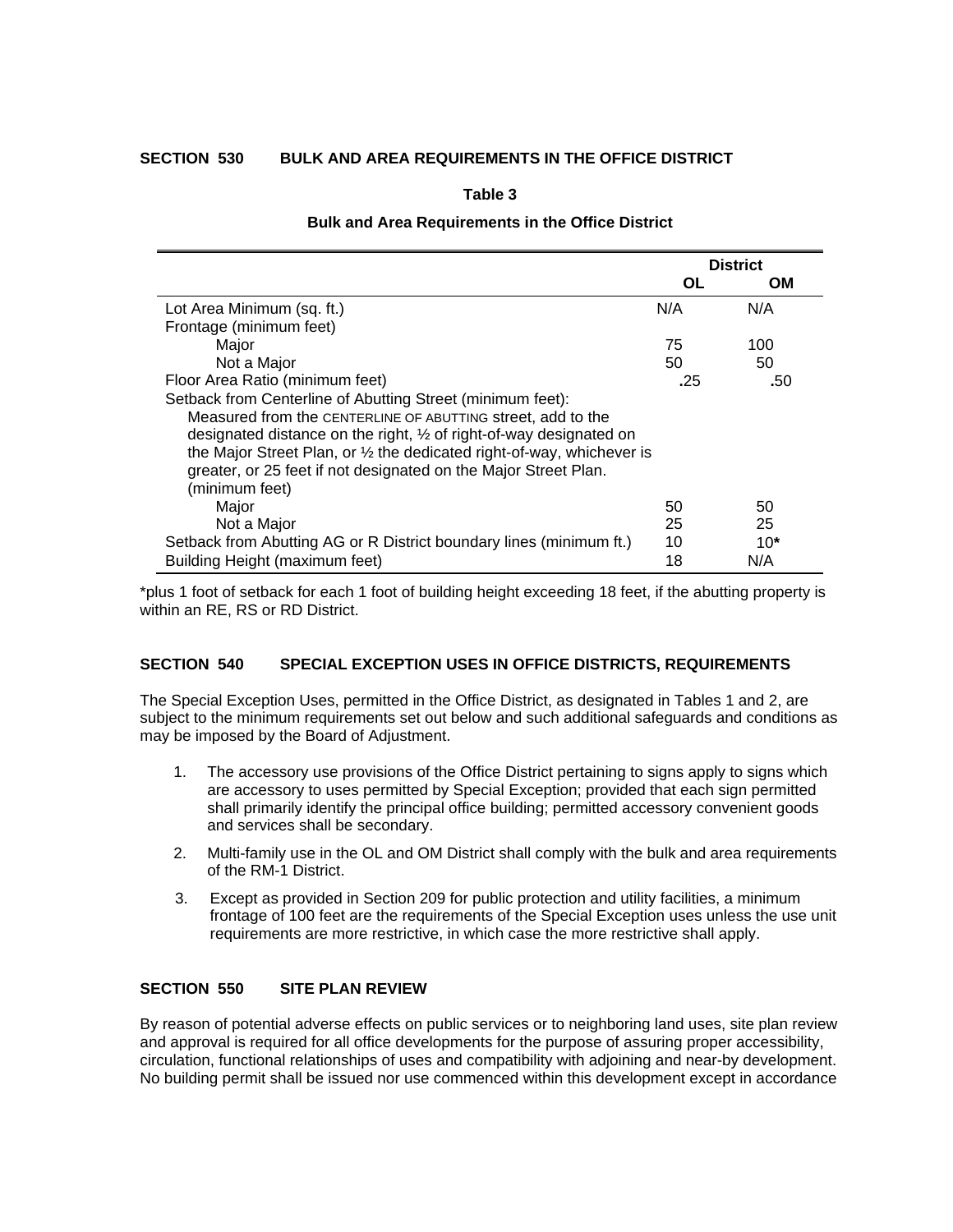with an approved site plan. See Section 660.2 and 660.3 which also apply to the office site plan review process.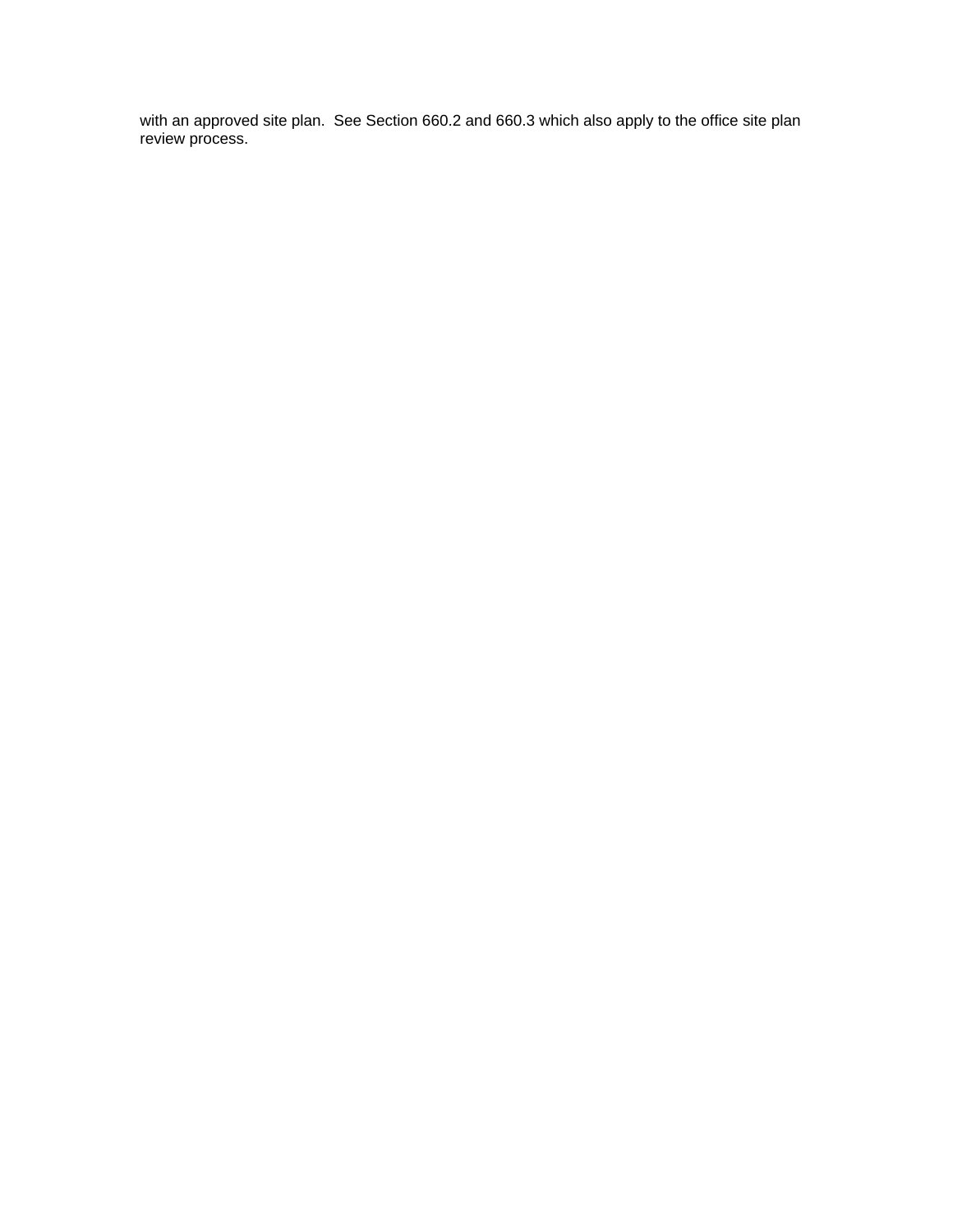#### **CHAPTER 6**

#### **COMMERCIAL DISTRICT PROVISIONS**

- 600 Purposes
- 610 Principal Uses
- 620 Accessory Uses
- 630 Bulk and Area Requirements
- 640 Special Exception Uses, Requirements
- 650 Location of Sexually Oriented Businesses
- 660 Site Plan Review

## **SECTION 600 PURPOSES OF COMMERCIAL DISTRICTS**

#### **600.1 General Purposes**

The Commercial Districts are designed to:

- **A.** Achieve the commercial objectives of the Comprehensive Plan.
- **B.** Meet the needs for commercial services and goods of the trade area.
- **C.** Preserve and promote the development of efficient commercial facilities and encourage a compatible relationship between commercial facilities and other land uses and thoroughfares by:
	- 1. Differentiating the types and purposes of commercial activities.
	- 2. Establishing bulk and area controls.
	- 3. Requiring off-street loading and parking facilities.
	- 4. Controlling the number, area, location, and types of signs.
	- 5. Protecting the character of commercial districts and their peculiar suitability for commercial uses.

# **600.2 Purposes of the CS Shopping Center District**

The CS District is designed to accommodate convenience, neighborhood, sub-community, community, and regional shopping centers providing a wide range of retail and personal service uses.

# **600.3 Purposes of the CG General Commercial District**

The CG District is designed to:

- **A.** Accommodate existing development of mixed commercial uses which are well established, while providing a degree of protection to adjacent residential areas.
- **B.** Accommodate the grouping of certain commercial and light industrial uses which are compatible with one another.

#### **600.4 Purposes of the CBD Central Business District**

The purposes of the Central Business District are to:

- **A.** Accommodate and encourage the most desirable, productive and intense use of land, without regard to the regulation of building height, floor area, or parking space requirements, within the central core area of the City.
- **B.** Encourage diversity of high intensity customer intense uses which mutually benefit from close proximity to each other and from the location on Highway 20.
- **C.** Preserve and promote the public and private investment of the existing central core area.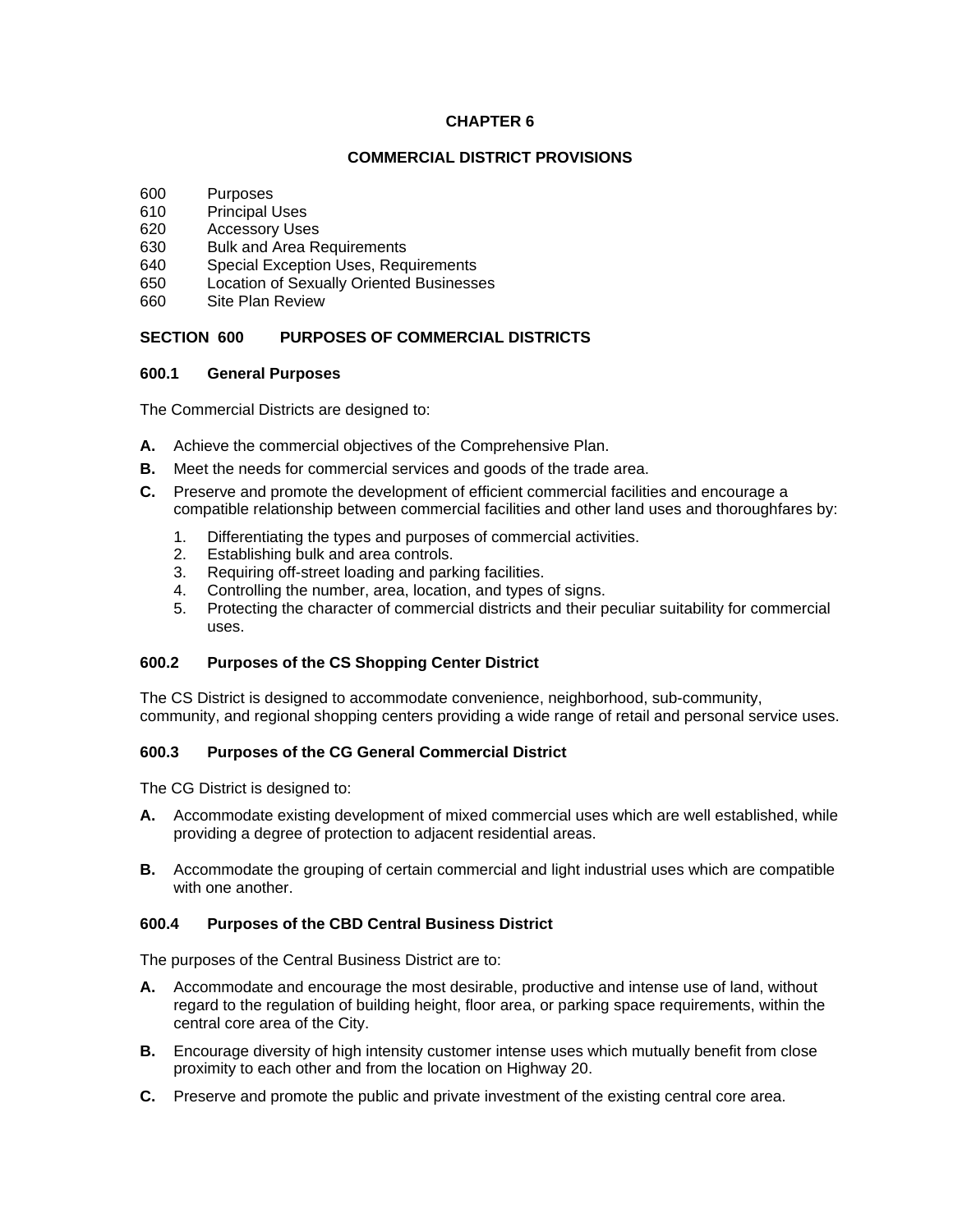# **SECTION 610 PRINCIPAL USES PERMITTED IN COMMERCIAL DISTRICTS**

The principal uses permitted in the Commercial Districts are designated by use units. The use units are groupings of individual uses and fully described, including their respective off-street parking, loading, and screening requirements and other use conditions in Chapter 10. The use units permitted in Commercial Districts are set forth below in Table 1.

#### **Table 1**

|     |                                             |           | <b>Districts</b> |            |
|-----|---------------------------------------------|-----------|------------------|------------|
| No. | Names of Use Unit (see Chapter 10)          | <b>CS</b> | CG               | <b>CBD</b> |
| 1.  | Areawide Uses                               | X         | Χ                | Χ          |
| 2.  | Areawide Special Exception                  | E         | E                | E          |
| 4.  | Public Protection, Utility and Public Parks | E         | E                | E          |
| 5.  | <b>Community Services, and Similar Uses</b> | Χ         | Χ                | Χ          |
| 8.  | Multi-Family Dwellings and Similar Uses     | E**       | E**              | E**        |
| 10. | <b>Off-Street Parking Areas</b>             | х         | Χ                | Χ          |
| 11. | Offices and Studios                         | Χ         | X                | X          |
| 12. | Eating Places Other Than Drive-Ins          | Χ         | х                | Χ          |
| 13. | <b>Convenience Goods and Services</b>       | Χ         | х                | Χ          |
| 14. | <b>Shopping Goods and Services</b>          | X         | Χ                | Χ          |
| 15. | <b>Other Trades and Services</b>            |           | X                | Χ          |
| 16. | <b>Gasoline Service Stations</b>            | Х         | X                | X          |
| 17. | Automotive and Allied Activities            | E         | X                | E          |
| 18. | <b>Drive-In Restaurants</b>                 |           | X                | E          |
| 19. | Hotel, Motel, and Recreation Facilities     | X         | X                | X          |
| 20. | <b>Commercial Recreation, Intensive</b>     |           | E                | E          |
| 21. | Business Signs and Outdoor Advertising      | X         | X                | X          |
| 22. | Warehousing and Wholesaling                 |           | E                |            |
| 24. | Light Manufacturing and Industry            |           | E                |            |
| 27. | <b>Research and Development</b>             |           |                  | Е          |

#### **Use Units Permitted in Commercial Districts\***

 $X =$  Use By Right

 $E =$  Special Exception<br>\*\*E = Nursing home, cor

Nursing home, community group home, convent, monastery, and novitiate are permitted as a matter of right; all other uses within Use Unit 8 are permitted by Special Exception.

#### **SECTION 620 ACCESSORY USES PERMITTED IN COMMERCIAL DISTRICTS**

#### **620.1 Accessory Uses Permitted**

Accessory uses customarily incident to a principal use permitted in a Commercial District are permitted in such district.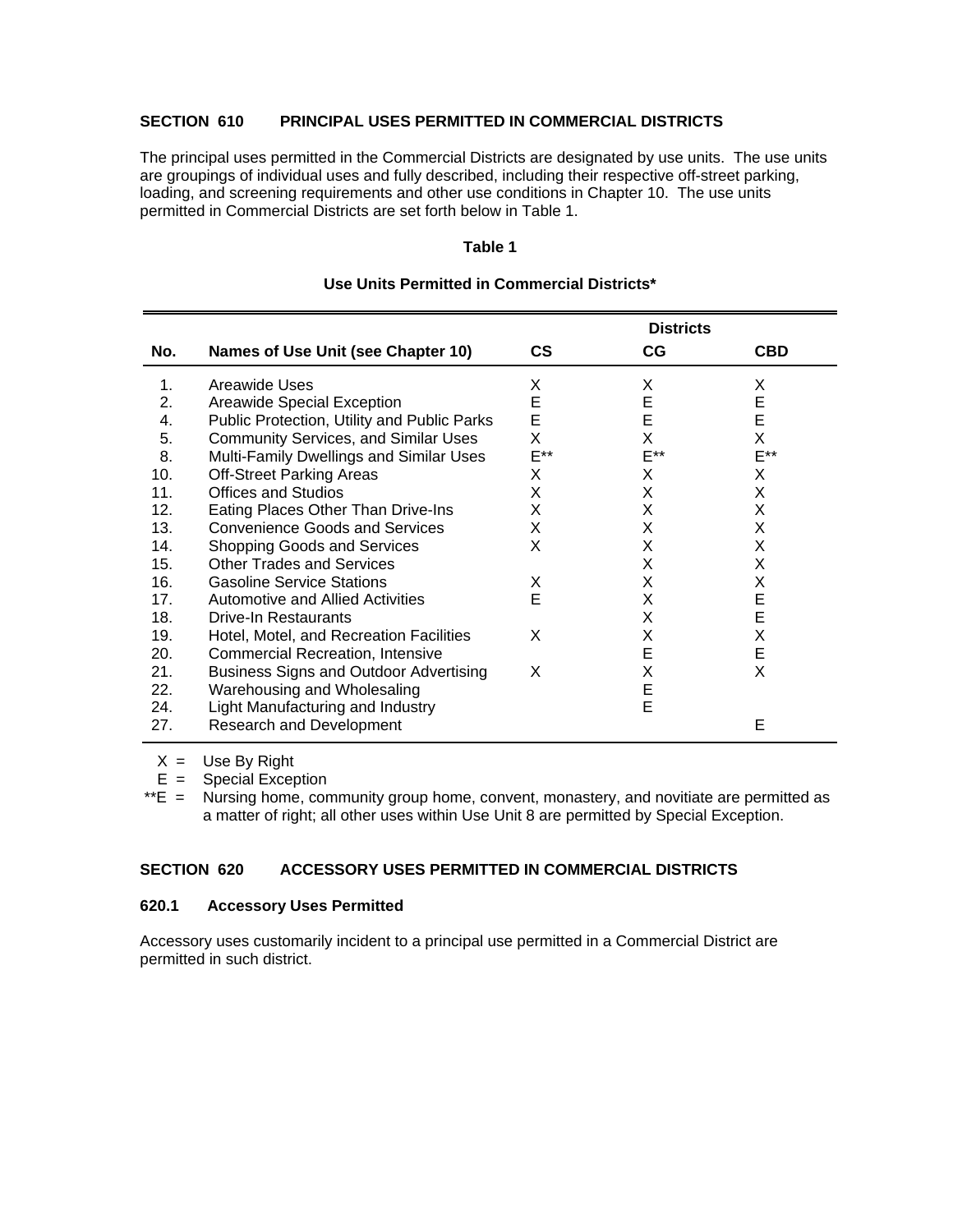### **620.2 Accessory Use Conditions**

- **A.** Accessory buildings shall meet the minimum building setback lines of the applicable district.
- **B.** An accessory building erected as an integral part of the principal building shall be made structurally a part thereof, shall have a common wall therewith, and shall comply with the requirements applicable to the principal building.
- **C.** Signs in the Commercial Districts, whether accessory or principal uses, are subject to the use conditions of the Use Unit 21 of Chapter 10.
- **D.** Antennas and Antenna Supporting Structures
	- 1. Antennas and antenna supporting structures which are accessory to a commercial use are permitted to be mounted on a commercial office building; provided, that it does not exceed sixty-five (65) feet in height measured from the average ground elevation at the commercial building to the highest horizontal point of the antenna and antenna supporting structure and that the surface area of all such mounted antennas shall not exceed ten (10) square feet. Only one (1) side having the largest surface area is to be calculated. These provisions do not apply to principal use antennas or to antennas which are accessory to uses requiring Board of Adjustment approval.
	- 2. Structures other than an office building or customary accessory building which are used to support accessory antennas (including guy lines) shall:
		- (a) Be located in the rear yard only, and be limited to one such structure;

#### **(b) Not exceed sixty-five (65) feet in height, measured from the average ground elevation at the commercial building to the highest point of the antenna and antenna supporting structure;**

- (c) Not encroach upon the land or airspace of an abutting property; and,
- (d) Not exceed 24 inches in width above 25 feet in height, exclusive of guy lines.

#### **SECTION 630 BULK AND AREA REQUIREMENTS IN THE COMMERCIAL DISTRICTS**

| <b>Bulk and Area Requirements in the Commercial District</b>                                                       |                  |       |            |
|--------------------------------------------------------------------------------------------------------------------|------------------|-------|------------|
|                                                                                                                    | <b>Districts</b> |       |            |
|                                                                                                                    | <b>CS</b>        | CG    | <b>CBD</b> |
| Frontage (min. ft.)                                                                                                |                  |       |            |
| Major and Freeway Service Road                                                                                     | 150              | 100   | 25         |
| Not a Major                                                                                                        | 50               | 50    | 25         |
| Floor Area Ratio (maximum)                                                                                         | .50              | .75   | .85        |
| Setback from Centerline of Abutting Street (min. ft.):                                                             |                  |       |            |
| Measured from the CENTERLINE OF ABUTTING street, add to the designated distance on the                             |                  |       |            |
| right, $\frac{1}{2}$ of right-of-way designated on the Major Street Plan, or $\frac{1}{2}$ the dedicated right-of- |                  |       |            |
| way, whichever is greater, or 25 feet if not designated on the Major Street Plan. (minimum                         |                  |       |            |
| feet)                                                                                                              |                  |       |            |
| Major                                                                                                              | 50               | 50    | 0          |
| Not a Major                                                                                                        | 25               | 25    | 0          |
| Setback from abutting R District boundary lines (min. ft.)                                                         | $10*$            | $10*$ | $10*$      |

Building Height (maximum feet) N N/A N/A N/A N/A

| Table 2                                                      |
|--------------------------------------------------------------|
| <b>Bulk and Area Requirements in the Commercial District</b> |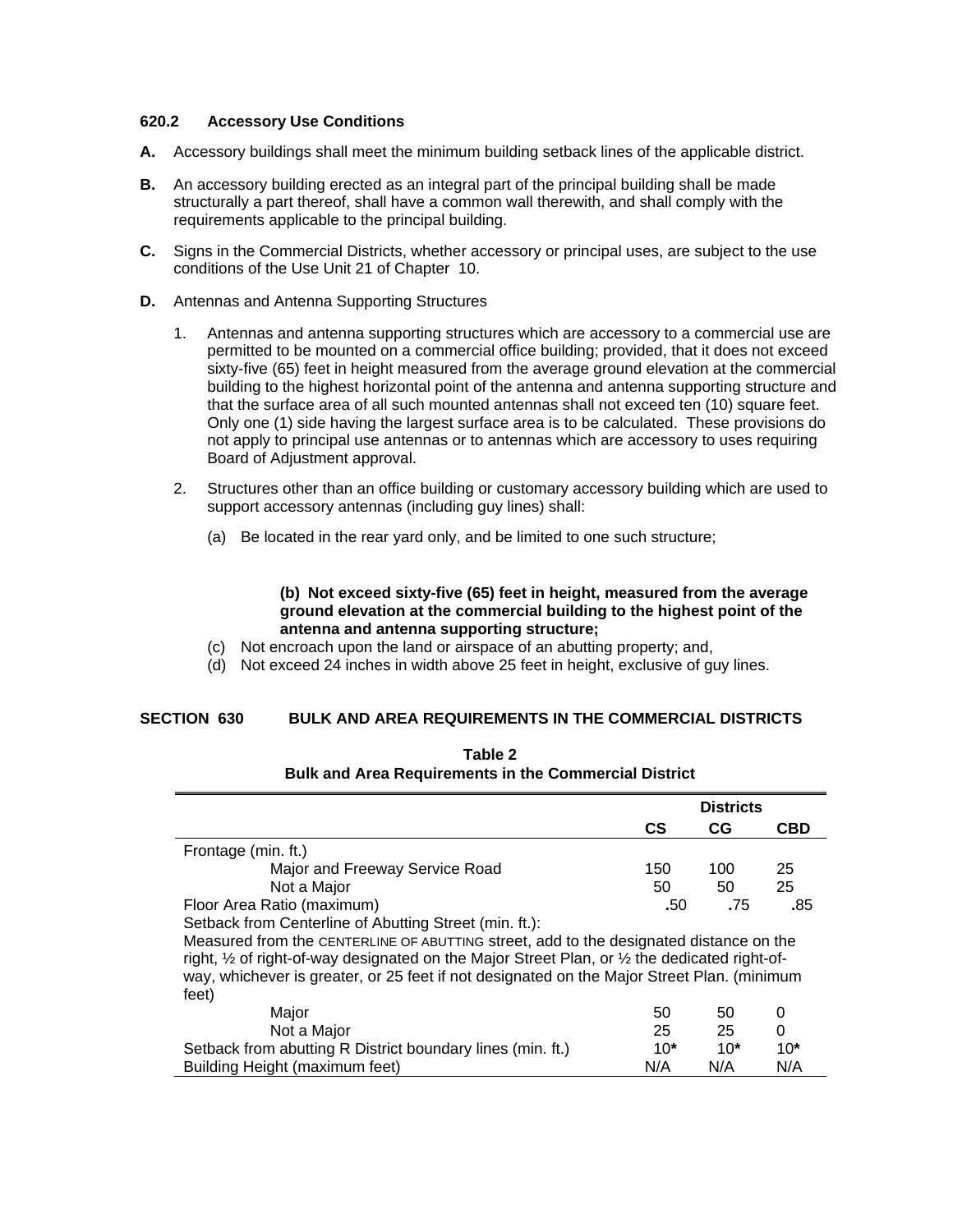\*plus 2 feet of setback for each 1 foot building height exceeding 15 feet if the abutting property is within an RE, RS, RD, or RMT District.

# **SECTION 640 SPECIAL EXCEPTION USES IN COMMERCIAL DISTRICTS REQUIREMENTS**

- 1. Multi-Family use, where permitted by Special Exception, shall comply with the bulk and area requirements of the RM-2 District.
- 2. Except as provided above, all Special Exception uses shall comply with the bulk and area requirements of the use district in which located.
- 3. Special housing facilities in the Use Unit 8 (Multi-Family) shall meet applicable use conditions and Off-Street Parking and Loading Requirements as provided in Chapter 10.

# **SECTION 650 LOCATION OF SEXUALLY-ORIENTED BUSINESSES**

#### **650.1 Definitions**

As used in this Section, the terms sexual conduct and specified anatomical areas shall mean as follows:

- **1. Sexual Conduct** includes the following:
	- A. The fondling or other touching of human genitals, pubic region, buttocks, or female breasts;
	- B. Ultimate sex acts, normal or perverted, actual or simulated, including intercourse, oral copulation, sodomy;
	- C. Masturbation; and
	- D. Excretory functions as part of or in connection with any of the activities set forth in (a) through (c) above.

#### **2. Specified Anatomical Areas** includes the following:

- A. Human genitals, pubic region, buttocks, and female breasts below a point immediately above the top of the areola.
- B. Human male genitals in a discernible turgid state, even if completely and opaquely covered.

For purposes of this Ordinance, **Sexually-Oriented Businesses** are defined as follows:

- **1.** Adult Amusement or Entertainment: Amusement or entertainment which is distinguished or characterized by an emphasis on acts or material depicting, describing or relating to Sexual Conduct or Specified Anatomical Areas, as defined herein, including but not limited to topless or bottomless dancers, exotic dancers, strippers, male or female impersonators or similar entertainment.
- **2.** Adult Bookstore: An establishment having as a significant portion of its stock in trade books, film, magazines and other periodicals which are distinguished or characterized by an emphasis on depicting or describing Sexual Conduct or Specified Anatomical Areas.
- **3.** Adult Mini Motion Picture Theater: An enclosed building with a capacity of less than 50 persons used for presenting material distinguishing or characterized by an emphasis on depicting or describing Sexual Conduct or Specified Anatomical Areas.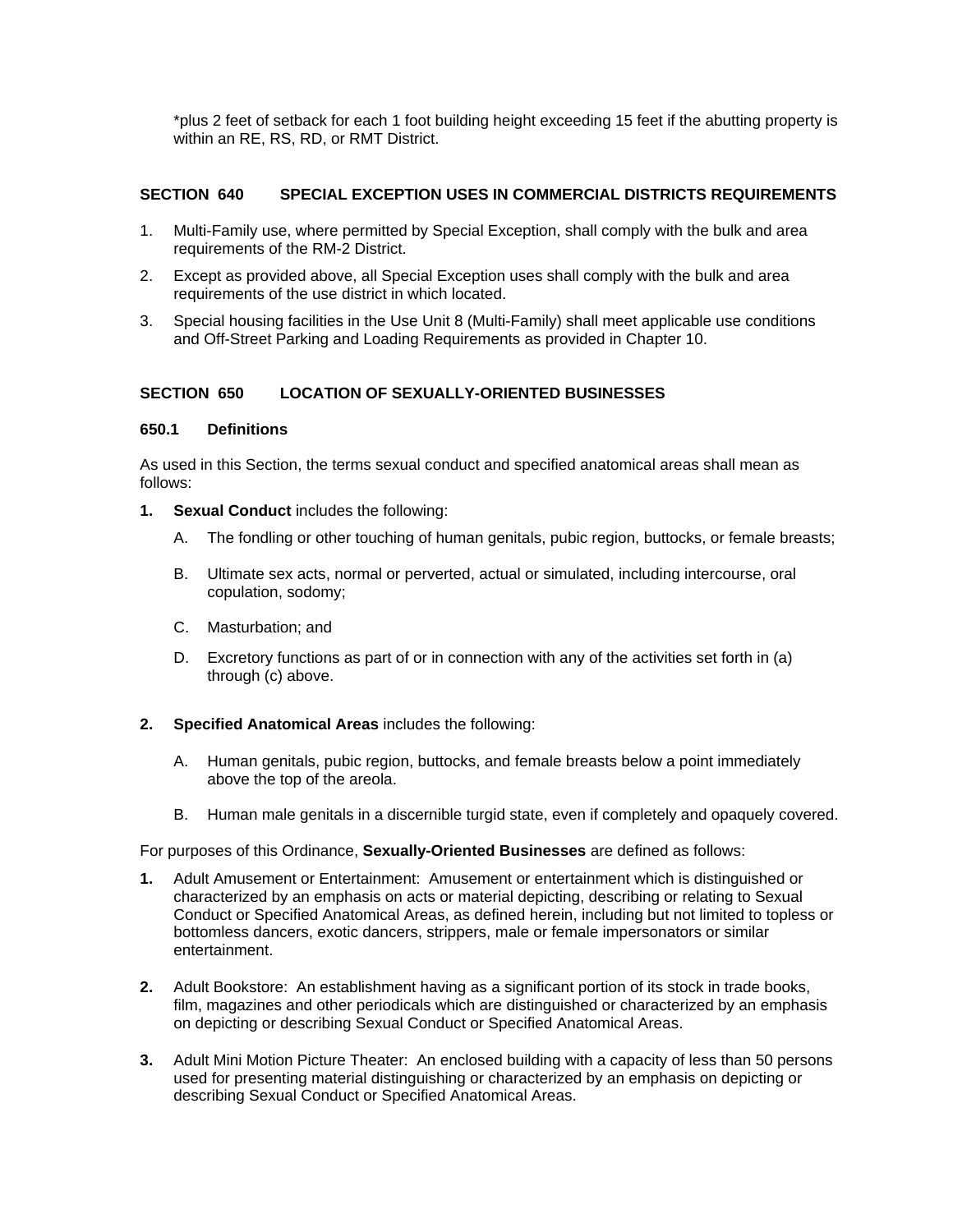- **4.** Adult Motel: A motel wherein material is presented, as part of the motel services, via closed circuit T.V. or otherwise, which is distinguished or characterized by an emphasis on depicting or describing Sexual Conduct or Specified Anatomical Areas.
- **5.** Adult Motion Picture Arcade: Any place to which the public is permitted or invited wherein coin or slug-operated or electronically, electrically or mechanically controlled, still or motion picture machines, projectors or other image-producing devices are maintained to show images to five or fewer persons per machine at any one time, and where the images so displayed are distinguished or characterized by an emphasis on depicting or describing Sexual Conduct or Specified Anatomical Areas.
- **6.** Adult Motion Picture Theater: An enclosed building with a capacity of 50 or more persons used for presenting material distinguished or characterized by an emphasis on depicting or describing Sexual Conduct or Specified Anatomical Areas.
- **7.** Massage Parlor: Any place where for any form of consideration or gratuity, massage, alcohol rub, administration of fomentation, electric or magnetic treatments, or any other treatment or manipulation of the human body occurs as part of or in connection with Sexual conduct or where any person providing such treatment, manipulation or service related thereto exposes Specified Anatomical Areas.
- **8.** Model Studio: Any place other than university or college art classes where, for any form of consideration or gratuity, figure models who display Specific Anatomical Areas are provided to be observed, sketched, drawn, painted, sculptured, photographed, or similarly depicted by persons paying such consideration or gratuity.
- **9.** Sexual Encounter Center: Any building or structure which contains, or is used for commercial entertainment where the patron directly or indirectly is charged a fee to engage in personal contact with or to allow personal contact by, employees, devices or equipment or by personnel provided by the establishment which appeals to the prurient interest of the patron, to include, but not to be limited to bath houses, massage parlors, and related or similar activities.

# **650.2 Prohibition**

No person shall cause or permit the establishment of any of the sexually-oriented businesses as defined in Section 650.1, in an area zoned other than "CG". In addition, no person shall cause or permit the establishment of any of the sexually-oriented businesses, as defined in Section 650.1 within one thousand (1,000) feet of any other sexually-oriented business, or within five hundred (500) feet of the nearest property line of a lot containing a church, school, (type which offers a compulsory education curriculum), public or private park, or within three hundred (300) feet of nearest property line of a lot zoned residential or within three hundred (300) feet of a non-major street which provides direct access to a residentially zoned area.

The establishment of a sexually-oriented business shall include the opening of such business as a new business, the relocation of such business, the enlargement of such business in either scope or area, or the conversion of an existing business location of any of the uses described in Section 650.1.

Nothing in this Ordinance is intended to make legal any business or activity that is expressly declared illegal under the provision of this Code or under any state or federal laws.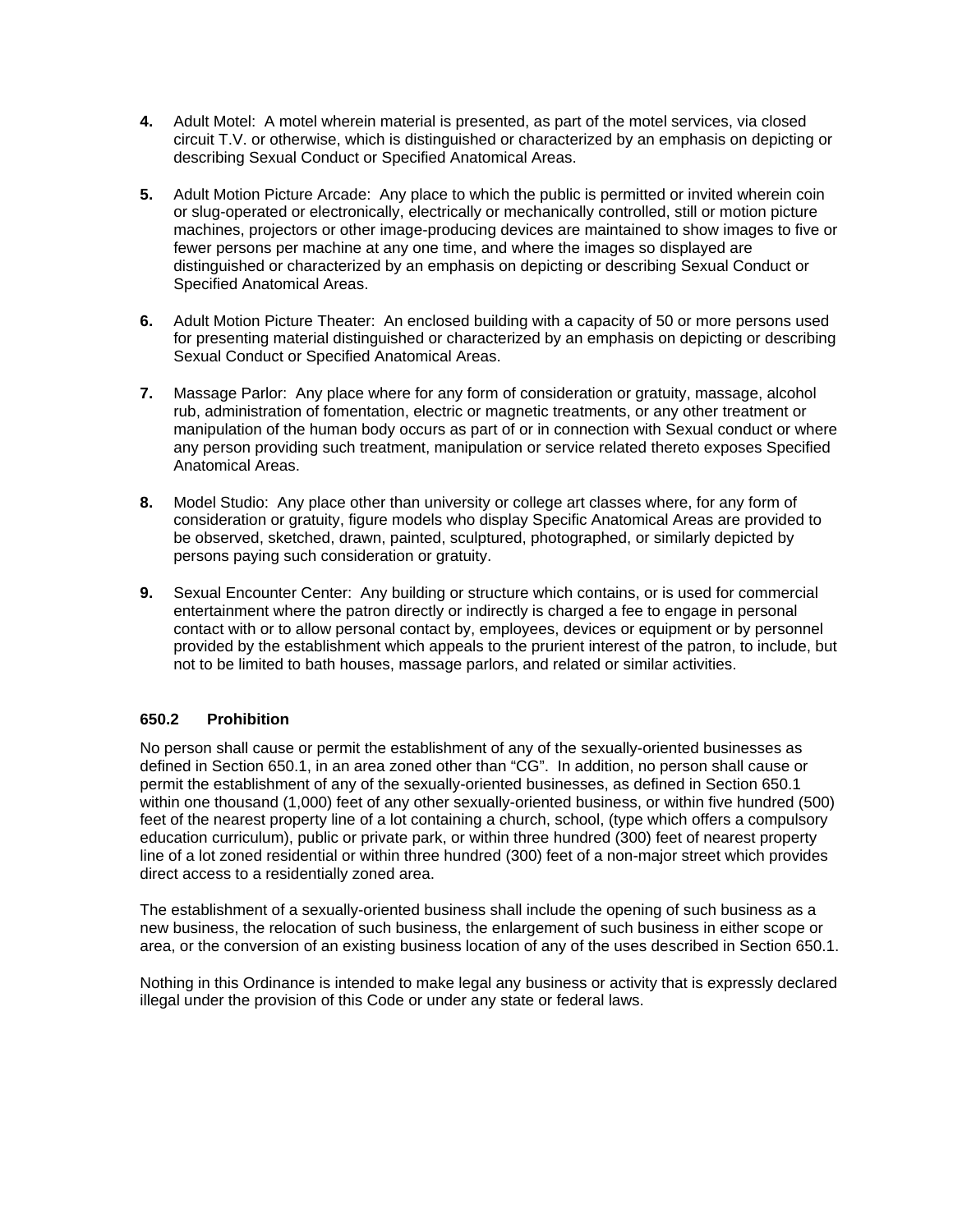# **SECTION 660 SITE PLAN REVIEW**

#### **660.1 Purposes**

By reason of potential adverse effects on public services or to neighboring land uses, site plan review and approval by the Planning Commission is required for all commercial developments for the purposes of assuring properly accessibility, circulation, functional relationships of uses, and compatibility with adjoining and nearby development, except as noted in Section 660.2. No building permit shall be issued nor use commenced within this development except in accordance with an approved site plan.

# **660.2 Application for Site Plan Review**

Any application for site plan review shall be filed with the Planning Commission staff at the time of the preliminary plat application. The application shall be in such format and content as the Planning Commission may by resolution establish, with fifteen (15) copies of the site plan submitted. The plan must show information showing compliance with applicable sections of this code and all other applicable city codes and ordinances.

# **660.3 The Site Plan Shall Contain:**

- A. Proposed location of uses, including off-street parking design and layout (see Chapter 11 for minimum required dimensions and design standards) open spaces and public uses;
- B. Location, height and size of buildings and other structures;
- C. Proposed location of all existing or proposed site improvements including curb lines, curb cuts and their radii, neighboring curb cuts, drains, culverts, retaining walls, fire hydrants and fences;
- D. Hydrology report;
- E. Internal public and private vehicular and pedestrian circulation;
- F. Proposed location and development of buffer areas, screening and landscaping;
- G. The location of all uses expressed in floor area, allocated to each identifiable segment of the development;
- H. A computation of lot area, building floor area, and building coverage for each type of proposed use;
- I. Proposed location, height, and size of any ground signs;
- J. Sufficient surrounding area to demonstrate the relationship of the development to adjoining uses, both existing and proposed;
- K. Existing topographic character of the land including identification of floodplain areas, treed areas, slope analysis and soil analysis;
- L. An explanation of the character of the development.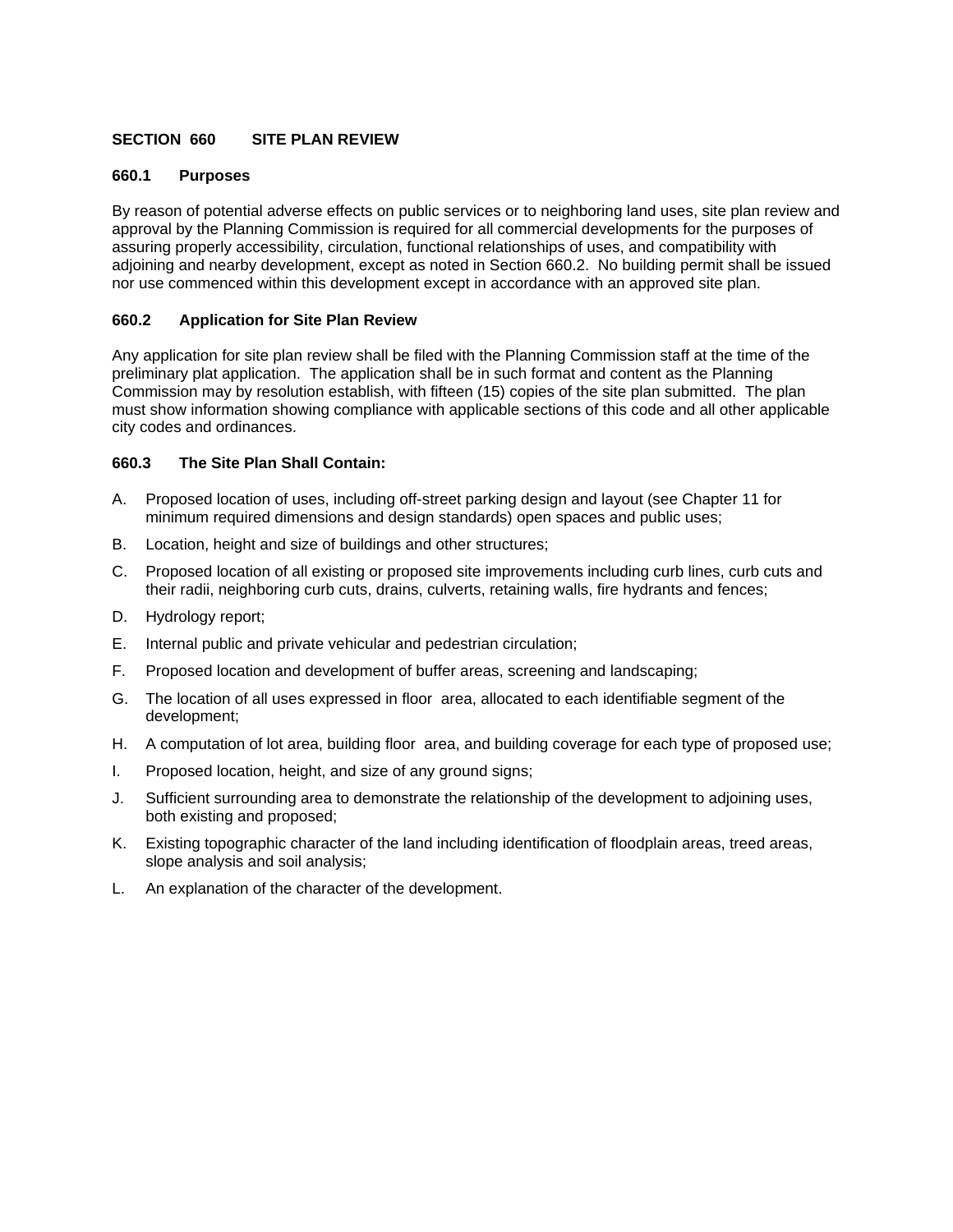### **CHAPTER 7**

### **INDUSTRIAL DISTRICT PROVISIONS**

- 700. Purposes
- 710. Principal Uses
- 720. Accessory uses
- 730. Bulk and Area Requirements
- 740. Special Exception Uses, Requirements
- 750. Site Plan Review
- 760 Antennas and Antenna Supporting Structures

# **SECTION 700 PURPOSES OF INDUSTRIAL DISTRICTS**

# **700.1 General Purposes**

The Industrial Districts are designed to:

- **A.** Achieve the industrial objectives of the Comprehensive Plan.
- **B.** Meet the needs for industrial services and goods of the City of Collinsville trade area.
- **C.** Preserve and promote the development of efficient industrial areas and to minimize the adverse effects of industrial uses on other land uses and thoroughfares by:
	- 1. Differentiating the types and purposes of industrial or industrial activities.
	- 2. Establishing bulk and area controls.
	- 3. Requiring off-street loading and parking facilities.
	- 4. Protecting the character of industrial districts and their peculiar suitability for industrial uses.

# **700.2 Purposes of the IL Industrial Light Manufacturing District**

The IL District is designed to provide areas suitable for manufacturing, wholesaling, warehousing and other industrial activities which have no objectionable environmental influences.

#### **700.3 Purposes of the IM Industrial Moderate District**

The IM District is designed to group together a wide range of industrial uses which may produce moderately objectionable environmental influences in their operation and appearance.

# **700.4 Purposes of the IH Industrial Heavy District**

The IH District is Designed to provide areas for manufacturing and other industrial activities which may constitute substantial objectionable environmental influences or hazards.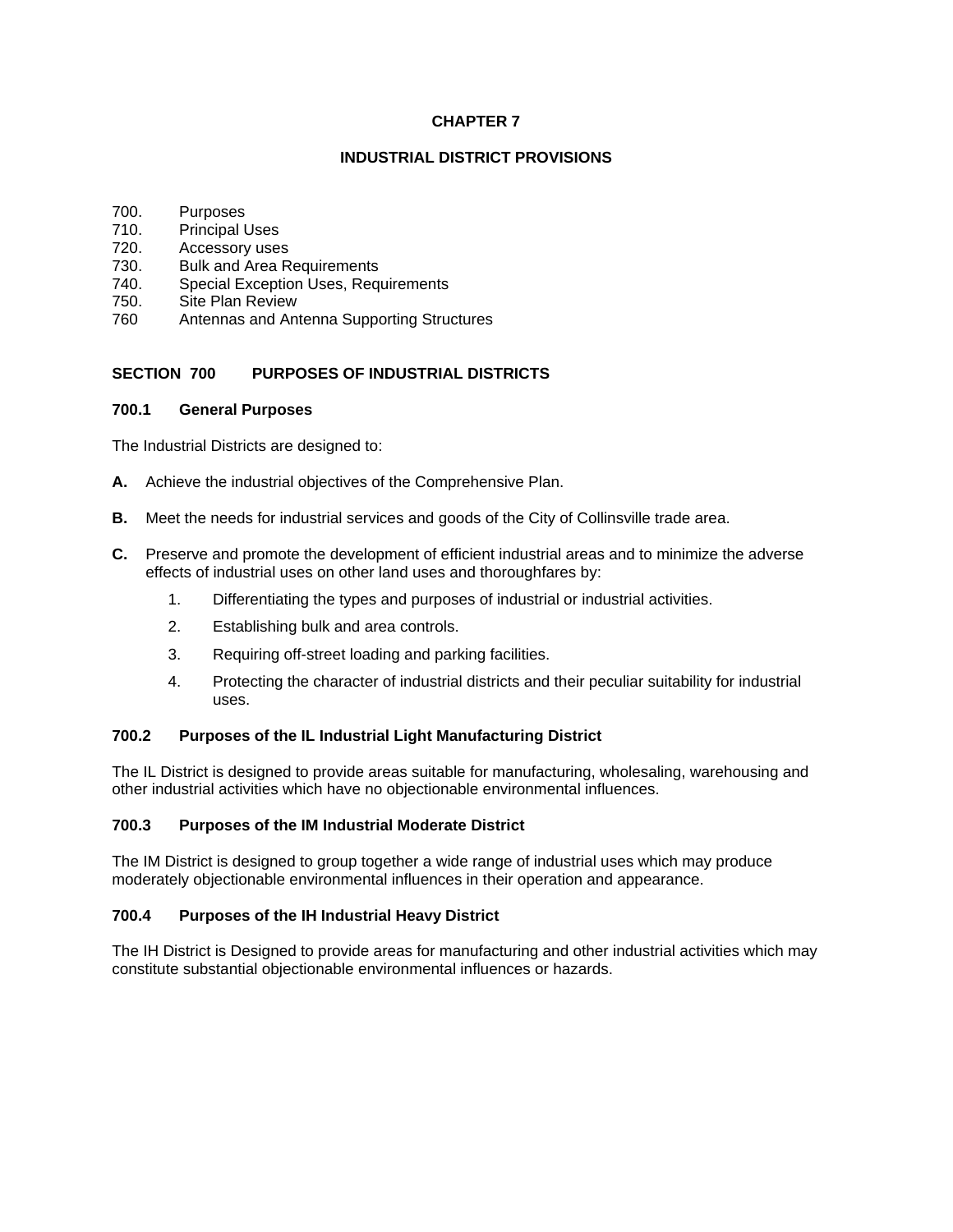# **SECTION 710 PRINCIPAL USES PERMITTED IN INDUSTRIAL DISTRICTS**

The principal uses permitted in the Industrial Districts are designated by use units. The use units are groupings of individual uses and are fully described, including their respective off-street parking, loading and screening requirements and other use conditions in chapter 9. The use units permitted in the Industrial Districts are set forth below in Table 1.

#### **Table 1**

|                |                                             |          | <b>Districts</b> |                |  |
|----------------|---------------------------------------------|----------|------------------|----------------|--|
| No.            | Name of Use Units                           | IL.      | IM               | IH.            |  |
| 1 <sub>1</sub> | Areawide Uses                               | X.       | X                | X              |  |
| 2.             | Areawide Special Exception Uses             | Е        | Е                | E.             |  |
| 3.             | Agriculture                                 | X        | X                | X.             |  |
| 4.             | Public Protection, Utility and Public Parks | $X^{**}$ | $X^{\ast\ast}$   | $X^{\ast\ast}$ |  |
| 10.            | <b>Off-Street Parking Areas</b>             | X        | X                | X              |  |
| 11.            | Offices and Studios                         | X        | X                | X              |  |
| 12.            | Eating Places Other than Drive-Ins          | E        | E                | Е              |  |
| 13.            | <b>Convenience Goods and Services</b>       | Е        | Е                | E              |  |
| 14.            | Shopping Goods and Services                 | Е        | E                | E              |  |
| 15.            | <b>Other Trades and Services</b>            | X        | X                | X              |  |
| 16.            | <b>Gasoline Service Stations</b>            | X        | X                | X              |  |
| 17.            | Automotive and Allied Activities            | X        | X                | X              |  |
| 20.            | <b>Commercial Recreation: Intensive</b>     | Е        | X                | X              |  |
| 21.            | <b>Business Signs, Outdoor Advertising</b>  | X        | X                | X              |  |
| 22.            | Warehousing and Wholesaling                 | X        | X                |                |  |
| 23.            | Land Intensive Industrial Uses              |          | E                | Е              |  |
| 24.            | Light Manufacturing and Industry            | X        | X                | X              |  |
| 25.            | Moderate Manufacturing and Industry         | Е        | X                | X              |  |
| 26.            | Heavy Manufacturing and Industry            |          | Е                | X              |  |
| 27.            | Research and Development                    | X        | x                | X              |  |

#### **Use Units Permitted in Industrial Districts\***

 $*X =$  Use By Right

 $E =$  Special Exception

\*\* $X =$  Antennas and Antenna Supporting Structures shall be allowed by right only if in compliance with Section 760 of this Code.

# **SECTION 720 ACCESSORY USES PERMITTED IN INDUSTRIAL DISTRICTS**

### **720.1 Accessory Uses Permitted**

Accessory uses customarily incident to a principal use permitted in an Industrial District are permitted in such district.

# **720.2 Accessory Use Conditions**

- **A.** Accessory buildings shall meet the minimum building setback lines of the applicable district.
- **B.** An accessory building erected as an integral part of the principal building shall be structurally a part thereof, shall have a common wall therewith, and shall comply with the requirements applicable to the principal building.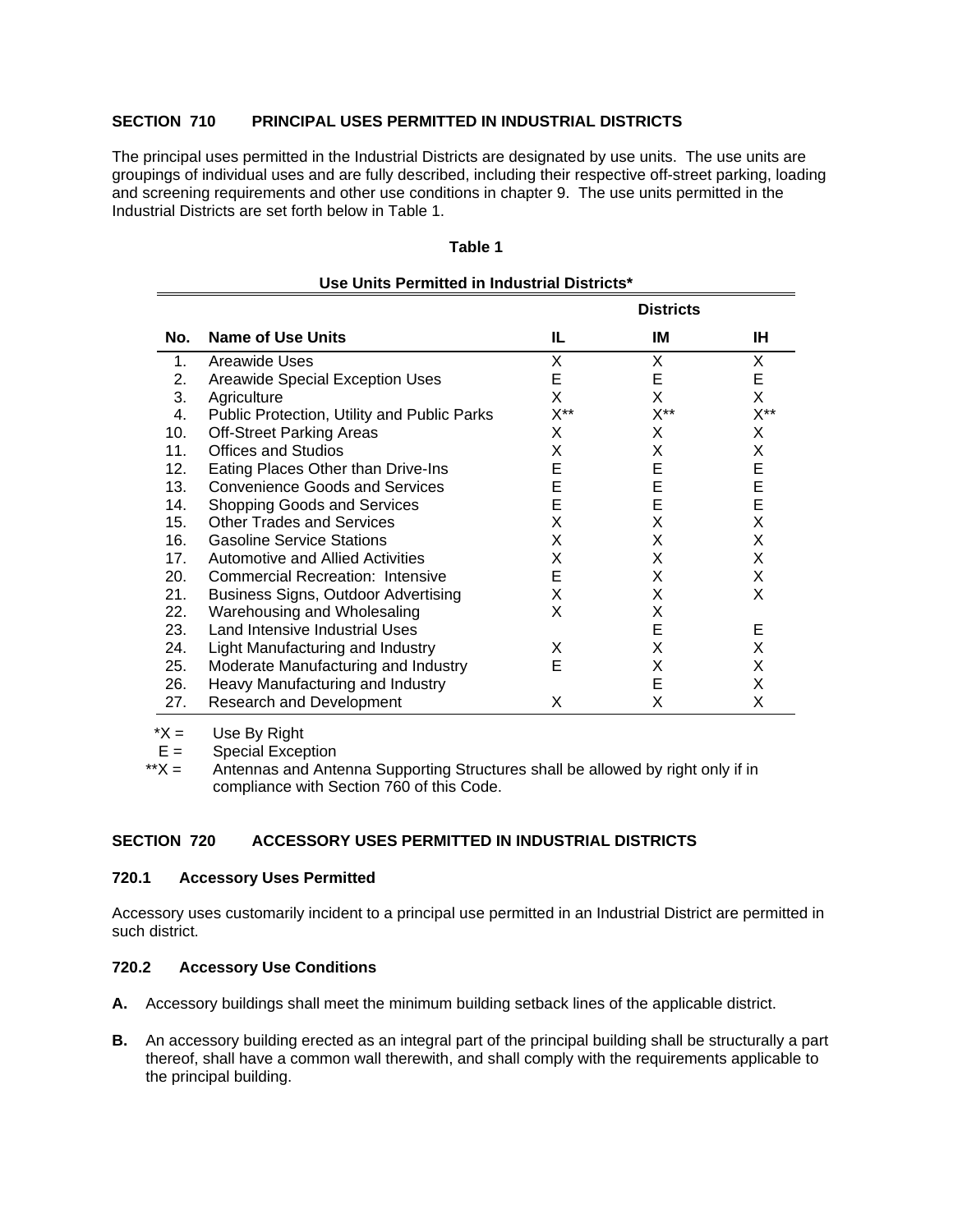- **C.** Accessory storage of materials, equipment, or products within 200' of an abutting R District shall be screened by the erection of a screening wall or fence along the lot line or lines in common with the abutting R District.
- **D.** Accessory signs in the IL, IM and IH Districts are subject to the use conditions in Use Unit 21.
- **E.** Antennas and Antenna Supporting Structures
	- 1. Antennas and Antenna Supporting Structures which are accessory to an industrial use are permitted to be mounted on an industrial building or a customary accessory building; provided, that it does not exceed sixty-five (65) feet in height measured from the average ground elevation at the industrial building to the highest horizontal point of the antenna and antenna supporting structure and that the surface area of all such mounted antennas shall not exceed ten (10) square feet. Only one (1) side having the largest surface area is to be calculated. These provisions do not apply to principal use antennas or to antennas which are accessory to uses requiring Board of Adjustment approval.
	- 2. Structures other than an industrial building or customary accessory building which are used to support accessory antennas (including guy lines) shall:
		- (a) Be located in the rear yard only, and be limited to one such structure;
		- (b) Not exceed sixty-five (65) feet in height, measured from the average ground elevation at the industrial building to the highest point of the antennas and antenna supporting structure;
		- (c) Not encroach upon the land or airspace of any abutting property; and
		- (d) Not exceed 24 inches in width above 25 feet in height, exclusive of guy lines.

# **SECTION 730 BULK AND AREA REQUIREMENTS IN THE INDUSTRIAL DISTRICTS**

#### **Table 2**

|                                                                            |     | <b>Districts</b> |     |
|----------------------------------------------------------------------------|-----|------------------|-----|
|                                                                            | IL  | ΙM               | ΙH. |
| Frontage (minimum feet)                                                    |     |                  |     |
| Major and Freeway Service Road                                             | 150 | 200              | 200 |
| Not a Major                                                                | 50  | 50               | 25  |
| Floor Area Ratio (maximum)                                                 | N/A | N/A              | N/A |
| Setback from Centerline of Abutting Street (minimum feet):                 |     |                  |     |
| Measured from the CENTERLINE OF ABUTTING street, add to the                |     |                  |     |
| designated distance on the right, $\frac{1}{2}$ of right-of-way designated |     |                  |     |
| on the Major Street Plan, or 1/2 the dedicated right-of-way,               |     |                  |     |
| whichever is greater, or 25 feet if not designated on the Major            |     |                  |     |
| Street Plan. (minimum feet)                                                |     |                  |     |
| Major                                                                      | 50  | 50               |     |
| Not a Major                                                                | 25  | 25               | 0   |
| Setback from abutting AG, R, O District boundary lines (min. ft.)*         | 75  | 75               | 100 |
| Building Height (maximum feet.)                                            | N/A | N/A              | N/A |

# **Bulk and Area Requirements in the Industrial Districts**

\*Does not apply when lot abuts a freeway zoned AG, R or O; however, in those instances a 10 feet setback shall be required.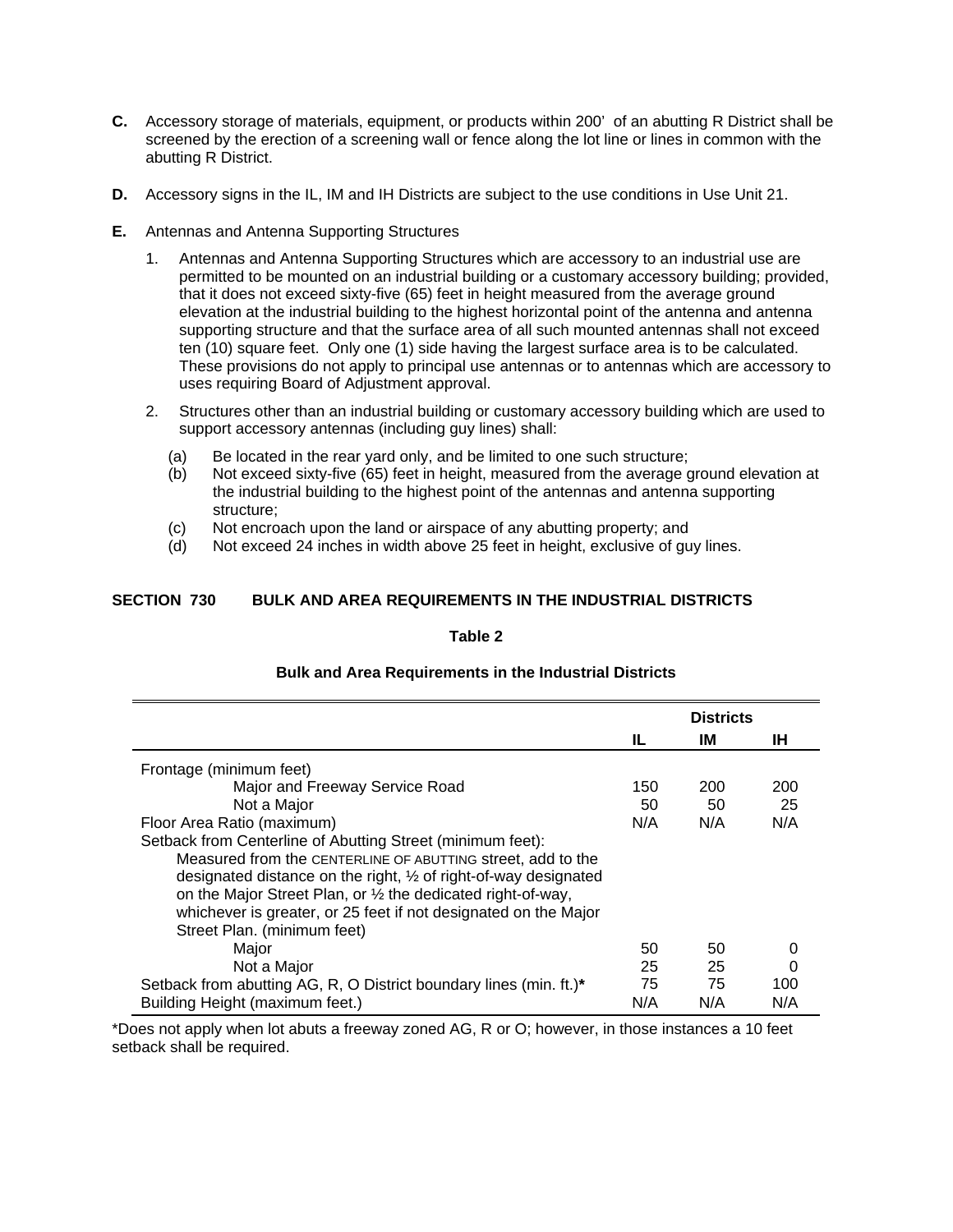# **SECTION 740 SPECIAL EXCEPTION USES, REQUIREMENTS**

Special Exception Uses shall conform to the bulk and area requirements of the use district in which located, provided that the more restrictive Use Unit requirements shall control.

### **SECTION 750 SITE PLAN REVIEW**

By reason of potential adverse effects on public services or to neighboring land uses, site plan review and approval is required for all industrial developments for the purpose of assuring proper accessibility, circulation, functional relationships of uses and compatibility with adjoining and nearby development. No building permit shall be issued nor use commenced within this development except in accordance with an approved site plan. See Section 660.2 and 660.3 which also apply to the industrial site plan review process.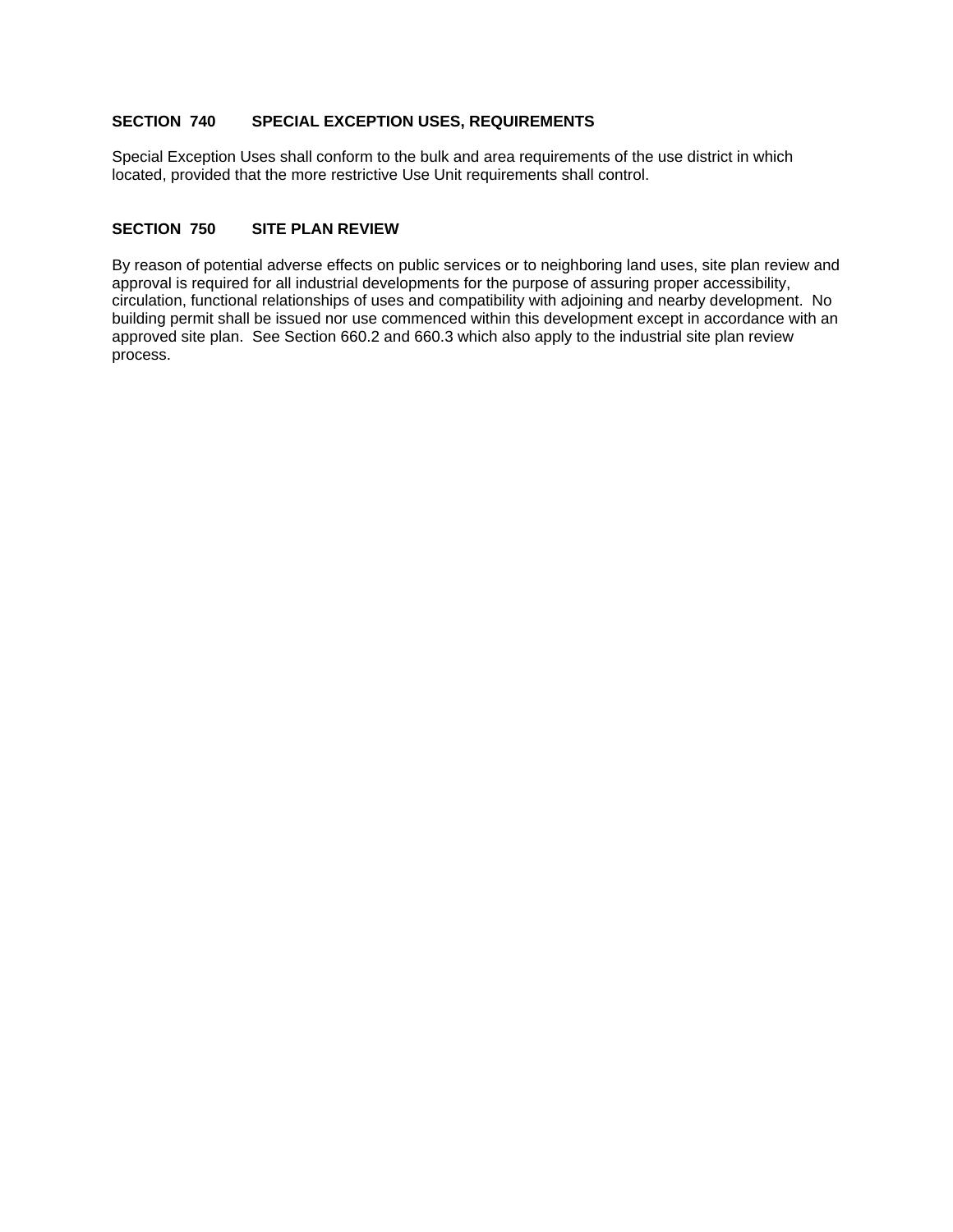### **SECTION 760 ANTENNAS AND ANTENNA SUPPORTING STRUCTURES**

Antennas and Antenna Supporting Structures may be allowed by Right in an Industrial District if the proposer of such facility demonstrates with the required permit applications that said facility complies with the standards specified below. In all other cases, said facilities shall be subject to the requirements of Section 1004 of this Code;

- **A.** The Antenna and Antenna Supporting Structure shall be setback from an R District a distance equal to one hundred ten percent (110%) of its height, measured at grade and in no case shall it exceed a maximum of 200 feet in height.
- **B.** Certification from a professional engineer licensed to practice in the State of Oklahoma shall be submitted stating that the antenna and antenna supporting structure is designed in such a manner as to accommodate the collocation of a minimum of two (2) wireless telecommunications system providers, and it shall meet the standards of the American National Standards Institute and the Electronic Industries Association. Further, certification from such an engineer shall be required upon completion of construction that the antenna and antenna supporting structure has, in fact, been constructed in accordance with the plans as approved by the City prior to the commencement of its operation.
- **C.** Written evidence shall be presented to the City by the applicant of such facility with the required permit applications that it complies with standards of the Federal Communications Commission and the Federal Aviation Administration.
- **D.** Unless otherwise required by the Federal Aviation Administration, it shall not be lighted by any continuous, blinking or strobe lighting.
- **E.** The antenna supporting structure shall be of monopole design.
- F. Written evidence shall be presented to the City by the applicant of such facility with the required permit applications that the new facility is not closer than one quarter (1/4) mile from any existing such site or site for which an application is pending with the City for an antenna and antenna supporting structure on which collocation space is reasonably available.
- **G**. The site shall be buffered with landscaping and vegetative or other screening to mitigate the operational and visual impacts of such uses on abutting and adjacent uses.
- **H**. If the operation and use of such facilities ceases for a period of 180 days, unless or except said local approvals are given again within sixty (60) days of the expiration of the 180 day period, the facilities shall be removed by the owner at the owner's expense or be subject to removal by the City at the owner's expense.
- **I.** Operators of such facilities shall give the City Planner of the City of Collinsville thirty (30) days prior written notice of any change or modification in the operation of the facility that would cause the facility to no longer be in compliance with Sections A through H above. Said notice shall include detailed information about the nature of all such changes. Further, such changes shall cause the approval of such antenna supporting structure as a use by Right to be summarily revoked requiring submission of an application to the Board of Adjustment for a Special Exception as provided in Section 1004 of this Code.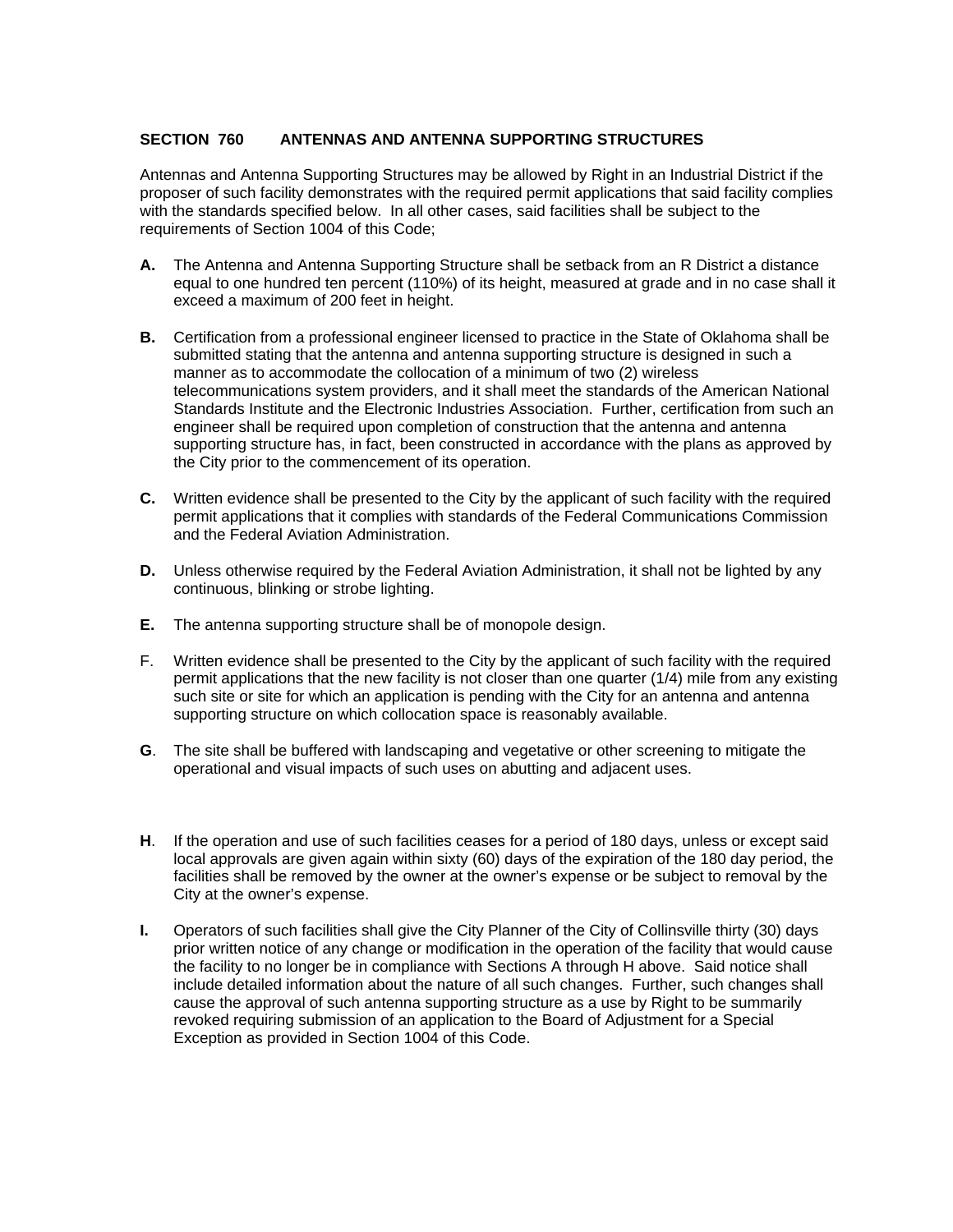### **CHAPTER 8**

# **HISTORIC PRESERVATION**

- 800 Purposes
- 810 Definitions
- 820 Collinsville Preservation Commission
- 830 Historic Preservation District Provisions
- 840 Historic Preservation District-Zoning Map Amendments
- 850 Certificate of Appropriateness

# **SECTION 800 PURPOSES**

The purposes of this Chapter are to:

- **A.** Promote the educational, cultural, economic and general welfare of the public through the conservation, preservation, protection and regulation of historic resources within the City of Collinsville.
- **B.** Safeguard the cultural, social, political and architectural heritage of the City by conserving, preserving and regulating historic preservation districts.
- **C.** Conserve, preserve and enhance the environmental quality and economic value of Historic Preservation districts.
- **D**. Strengthen the City's economic base by promotion of conservation and reuse of the City's historic resources.
- **E.** Promote the development of the community in accordance with the Comprehensive and Historic Preservation Plans.

# **SECTION 810 DEFINITIONS**

The following terms shall, for the purpose of this Chapter, have the meanings indicated in this section:

**Arts Council** – The Arts Council of the City of Collinsville.

**Certificate of Appropriateness** – The official document issued by the Preservation Commission authorizing work within a Historic Preservation District.

**Design Guidelines** – The criteria which shall be used to guide the Preservation Commission in review of an application for a Certificate of Appropriateness.

**Historic Preservation District** – A supplemental zoning district consisting of a building, structure, or site, or an area containing buildings, structures, or sites that is a historic resource.

**Historic Resource** – A building, structure, or site, or an area containing a concentration, linkage, or continuity of buildings, structures, or sites which are generally fifty years or older and which contain one or more of the following attributes:

 1. Has significant character, interest or value as part of the historical development, history or cultural heritage of the city, state or nation;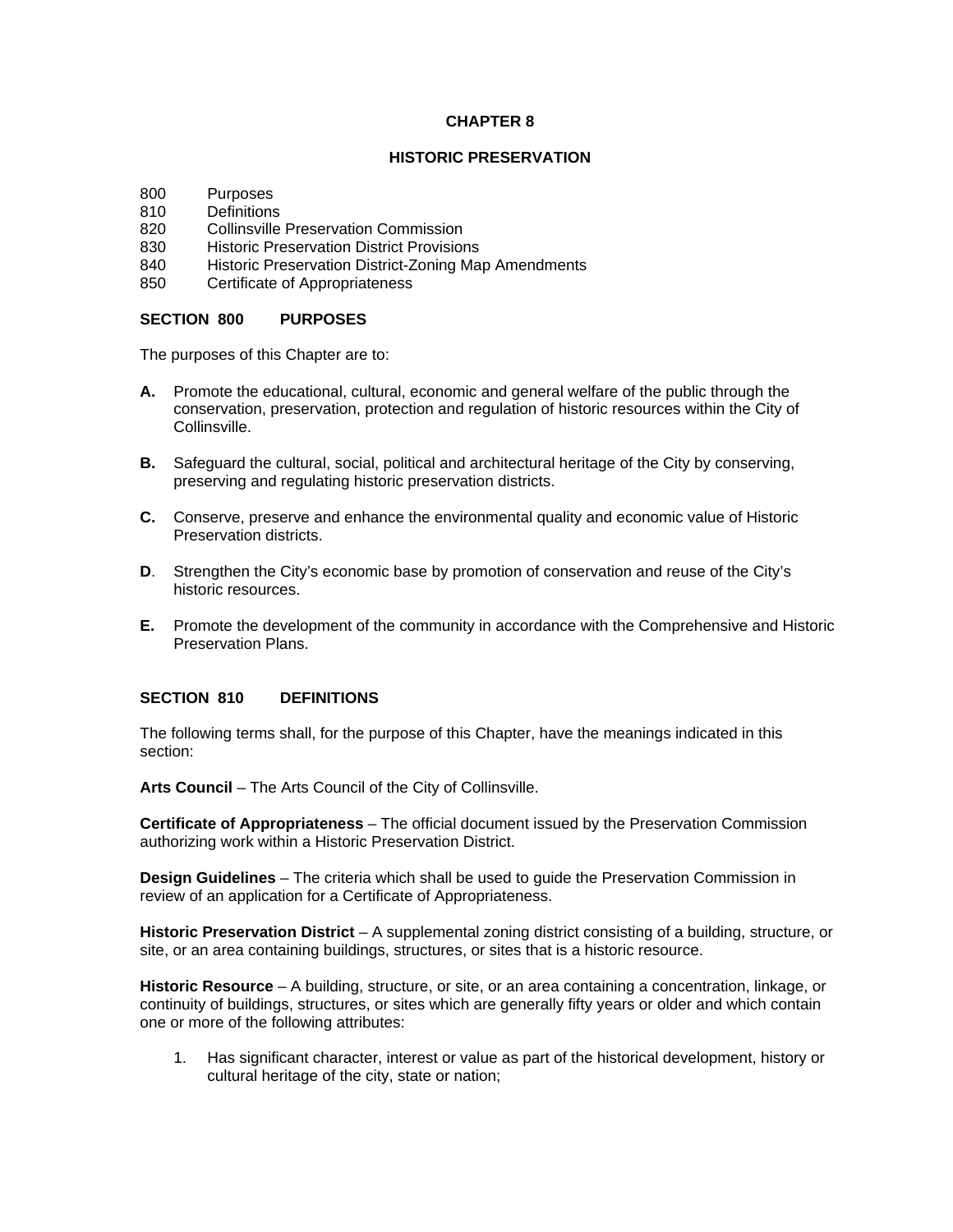- 2. Has significance as the site of a historic event in the past of the city, state, or nation;
- 3. Associated with a person or group of persons, who played a significant role in the historical developments, history and cultural heritage of the city, state or nation;
- 4. The embodiment of distinguishing characteristic, design, detail, materials or craftsmanship which represent a historically significant architectural or engineering innovation, type, style or specimen;
- 5. It portrays the environment in an era of history characterized by a distinctive architectural, engineering, or construction style;
- 6. It represents a significant and distinguishable entity of historical importance whose components may lack individual distinction;
- 7. Has yielded, or is likely to yield, important information in pre-history or history;
- 8. Meets the criteria for listing on the National Register of Historic Places.

**Planning Commission** – The Collinsville Planning Commission.

**Preservation** – The adaptive use, conservation, protection, reconstruction, rehabilitation, restoration, or stabilization of a historic resource.

- 1. Adaptive Use the restrained alteration of a historic resource to accommodate uses for which the resource was not originally constructed, but in such a way so as to maintain the general historical and architectural character.
- 2. Conservation the sustained appearance of a resource essentially in its existing state.
- 3. Protection the security of a historic resource as it exists through the establishment of the mechanics of this Chapter.
- 4. Reconstruction the process of recreating or reproducing by new construction all or part of the form and detail of a vanished historic resource as it appeared at a specific period in time.
- 5. Rehabilitation the process of recreating a historical resource to a state of efficiency or soundness by repair or alteration designed to encourage its continued use, but without noticeable changing of the exterior appearance of the historic resource.
- 6. Restoration the process of accurately recovering all or part of the form and detail of a historic resource and its setting as its appeared at a particular period of time by means of the removal of later work and the replacement of missing earlier or structure as it relates to the street and other buildings and structures around it.
- 7. Stabilization the process of applying measures designated to halt deterioration and to establish the structural stability of a n unsafe or deteriorated resource while maintaining the essential form as it presently exists without noticeably changing the exterior appearance of the historic resource.

**Significant Characteristics of a Historic Resource** – those characteristics which are important to the historic resource by design or location, and include, but are not limited to materials, detail, height, orientation, proportion, rhythm, scale, setback, setting, shape and workmanship.

- 1. Materials the physical elements of a building, structure, site or area which creates an aesthetic and structural appearance of the resource, including characteristics such as texture, form, composition and style.
- 2. Detail aspect of a building, structure, site or area which, due to particular treatment, draw attention to certain parts of features of the building, structure, site or area.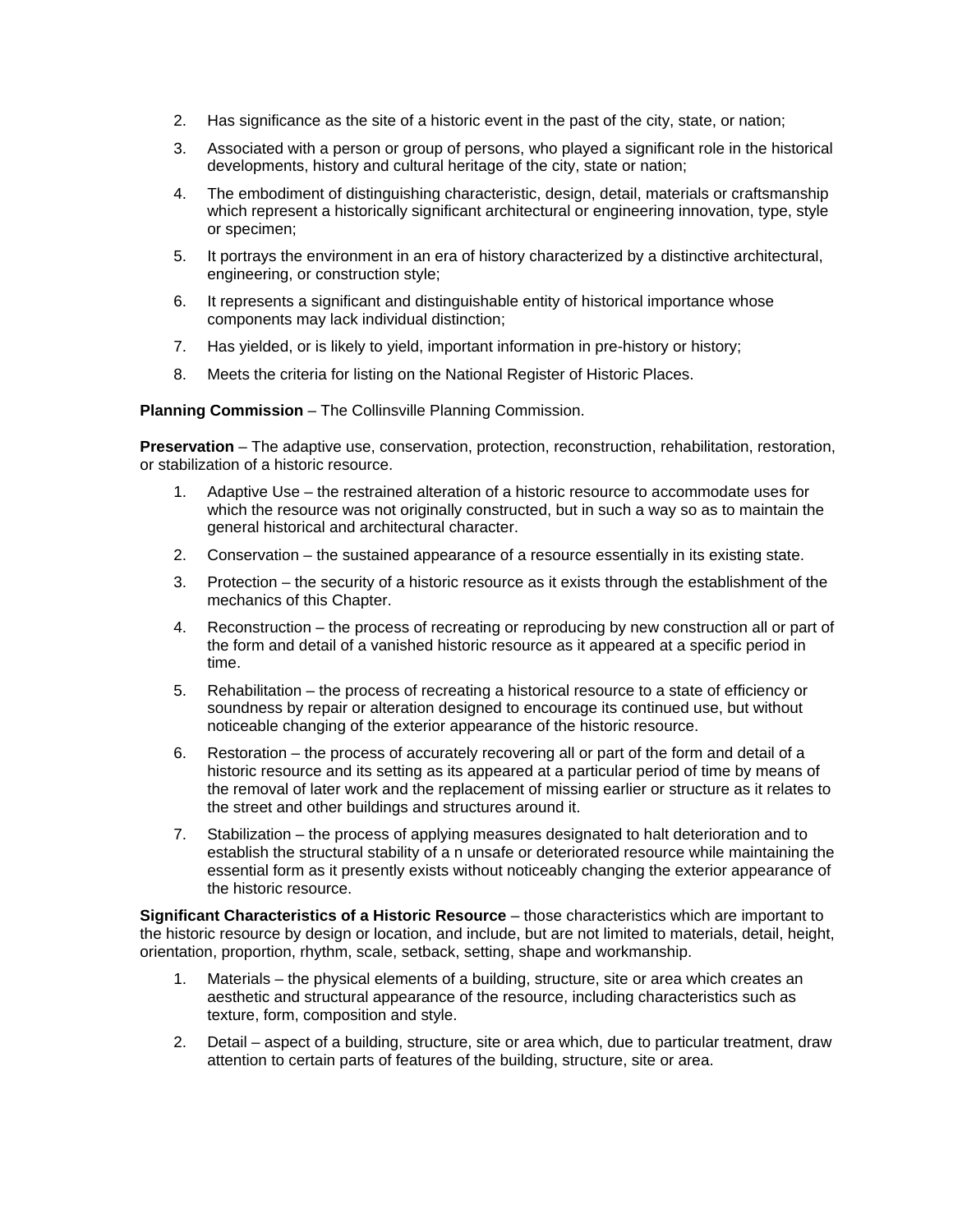- 3. Orientation the position of a building, structure, site, or area relative to a particular point in which it is viewed or in relation to other fixed elements in the environment.
- 4. Proportion the visible relationship and order established between buildings, structures, sites or areas, their individual parts to one another, as well as between the parts and the whole.
- 5. Rhythm the regular pattern or harmonious recurrence of lines, shapes or forms, such elements occurring within or between buildings, structures, sites or areas; including, but not limited to, windows, doors, roofs, porches, driveways, sidewalks, setbacks and heights.
- 6. Scale the size of the parts of a building, structure, site or area in relationship to one another and to the human figure.
- 7. Setback the location of a building or structure as it relates to the street and other buildings and structures around it.
- 8. Setting the surrounding buildings, structures, landscaping and familiar features which provide a visual aesthetic or perceptual quality of historic resources.
- 9. Shape the physical configuration of a building, structure, site or area, established by its form, surfaces, edges, heights, width and depth.
- 10. Workmanship A level of quality exhibited in the construction, detailing, or design of a historic resource.

**Work** – Any changes to an existing building, structure, lot, or any portion thereof, including but not limited to the erection, construction, reconstruction, renovation, alteration, painting, removal, or demolition of a building, structure, or lot, irrespective of whether or not a building permit is required.

# **SECTION 820 COLLINSVILLE PRESERVATION COMMISSION**

#### **820.1 Creation**

There is hereby created a Collinsville Preservation Commission, hereinafter referred to as "Preservation Commission".

#### **820.2 Appointments**

The Preservation Committee shall be appointed in one of the following ways:

- **A.** The City Commission may confer the supplemental designation of the Preservation Commission upon an existing civic organization. This supplemental designation may be removed from said civic group by the Mayor, subject to approval by the City Commission.
- **B.** In lieu thereof, the Mayor may appoint members of the Preservation Commission, subject to approval by the City Commission, selected from a list of nominees solicited from the appropriate organizations related to the position being filled, such as; architectural, landscape architectural, planning, building and real estate organizations, neighborhood associations, Collinsville Arts Council and the Collinsville Historical Society.

#### **820.3 Terms**

If an existing civic group is designated as Preservation Commission by the Board of Commissioners, they shall set their own terms. If the Preservation Commission is appointed by the Mayor and City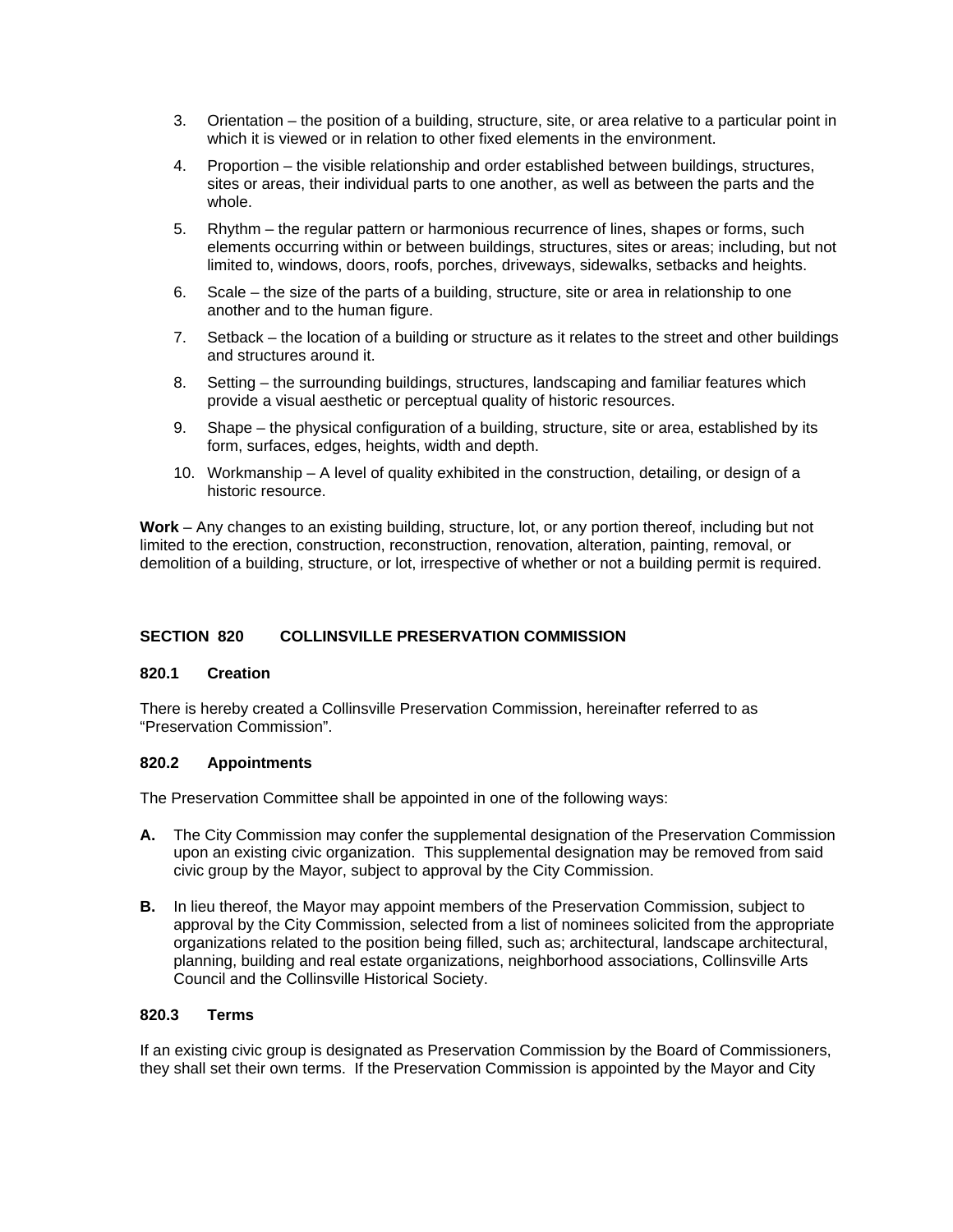Commission, the terms shall be for three years, except that initial terms shall be staggered as follows: one-third of the appointments for one year term; one-third for two year terms, and the remaining onethird shall be for three year terms. All members shall serve until their successor takes office.

# **820.4 Vacancies**

If an existing civic group is designated as Preservation Commission by the Board of Commissioners, they shall set their own replacements. If the Preservation Commission is appointed by the Mayor and City Commission, in the event of a vacancy occurring in the membership of the Preservation Commission for any reason, an appointment shall be made in the same manner as regular appointments.

# **820.5 Compensation**

Members of the Preservation Commission shall serve without compensation.

# **820.6 Chairman, Vice-Chairman and Secretary**

If the Preservation Commission is appointed by the Mayor and City Commission, the Preservation Commission shall annually elect from its appointed members a chairman, vice-chairman and secretary. Vacancies shall be filled in similar manner as regular election.

# **820.7 Rules of Procedure**

The Preservation Commission shall make and adopt regulations for the conduct of its business.

# **820.8 Meetings**

The Preservation Commission shall meet at least once a year for the purpose of transacting its business and duties as set forth in this Chapter; provided however, in fulfilling its duties related to Certificate of Appropriateness applications, the Preservation Commission may hold at least one meeting a month, as necessary.

All meetings, deliberation and voting of the Preservation Commission shall be open to the public. The Preservation Commission shall keep minutes of its proceedings, showing the vote of each member upon all actions, or if failing to vote, indicating that fact, and shall keep records of its examinations and other official actions, all of which shall be filed in the office of the City Clerk and shall be a matter of public record.

#### **820.9 Minimum Vote**

Issues shall be decided by a simple majority of votes by those members present.

# **820.10 Conflict of Interest**

Members of the Preservation Commission to whom some private benefit, directly or indirectly, may come as a result of a public action taken by the Preservation Commission, should not be a participant in that action. The possibility, not the actuality, of a conflict should govern. The individual experiencing a conflict of interest shall declare his interest, and abstain from voting on the matter. The individual should not discuss the matter with a fellow member or member of the City Commission, or Planning Commission for the purpose of influencing a decision thereon.

#### **820.11 Staff**

The City Planning Department shall assist the Preservation Commission in the performance of its duties.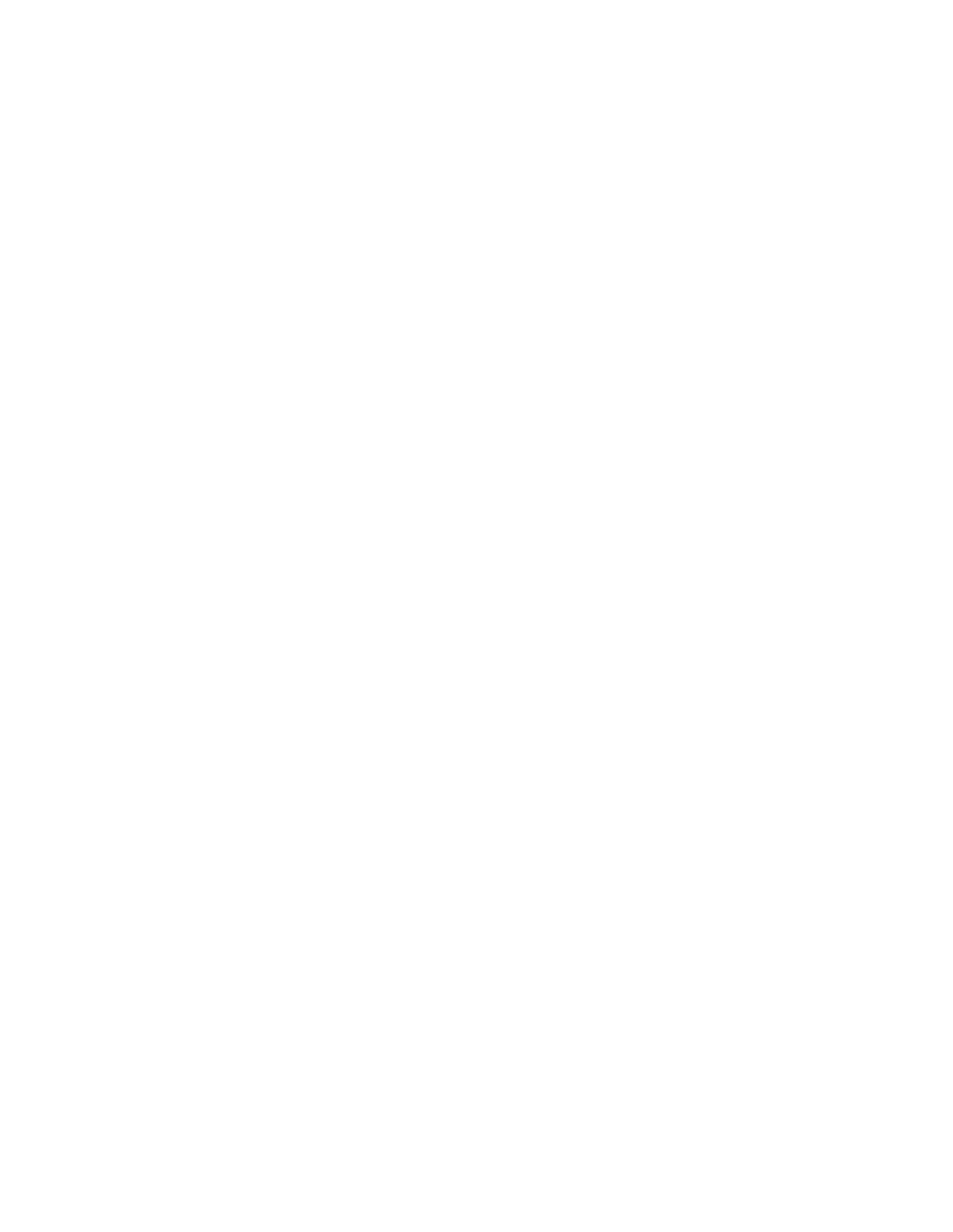### **820.12 Powers and Duties**

Unless otherwise specified in this Chapter, the duties of the Preservation Commission shall be:

- **A.** Prepare, or cause to be prepared, a comprehensive inventory of historical resources within the City of Collinsville and update said inventory as deemed necessary.
- **B**. Prepare, or cause to be prepared, proposed Historic Preservation Zoning Map amendments or other amendments to the Collinsville Historic Preservation Plan to be recommended to the Planning Commission for public hearing and adoption as part of the Comprehensive Plan for the City of Collinsville.
- **C.** Prepare findings relating to, and make recommendations on, zoning map amendments as set forth in Section 840 of this Chapter.
- **D.** Promulgate Design Guidelines as are necessary for the review and approval of applications for Certificate of Appropriateness and to inform resident property owners, and the general public of those Guidelines. Design Guidelines shall relate to the significant characters of the historic resource(s) being proposed for "HP" designation. The Design Guidelines shall be developed by the Preservation Commission and shall include review and input of the property owner(s) or agents and other parties directly affected by the proposed designation. Such Design Guidelines shall be subject to approval and adoption by the City Commission, upon the holding of a public hearing by the Planning Commission, and the recommendation of the Preservation Commission and Planning Commission.
- **E.** Act upon applications for Certificate of Appropriateness and perform other duties as set forth in Section 850 of this Chapter.
- **F.** Make recommendations to the City Commission concerning grants and programs from federal and state agencies, private groups and individuals and the utilization of budgetary appropriations to promote the preservation of historic resources in the City of Collinsville. Coordinate and oversee such programs and projects as may be directed by the City Commission.
- **G.** Recommend to the City Commission the need for employing staff and making contracts with professional and technical experts as may be required for the furtherance of Preservation Commission work.
- **H.** Increase public awareness of the historic resources in the City of Collinsville and disseminate information to the public concerning historic resources in the City of Collinsville deemed worthy of preservation. Provide notification, as effectively as possible, to property owners within the HP Zoning Districts of designation and requirements of such designation. Advise and disseminate information to property owners on the preservation, conservation, protection, enhancement, perpetuation and use of historic resources.
- **I.** Place, or cause to be placed, monuments, markers or other identifying elements at locations of historical resources as funds are available.
- **J.** Coordinate, comment on and make recommendations to the appropriate body concerning actions undertaken by other city, state and federal agencies with respect to the effect of such actions upon the historical resources in the City of Collinsville.
- **K.** Consider methods other than those provided for in this Chapter for encouraging and achieving preservation of historic resources in the City of Collinsville and make appropriate recommendations to the City Commission and to other bodies and agencies, both public and private.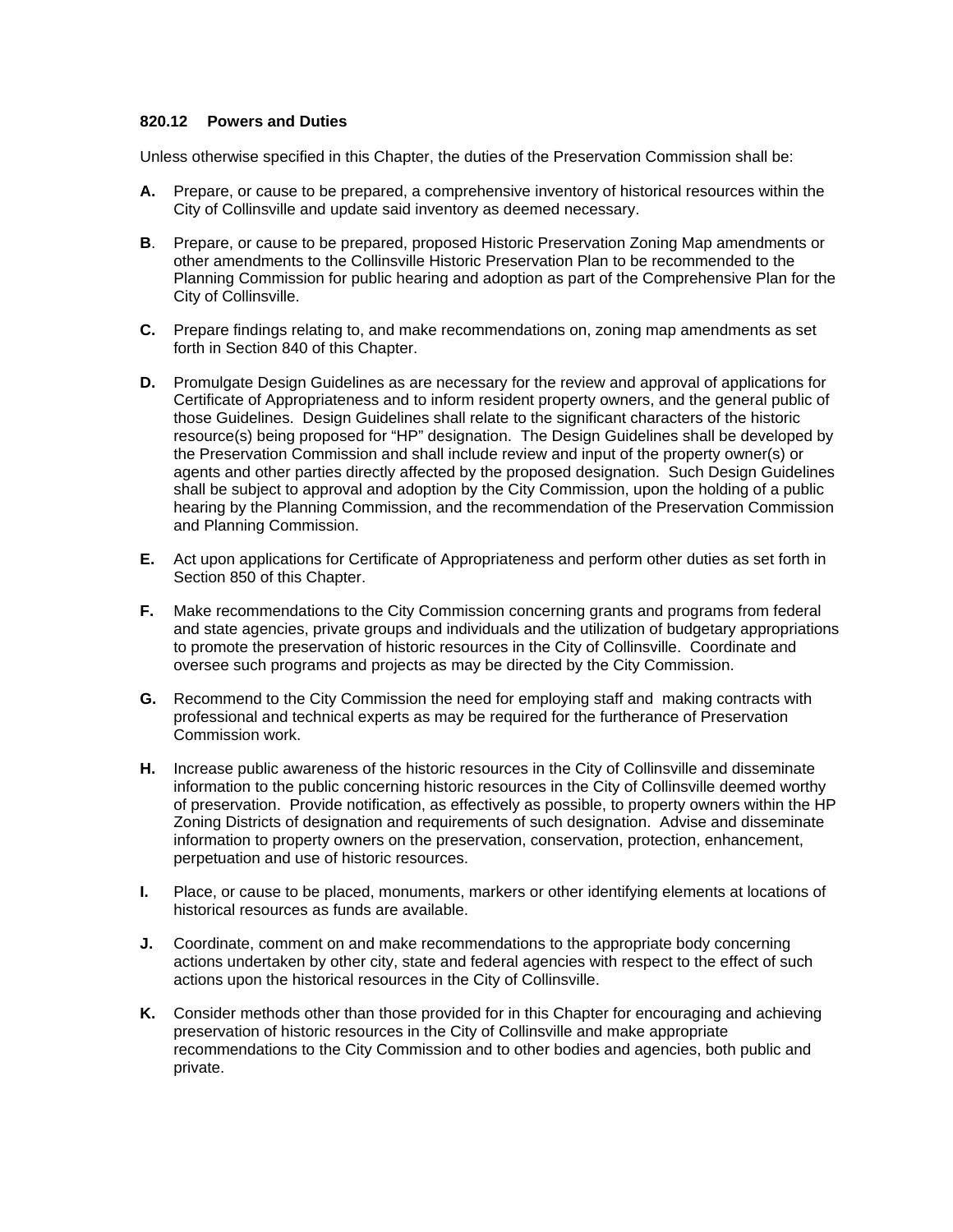- **L.** Prepare, or cause to be prepared, studies and reports and undertake other preservation related tasks as may be deemed appropriate.
- **M**. Prepare, or cause to be prepared, in accordance with the goals and objectives set forth for neighborhood conservation in the Comprehensive Plan of the City of Collinsville programs and plans designed to implement neighborhood stabilization, revitalization, and conservation in those neighborhoods of the City of Collinsville that are fifty years old or older which may lack significance according to the criteria in Section 840, yet represent valuable resources to the City of Collinsville.
- **N.** Perform any other duties and functions imposed by this Chapter or which may be specified by the City Commission.

#### **SECTION 830 HISTORIC PRESERVATION DISTRICT PROVISIONS**

#### **830.1 General Provisions**

Property located within a Historic Preservation District is a supplemental zoning district having the designation HP.

### **830.2 Permitted Uses**

Property located within a Historic Preservation district may be used for the purposes permitted within the general zoning district in which located.

#### **830.3 Historic Preservation District Regulations and Exemptions**

Within a Historic Preservation District, work as defined in this Chapter, shall not commence unless a Certification of Appropriateness has been first issued; provided however, that work related to the following shall not require a Certificate of Appropriateness:

- **A**. Ordinary maintenance and repair which shall include the removal, installation, or replacement of guttering; the removal or replacement of roof covering with like material; and the application of any paint color to non-masonry surfaces.
- **B.** Interior or buildings and structures.
- **C.** Portions or parts of buildings, structures or sites not visible from adjoining streets.
- **D**. Accessory structures or buildings, such as storage sheds, garage, decks, patios, fencing, swimming pools and pool houses that are not part of the primary structure, provided, however, such structures and buildings are not located in front yards.
- **E.** Installation of radio or television antenna.
- **F.** General landscape maintenance and planting of new organic materials.
- **G.** Work required for temporary stabilization of a building or structure due to damage.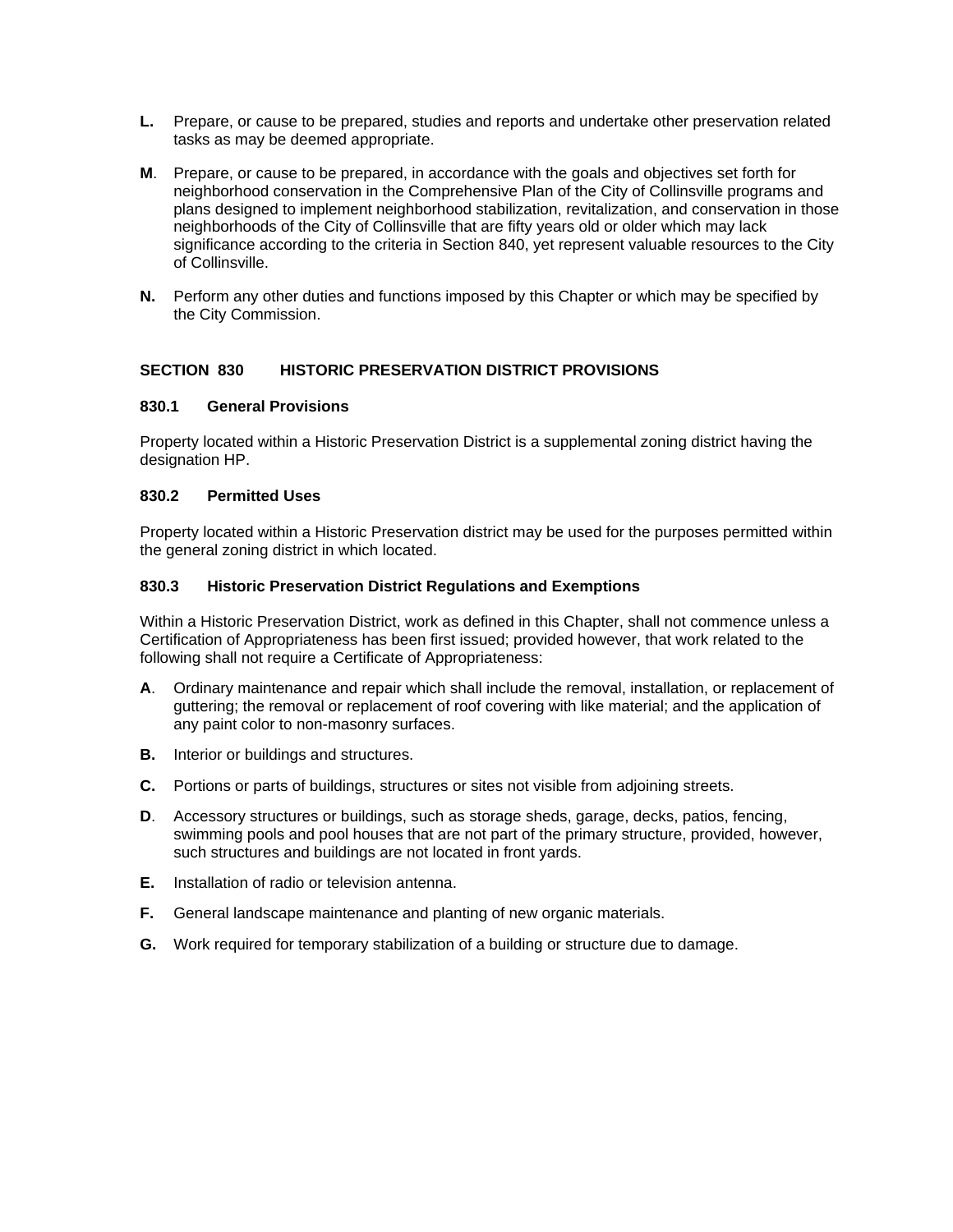# **SECTION 840 HISTORIC PRESERVATION DISTRICT – ZONING MAP AMENDMENTS**

#### **840.1 General**

The City of Collinsville may establish, amend, or repeal a "HP" Historic Preservation zoning district according to the following criteria and procedures, provided however, Design Guidelines for a proposed "HP" zoning district shall be adopted prior to or concurrent with the mapping of an "HP zoning district.

# **840.2 Criteria for Historic Preservation District – Zoning Map Amendments**

A building, structure, site or area containing buildings, structures or sites which are generally fifty years old or older, may be zoned HP if it meets one or more of the criteria listed in the definition Section 810, under Historic Resources.

# **840.3 HP Zoning Map Amendments Initiated by Application**

- **A.** Any person, corporation, partnership, association or by combination thereof, having a legal and equitable interest in or to real property may file an application for an HP zoning classification on such property in accordance with the provisions of Section 1430.1.
- **B.** An application shall include in addition to those items contained in Section 1430.1, information descriptive of the buildings, structure, site or area and its relationship to the historical development, history or cultural heritage of the City of Collinsville, a statement of the criteria felt to have been met as set forth in this Chapter and may include photographs, publications about the subject building, structure, site or area, and any information deemed worthy for proper consideration. Such information and application shall be upon forms established by the Preservation Commission and the Planning Commission.

#### **840.4 HP Amendments Initiated by Planning Commission**

In any instance, the Planning Commission upon its own motion may, or on the written request of any person or the Preservation Commission may, or at the direction of the City Commission shall, hold a public hearing, the Planning Commission shall within fifteen (15) days transmit its report and recommendation to the City Commission.

# **840.5 Preservation Commission Action of HP Zoning Map Amendments**

The Preservation Commission shall prepare or cause to be prepared, a report and recommendation concerning a proposed HP map amendment. The report and recommendation shall include specific findings as to whether the proposed amendment is consistent with the criteria for designation as set forth in this Chapter. A map shall be prepared showing the boundaries of the proposed map amendment, including all lots therein and identifying those properties whose owners may have indicated support or opposition to such amendment. Property owners may indicate their support or opposition at informal informational meetings, at public meetings or in writing to the Preservation Commissioner Planning Commission. The report, recommendation, map, and other pertinent information shall be forwarded to the Planning Commission prior to the public hearing.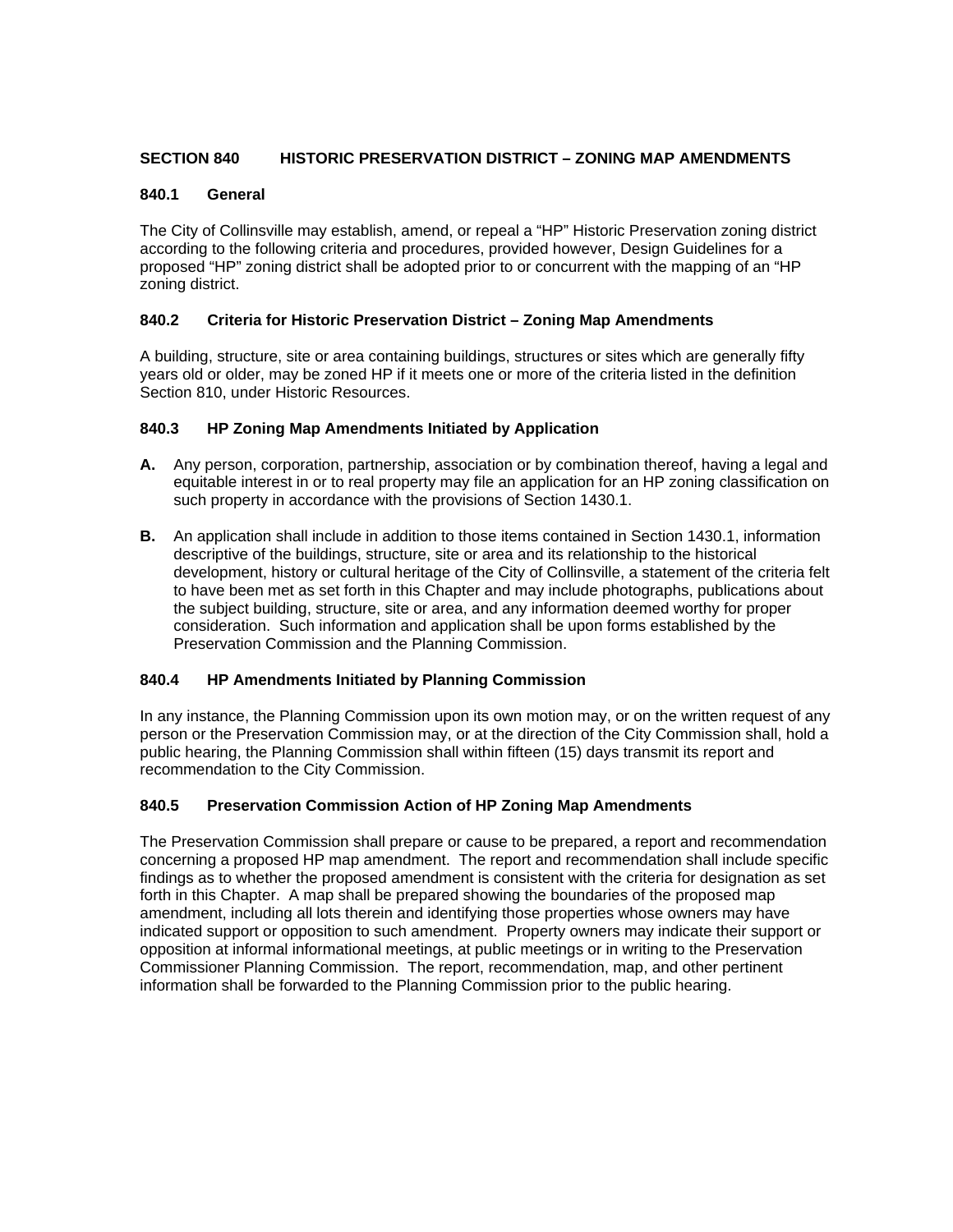# **840.6 Notice Required on HP Zoning Map Amendments**

The Planning Commission shall give notice of public hearing on any proposed HP zoning changes as follows:

- **A.** At least twenty (20) days notice of the date, time, and place of the hearing by publication in a newspaper of general circulation in the City of Collinsville. Said notice shall include a map of the area to be affected which indicates street names or numbers, streams, or other significant landmarks in said area.
- **B.** At least twenty (20) days notice by posting the area affected by the proposed zoning reclassification. The sign and the lettering thereon shall be of sufficient size so as to be clearly visible and legible from the public street or streets toward which it faces and shall state:
	- 1. The date, time and place of the public hearing;
	- 2. Who will conduct the public hearing;
	- 3. The present zoning of the property and the supplemental HP zoning sought by the applicant;
	- 4. The proposed HP designation of the property; and
	- 5. Other information as may be necessary to provide adequate and timely public notice.
- **C.** At least twenty (20) days notice by mailing written notice to all property owners included in the proposed change. The notice shall contain:
	- 1. A map of the area proposed for HP amendment;
	- 2. The present zoning of the property and the supplemental HP zoning sought by the applicant;
	- 3. The date, time and place of the public hearing; and
	- 4. A statement that "work" generally requires a Certificate of Appropriateness.

#### **840.7 Planning Commission Action on HP Zoning Map Amendments**

After notice and public hearing the Planning Commission shall vote to:

- **A.** Recommend to the City Commission that the application be approved as submitted or as amended, or be approved subject to the modification; or
- **B.** Recommend to the City Commission that the application be denied.

An application recommended for approval, or approval subject to modification shall be transmitted with the report and recommendation of the Planning Commission and the Preservation Commission to the City Commission within fifteen (15) days from the date of Planning Commission action.

An application recommended for denial shall not be considered further, unless the applicant within fifteen (15) days from the date of the Planning Commission action, files a written request with the City Clerk for a hearing by the City Commission. The request for hearing shall be accompanied by the payment of a \$15.00 fee. Upon notice of such request, the Planning Commission shall forthwith transmit the application and its report and recommendation, including all material and minutes received from the Preservation Commission to the City Commission.

In the event the Planning Commission arrives at a tie vote, the application shall be transmitted with a report and notation of the tie vote, to the City Commission within 15 days from the date of the Planning Commission action.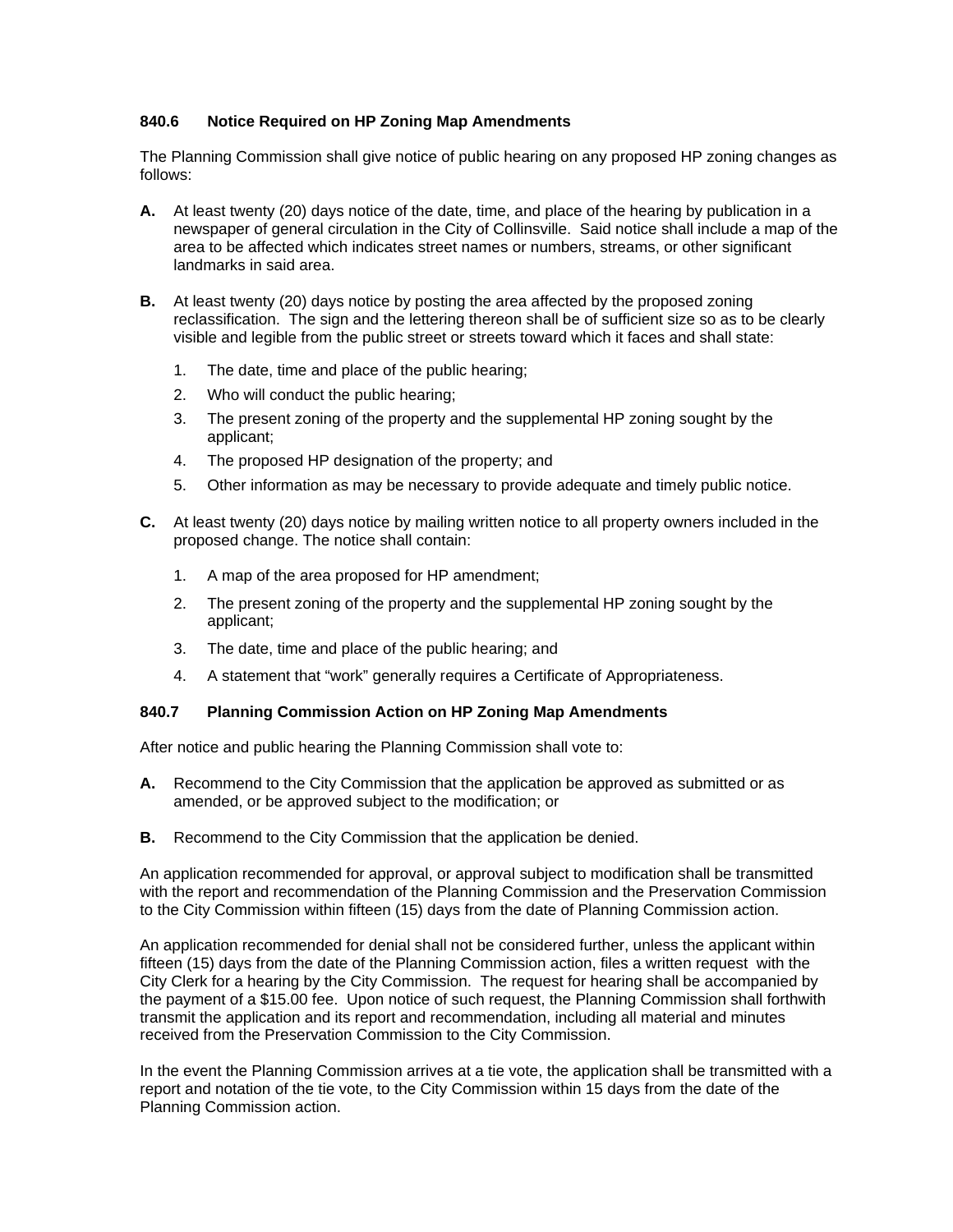# **840.8 Appeal by Preservation Commission**

The Preservation Commission may appeal the denial of an amendment by the Planning Commission by following the procedures set forth in Section 840.7.

# **840.9 City Commission Action on HP Zoning Map Amendments**

The City Commission shall hold a hearing on each application transmitted from the Planning Commission and on any proposed zoning map amendment initiated pursuant to Section 840.7. The City Commission shall approve the application as submitted, or approve the application subject to modification or deny the application. In case of a protest against such zoning change filed at least three days prior to said public hearing by the owners of 20% or more of the area of the lots included in such proposed change, such amendment shall not become effective except the favorable vote of three-fifths of all members of the City Commission.

# **840.10 Recording of HP Zoning Map Amendments**

The City Clerk should file or cause to be filed, a copy of the HP zoning map amendment ordinance and map in the office of the County Clerk.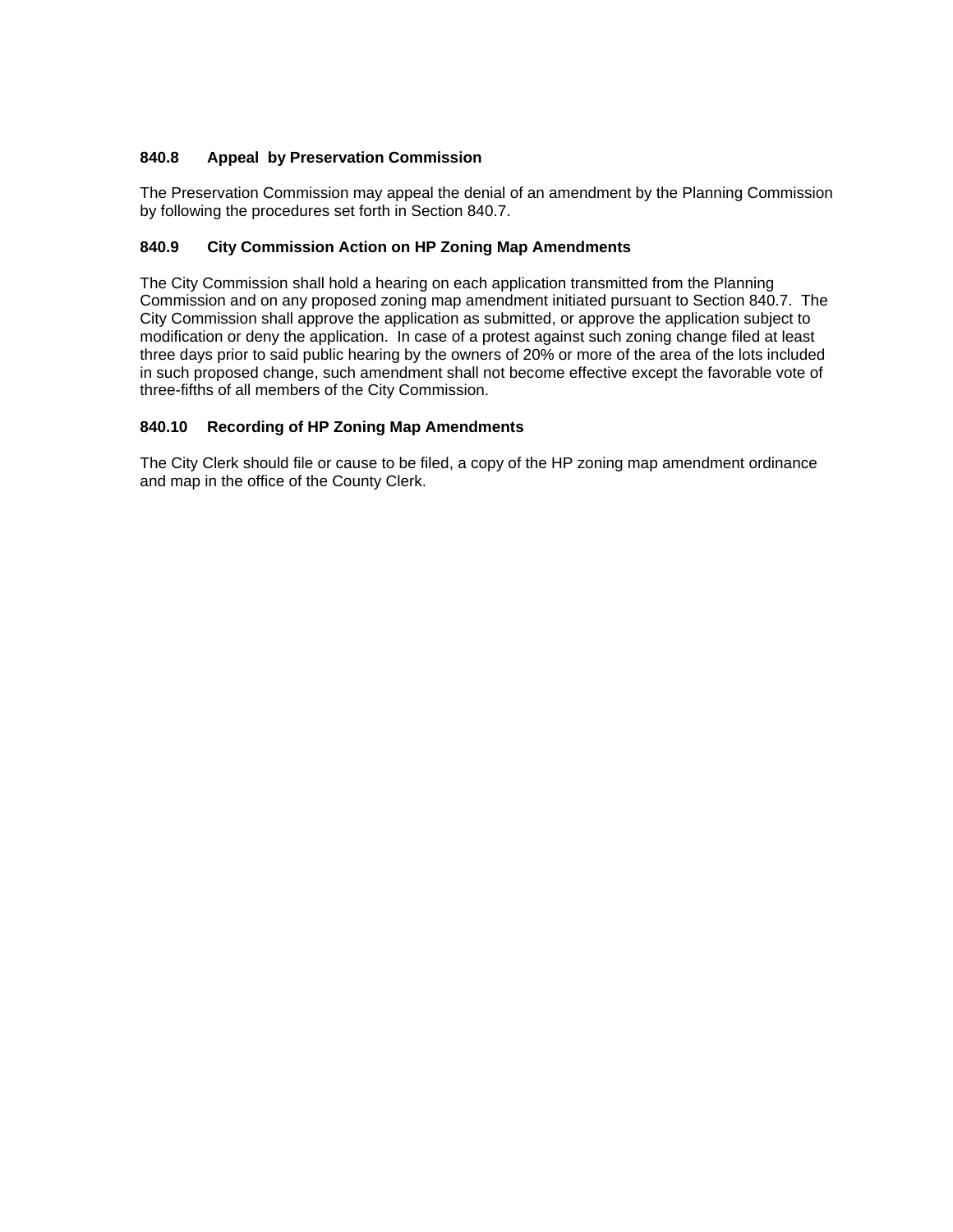# **SECTION 850 CERTIFICATE OF APPROPRIATENESS (COA)**

# **850.1 General Provisions**

The Preservation Commission shall review applications for a Certificate of Appropriateness (hereinafter designated as "COA") and may approve, approve with conditions, or deny the same in accordance with provision of this Chapter and the Design Guidelines.

The Preservation Commission shall transmit a copy of the COA along with a set of approved plans to the Building Inspector. The Building Inspector shall not issue any permit in violation of this Chapter or inconsistent with a COA.

# **850.2 Application and Document Required**

An application for COA shall be filed with the proper permitting department upon forms established by the Preservation Commission. An application shall contain a general description of the proposed work, its location, its relationship to the structure and other additional information as required by the Preservation Commission.

An application for a COA shall be accompanied by at least two sets of plans of sufficient clarity and detail to show the nature of the work to be performed and the materials to be used. Such plans shall include:

- **A.** A site plan, if applicable showing the location of new and existing structures on the site and their location with respect to the building line, property lines, and in the case of new construction, the location of the new building or structure with respect to the front of those buildings or structures immediately adjacent to each side of the lot to be built upon.
- **B**. A floor plan, if applicable, identifying the location and limits of the proposed work.
- **C.** Facade evaluation(s), if applicable, of the proposed work in sufficient detail to identify the limits and location of the proposed work, and the existing and proposed work, and the existing and proposed materials to be used.
- **D.** Any other drawings, photographs, materials brochures or samples, specifications, or information that may be necessary to determine and provide for compliance with this Chapter.

### **850.3 Preservation Commission Action**

The Preservation Commission in its review of COA applications shall utilize the Design Guidelines to measure the appropriateness or inappropriateness of the proposed work and shall, to the highest extent possible, strive to affect a fair balance between the purposes and intent of this Chapter and the desires and needs of the property owner.

In addition, the Preservation Commission shall review the application and shall consider:

- **A.** The degree to which the proposed work is consistent with the Design Guidelines which have been approved and adopted by the City Commission.
- **B.** The degree to which the proposed work would destroy or alter all or part of the historic resource.
- **C.** The degree to which the proposed work would serve to isolate the historic resource from its surroundings or introduce visual elements that are out of character with the historic resource and its setting, or that would adversely affect the physical integrity of the resource.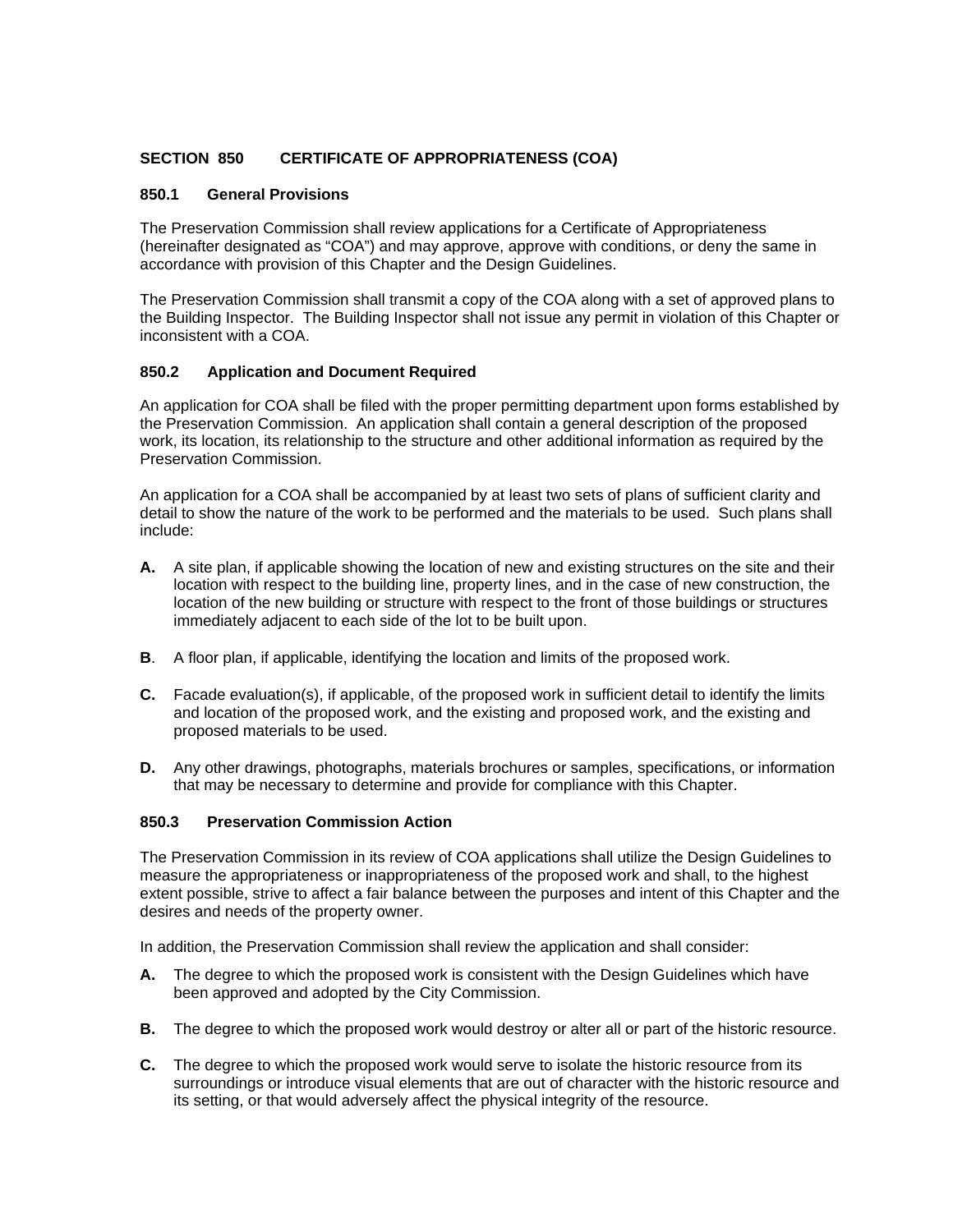- **D.** The degree to which the proposed work is compatible with the significant characteristics of the historic resource.
- **E.** The purposes and intent of this Chapter.

# **850.4 Applications Involving Demolition – Stay**

An application for demolition, if not approved shall automatically be stayed for a period of 60 days, unless the Preservation Commission determines that the building or structure is:

- **A.** Imminently dangerous to life and property; or
- **B.** That the building or structure does not contribute significantly to the district; or
- **C.** That the building or structure cannot be preserved.

During this period the Preservation Commission shall consult with the property owner and other interested parties to find alternatives to demolition. Should alternatives suitable to the property owner not be found, the COA for demolition shall automatically be approved and issued upon termination of the stay period.

Prior to the expiration of the 60 day period, the Preservation Commission may request the City Commission to extend the stay for a period not to exceed an additional 60 days. The Preservation Commission shall by mail, notify the property owner of such request and the date for public hearing. The City Commission shall consider whether:

- 1. The Preservation Commission has presented reasonable alternatives that would preserve the structure; or
- 2. Suitable alternatives have been found and further time is required to finalize arrangements for achieving such alternatives; or
- 3. The property owner desires further time to search for or continue action on available alternatives.

After notice and public hearing, the City Commission shall vote to approve, approve with conditions, or deny such request to extend the stay period for an additional 60 days. Denial shall constitute approval and issuance of a COA for demolition.

During any period of the stay of demolition, the property owner may use the property in question in any legal manner except that no action shall be taken that would place the property in danger or damage or destruction.

# **850.5 Action on COA – Time Limits**

If no action has been taken, due to lack of a quorum or otherwise, on an application within 60 days of application receipt, the COA shall be deemed approved, except in those cases where a continuance has been requested by the applicant.

#### **850.6 Appeal of Preservation Commission Action**

Appeal of any decision of the Preservation Commission concerning a COA, except in the case of demolition, may be taken to the Board of Adjustment, in accordance with the procedures and provisions of Section 1440.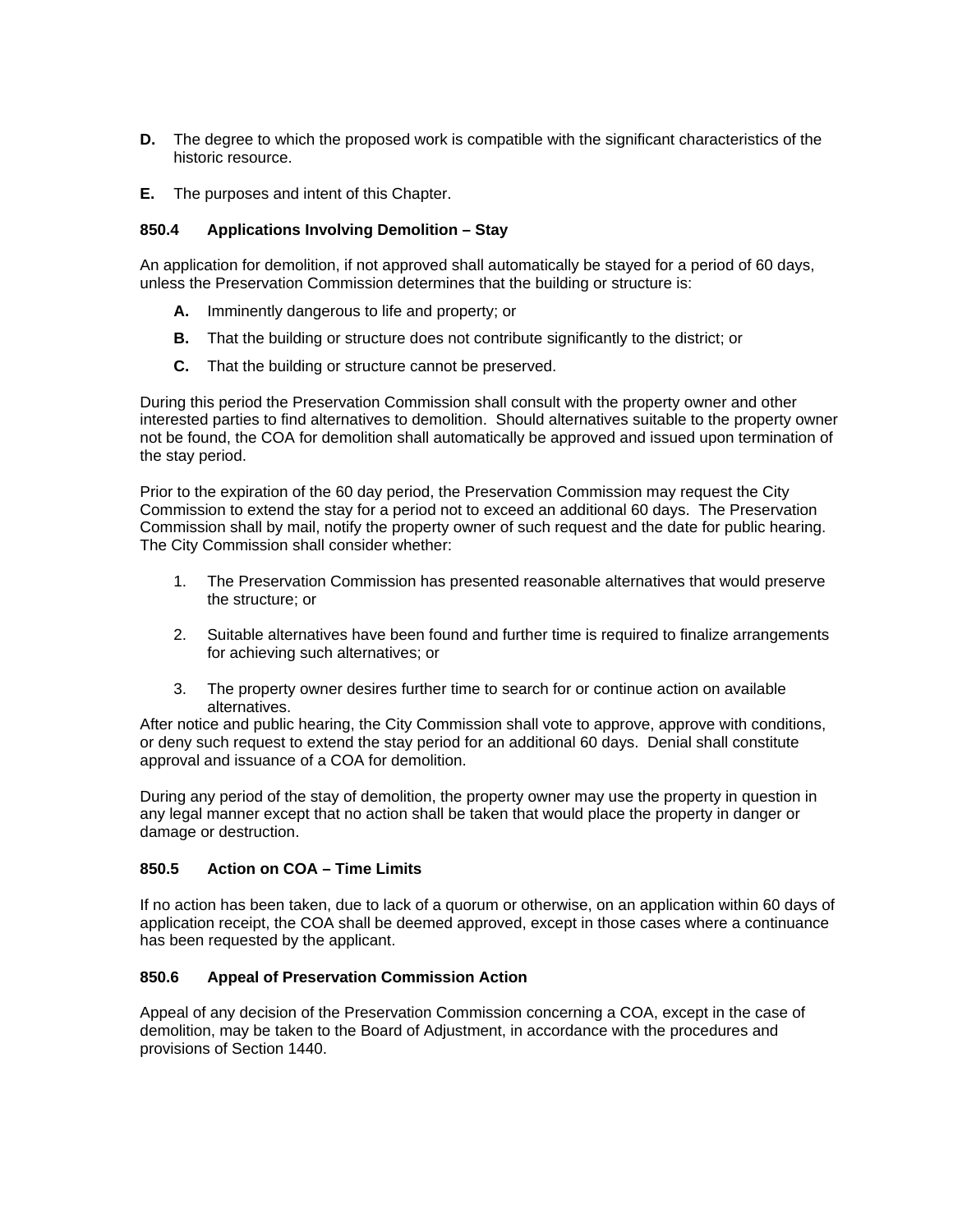### **850.7 COA Use – Time Limitation**

A COA which has not been utilized within 1 year from the date issued shall thereafter be void, provided that the Preservation Commission has not extended the time for utilization. For the purpose of this provision, utilization shall mean that the work authorized under a COA is being diligently carried to completion.

### **850.8 Additional COA Provisions**

**A**. Non-conforming Work

 Work initiated and being diligently carried to completion or work completed on any building, structure, site or area prior to the designation as HP shall be deemed non-conforming and may continue or remain without the necessity of complying with this Chapter.

 Non-conforming work completed subsequent to designation of a building, structure, site or area as HP by a previous owner of the property shall be permitted to remain without the necessity of complying with the provisions of this Chapter.

**B.** Preliminary Design or Conceptual Plan Review

 The Preservation Commission may approve, approve with conditions or deny a preliminary design or conceptual plan of the proposed work, provided however, that any such approval or approval with conditions shall be subject to the approval of the COA application.

**C.** Approval of COA by Preservation Commission Staff

 When such work is of a rehabilitative nature on an existing structure or building, and such work does not include new construction or alteration, and such work involved replacement of existing elements with like materials, and such work complies with the guidelines for such work, and such work will have no material effect on the building or structure, the Preservation Commission staff may issue a COA, noting "no material effect" and transmit the application to the proper permitting department for issuance.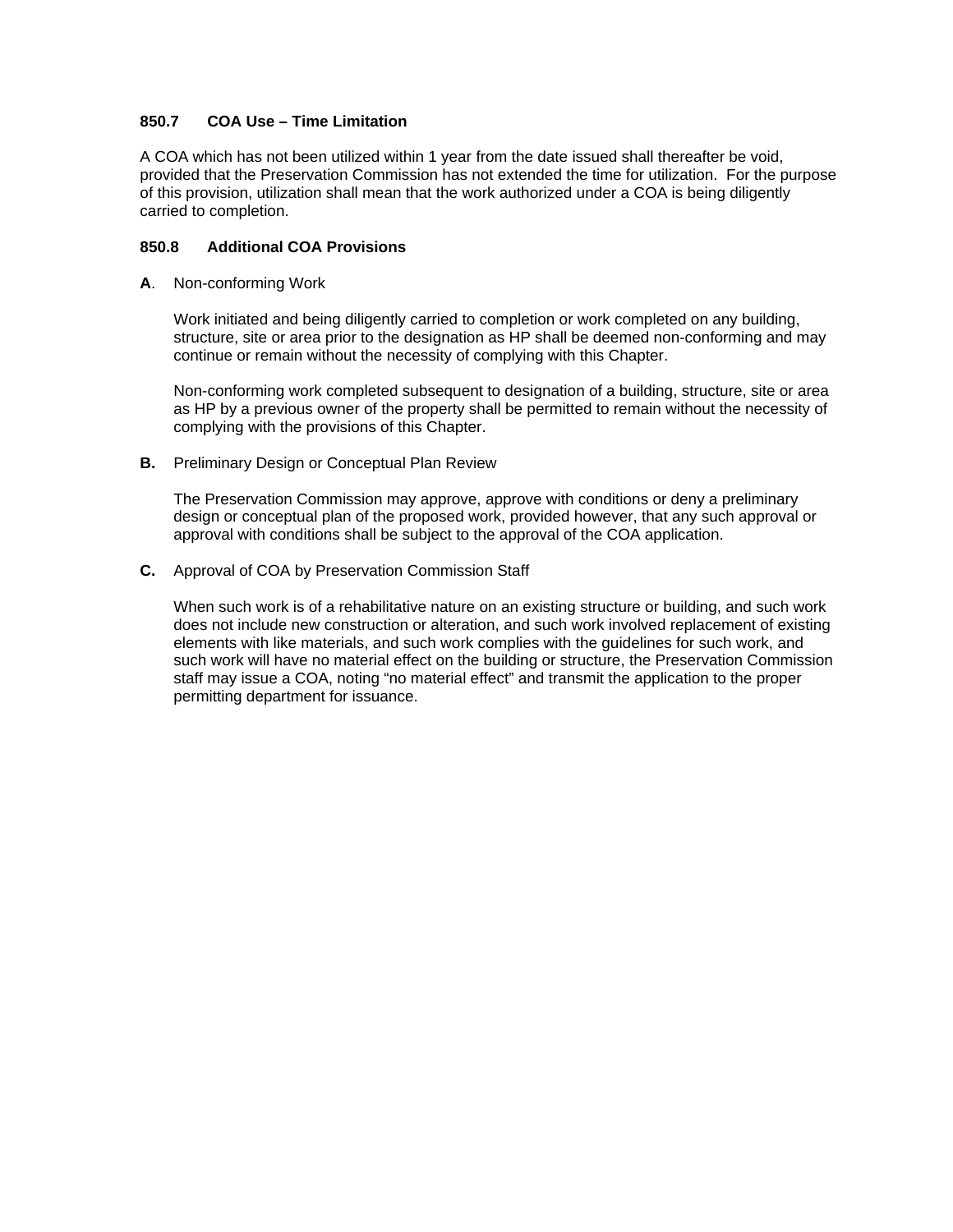#### **CHAPTER 9**

### **PLANNED UNIT DEVELOPMENT**

- 900. Description
- 900.1 Purposes
- 900.2 General Provisions
- 910. Uses Permitted in Planned Unit Developments
- 920. Bulk and Area Requirements
- 930. Perimeter Requirements
- 940. Off-Street Parking and Loading
- 950. Administration of Planned Unit Development

#### **SECTION 900. DESCRIPTION**

A Planned Unit Development (PUD) is an alternative to conventional development where the particular tract is under common ownership or control, and a detailed plan (outline development plan) for the development of the tract as a unit is proposed and submitted for public review. The supplemental zoning district PUD must be approved by the City Commission as a prerequisite to the Planned Unit Development.

### **SECTION 900.1. PURPOSES**

The purposes of the Planned Unit Development (PUD) are to:

- **A.** Permit innovative land development while maintaining appropriate limitation on the character and intensity of use and assuring compatibility with adjoining and proximate properties.
- **B.** Permit greater flexibility and creativity within the development to best utilize the unique physical features of the particular site.
- **C.** Provide and preserve meaningful open space.
- **D.** Achieve a continuity of function and design within the development.

#### **SECTION 900.2 GENERAL PROVISIONS**

A Planned Unit Development is permitted on tracts having the supplemental zoning district designation PUD. In every instance, the PUD is to be reviewed as to the proposed location and character of the uses and the unified treatment of the development of the tract. The regulations of the general zoning district or districts remain applicable except as specifically modified pursuant to the provisions of this Chapter. No modification of use or bulk and area requirements of the applicable general use district or districts shall be permitted unless a subdivision plat incorporating the provisions and requirements of this chapter is submitted to and approved by the Planning Commission and the Board of City Commissioners and filed of record in the office of the County Clerk of Tulsa County.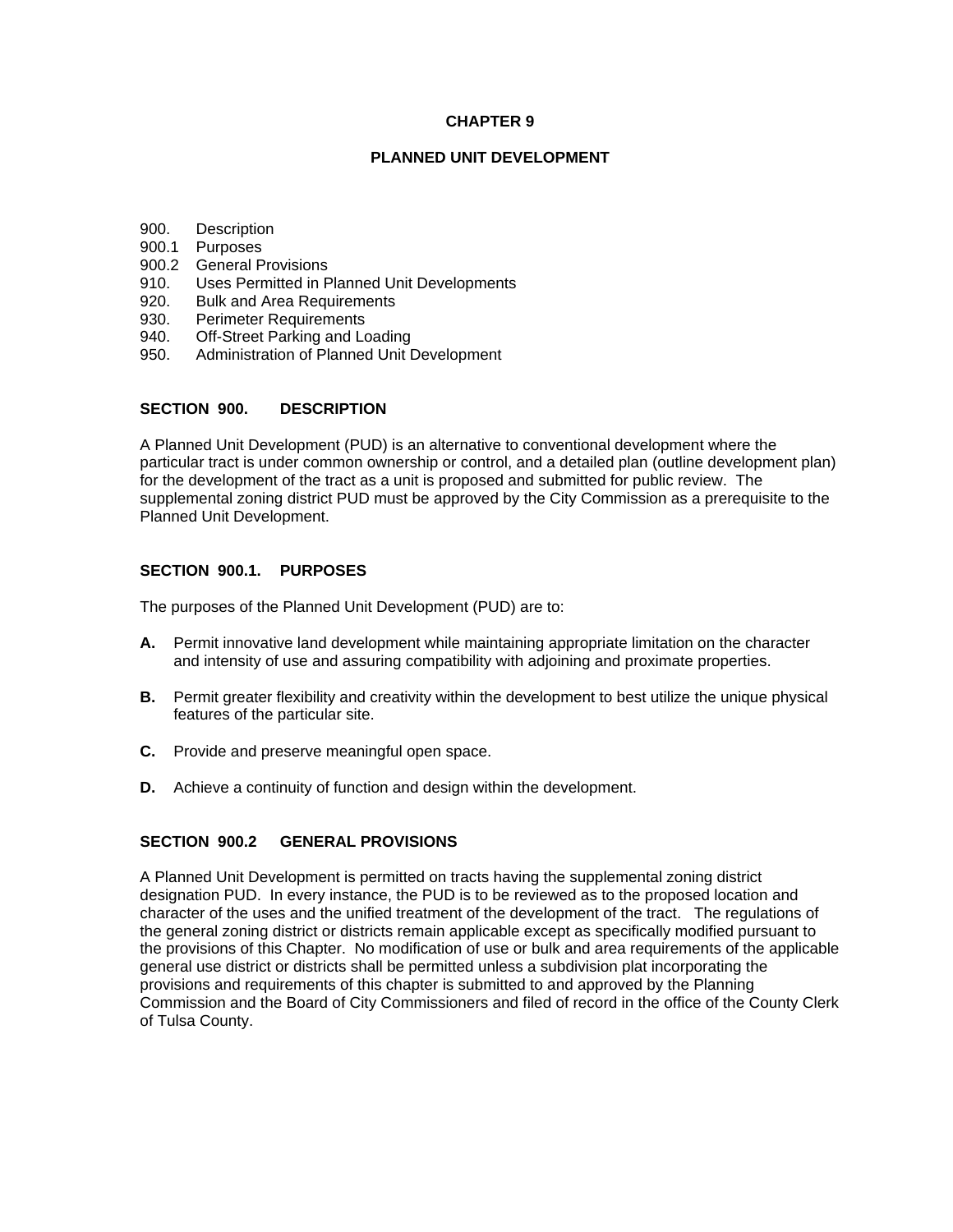### **SECTION 910. USES PERMITTED IN PLANNED UNIT DEVELOPMENTS**

#### **910.1 Principal Uses**

The development may consist of one or more of the uses (except uses contained within Use Unit 21) permitted by right or exception within the general zoning district or districts within which the Planned Unit Development is located, provided:

**A.** That if any part of the Planned Unit Development is located within a residential district, the permitted uses may additionally include one or more of the dwelling types contained in Use Unit 6, Single-Family Dwelling; Use Unit 7, Duplex Dwelling; Use Unit 8, Multifamily Dwelling.

The permitted uses may be reallocated within the development irrespective of the general zoning district boundaries.

#### **910.2 Accessory Uses**

Accessory uses customarily incident to the principal uses within the PUD are permitted.

**A.** Accessory Commercial

 In addition to accessory uses customarily incidental to a permitted principal residential use, accessory commercial facilities may be included within the residential portion of a PUD in accordance with the following standards:

1. The accessory commercial uses shall be limited to the following uses:

| Bakery, Retail only               | <b>Health Food Store</b>                          |
|-----------------------------------|---------------------------------------------------|
| <b>Barber Shop</b>                | <b>Hobby Shop</b>                                 |
| <b>Beauty Shop</b>                | Ice Cream Store                                   |
| <b>Book Store</b>                 | Laundry (pickup)                                  |
| Cafeteria                         | <b>Liquor Store</b>                               |
| <b>Candy Store</b>                | Newsstand                                         |
| Coffee Shop                       | Office (performing services to residential areas) |
| Dairy Store                       | Pharmacy                                          |
| Delicatessen                      | <b>Private Club</b>                               |
| Dry Cleaning (pickup)             | Pro Shop                                          |
| <b>Food Specialty Store</b>       | Restaurant (Other than drive-in)                  |
| Gift, Novelty, and Souvenir Shop  | Shoe Repair Shop                                  |
| Grocery (other than supermarkets) | <b>Tailor Shop</b>                                |
|                                   | <b>Tobacco Store</b>                              |

- 2. The aggregate floor area of the accessory commercial facilities shall not exceed 50 square feet per dwelling unit nor a total of 30,000 square feet.
- 3. Each accessory commercial establishment, except private clubs or restaurants, shall be limited to a maximum of 3,500 square feet of floor area.
- 4. Accessory commercial signs shall be limited to one nameplate of not more than 16 square feet for each establishment. Nameplates shall be attached flat against a building wall and shall not be animated, flashing, or have other than indirect illumination. Window signs shall not be permitted.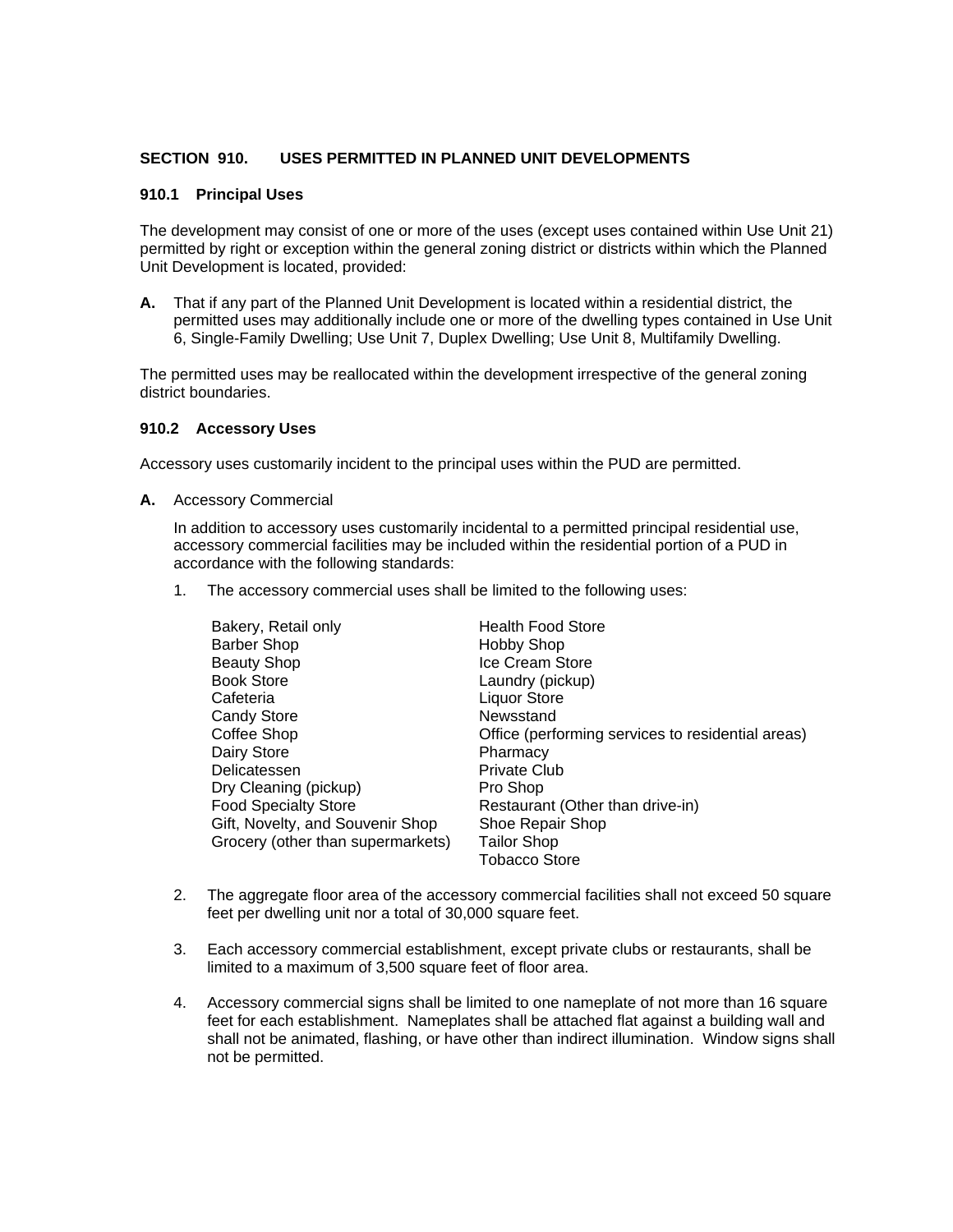5. The accessory commercial uses shall be internally oriented, designed primarily for the service, convenience, and benefit of the residents of the PUD, and shall be designed and located in such manner as to be compatible with the residential use of the PUD and of adjacent properties. No free standing commercial structure shall be located within 300 feet of the perimeter of a Planned Unit Development.

# **B.** Signs

 Signs accessory to residential uses or uses permitted by exception in residential districts shall comply with the provisions of the residential districts. Business signs accessory to principal office, commercial or industrial uses shall not exceed the following limitations, providing the approving authority may impose such additional restrictions as are necessary to maximize compatibility with other neighboring uses.

#### General Use Conditions:

- 1. No outdoor advertising sign shall be permitted.
- 2. No roof, projecting, flashing (does not include time and temperature signs), animated or revolving signs are permitted.
- 3. No ground sign shall be located within 150 feet of any residential area, either within or abutting the PUD, unless separated by an arterial street.
- 4. Any ground sign shall maintain a minimum separation of 100 feet from any other ground sign.
- 5. Ground signs shall not exceed 25 feet in height, measured from the mean curb level of the lot upon which it is erected, except a sign when located behind the building setback line may exceed 25 feet, but shall not exceed 40 feet in height.
- 6. Only one side of a double-faced sign shall be included in the computation of display surface area.
- 7. The following signs shall not be included in the computation of display surface area:
	- a. Nameplates attached to the face of the wall and not exceeding two square feet in surface area.
	- b. Temporary real estate and construction signs.
	- c. Signs which are not visible from a public street.
	- d. Signs painted on glass surfaces of windows or doors, and pertaining to the business conducted therein.
	- e. Tablets built into the wall of a building or other structure and used for inscriptions or as memorial tablets or for similar purposes.
	- f. Signs of warning, directive, or instructional nature erected by a public utility, franchised transportation company or governmental agency.
	- g. Legal notices and street numbers.
	- h. Election campaign signs, if erected not more than 45 days prior to an election and removed within seven days following an election.
	- i. Signs located within a building.
	- j. Signs, not exceeding three square feet of display surface area, of a warning, directive or instructional nature, including entrance, exit and rest room signs.
	- k. Signs which are attached as labels of a commodity offered for sale.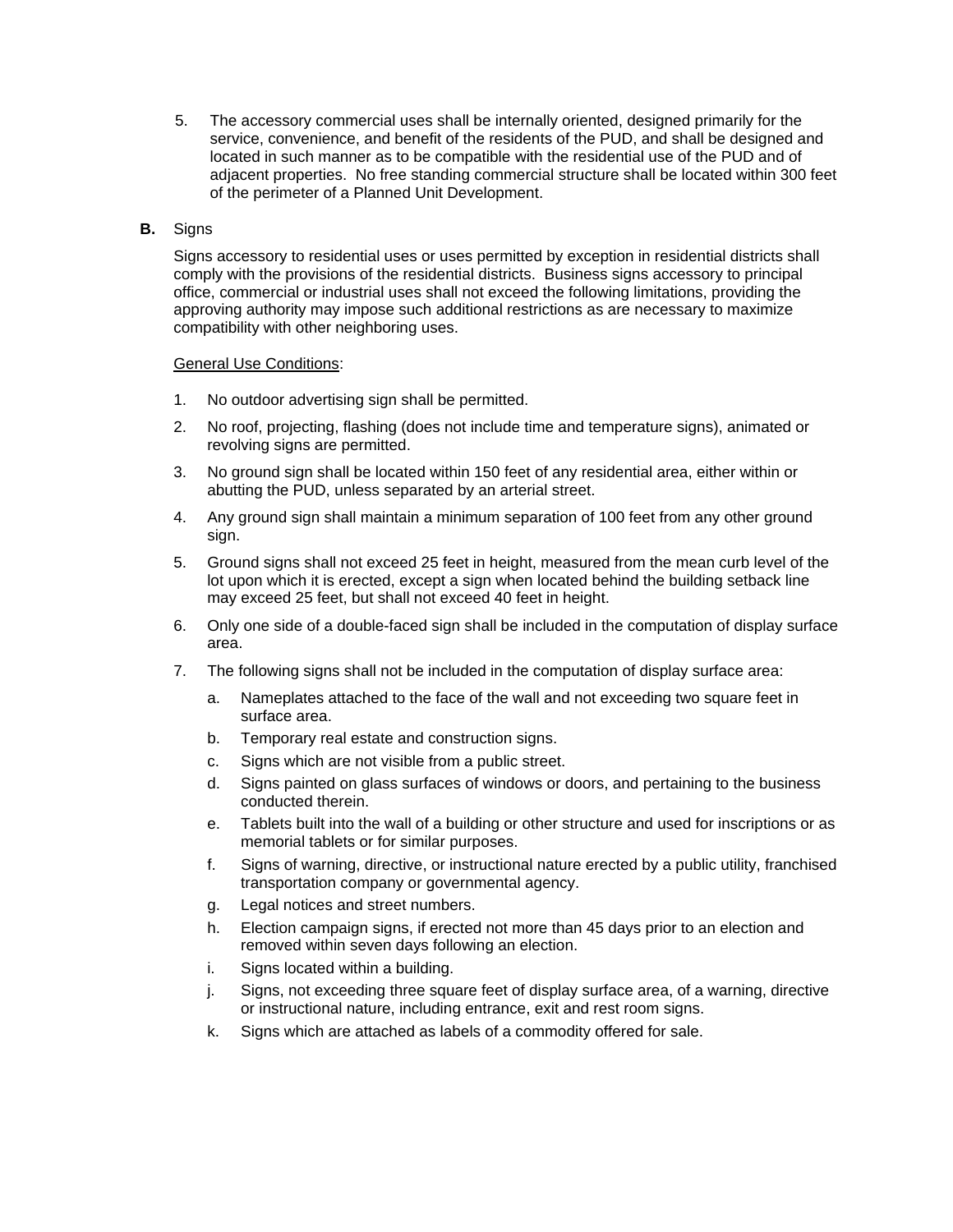#### Designated Nonresidential Development Area:

- 1. The aggregate display surface area for wall or canopy signs shall not exceed two square feet per each lineal foot of the building wall to which the sign or signs are affixed.
- 2. In addition to the wall or canopy signs permitted in (1) above, a lot containing one or more business establishments may utilize for business signs an aggregate display surface area of ground signs as follows:
	- a. If not more than one ground sign is erected, 1.0 square foot of display surface area per each lineal foot of street frontage, provided that only arterial street frontage shall be used in the computation of display surface area for lots that abut more than one street.
	- b. If more than one ground sign is erected, .5 square feet of display surface area per each lineal foot of street, frontage, provided that only arterial street frontage shall be used in the computation of display surface area for lots that abut more than one street.
- 3. In addition to the wall or canopy signs permitted in (1) above, and in addition to the business signs permitted in (2) above, a lot containing four or more business establishments may erect one ground sign for each arterial street frontage identifying the commercial complex and individual tenants therein, not exceeding in aggregate display area one square foot per four feet of lineal arterial street frontage.

# **SECTION 920 BULK AND AREA REQUIREMENTS**

#### **920.1 Intensity of Use**

It is the intent of this Code that the aggregate intensity of use within the Planned Unit Development remain substantially the same as that which would be permitted if the area were developed conventionally, but that within the development, the intensity may be reallocated irrespective of the general zoning district boundaries.

**A.** Residential Intensity

 The residential intensity shall not exceed a maximum number of dwelling units computed as follows:

Maximum number of Permitted Dwelling Units =

 Gross Area\* of property located within a residential district divided by minimum land area per dwelling unit permitted in the applicable use district.

 The minimum land area per dwelling unit, for the purpose of the above described computation shall be the least restrictive minimum land area per dwelling unit permitted in the applicable district as set forth in Section 430.1, and Section 430.2. Each 600 square feet of a quasi-dwelling, such as a care home, shall constitute a dwelling unit. If the PUD is within two or more residential districts, the permitted density shall be the sum of the permitted dwelling units computed separately for the gross area within each district. For a PUD located totally within a residential district or districts, the gross area for the purposes of the above described computation shall be reduced by the area or areas designated for any principal use other than dwelling, quasi-dwellings, residential open space and recreation areas.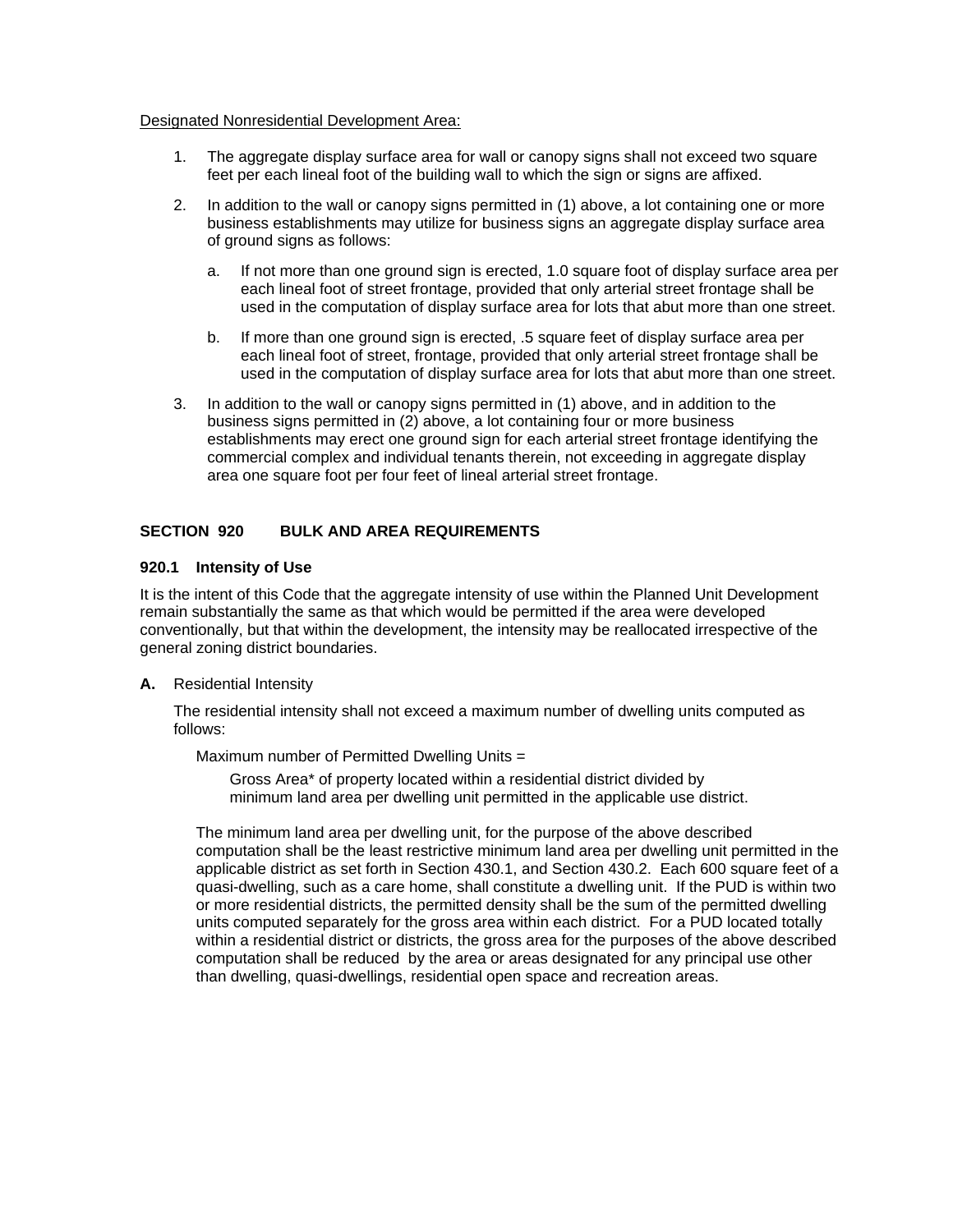**B.** Nonresidential Intensity

 The nonresidential intensity shall not exceed a maximum permitted floor area computed as follows:

Maximum Permitted Floor Area =

 Gross Area\* of property located within a nonresidential district multiplied (X) by the floor area ratio permitted either by right or exception within the bulk and area requirements of the applicable use district, except where a floor area ratio is not specified, a floor area ratio of .75 shall apply.

 \*For the purpose of intensity computations, gross area shall mean the lot area plus ½ of the right-of-way of any abutting street to which the lot has access.

 The intensity of use of a PUD located within two or more zoning districts of the following differing general classifications:

 Residential **Office Commercial** Industrial

 shall be separately calculated and allocated within the Planned Unit Development by said general classification.

# **920.2 Lot Width and Lot Area Minimums**

Within a PUD, a minimum lot size requirement of 800 square feet shall apply to lots utilized for dwelling purposes. A minimum lot width requirement of 20 feet shall apply to lots utilized for dwelling purposes.

### **920.3 Livability Space**

Within a PUD, livability space shall be provided in an aggregate amount of not less than the amount of livability space required by the applicable use district (Section 430.1) for conventional development of comparable number of dwelling units. Required livability space shall be provided on the lot containing the dwelling unit or units on which computed, or in common areas. Common livability space shall be designed and located so as to be accessible to the dwelling units it is intended to serve. Provisions for the ownership and maintenance of common livability space as will insure its continuity and conservation shall be incorporated in the subdivision plat, in compliance with the provisions of Section 950.5.

#### **920.4 Building Height and Yards**

Within a PUD, the Planning Commission shall prescribe building height limitations and minimum yards, which shall be incorporated with the subdivision plat in compliance with the provisions of Section 950.5.

#### **920.5 Setbacks from Abutting Public Streets**

Within a PUD, building setbacks from abutting public streets, for residential use, shall not be less than as prescribed for an RM-1 District as set out within Section 430.1. Within a PUD, building setbacks from abutting public streets for nonresidential uses shall not be less than as prescribed for an OM District as set out within Section 530.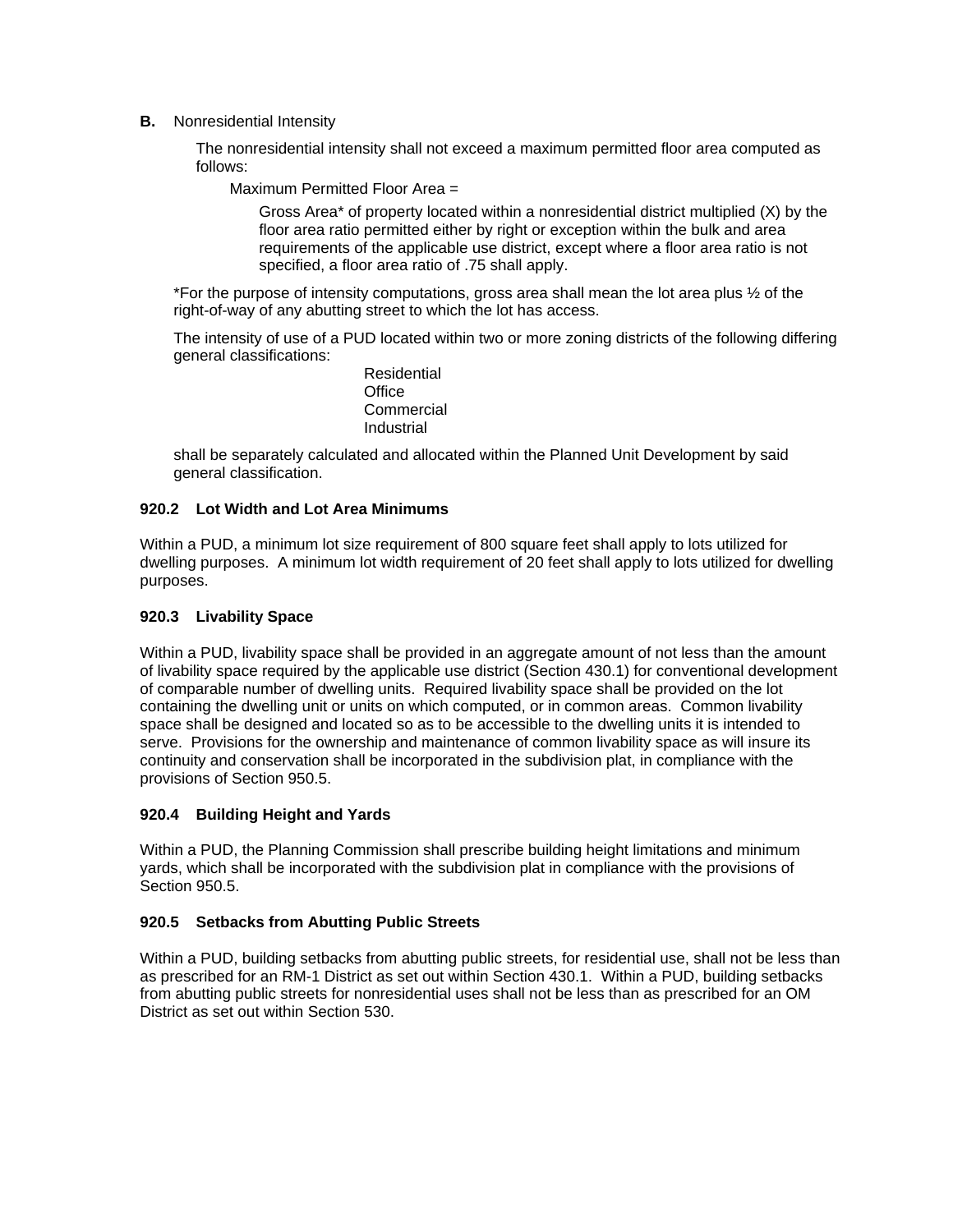# **SECTION 930 PERIMETER REQUIREMENTS**

The Planning Commission shall prescribe perimeter requirements for screening, landscaping, and setbacks, as are necessary to assure compatibility with adjoining and proximate properties, which shall be incorporated within the subdivision plat in compliance with the provisions of Section 950.5.

# **SECTION 940. OFF-STREET PARKING AND LOADING**

Off-street parking and loading spaces shall be provided as specified in the applicable use units and in conformance with the requirements of Chapter 11, Off-Street Parking and Loading. Required spaces may be provided on the lot containing the uses for which it is intended to serve or in common areas. Common parking area shall be designed and located so as to be accessible to the uses it is intended to serve. Provisions for the ownership and maintenance of common parking space as will insure its continuity and conservation shall be incorporated in the subdivision plat, in compliance with the provisions of Section 950.5.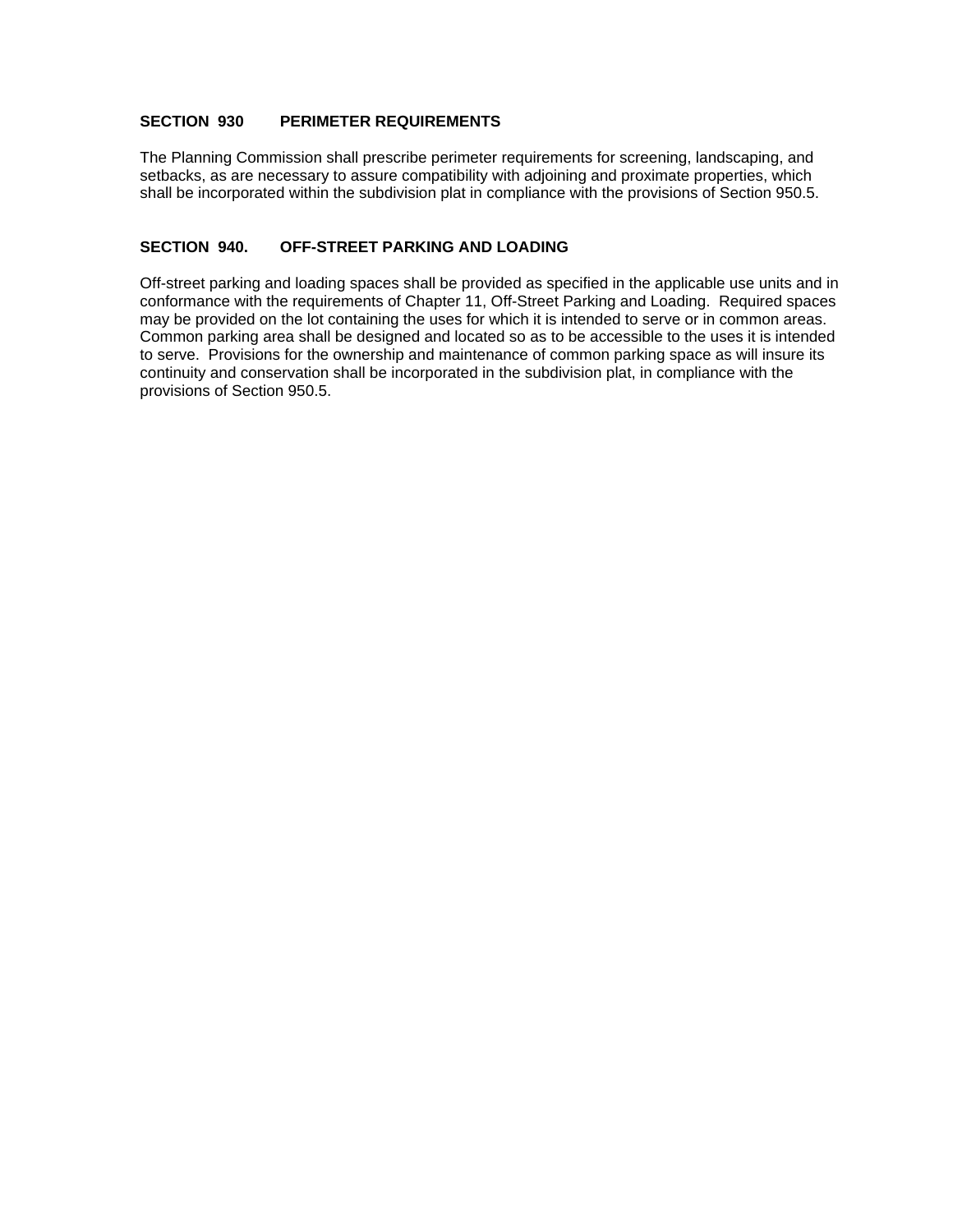### **SECTION 950. ADMINISTRATION OF PLANNED UNIT DEVELOPMENT**

### **950.1 General**

Any person, corporation, partnership, association, or combination thereof, owning or possessing a property right or interest in or to a tract of land may make application for the supplemental district designation PUD. Such application shall be accompanied by an outline development plan processed in the manner set forth in Sections 950.2, 950.3 and 950.4.

An application for the supplemental district designation PUD may be processed simultaneously with an application for an amendment to the general zoning district and made contingent upon approval of said application.

# **950.2 Application and Outline Development Plan**

An application for Planned Unit Development shall be filed with the Planning Commission. The application shall be accompanied by a fee in accordance with the established fee schedule. Such fee shall not include advertising and sign costs which shall be billed to the applicant. The application shall be in such form and content as the Planning Commission may by resolution establish, provided that three copies of an outline development plan shall accompany the filing of the application. The outline development plan shall consist of maps and text which contains.

- **A.** A site plan reflecting:
	- 1. Proposed location of uses, including off-street parking, open spaces and public uses.
	- 2. Development standards for location, height, setback and size of buildings and other structures.
	- 3. Public and private vehicular and pedestrian circulation
	- 4. The approximate intensity of residential uses expressed in number of dwelling units per acre and the approximate intensity of nonresidential uses expressed in floor area, allocated to each identifiable segment of the Planned Unit Development.
	- 5. Proposed screening and landscaping.
	- 6. Proposed location, height and size of any ground sign.
	- 7. Sufficient surrounding area to demonstrate the relationship of the PUD to adjoining uses, both existing and proposed.
- **B.** Existing topographic character of the land including identification of floodplain areas, treed areas, slope analysis and soil analysis.
- **C.** An explanation of the character of the PUD.
- **D.** The expected schedule of development.
- **E.** The Planning Commission may require elevations and perspective drawings of the proposed buildings as part of required detailed site plan review. This will not be required for platted singlefamily lots.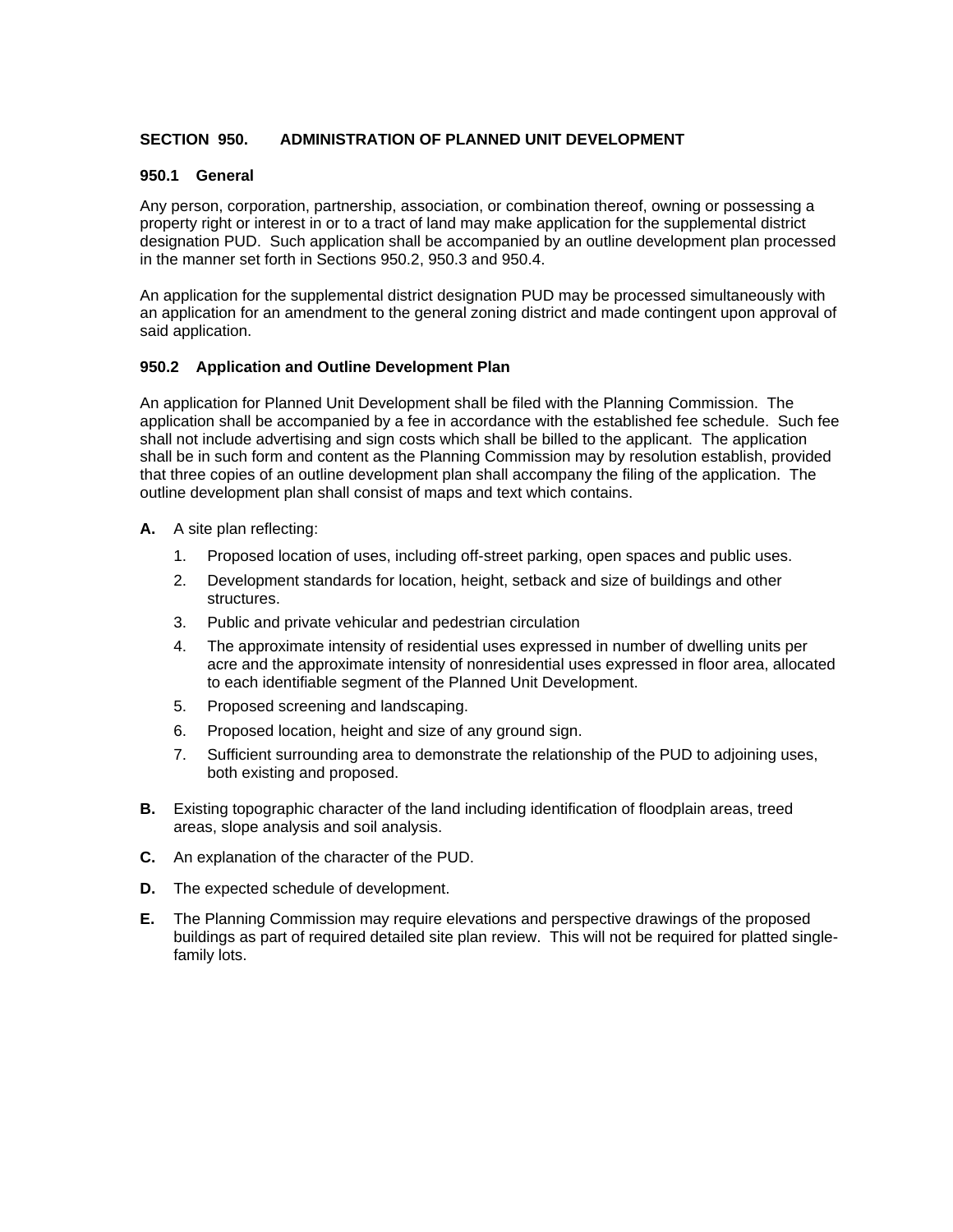# **950.3 Public Hearing and Planning Commission Action**

The Planning Commission, upon the filling of an application for the supplemental district designation PUD shall set the matter for public hearing and give 20 days notice thereof by publication in a newspaper of general circulation, 20 days notice of a public hearing by mailing written notice to all owners of property within a 300 foot radius of the exterior of the boundary of the property and 20 days notice of public hearing by the posting of a sign or signs on the property. Within 60 days after the filing of an application, the Planning Commission shall conduct the public hearing and shall determine whether the PUD:

- A. Is consistent with the Comprehensive Plan.
- B. Harmonized with the existing and expected development of surrounding areas.
- C. Is a unified treatment of the development possibilities of the project site.
- D. Is consistent with the stated purposes and standards of this chapter.

The Planning Commission shall forward its recommendation, the application, and the outline development plan to the Board of City Commissioners for further hearing as provided in Section 950.4.

# **950.4 Board of City Commissioner's Action**

Upon receipt of the application, outline development plan, and Planning Commission recommendation, the Board of City Commissioners shall hold a hearing, review the outline development plan and approve, disapprove, modify, or return the outline development plan to the Planning Commission for further consideration. Upon approval, the Zoning Map shall be amended to reflect the supplemental designation PUD, and the applicant shall be authorized to process a subdivision plat incorporating the provisions of the outline development plan.

#### **950.5 Planned Unit Development Subdivision Plat**

A Planned Unit Development subdivision plat shall be filed with the Planning Commission and shall be processed in accordance with the Subdivision Regulations, and, in addition to the requirements of the Subdivision Regulations, shall include:

- **A.** Details as to the location of uses and street arrangement.
- **B.** Provisions for the ownership and maintenance of the common open space as will reasonably insure its continuity and conservation. Open space may be dedicated to a private association or to the public, provided that a dedication to the public shall not be accepted without the approval of the Board of City Commissioners.
- **C.** Such covenants as will reasonably insure the continued compliance with the approved outline development plan. The Planning Commission may require covenants which provide for detailed site plan review and approval by said Commission prior to the issuance of any building permits within the PUD. In order that the public interest may be protected, the City of Collinsville shall be made beneficiary of covenants pertaining to such matters as location of uses, height of structures, setbacks, screening, and access. Such covenants shall provide that the City of Collinsville may enforce compliance therewith, and shall further provide that amendment of such covenants shall require the approval of the Planning Commission and the filing of record of a written amendment to the covenants, endorsed by the Planning Commission.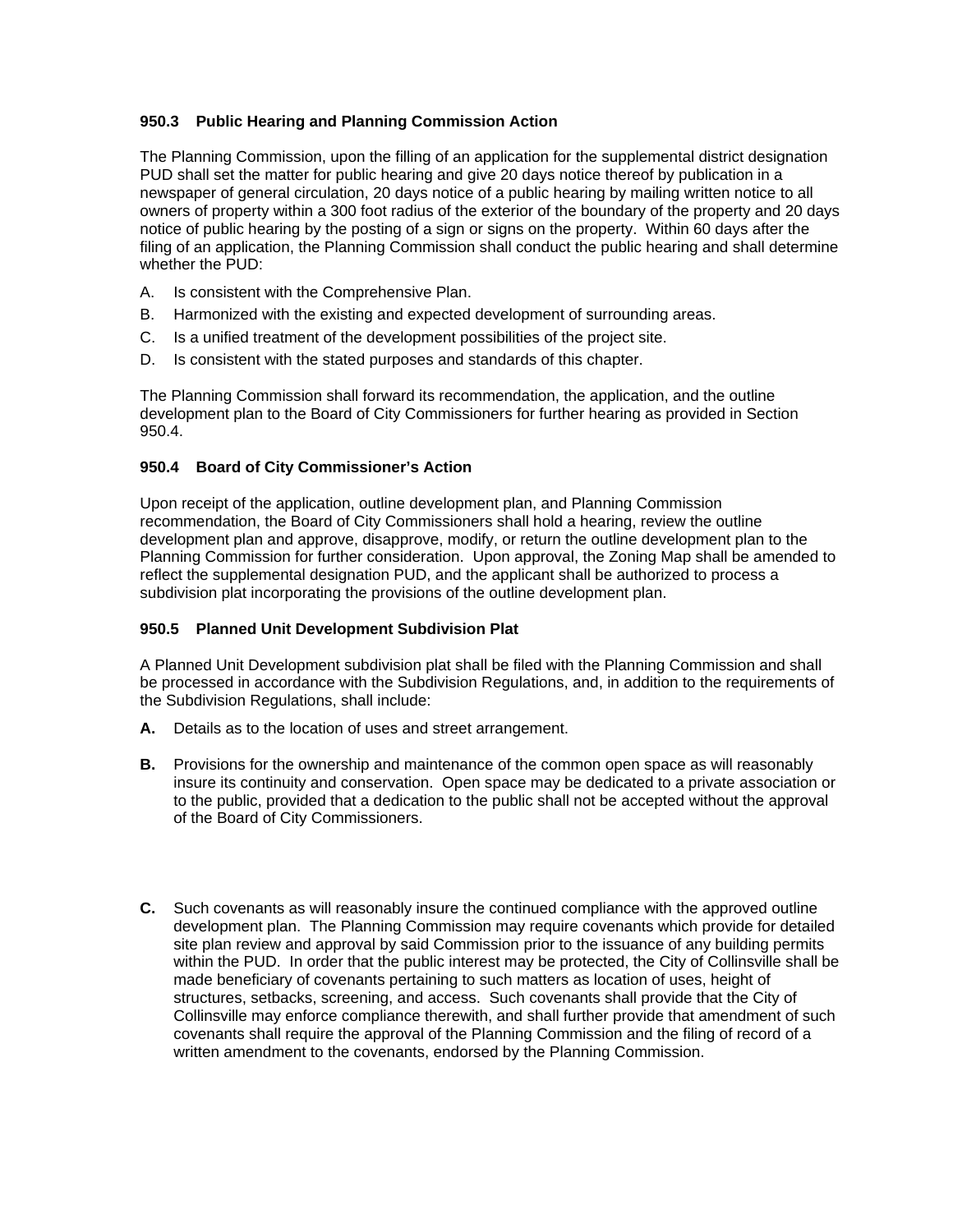### **950.6 Issuance of Building Permits**

After the filing of an approved PUD subdivision plat and notice thereof to the Building Inspector, no building permits shall be issued on lands within the PUD except in accordance with the approved plat. A building permit for a freestanding or separate commercial structure within a PUD containing no commercial zoning shall not be issued until building permits have been issued for at least one-half of the number of dwelling units on which the authorization of the commercial use is based.

# **950.7 Amendments**

Minor changes in the PUD may be authorized by the Planning Commission which may direct the processing of an amended subdivision plat, incorporating such changes, so long as a substantial compliance is maintained with the outline development plan and the purposes and standards of the PUD provisions hereof. Changes which would represent a significant departure from the outline development plan shall require compliance with the notice and procedural requirements of an original Planned Unit Development.

# **950.8 Abandonment**

Abandonment of a Planned Unit Development shall require the City of Commission's approval, after recommendation by the Planning Commission, of an application for amendment to the Zoning Map repealing the supplemental designation of PUD. Upon final action authorizing the abandonment of the Planned Unit Development, no building permit shall be issued except in accordance with the restrictions and limitations of the general zoning district or districts.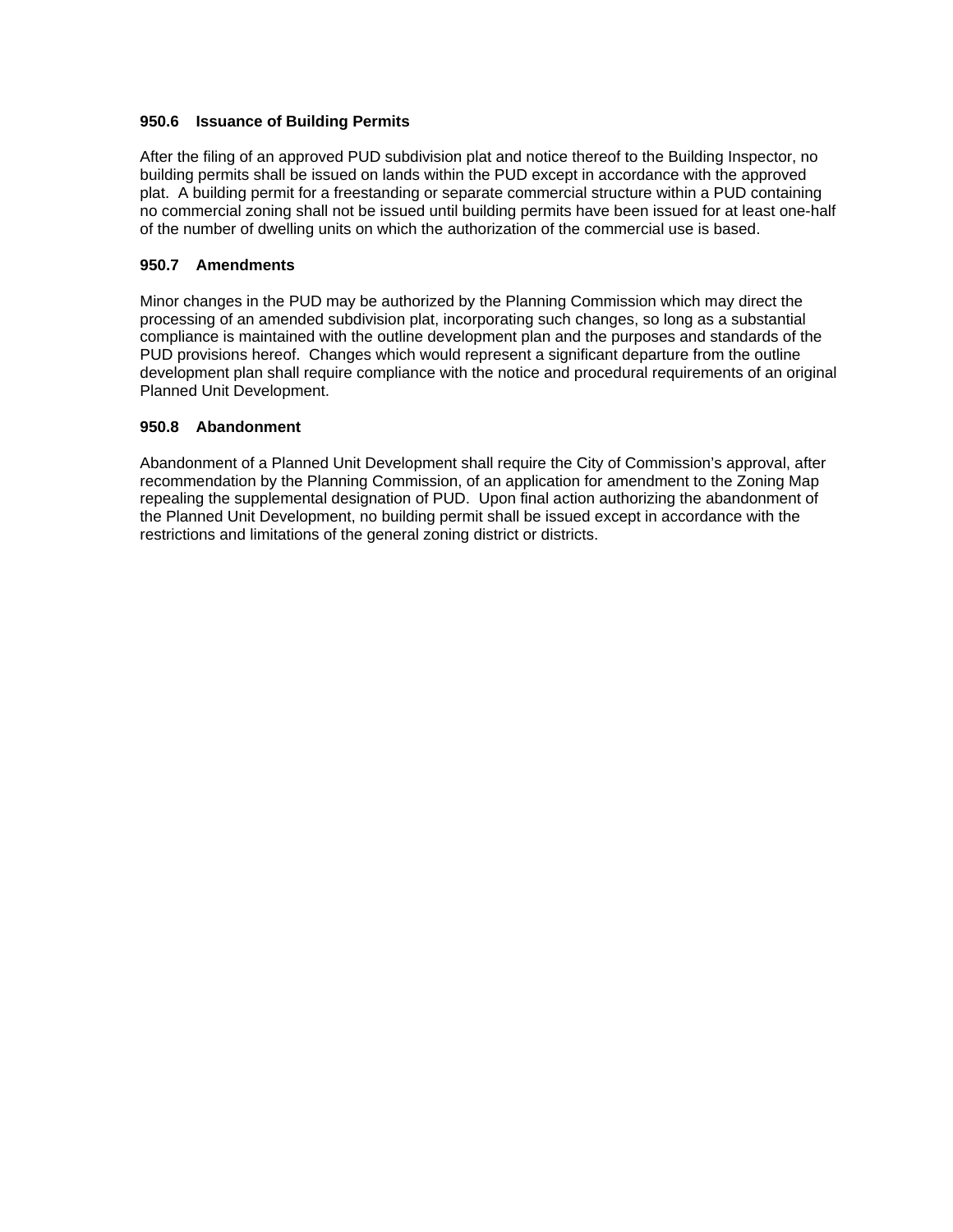### **CHAPTER 10**

### **USE UNITS**

| 1000 |            | Introduction of Use Units                          |
|------|------------|----------------------------------------------------|
| 1001 | Use Unit 1 | Areawide Uses by Right                             |
| 1002 | Use Unit 2 | Areawide Special Exception Uses                    |
| 1003 | Use Unit 3 | Agriculture                                        |
| 1004 | Use Unit 4 | Public Protection, Utility and Public Parks        |
| 1005 | Use Unit 5 | <b>Community Services, and Similar Uses</b>        |
| 1006 | Use Unit 6 | Single-Family Dwelling                             |
| 1007 | Use Unit 7 | <b>Duplex Dwelling</b>                             |
| 1008 | Use Unit 8 | Multi-Family Dwelling and Similar Uses             |
| 1009 | Use Unit 9 | <b>Manufactured Housing</b>                        |
| 1010 |            | Use Unit 10 Off-Street Parking Areas               |
| 1011 |            | Use Unit 11 Offices and Studios                    |
| 1012 |            | Use Unit 12 Eating Places other than Drive-Ins     |
| 1013 |            | Use Unit 13 Convenience Goods and Services         |
| 1014 |            | Use Unit 14 Shopping Goods and Services            |
| 1015 |            | Use Unit 15 Other Trades and Services              |
| 1016 |            | Use Unit 16 Gasoline Service Stations              |
| 1017 |            | Use Unit 17 Automotive and Allied Services         |
| 1018 |            | Use Unit 18 Drive-In Restaurants                   |
| 1019 |            | Use Unit 19 Hotel, Motel and Recreation Facilities |
| 1020 |            | Use Unit 20 Commercial Recreation: Intensive       |
| 1021 |            | Use Unit 21 Business Signs and Outdoor Advertising |
| 1022 |            | Use Unit 22 Warehousing and Wholesaling            |
| 1023 |            | Use Unit 23 Land Intensive Industrial Uses         |
| 1024 |            | Use Unit 24 Light Manufacturing and Industry       |
| 1025 |            | Use Unit 25 Moderate Manufacturing and Industry    |
| 1026 |            | Use Unit 26 Heavy Manufacturing and Industry       |

# **SECTION 1000 INTRODUCTION OF THE USE UNITS**

#### **1000.1 General**

The use unit is a grouping of individual uses having similarities in characteristics of function and/or performance which enable systematic consideration of location and other regulation. Within each zoning district, the permitted uses are the included uses of the designated use unit. The use units, herein established, are identified by number and name. Set forth in each use unit is a descriptive statement, an alphabetical listing of the included uses, use conditions, and off-street parking and loading requirements.

# **1000.2 Interpretation**

Questions of the inclusion or exclusion of a particular principal use within a use unit shall be decided by the Board of Adjustment. A use, if specifically listed in a use unit, shall not by interpretation be included as a principal use within any other use unit.

#### **1000.3 Applicability of Use Conditions**

A use shall be subject to the provision of the district in which located and, in addition, shall be subject to the use conditions specified in the applicable use unit. Where the requirements of the use unit are greater than the requirements of the use district, the use unit requirements shall govern.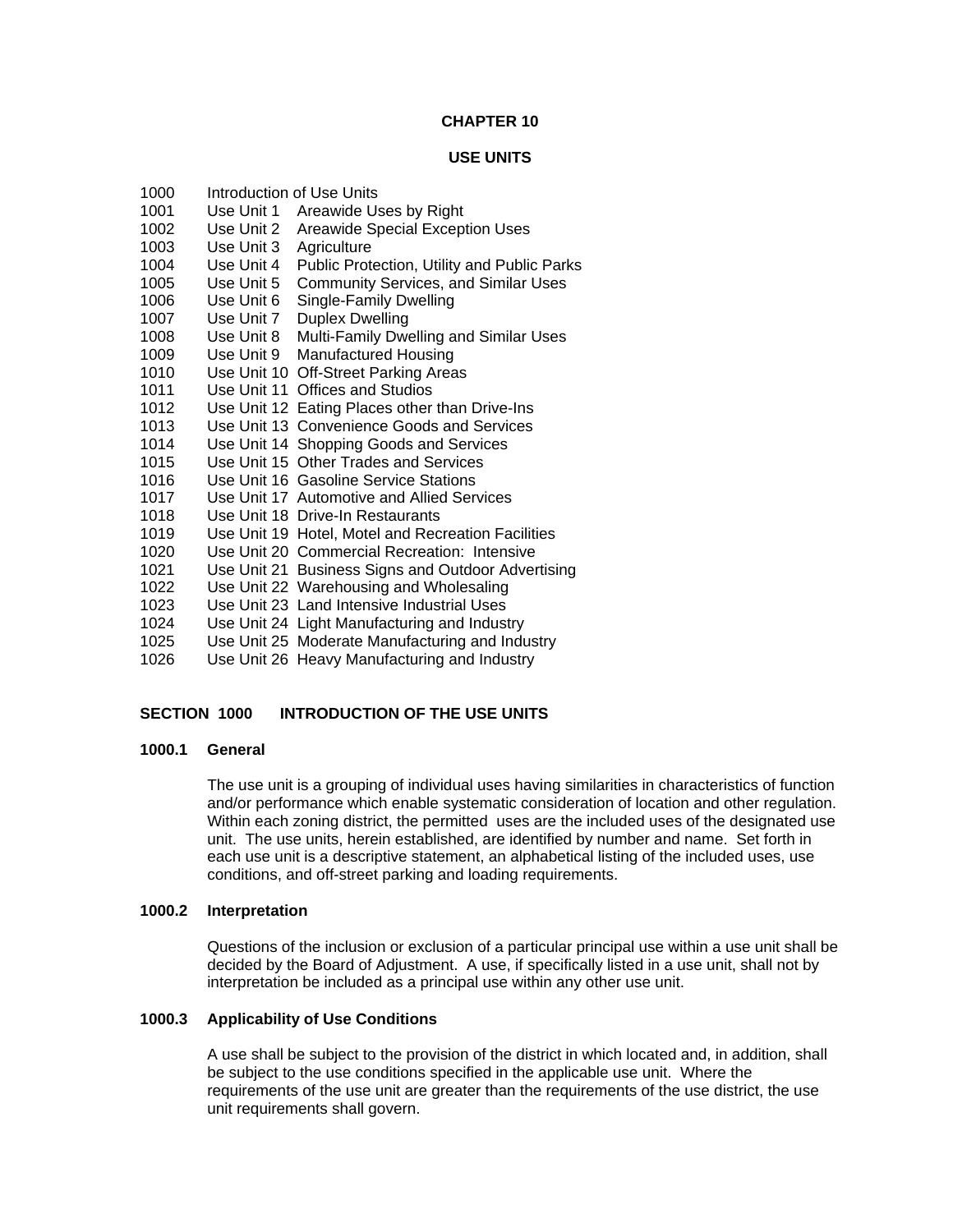#### **1000.4 Off-Street Parking and Loading Requirements**

The off-street parking and loading requirements shall not apply to uses located within the CBD Central Business District.

# **SECTION 1001 USE UNIT 1 AREAWIDE USES BY RIGHT**

#### **1001.1 Description**

Areawide uses by right shall include certain public uses, agricultural uses, open land uses, and similar uses which are either subject to other public controls or which do not have adverse effects on other land uses.

#### **1001.2 Included Uses:**

 Passive agricultural uses such as: **Cultivation**  Forestry Grazing Planting Open land uses such as: Arboretum Flood Management Project Reservoir Wildlife Preserve Public uses such as: Fire alarm Historical Marker Political Campaign Signs Street Sign Temporary Construction Facilities **Thoroughfare** Utility line

# **1001.3 Off-Street Parking**

None.

# **SECTION 1002 USE UNIT 2 AREAWIDE SPECIAL EXCEPTION USES**

#### **1002.1 Description**

Uses which in some instances may be suitable for location in any use district but, because of their potential adverse influence on adjacent properties, require site review and are, therefore, permitted in all use districts as a Special Exception requiring Board of Adjustment approval.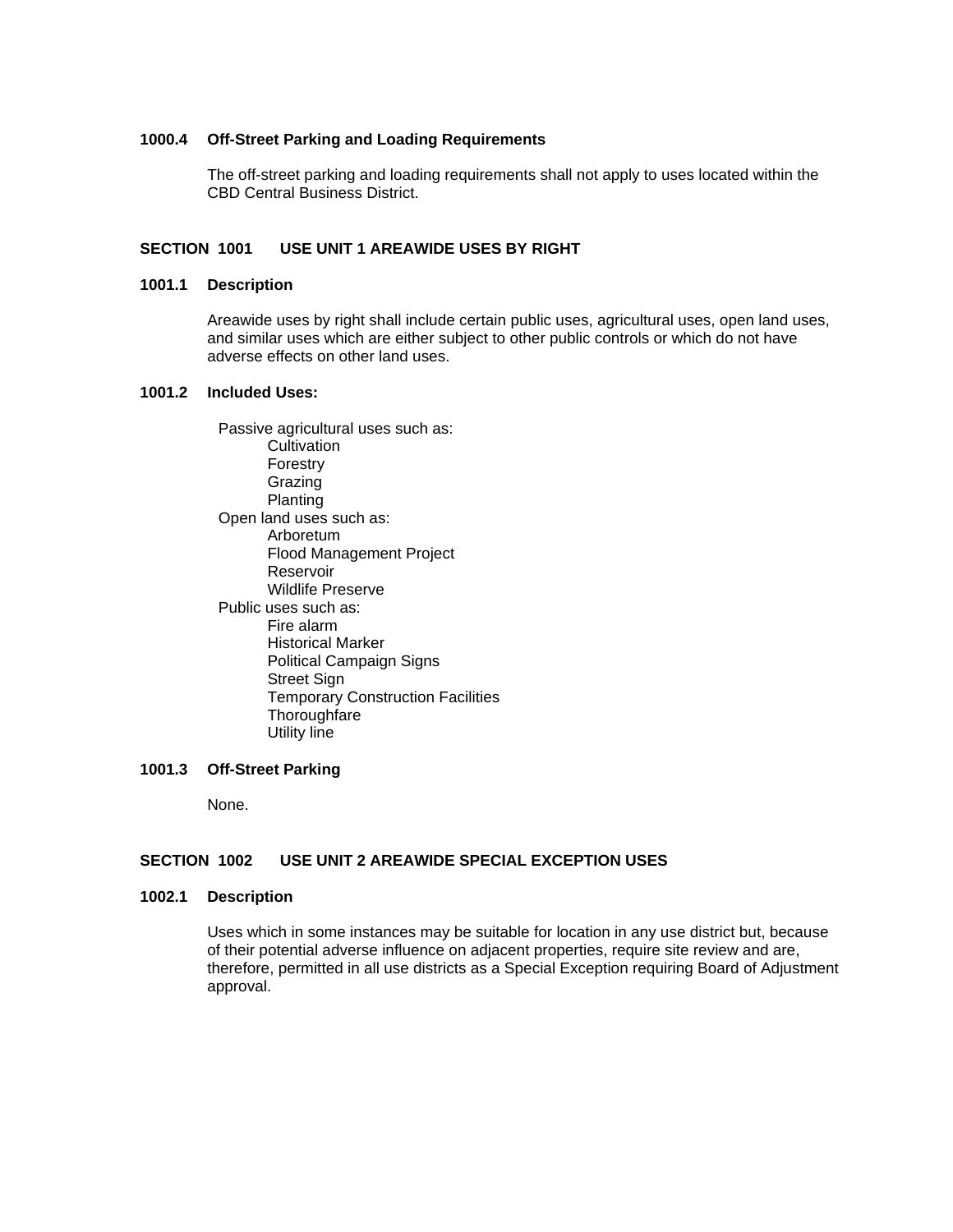### **1002.2 Included Uses:**

- Adult Detention Center Airport, Heliport Bus Station **Cemetery**  Correctional Community Treatment Center Governmental Services NEC Hydro-electric Generation Plant Jail Post Office Prison Sanitary Land Fill Juvenile Delinquency Center Temporary office structures not otherwise allowed by building and zoning codes Temporary open air facilities such as: **Carnival**  Christmas Tree Sales **Circus** Tent Revival
- **1002.3** Temporary or pre-manufactured non-residential structures, where permitted by Special Exception shall:
	- 1. Be constructed to Federal Manufacture, Home Construction and Safety Standards and bearing a HUD label identifying the home as "Manufactured Home" or otherwise meet the current BOCA code.
	- 2. Temporary use of the structure as an office or non-residential use shall not exceed a time limit of 2 years. At which time, the applicant would need to return to the Board for a rehearing.
	- 3. That such a temporary or pre-manufacture non-residential structure shall require a Zoning Clearance Permit before placement on the site.

# **1002.4 Off-Street Parking and Loading Requirements**

|            | <b>Parking Spaces</b>                                                                  | <b>Loading Berths</b>                                                                                                            |
|------------|----------------------------------------------------------------------------------------|----------------------------------------------------------------------------------------------------------------------------------|
| Airport    | 1 per each 500 sq. ft. of<br>enclosed passenger terminal<br>area                       | 1 per 2,000-40,000 sq. ft. of floor<br>area, plus 1 per 40,000-100,000<br>sq. ft., plus 1 per each additional<br>100,000 sq. ft. |
| Other Uses | As may be required by the Board of Adjustment in granting the Special<br>Exception use |                                                                                                                                  |

See Chapter 11 for Required Minimum Dimensions and Design Criteria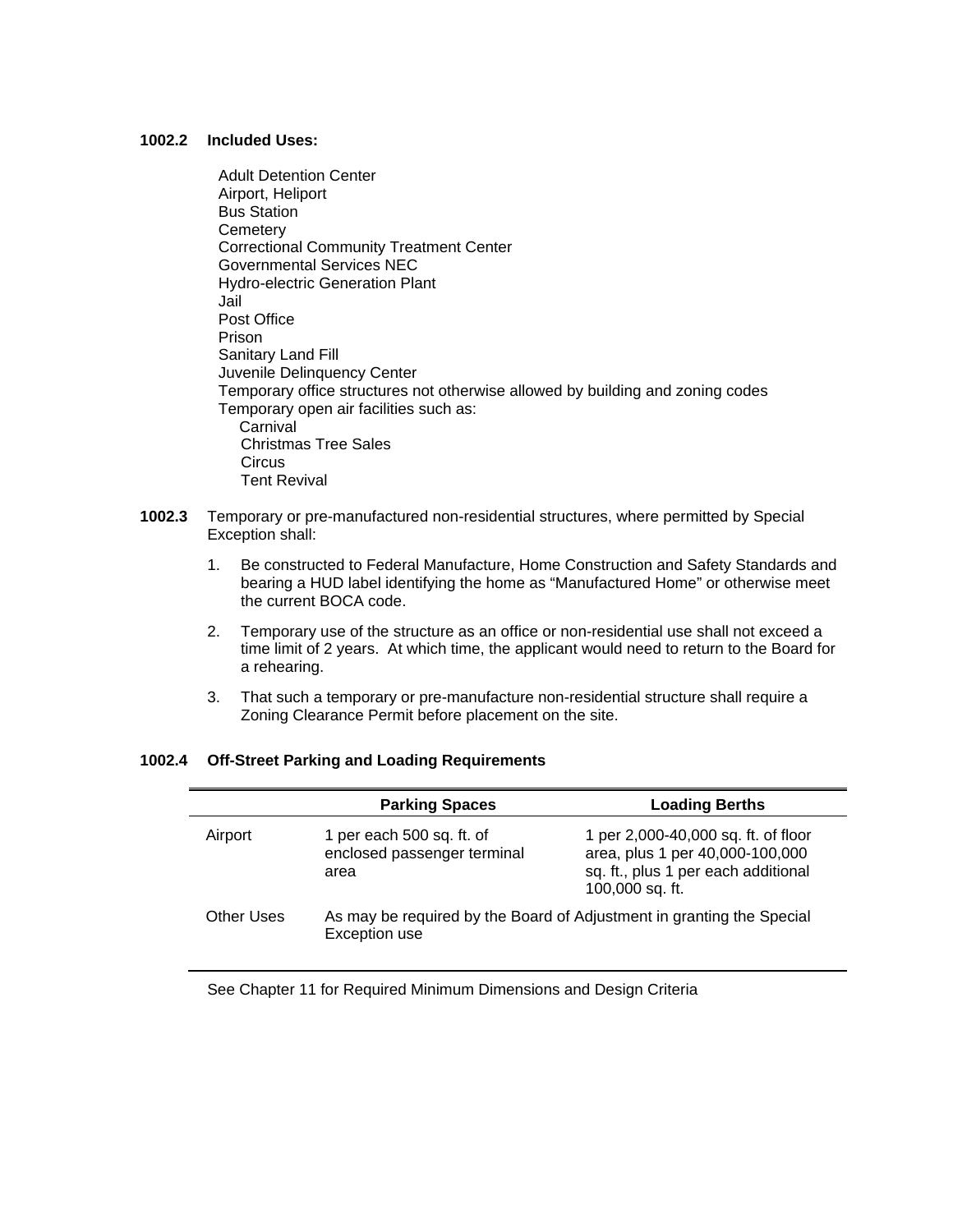# **SECTION 1003 USE UNIT 3 AGRICULTURE**

#### **1003.1 Description**

Agricultural uses and services and certain other uses suitable for location in an agricultural environment.

#### **1003.2 Included Uses:**

 Animal and Poultry Raising Chick Hatchery Dairy Farming Farming Fishery Guest Ranch or Dude Ranch Horticultural Nursery Kennel Riding Stable

# **1003.3 Use Conditions**

Horticultural nursery permits the growing of plant stocks only and permits no retail sales on site.

# **1003.4 Off-Street Parking and Loading Requirements**

None.

# **SECTION 1004 USE UNIT 4 PUBLIC PROTECTION, UTILITY AND PUBLIC PARKS**

#### **1004.1 Description**

Public protection and utility facilities which may have technical locational requirements necessitating specific locations in or around area services, and certain temporary open air land uses which can be objectionable to certain other uses and are, therefore, permitted in certain districts by Special Exception and in the remaining districts by right.

# **1004.2 Included Uses:**

 Ambulance Service Antenna and Antenna Supporting Structure Electric Regulation Station (excluding storage or service garages and yards) Fire Protection Facility Pressure Control Station (gas or liquid, excluding storage or service garages and yards) Public Park Sewage Disposal Facility Shelter (civil defense or storm) Water Storage Facility NEC Water Treatment Facility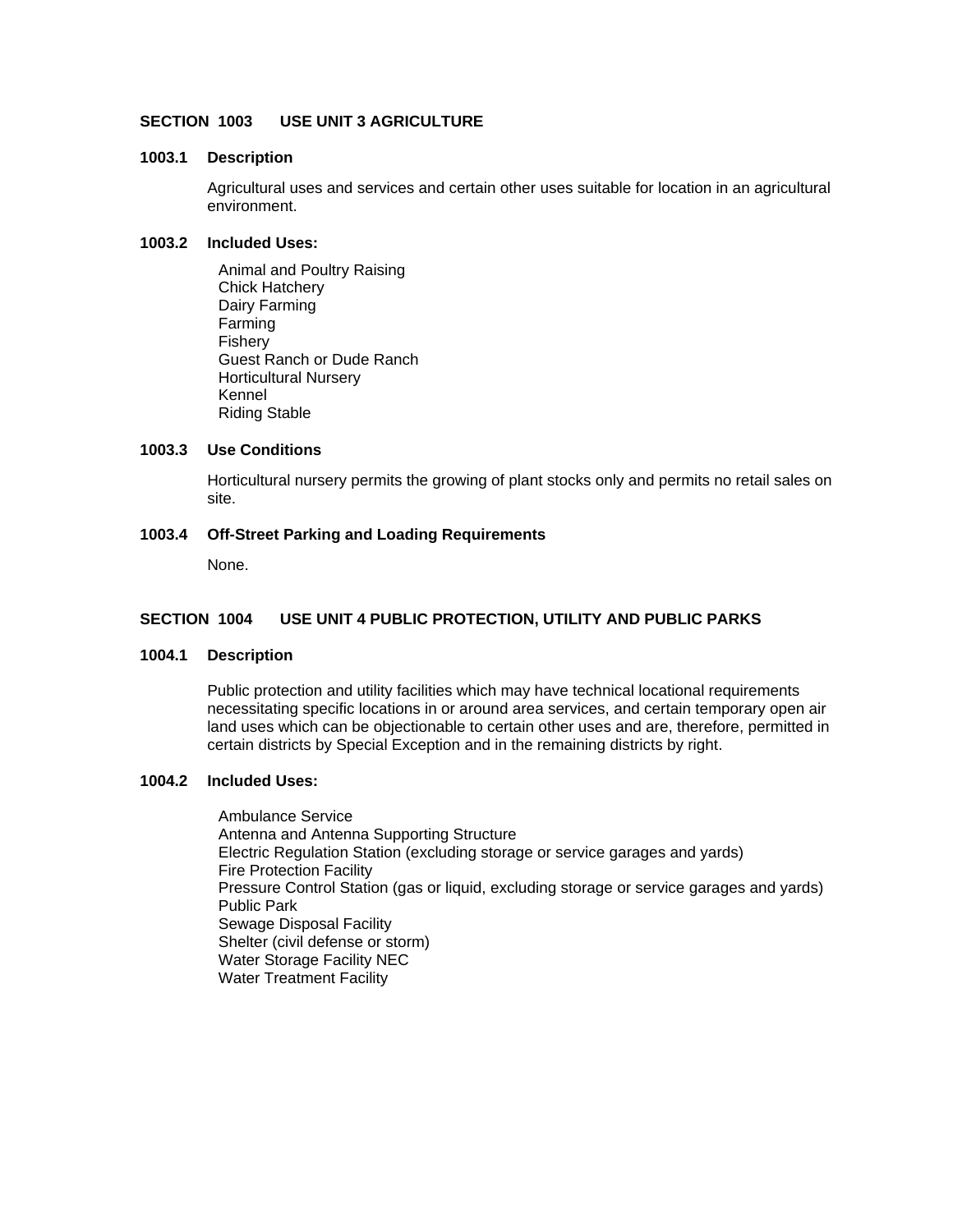#### **1004.3 Off-Street Parking and Loading Requirements**

|                    | <b>Parking Spaces</b>                                                                                                                 | <b>Loading Berths</b>                                                                        |
|--------------------|---------------------------------------------------------------------------------------------------------------------------------------|----------------------------------------------------------------------------------------------|
| <b>Public Park</b> | 1 per 3 stadium seats, plus 1 per 200 sq.<br>ft of Community Center or recreation<br>building, plus 1 per 200 sq. ft. of pool<br>area | 1 per 10,000-100,000 sq. ft.,<br>plus 1 per each additional<br>100,000 sq. ft. of floor area |

See Chapter 11 for Required Minimum Dimensions and Design Criteria

# **1004.4 Use Conditions for Temporary Open Air Facilities**

Temporary open air facilities may continue for a period not to exceed sixty (60) days per each application approved by the Board of Adjustment for a Special Exception.

#### **1004.5 Use Conditions for Antennas and Antenna Supporting Structures**

- **A.** The installation of new antennas and antenna supporting structures on existing facilities which predate this ordinance and have otherwise been approved as a use by Right or Special Exception by the City may be permitted by Right upon the certification of a professional engineer licensed to practice in the State of Oklahoma that the existing structure will accommodate the new user without requiring structural modifications and otherwise obtaining the required permits. Excluding the requirement for obtaining approval of a Special Exception from the Board of Adjustment, such new facilities shall be subject to Subsections 1004.6 paragraphs B, C, D, E, F (excluding the collocation design requirement), J and K which follow.
- **B.** The installation of antennas and antenna supporting structures, except as provided above and in Section 760, shall require approval of an application to the Board of Adjustment for a Special Exception. Such application shall include a site plan showing all proposed improvements and a scale drawing which displays the location of all existing such sites, and sites on which applications are pending with the City for antennas and antenna supporting structures within a one quarter (1/4) mile radius of the site proposed in the application.
- **1004.6** In order to obtain approval of a Special Exception for an antenna and antenna supporting structure, the Board of Adjustment shall require, subject to modification and additional requirements as deemed necessary by said Board as a part of the review process, that the antenna and antenna supporting structure satisfy the following:
	- **A.** Written evidence shall be presented to the City by the proposer of such facility that the new facility is not closer than one quarter (1/4) mile from any existing such site or site for which an application is pending with the City for an antenna and antenna supporting structure on which collocation space is reasonably available.
	- **B.** Shall be setback from an R District boundary one hundred ten percent (110%) of its height as measured at grade and in no case shall it exceed a maximum of 200 feet in height.
	- **C.** Shall be subject to initial and continuing compliance with all other applicable local, state and federal codes and standards for operation of that particular facility. These requirements shall include, but not be limited to, meeting the standards and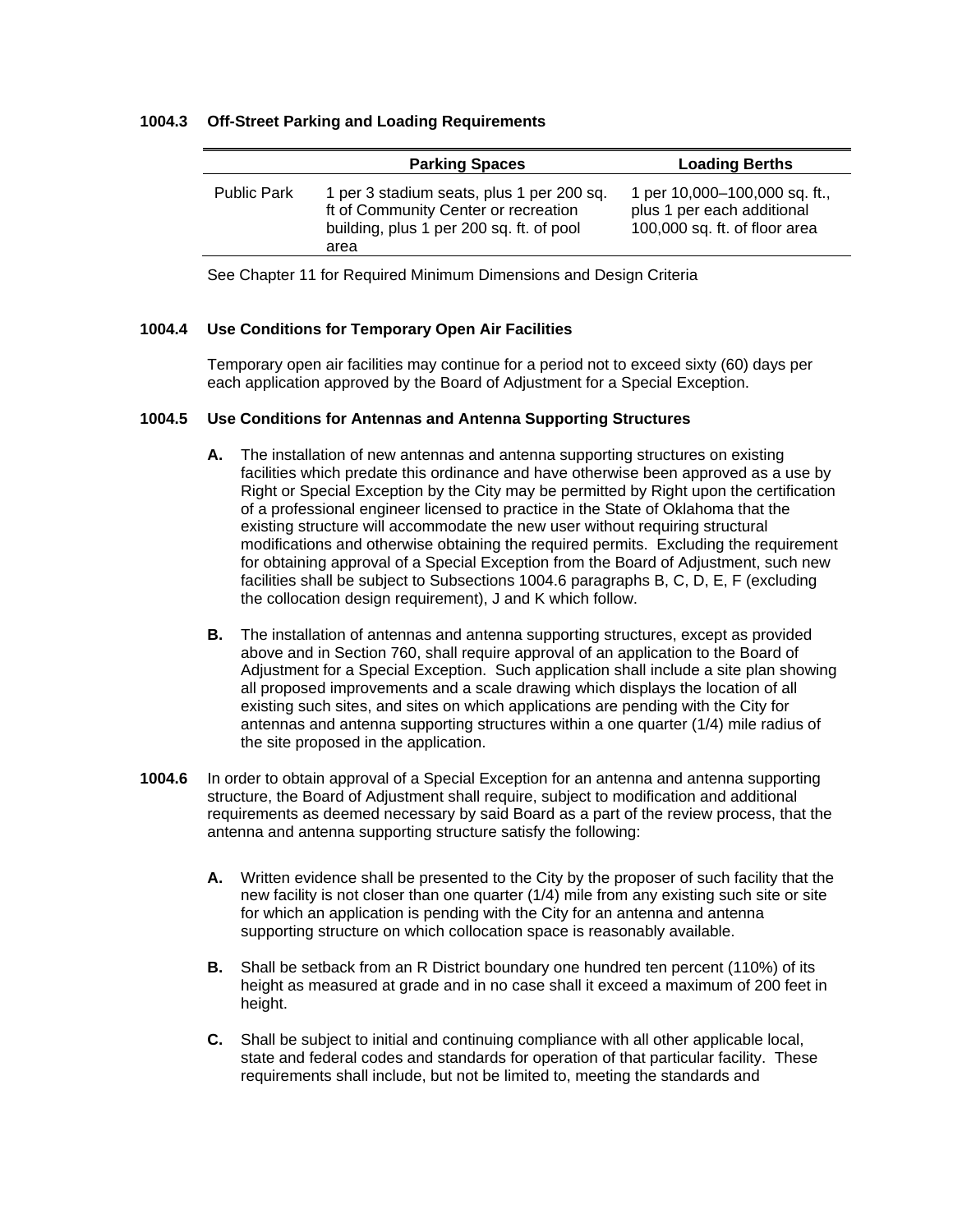requirements of the Federal Aviation Administration, Federal Communications Commission, Electronic Industries Association and American National Standards Institute.

- **D.** Shall be buffered with landscaping and vegetative or other screening to mitigate the operational and visual impacts of such uses on abutting and adjacent uses.
- **E.** If the operation and use of such facilities ceases for a period of 180 days, unless or except said location approvals are given again within sixty (60) days of the expiration of the 180 day period , it shall be removed by the owner at the owner's expense or be subject to removal by the City at the owner's expense.
- **F.** It shall be designed and constructed in such a manner as to accommodate collocation of a minimum of two (2) wireless telecommunication system providers unless it can be demonstrated by the applicant, to the satisfaction of the Board of Adjustment, that such collocation is not technically feasible or that it would unreasonably impede or otherwise impair the operation of the initial or subsequently located facilities.
- **G.** If collocation is determined by the Board of Adjustment to unreasonably impede or impair the operation of the proposed facility, a minimum spacing of one quarter (1/4) mile from such facilities shall be met.
- **H.** The antenna supporting structure shall be of monopole design.
- **I.** Certification from a professional engineer licensed to practice in the State of Oklahoma shall be submitted stating that the antenna and antenna supporting structure is designed and constructed in such a manner as to accommodate the collocation of a minimum of two (2) wireless telecommunication system providers, and that it meets the standards of the American National Standards Institute and the Electronic Industries Association. Further, certification from such an engineer shall be required upon completion of construction and prior to commencement of operation that the antenna and antenna supporting structure has, in fact, been constructed in accordance with the plans as approved by the City.
- **J.** Written evidence of compliance with standards of the Federal Communications Commission and the Federal Aviation Administration.
- **K.** Operators of such facilities shall give the City Planner of the City of Collinsville thirty (30) days prior written notice of any change or modification in the operation of the facility that would cause the facility to no longer be in compliance Sections "A" through "J" above and the conditions of approval granted by the Board of Adjustment. Said notice shall include detailed information about the nature of all such changes. Further, such changes shall cause the approval of the Special Exception to be summarily revoked and become the basis for requiring submission of a new application to the City of Collinsville if operation is to continue.
- **L.** Notwithstanding the preceding Sections, upon obtaining approval for collation of a specified number of users on a particular facility by a Special Exception from the Board of Adjustment, subsequent users up to the specified number may be permitted by Right upon demonstrating compliance with all conditions of the original approval.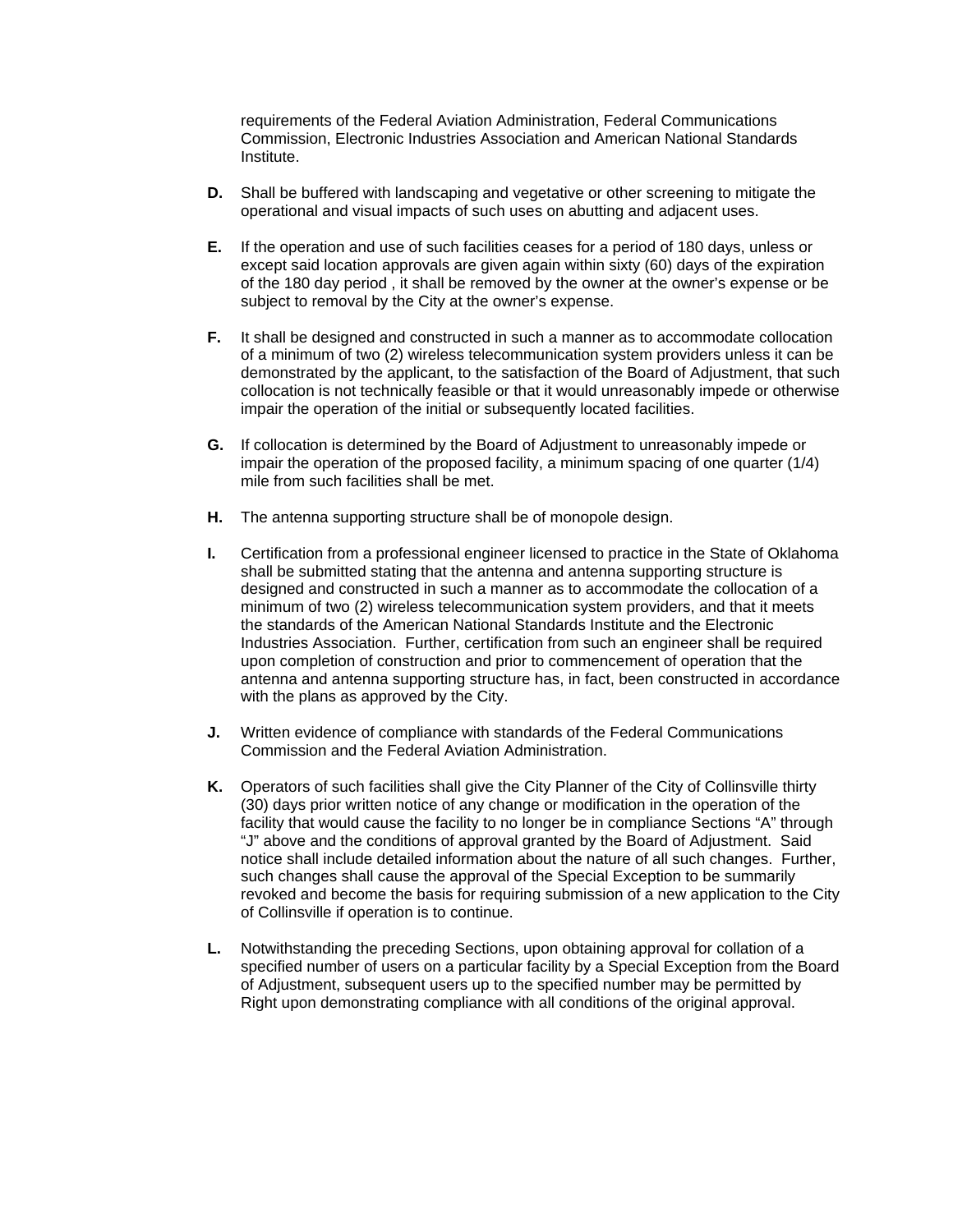## **SECTION 1005 USE UNIT 5 COMMUNITY SERVICES, AND SIMILAR USES**

#### **1005.1 Description**

Community services, cultural, educational, recreational and religious facilities and certain residential facilities which are needed in residential areas to serve the residents or need a residential environment, but which may be objectionable to nearby residential uses. These uses are permitted by Special Exception in some districts, by right in some districts and prohibited in other districts.

#### **1005.2 Included Uses:**

 Aquarium Art Gallery (not operated for profit) Children's Nursery **Church**  College Community Center Cultural Facility not elsewhere classified (NEC) Day Camp Emergency and Protective Shelter Golf Course Hospital Library Marina Museum Planetarium Private Club or Lodge (the chief activity which is a service and is not operated as a business or for profit, and which hold and maintain an income tax exempt status. Includes charitable, eleemosynary, educational and recreational establishments) Public Tennis Court Residential Treatment Center Sanitarium Schools, offering a compulsory education curriculum Transitional Living Center **University** 

### **1005.3 Use Conditions**

- **A.** Churches when located within an R District:
	- 1. Minimum lot area of 1 acre and minimum lot width of 100 feet.
- **B.** Schools:
	- 1. High schools shall have their principal vehicular entrance and exit on a major street.
- **C**. College, University, Hospital:
	- 1. A minimum site area of 3 acres shall apply.
	- 2. The principal vehicular access shall be on a major street.
- **D.** Residential Treatment Center, Transitional Living Center, Emergency or Protective Shelter:

 To avoid clustering, a residential treatment center, transitional, or emergency or protective shelter shall not be located on a lot within  $\frac{1}{4}$  mile (1,320 feet) from any other lot containing such facilities or any lot containing a neighborhood group home, community group home, or detention/correctional facility.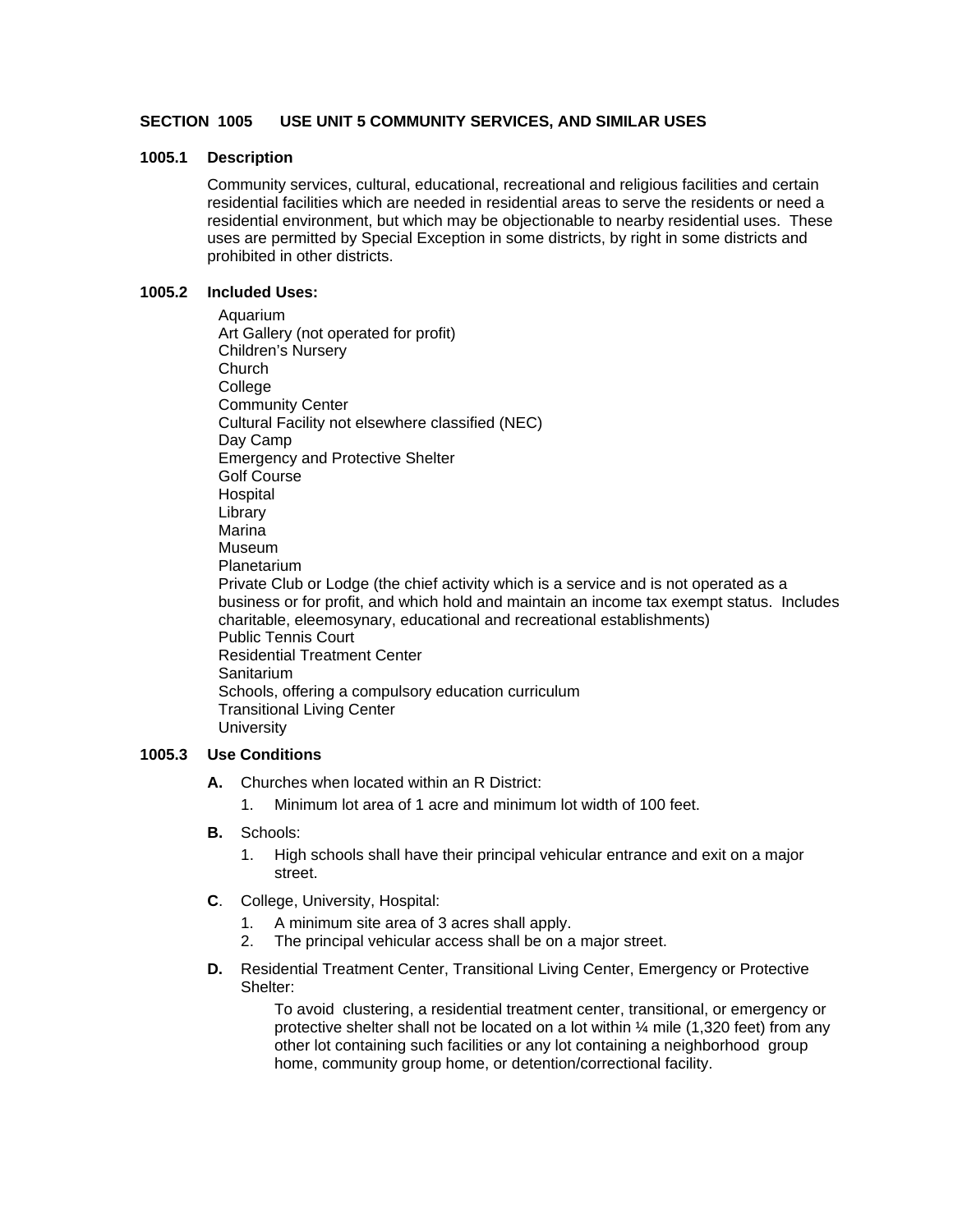|                                                                                        | <b>Parking Spaces</b>                                                                                          | <b>Loading Berths</b>                                                                       |
|----------------------------------------------------------------------------------------|----------------------------------------------------------------------------------------------------------------|---------------------------------------------------------------------------------------------|
| Aquarium, Art Gallery,<br>Museum, Planetarium,<br><b>Cultural Facility NEC</b>         | 1 per 400 sq. ft of<br>floor area                                                                              | 1 per 10,000 - 200,000 sq. ft. plus 1 per<br>each additional 200,000 sq. ft. of floor area  |
| Children's Nursery                                                                     | 1 per 400 sq. ft. of<br>floor area                                                                             | N/A                                                                                         |
| Church                                                                                 | 1 per 40 sq. ft. of<br>chapel or sanctuary<br>floor area                                                       | 1 per 10,000 - 200,000 sq. ft. plus 1 per each<br>additional 200,000 sq. ft. of floor area  |
| College, University                                                                    | 1 per 400 sq. ft. of<br>classroom floor area,<br>plus 1 per 4 dormitory<br>beds, plus 1 per 3<br>stadium seats | 1 per 10,000 - 200,000 sq. ft., plus 1 per<br>each additional 200,000 sq. ft. of floor area |
| <b>Community Center</b>                                                                | 1 per 200 sq. ft. of<br>floor area                                                                             | 1 per 10,000 - 100,000 sq. ft., plus 1 per<br>each additional 100,000 sq. ft. of floor area |
| <b>Emergency Protective</b><br>Shelter                                                 | 1 per 1,000 sq. ft. of<br>floor area                                                                           | 1 per 10,000 - 100,000 sq. ft., plus 1 per<br>each additional 100,000 sq. ft. of floor area |
| <b>Golf Course</b>                                                                     | 6 per green plus 1 per<br>400 sq. ft. of club<br>house floor area                                              | 1 per 10,000 - 100,000 sq. ft., plus 1 per<br>each additional 100,000 sq. ft. of floor area |
| Hospital                                                                               | 1 per bed                                                                                                      | 1 per 10,000 - 100,000 sq. ft., plus 1 per<br>each additional 100,000 sq. ft. of floor area |
| Library                                                                                | 1 per 300 sq. ft. of<br>floor area                                                                             | 1 per 10,000 - 200,000 sq. ft., plus 1 per<br>each additional 200,000 sq. ft. of floor area |
| <b>Private Club</b>                                                                    | 1 per 250 sq. ft. of<br>floor area                                                                             | 1 per 10,000 - 200,000 sq. ft., plus 1 per<br>each additional 100,000 sq. ft. of floor area |
| <b>Residential Treatment</b><br><b>Center and Transitional</b><br><b>Living Center</b> | 1 per 1,000 sq. ft. of<br>floor area                                                                           | 1 per 10,000 - 100,000 sq. ft., plus 1 per<br>each additional 100,000 sq. ft. of floor area |
| Schools:<br>Elementary and<br>Junior High<br>Senior High                               | 1 per 800 sq. ft. of<br>floor area                                                                             | 1 per 10,000 - 200,000 sq. ft., plus 1 per<br>each additional 200,000 sq. ft. of floor area |
| If parking areas are<br>combined                                                       | 1 per 600 sq. ft. of<br>floor area, plus 1 per<br>3 stadium seats                                              | 1 per 10,000 - 200,000 sq. ft., plus 1 per<br>each additional 200,000 sq. ft. of floor area |
| If parking is<br>separate or if no<br>stadium                                          | 1 per 400 sq. ft. of<br>floor area, plus 1 per<br>3 stadium seats                                              |                                                                                             |
| <b>Tennis Court</b>                                                                    | 2 per court, plus 1 per<br>400 sq. ft. of club<br>house                                                        | 1 per 10,000 - 100,000 sq. ft., plus 1 per<br>each additional 100,000 sq. ft of floor area  |

# **1005.4 Off-Street Parking and Loading Requirements**

See Chapter 11 for Required Minimum Dimensions and Design Criteria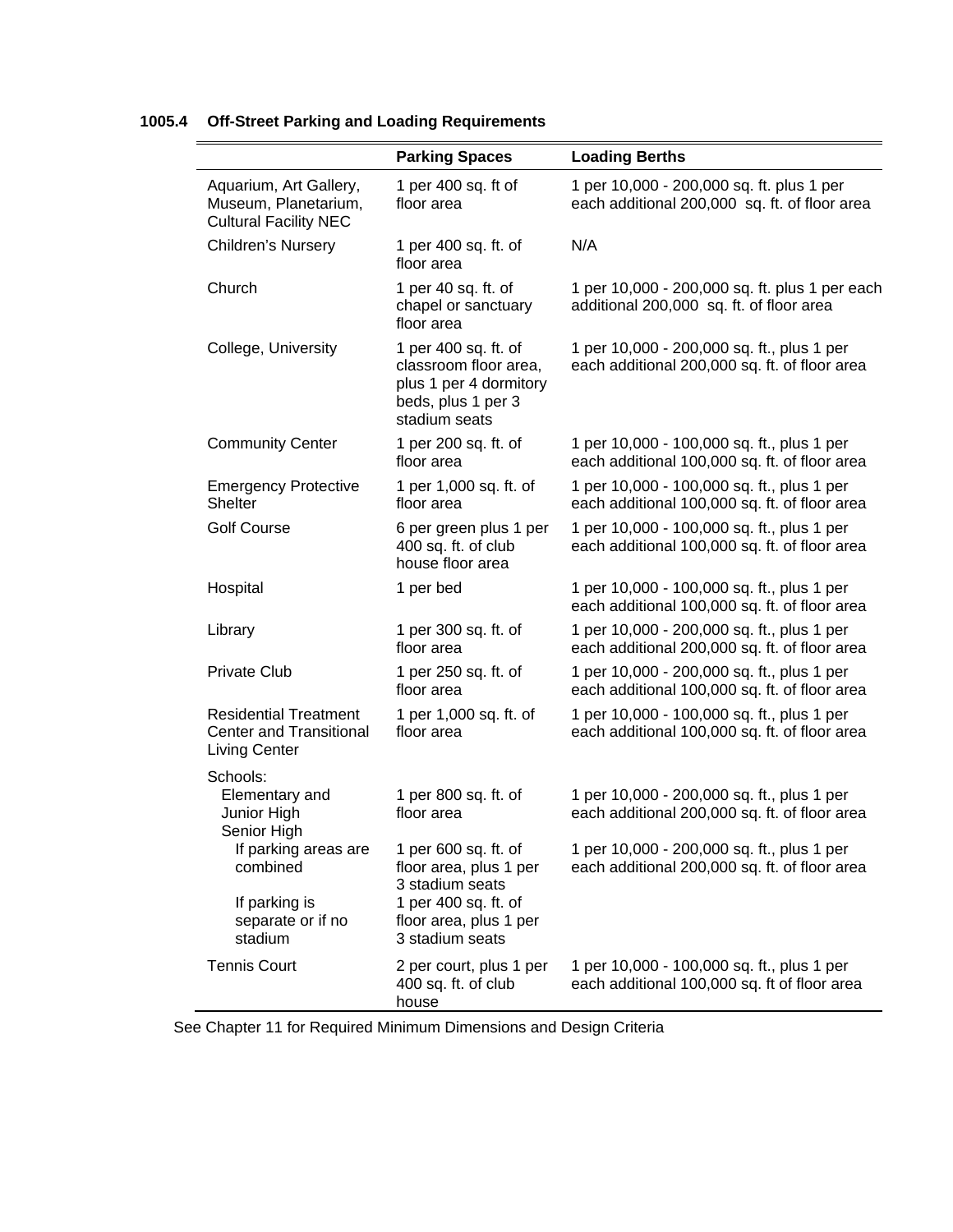### **SECTION 1006 USE UNIT 6 SINGLE-FAMILY DWELLING**

### **1006.1 Description**

Single-family detached dwelling and similar uses.

### **1006.2 Included Uses:**

 Foster Home Neighborhood Group Home Single-family Detached Dwelling

#### **1006.3 Use Conditions**

Neighborhood Group Home:

- 1. Must be licensed by the State of Oklahoma, Oklahoma State Health, Department and meet contracting standards of the State of Oklahoma, Department of Human Services for group homes for mentally retarded persons.
- 2. No building may be occupied after the effective date of this amendment until a Zoning Clearance Permit is obtained. This permit will be revoked automatically upon revocation of the state license.
- 3. No signs advertising the neighborhood group home shall be permitted on the lot.
- 4. No exterior alterations of the dwelling or any customary accessory structure shall be made which would detract from the residential character of the structure. Fire escapes, if required, must be located on the rear of the structure if architecturally feasible or on the side of the structure and screened.
- 5. To avoid clustering, a neighborhood group home shall not be located on a lot within  $\frac{1}{4}$ mile (1,320 feet) of any other lot containing a neighborhood group home, a community group home, a residential treatment center, a transitional living center, an emergency or protective shelter, or detention/correctional facility.

### **1006.4 Off-Street Parking and Loading Requirements**

|                                            | <b>Parking Spaces</b>                    | <b>Loading Berths</b> |
|--------------------------------------------|------------------------------------------|-----------------------|
| Single-family detached dwelling            | 2 behind street right-of-way             | N/A                   |
| Neighborhood Group Home and<br>Foster Home | 2 abreast behind street right-of-<br>wav | N/A                   |

See Chapter 11 for Minimum Dimensions and Design Criteria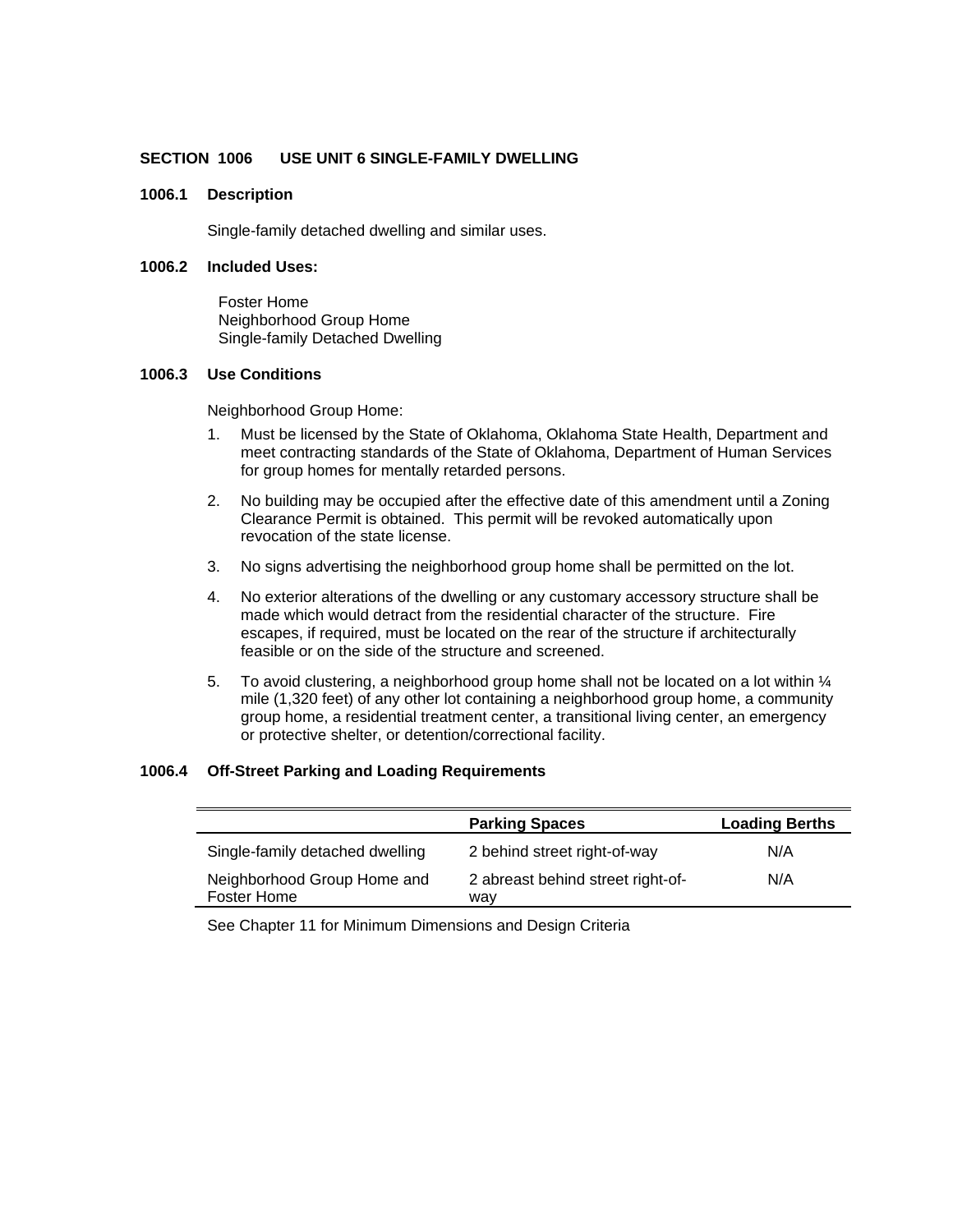### **SECTION 1007 USE UNIT 7 DUPLEX DWELLING**

**1007.1 Description** 

Duplex Dwelling

**1007.2 Included Uses:** 

Duplex Dwelling

## **1007.3 Use Conditions**

None

#### **1007.4 Off-Street Parking and Loading Requirements**

|                 | <b>Parking Spaces</b>                                                                                                             | <b>Loading Berths</b> |
|-----------------|-----------------------------------------------------------------------------------------------------------------------------------|-----------------------|
| Duplex Dwelling | 2 behind street right-of-way arranged in<br>such a way that each space can be<br>entered without passing through another<br>space | N/A                   |

See Chapter 11 for Minimum Dimensions and Design Criteria

### **SECTION 1008 USE UNIT 8 MULTI-FAMILY DWELLING AND SIMILAR USES**

#### **1008.1 Description**

Multi-family Dwelling and similar uses

#### **1008.2 Included Uses:**

 Apartment Community Group Home Convent, Monastery, Novitiate Elderly Retirement Housing Fraternity or Sorority Houses Life Care Retirement Center Multi-family Dwelling Nursing Home Rooming/Boarding House **Townhouse** 

#### **1008.3 Use Conditions**

 **A.** Fraternity, Sorority, Rooming/Boarding House:

 In the determination of the applicable bulk and area requirements, a fraternity, sorority, or rooming/boarding house shall be considered a multi-family dwelling, with each 600 square feet of floor area constituting a one-bedroom dwelling unit.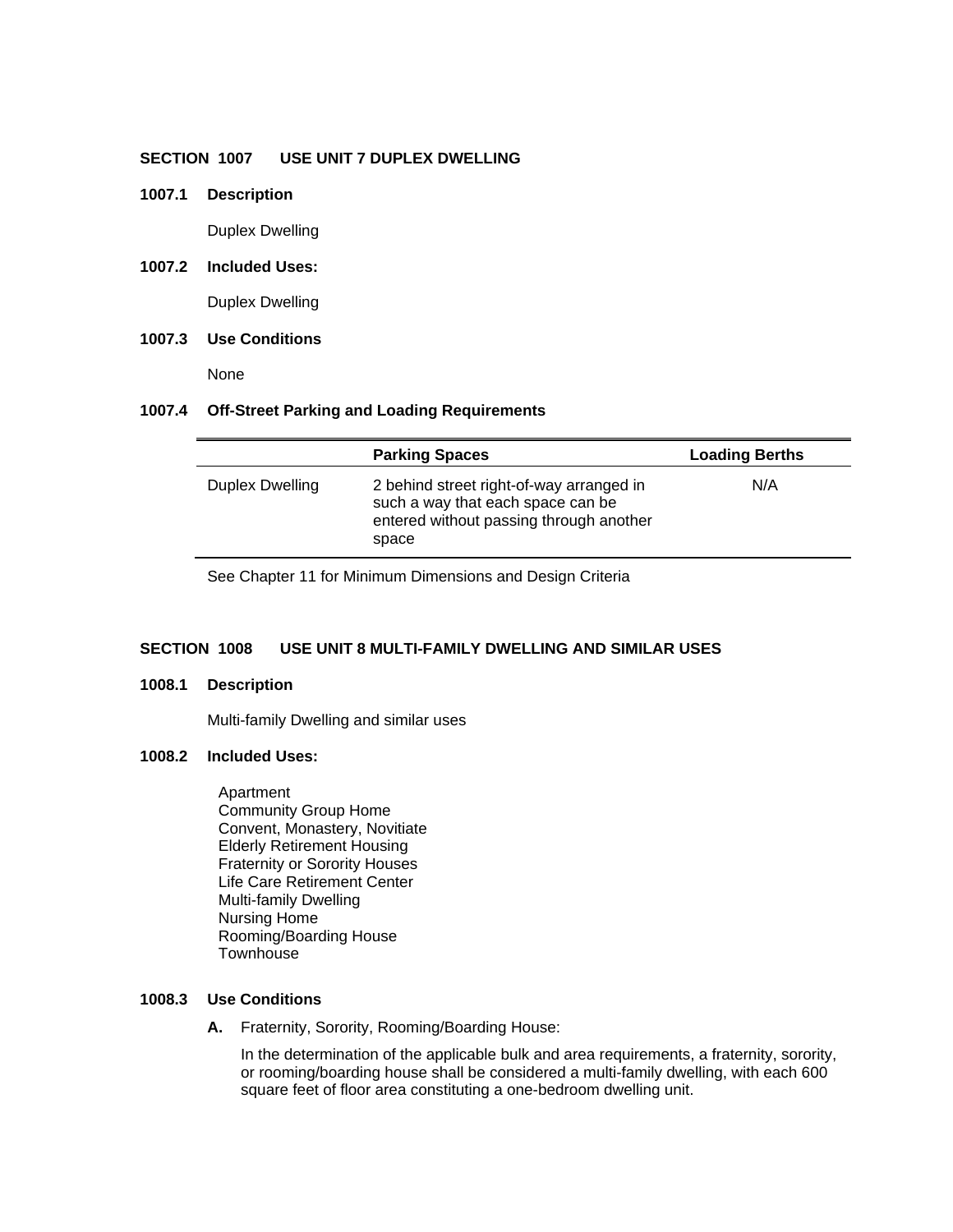- **B.** Convent, monastery, novitiate, community group home, life care retirement center, and nursing home shall have a maximum floor area ratio of .5.
- **C.** Convent, monastery and novitiate shall have a minimum lot size of 3 acres.
- **D**. Townhouse:

 A townhouse is subject to the submission to and approval of a subdivision plat by the City Commission after receiving prior review and recommendations of the Planning Commission, in accordance with existing laws and regulations, and the subsequent filing in the office of the County Clerk where the property is located.

- **E.** Community Group Home:
	- 1. Must be licensed by the State of Oklahoma, Oklahoma State Department and meet contracting standards of the State of Oklahoma, Department of Human Services for group homes for mentally retarded persons.
	- 2. No building may be occupied after the effective date of this amendment until a Zoning Clearance Permit is obtained. This permit will be revoked automatically upon revocation of the state license.
	- 3. No signs advertising the community group home shall be permitted on the lot.
	- 4. No exterior alterations of the dwelling or any customary accessory structure shall be made which would detract from the residential character of the structure. Fire escapes, if required, must be located on the rear of the structure if architecturally feasible or on the side of the structure and screened.
	- 5. To avoid clustering, a community group home shall not be located on a lot within ¼ mile (1,320 feet) of any lot containing a neighborhood group home, a community group home, a residential treatment center, a transitional living center, an emergency or protective shelter, or detention/correctional facility.
- **F.** Life Care Retirement Center:

 The nursing facility or medical facility must be licensed by the State of Oklahoma State Health Department as an intermediate care facility or as a skilled nursing home.

 **G.** Nursing Home:

 The nursing home must be licensed by the State of Oklahoma, Oklahoma State Health Department as an Intermediate Care Facility or as a skilled nursing home.

 **H**. Elderly/Retirement Housing:

 Design requirements for elderly/retirement housing include as a minimum: (a) elevators for multi-family structures other than townhouses over one-story in height; (b) emergency alarm systems in every dwelling unit; and (c) safety "grab bars" in bathrooms.

 **I.** Screening Requirements:

 The uses included in Use Unit 8, when located on a lot abutting an RE, RS or RD district, shall be screened from the abutting RE, RS, and RD district by the erection and maintenance of a screening wall or fence along the lot line or lines in common with these R districts.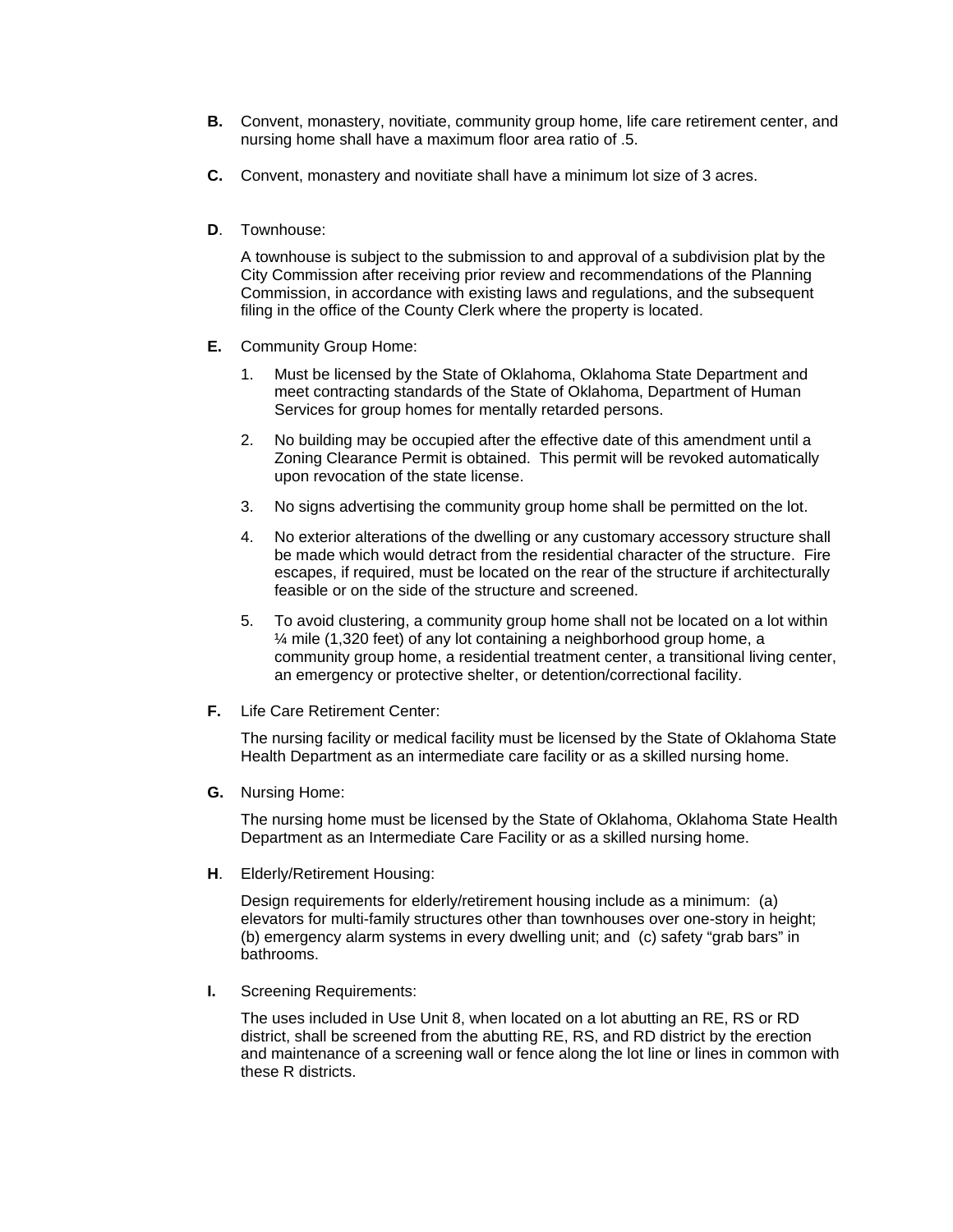### **1008.4 Off-Street Parking and Loading Requirements**

|                                        | <b>Parking Spaces</b>                                                                          | <b>Loading Berths</b>                                                                          |
|----------------------------------------|------------------------------------------------------------------------------------------------|------------------------------------------------------------------------------------------------|
| <b>Community Group</b><br>Home         | 1 per 900 sq. ft. of floor<br>area                                                             | None                                                                                           |
| Convent,<br>Monastery and<br>Novitiate | 1 per 1,000 sq. ft of floor<br>area                                                            | 1 per 10,000 - 2000,000 sq. ft., plus 1<br>per each additional 200,000 sq. ft of<br>floor area |
| <b>Elderly/Retirement</b><br>Housing   | .75 per dwelling unit                                                                          | None                                                                                           |
| Fraternity or<br><b>Sorority House</b> | 1 per 2 beds                                                                                   | 1 per 10,000 - 200,000 sq. ft., plus 1<br>per each additional 200,000 sq. ft. of<br>floor area |
| Life Care<br><b>Retirement Center</b>  | .75 per dwelling unit and<br>.35 per nursing center bed                                        | 1 per 10,000 - 200,000 sq. ft., plus 1<br>per each additional 200,000 sq. ft. of<br>floor area |
| Multi-family<br><b>Dwelling</b>        | 1.5 per efficiency or 1<br>bedroom dwelling unit. 2<br>per 2 or more bedroom<br>dwelling units | None                                                                                           |
| <b>Nursing Home</b>                    | .50 per nursing center bed                                                                     | 1 per 10,000 - 100,000 sq. ft. plus 1<br>per each additional 100,000 sq. ft. of<br>floor area  |
| Rooming/Boarding<br>House              | 1 per 2 beds                                                                                   | 1 per 10,000 - 200,000 sq. ft. plus 1<br>per each additional 200,000 sq. ft. of<br>floor area  |
| Townhouse                              | 1.5 per efficiency or 1<br>bedroom dwelling unit. 2<br>per 2 or more bedroom<br>dwelling units | <b>None</b>                                                                                    |

See Chapter 11 for Required Minimum Dimensions and Design Criteria

### **SECTION 1009 USE UNIT 9 MANUFACTURED HOUSING**

### **1009.1 Description**

Dwelling, Manufactured: A structure designed and intended for human occupancy on a year-round or temporary or seasonal basis which has undergone at least partial prefabrication or pre-assembly under indoor factory conditions, excluding dwellings utilizing only pre-fabricated or pre-assembled sub-elements such as roof trusses, floor tresses, plumbing trees, or wiring harness. Included are the following sub-classes:

- **A.** Pre-fabricated a manufactured dwelling involving no pre-assembly but all components have been cut and fabricated and then assembled on-site;
- **B.** Panelized a manufactured dwelling partially pre-assembled into roof, wall, floor, and ceiling components (which may range from exposed wood to having all finishing completed) which are assembled on-site, and constructed to national building code standards,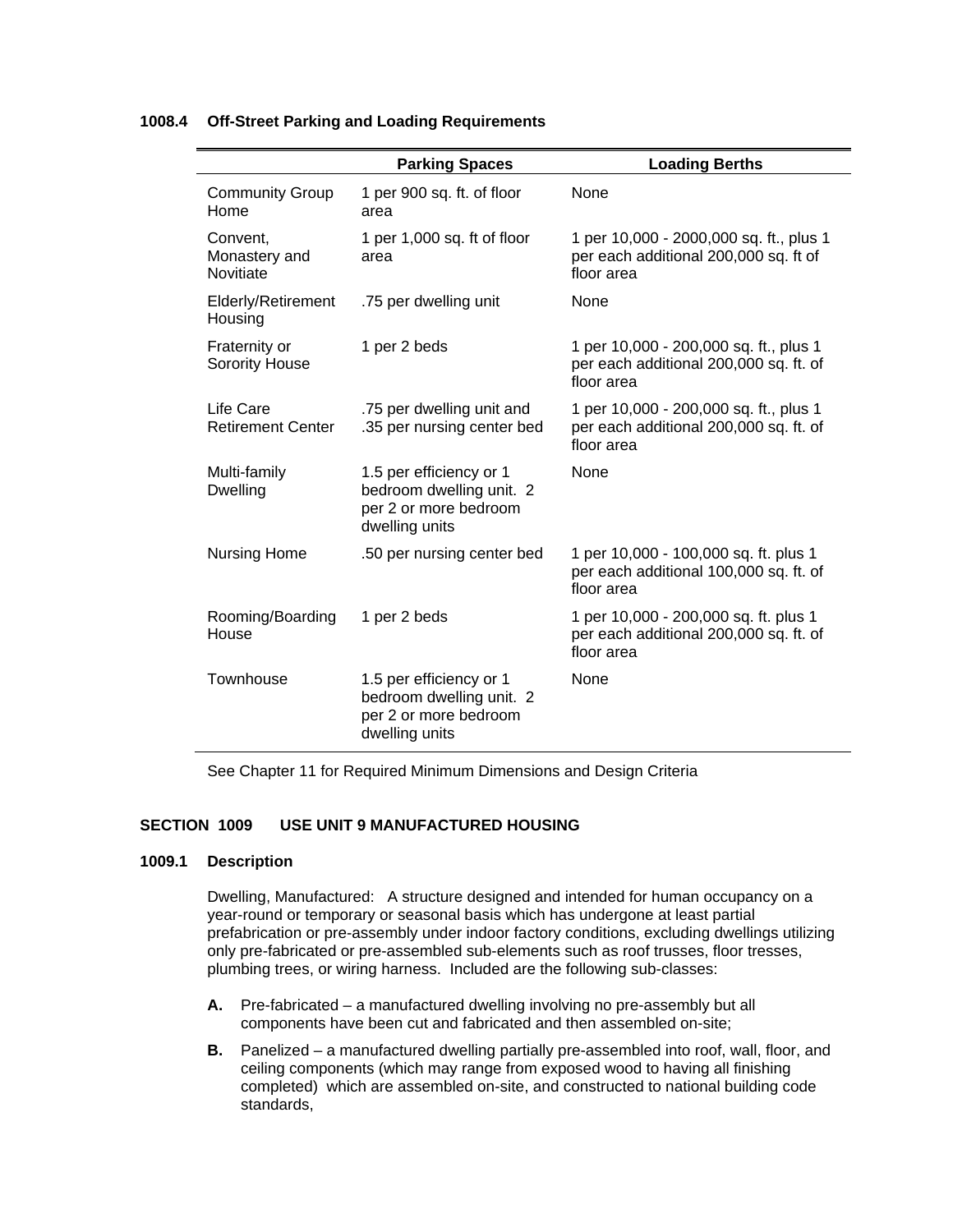- **C.** Sectionalized or Modular a manufactured dwelling partially pre-assembled into two or more sections, none of which are habitable individually, permanently joined together and utilize customary residential siding and roofing materials, built to national building code standards and are either:
	- 1. Wood frame units designed to be transported by flat-bed truck and installed on conventional permanent foundations, or
	- 2. Chassis/under-carriage units designed to be towed or structurally capable of being towed on wheels and installed on permanent foundations after all hitches, running gear and chassis have been removed.
- **D.** Mobile Home or Trailer Home a manufactured dwelling other than a recreational vehicle either:
	- 1. Fully pre-assembled into one unit or one expandable/telescoping unit or more than 35' in length and is fully habitable upon arrival at a site except for minor and incidental installation activities and utility connections and is installed on either temporary or permanent foundations, or
	- 2. A dwelling manufactured in two or more units but either fails to utilize customary, residential roofing and siding materials or retains chassis or other equipment relating to being towed or is not placed on a conventional permanent foundation.

### *Collinsville Definition of Manufactured Housing:*

*Manufactured housing is allowed by Special Exception in RS Districts and by Right in RMH Districts per Section 410 of the Collinsville Zoning Code and must meet the following standards and criteria of design, type of construction materials and compatibility with housing adjacent to the proposed site where the manufactured house is to be located:* 

- *1. The unit must bear a seal certifying compliance with the Federal Manufactured Construction and Safety Standards as revised on April 1, 1995. In addition, the structure must comply with the wind safety standard provisions for Wind Zone 1, as set forth in said standards.*
- *2. The unit is a dual sectional with a minimum front width of 24 feet and a minimum floor area of 1,000 square feet.*
- *3. The unit must be attached to a continuous concrete or concrete block foundation that complies with the Building Codes of the City of Collinsville. The foundation must be an excavated and back-filled foundation, enclosed at the perimeter with the finished floor being a maximum of 24 inches above the exterior grade of the lot on the uphill side of the house.*
- *4. The roof must be a gable or hip type construction with at least Class C shingle roofing material. The roof slope must have a vertical rise of 3 inches for every 12 inches of horizontal run with a minimum eve projection and roof overhang of 10 inches, which may include guttering.*
- *5 A covered front and rear entry, site-built steps and a garage or carport must be constructed with exterior materials matching the structure.*
- *6. The exterior finish must be comparable to and compatible with site-built houses on the block facing the proposed building site. No bare metal siding or roofing is allowed.*
- *7. No manufactured house can be sited adjacent to any structure considered to be an historic landmark or within a locally designated historic district.*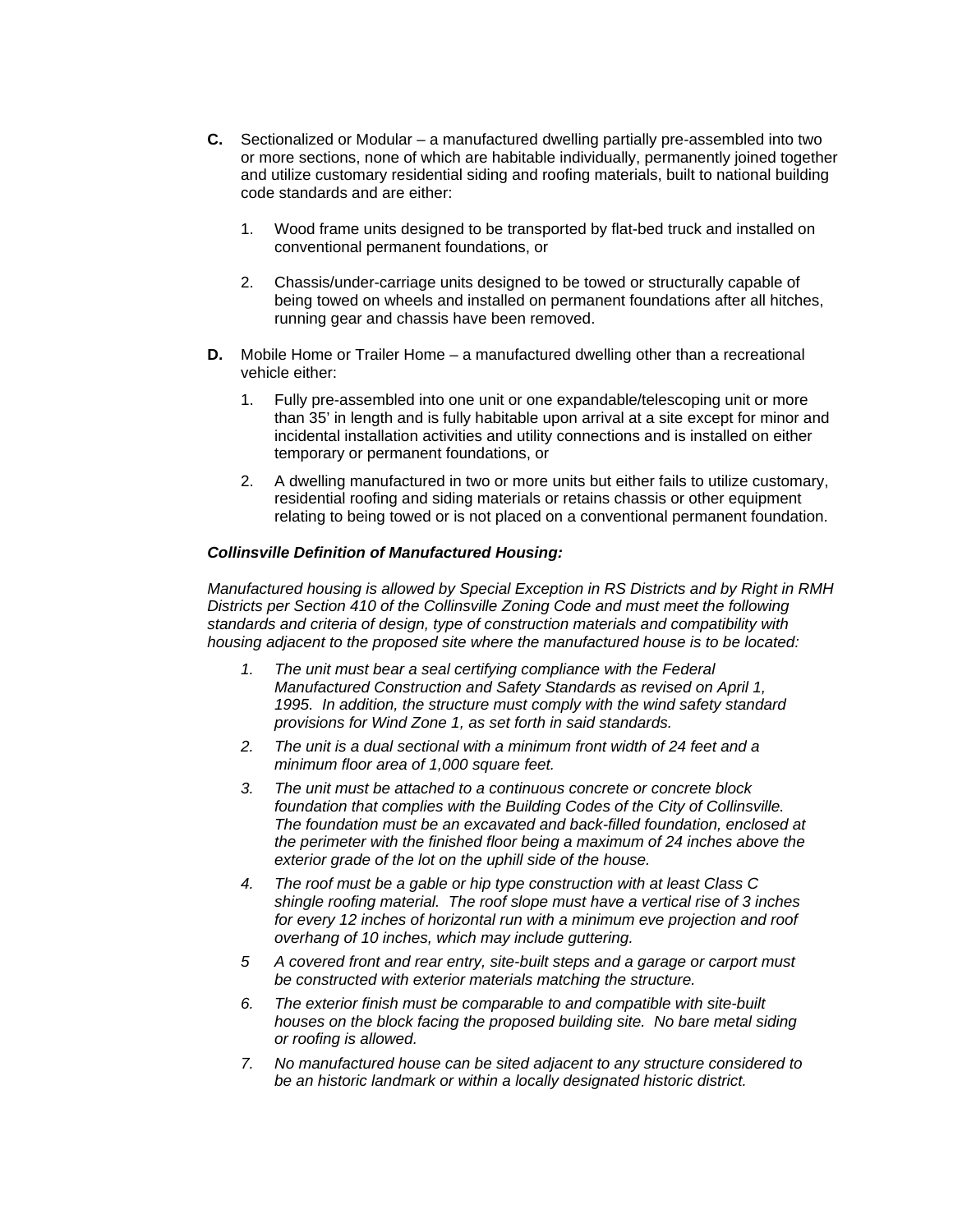#### **1009.2 Included Uses:**

 Mobile Home Dwelling Panelized Dwelling Pre-fabricated Dwelling Sectionalized or Modular Dwelling.

### **1009.3 Use Conditions**

- **A.** All mobile home dwellings placed in any district by Right or Special Exception shall be certified that they have been constructed and comply with the National Mobile Construction and Safety Standards.
- **B.** The mobile home dwelling when located within an RMH district and located on a lot which is abutting an RE, RD or RS district shall be screened from the abutting RE, RS or RD district by the erection and maintenance of a screening wall or fence along the lot line in common with RE, RS or RD district.
- **C.** All mobile home dwellings placed in any district by Right or Special Exception shall be anchored and tied.

### **1009.4 Off-Street Parking and Loading Requirements**

|                      | <b>Parking Spaces</b>                                    | <b>Loading Berths</b> |
|----------------------|----------------------------------------------------------|-----------------------|
| Manufactured<br>Home | 2 spaces per each unit behind the street<br>right-of-way | None                  |

See Chapter 11 for Required Minimum Dimensions and Design Criteria

## **SECTION 1010 USE UNIT 10 OFF-STREET PARKING AREAS**

#### **1010.1 Description**

Off-street parking areas which are principal uses.

### **1010.2 Included Uses:**

Off-Street Parking Areas

#### **1010.3 Use Conditions**

Off-street parking areas shall conform to the design, lighting and improvement requirements for off-street parking contained in Chapter 11.

#### **1010.4 Off-Street Parking and Loading Requirements**

Not applicable

### **SECTION 1011 USE UNIT 11 OFFICES AND STUDIOS**

### **1011.1 Description**

 Offices, medical and dental laboratories, studios, certain other compatible or supporting services.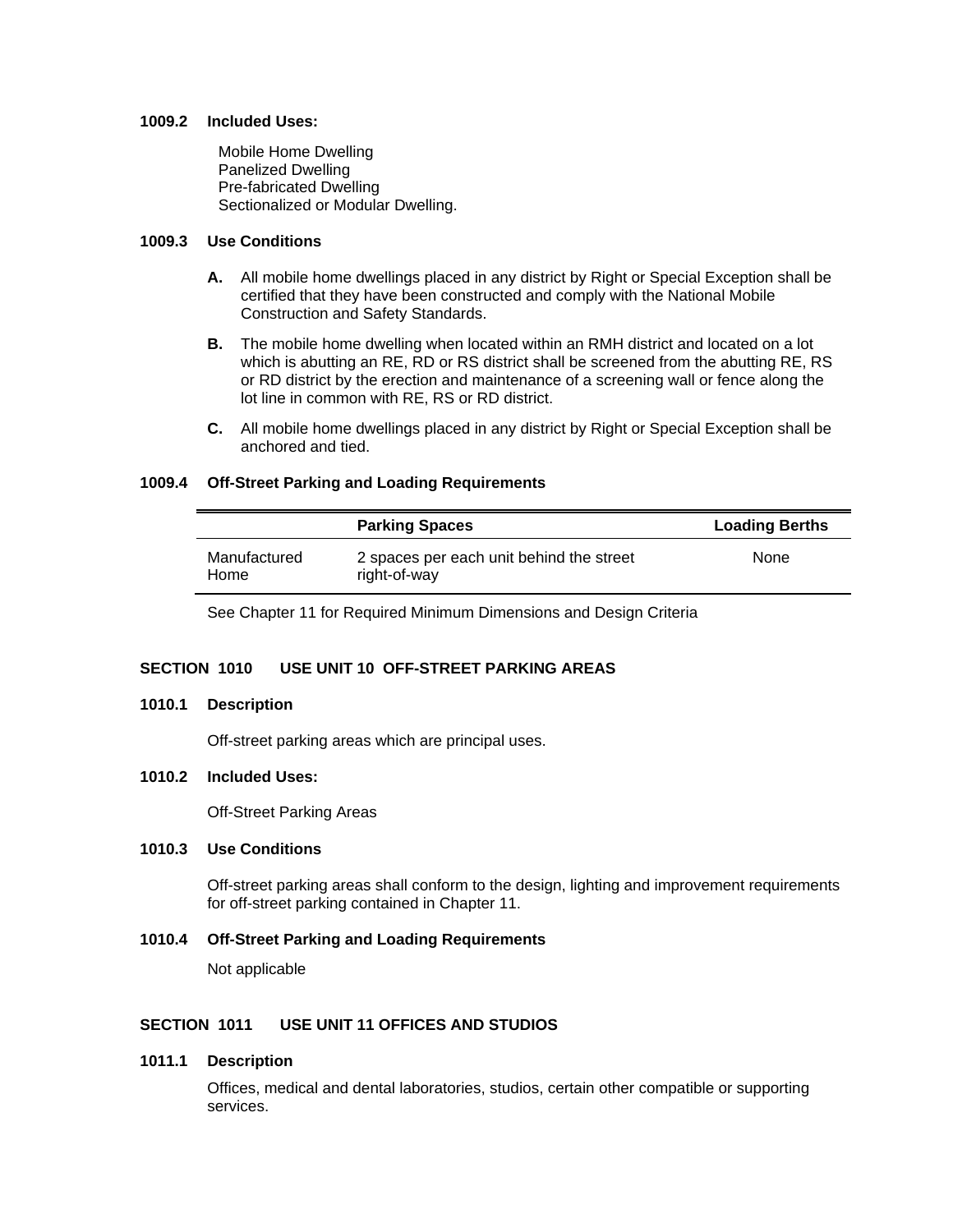### **1011.2 Included Uses:**

Including, but not limited to:

 Abstract Company Advertising Agency Artist's Studio Broadcasting or Recording Studio Clinics and Laboratories Computing Service Copying Service Data Processing Service Dental Clinic and Laboratory Drafting Service Employment Agency Financial Institution (other than pawn shop) Funeral Home General Business Offices (excluding on premise sale of merchandise) Interior Design Consultant (no retail sales) Medical and Dental Offices Optician or Optical Offices Laboratories Photography Studio Prescription Pharmacy (provided that no sundry or other merchandise is sold or offered for sale) Studio or School for teaching ballet, dance, drama, fine arts, music, language, business, or modeling Transportation Ticket Office Travel Agency Veterinary Office (excluding boarding services).

### **1011.3 Use Conditions**

The uses included in Use Unit 11, when located on a lot which is abutting an R district, shall be screened from the abutting R district by the erection and maintenance of a screening wall or fence along the lot line or lines in common with the R district.

### **1011.4 Off-Street Parking and Loading Requirements**

|                                                                    | <b>Parking Spaces</b>                                                                           | <b>Loading Berths</b>                                                                          |
|--------------------------------------------------------------------|-------------------------------------------------------------------------------------------------|------------------------------------------------------------------------------------------------|
| <b>Funeral Home</b>                                                | 1 per 40 sq. ft. of assembly<br>floor area, plus 1 per 300 sq.<br>ft of non-assembly floor area | 1 per 10,000 - 100,000 sq. ft., plus<br>1 per each additional 100,000 sq. ft.<br>of floor area |
| <b>Medical and Dental</b><br>Offices, Clinics, and<br>Laboratories | 1 per 200 sq. ft. of floor area                                                                 | 1 per 10,000 - 100,000 sq. ft., plus<br>1 per each additional 100,000 sq. ft.<br>of floor area |
| Other uses                                                         | 1 per 300 sq. ft. of floor area                                                                 | 1 per 10,000 - 100,000 sq. ft., plus<br>1 per each additional 100,000 sq. ft.<br>of floor area |

See Chapter 11 for Required Minimum Dimensions and Design Criteria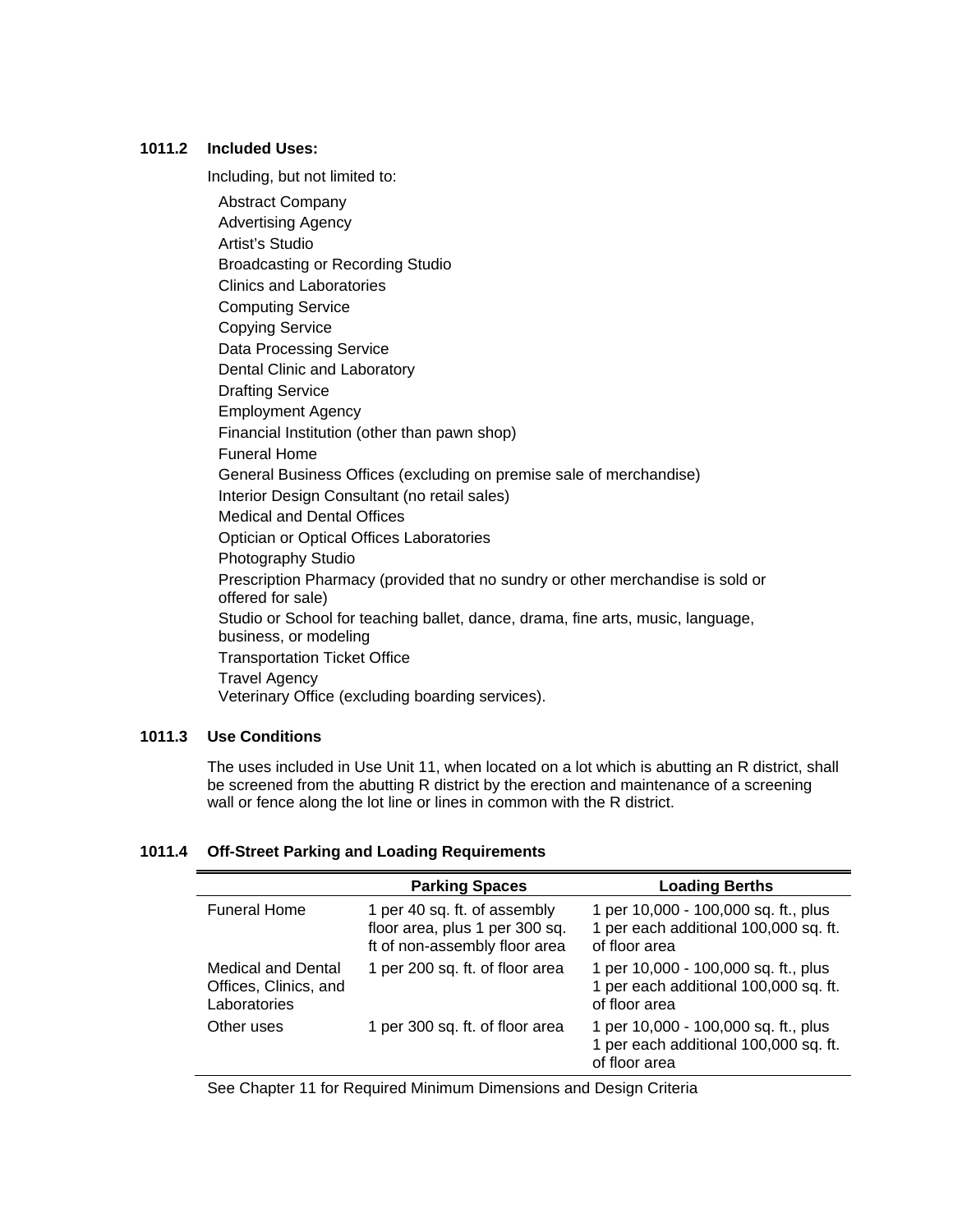### **SECTION 1012 USE UNIT 12 EATING PLACES OTHER THAN DRIVE-INS**

### **1012.1 Description**

Eating places offering on premise consumption of food and drink within the principal structure and/or providing carry-out service if no curb service is provided, and if no in-car on premise consumption is permitted. Use Unit 12 is established in recognition of the desirability of providing dining facilities in certain environments in which commercial facilities of a higher use intensity would be objectionable.

#### **1012.2 Included Uses:**

 Eating places such as: **Cafeteria**  Coffee Shop Delicatessen Restaurant

### **1012.3 Use Conditions**

The uses included in Use Unit 12, when located within a district other than an R district and located on a lot which is abutting an R district, shall be screened from the abutting R district by the erection and maintenance of a screening wall or fence along the lot line or lines in common with the R district.

#### **1012.4 Off-Street Parking and Loading Requirements**

|               | <b>Parking Spaces</b>              | <b>Loading Berths</b>                                                                    |
|---------------|------------------------------------|------------------------------------------------------------------------------------------|
| Eating Places | 1 per 200 sq. ft. of floor<br>area | 1 per 2,000 - 10,000 sq. ft., plus 1 per<br>each additional 15,000 sq. ft. of floor area |

See Chapter 11 for Required Minimum Dimensions and Design Criteria

### **SECTION 1013 USE UNIT 13 CONVENIENCE GOODS AND SERVICES**

### **1013.1 Description**

Retail trade and service establishments which are desirable conveniences in certain residential and office districts. Use Unit 13 is established to permit the location of convenience goods and services in certain environments in which commercial facilities of a higher use intensity would be objectionable.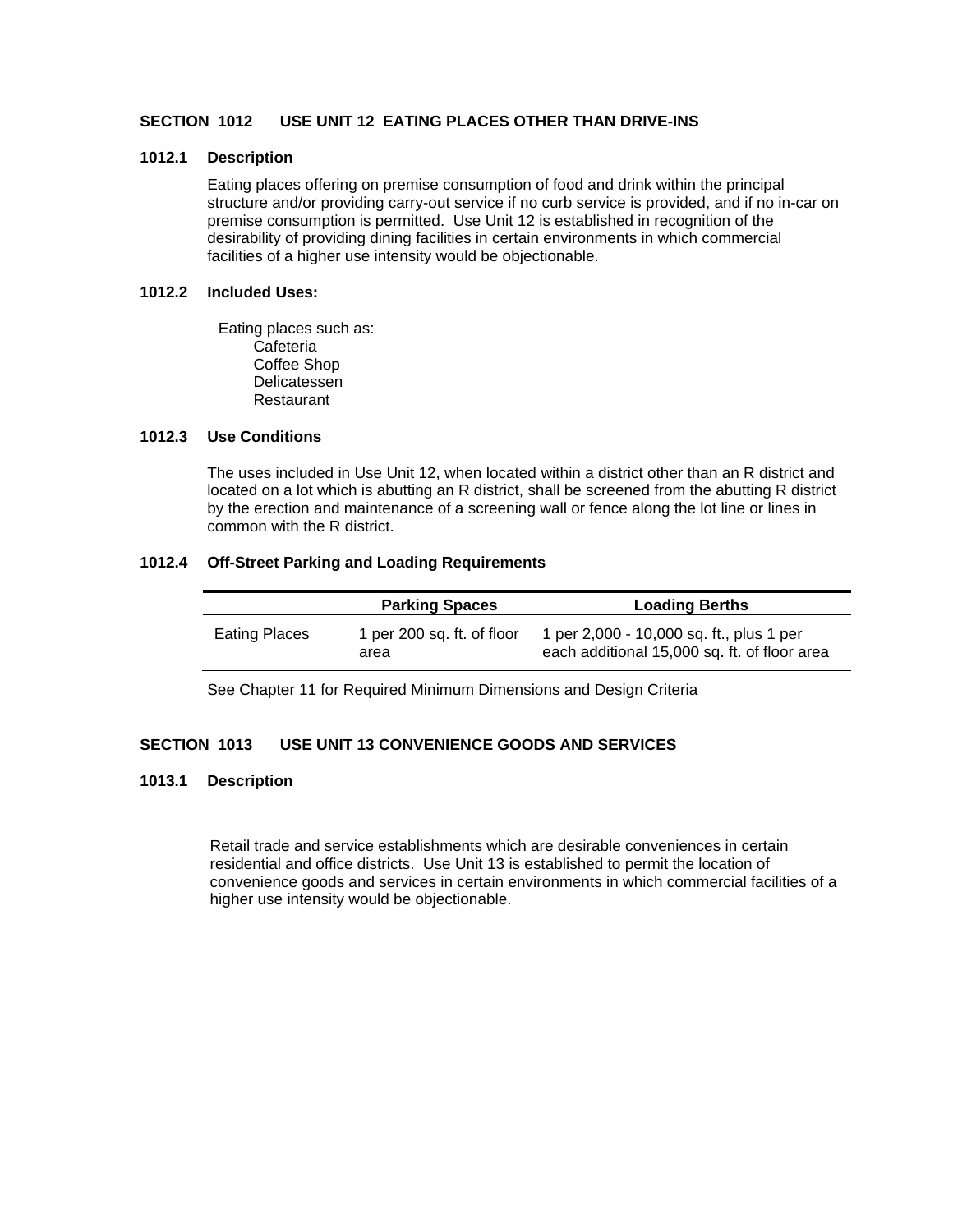### **1013.2 Included Uses:**

Including, but not limited to:

 Retail Trade Establishments such as **Bakery**  Candy and Confection and/or Nut Store Dairy Store Drug Store Florist Food Specialty Store Gift, Novelty, and Souvenir Shop **Grocery**  Health Food Store Ice Cream Store Liquor Store Newsstand Tobacco Store

Service Establishments such as:

 Barber Shop Beauty Shop Dry Cleaning drop-off and pickup Laundry, drop-off and pickup.

## **1013.3 Use Conditions**

- **A.** In the CS district there shall be no open-air display of merchandise offered for sale within 300 feet of an abutting R district.
- **B.** The uses included in Use Unit 13, when located within a district other than an R district and located on a lot which is abutting an R district, shall be screened from the abutting R district by the erection and maintenance of a screening wall or fence along the lot line or lines in common with the R district.

### **1013.4 Off-Street Parking and Loading Requirements**

|                                               | <b>Parking Spaces</b>              | <b>Loading Berths</b>                                                                       |
|-----------------------------------------------|------------------------------------|---------------------------------------------------------------------------------------------|
| <b>Grocery Store</b>                          | 1 per 100 sq. ft. of floor<br>area | 1 per 2,000 - 10,000 sq. ft. of floor<br>area                                               |
| Retail Trade and<br>Service<br>Establishments | 1 per 200 sq. ft of floor<br>area  | 1 per 5,000 - 10,000 sq. ft., plus 1 per<br>each additional 15,000 sq. ft. of floor<br>area |

See Chapter 11 for Required Minimum Dimensions and Design Criteria

## **SECTION 1014 USE UNIT 14 SHOPPING GOODS AND SERVICES**

### **1014.1 Description**

Retail establishments engaged in the merchandising of shopping goods and services.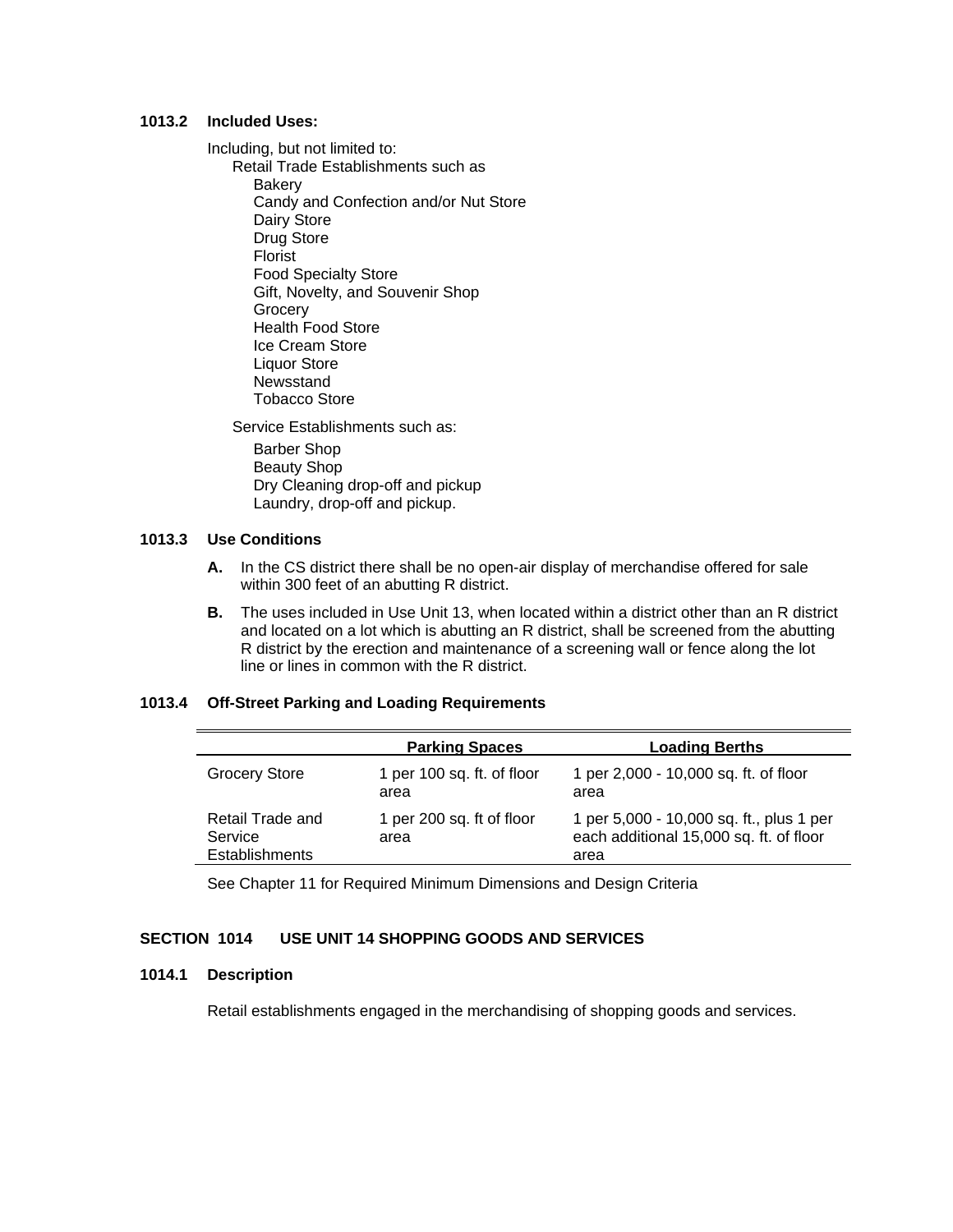### **1014.2 Included Uses:**

Retail Trade Establishments such as:

 Commercial Art Gallery Antique Shop Artist Supply Store Automotive parts and accessories store Bicycle Shop Book Store Business and Office Machine Sales and Repair Establishment Camera and Photographic Supply Store Clothing and Accessories Store Cosmetic Shop Decorator Department Store Dressmaking Shop Dry Goods Store Fur Storage Furriers Garden Supply Store Hardware Store Hobby Shop Home Furnishing Store (selling appliances, china, glassware, metalware, draperies, curtains, upholstery, floor coverings, and furniture) Jewelry Store Leather Goods and Luggage Store Medical, Dental, and Orthopedic Appliances and Supply Store Musical Instrument and Supply Store Office Furnishing Establishment Office Supplies Store Paint Store Pawn Shop Pet Shop Phonograph and Record Shop Radio and TV Sales Shoe Repair Shop Shoe Store Sporting Goods Store Stationery Store Tailor Shop Toy Shop Variety Store Wall Paper Store Wig Shop

Retail Building Material Establishments, exclusive of fabrication or repair such as:

 Building Materials Electrical Supply Plumbing Fixtures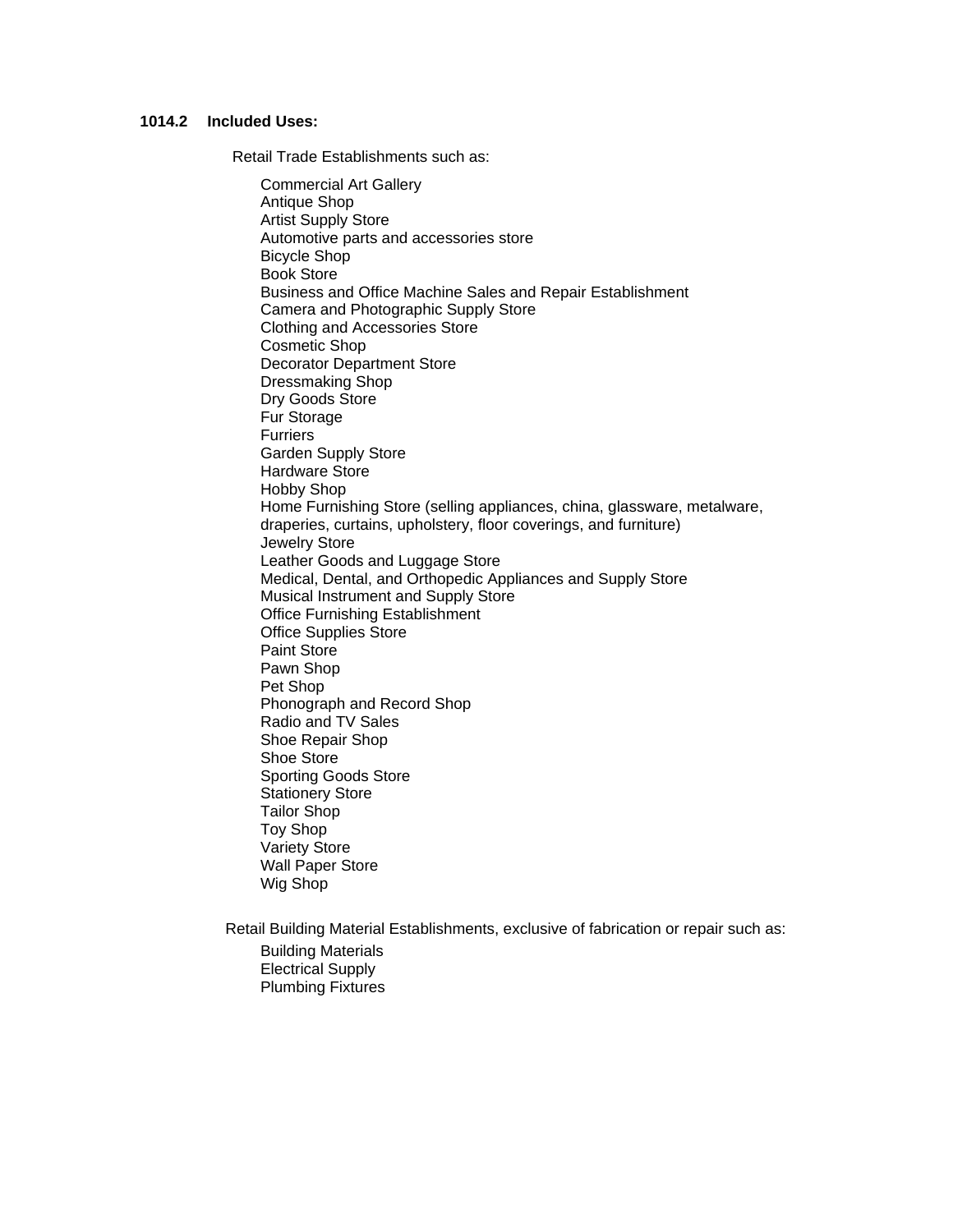Service Establishments such as:

**Caterer**  Costume Rental Service Dry Cleaning (limited to 7,000 sq. ft. of floor area) Gun smith Household Appliance Repair Interior Decorating Locksmith Photo Finishing Picture Framing Radio and Television Repair Watch and Jewelry Repair. Self-service Laundromat (coin-operated)

### **1014.3 Use Conditions**

- **A.** In the CS district there shall be no open air storage or overnight display of merchandise offered for sale within 300 feet of an abutting R district.
- **B.** The uses included in Use Unit 14, when located on a lot which is abutting an R district, shall be screened from the abutting R district by the erection and maintenance of a screening wall or fence along the lot line or lines in common with the R district.

### **1014.4 Off-Street Parking and Loading Requirements**

|                           | <b>Parking Spaces</b>              | <b>Loading Berths</b>                                                                    |
|---------------------------|------------------------------------|------------------------------------------------------------------------------------------|
| <b>Furniture</b><br>Store | 1 per 300 sq. ft. of floor<br>area | 1 per 2,000 - 25,000 sq. ft., plus 1 per each<br>additional 25,000 sq. ft. of floor area |
| All other uses            | 1 per 225 sq. ft. of floor<br>area | 1 per 2,000 - 25,000 sq. ft., plus 1 per each<br>additional 25,000 sq. ft. of floor area |

See Chapter 11 for Required Minimum Dimensions and Design Criteria

### **SECTION 1015 USE UNIT 15 OTHER TRADES AND SERVICES**

#### **1015.1 Description**

Trade establishments primarily providing business and household maintenance goods and services ordinarily not found in the primary retail districts because of differing market and site requirements.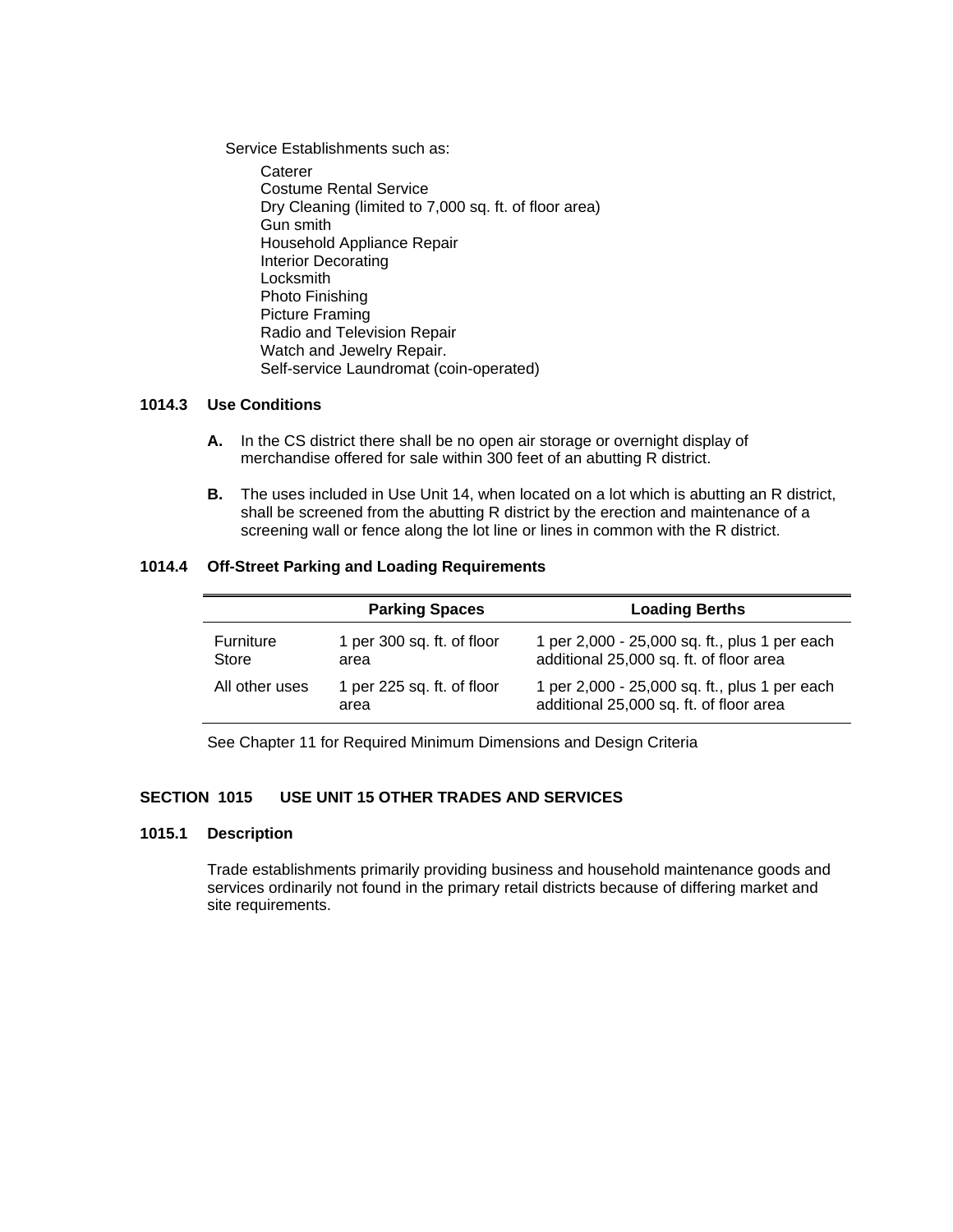### **1015.2 Included Uses:**

Trade Establishments, including incidental fabricating, processing, installation, and repair:

 Air Conditioning and Heating Bait Shops Bottled Gas **Carpeting**  Dry-Cleaning Fence Fuel Oil General Merchandising Establishment NEC Glass **Greenhouse**  Heating Equipment Ice Plant Lumber Yard Machine Shop (enclosed with no outdoor activity) Model homes Monument (excluding shaping) Pawn Shop Plastic Materials Plumbing Shop Portable Storage Building Sales Printing and Publishing Reproduction Services Vending Machines Sales and Services Wholesale Bakery

Service Establishments such as:

 Disinfecting and Exterminating Services Janitorial Service Window Cleaning

Contract Construction Service such as:

 Air Conditioning Armored Car Service **Carpentry Decorating**  Electrical Furnace Cleaning Landscape Contractor Painting Paper Hanging **Plastering**  Plumbing Sign Painting Tile Setting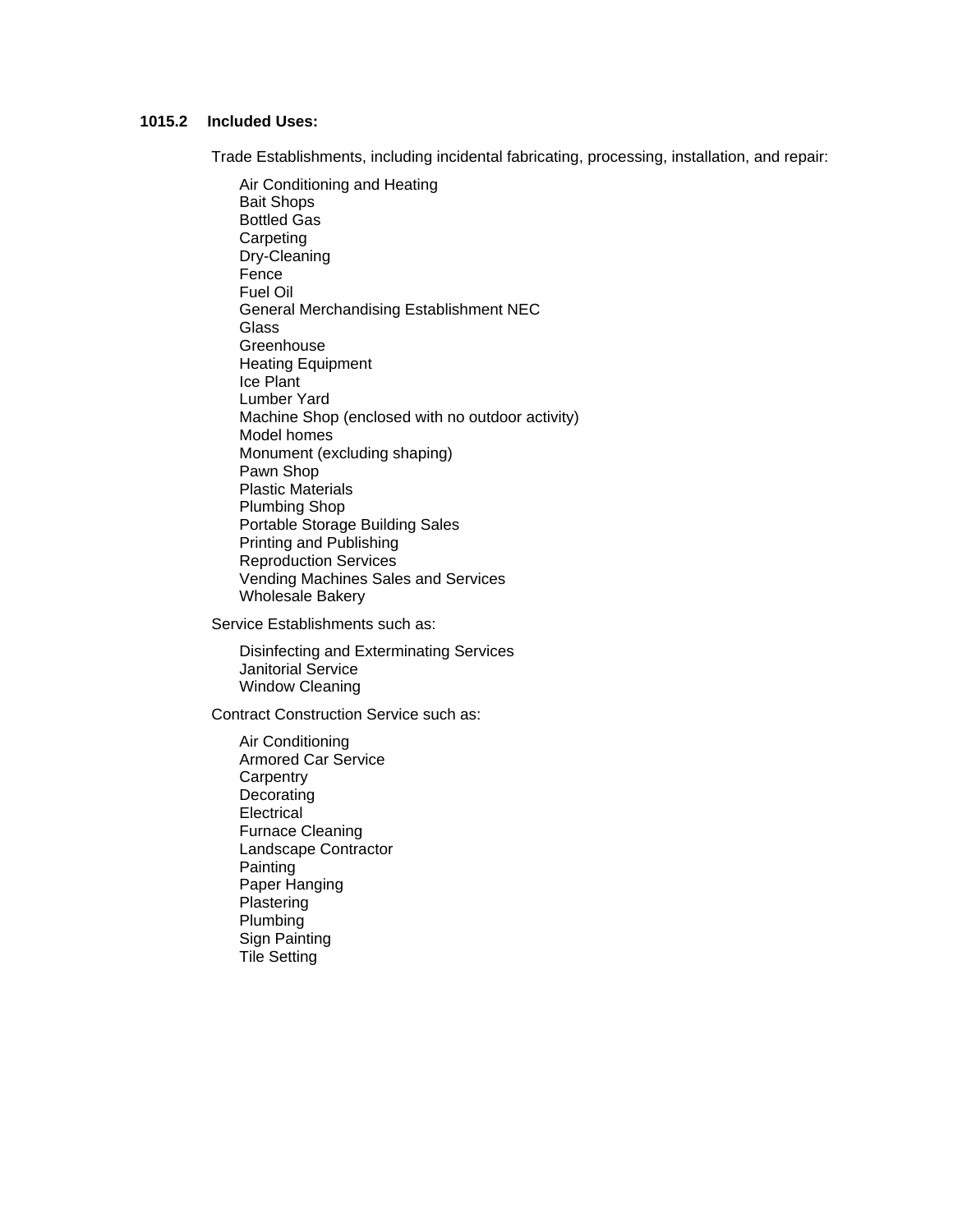Personal Services such as:

 Auctioneer Bindery Cabinet Maker Drapery Service Dry Cleaning Frozen Food Locker Laundry Linen Supply and Industrial Laundry Packing and Crating of Household and other similar goods Rug Cleaning **Taxidermist** Woodworking Shop

Repair Services such as:

 Armature Rewinding Service Business Machine Repair Computer Repair Data Processing Machine Repair Electrical Repair Service Furniture Mattresses and Pillows Reupholstery Rug Repair Schools such as: Barber, Beauty and Trade.

### **1015.3 Use Conditions**

The uses included in Use Unit 15, when located on a lot which is abutting an R district, shall be screened from the abutting R district by the erection and maintenance of a screening wall or fence along the lot line or lines in common with the R district.

### **1015.4 Off-Street Parking and Loading Requirements**

|                       | <b>Parking Spaces</b>      | <b>Berths</b>                                |
|-----------------------|----------------------------|----------------------------------------------|
| Trade                 | 1 per 400 sq. ft. of floor | 1 per 5,000 - 25,000 sq. ft., plus 1 per     |
| <b>Establishments</b> | area                       | each additional 25,000 sq. ft. of floor area |
| Service               | 1 per 400 sq. ft of floor  | 1 per 5,000 - 25,000 sq. ft., plus 1 per     |
| <b>Establishments</b> | area                       | each additional 25,000 sq. ft. of floor area |

See Chapter 11 for Required Minimum Dimensions and Design Criteria

## **SECTION 1016 USE UNIT 16 GASOLINE SERVICE STATIONS**

#### **1016.1 Description**

Establishments engaged in the retail sale of gasoline, lubricants, tires, batteries, and automobile accessories and performing minor repair, installation, and maintenance services.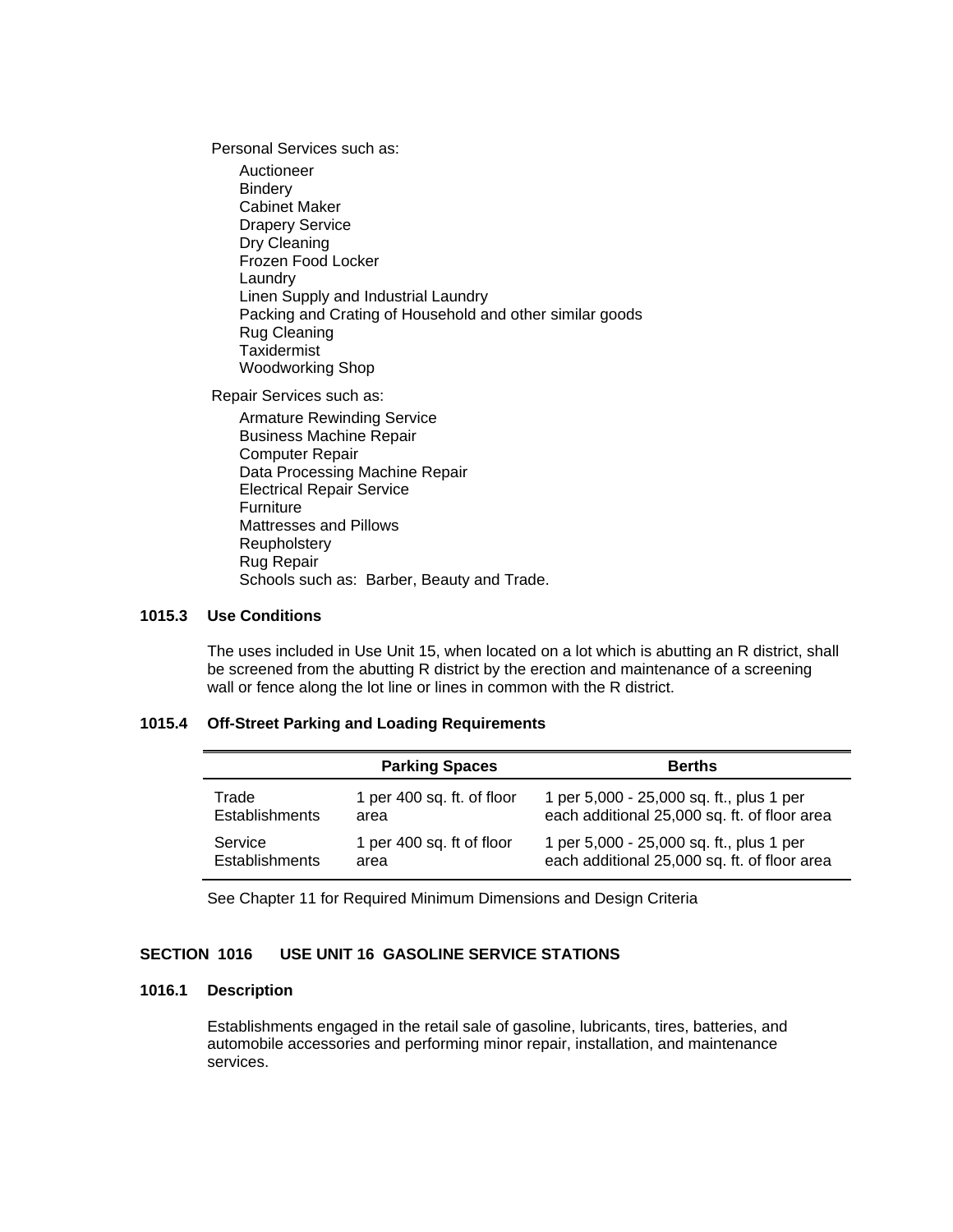### **1016.2 Included Uses:**

 Gasoline Service Stations Oil and Lubrication Service (3 bay maximum) Tune-up Service (3 bay maximum).

### **1016.3 Use Conditions**

- **A.** The uses included in the Use Unit 16, when located on a lot which is abutting an R district, shall be screened from the abutting R district by the erection and maintenance of a screening wall or fence along the lot line or lines in common with the R district.
- **B.** Within the CS district there shall be no open air storage or display of merchandise offered for sale or rental within 300 feet of an adjoining R district.

### **1016.4 Off-Street Parking and Loading Requirements**

|          | <b>Parking Spaces</b>               | <b>Loading Berths</b> |
|----------|-------------------------------------|-----------------------|
| All uses | Two spaces, plus two spaces per bay | ΝA                    |

See Chapter 11 for required Minimum Dimensions and Design Criteria

### **SECTION 1017 USE UNIT 17 AUTOMOTIVE AND ALLIED ACTIVITIES**

#### **1017.1 Description**

Automotive and allied activities

## **1017.2 Included Uses:**

The following types of sales:

 Agriculture implements Aircraft Automobile (new and used) Boat **Camper**  Mobile Home Motorcycle **Truck** 

The following types of services:

 Auto Wash Automobile Rental Mini Storage Vehicle Repair and Service

### **1017.3 Use Conditions**

 **A**. The uses included in Use Unit 17, when located on a lot which is abutting an R district, shall be screened from the abutting R district by the erection and maintenance of a screening wall or fence along the lot line or lines in common with the R district.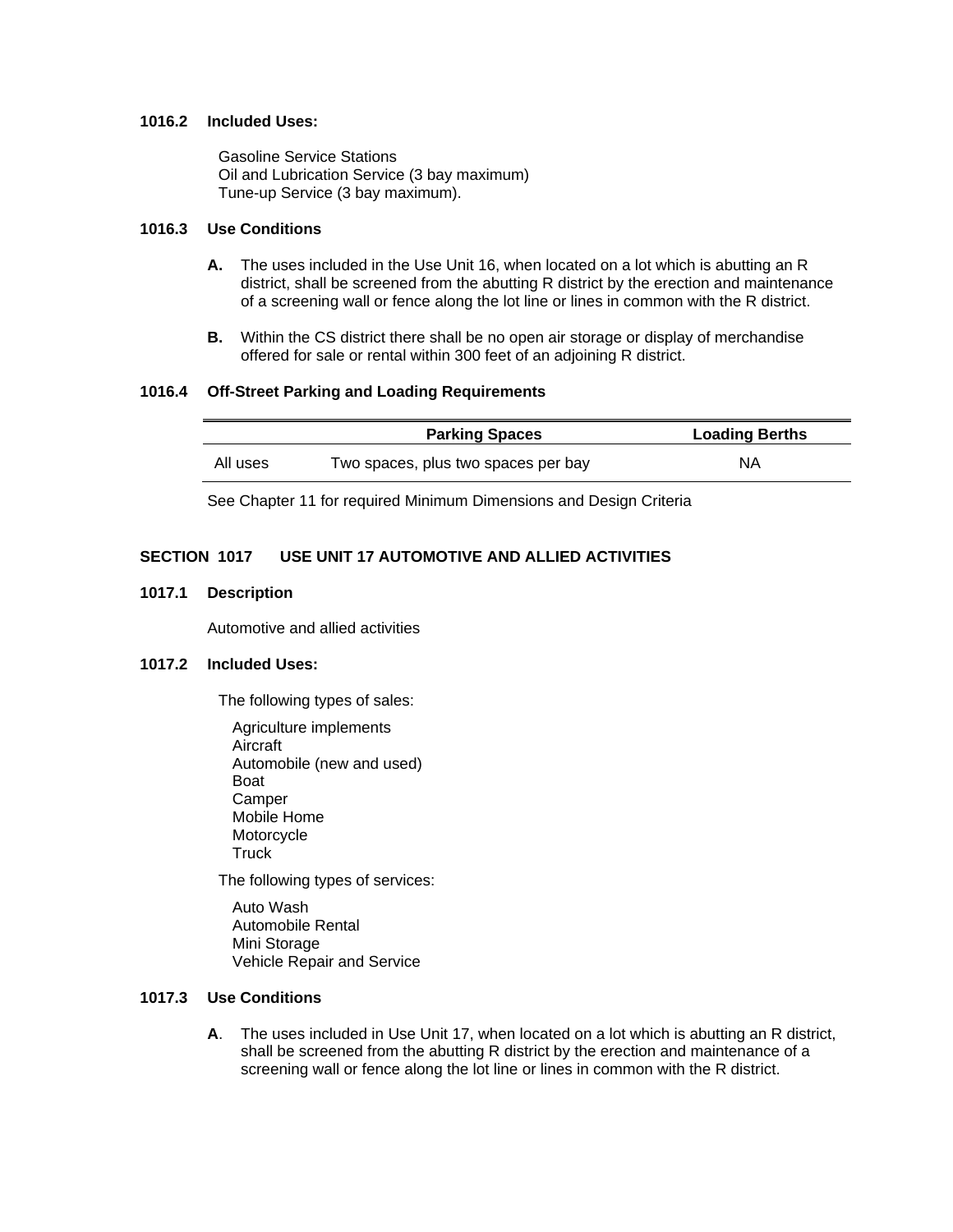**B.** Within the CS district, there shall be no open air storage or display of merchandise offered for sale within 300 feet of an adjoining R district.

|                                                                                               | <b>Parking Spaces</b>                                                                                                                                                                    | <b>Loading Berths</b>                                                                             |
|-----------------------------------------------------------------------------------------------|------------------------------------------------------------------------------------------------------------------------------------------------------------------------------------------|---------------------------------------------------------------------------------------------------|
| Agriculture<br>Implements,<br>Automotive,<br>Camper,<br>Motorcycle, and<br><b>Truck Sales</b> | 1 per 600 sq. ft. of floor area, plus 1 per 1,000<br>sq. ft of open air display, storage or service area                                                                                 | 1 per 5,000 - 10,000<br>sq. ft., plus 1 per<br>each additional<br>15,000 sq. ft. of<br>floor area |
| Auto Wash                                                                                     | N/A                                                                                                                                                                                      | N/A                                                                                               |
| Automobile<br>Rental                                                                          | 1 per 600 sq. ft. of floor area, plus adequate off-<br>street parking shall be provided for storage of<br>rental vehicles. No on-street parking of rental<br>vehicles shall be permitted | N/A                                                                                               |
| Mini-storage                                                                                  | 1 per 5,000 sq. ft. of floor area                                                                                                                                                        | N/A                                                                                               |
| Mobile Home<br>sales lot                                                                      | 0 to 30,000 sq. ft of open-air display, storage or<br>service area will require a minimum of 8 vehicle<br>parking spaces                                                                 | N/A                                                                                               |
|                                                                                               | 30,001 to 130,000 sq. ft. of open-air display,<br>storage or service will require 1 vehicle parking<br>space per 10,000 sq. ft of open-air display,<br>storage or service area           |                                                                                                   |
|                                                                                               | Over 130,000 sq. ft. of open-air display storage<br>or service area will require 1 vehicle parking<br>space per 25,000 sq. ft. of open-air display<br>storage or service area            |                                                                                                   |
| Vehicle Repair                                                                                | 1 per 200 sq. ft. of floor area (exclusive of garage<br>area) plus 2 per bay.                                                                                                            | N/A                                                                                               |

### **1017.4 Off-Street Parking and Loading Requirements**

See Chapter 11 for Required Minimum Dimensions and Design Criteria

## **SECTION 1018 USE UNIT 18 DRIVE-IN RESTAURANTS**

#### **1018.1 Description**

Eating establishments providing curb service or offering food or drink for on-premise consumption within parked motor vehicles, or permitting the on-premise consumption of food or drink within the parked motor vehicle or outside the principal structure.

### **1018.2 Included Uses:**

Drive-In Restaurants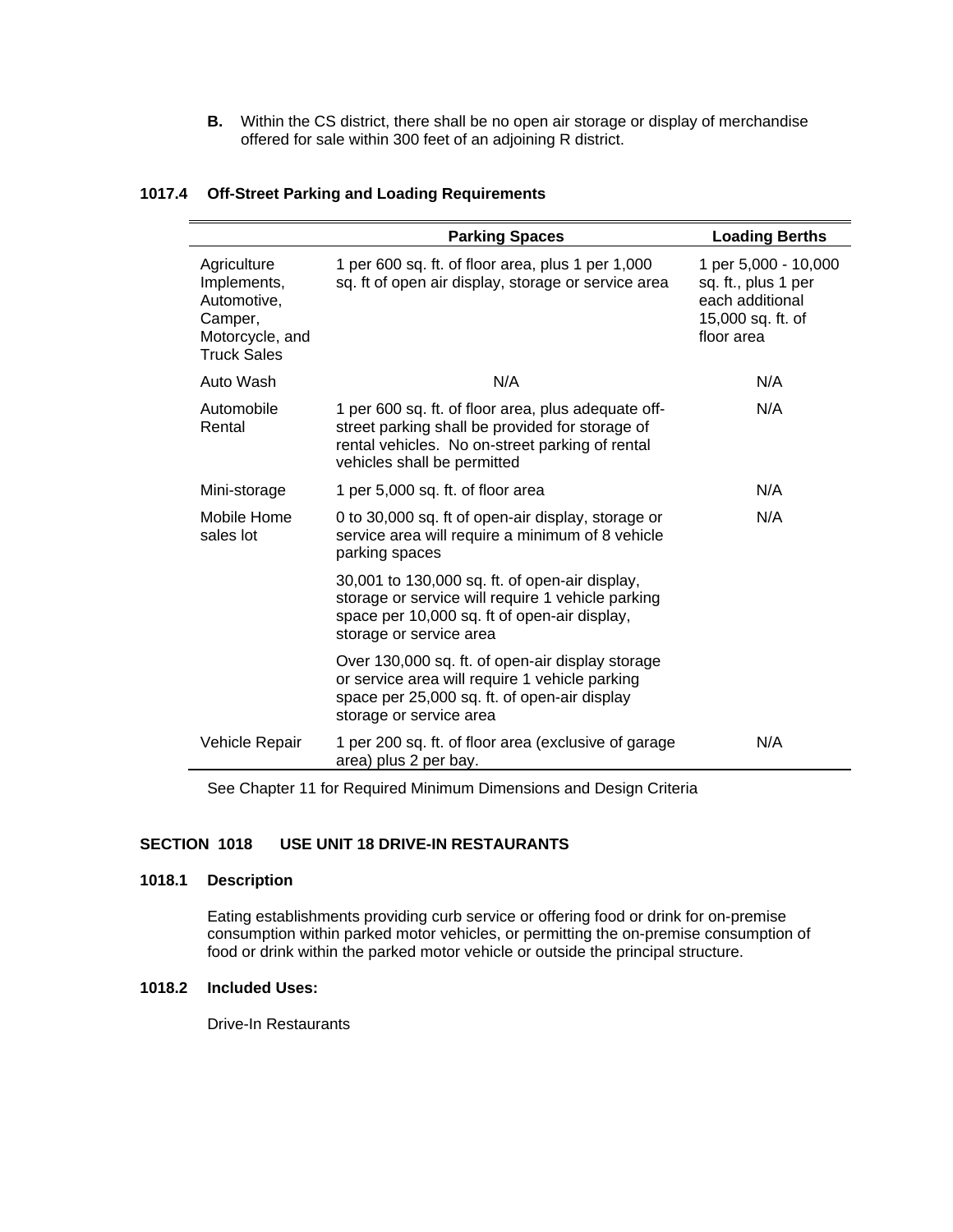### **1018.3 Use Conditions**

 **A.** The uses included in Use Unit 18, when located on a lot which is abutting an R district, shall be screened from the abutting R district by the erection and maintenance of a screening wall or fence along the lot line or lines in common with the R district.

### **1018.4 Off Street Parking and Loading Requirements**

|                      | <b>Parking Spaces</b>              | <b>Loading Berths</b>                                                                                |  |
|----------------------|------------------------------------|------------------------------------------------------------------------------------------------------|--|
| Drive-In Restaurants | 1 per 200 sq. ft. of floor<br>area | 1 per 5,000 - 25,000 sq. ft. of floor area,<br>plus 1 per additional 25,000 sq. ft. of<br>floor area |  |

See Chapter 11 for Required Minimum Dimensions and Design Criteria

## **SECTION 1019 USE UNIT 19 HOTEL, MOTEL, AND RECREATION FACILITIES**

### **1019.1 Description**

### **Commercial amusement establishments ordinarily not requiring large sites and which have use characteristics permitting their location in or near developed commercial trade areas.**

#### **1019.2 Included Uses:**

 Including, but not limited to: Billiard Parlor Bowling Alley Dance Hall Enclosed Commercial Recreation Establishments NEC Gymnasium Health Club Hotel Motel Motion Picture Theater (enclosed) Night Club Skating Rink (enclosed) Slot Car Track Swimming Pool (enclosed) Tavern Video Game Arcade Weight Reduction Center

### **1019.3 Use Conditions**

 1. The uses included in Use Unit 19, when located on a lot which is abutting an R district, shall be screened from the abutting R district by the erection of a screening wall or fence along the lot line or lines in common with the R district.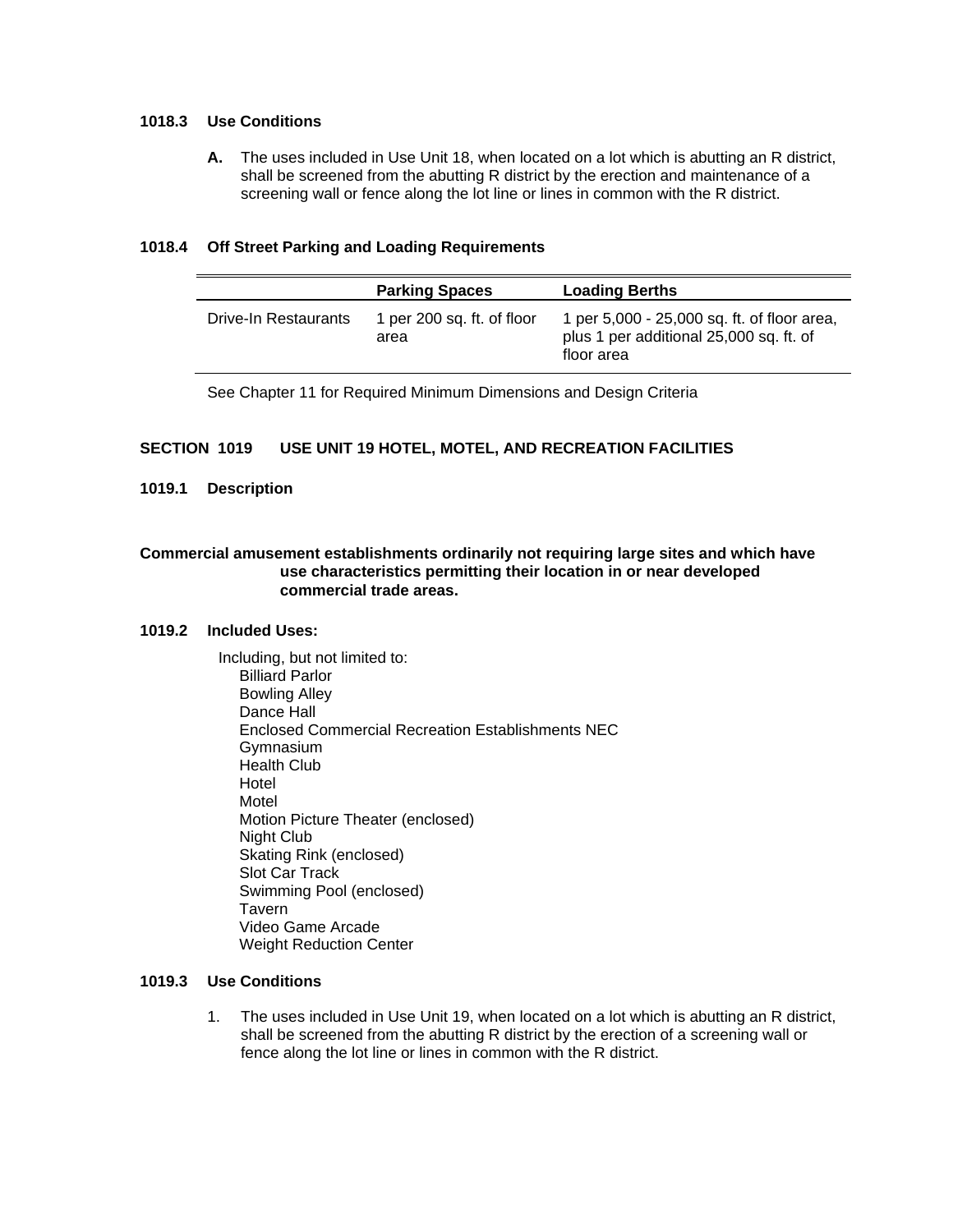- 2. Night clubs, bars or taverns shall also meet the following requirements:
	- A. Shall not be located within 1000 feet of another night club, bar or tavern.
	- B. Shall not be located within 300 feet of the property line of a church, school, public or private park.
	- C. Shall not be located within 300 feet of the nearest property line of a lot zoned residential.
	- D. Shall not be located within 300 feet of a nonarterial street which provides direct access to a residentially zoned area.

#### **1019.4 Off-Street Parking and Loading Requirements**

|                | <b>Parking Spaces</b>                                                                                        | <b>Loading Berths</b>                                                                                                                                                                                                                                       |
|----------------|--------------------------------------------------------------------------------------------------------------|-------------------------------------------------------------------------------------------------------------------------------------------------------------------------------------------------------------------------------------------------------------|
| Hotel, Motel   | 1 per sleeping room plus, 1<br>per 200 sq. ft. of accessory<br>facilities such as restaurants<br>and taverns | 1 per 40,000 - 150,000 sq. ft., plus 1 per<br>each additional 150,000 sq. ft. of floor<br>area, plus 1 per 5,000 - 25,000 sq. ft. of<br>accessory facilities such as restaurants<br>and taverns, plus 1 per each additional<br>25,000 sq. ft. of floor area |
| All other uses | 1 per 200 sq. ft. of floor area                                                                              | 1 per 5,000 - 25,000 sq. ft., plus<br>1 per each additional 25,000 sq. ft. of<br>floor area                                                                                                                                                                 |

See Chapter 11 for Required Minimum Dimensions and Design Criteria

## **SECTION 1020 USE UNIT 20 COMMERICIAL RECREATION: INTENSIVE**

## **1020.1 Description**

Commercial recreation facilities, the principal activities of which are usually open air, located in undeveloped outlying sections of the city.

### **1020.2 Included Uses:**

 Amusement Activities NEC Arena Commercial Camp Ground Drag Strip Drive-In Theater **Fairgrounds**  Go-Cart Track Golf Driving Range Miniature Auto Track Outdoor Recreation NEC Race Tracks (auto, dog, horse) Rodeo Grounds Stadiums, NEC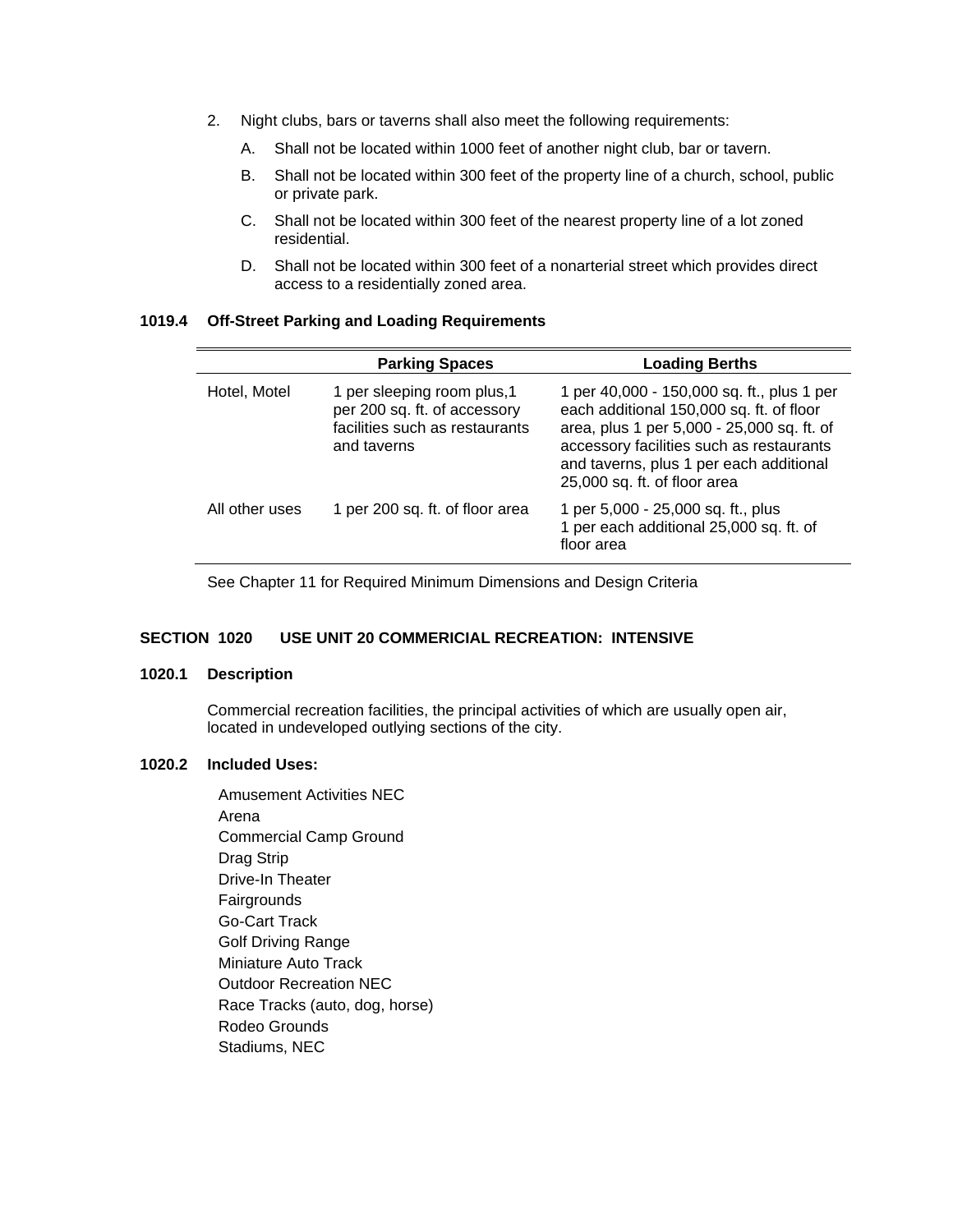### **1020.3 Use Conditions**

The uses included in Use Unit 20, when located on a lot which is abutting an R district, shall be screened from the abutting R district by the erection and maintenance of a screening wall or fence along the lot line or lines in common with the R district.

#### **1020.4 Off-Street Parking and Loading Requirements**

|                                                                                    | <b>Parking Spaces</b>             | <b>Loading Berths</b>                                                                      |
|------------------------------------------------------------------------------------|-----------------------------------|--------------------------------------------------------------------------------------------|
| Golf driving                                                                       | 1 per tee                         | N/A                                                                                        |
| Drive-In Theater                                                                   | N/A                               | N/A                                                                                        |
| Uses providing spectator<br>seating such as Stadiums,<br>Arenas, and Rodeo Grounds | 1 per 3 seats                     | 1 per 5,000 - 25,000 sq. ft. plus 1<br>per each additional 25,000 sq. ft. of<br>floor area |
| Other Uses                                                                         | 1 per 600 sq. ft. of<br>site area | 1 per 5,000 - 25,000 sq. ft. plus 1<br>per each additional 25,000 sq. ft. of<br>floor area |

See Chapter 11 for Required Minimum Dimensions and Design Criteria

## **SECTION 1021 USE UNIT 21 BUSINESS SIGNS AND OUTDOOR ADVERTISING**

#### **1021.1 Description**

Business signs and outdoor advertising

#### **1021.2 Included Uses:**

 Business Signs Outdoor Advertising Signs

#### **1021.3 General Location Requirements**

- **A.** Street Setback No sign or portion thereof shall be permitted in the right-of-way of any street or area designated in the Collinsville Master Street Plan as a future street under any circumstances except authorized traffic signals, signs or devices. (See Collinsville Comprehensive Plan for copy of Master Street Plan).
- **B.** Intersection Setback No sign shall be located less than thirty-five (35) feet from the intersection of the pavement of two (2) streets or from the intersection of street pavement and a railroad track. The point of intersection shall be measured from the edge of the paving.
- **C.** Traffic Signal Clearance No sign shall be located in such a manner as to obstruct or obscure or in any manner interfere with any traffic signal light or public warning sign.
- **D.** Obstruction of View Signs when located in such a manner so as to prevent any motorists from obtaining a clear view of approaching vehicles for a distance of five hundred (500) feet along a public right-of-way are prohibited.
- **E.** No business or outdoor advertising sign shall be located within 50 feet of an R district if visible from such district.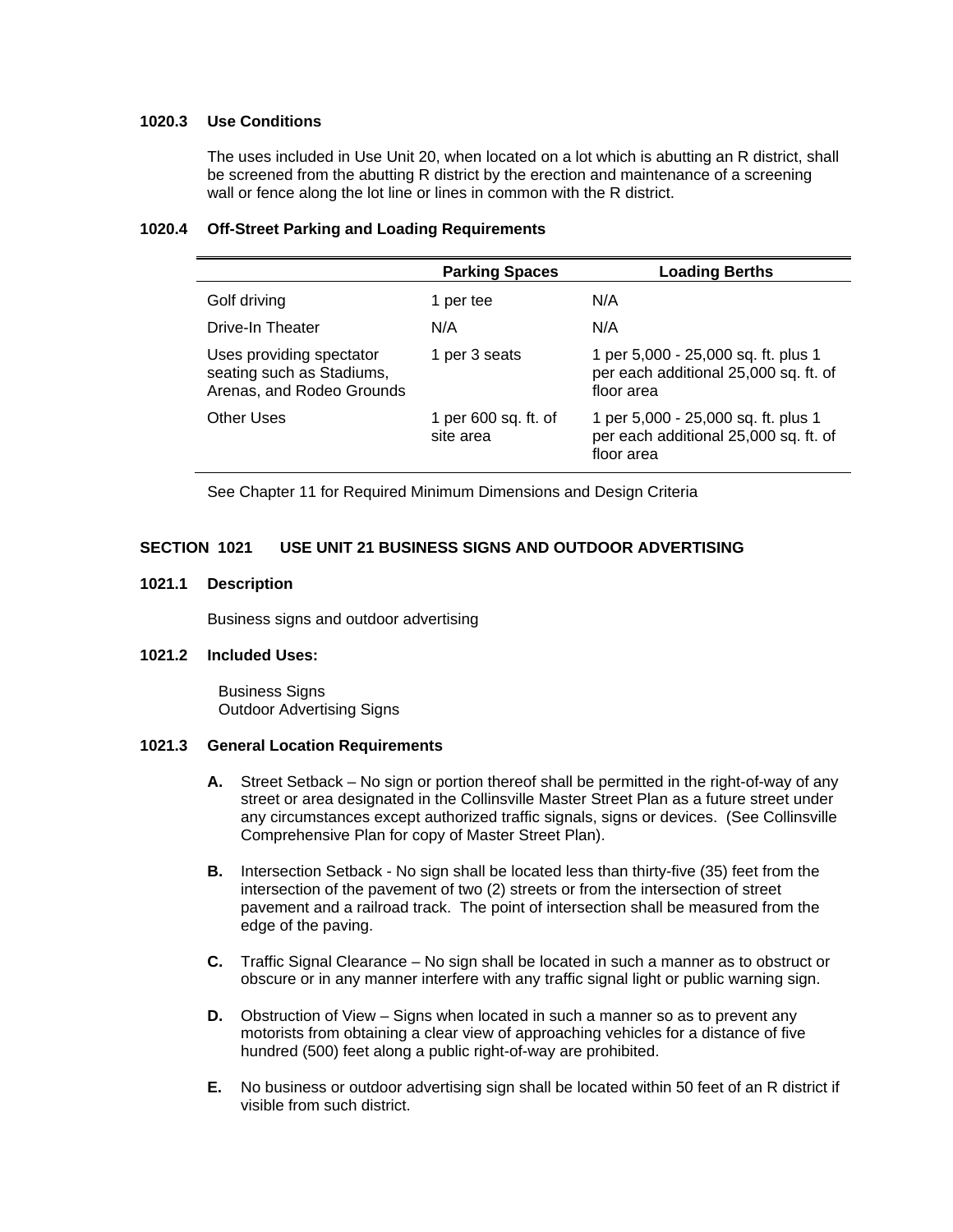- **F.** Illumination, if any shall be by constant light.
- **G.** Any on-premises ground sign shall maintain a minimum separation of 50 feet from any other ground sign on the same frontage.
- **H.** Any off-premises ground sign shall maintain a minimum separation of 500 feet from any other off-premises ground sign and also from any on-premises ground sign on the same frontage, providing that the on-premises ground sign was located first.

## **1021.4 General Use Conditions**

- **A.** For the purpose of display surface area calculation, where a lot abuts more than one public street, that street frontage which is larger shall be used.
- **B.** Only one side of a double-faced sign shall be included in the computation of display surface area.
- **C.** The following signs shall not be included in the computation of display surface area:
	- 1. Nameplates, attached to the face of the wall and not exceeding four (4) square feet in surface area.
	- 2. Temporary real estate and construction signs.
	- 3. Signs which are not visible from a public street.
	- 4. Signs painted on glass surfaces of windows or doors and pertaining to the business conducted therein which are in place for 60 days or less. After 60 days, such signs shall be restricted to the display surface area limitations for the district in which located.
	- 5. Tablets built into the wall of a building or other structure and used for inscriptions or as memorial tablets or for similar purposes.
	- 6. Signs of warning, directive, or instructional nature erected by a public agency, franchised transportation company, or governmental agency.
	- 7. Legal notices and street numbers.
	- 8. Election campaign signs, if erected not more than 45 days prior to an election and removed within 7 days following an election.
	- 9. Signs located within a building.
	- 10. Signs not exceeding 3 square feet of display surface area of a warning, directive, or instructional nature, including entrance, exit, and restroom signs.
	- 11. Signs which are attached labels of a commodity offered for sale.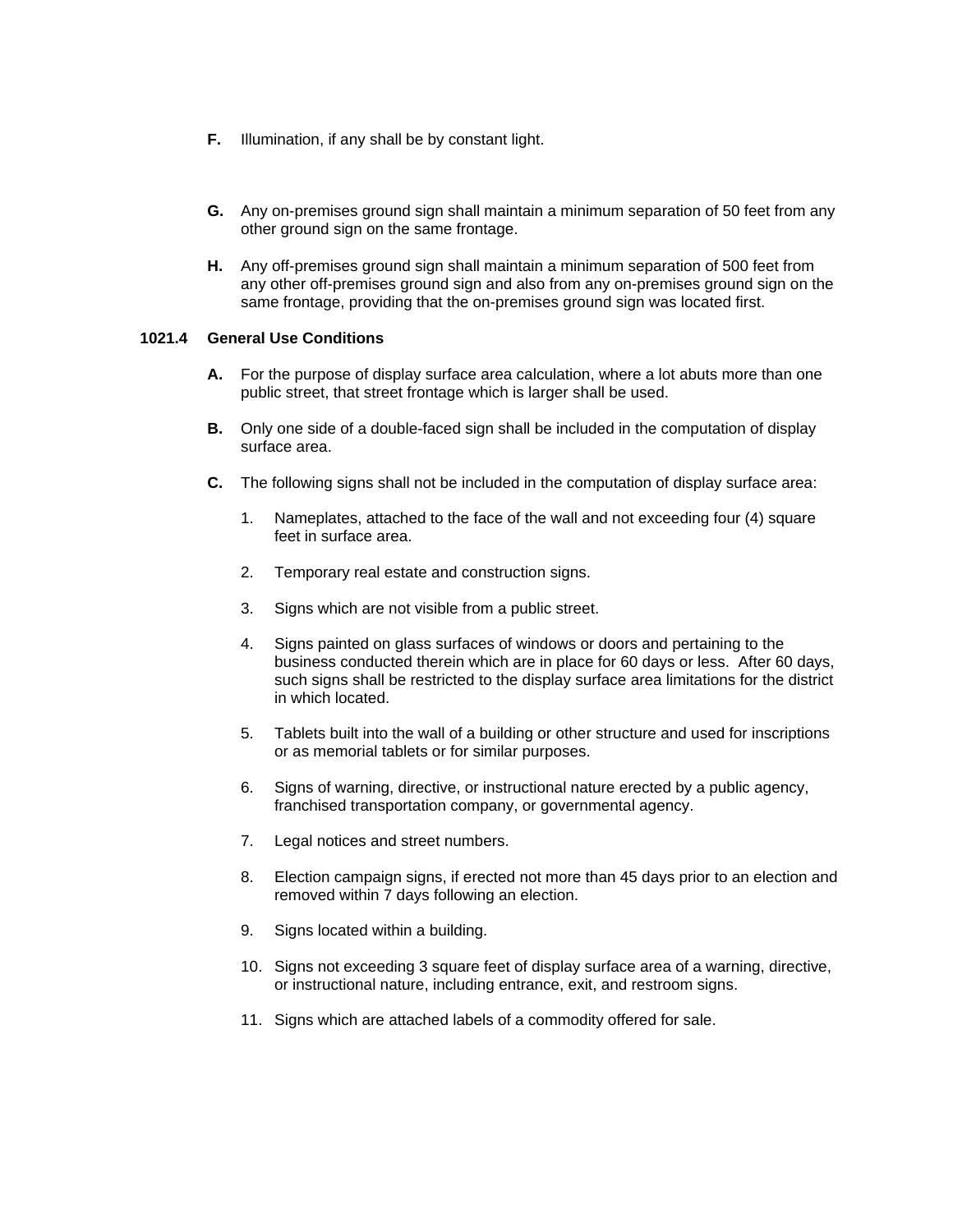## **1021.5 AG District Use Conditions**

- **A.** Signs as Principal Use are subject to the following conditions:
	- 1. Business signs and outdoor advertising on a lot abutting designated state and federal highways must conform to all state and federal regulations.
	- 2. The maximum display surface area of ground signs and outdoor advertising shall be limited on a lot abutting U.S. Highway 75 or U.S. Highway 169, or a frontage road thereof, shall be limited to an aggregate of one and one-half (1.5) square feet of display area per each lineal foot of street frontage, provided that no single sign shall exceed 300 square feet.
	- 3. The maximum display surface area of ground sign and outdoor advertising on lots not abutting U.S. Highway 75 or U.S. Highway 169 or a frontage road thereof, shall be limited to an aggregate of one (1) square foot of display area per each lineal foot of street frontage, provided that no single sign shall exceed 300 square feet.
	- 4. A ground sign shall not exceed 30 feet in height, measured from the mean curb level of the lot upon which it is erected, unless in addition to the minimum setback prescribed in Subsection 1021.3(A), the sign is setback one foot for each foot of height exceeding 30 feet provided the sign shall not exceed 50 feet regardless of setback. Further provided that on a lot abutting U.S. Highway 75, or a frontage road thereof, a sign may be 50 feet in height regardless of setback from the rightof-way. No sign shall exceed 50 feet of height regardless of setback.
- **B.** Signs as Accessory Use are subject to the following conditions:
	- 1. One bulletin board may be erected on each street frontage of an educational, religious, institutional, or similar use requiring announcement of its activities. The bulletin board shall not exceed 32 square feet in area nor 15 feet in height, and illumination, if any, shall be by constant light.
	- 2. One identification sign may be erected on each street frontage of a permitted nonresidential use. The sign shall not exceed 32 square feet in surface area, nor 15 feet in height, and illumination, if any, shall be by constant light.
	- 3. A real estate sign advertising the sale, rental, or lease of the premises may be erected on each street frontage of the premises. The sign shall not exceed 80 square feet in surface area, nor 15 feet in height and illumination, if any, shall be by constant light.

### **1021.6 Residential Districts Use Conditions**

- **A.** Signs as Principal Uses are not allowed in residential districts.
- **B.** Signs as Accessory Uses are subject to the following conditions:
	- 1. One bulletin board may be erected on each street frontage of an educational, religious, institutional, or similar use requiring announcement of its activities. The bulletin board shall not exceed 12 square feet in area nor 15 feet in height, and illumination, if any, shall be by constant light.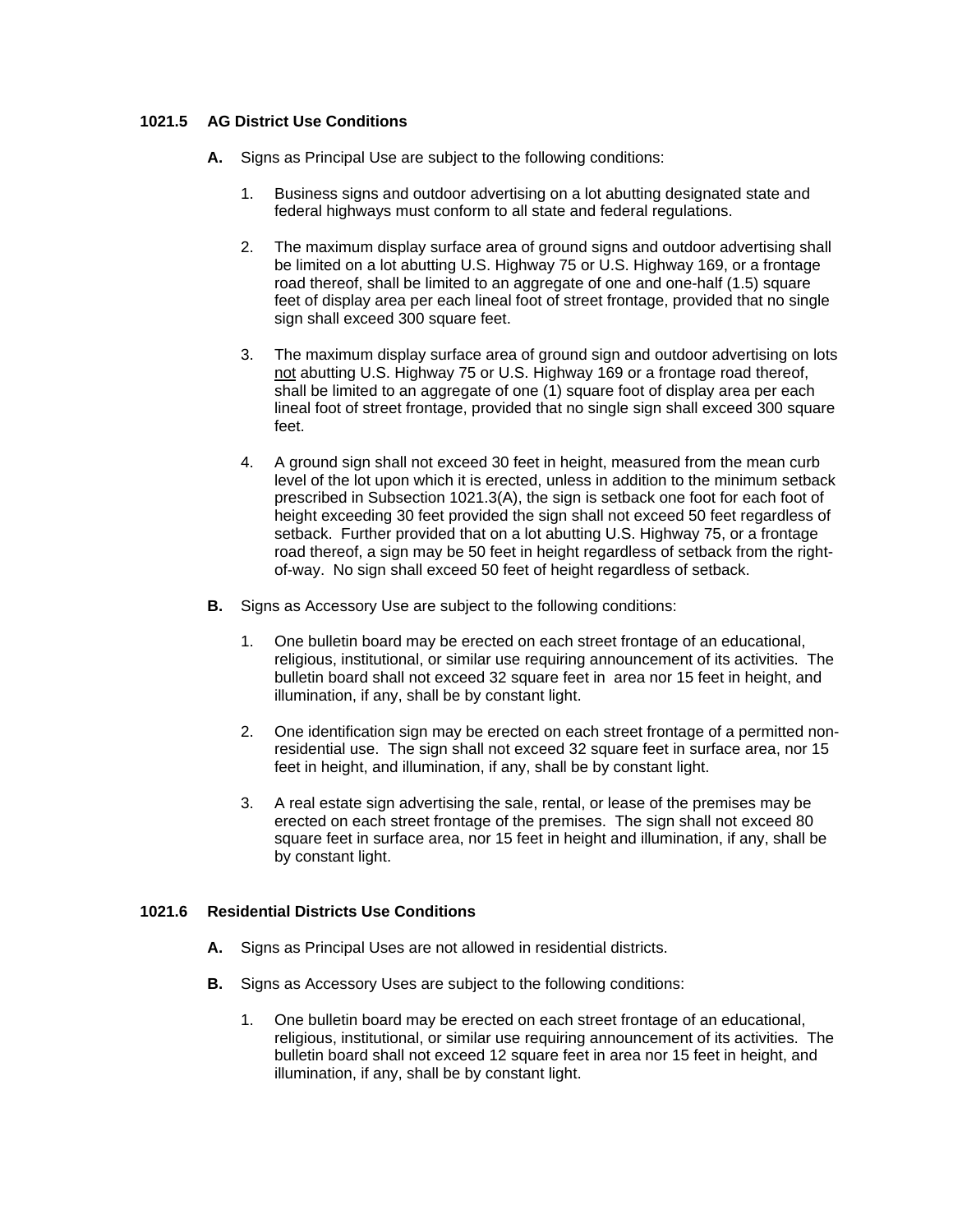- 2. One identification sign may be erected on each street frontage of a permitted nonresidential use. The sign shall not exceed 32 square feet in surface area, nor 15 feet in height, and illumination, if any, shall be by constant light.
- 3. During the period of construction, a temporary sign advertising the construction of improvements on the premises may be located on each major street frontage of the development. The sign shall not exceed 64 square feet in surface area nor 15 feet in height, and illumination, if any, shall be by constant light. All such signs must be removed upon completion of construction or revocation of the building permit except; if the temporary sign is for a subdivision under construction, then the sign must be removed prior to building permits being issued on more than 75% of the lots in the subdivision.
- 4. A temporary real estate sign advertising the sale, rental or lease of the premises may be erected on each street frontage of a lot. The sign shall not exceed 8 square feet in surface area nor 15 feet in height, and illumination, if any, shall be by constant light in an RM or RD district. In an RS or RE district the sign shall not exceed 4 square feet in surface area, nor more than 6 feet in height and shall not be illuminated in any way.

## **1021.7 Office District Use Conditions**

- **A.** Signs as Principal Uses are not allowed in Office Districts
- **B.** Signs as Accessory Uses are subject to the following conditions:
	- 1. In the OL and OM Districts, one business sign not exceeding 32 square feet in surface area may be erected on each street frontage of a lot. Ground signs shall not exceed the height of the building in which the principal use is located or 20 feet, whichever is lower. No business signs shall be located within 50 feet of an R district if visible from such district. Illumination, if any, shall be by constant light.
	- 2. During the period of construction, a temporary sign advertising the construction of improvements on the premises may be located on each major street frontage of the development. The sign shall not exceed 160 square feet in surface area nor 15 feet in height, and illumination, if any, shall be by constant light.
	- 3. A temporary real estate sign advertising the sale, rental or lease of the premises may be erected on each street frontage of a lot. The sign shall not exceed 32 square feet in surface area nor 15 feet in height, and illumination, if any, shall be by constant light.

### **Signs in the Central Business District Zoning Category**

### **1021.8 CBD Zoning Category – Use Conditions**

- **A.** Location Requirements:
	- 1. Portable ground signs will be permitted in the existing or proposed ROW, but no sign shall be located closer than 10 feet from the curb, and 35 feet from the intersection of the pavement of two (2) streets or from the intersection of street pavement and a railroad track.
	- 2. Projecting roof and canopy signs will be permitted to overhang the existing or proposed ROW, provided that said sign shall maintain a clear height of ten (10) feet above the sidewalk and all such signs shall not extend closer than eighteen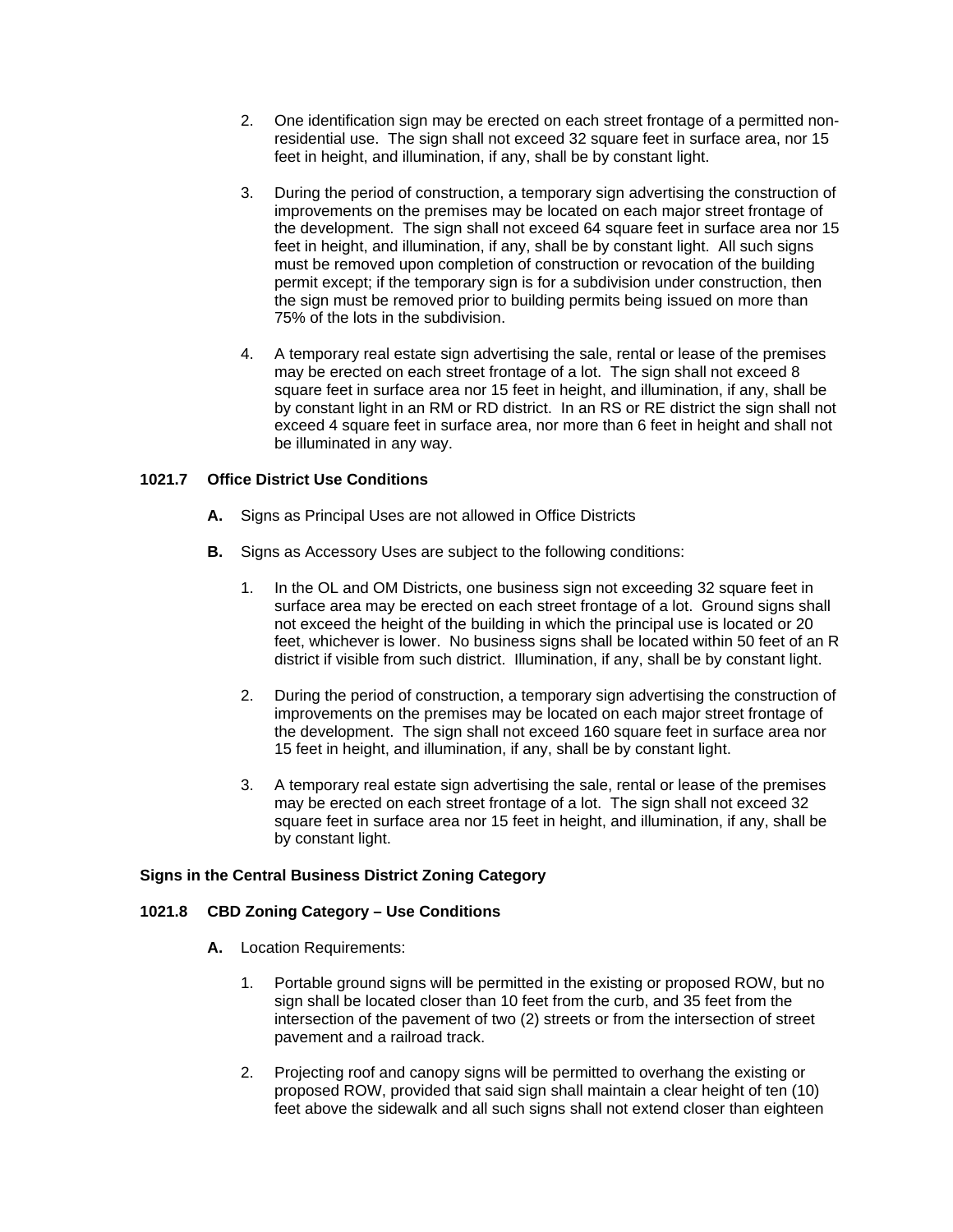(18) inches behind the curbline or extend 4.5 feet (54") beyond the front building wall of the building to which it is attached.

 **B.** Height Requirements:

 **1. A ground sign shall not exceed 30 feet in height, measured from the mean curb level of the lot upon which it is erected, unless in addition to the minimum setback prescribed in Subsection 1021.3A the sign is setback one foot for each foot of height exceeding 30 feet. No sign shall exceed 50 feet in height regardless of setback.** 

- 2. A roof sign shall not extend more than 12 feet above the mean roof level of the structure to which it is affixed.
- 3. A projecting sign shall not extend more than 9 feet above the mean roof level of the structure to which it is affixed.
- **C.** Display Surface Area Requirements:
	- 1. The maximum display surface area of ground signs in the CBD shall be limited to an aggregate of one (1) square foot of display area per each lineal foot of street frontage, provided that no single sign shall exceed 100 square feet.
	- 2. Wall and canopy signs shall not exceed an aggregate display surface area of three square feet per each lineal foot of the building wall to which the sign or signs are affixed.

### **1021.9 Commercial and Industrial District Use Conditions**

- **A.** Height Requirements:
	- 1. A ground sign shall not exceed 30 feet in height, measured from the mean curb level of the lot upon which it is erected, unless in addition to the minimum setback prescribed in Subsection 1021.3 (A), the sign is set back one foot for each foot of height exceeding 30 feet. No sign shall exceed 50 feet in height regardless of setback. Further provided that on a lot abutting U.S. Highway 75, or a frontage road thereof, a sign may be 50 feet in height regardless of setback from the rightof-way. No sign shall exceed 50 feet of height regardless of setback.
	- 2. A roof sign shall not extend more than 12 feet above the mean roof level of the structure to which it is affixed.
	- 3. A projecting sign shall not extend more than 9 feet above the mean roof level of the structure to which it is affixed.
- **B.** Display Surface Area Requirements:
	- 1. The maximum display surface area of ground signs and outdoor advertising on a lot abutting U.S. Highway 75 or U.S. Highway 169, or a frontage road thereof, shall be limited to an aggregate of one and one-half (1.5) square feet of display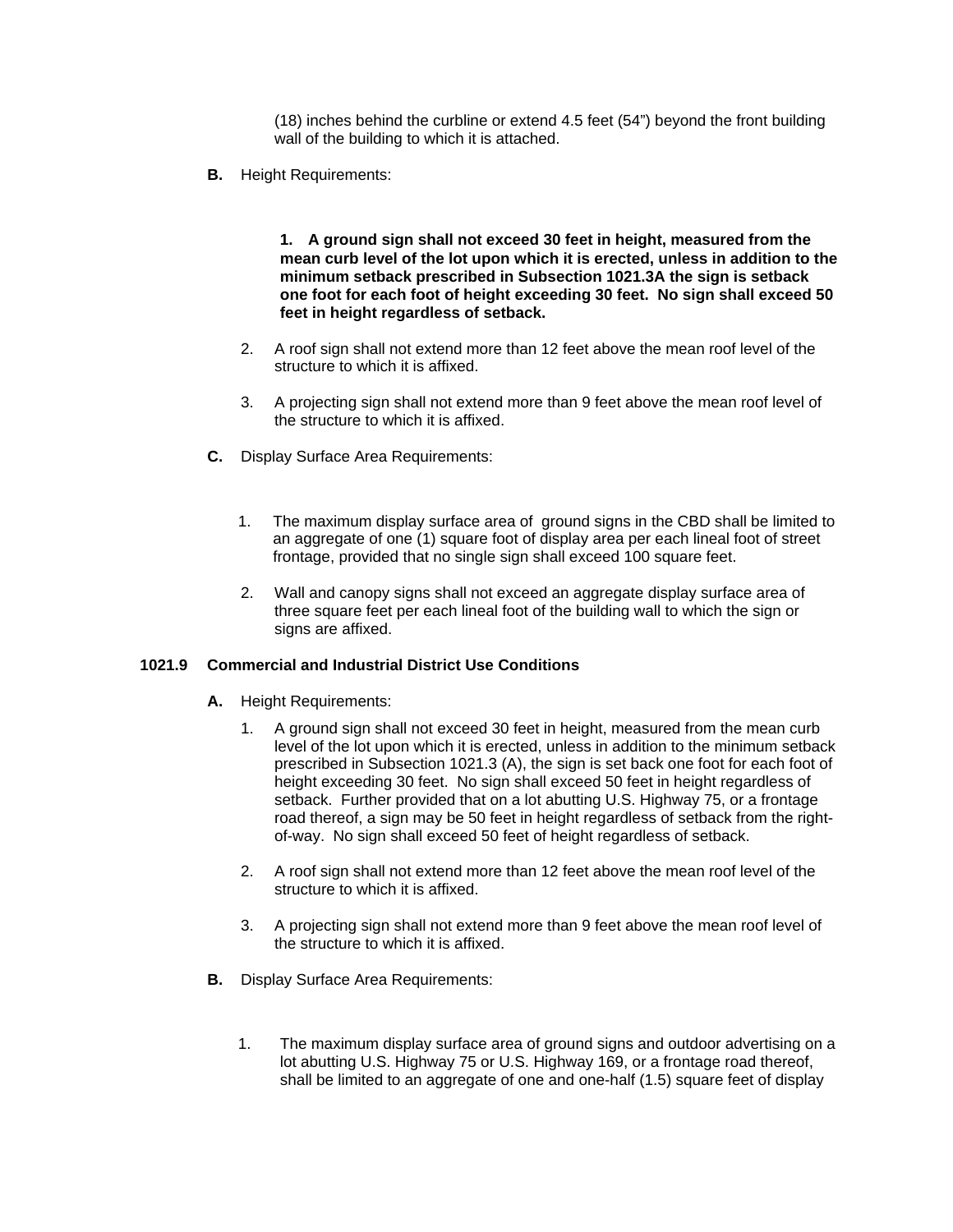area per each lineal foot of street frontage, provided that no single sign shall exceed 300 square feet.

 2. The maximum display surface area of ground signs and outdoor advertising on lots not abutting U.S. Highway 75 or U. S. Highway 169 or a frontage road thereof, shall be limited to an aggregate of one (1) square foot of display area per each lineal foot of street frontage, provided that no single sign shall exceed 300 square feet.

## **1021.10 Use Conditions – Political Campaign Signs**

Political campaign signs are allowed in any zoning district. No political campaign sign shall be erected more than forty-five (45) days prior to any election, nor shall any sign be permitted to remain on any property more than seven (7) days following an election; no political campaign signs shall be permitted on public property and they shall be permitted on private property only with the consent of the property owner; the display surface area of each political campaign sign located in R or O zoning districts shall not exceed sixteen (16) square feet in surface area; only one side of a double faced sign shall be computed in the computation of display area.

## **1021.11 Use Conditions – Temporary Signs**

- **A.** Temporary signs are subject to the following conditions:
	- 1. Temporary signs shall conform to all requirements for business signs and outdoor advertising signs. The stipulations in this section shall not be construed to require temporary signs to have connections to surfaces, tie down or foundations when provisions are made by temporary means of configuration of the structure to provide stability for the expected duration of the installation and approved by the building inspector.
	- 2. Permits for a temporary sign shall be good for a period of 60 days, not to exceed one (1) permit in a 6 month period on a given site.
	- 3. Temporary signs shall be located only on privately owned property advertising products or services on the property where the sign is located.
	- 4. That the height maximum on temporary signs, including any trailers is 6 feet and the maximum sign face area shall not be greater than 32 square feet.
	- 5. That the temporary sign designation does not apply to business identification signs on company vehicles used in daily operation of the business. Vehicles with signs cannot be parked and used as advertisements.
	- 6. Temporary signs which require electrical service shall adhere to the National Electric Code.

### **1021.12 Off-Street Parking and Loading Requirements**

Not applicable.

### **SECTION 1022 USE UNIT 22 WAREHOUSING AND WHOLESALING**

**1022.1 Description**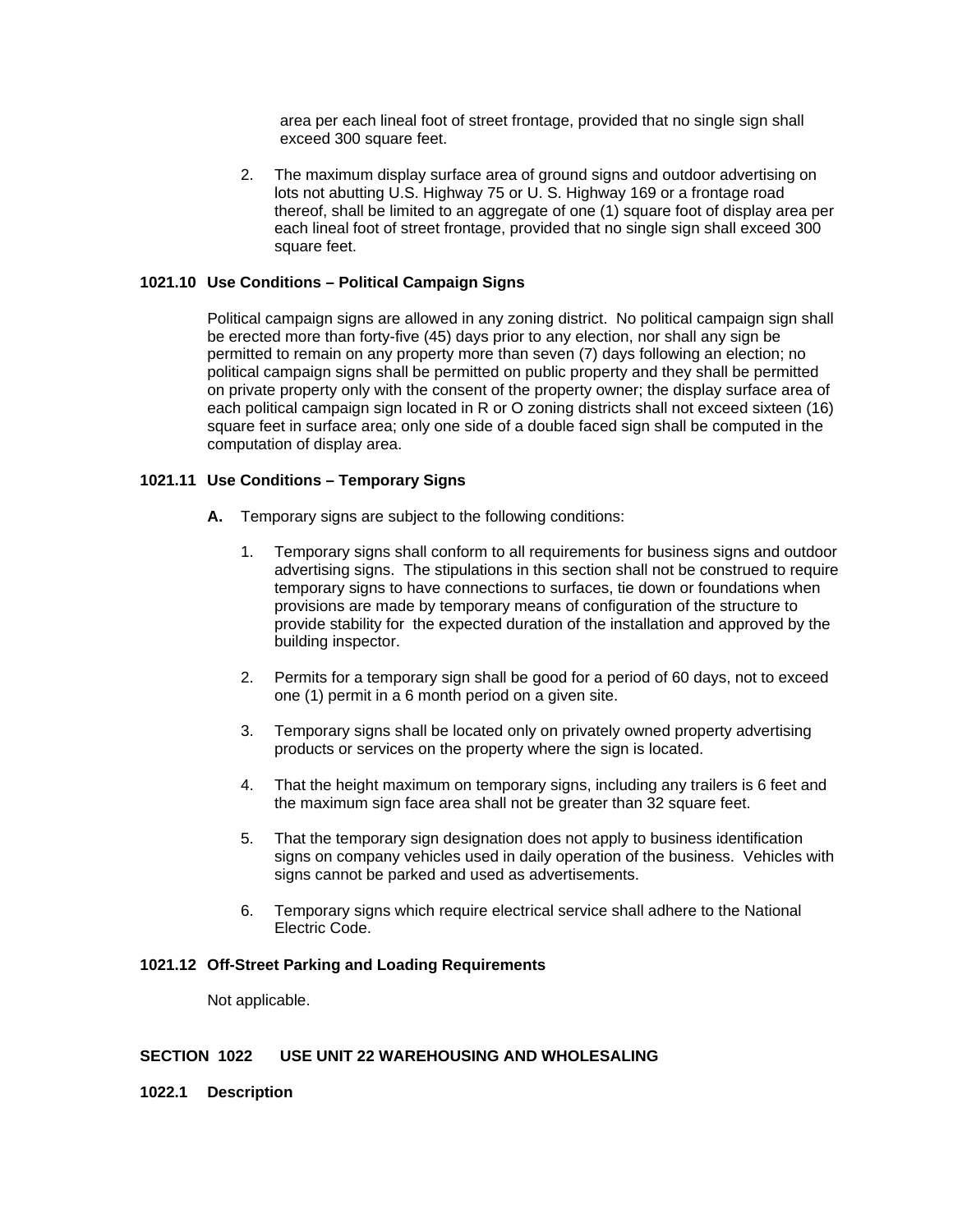Warehousing, wholesaling, and trucking often located adjacent to the central business district, in industrial parks served by rail and highway transportation and port areas.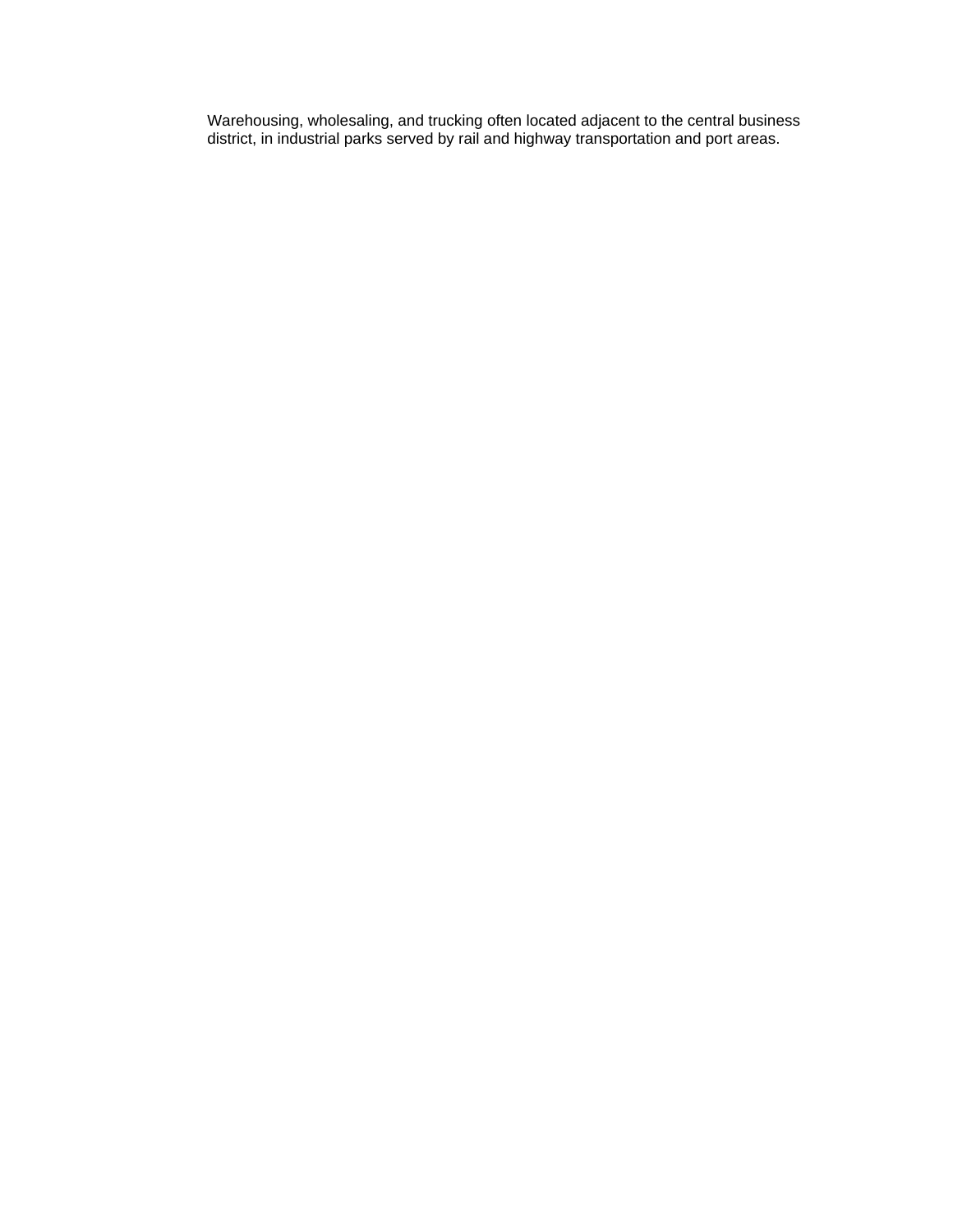#### **1022.2 Included Uses:**

 Storage NEC Truck Rentals Trucking Establishments Warehouses NEC Wholesale Establishments NEC

## **1022.3 Use Conditions**

The uses included in Use Unit 22, when located on a lot which is abutting the boundary of an R district, shall be screened from the abutting R district by the erection and maintenance of a screening wall or fence along the lot line or lines in common with the R district.

#### **1022.4 Off-Street Parking and Loading Requirements**

|          | <b>Parking Spaces</b>              | <b>Loading Berths</b>                                                                    |
|----------|------------------------------------|------------------------------------------------------------------------------------------|
| All Uses | 1 per 500 sq. ft. of floor<br>area | 1 per 5,000 - 25,000 sq. ft., plus 1 per each<br>additional 25,000 sq. ft. of floor area |

See Chapter 11 for Required Minimum Dimensions and Design Criteria

## **SECTION 1023 USE UNIT 23 LAND INTENSIVE INDUSTRIAL USES**

#### **1023.1 Description**

Uses which are very land intensive and because of their potential adverse influence on adjacent properties, require site review and therefore, require BOA approval in all cases.

#### **1023.2 Included Uses:**

 Mining, Quarrying, or extraction of Coal, Ores, Stone, Sand or Gravel Oil and Gas Drilling Processing of Mineral Products such as: Crushing, Washing and Grading of coal, ore, stone, sand or gravel Manufacture of Portland Cement, Concrete or Asphaltic Concrete, at the source of supply of crushed rock, sand, or gravel, for utilization off the premises Hazardous Waste Disposal Paper or Pulp Manufacturing by Sulphide Process Salvage Yards for automobiles, building materials, scrap metal, junk, paper or for other kinds of salvage Sanitary Landfill Storage of dismantled autos in any form

#### **1023.3 Use Conditions**

The Board of Adjustment, in granting a Use Unit 23 by Special Exception, shall consider potential environmental influences, such as dust and vibration, and shall establish in the particular instance appropriate protective conditions, such as setbacks, screening and method of operation as will mitigate the adverse effect on adjacent land uses.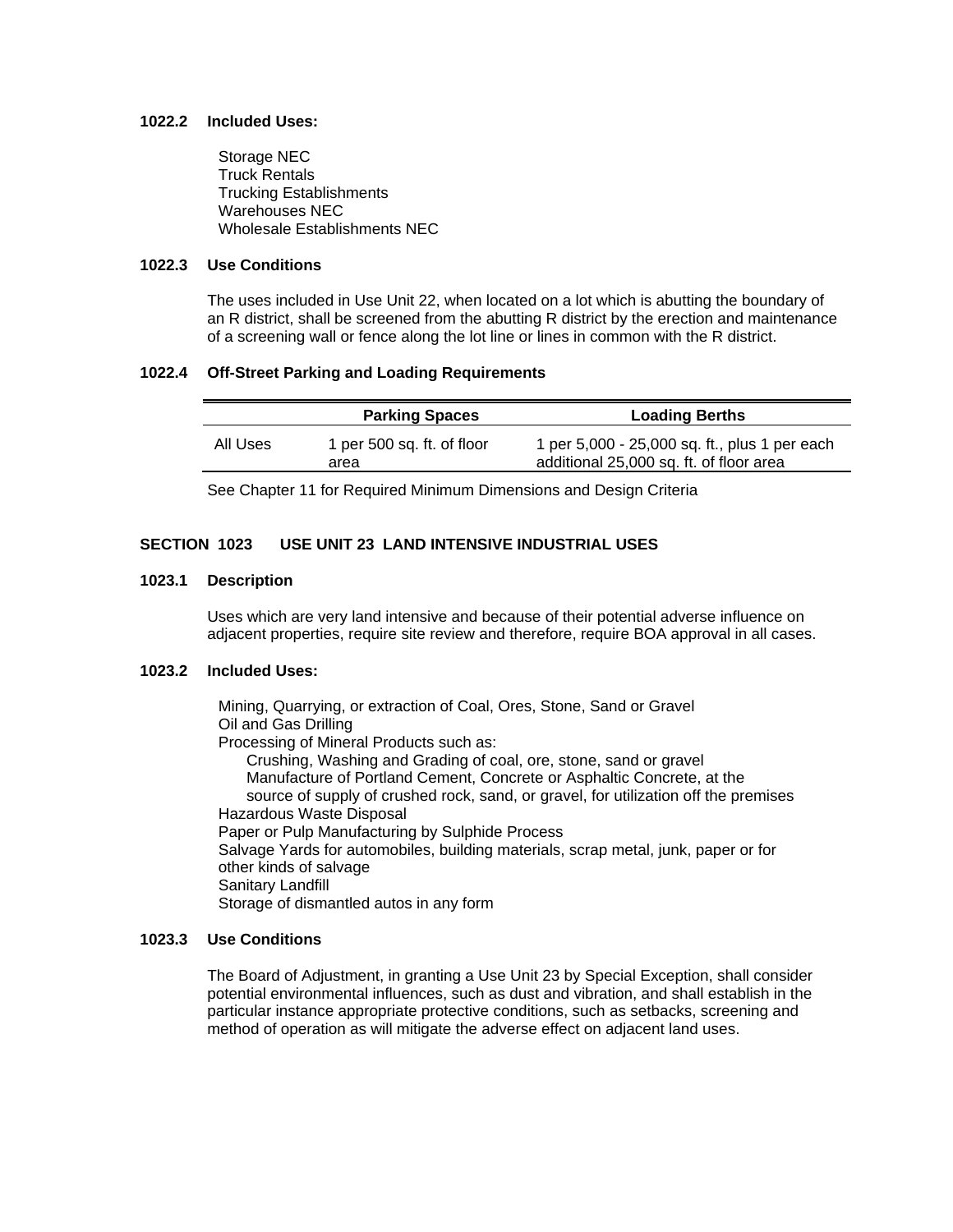### **1023.4 Off-Street Parking and Loading Requirements**

|          | <b>Parking Spaces</b>    | <b>Loading Berths</b> |
|----------|--------------------------|-----------------------|
| All Uses | 1.5 per on-site employee | N/A                   |

See Chapter 11 for Required Minimum Dimensions and Design Criteria

### **SECTION 1024 USE UNIT 24 LIGHT MANUFACTURING AND INDUSTRY**

### **1024.1 Description**

Light manufacturing and industrial uses having slight or no objectionable environmental influences by reason of the emission of odor, heat, smoke, noise or vibration.

## **1024.2 Included Uses:**

 Bottling Plant Building Contract Construction Service and Storage Cesspool Cleaning Concrete Construction Service Grain Elevators Heating Construction Contracting Service Heavy Construction Contracting Service Machine Shop Masonry Oil Well Drilling and Cleaning Roofing Sand Operations Sheet Metal Stone Work Water Well Drilling and Cleaning Welding Shop

## **1024.3 Use Conditions**

- **A.** Uses included in Use Unit 24, which are located within 300 feet of an R district, shall be conducted within enclosed buildings.
- **B.** The uses included Use Unit 24, when located on a lot which is abutting an R district, shall be screened from the abutting R district by the erection and maintenance of a screening wall or fence along the lot line or lines in common with the R district.

### **1024.4 Off-Street Parking ad Loading Requirements**

|                                                  | <b>Parking Spaces</b>              | <b>Loading Berths</b>                                                                                                             |
|--------------------------------------------------|------------------------------------|-----------------------------------------------------------------------------------------------------------------------------------|
| Research and<br>Development<br><b>Facilities</b> | 1 per 500 sq. ft. of floor<br>area | 1 per 5,000-40,000 sq. ft., plus 1 per<br>40,000 - 100,000 sq. ft., plus 1 per each<br>additional 100,000 sq. ft. of floor area   |
| All Other Uses                                   | 1 per 800 sq. ft. of floor<br>area | 1 per 2,000 - 40,000 sq. ft., plus 1 per<br>40,000 - 100,000 sq. ft., plus 1 per each<br>additional 100,000 sq. ft. of floor area |

See Chapter 11 for Required Minimum Dimensions and Design Criteria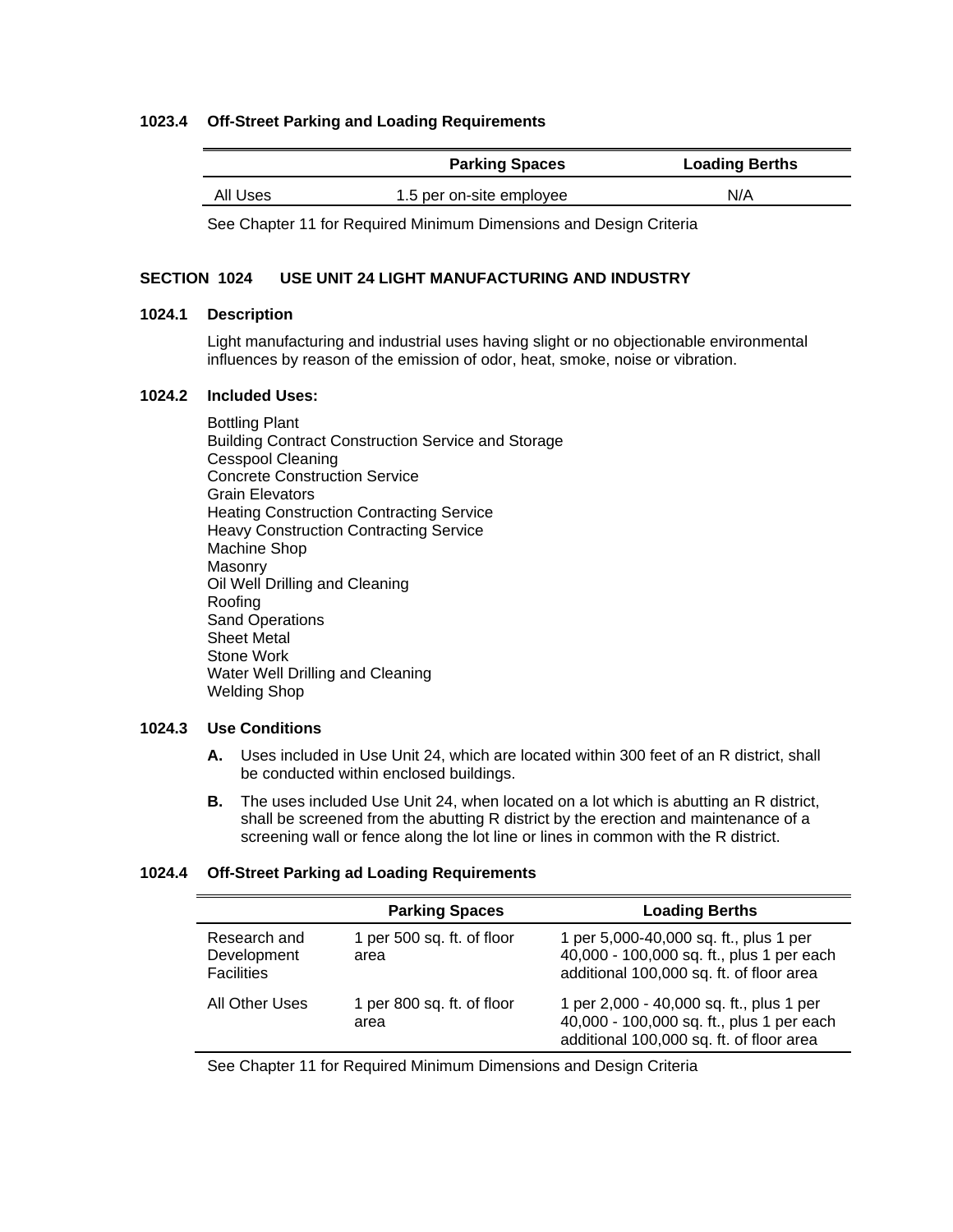## **SECTION 1025 USE UNIT 25 MODERATE MANUFACTURING AND INDUSTRY**

### **1025.1 Description**

Manufacturing and industrial uses having moderately objectionable environmental influences by reason of the emission of odor, heat, smoke, noise, or vibration.

### **1025.2 Included Uses:**

 Aluminum Works or Foundry Asphalt and Tile Manufacturing Bleaching Powder Manufacturing Boiler Works Brick and Tile Manufacturing Cellophane Manufacturing Celluloid Manufacturing Coke Manufacturing Concrete Ready Mix Dyestuff Manufacturing Linoleum Manufacturing Oil Cloth Manufacturing Pickle Manufacturing Rayon Manufacturing Rolling Mills Sausage and Sauerkraut Manufacturing Shoddy Manufacturing Starch Glucose and Dextrine Manufacturing Sugar Refining Tar Roofing Manufacturing Vinegar Manufacturing Wool Scouring and Hair Manufacturing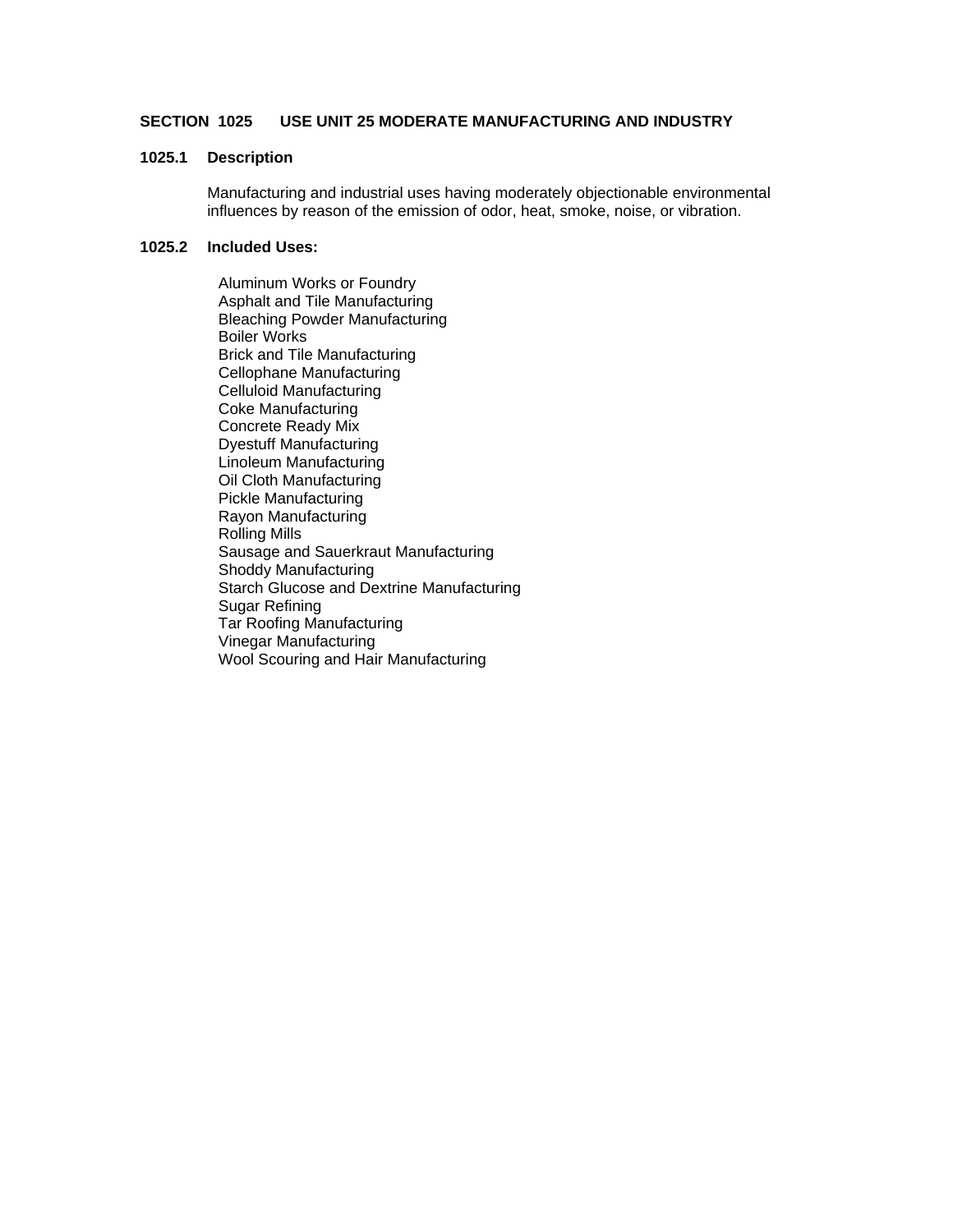### **1025.3 Use Conditions**

- **A.** The uses included in Use Unit 25, which are located within 300 feet of an R district, shall be conducted within enclosed buildings.
- **B.** The uses included in Use Unit 25, when located on a lot which is abutting an R district, shall be screened from the adjacent R district by the erection and maintenance of a screening wall or fence along the lot line or lines in common with the R district.

#### **1025.4 Off-Street Parking and Loading Requirements**

|          | <b>Parking Spaces</b>             | <b>Loading Berths</b>                                                                                                             |
|----------|-----------------------------------|-----------------------------------------------------------------------------------------------------------------------------------|
| All Uses | 1 per 800 sq. ft of<br>floor area | 1 per 2,000 - 40,000 sq. ft., plus 1 per 40,000 -<br>100,000 sq. ft., plus 1 per each additional 100,000 sq.<br>ft. of floor area |

See Chapter 11 for Required Minimum Dimensions and Design Criteria

### **SECTION 1026 USE UNIT 26 HEAVY MANUFACTURING INDUSTRY**

#### **1026.1 Description**

Manufacturing and industrial uses having substantial objectionable environmental influences by reason of the emission of odor, heat, smoke, noise, or vibration.

#### **1026.2 Included Uses:**

Manufacturing or Industrial Uses not elsewhere classified.

## **1026.3 Use Conditions**

- **A.** The uses included in Use Unit 26, which are located within 300 feet of an R district, shall be conducted within enclosed buildings.
- **B.** The uses included in Use Unit 26, when located on a lot which is abutting an R district, shall be screened from the adjacent R district by the erection and maintenance of a screening wall or fence along the lot line or lines in common with the R district.

### **1026.4 Off-Street Parking and Loading Requirements**

|          | <b>Parking Spaces</b>              | <b>Loading Berths</b>                                                                                                             |
|----------|------------------------------------|-----------------------------------------------------------------------------------------------------------------------------------|
| All Uses | 1 per 800 sq. ft. of floor<br>area | 1 per 2,000 - 40,000 sq. ft., plus 1 per 40,000 -<br>100,000 sq. ft., plus 1 per each additional<br>100,000 sq. ft. of floor area |

See Chapter 11 for Required Minimum Dimensions and Design Criteria.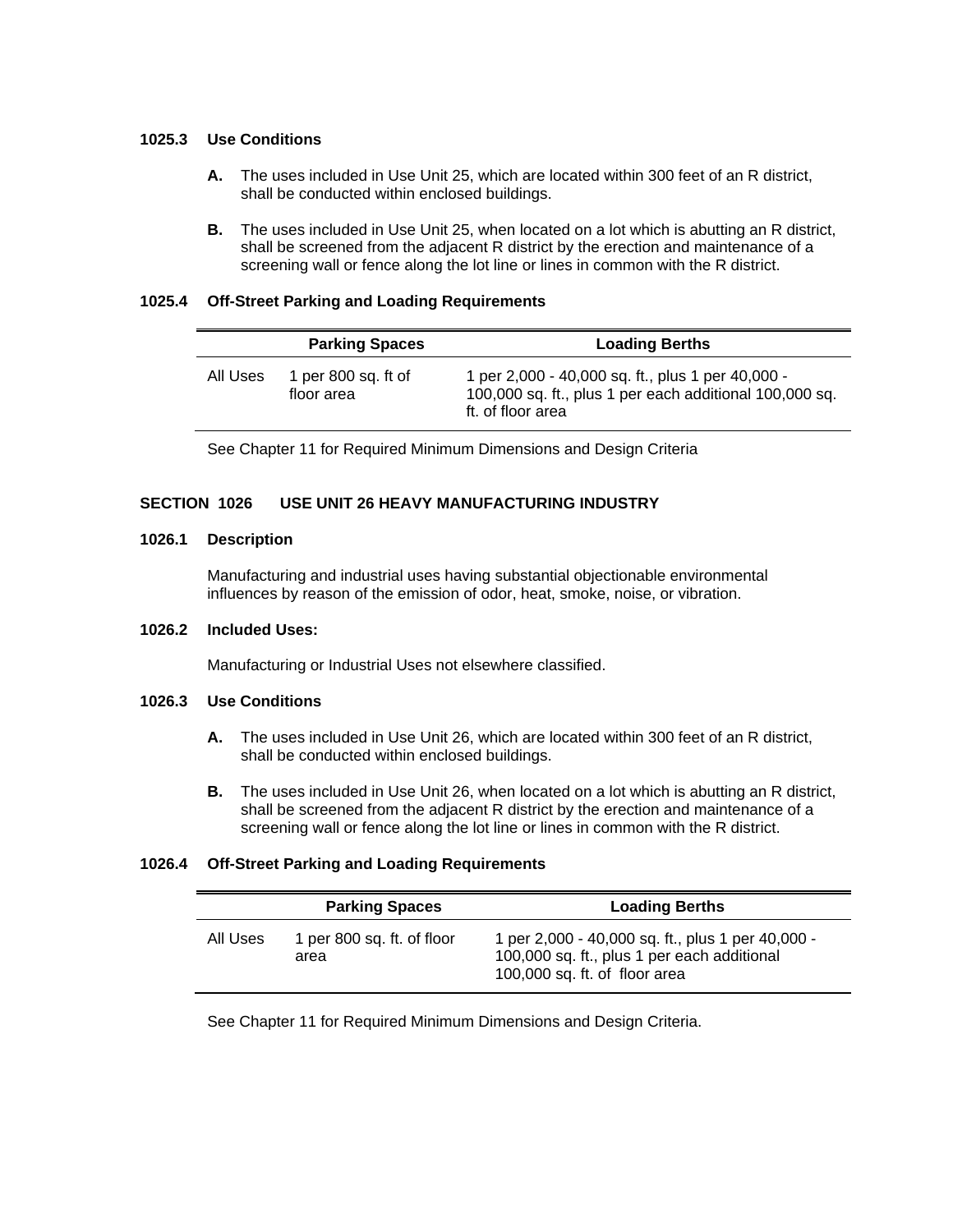### **CHAPTER 11**

#### **OFF-STREET PARKING AND OFF-STREET LOADING**

- 1100 Purpose
- 1110 Applicability of Requirements
- 1120 General Requirements
- 1130 Setback and Screening Requirements for Off-Street Parking and Loading Areas<br>1140 Design Standards for Off-Street Parking Areas
- Design Standards for Off-Street Parking Areas
- 1150 Design Standards for Off-Street Loading Areas
- 1160 Site Plan Review

#### **SECTION 1100 PURPOSE**

It is the intent of this section to assure that adequate off-street parking is provided with the construction, alteration, remodeling or change of use of any building or change in the use of land.

## **SECTION 1110 APPLICABILITY OF REQUIREMENTS**

The off-street parking and off-street loading facilities, whether they are principal uses, accessory uses, or a minimum requirement for the initiation, enlargement, or change of use, shall meet the requirements of this Chapter as follows:

- **A.** For all buildings and structures erected and all uses of land established after the effective date of this Code, parking and loading facilities shall be provided as required by the applicable use unit.
- **B.** When the intensity of use of any building, structure, or premises shall be increased through the addition of dwelling units, floor area, seating capacity, or other units of measurement specified herein for required parking or loading facilities, parking and loading facilities as required herein shall be provided for such increase in intensity of use.
- **C.** Whenever the existing use of a building or structure shall hereafter be changed to a new use, parking and/or loading facilities shall be provided as required for such new use. However, if the building or structure was erected prior to the effective date of this Code, additional parking and/or loading facilities are mandatory only in the amount by which the requirements for the new use would exceed those for the existing use, if the latter were subject to the parking and loading provisions of this Code.
- **D.** Accessory off-street parking and loading facilities in existence of the effective date of this Code and located on the same lot as the building or use served shall not hereafter be reduced below, or if already less than, shall not be further reduced below the requirements for a similar new building or use under the provisions of this Code.
- **E.** Any existing building or use that is enlarged, structurally altered, or remodeled to the extent of increasing or changing the use by more than fifty (50) percent as it existed at the effective date of this ordinance shall be accompanied by off-street parking for the entire building or use in accordance with the off-street parking regulations set forth in this section. When the enlargement, structural alteration, or remodeling is to the extent that the use is not increased or changed by more than fifty (50) percent, additional off-street parking shall only be required for the increased or changed floor area or use.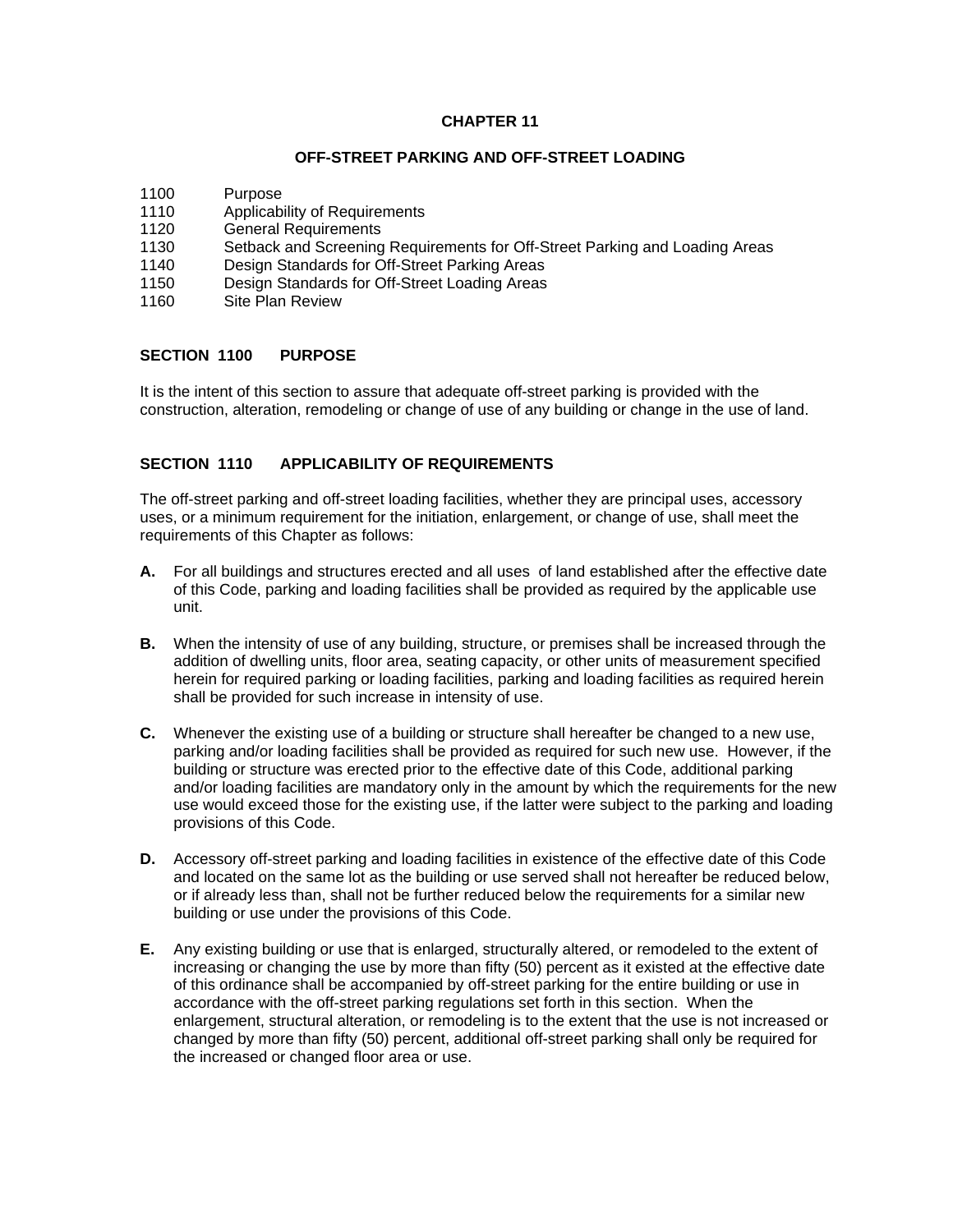### **SECTION 1120 GENERAL REQUIREMENTS**

- **A.** Off-street parking and off-street loading facilities shall not occupy required livability space. Space allocated to any required off-street loading berth shall not be used to satisfy the space requirements for any off-street parking facilities. Space allocated to any required off-street parking shall not be used to satisfy the space requirements of any off-street loading facilities.
- **B.** Within the front and exterior side yards in the RM districts, except RM-T, not more than one vehicle shall be parked for each 600 square feet of area contained in the front or exterior side yards.
- **C.** Required off-street parking spaces and required off-street loading berths shall not be used for the storage, sales, dismantling or servicing of any vehicle, equipment, materials or supplies.
- **D.** Required off-street parking spaces shall be located on the same lot, tract, parcel, or premises as the use being served or on other property of the same or less restrictive zoning classification that the owner of the premises being serviced has a continuing right to use for parking. When the required off-street parking spaces are not located on the same lot, tract, parcel, or premises being serviced, the distance from the parking lot to an entrance to the building or use shall not exceed 500 feet in distance, measured along the shortest available pedestrian route with public access.
- **E.** Required enclosed off-street parking and loading areas shall meet the bulk and area requirements of the use district in which located, except that enclosed off-street parking and loading areas which are required shall not be included in the computation of permitted floor area.
- **F.** The capacity of an off-street parking area shall be the number of parking spaces having required dimensions (see Tables 2 and 3) located thereon in such a manner that each space can be entered without passing through another space.
- **G.** Required off-street parking in commercial, office, industrial and multifamily developments other than townhouse zones shall be so arranged that no maneuvering incidental to parking movements takes place on any public street.
- **H.** The number of off-street parking spaces required for each building or use shall be determined by reference to the appropriate Use Unit (1-26) within which the proposed use is classified. Where several different property uses will share a joint parking area, the parking requirements shall be computed based upon the overall development. For any use not listed, or where the listed regulations are not applicable in the judgment of the staff, the parking requirements shall be determined by staff.
- **I.** Lighting used to illuminate an off-street parking area, if any, shall be by constant light and shall be so arranged as to direct the light away from properties within an R district which do not contain uses for which the parking is being provided.
- **J.** Off-street parking areas, including driveways used for ingress or egress, shall be surfaced with a dust free all-weather material. Surfacing shall be completed prior to the initiation of the use.
- **K.** Driveways for ingress and egress to off-street parking and loading areas shall have a maximum width of 25' measured at the property line. Driveways in R districts shall have 5' radius curb returns. Driveways in O, C or I districts shall have a maximum curb return radius of 15'.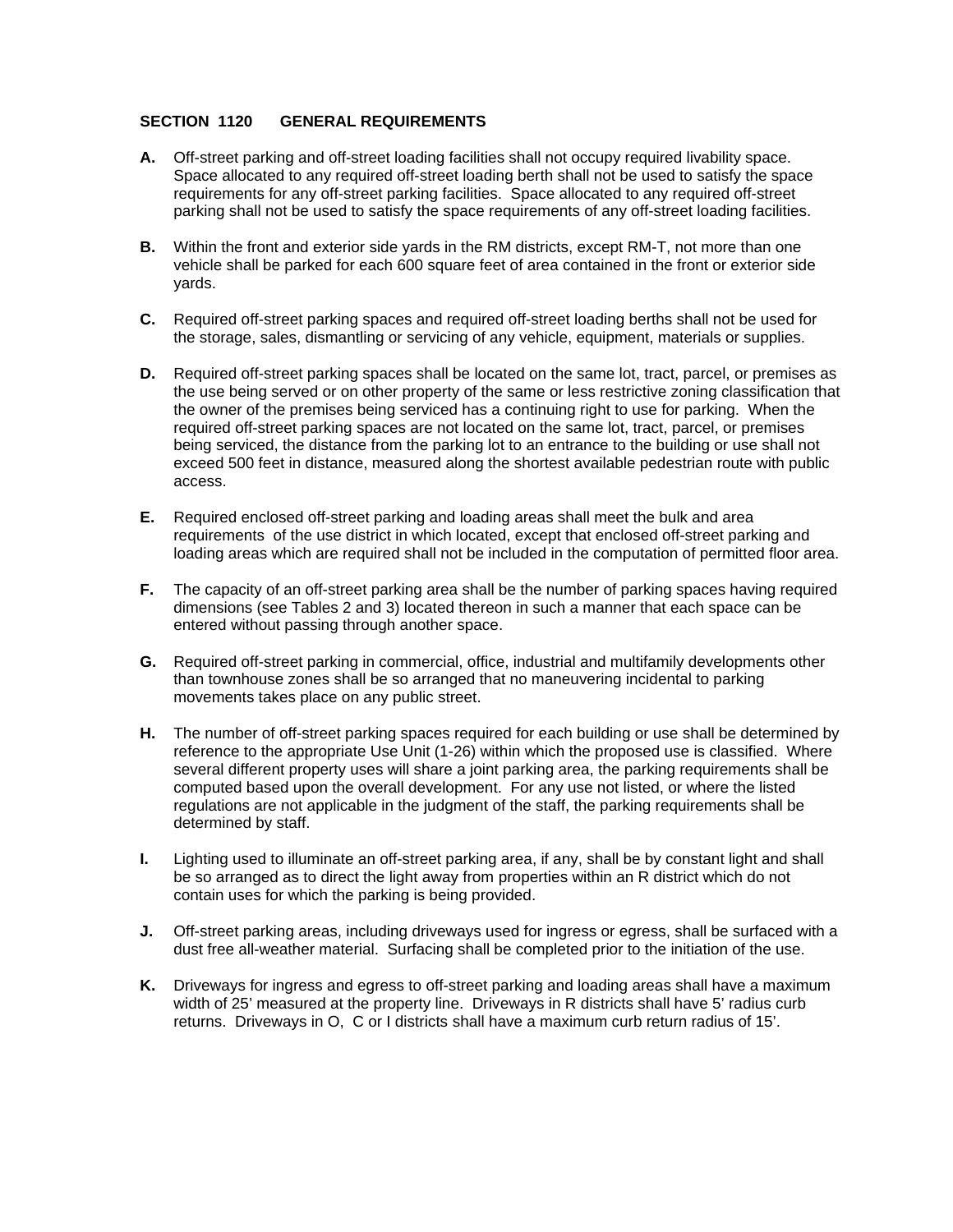### **SECTION 1130 SETBACKS AND SCREENING REQUIREMENTS FOR OFF-STREET PARKING AND LOADING AREAS**

- **A.** Off-street loading areas shall not be located within 50 feet of any abutting property which is within an R district unless it is wholly within an enclosed building or screened on all sides abutting the R district by a screening wall or fence.
- **B.** Unenclosed off-street parking areas which are principal uses shall be screened by the erection of a screening wall or fence on the lot line or lines in common with an R district. Unenclosed offstreet parking areas, containing six or more spaces, which are accessory to uses not required to provide screening shall be screened by the erection of a screening wall or fence on the lot line or lines in common with an RE or RS district provided that if the parking area is located more than 50 feet from the RE or RS lot line or lines the screening requirement shall not apply.
- **C.** Unenclosed off-street parking and loading areas shall be setback from abutting streets one-half the right-of-way designated on the Major Street Plan or one-half the dedicated right-of-way, whichever is greater, or 25 feet if not designated on the Major Street Plan.

## **SECTION 1140 DESIGN STANDARDS FOR OFF-STREET PARKING AREAS**

- **A.** The design and dimensions of off-street parking areas shall be in accordance with the provisions of the following tables of minimum dimensions.
- **B**. Off-street parking spaces shall be clearly marked according to the standard stall layout as shown in Figures 1 or 2 below. Parking spaces abutting an adjoining property line or street rightof-way shall be provided with wheel guards or bumper guards so located that no part of a normally parked vehicle will extend beyond the property line. When wheel guards are used, they shall be centered at least 2.5 feet from the property line for 90 degree parking, 2.3 feet for 60 degree parking and 2.0 feet for 45 degree parking.



## **Figure 1 Minimum Required Dimensions for 90 Parking**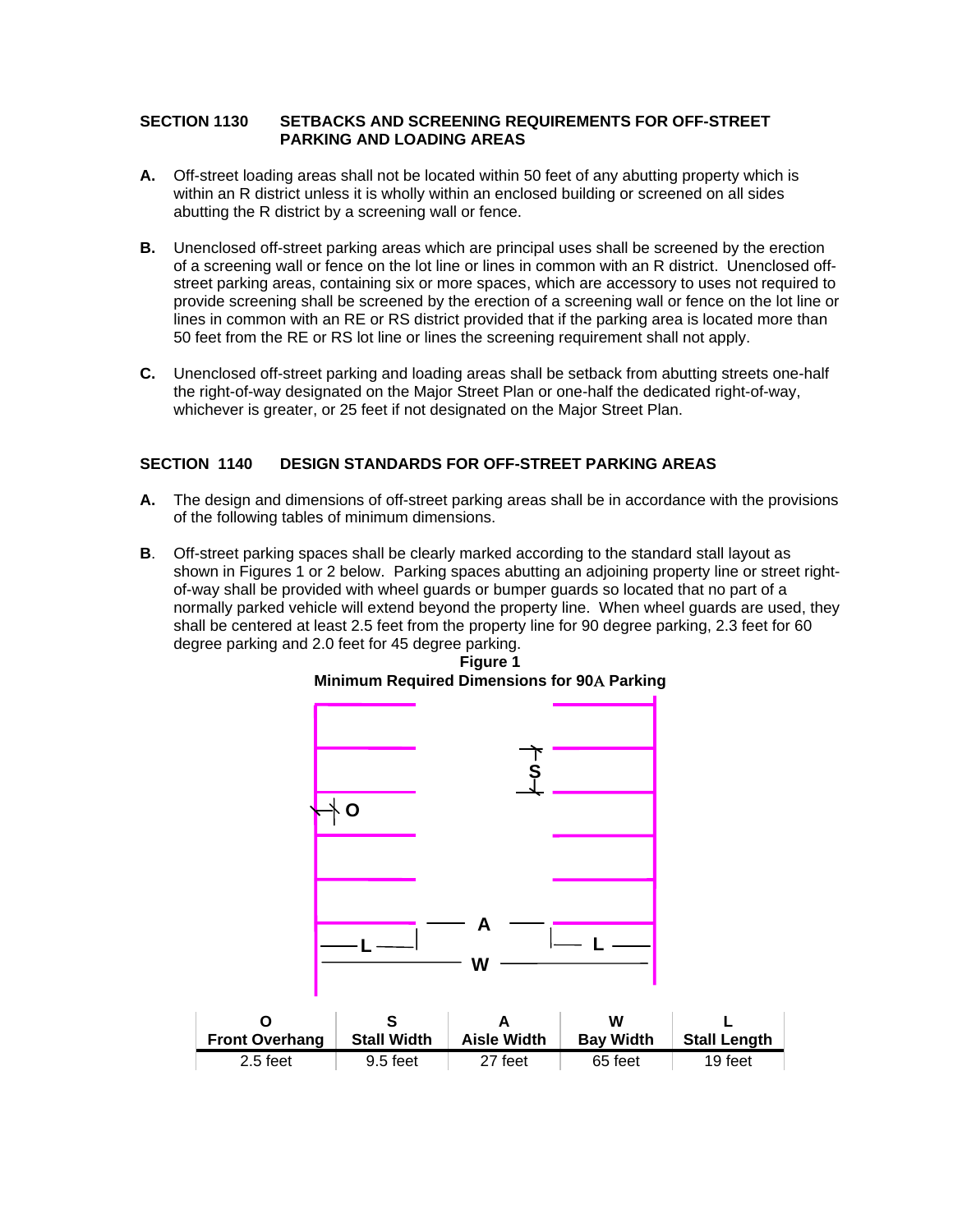## **Figure 2**

## **Minimum Required Dimensions for Angle Parking<sup>1</sup>**



**1** Dimensions for other angles may be approved by Planning Commission.

| <b>Application</b> | S<br><b>Stall</b><br>Width | Curb<br>Length | <b>Stall</b><br>Length | O<br><b>Front</b><br>Overhang | Aisle<br>Width | W<br>Bay<br>Width |
|--------------------|----------------------------|----------------|------------------------|-------------------------------|----------------|-------------------|
| 60A Angle          | $9.5$ ft.                  | 11.0 ft.       | 16.5 $ft.$             | $2.3$ ft.                     | 22 ft.         | 55 ft.            |
| 45A Angle          | 9.5 ft.                    | 13.4 ft.       | $13.5$ ft.             | $2.0$ ft.                     | 19 ft.         | 46 ft.            |

**C.** Pedestrian access to buildings shall be provided from rights-of-way and parking areas by means of a pathway leading to at least one public entrance. Such pathway shall be clear of any and all obstructions and any parking spaces shall be designed so as not to permit any portion of a vehicle to obstruct the sidewalk. Where curbs exists along such pathways, as between a parking lot surface and sidewalks surface, inclined curb approaches or curb cuts having a gradient of not more than one (1) foot in twelve (12) feet and width of not less than four (4) feet shall be provided for access by wheelchair.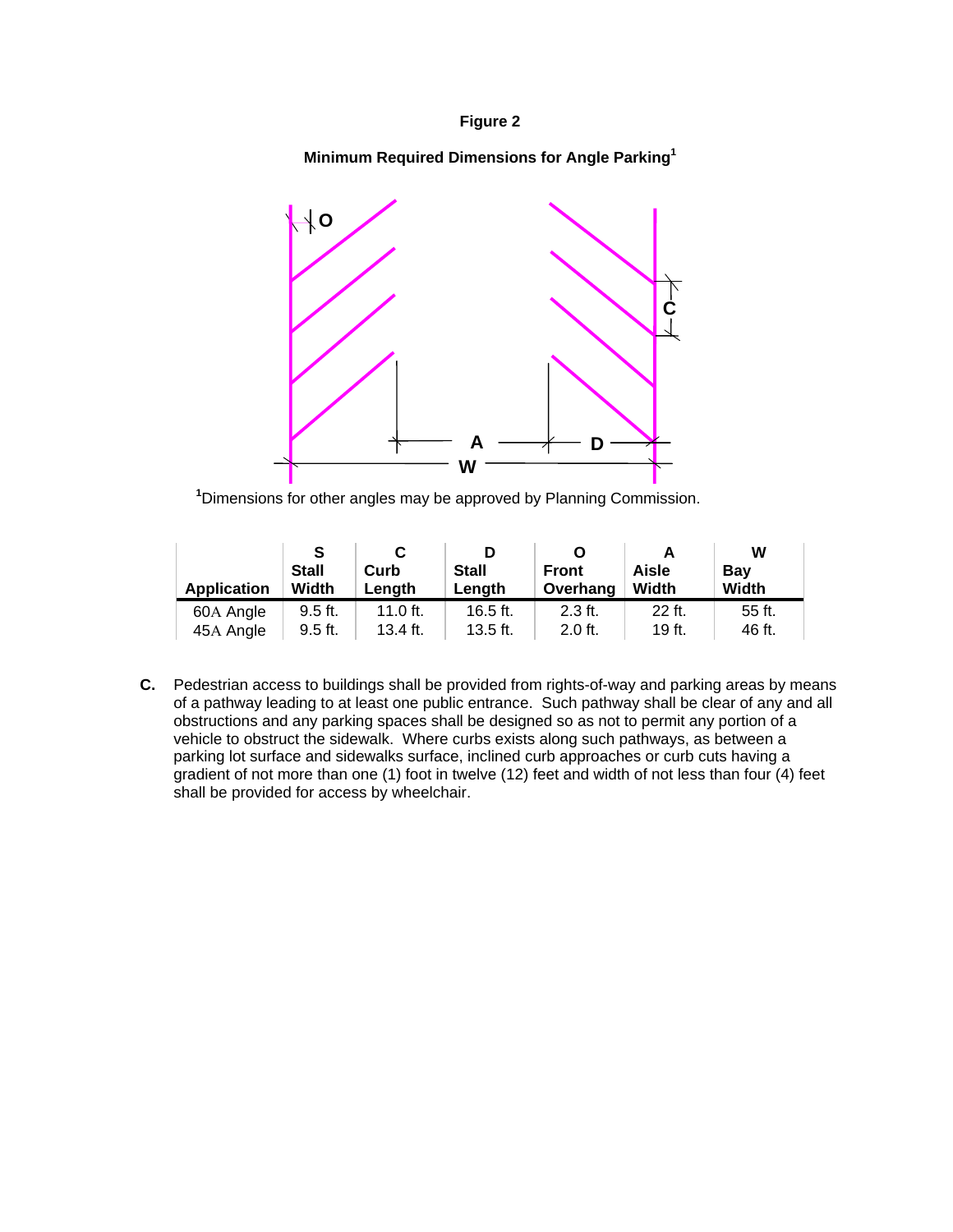### **Figure 3**

## **Standard Handicapped Stall Layout and Striping**



**D.** A parking lot servicing each entrance pathway shall have a number of level parking spaces, as set forth in the following table, identified by above-grade signs as being reserved or physically handicapped persons; provided that a maximum of two (2) handicapped spaces shall be required for industrial uses in industrial districts. Each parking space so reserved shall not be less than twelve feet (12) in width.

### **Table 2 PARKING SPACES FOR THE HANDICAPPED**

|      | <b>Total Spaces in Lot</b> |      | <b>Required No. of Reserved Spaces</b> |
|------|----------------------------|------|----------------------------------------|
| up   | to                         | 25   |                                        |
| 26   | to                         | 50   | 2                                      |
| 51   | to                         | 75   | 3                                      |
| 76   | to                         | 100  | 4                                      |
| 101  | to                         | 150  | 5                                      |
| 151  | to                         | 200  | 6                                      |
| 201  | to                         | 300  |                                        |
| 301  | to                         | 400  | 8                                      |
| 401  | to                         | 500  | 9                                      |
| 501  | to                         | 1000 | 10                                     |
| over | 1000                       |      | 10 plus 1 for each 100 over/1000       |

 Parking spaces for the physically handicapped shall be located as close as possible to elevators, ramps, walkways and entrances. Parking spaces for the physically handicapped shall be located so that such persons are not compelled to wheel or to walk behind parked cars to reach entrances, ramps, walkways and elevators.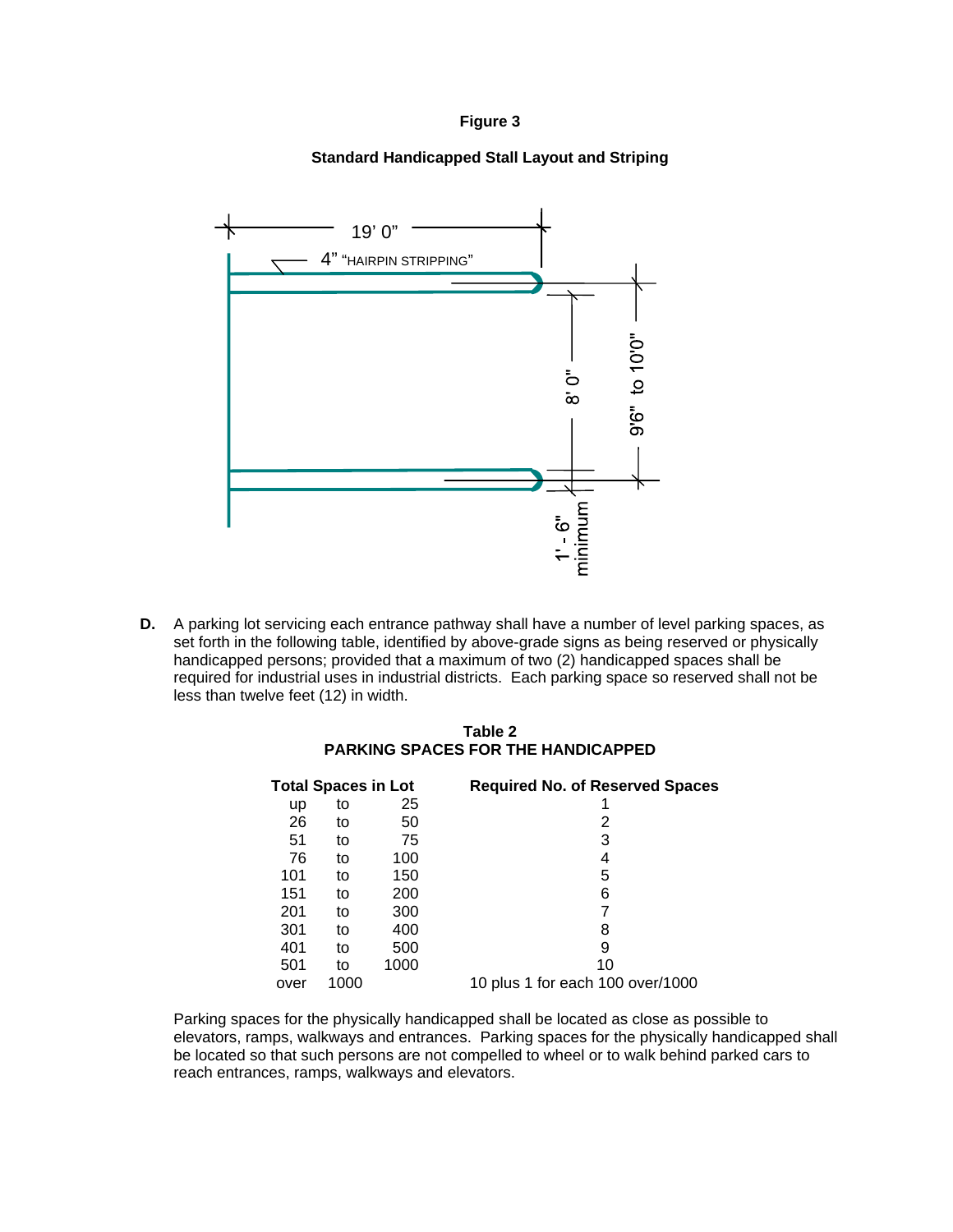## **SECTION 1150 DESIGN STANDARDS FOR OFF-STREET LOADING AREAS**

**A.** Off-Street Loading Regulations

 The intent of this section is to ensure that an adequate off-street loading area is provided with the construction, alteration, or change of use of any business building or structure, or with any change in land use.

- 1. The owner and the occupier of any property upon which a business is located shall provide loading and unloading as determined by reference to the appropriate Use Unit (1-26) within which the proposed use is classified.
- 2. Any person desiring a building permit for the construction, alteration, or change of use of the land or any business building or structure shall submit a site plan to the building official designating the number, dimensions and locations of all loading areas and all proposed avenues of ingress and egress to the property from adjacent public thoroughfares. The building official shall not issue such permit if it is determined that the proposed loading and unloading facilities will present a direct or indirect hazard to vehicular or pedestrian traffic.
- **B.** Minimum Required Design Criteria For Off-Street Loading Spaces
	- 1. Unless otherwise specified, a required off-street loading berth shall be at least 10 feet in width, 30 feet in length, exclusive of aisles, and shall have a vertical clearance of at least 14 feet.
	- 2. Required off-street loading berths shall be provided access to and from a public street or alley by an access drive of at least 15 feet in width designed to permit convenient access to the berth by semi-trailer trucks.
	- 3. Off-street loading areas, including driveways used for ingress and egress, shall be surfaced with a dust-free all-weather material.
	- 4. Lighting used to illuminate an off-street loading area, if any, shall be by constant light and shall be so arranged as to direct the light away from properties within an R district which do not contain uses for which the loading area is being provided within 50 feet of any property in an R district unless it is screened on all sides abutting the R district by a screening wall or fence.

## **SECTION 1160 SITE PLAN REVIEW**

Any person establishing an off-street parking facility or applying for a building permit for construction, reconstruction, or alteration of the use of any building, other than a single family residence shall submit to the planning staff a site plan for review as per Section 660.2 and 660.3 which are also applicable here.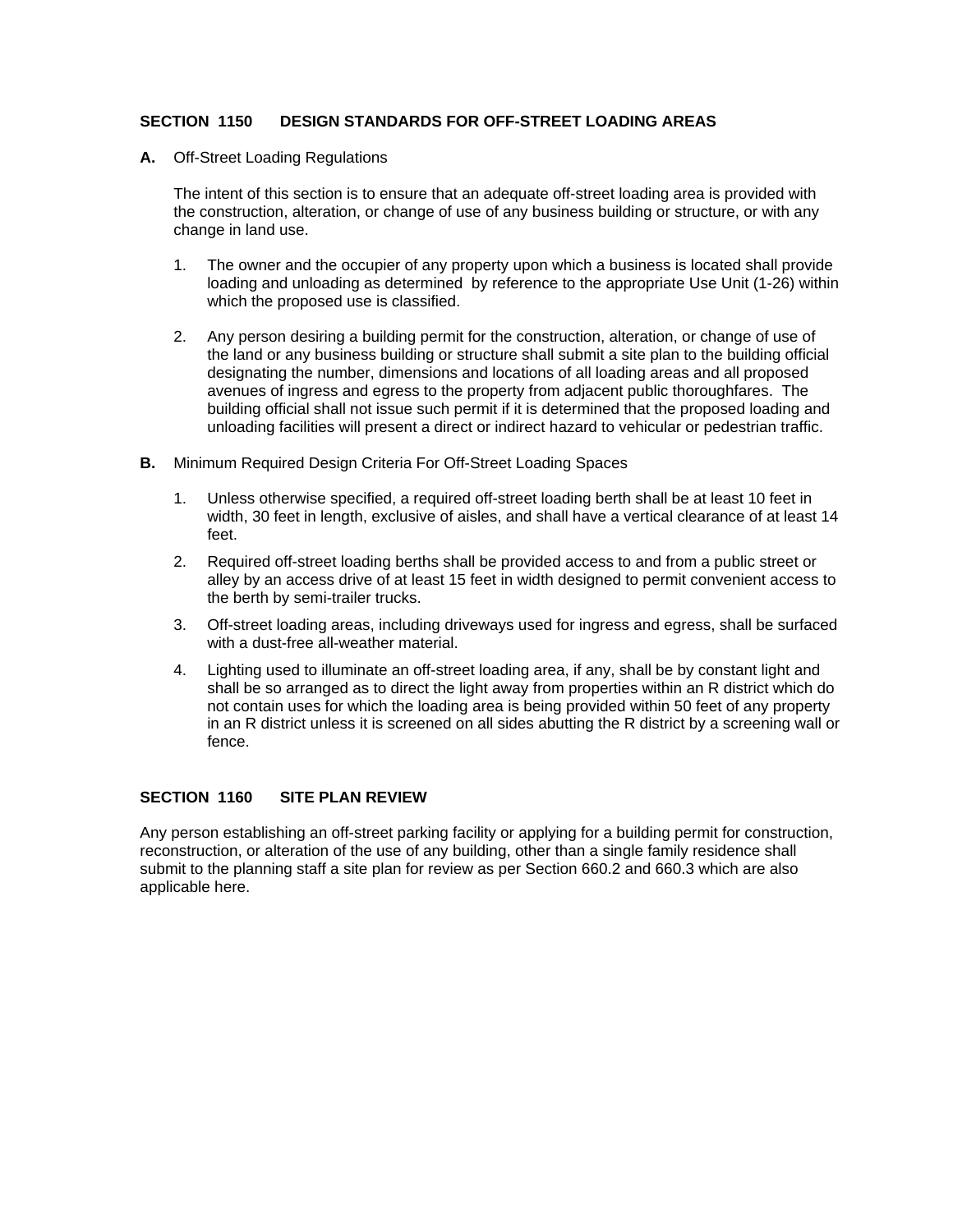## **CHAPTER 12**

# **NONCONFORMITIES**

- 1200 General
- 1210 Nonconforming Uses of Unimproved Land
- 1220 Nonconforming Uses of Buildings or Buildings and Land in Combination
- 1230 Nonconforming Signs
- 1240 Nonconforming Lots
- 1250 Structural Nonconformities
- 1260 Repairs

#### **SECTION 1200 GENERAL**

Within the districts established by this Code or amendments that may later be adopted there exist uses, structures, and lots which were lawful before this Code was adopted or amended by which would be prohibited under the terms of this Code or future amendment to this Code. These uses, structures and lots, herein referred to as "nonconnformities", may continue as regulated by this chapter. A use lawfully existing prior to the effective date of this Code, or amendment thereto, which does not comply with a parking, loading screening, bulk and area, accessory sign or enclosure requirement or requirements, but which is otherwise lawful; shall not constitute a nonconforming use within the meaning of Sections 1210 and 1220.

## **SECTION 1210 NONCONFORMING USES OF UNIMPROVED LAND**

When at the effective date of this Code or amendment thereto a lawful use of land exists, which would not be permitted by the terms of this Code or amendment thereto, and the only structures employed in connection with such use are all accessory or incidental to such use and in the aggregate do not cover more than 10 percent of the lot area devoted to the nonconforming use, such shall be deemed a nonconforming use of unimproved land and shall terminate as follows:

- **A.** If the replacement costs of the accessory structures (other than fences) is less than \$1,000.00, the nonconforming use shall terminate within five years from the effective date of this Code or from the date the use became nonconforming, whichever is later.
- **B.** If the replacement cost of the accessory structures (other than fences) is \$1,000.00 or more, the nonconforming use shall be terminated on the basis of amortization of the replacement cost of the accessory structures at a rate of \$200.00 per year from the effective date of this Code or from the date the use became nonconforming, whichever is later.

Pending termination, the nonconforming use of land may be continued provided:

- **A.** No such nonconforming use shall be changed to another nonconforming use, nor enlarged or increased, nor extended to occupy a greater area of land than was occupied at the effective date of this Code or amendment thereof.
- **B.** No such nonconforming use shall be moved in whole or in part to any portion of the lot or parcel other than that occupied by such use at the effective date of this Code or amendment thereof.
- **C.** No additional structure (other than fences) shall be erected in connection with such nonconforming use of land.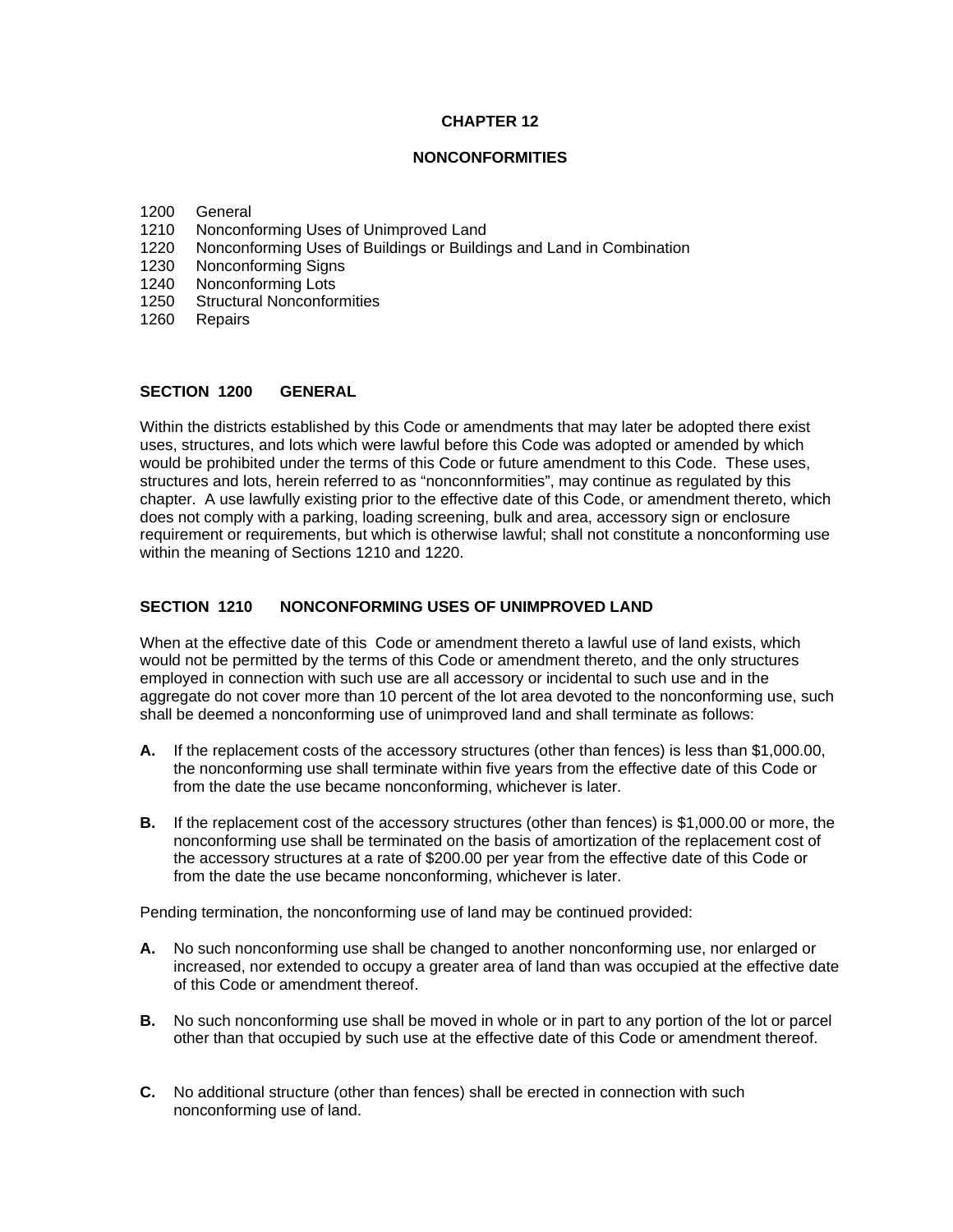**D.** If any such nonconforming use of land ceases for any reason for a period of more than 90 days (except when government action impedes access to or use of the premises), any subsequent use of such land shall conform in all respects to the regulations of the district in which located.

# **SECTION 1220 NONCONFORMING USE OF BUILDINGS OR BUILDINGS AND LAND IN COMBINATION**

When at the effective date of this Code or amendment thereof, there exists a lawful use of a building, or use of a principal building and land, or use of land and accessory structures, such structures covering more than 10 percent of the lot area, and such use would not be permitted by the terms of this Code or amendment thereto, such use shall be deemed nonconforming and may continue subject to the following provisions:

- **A.** No building devoted to a nonconforming use shall be enlarged or extended, except in changing the use of the building to a use permitted in the district in which it is located.
- **B.** A nonconforming use of a portion of a building may be extended to the remaining portions of the building if such portions were manifestly arranged and designed for such use but such use shall not be extended to occupy any land outside the building.
- **C.** A nonconforming use of a building or building and land in combination, if discontinued for 12 consecutive months or for 12 months during any 18 month period (except when governmental action impedes access to or the use of the premises), shall not thereafter be resumed.
- **D.** A nonconforming use of a building or building and land in combination, if discontinued for 12 consecutive months or for 12 months during any 18 month period (except when governmental action impedes access to or the use of the premises), shall not thereafter be resumed.
- **E.** Where nonconforming use status applies to a building and land in combination, termination of the use of the building within the meaning of (D) above shall eliminate the nonconforming status of the use of the land.
- **F.** A nonconforming use of a building or of a building and land in combination when located within a residential district shall not be changed unless changed to a use permitted in the district in which located. A nonconforming use of a building or of a building and land in combination, when located within a district other than a Residential District, may, as a Special Exception, be changed upon approval of the Board of Adjustment after finding that the proposed use will not result in any increase of incompatibility with the present and future use of proximate properties. The change of a use to another use contained within the same use unit shall not constitute a "change of use" within the meaning of this section.
- **G.** Should the structure containing a nonconforming use be damaged or partially destroyed to the extent of more than 50 percent but less than 75 percent of its current replacement cost at the time of damage, the restoration of the structure shall be subject to the Board of Adjustment's findings, after adherence to the procedural requirements for a Special Exception, that the contemplated restoration is necessary for the continuance of the nonconforming use, and will not result in any increase of incompatibility with the present and future use of proximate properties. Should the structure containing a nonconforming use be damaged or destroyed to the extent of more than 75 percent of its replacement cost at the time of damage, the nonconforming use shall not thereafter continue or be resumed.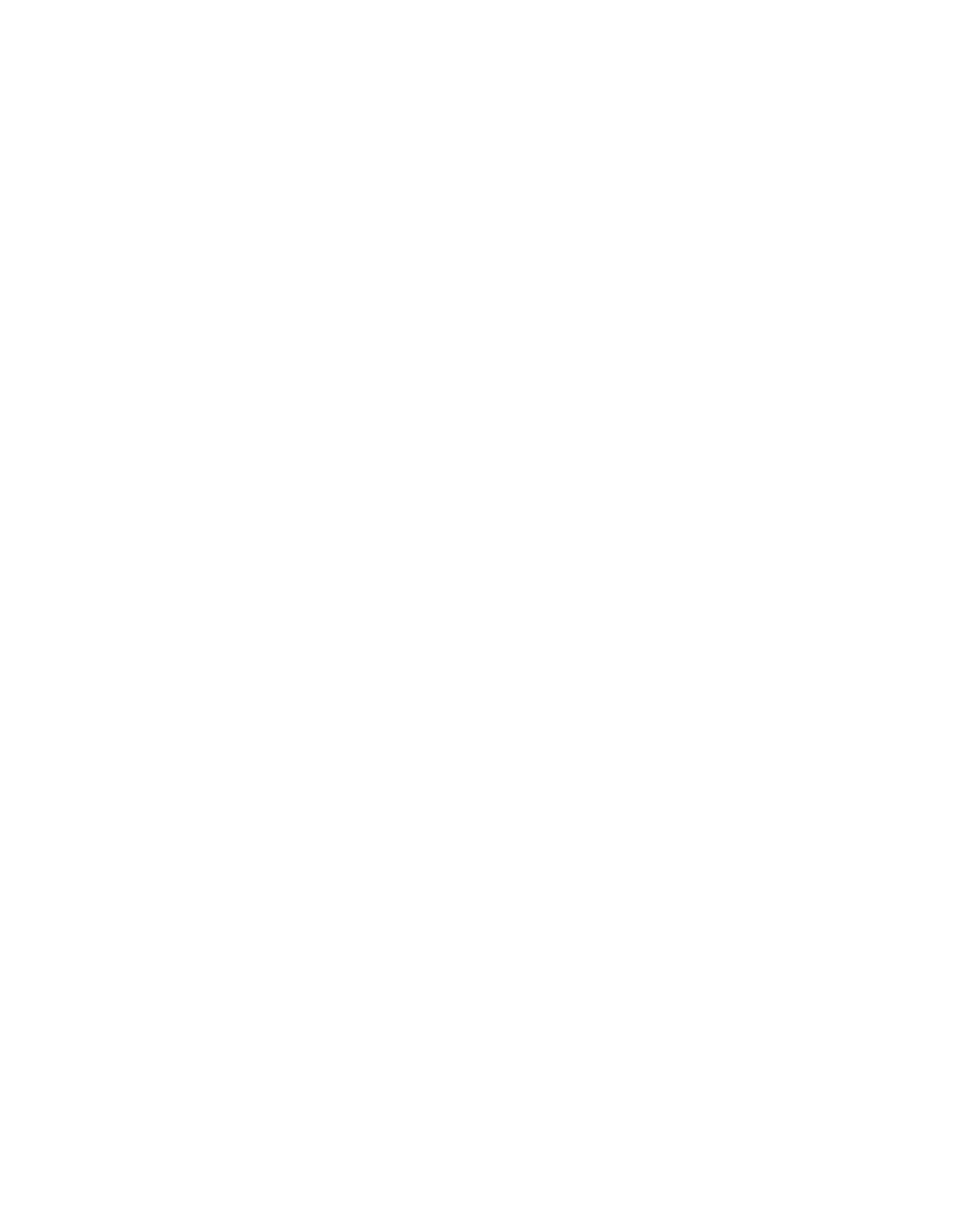# **SECTION 1230 NONCONFORMING SIGNS**

- **A.** Signs lawfully existing on the effective date of this ordinance but which would be prohibited by its terms, shall be removed, or made to conform if possible, on or before January 1, 1995. In addition, said sign shall be subject to the following regulations:
	- 1. The sign shall be maintained in good repair and visual appearance.
	- 2. Should the sign be damaged or partially destroyed to the extent of more than 50% of its current replacement cost at the time of damage, the sign shall be removed, or made to conform if possible.
	- 3. If the sign is not used for advertising purposes for a period of 180 consecutive days, the sign shall be deemed abandoned and shall be removed.
- **B.** Signs legally erected within an AG district after the effective date of this Code and becomes nonconforming upon a rezoning to an R or O district and is not accessory to an on-site principal use, the sign shall be removed within six months from the effective date of the rezoning; other nonconforming signs if located in an R district and not accessory to an onsite principal use, shall be removed within six months from the date the sign become nonconforming.

# **SECTION 1240 NONCONFORMING LOTS**

- **A.** Single Lots: In any district in which single-family dwellings are permitted, notwithstanding limitations imposed by other provisions of this ordinance, a single-family dwelling and customary accessory buildings may be erected on any single lot of record at the effective date of adoption or amendment of this ordinance. Such lot must be in separate ownership and not of continuous frontage with other lots in the same ownership. This provision shall apply even though such lot fails to meet the requirements for area or width, or both, that are generally applicable in the district, provided that no lot shall be less than 50 feet, and provided that no side yard shall be less than 5 feet in width, and all other requirements to the district are complied with.
- **B.** Adjoining Lots: If two or more adjoining lots with continuous frontage are in a single ownership at any time after the adoption or amendment of this ordinance and such lots individually are to small to meet the yard, width or area requirements of the district in which they are located, such groups of lots shall be considered as a single lot or several lots of minimum permitted size and the lot or lots in one ownership shall be subject to the requirements of this ordinance.
- **C.** In districts other than residential districts, any use permitted by right in the applicable district may be located on any lot of official record at the effective date of this Code, irrespective of its area or width, provided the other requirements of the use district are complied with.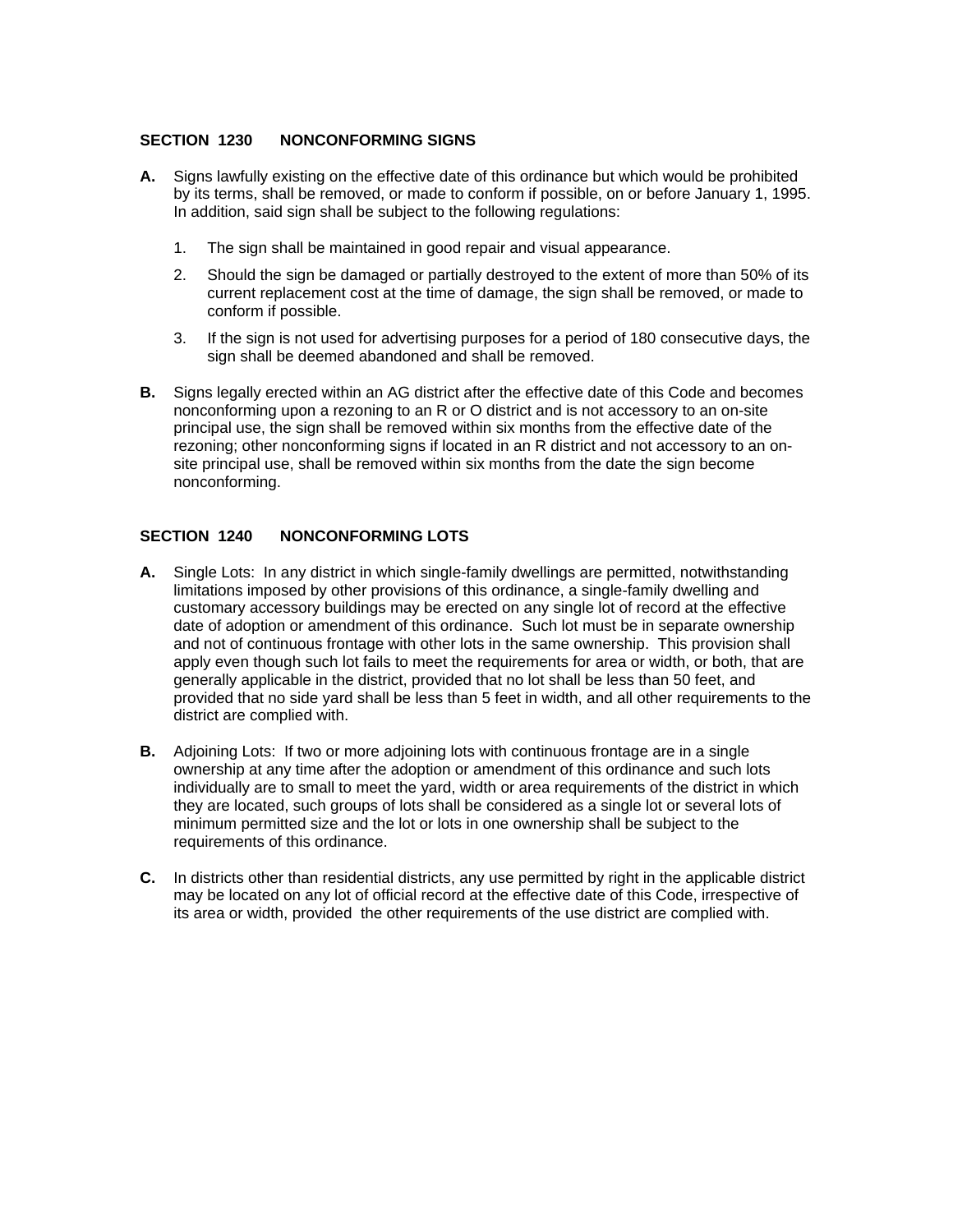# **SECTION 1250 STRUCTURAL NONCONFORMITIES**

A structure, lawfully existing at the effective date of the adoption or amendment of this Code, but which would be prohibited by the terms of this Code by reason of restrictions on floor area, density, intensity, height, yards, its location on the lots, or other requirements concerning the structure, shall be deemed nonconforming and may continue, subject to the following provisions:

- **A.** No such nonconforming structure may be enlarged or altered in any manner which increases its nonconformity, but any structure may be altered to decrease its nonconformity, provide that the addition of a mezzanine or similar alteration which does not increase the cubic content of the structure shall not constitute an "increase in nonconformity".
- **B.** Should such structure, except antennas and antenna supporting structures, be damaged or partially destroyed by means to the extent of more than fifty (50%) of its current replacement cost at time of damage, the restoration as a conforming structure shall be subject to the Board of Adjustment's finding, after adherence to the procedural requirements for a Special Exception, that its restoration to a conforming structure cannot reasonably be made in view of the nature and extent of the damages. Antenna and antenna supporting structures, if damaged or destroyed by any means, may be reconstructed by obtaining a building permit issued only in compliance with the original conditions of approval; provided that the antenna and antenna supporting structure is placed at the same location and has less than or equivalent height and mass.
- **C.** Should such structure be moved for any distance whatever, it shall thereafter conform to the provisions of the district in which located.

# **SECTION 1260 REPAIRS**

- **A.** On any building containing a nonconforming use or any nonconforming structure, ordinary repairs and maintenance may be made provided that the cubic content of the building is not increased, and structural nonconformity is not increased.
- **B.** If a nonconforming structure or a structure containing a nonconforming use becomes physically unsafe or unlawful due to lack of repairs and maintenance, and a final order of vacation or demolition is entered by any duly authorized official by reason of physical condition, it shall not thereafter be used, restored or repaired, or rebuilt except in conformity with the provisions of the district in which located.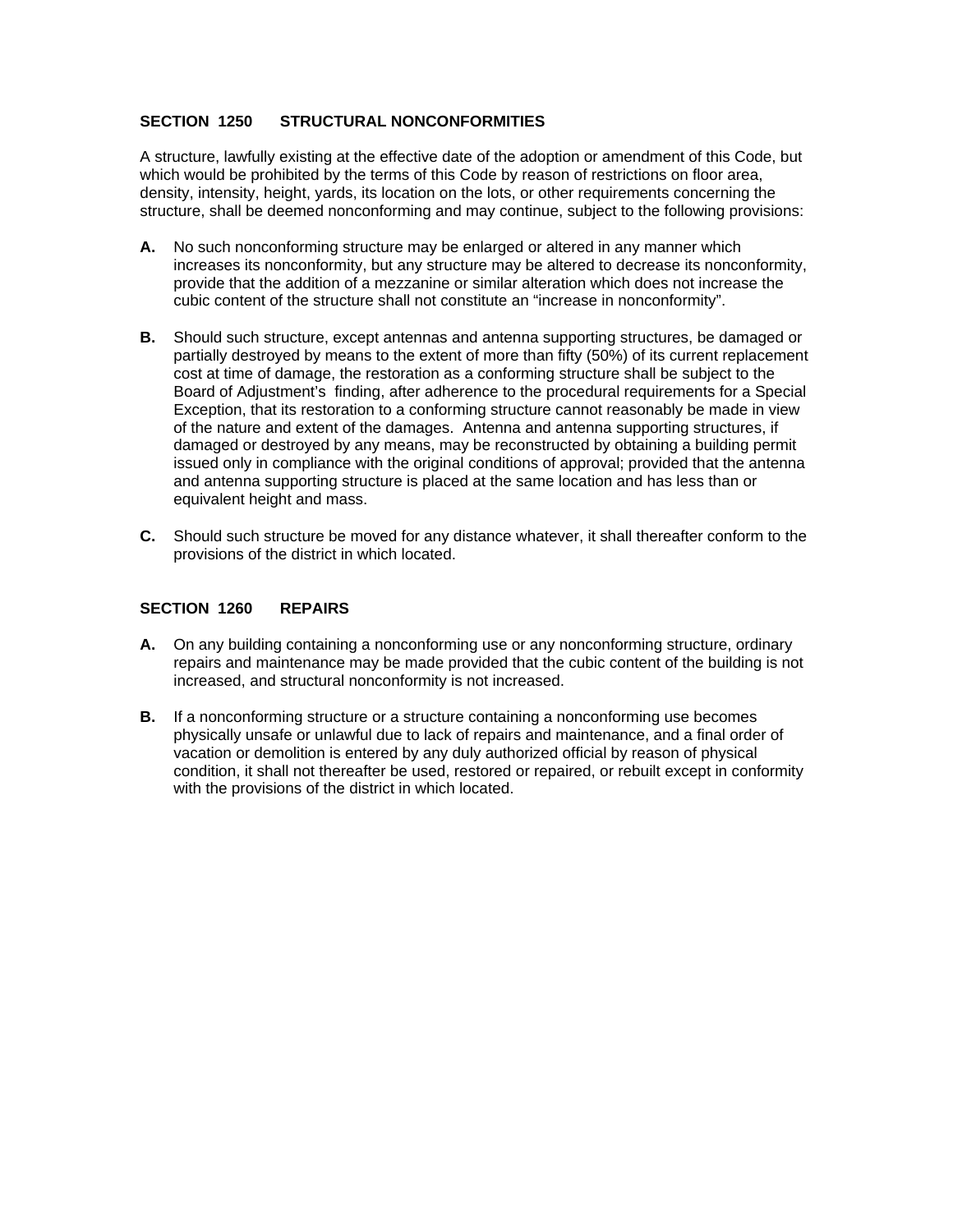# **CHAPTER 13**

## **ENFORCEMENT**

- 1300 Duty of Building Inspector and Other Officials
- 1310 Zoning Clearance Permit
- 1320 Penalties for Violation

1330 Construction and Use to be Provided in Applications, Plans and Permits

# **SECTION 1300 DUTY OF BUILDING INSPECTOR AND OTHER OFFICIALS**

It shall be the duty of the building inspector to enforce this Code. If the Building Inspector shall find that any of the provisions of this Code are being violated, he shall notify in writing the persons responsible for such violations, indicating the nature of the violation and ordering the action necessary to correct it, and shall take such other action to ensure compliance with or to prevent violation of its provisions as is authorized by law.

All departments, officials, and employees of the City of Collinsville, Oklahoma, vested with the duty or authority to issue permits or licenses shall comply with the provisions of this Code and shall issue no permit or license for any use, purpose, excavation, construction, structure, building, or sign in conflict with the provisions of this Code.

# **SECTION 1310 ZONING CLEARANCE PERMIT**

# **1310.1 Zoning Clearance Permit Required**

It shall be unlawful for any person to erect, move, add to, or structurally alter any building or structure, or to use or change the use of any building or land or to permit the aforementioned actions, until a Zoning Clearance Permit has been issued by the building inspector and/or other authorized official.

# **1310.2 Application for Zoning Clearance Permit**

An application for a Zoning Clearance Permit shall be accompanied by a legal description of the lot, and plans in duplicate, drawn to scale in black line or blueprint, showing the actual shape and dimension of the lot; the location, size and height of any existing building or structure and the location, size, and height of any buildings or structures to be erected or altered; the existing and intended use of each building or structure and portion of the lot; the number of dwellings the building is intended to accommodate, if any; and such other information with regard to the lot and neighboring lots as may be necessary to determine and provide for the enforcement of this Code.

# **1310.3 Building Inspector to Act Within Three Days**

The building inspector shall act upon each application for a Zoning Clearance Permit within three business days after it is filed in compliance with the provisions herein. He shall return one copy of the plans and issue a Zoning Clearance Permit or notify the applicant, in writing, of his refusal to issue a permit setting forth the reasons therefore.

## **1310.4 Fees for Zoning Clearance Permits**

No Zoning Clearance Permit shall be issued until a fee of \$2.00 shall have been paid provided that upon the payment of \$10.00 a group Zoning Clearance Permit may be issued covering five or more residential lots in the same subdivision.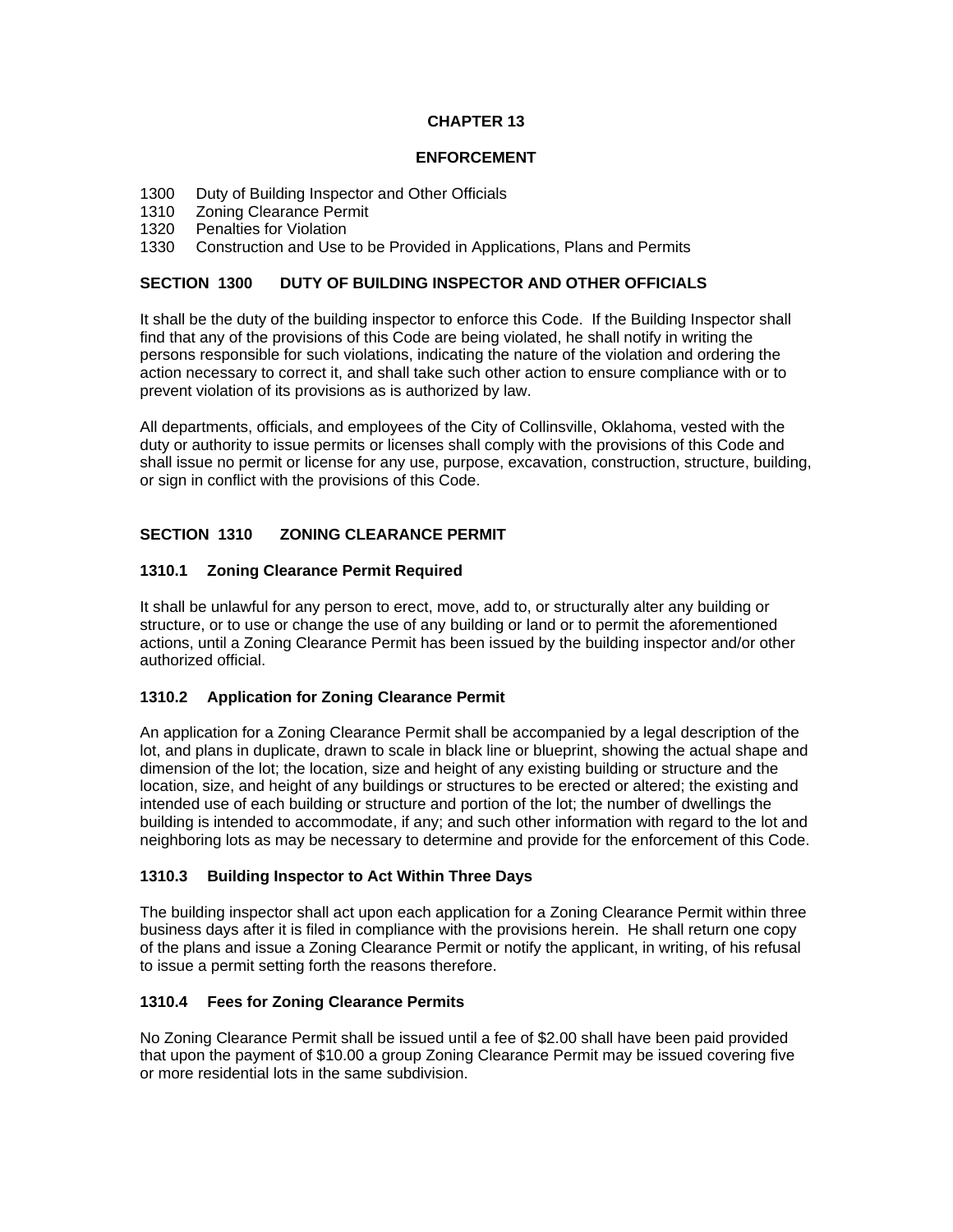# **SECTION 1320 PENALTIES FOR VIOLATION**

Any person, firm or corporation violating any provisions of this Code or failing to comply with any of its requirements, including violations of conditions and safeguards established in connection with grants of Variances or Special Exceptions, shall be deemed guilty of an offense and, upon conviction thereof, and each day's violation thereof shall constitute a separate offense. Nothing herein contained shall prevent the City of Collinsville, Oklahoma or its authorized officials from taking other action, authorized by law, to remedy violations. It shall be punished as provided by Section 1-108 of the City Code of the City of Collinsville.

# **SECTION 1330 CONSTRUCTION AND USE TO BE AS PROVIDED IN APPLICATIONS, PLANS, AND PERMITS**

Zoning Permits, Variances or Special Exception uses issued on the basis of approved plans and applications authorize only the uses, arrangement and construction set forth in such approved plans and applications, and no other use, arrangement, or construction. Use, arrangement, or construction at variance with that authorized shall be deemed a violation of this ordinance and punishable as provided by Section 1320.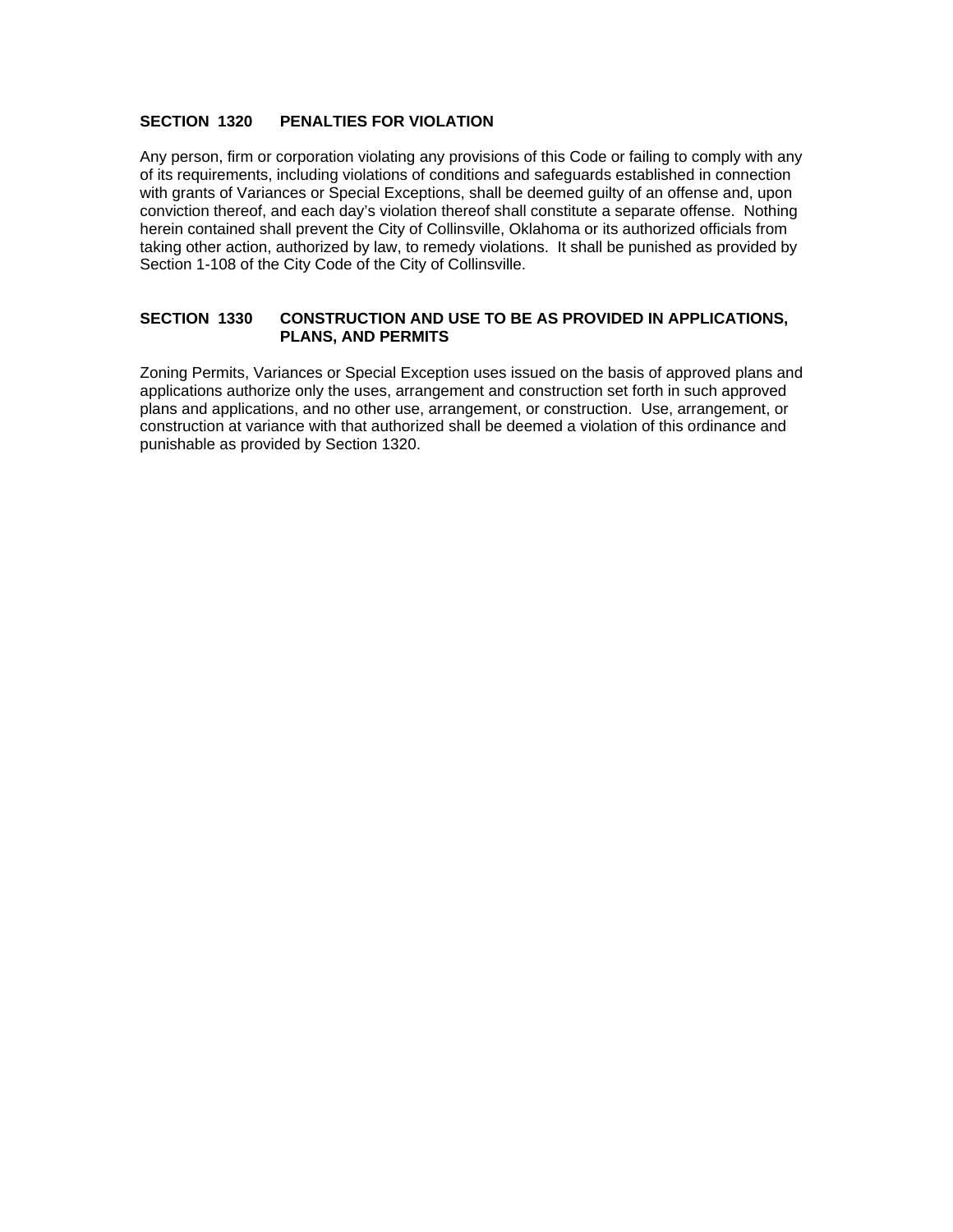## **CHAPTER 14**

#### **BOARD OF ADJUSTMENT**

- 1400 Establishment of the Board of Adjustment
- 1410 Powers of the Board
- 1420 Proceedings of the Board<br>1430 Notice of Public Hearing
- Notice of Public Hearing
- 1440 Appeals from the Building Inspector, Collinsville Preservation Commission or Code Enforcement Supervisor
- 1450 Interpretation
- 1460 Variances
- 1470 Special Exceptions
- 1480 Appeals to the District Court

## **SECTION 1400 ESTABLISHMENT OF THE BOARD OF ADJUSTMENT**

There is hereby established a Board of Adjustment of the City of Collinsville, Oklahoma, with the powers and duties hereinafter set forth. The Board of Adjustment shall consist of five (5) members who shall be residents of the City of Collinsville, Oklahoma, each nominated by the Mayor and confirmed by the City Commission of Collinsville, Oklahoma. At least one member of the Board of Adjustment may be appointed from the Planning Commission. Each member shall serve without pay for a term of three (3) years and vacancies shall be filled for an unexpired term of any member in the manner set forth for appointments to a full term.

A Board member upon written charges and after public hearing, may be removed by the appointing commission for any one of the following causes:

- (1) Failure to attend three (3) consecutive regular or special meetings, or failure to attend two third of the regular or special meetings held during any six month period;
- (2) Actions and conduct unbecoming to a public official of the City of Collinsville, Oklahoma; or
- (3) Repeated acts and conduct detrimental to the peace, health, safety, and welfare of the citizens of Collinsville.

The Board shall organize, elect its own chairperson, vice chairperson, and secretary, and adopt rules necessary to the conduct of its affairs.

# **SECTION 1410 POWERS OF THE BOARD**

The Board shall have the power to hear appeals from the determinations made by an administrative official in enforcing this Code, to grant Special Exceptions, to grant Variances, and to make interpretations of the zoning map and text, in accordance with the substantive and procedural standards hereinafter set forth except as otherwise provided herein.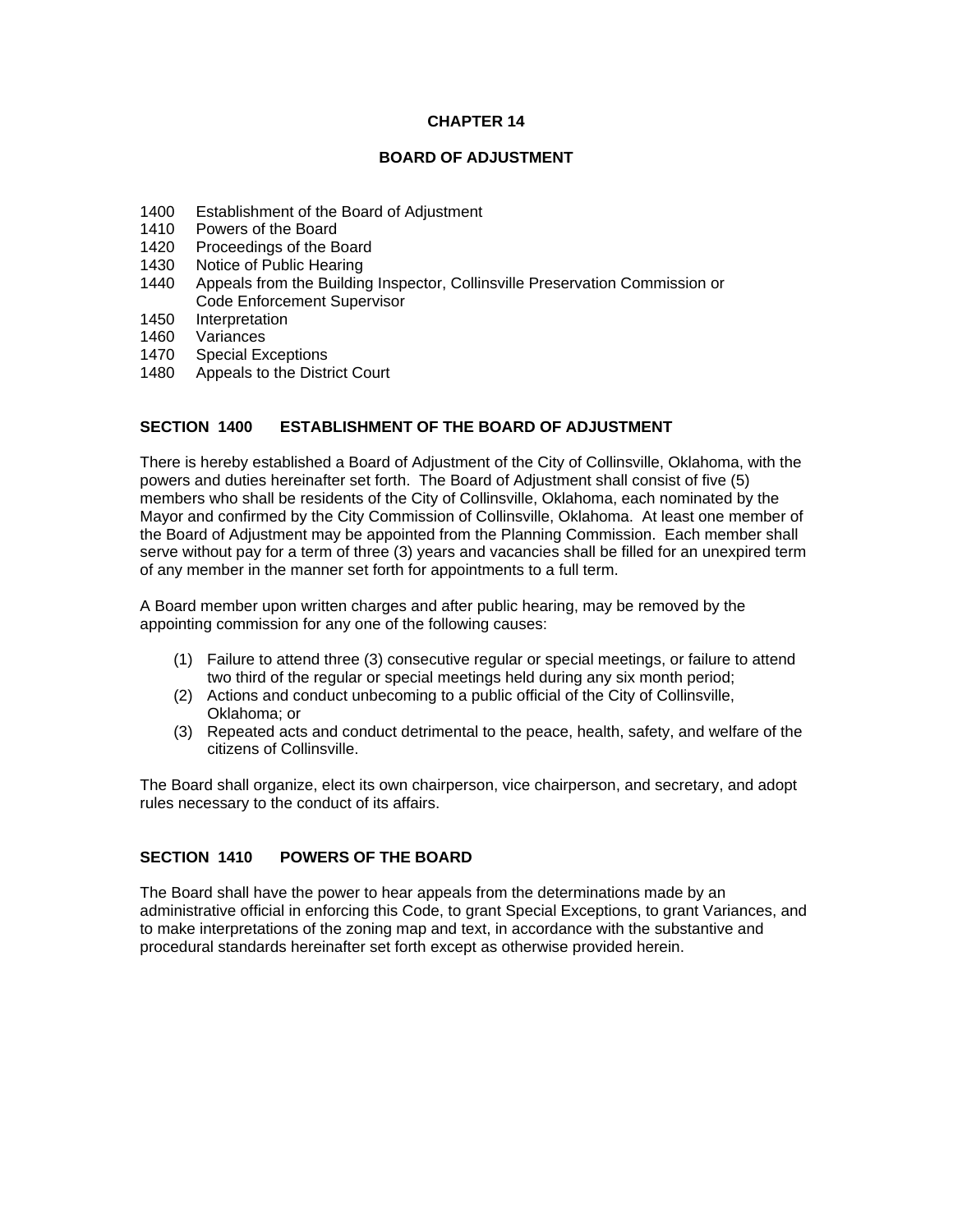# **SECTION 1420 PROCEEDINGS OF THE BOARD**

Meetings shall be held at the call of the chairman and at such other times as the Board may determine. The chairman, or in his absence, the vice chairman, or acting chairman may administer oaths and compel attendance of witnesses. All meetings, deliberations and voting of the Board shall be open to the public. The Board shall keep minutes of its proceedings, showing the vote of each member upon question, or if absent or failing to vote, indicating such fact, and shall keep records of its examinations and other official actions, all of which shall be immediately filed in the office of the Board of Adjustment and shall be a public record. In all matters, the Board shall decide within 90 days after the filing of an application for relief. The quorum, notice, filing and substantive requirements of the Board shall be as set forth in the following sections concerning the Board's exercise of a particular power.

# **SECTION 1430 NOTICE OF PUBLIC HEARING**

The Board of Adjustment shall give notice and conduct a public hearing before acting on any appeal from a determination of the building inspector, Collinsville Preservation Commission or code enforcement supervisor or before granting any special exception, or variance or exception.

Ten (10) days notice of public hearing shall be given as follows:

- **A.** For Special Exception, Variance or Appeal from a determination of an administrative official.
	- 1. By publication in a newspaper of general circulation; and,
	- 2. By mailing written notice to all owners of property within a three hundred (300) foot radius of the exterior boundary of the subject property.
- **B.** For Minor Variance or Exception by mailing written notice to all owners of property adjacent to the subject property. Nothing herein shall preclude the Board of Adjustment from requiring the giving of public notice of hearings to all owners of property within a 300 foot radius of the exterior boundary of the subject property for consideration of a Minor Variance or Exception.

The notice shall contain:

- **A.** The legal description of the property and the street address or approximate location of the property.
- **B.** The present zoning classification of the property and the nature of the relief sought.
- **C.** The date, time and place of the hearing.

The applicant shall furnish a list with the names and addresses of all owners of property within a three hundred (300) foot radius of the exterior boundary of the subject property, (as shown by current tax rolls) or in the case of a Minor Variance or Exception, the owners of property adjacent to the subject property.

## **SECTION 1440 APPEALS FROM THE BUILDING INSPECTOR, CITY PLANNER, COLLINSVILLE PRESERVATION COMMISSION, AND CODE ENFORCEMENT SUPERVISOR**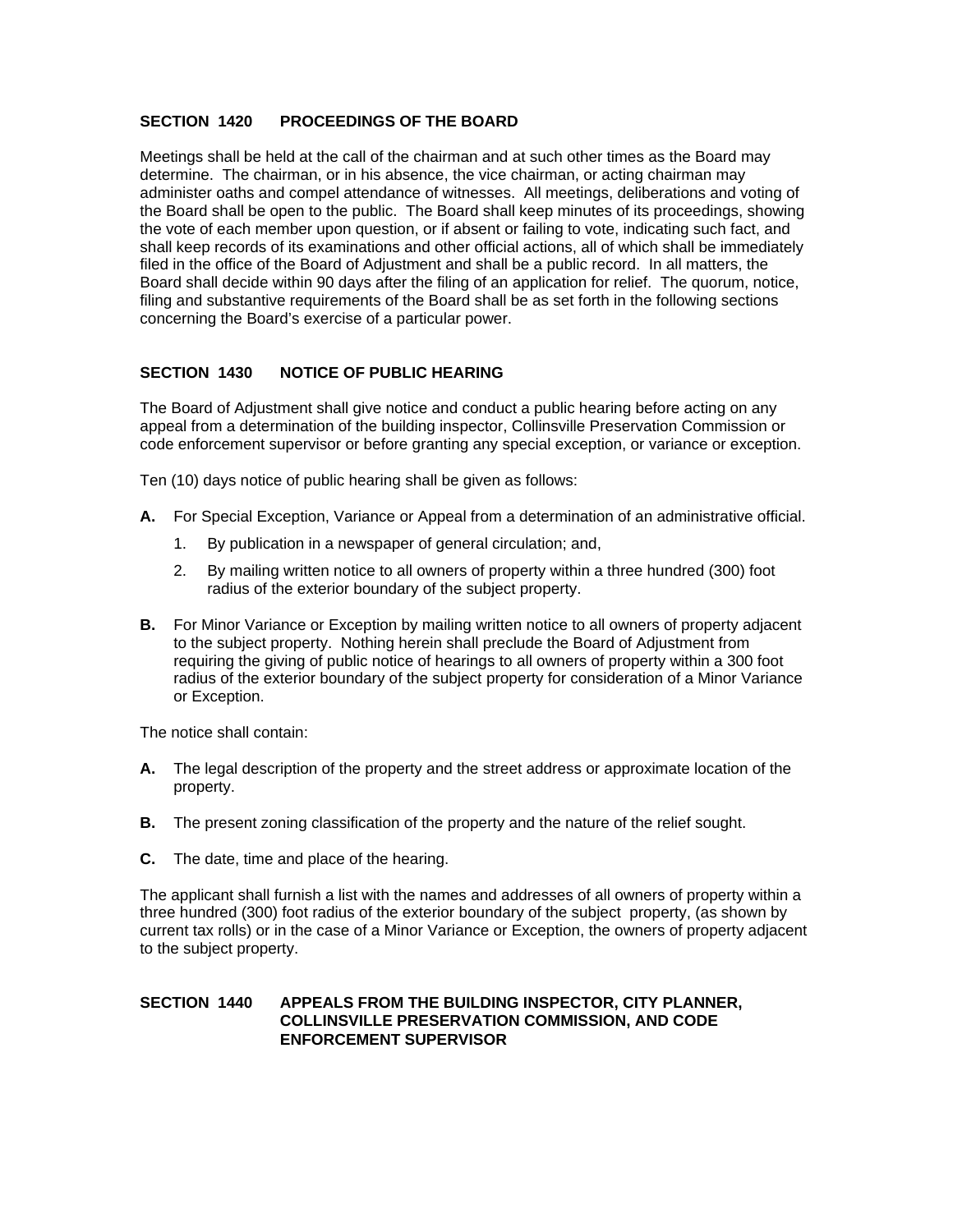# **1440.1 General**

An appeal to the Board of Adjustment may be taken by any person aggrieved or by an officer, department, board or bureaus of the City affected, where it is alleged there is error in any order, requirement, decision or determination of the building inspector, Collinsville Preservation Commission or code enforcement supervisor in the enforcement of this Code.

# **1440.2 Notice of Appeal**

An appeal shall be taken within ten days from the determination complained of by filing with the building inspector, city planner, code enforcement supervisor or Collinsville Preservation Commission and with the Secretary of the Board a notice of appeal, specifying the grounds thereof. The building inspector, code enforcement supervisor or Collinsville Preservation Commission upon receipt of notice, shall transmit to the Secretary of the Board and the City Clerk certified copies of all the papers constituting the record of said matter. Upon receipt of the record, the Secretary shall cause an investigation to be made upon the appeal and shall set the matter for public hearing.

# **1440.3 Board of Adjustment Action**

The Board shall hold the public hearing. The Board may reverse or affirm, wholly or in part, or may modify the order, requirement, decision or determination appealed from and may make such order, requirement, decision or determination as ought to be made, and to that end shall have all the powers of the officer from whom the appeal is taken. The Board shall make its decision within 30 days after the final hearing, and the decision shall be in writing and filed of record in the office of the City Clerk. The concurring vote of three members of the Board shall be necessary to reverse any order, requirement, decision or determination of the building inspector, city planner, Collinsville Preservation Commission and code enforcement supervisor. A decision of the Board shall not become final until the expiration of 15 days from the date such decision is made, unless the Board shall find the immediate taking of said decision is necessary for the preservation of property or personal rights and shall so certify on the record.

# **1440.4 Stay of Proceedings**

An appeal stays all proceedings in furtherance of the action appealed from, unless the building inspector, city planner, code enforcement officer or Collinsville Preservation Commission, from whom the appeal is taken certifies to the Board of Adjustment, after the notice of appeal shall have been filed with him, that by reason of facts stated in the certificate, a stay would in his opinion cause imminent peril to life or property. In such case, proceedings shall not be stayed other than by a restraining order granted by the Board or by the Court of proper jurisdiction on due and sufficient cause shown.

# **SECTION 1450 INTERPRETATION**

- **A.** The Board shall interpret the text of this Code or the Official Zoning Map upon an appeal from a determination of the building inspector after compliance with the procedural standards of Section 1440.
- **B.** Where a question arises as to the zoning district classification of a particular use, the Board of Adjustment, upon written request of the building inspector, or the city planner may find and determine the classification of the use in question and may, prior to such determination, order the giving of notice and hold a public hearing.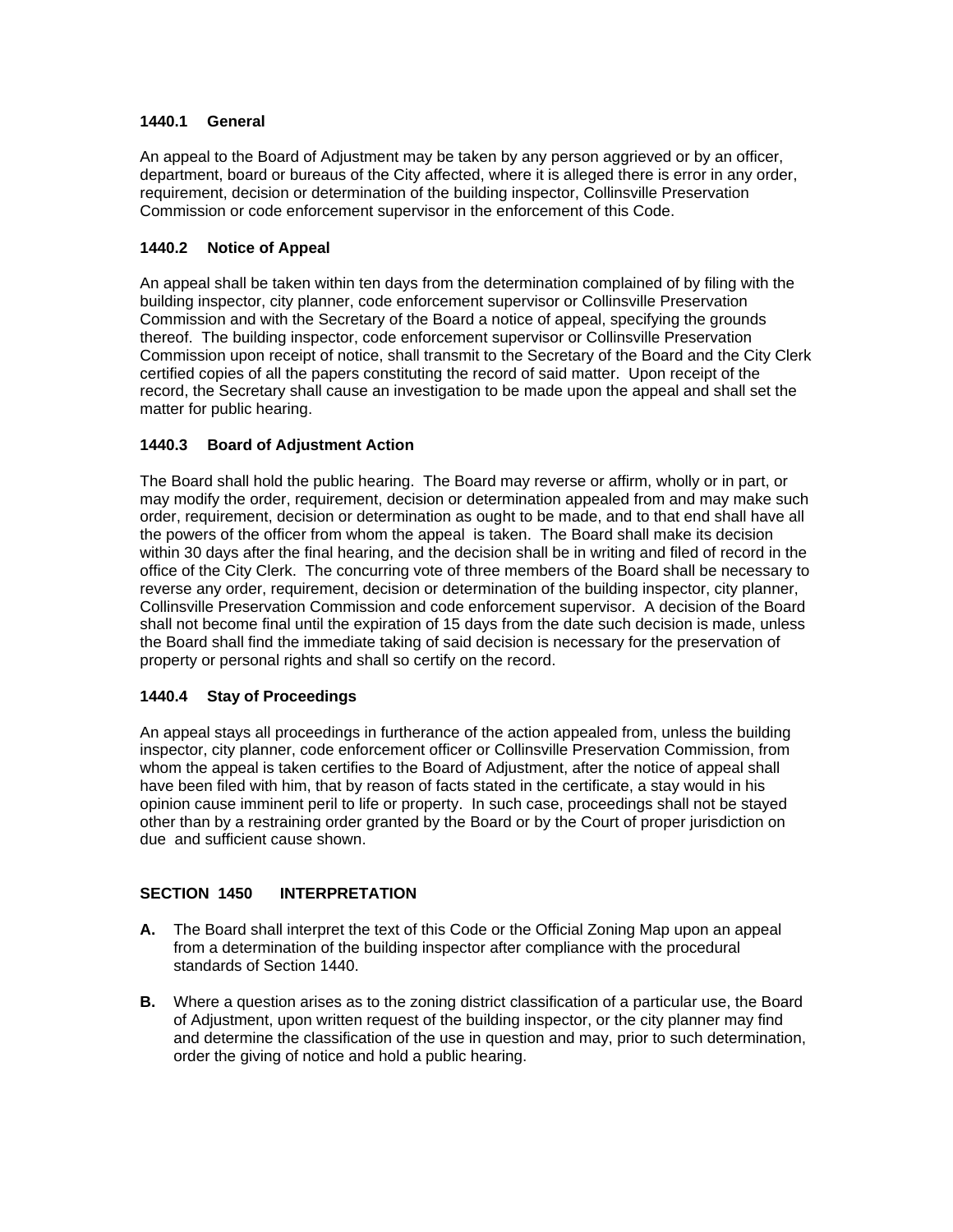# **SECTION 1460 VARIANCES**

## **1460.1 General**

The Board of Adjustment, upon application, and after notice (when notice is required) and public hearing, and subject to the procedural and substantive standards hereinafter set forth, may grant such variance from the terms of this Code as will not cause substantial detriment to the public good or impair the spirit, purposes and intent of this Code, or the Comprehensive Plan, where by reason of exceptional narrowness, shallowness, shape, topography or other extraordinary or exceptional situation, condition, or circumstance peculiar to a particular property, the literal enforcement of the Code will result in unnecessary hardship. The Board shall not permit by variance a principal use not otherwise permitted in the applicable district, it being the expressed spirit and intent of this Code that a change of the permitted principal uses shall be made by ordinance amendment of the Zoning Code or Official Zoning Map. The Board may permit the following minor variance after proper notice:

- **A.** A variance of twenty percent (20%) or less of a required minimum side or rear yard within an RS, RD or RM district;
- **B.** A variance of ten percent (10%) or less of a required minimum side or rear yard within an "O" district;
- **C.** A variance of the .25 maximum building floor area ratio to .30, or less, maximum building floor area ratio within an "OL" district;
- **D.** A variance of a required lot area or lot width of a lot resulting from a lot split having received prior approval of the Collinsville Planning Commission and City Commission.
- **E.** A variance of the bulk and area requirements as pertains to setbacks from interior lot lines to permit the construction of a single-family home or manufactured dwelling which extends over two or more lots or lot lines.
- **F.** A variance to permit private swimming pools, tennis courts, and similar private recreational uses, as may be determined by the Board, as the principle use on a lot providing the lot is adjacent to and is intended to be an accessory use to a single-family home or manufactured dwelling.
- **G.** A variance of the minimum lot width requirement in an AG, Agriculture District, provided no lot shall have less than 100 feet of lot width, and further provided that the applicant can prove that such lot was in existence prior to November 22, 1981.
- **H.** A variance of the minimum 2.5 acre lot area requirement in an AG, Agriculture District, provided no lot shall have less than 22,500 square feet of lot area, and further provided that the applicant can prove that such lot was in existence prior to November 22, 1981.

## **1460.2 Application**

A request for a variance shall be initiated by the filing of an application with the City Clerk and shall be set for public hearing by the Secretary in accordance with the rules established by the Board.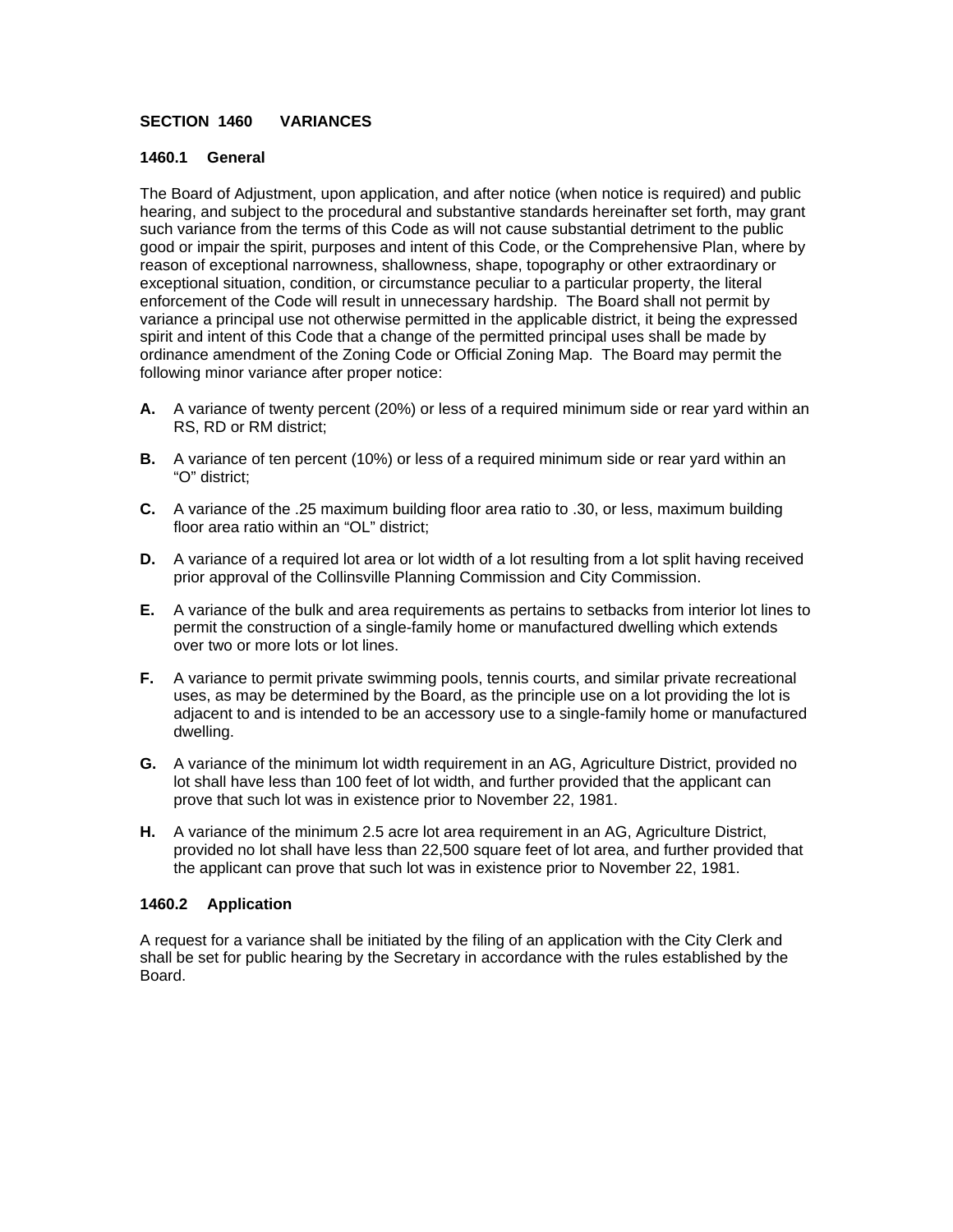## **1460.3 Board of Adjustment Action**

The Board shall hold the public hearing and, upon the concurring vote of three members, may grant a variance after finding:

- **A.** That by reasons of extraordinary or exceptional conditions or circumstances which are peculiar to the land, structure or building involved, the literal enforcement of the terms of the Code would result in unnecessary hardship.
- **B.** That such extraordinary or exceptional conditions or circumstances do not apply generally to other property in the same use district.
- **C.** That the variance to be granted will not cause substantial detriment to the public good or impair the purposes, spirit and intent of the Code, or the Comprehensive Plan.

Provided that the Board in granting a variance shall prescribe appropriate conditions and safeguards and may require such evidence and guarantee or bond as it may deem necessary to enforce compliance with the conditions attached.

## **1460.4 Time Limitation on Variances**

A variance which has not been utilized within one year from the date of the order granting the variance shall thereafter be void. For the purpose of this provision, utilization shall mean actual use or the issuance of a building permit, when applicable, provided construction is diligently carried to completion.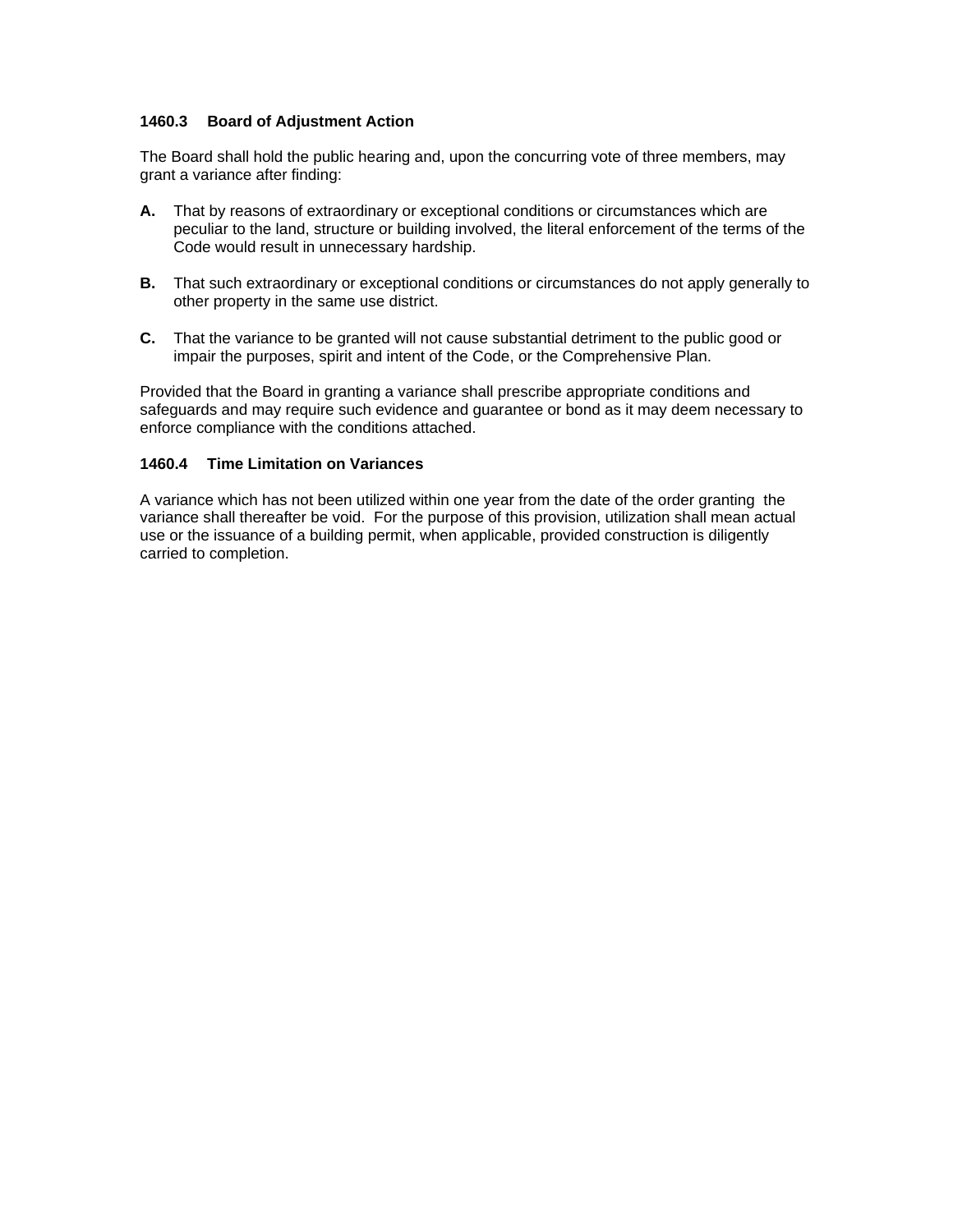# **SECTION 1470 SPECIAL EXCEPTIONS**

### **1470.1 General**

The Board of Adjustment, upon application, and after notice (when notice is required) and public hearing, subject to the procedural and substantive standards hereinafter set forth, may grant the following special exceptions:

- **A.** Special Exception uses as designated and regulated within the permitted use provisions of the zoning district.
- **B.** The change of a nonconforming use as provided in Section 1220.F., Chapter 12, Nonconformities.
- **C.** The restoration of a partially destroyed structure containing a nonconforming use as provided in Section 1220.G., Chapter 12, Nonconformities.
- **D.** The restoration of a partially destroyed nonconforming structure as provided in Section 1250, Chapter 12, Nonconformities.
- **E.** The modification of a screening requirement, as provided in Section 212, Chapter 2, District Provisions: General.
- **F.** Off-street parking use of property located within a residential district, when the property is abutting an office, commercial or industrial district.**G.** Minor Exceptions as follows:
	- 1. A special exception to permit additions to and modifications of existing structures or facilities as included in Use Unit 4, Public Protection, Utility and Public Parks, and Use Unit 5, Community Services, and similar uses; where permitted in those districts by special exception.
	- 2. A special exception to permit the following public park improvement facilities:
		- a. Unlighted outdoor courts
		- b. Unlighted athletic fields
		- c. Playgrounds
		- d. Picnic shelters
		- e. Parking lots
		- f. Renovation and expansion of existing buildings
		- h. Antenna and antenna supporting structures as provided in Section 1004.

# **1470.2 Application**

A request for a Special Exception shall be initiated by the filing of an application with the City Clerk and shall be set for public hearing by the Secretary in accordance with the rules established by the Board.

## **1470.3 Board of Adjustment Action**

The Board of Adjustment shall hold the public hearing and, upon the concurring vote of three members, may grant the Special Exception after finding that the Special Exception will be in harmony with the spirit and intent of the Code, and will not be injurious to the neighborhood or other detrimental to the public welfare. Provided that the Board in granting a Special Exception shall prescribe appropriate conditions and safeguards, and may require such evidence and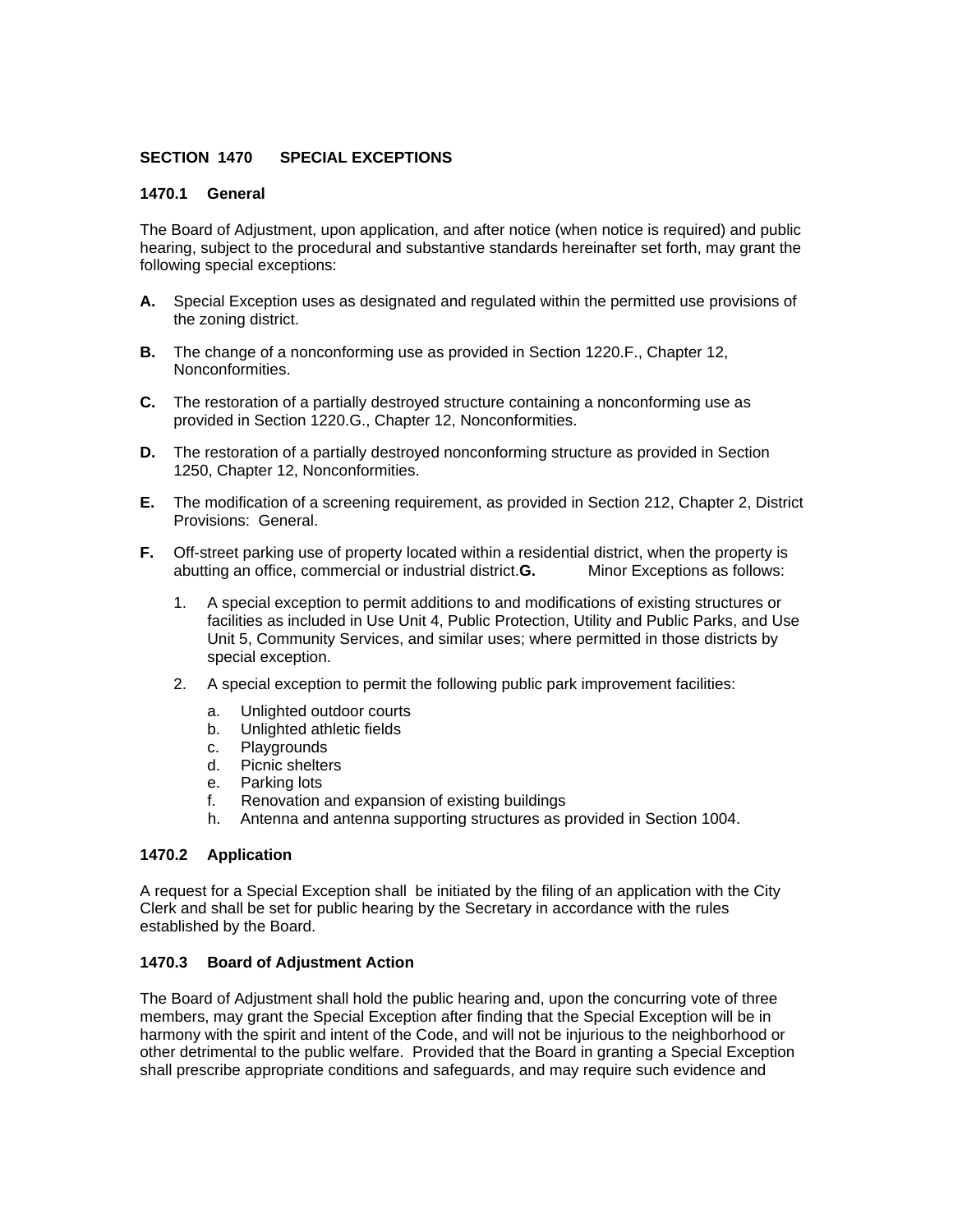guarantee or bonds as it may deem necessary to enforce compliance with the conditions attached.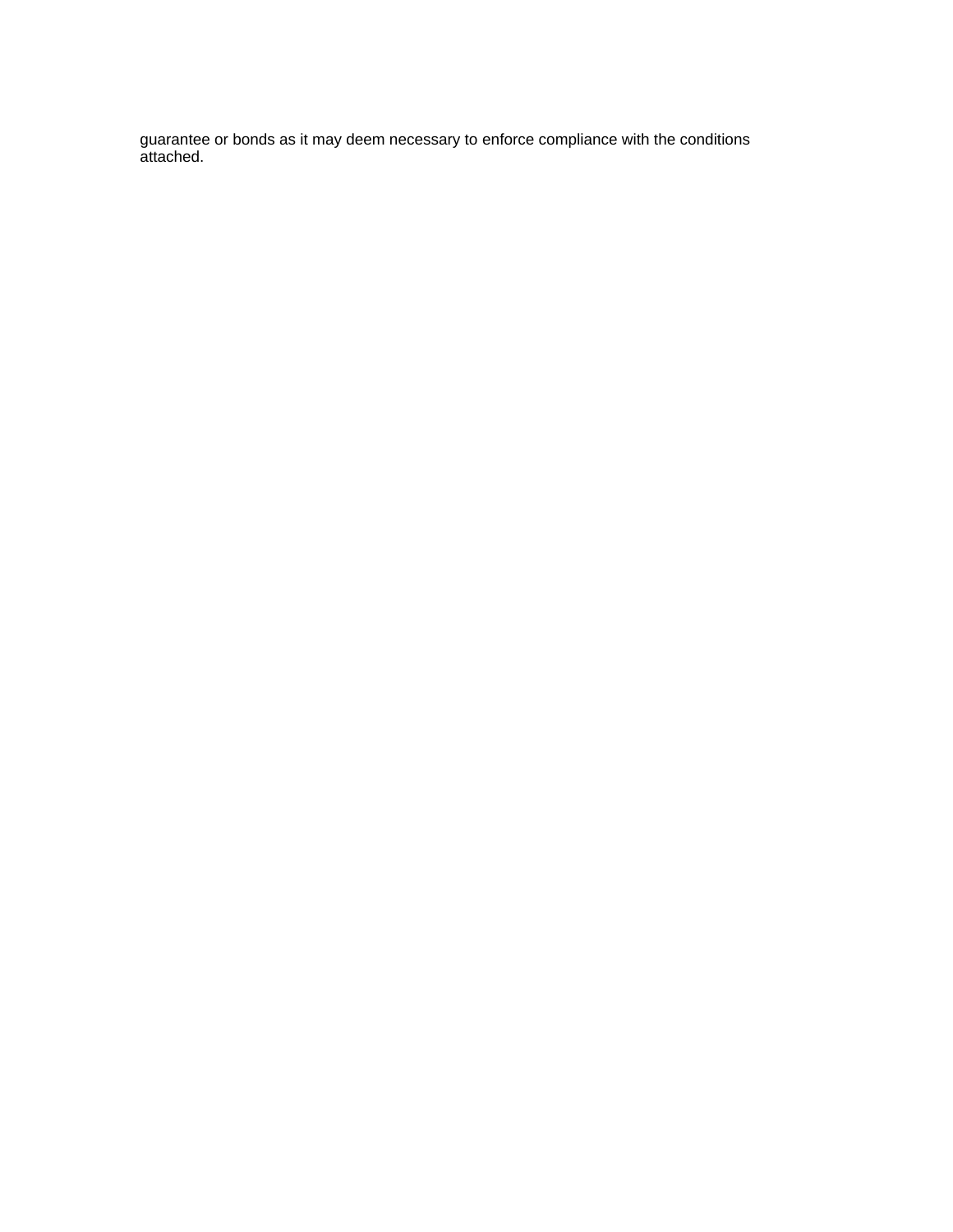# **1470.4 Time Limitation on Special Exceptions**

A Special Exception which has not been utilized within one year from the date of the order granting same shall thereafter be void. For the purpose of this provision, utilization shall mean actual use or the issuance of a building permit, when applicable, provided construction is diligently carried to completion.

# **SECTION 1480 APPEALS TO THE DISTRICT COURT**

# **1480.1 Procedure**

An appeal from any action, ruling, decision, judgment, or order of the Board of Adjustment may be taken by any person or persons aggrieved, or any tax payer or officer, department, board or bureau of the City to the District Court, by filing with the City Clerk and with the Secretary of the Board within ten days from the date of such action, a notice of appeal, which notice shall specify the grounds of such appeal. No bond or deposit for costs shall be required for such appeal. Upon filing of the notice of appeal, the City Clerk shall transmit to the Court Clerk of the County the original or certified copies of all the papers constituting, the record in the case, together with the order, decision, or ruling of the Board. Said case shall be heard and tried de novo in the District Court of Tulsa County, Oklahoma. An appeal shall lie from the action of the District Court as in all other civil actions. All issues in any proceedings under this Section shall have preference over all other civil actions and proceedings. Neither costs nor attorney fees shall be allowed against the Board unless it shall appear to the Court that it acted with gross negligence or in bad faith, or with malice in making the decision being appeal.

# **1480.2 Stay of Proceedings**

An appeal to the District Court stays all proceedings in furtherance of the action appealed unless the chairman of the Board certifies to the Court Clerk, after notice shall have been filed, that by reasons of fact stated in the certificate, a stay would cause imminent peril to life or property. In such case, proceedings shall not be stayed other than by a restraining order granted by the District Court.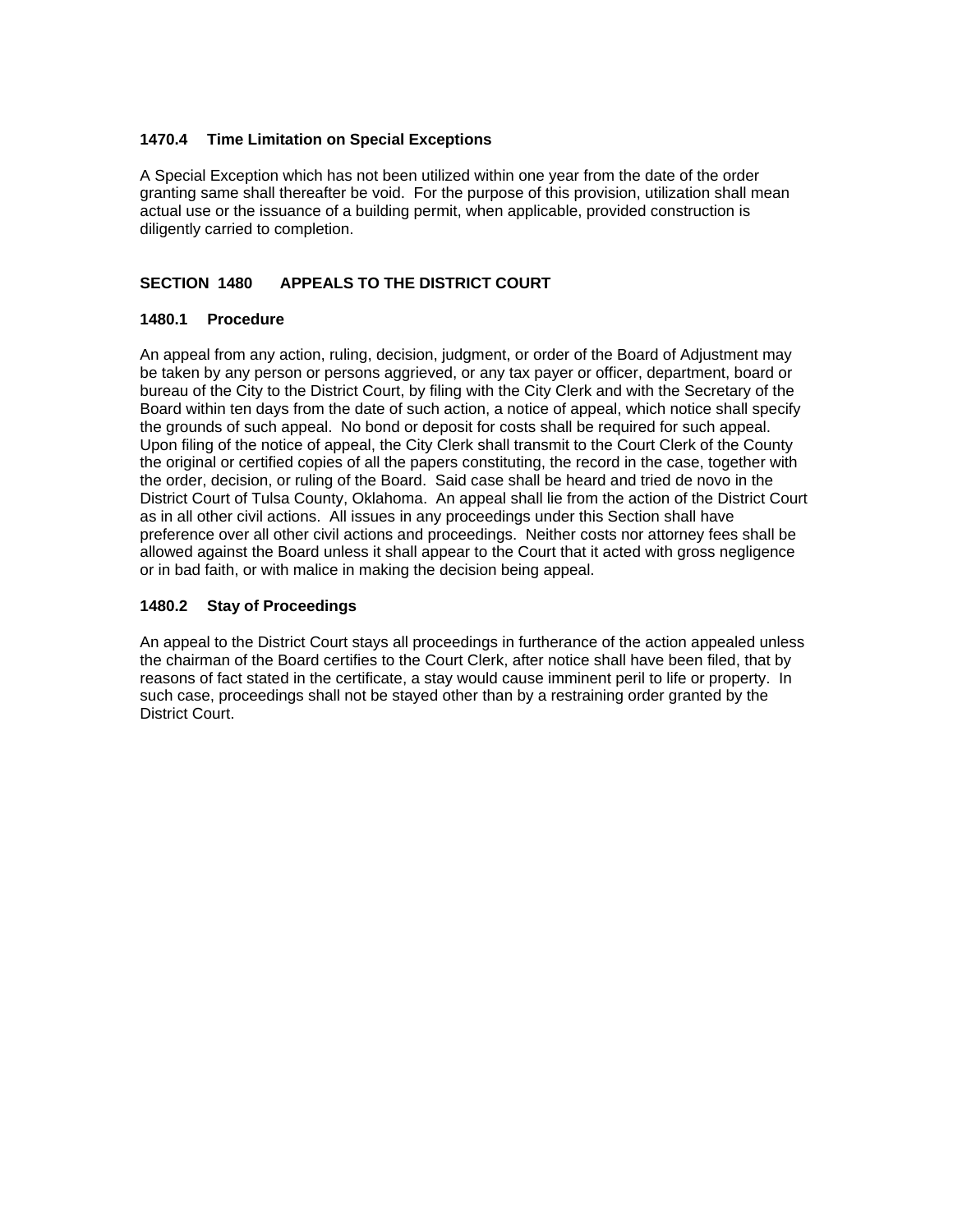# **CHAPTER 15**

### **AMENDMENTS**

#### 1500 General

- 1510 Policy on Zoning Map Amendments
- 1520 Zoning Text Amendments
- 1530 Zoning Map Amendments

#### **SECTION 1500 GENERAL**

The regulations, restrictions, prohibitions, and limitations imposed and the districts created by Chapter 1-15 may from time to time be amended, supplemented, changed, modified, or repealed by ordinance, but no change shall be made until the Planning Commission, after notice and public hearing, files with the City a report and recommendation on the proposed change. In addition to the procedural provisions hereinafter set out, the Planning Commission shall adopt procedural rules for the conduct of zoning public hearings.

## **SECTION 1510 POLICY ON ZONING MAP AMENDMENTS**

It shall be the policy of the City of Collinsville, Oklahoma that in the consideration of proposed amendments to this Code that: Amendments will be adopted to recognize changes in the Comprehensive Plan, to correct error, or to recognize changed or changing conditions in a particular area or in the jurisdictional area generally.

## **SECTION 1520 ZONING TEXT AMENDMENTS**

The Planning commission, upon its own motion, may, or at the direction of the City Commission shall, hold a public hearing, giving notice thereof, of a proposed text amendment. After holding the public hearing, the Planning Commission shall within 30 days transmit its report and recommendation to the City Commission.

## **SECTION 1530 ZONING MAP AMENDMENTS**

#### **1530.1 Initiated by Application**

- **A.** An amendment to the Zoning Map shall be initiated by the filing of an application with the City Clerk. An application shall be in such form and content as the Planning Commission may by resolution establish and shall be accompanied by the payment of a fee. Cost of notice shall be billed to the applicant. The amount of said fee shall be established by the City Commission after recommendation from the Planning Commission.
- **B.** An application shall be filed with the Planning Commission and shall set for public hearing according to their deadline schedule.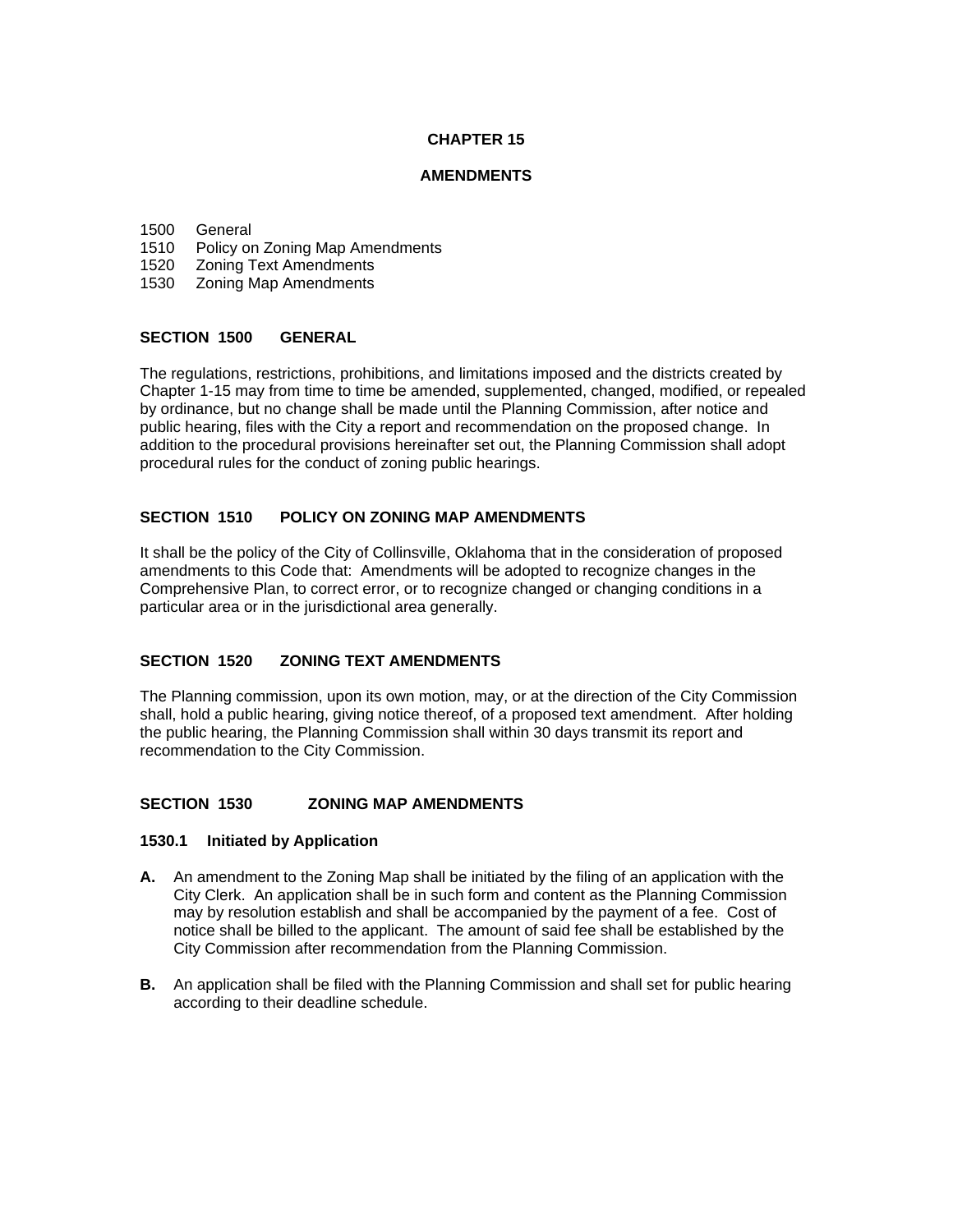# **1530.2 Initiated by the Planning Commission**

In any instance, the Planning Commission, upon its own motion may, or at the request of the City Commission shall hold a public hearing giving notice thereof, of a proposed map amendment after holding the public hearing, the Planning Commission shall within 30 days transmit its report and recommendation to the City Commission.

# **1530.3 Notice Required**

The Planning Commission shall give fifteen (15) days notice of a public hearing on a proposed map amendment by publication in a newspaper of general circulation. In addition, twenty (20) days notice of public hearing shall be given by mailing notice to all owners of property within a 300 foot radius of the exterior boundary of the property. The notice shall contain:

- **A.** Date, time, and place of public hearing.
- **B.** Legal description of the property and the street address or approximate location of the property.
- **C.** Present zoning district classification of the property and the proposed zoning district classification, provided:
	- 1. Notice of a proposed RM-2 rezoning shall confer jurisdiction of the Planning Commission and City Commission to consider and act upon RMT, RM-2, RM-1, RD, RS-3, RS-2, RS-1, and RE or combinations thereof in the disposition of the application, and in like manner, notice of any R district, including RMH, shall confer jurisdiction to consider any less dense R district, except RMH.
	- 2. Notice of a proposed CBD rezoning shall confer jurisdiction on the Planning Commission and City Commission to consider and act upon CBD, CG, CS, OM and OL or combination thereof in the disposition of the application, and in like manner, notice of any C District shall confer jurisdiction to consider any less intense C District or any O District, and notice of any O District shall confer jurisdiction to consider any less intense O District.
	- 3. Notice of a proposed IH rezoning shall confer jurisdiction on the Planning Commission and City Commission to consider and act upon IH, IM, IL or combination thereof in the disposition of the application, and in like manner, notice of any I District shall confer jurisdiction to consider any less intense I District.
	- 4. Specific notice of a proposed AG or RMH or PUD District shall be required to confer jurisdiction on the Planning Commission and City Commission to consider such AG or RMH or PUD District.

## **1530.4 Planning Commission Action on Zoning Map Amendments**

After notice and public hearing, the Planning Commission shall vote to:

- **A.** Recommend to the City Commission that the application be approved as submitted, or as amended, or be approved subject to modification or,
- **B.** Recommend to the City Commission that the application be denied.

An application recommended for approval, or approval subject to modification, shall be transmitted, with the report and recommendations of the Planning Commission, to the City Commission within 15 days from the date of Planning Commission action.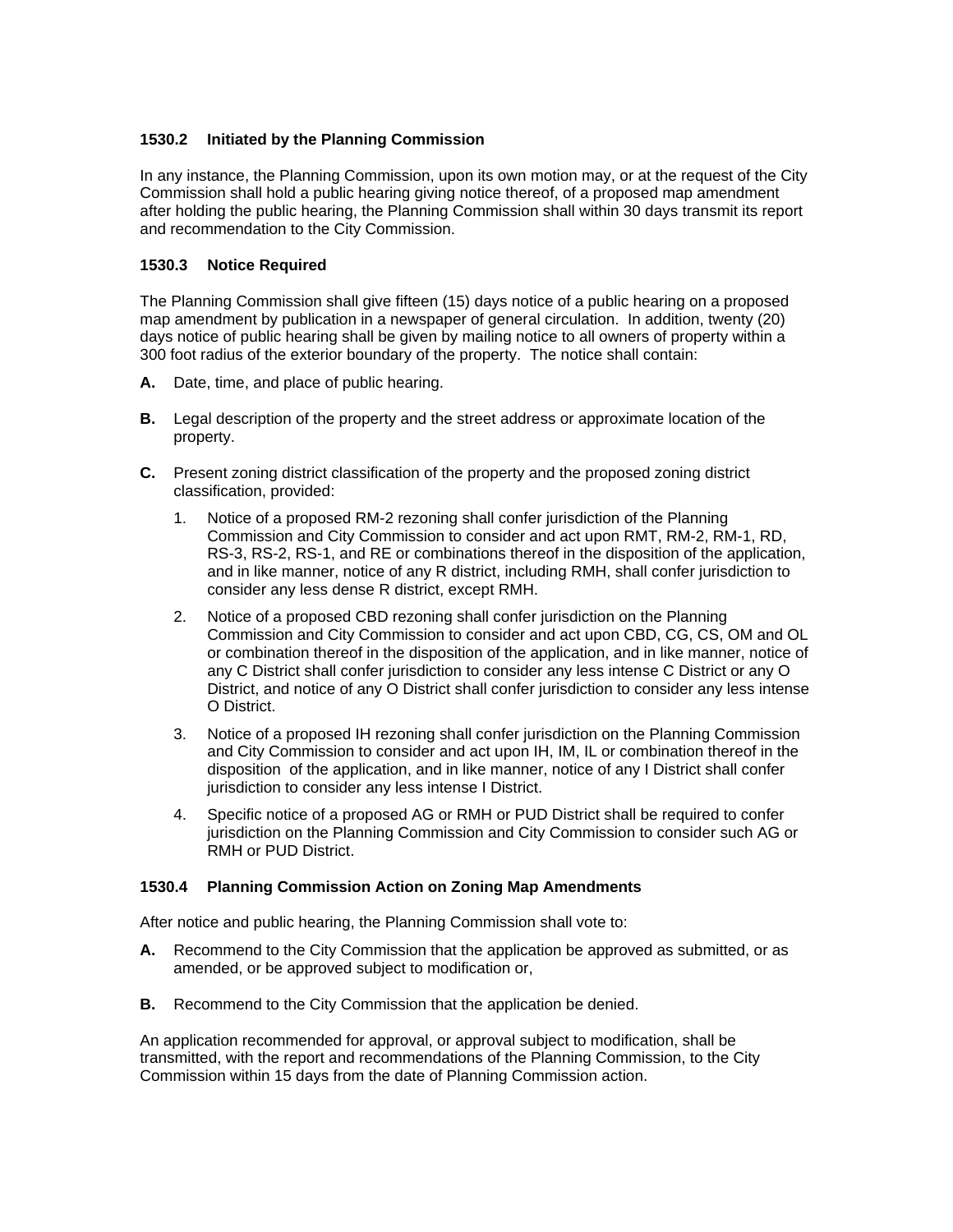An application recommended for denial, shall not be considered further unless the applicant within 15 days from the date of the Planning Commission action, files a written request with the City Clerk for a hearing by the City Commission. The request for hearing shall be accompanied by the payment of a fee, (said fee to be set by the City Commission). Upon notice of such request, the Planning Commission shall transmit the application, its report and recommendation to the City Commission.

In the event the Planning Commission arrives at a tie vote, the application, shall be transmitted, with a report and notation of the tie vote, to the City Commission within 15 days from the date of Planning Commission action.

# **1530.5 City Commission Action on Zoning Map Amendments**

The City Commission shall hold a hearing on each application regularly transmitted, and on each application transmitted pursuant to a written request for further hearing, and shall approve the application as submitted or as amended; to approve the application subject to modification, or deny the application. In case of a protest against such zoning change filed at least three (3) days prior to said public hearing by the owners of twenty percent (20%) or more of the area of the lots included in such proposed change, or by the owners of fifty percent (50%) or more of the area of the lots immediately abutting any side of the territory included in such proposed change, or separated therefrom only by an alley or street less than three hundred (300) feet wide, such amendments shall not become effective except by the favorable vote of three-fifths (3/5) of all the members of the City Commission.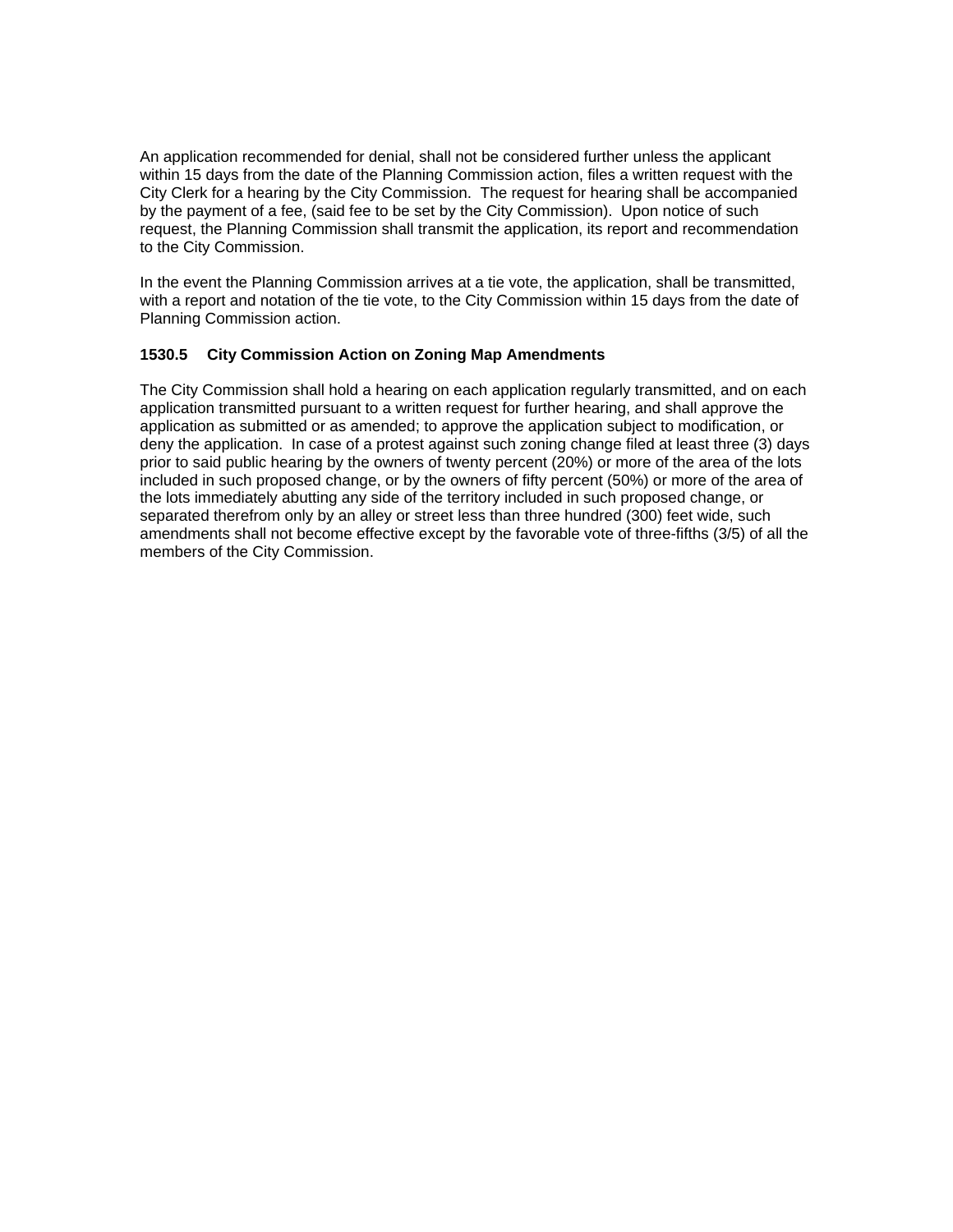### **CHAPTER 16**

#### **DEFINITIONS**

#### **SECTION 1600 DEFINITIONS**

**Abutting:** In the context of a screening or enclosure requirement, abutting shall mean contiguous or separated therefrom only by a non-arterial street. In other instances, abutting shall mean contiguous.

**Accessory Uses or Structure:** A use or structure on the same lot with, and of a nature customarily incidental and subordinate to, the principal use or structure.

**Adjacent:** Having a lot, partial lot line or corner in common therewith.

**All-Weather Material:** A material capable, during ordinary use, of withstanding without substantial deterioration from normal weather conditions.

**Alley:** A permanent public way providing a secondary means of access for service and emergency vehicles, and not intended for general traffic circulation.

**Antennas:** A transmitting and/or receiving device used in telecommunications that radiates or captures a signal. As used in this Code, references to antennas shall also include antenna supporting structures.

**Antenna Supporting Structure:** A telecommunications facility that consists of a stand-alone support structure which has as its principal use the support of antenna(s) and associated equipment and improvements.

**Arterial:** A street designated on the Major Street Plan as a primary arterial or secondary arterial.

**Bar:** See "Tavern".

**Bed and Breakfast:** An owner-occupied dwelling, where for compensation, lodging and meals are provided for up to a maximum of 8 guest rooms, and the owner thereof intends that the same guest occupy the facility for less than 14 days. See Section 450.F for further details.

**Board of Adjustment:** The Board of Adjustment of the City of Collinsville, Oklahoma.

**Building:** A structure which is permanently affixed to the land, and has one or more floors and a roof, and is bounded by either another building with a common party wall, open air, or the lot lines of a lot.

**Building Coverage:** The percentage of the lot area covered by the building. The building area shall include all overhanging roofs.

**Building Height:** The vertical distance measured from the average ground elevation at the building wall to the highest horizontal point of the structure, provided that Height Exceptions listed under Section 220 shall apply.

**Building Line:** The line beyond which no building or part thereof shall project, except as otherwise provided by this ordinance.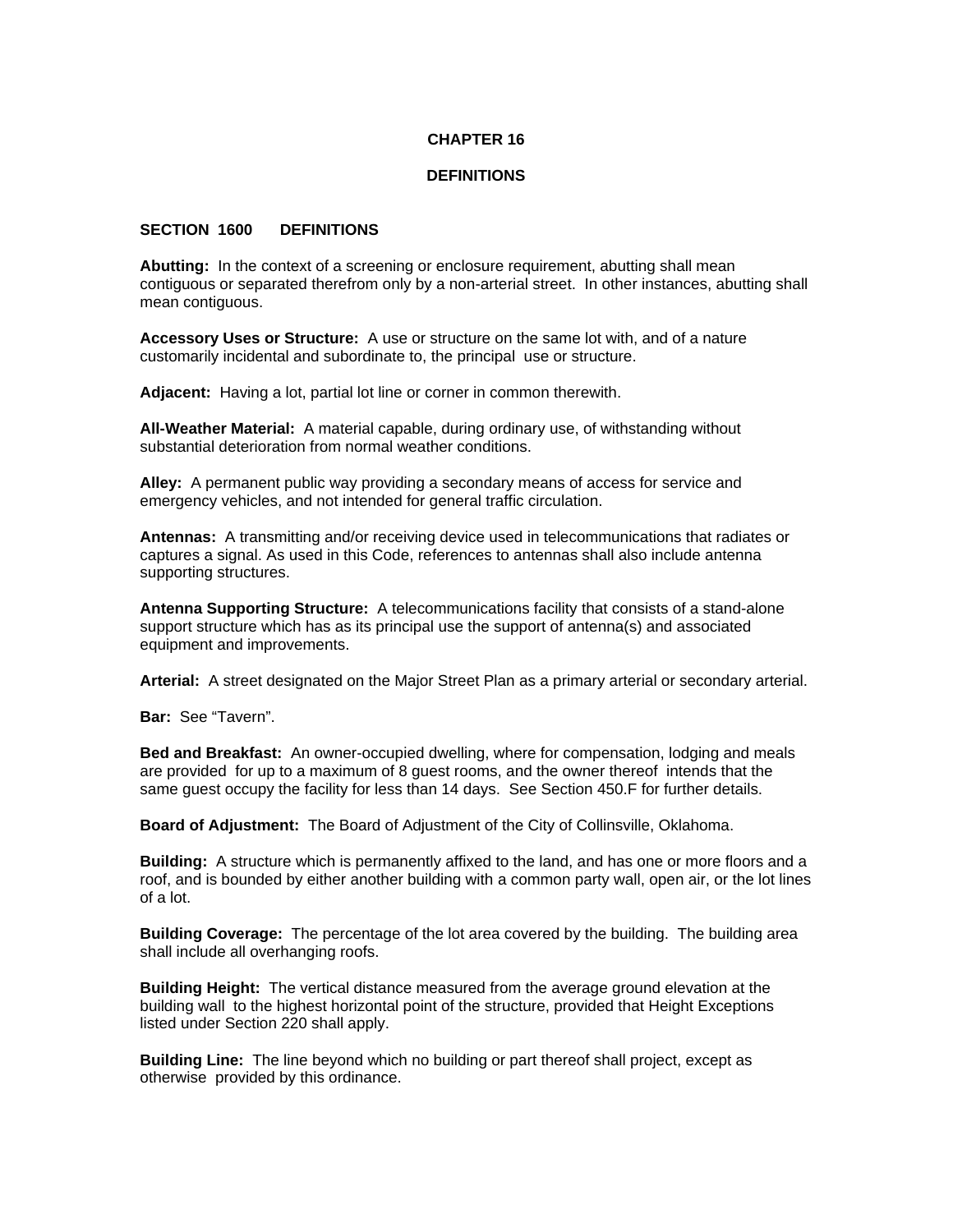**Building Setback:** The horizontal distance, from the point of measurement, such as the centerline of an abutting street or the boundary line of an abutting zoning district to the nearest building wall.

**Care Home:** Premises used for the housing and caring for the aged or infirmed, and includes convalescent homes, homes for the aged, and nursing homes.

**Carport:** A permanent, roofed structure permanently open on at least 2 sides.

**Cemetery:** Land used or intended to be used for the interment of human remains and dedicated for cemetery purposes, including crematories, mausoleums and mortuaries when operated in conjunction with and within the boundary of such cemetery.

**Certificate of Occupancy:** An official certificate issued by the City through the enforcing official which indicates conformance with the zoning regulations and authorizes legal use of the premises for which it is issued.

**Child Care Center:** Any place, home, or institution which cares for six (6) or more children under the age of sixteen (16) years, apart from their parents, guardians or custodians for regular periods of time for compensation; provided, however that the term "child center" shall not include or apply to bona fide schools, custody fixed by a court, children related by blood or marriage within the third degree of the custodial person, or churches and other religious or public institutions caring for children within an institutional building.

**Child Care Home:** See Family Day Care Home.

**City Commission:** The governing and legislative body of the City of Collinsville, Oklahoma.

**Copy Area:** The net geometric area enclosed by the smallest rectangles encompassing the outer extremities of all letters, figures, characters, and delineations contained in the sign.

**Cluster Housing Development**: A residential development containing attached or detached units on a limited portion of land with the remaining land areas consolidated into common open space areas.

**Community Group Home:** A community-based residential facility for independent living that provides room and board, personal care, and habilitation services in a family environment as a single-housekeeping unit for 6-12 resident mentally retarded and/or physically limited persons with at least 1 but not more than 3 resident staff persons. Personal care and habilitation services excludes on-site institutional type educational training, medical or nursing care.

**Curb Level:** The mean level of the established curb at the frontage of a lot. Where no curb has been established, the City Engineer shall establish such curb level or its equivalent for the purposes of this Code.

**Day Care:** See Child Care.

**Detention/Correctional Facility:** A facility for the detention, confinement, treatment and/or rehabilitation of persons arrested or convicted for the violation of civil or criminal law. Such facilities include an adult detention center, juvenile delinquency center, pre-release center, correctional community treatment center, jail and prison.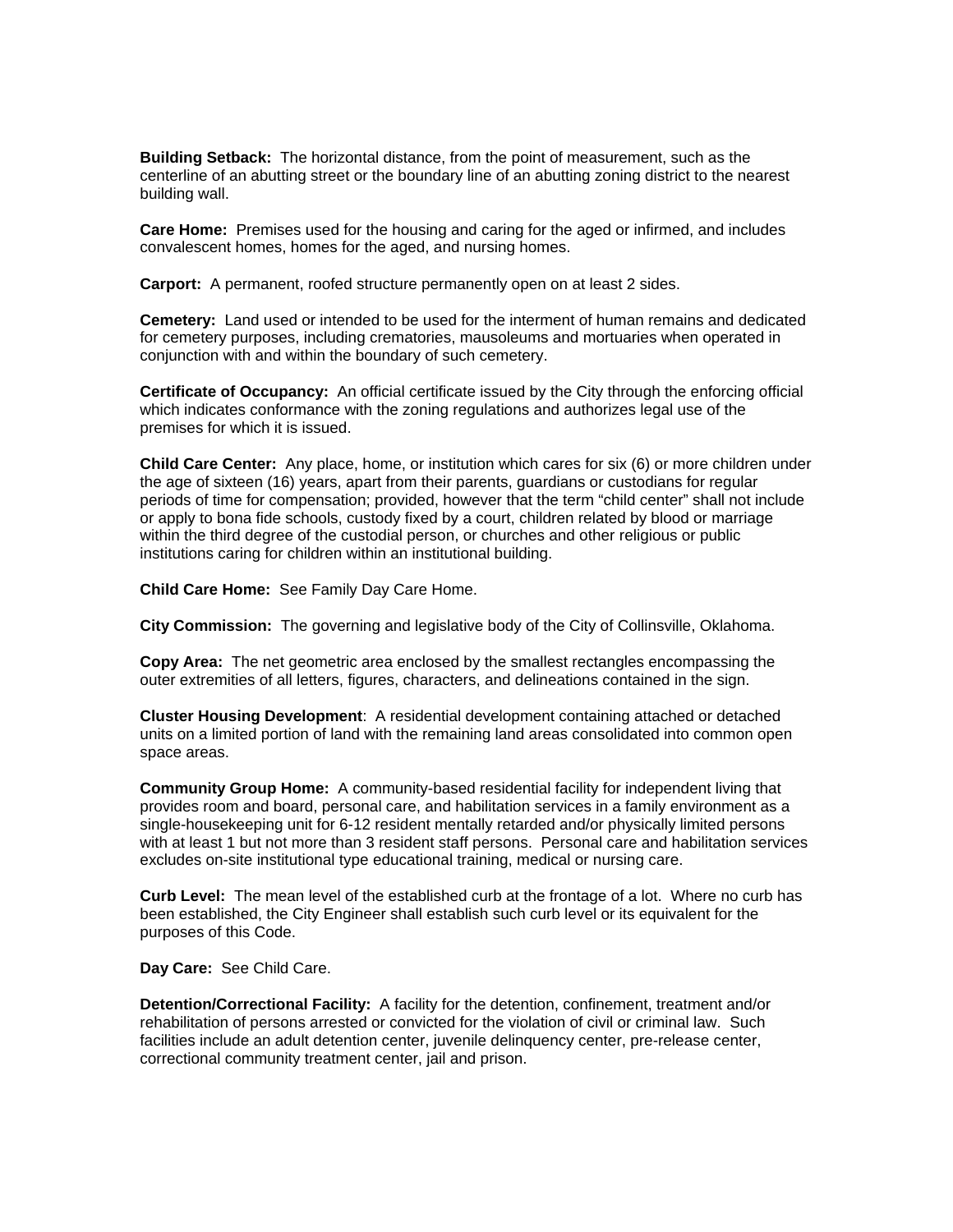**Dwelling, Single Family:** A building, other than a manufactured home containing one dwelling unit designed for occupancy by not more than one family, and certified as complying with the building code of this jurisdiction whether constructed on or off-site.

**Dwelling, Duplex:** A building containing two dwelling units designed for occupancy by not more than two families. Included are all forms of manufactured duplex dwellings but excluding mobile homes.

**Dwelling, Manufactured:** A structure designed and intended for human occupancy on a yearround or temporary or seasonal basis which has undergone at least partial pre-fabrication or preassembly under indoor factory conditions, excluding dwellings utilizing only pre-fabricated or preassembled sub-elements such as roof trusses, floor trusses, plumbing trees, or wiring harness. Included are the following sub-classes:

- A. Pre-fabricated: a manufactured dwelling involving no pre-assembly but all components have been cut and fabricated and then assembled on-site;
- B. Panelized: a manufactured dwelling partially pre-assembled into roof, wall, floor, and ceiling components (which may range from exposed wood to having all finishing completed) which are assembled on-site, and constructed to national building code standards;
- C. Sectionalized or Modular: a manufactured dwelling partially pre-assembled into two or more sections, none of which are habitable individually, permanently joined together and utilize customary residential siding and roofing materials, built to national building code standards and are either:
	- 1. wood frame units designed to be transported by flat-bed truck and installed on conventional permanent foundations, or
	- 2. chassis/under-carriage units designed to be towed or structurally capable of being towed on wheels and installed on permanent foundations after all hitches, running gear and chassis having been removed,
- D. Mobile Home or Trailer Home: a manufactured dwelling other than a recreational vehicle either:
	- 1. fully pre-assembled into one unit or one expandable/telescoping unit of more than 35' in length and is fully habitable upon arrival at a site except for minor incidental installation activities and utility connections and is installed on either temporary or permanent foundations, or
	- 2. a dwelling manufactured in two or more units but either fails to utilize customary, residential roofing and siding materials or retains chassis or other equipment related to being towed or is not placed on a conventional permanent foundation.

**Dwelling Multi-Family:** A building containing three or more dwelling units. Included are all forms of manufactured multi-family dwelling, but excluding mobile homes.

**Elderly/Retirement Housing:** A residential complex containing multi-family dwellings designed for and principally occupied by senior citizens. Such facilities may include a congregate meals program in a common dining area, but exclude institutional care such as medical or nursing care and distinguished from life care retirement centers as elsewhere defined.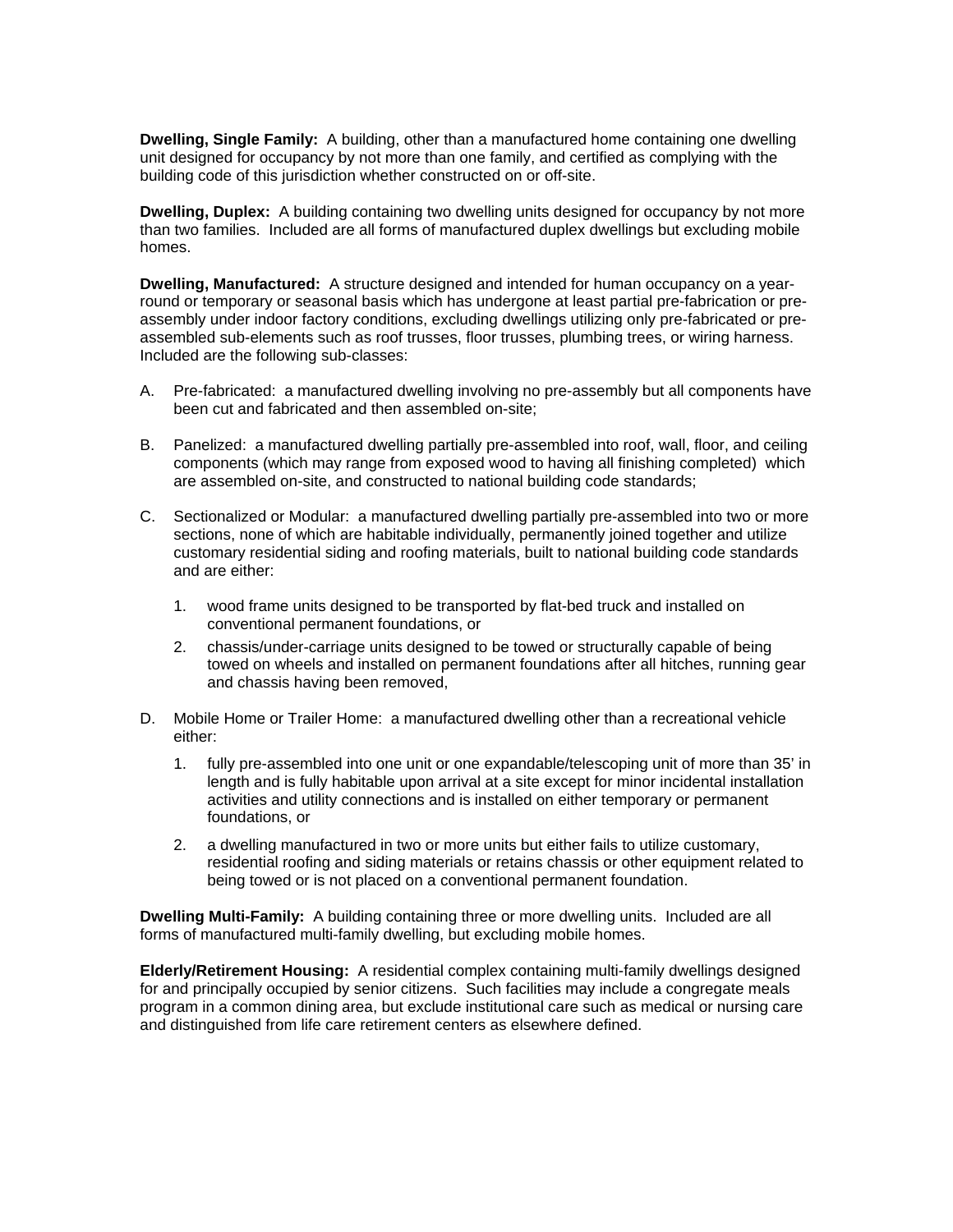**Emergency and Protective Shelter:** A residential facility which provides room and board for a temporary (30 days or less) period, protection, counseling and pre-placement screening for abused, displaced, or transient children or adults.

**Family:** One or more persons occupying a single dwelling unit, provided that unless all members are related by blood, marriage, or other domestic bonds, no such family shall contain over three persons, but further provided that domestic servants may be housed on the premises without being designated as a family. Individuals not related by blood, marriage or adoption occupying a single dwelling unit for on-site institutional education, training, supervision, medical or nursing care shall not be considered a family as defined herein. Further provided a family, as defined herein, does not include a foster home or a neighborhood group home as elsewhere defined.

**Family Day Care Home:** Any home which cares for 5 or less children under the age of sixteen (16) years, for regular periods of time for compensation. This shall include the family day care parents' own preschool children under the age of two years of age living at home.

**Floodplain:** The land area adjoining a watercourse or drainway which would be inundated by the floodwater of the 100-year frequency flood, based on full urbanization of the watershed, as predicted by the City Engineer, or as predicted by the U.S. Corps of Engineers and confirmed by the City Engineer.

**Floodway:** The channel of a watercourse or drainway and those portions of the adjoining floodplain which are reasonably required to carry and discharge the floodwater of the 100-year frequency flood as predicted by the City Engineer, or as predicted by the U.S. Corps of Engineers and confirmed by the City Engineer.

**Floodway Fringe:** Those portions of the floodplain which are not reasonably required to carry and discharge the floodwater of the 100-year frequency flood as predicted by the City Engineer, or as predicted by the U.S. Corps of Engineers and confirmed by the City Engineer.

**Floor Area, Gross:** The total floor space within the outside dimensions of a building including each floor level.

**Floor Area, Net:** Is the area actually occupied not including accessory unoccupied areas such as corridors, stairs, closets, thickness of walls, columns, toilet room, mechanical area or other features.

**Floor Area Ratio:** The floor area of a building or buildings on a lot divided by the lot area.

**Foster Home:** A dwelling used in whole or in part as living quarters for a household including one or more minor children placed by a licensed child placement agency who are not members of the family occupying said dwelling but, are under their supervision. Further, provided that a maximum of 5 children are allowed to reside in the home including any natural children living in the home, if any children in the home are age 2 or younger. If no children are under 2 years, the maximum number of children residing in the home is 6.

**Frontage:** The lineal measurement of a lot boundary which abuts a public street or the lineal measurement of the building setback line when the boundary of the lot abuts a curbed non-major street or cul-de-sac.

**Gasoline Service Station:** An area of land, including structures thereon, that is used for the sale of gasoline or oil fuels, but not butane or propane fuels, or other automobile accessories, and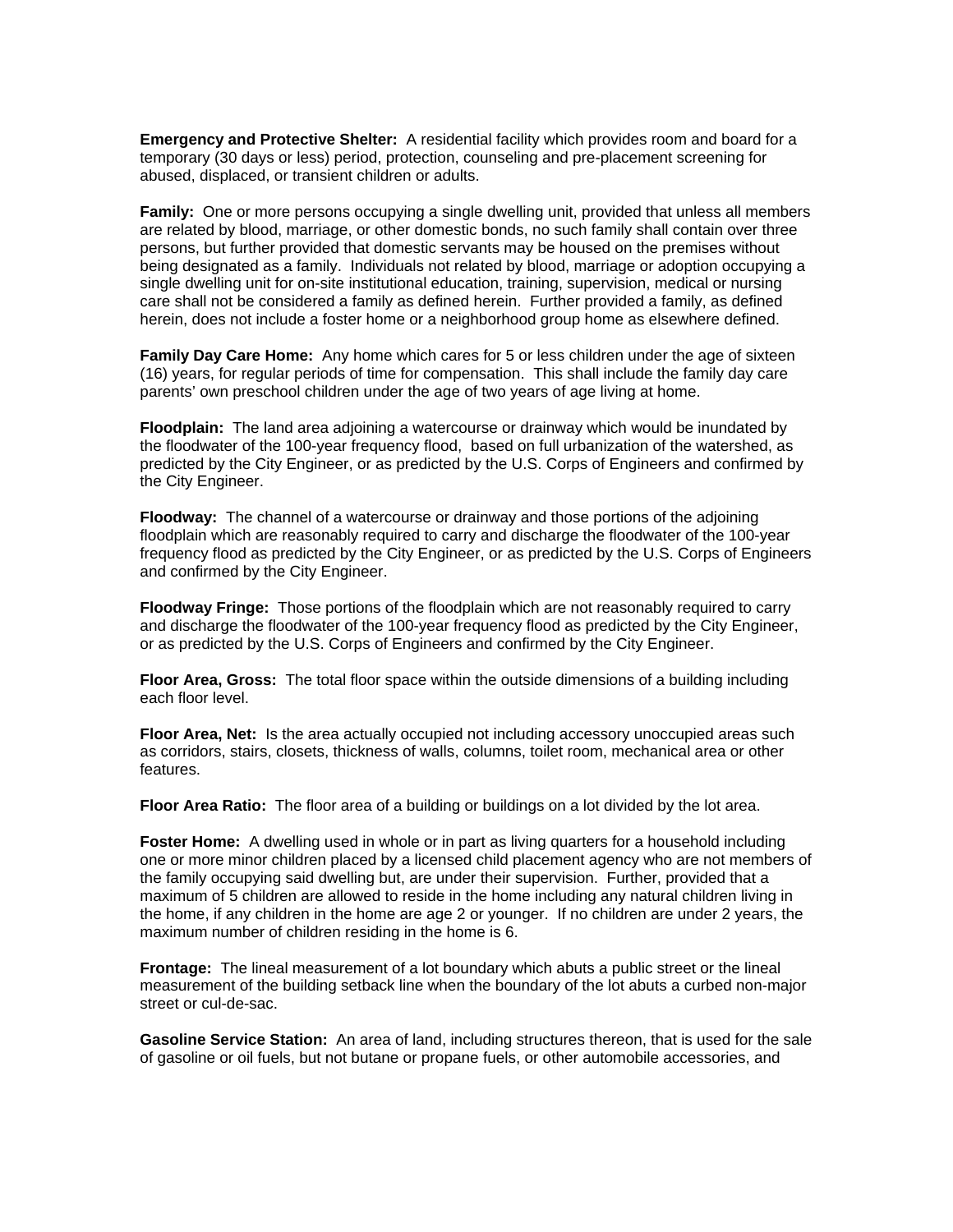which may or may not include facilities for lubricating, washing, cleaning or otherwise servicing automobiles, but not include the painting thereof.

**Habitable Floor:** Any floor usable for living purposes, which includes working, sleeping, heating, cooking or recreation or a combination thereof.

**Halfway House:** A building used in whole or in part as a treatment center and dwelling quarters for persons unrelated by blood or marriage, who are undergoing care or rehabilitation for alcoholism or other forms of drug abuse.

**Height Building:** See Building Height.

**Height Sign:** The vertical distance measured from the curb level to the highest point of the sign.

**Home Occupation:** Any occupation, profession or trade customarily carried on by occupants of a dwelling unit as a secondary use which is clearly incidental to the principal use of the dwelling unit for residential purposes is allowed as an accessory use in residential district. See Section 450 E for further information.

**Hotel:** A building or group of buildings under one ownership containing six (6) or more sleeping rooms occupied, intended or designed to be occupied as the more or less temporary abiding place of persons who are lodged with or without meals for compensation, but not including an auto trailer court or camp, sanatorium, hospital asylum, orphanage or building where people are housed under restraint.

**Hundred Year-Frequency Flood:** A flood having an average frequency of occurrence once in 100 years, although the flood may occur in any year, based on statistical analyses of stream flow records available for the watershed and analyses of rainfall and runoff characteristics in the general region of the watershed, as predicted by the City Engineer, or as predicted by the U.S. Corps of Engineers and confirmed by the City Engineer.

**Kennel:** Any lot or premises on which three (3) or more dogs, more than six (6) months of age are kept, excluding uses such as pet shops in which all activities are carried on within an entirely enclosed building. Enclosed shall mean: with exterior walls built from floor to ceiling with a solid material, such as rock, brick, wood, metal or glass. No fencing or other wire like material shall be used as a part of the exterior walls of the building.

**Land Area:** The area of a lot plus one-half or 30 feet, whichever is less, of the right-of-way of any abutting street of which the lot has access.

**Life Care Retirement Center:** A residential facility containing dwellings designed for and principally occupied by senior citizens in a planned retirement community which includes a residential complex, an activity or community center, and a medical or nursing facility which is licensed by the State of Oklahoma as an Intermediate Care Facility or a Skilled Nursing Center.

**Livability Space:** The open space of a lot which is not allocated to or used for off-street parking or loading areas or for paved access to the off-street parking or loading area.

**Loading Berth, Off-Street:** A space of at least 10 feet in width and 30 feet in length and having a vertical clearance of at least 14 feet, designed and located on a lot for the temporary parking of commercial vehicles while loading or unloading merchandise or materials.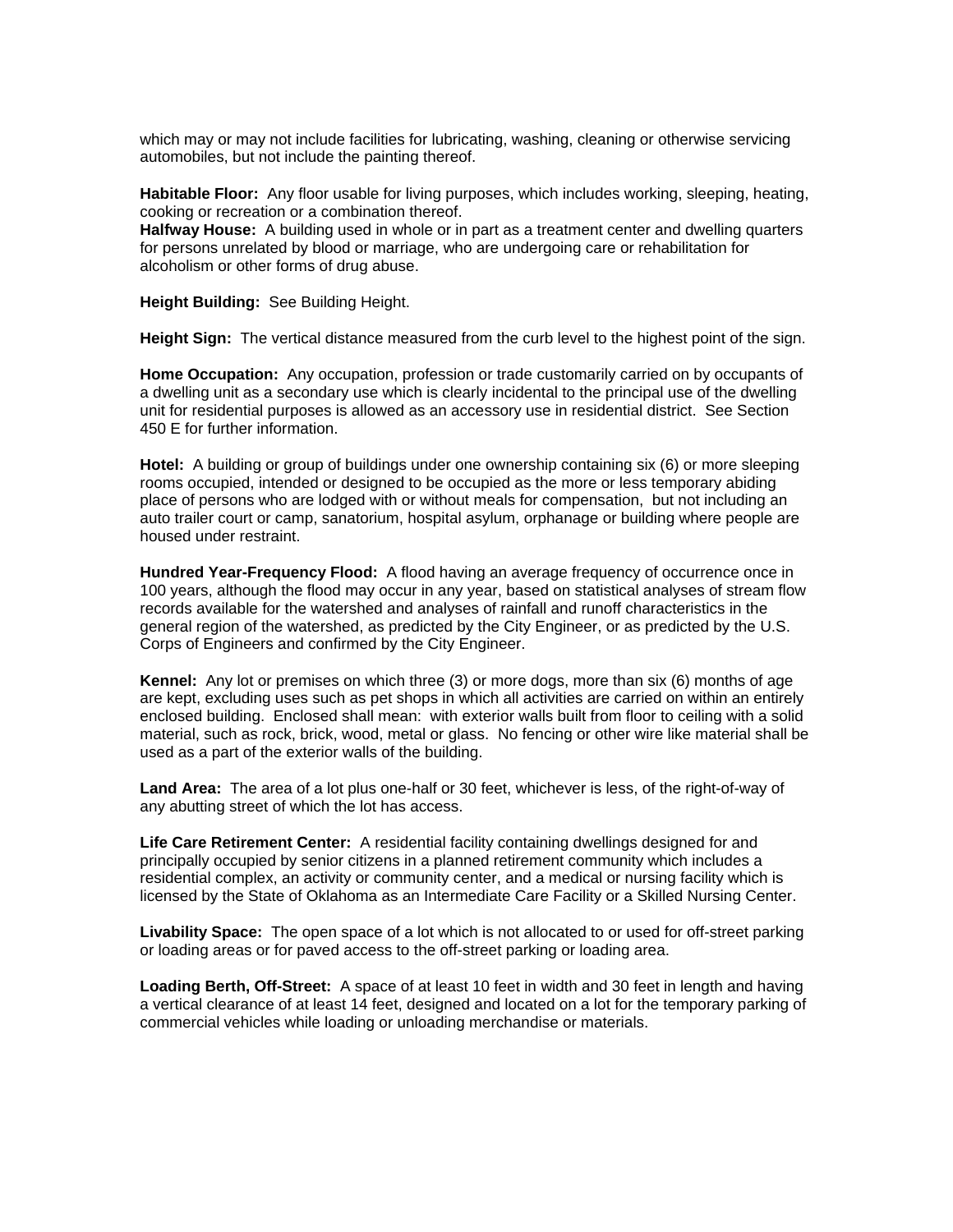Lot: A lot of record, said lot which is part of an addition, the plat of which has been recorded in the office of the County Clerk or a parcel of land the deed of which is recorded in the office of the County Clerk.

**Lot Area:** The total horizontal area within the lot lines of a lot.

**Lot of Record:** A lot which is a part of a subdivision, the plat of which has been recorded in the office of the County Clerk of the County in which the lot is located or a parcel of land, the deed of which is recorded in the office of the County Clerk of the County in which the parcel is located.

**Lot Line:** Any boundary of a lot.

**Lot Line, Front:** The boundary of a lot which abuts a public street. Where the lot abuts more than one street, the owner may select the front lot line.

**Lot Line, Rear:** The boundary of a lot which is most distant from and most nearly parallel to the front lot line.

Lot Line, Side: Any boundary of a lot which is not a front lot line or rear lot line.

**Lot Width:** The average horizontal distance between the side lot lines.

**Major:** A street designated on the Major Street Plan as a primary major or secondary major.

**Major Street Plan:** "The City of Collinsville, Oklahoma Major Street Plan", as adopted in the Collinsville Comprehensive Plan 1981-2000, prepared June, 1981, or as it may hereafter be amended by ordinance or resolution.

**Mini-Storage:** A building containing small partitioned storage spaces, which are separately and individually rented or leased, for the storage of personal goods or merchandise, but excluding commercial warehousing as described in Use Unit 22.

**Mobile Home:** See dwelling, manufactured. City of Collinsville definition of mobile home see Section 1010

**Mobile Home Park:** Land or property which is used or intended to be used or rented for occupancy by one or more trailers or moveable sleeping quarters of any kind.

**NA:** Not applicable.

**Nameplate:** A sign, attached flush against a building, identifying the name of the building or the name of an occupant thereof.

**Nightclub:** A place of entertainment open at night usually serving food and liquor, having a floor show, and providing music and space for dancing.

**NEC:** Not Elsewhere Classified.

**Neighborhood Group Home:** A home for independent living with support personnel that provides room and board, personal care and habilitation services in a family environment as a single-housekeeping unit for not more than 5 resident mentally retarded and/or physically limited persons with at least 1 but not more than 2 resident staff persons. Personal care and habilitation services excludes on-site institutional type educational training, medical or nursing care.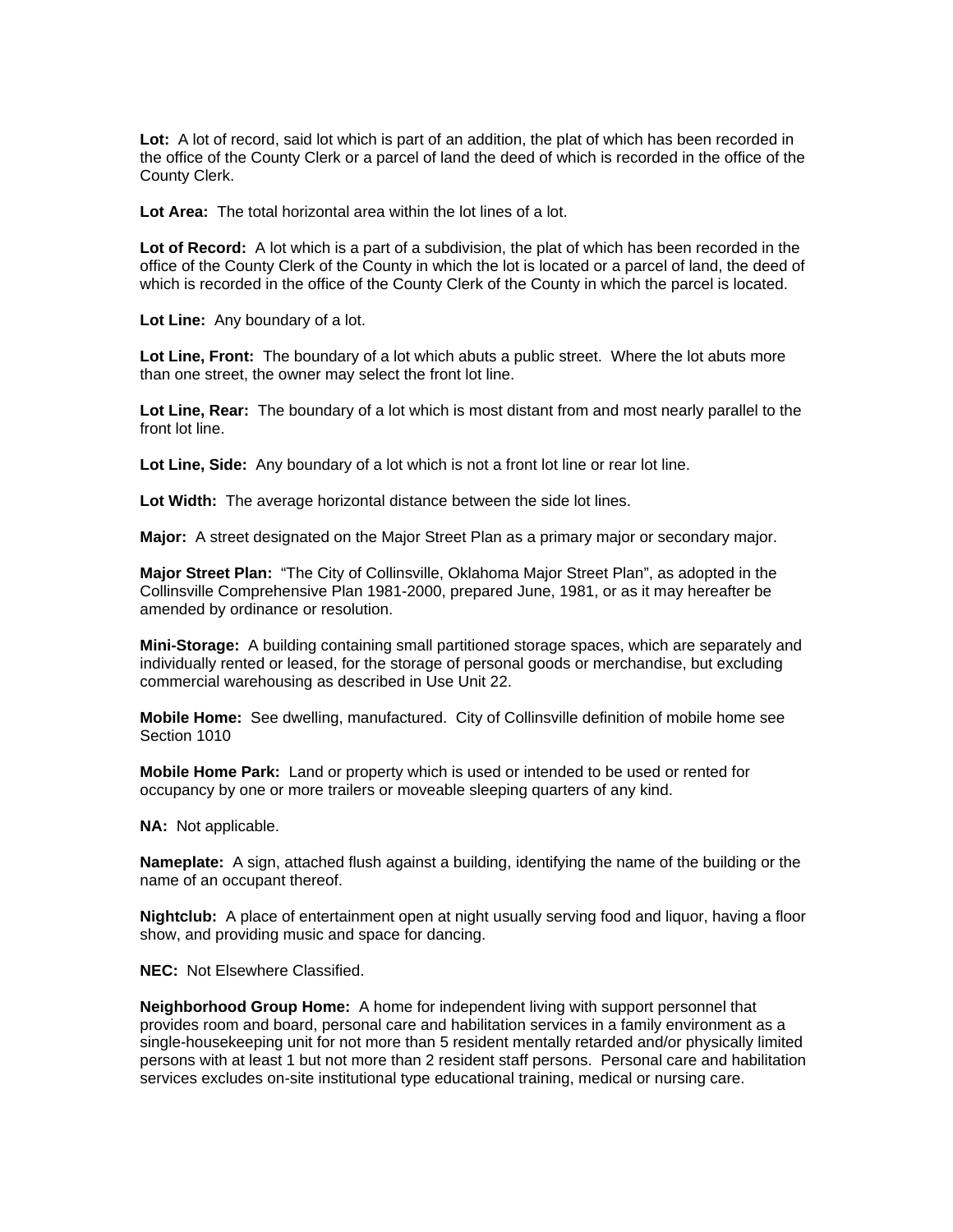**Nonconformance**: A lawful condition of a structure or land which does not conform to the regulations of the district in which it is situated. This may include, but is not limited to failure to conform to use, height, area, coverage or off-street parking requirements. **Nursing Home:** A residential health care facility licensed and regulated by the State of Oklahoma which provides lodging, personal care and supervision for aged, chronically ill, physically infirm, or convalescent patients.

**Overspeed Control:** A mechanism used to limit the speed of blade rotation to below the design limits of the WECS.

**Parking Duration:** The length of time an individual vehicle remains in a given parking space. Duration is a function of the driver's trip, purpose and increases with increasing city size.

**Parking Space, Off-Street:** A space on a lot intended and reserved for the parking of an automobile. Such space to be of at least 9.5 feet in width by 19 feet in length, together with a driveway connecting the space with a street or alley and permitting safe ingress or egress of an automobile.

**Planning Commission:** The Collinsville Planning Commission.

**Planned Unit Development:** A discretionary type of development for a tract of land under single ownership or control, based upon approved development plan permitting flexibility of principal land uses, lot sizes and accessory uses not otherwise available under conventional development.

**Private Club:** An establishment having the chief activity of service and is not operated as a business or for profit, and which hold and maintain an income tax exempt status. Includes charitable, eleemosynary, education and recreational establishments.

**Recreational Vehicle:** A vehicular structure, portable or self propelled, designed as a temporary dwelling for travel use or recreational use not exceeding 35 feet in length.

**Residential Treatment Center:** A community-based residential facility providing diagnostic or therapeutic services and long-term room and board in a highly structured environment for its residents for alcoholism and drug abuse, mental illness or behavioral disorders.

**Restaurant, Carry Out or Drive Thru:** A restaurant when the principle intent is that food will be picked up by the customer or delivered by the restaurant for consumption off the premises.

**Restaurant, Drive In:** Eating establishments providing curb service or offering food or drink for on-premises consumption within parked motor vehicles, or permitting the on-premises consumption of food or drink within the parked motor vehicle or outside the principal structure.

**Rooming and Boarding House:** A facility wherein congregate meals and lodging are provided for its residents exclusive of a supervised living or residential care facility as elsewhere defined, and exclusive of a hotel or motel.

**Salvage Yard:** The outdoor storage of something extracted (as from rubbish) as valuable or useful, including, but not limited to: automobiles, building materials, scrap metal and junk.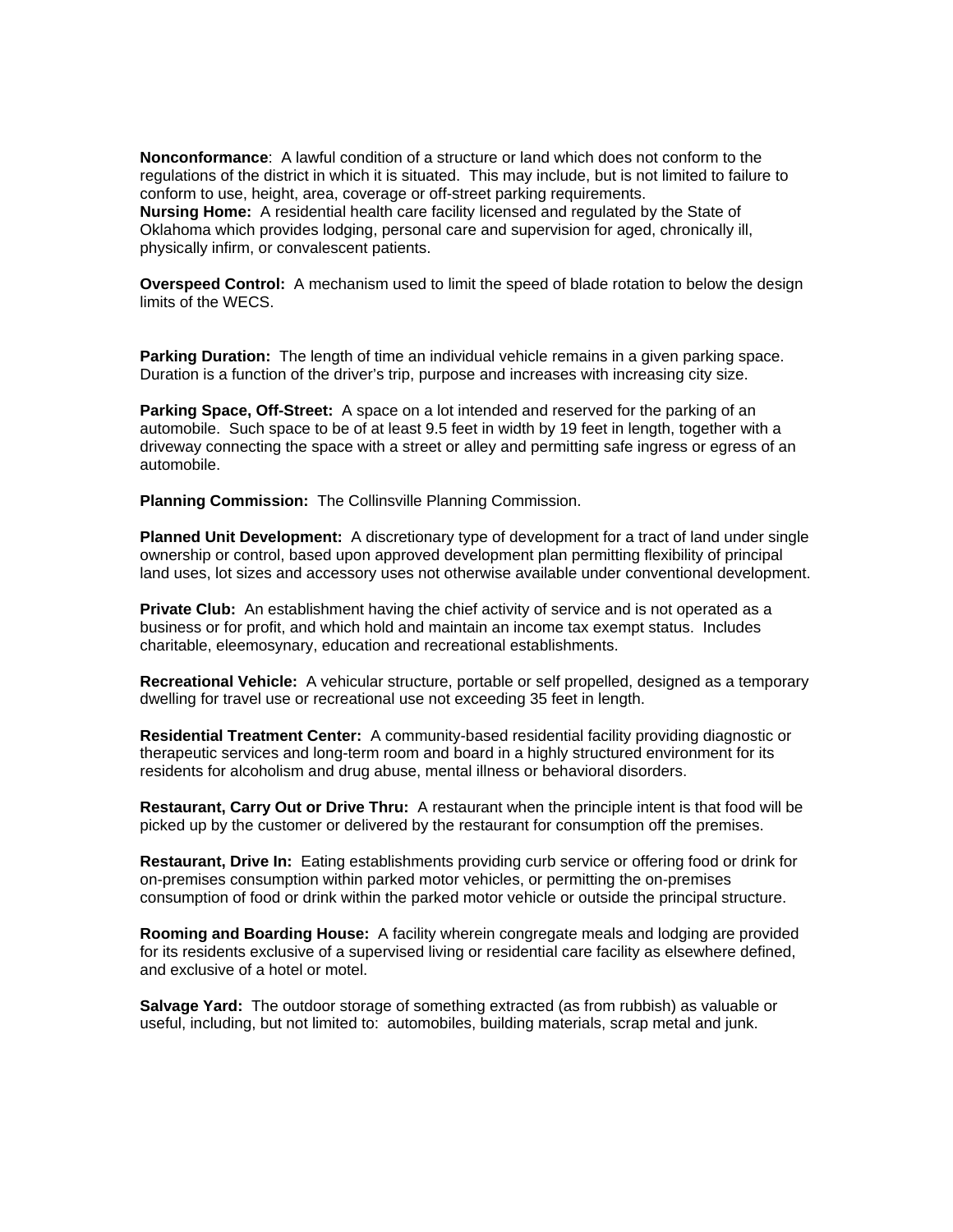**Sanitary Landfill:** Any place subject to and in substantial compliance with standards developed by the Oklahoma State Board of Health at which solid waste is dumped, abandoned or accepted for permanent disposal by shredding, compaction, baling and/or landfilling.

**Satellite Receiving Dish:** Any parabolic antenna positioned so that it receives signals from a satellite in a geo synchronous orbit.

Setback: A horizontal distance determining the location of a building with respect to a street, use district boundary line, or another use. Where the term "setback" is used in conjunction with a modifying word or words such as "parking area", the setback shall in its application include, but not be limited to, buildings.

**Sign:** Any fabricated display structure including its support, consisting of any letter, figure, character, mark, poster pointer, marquee advertisement, design, picture, stripe, trademark, reading matter, or illuminating device, constructed, attached, erected, fastened or manufactured in any manner whatsoever so that the same shall be used for the attraction of the public to any place, subject, person, firm, corporation, public performance, article, machine or merchandise and displayed in any manner for recognized advertising purposes.

**Sign, Bulletin Board:** A changeable message board used to announce on-site activities.

**Sign, Business:** A sign which directs attention to a business, commodity, service, or entertainment conducted on the premises.

**Sign, Canopy:** A sign wholly supported by a canopy projecting from a building or an extended roof or pitched roof and which does not extend above the mean height level of the roof of the building.

**Sign, Construction:** A temporary sign erected during the period of construction advertising the construction of improvements on the property.

**Sign, Ground:** A sign which is attached to or is a part of a self-supporting structure, other than a building or portion of a building.

**Sign, Identification:** A sign which states only the name of a residential development, mobile home park, multi-family development or non-residential development.

**Sign, Outdoor Advertising:** A sign which directs attention to a business, commodity, service, or entertainment, sold or offered elsewhere than the premises and only incidentally on the premises, if at all.

**Sign, Portable:** A sign which is not permanently affixed to the ground or a building.

**Sign, Projecting:** A sign affixed to a building and which extends horizontally more than 12" from the sign supporting portion of the building.

**Sign, Real Estate:** A temporary sign advertising the sale, rental, or lease of the premises.

**Sign, Roof:** A sign which is affixed to a roof, extended roof, pitched roof or canopy and which extends above the mean height of the roof.

**Sign, Wall:** A sign affixed to a building wall which does not project horizontally more than 12" from the wall nor extend above the height of the wall.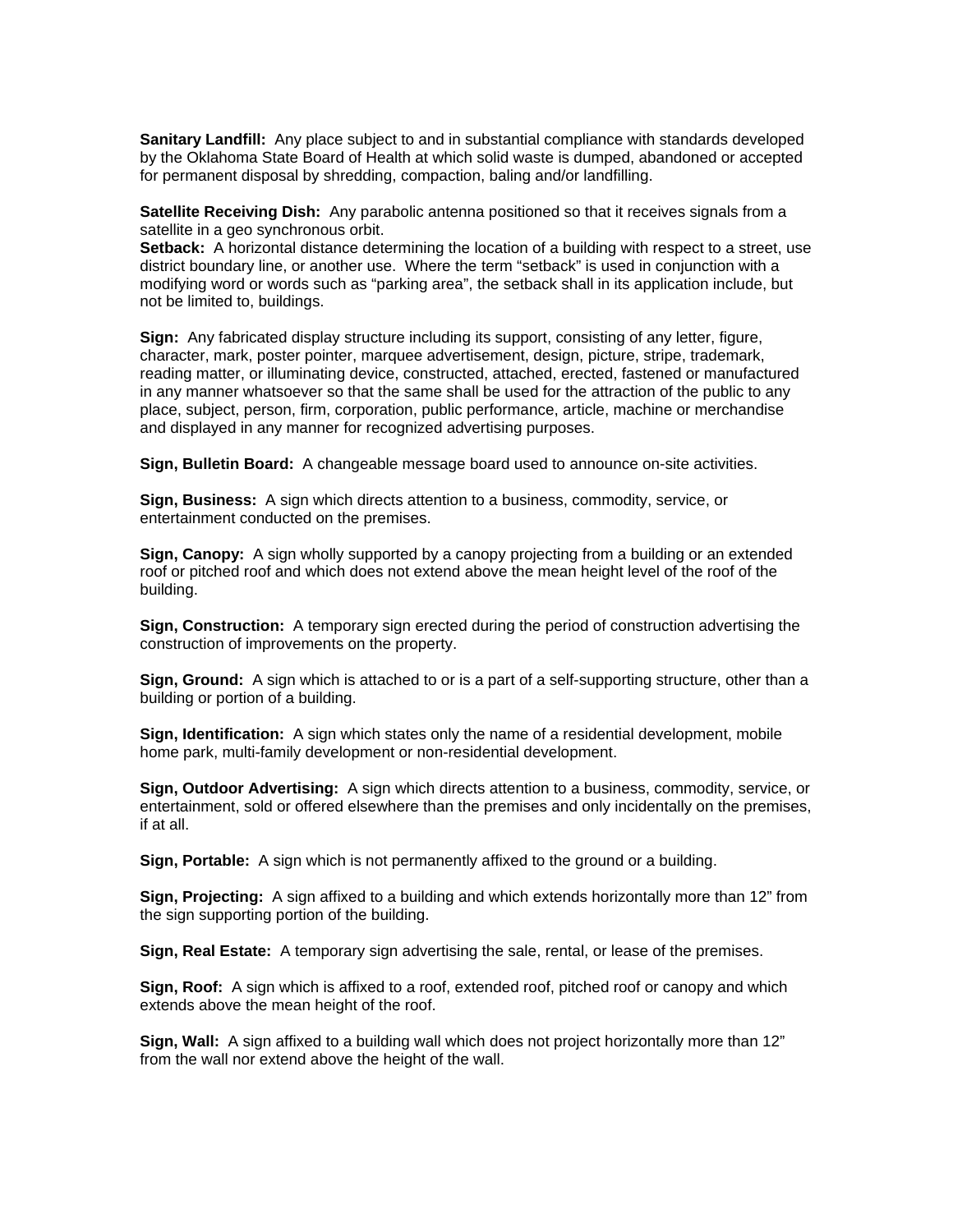**Special Exception:** A use or a design element of a use which is not permitted by right in a particular district because of potential adverse effects, but which if controlled in the particular instance as to its relationship to the neighborhood and to the general welfare, may be permitted by the Board of Adjustment, where specifically authorized by the code, and in accordance with the substantive and procedural standards of the code.

**Street:** Any public thoroughfare which affords the principal means of access to abutting property. **Street Wall:** The wall or part of the building nearest to the street line.

**Structure:** Anything constructed or erected with a fixed location on the ground, or attached to something having a fixed location on the ground, and includes buildings, walks, fences and signs.

**Tavern:** An establishment where alcoholic beverages are sold to be consumed on the premises.

**Temporary Construction Facility:** Site built or pre-manufactured structure to be used for supervising on-site construction, not to include residential or "night watchman" use without approval of the Board of Adjustment.

**Townhouse Development:** A row of at least three attached dwelling units each separated by a party wall on individual lots and designated for separate ownership of the individual dwelling units with no separate dwelling unit constructed above another dwelling unit.

**Trailer Park:** See Mobile Home Park or Recreational Vehicle.

**Trash Dump:** Any place where solid waste and/or trash is dumped, abandoned or accepted for disposal that is not in substantial compliance with standards developed by the Oklahoma State Board of Health.

**Transitional Living Center:** A community-based residential facility that provides short-term (120 days or less) room and board in a supervised living environment utilizing counseling and rehabilitation services for persons with a history of juvenile delinquency, behavioral disorders, mental illness, alcoholism or drug abuse.

**Variance:** A relaxation of a restriction of the code, granted by the Board of Adjustment, where by reason of exceptional narrowness, shallowness, shape, topography or other extraordinary or exceptional situation, condition or circumstance of a particular property, the literal enforcement of the code restriction would result in unnecessary hardship.

**Veterinarian Office:** A building used exclusively for the care and treatment of animals, including incidental overnight boarding of animals within the enclosed building, but excluding outside animal runs or boarding services.

**Veterinarian Hospital:** A building used exclusively for the care and treatment of animals, including incidental overnight boarding of animals.

**Wind Energy Conversion System:** (WECS, wind turbine, wind generator, wind mill, wind machine) – A machine that converts the kinetic energy in the wind into a usable form of electrical or mechanical energy. The WECS includes all parts of a system except the tower and the transmission equipment.

**Yard:** An open unoccupied space on a lot between a building and a lot line.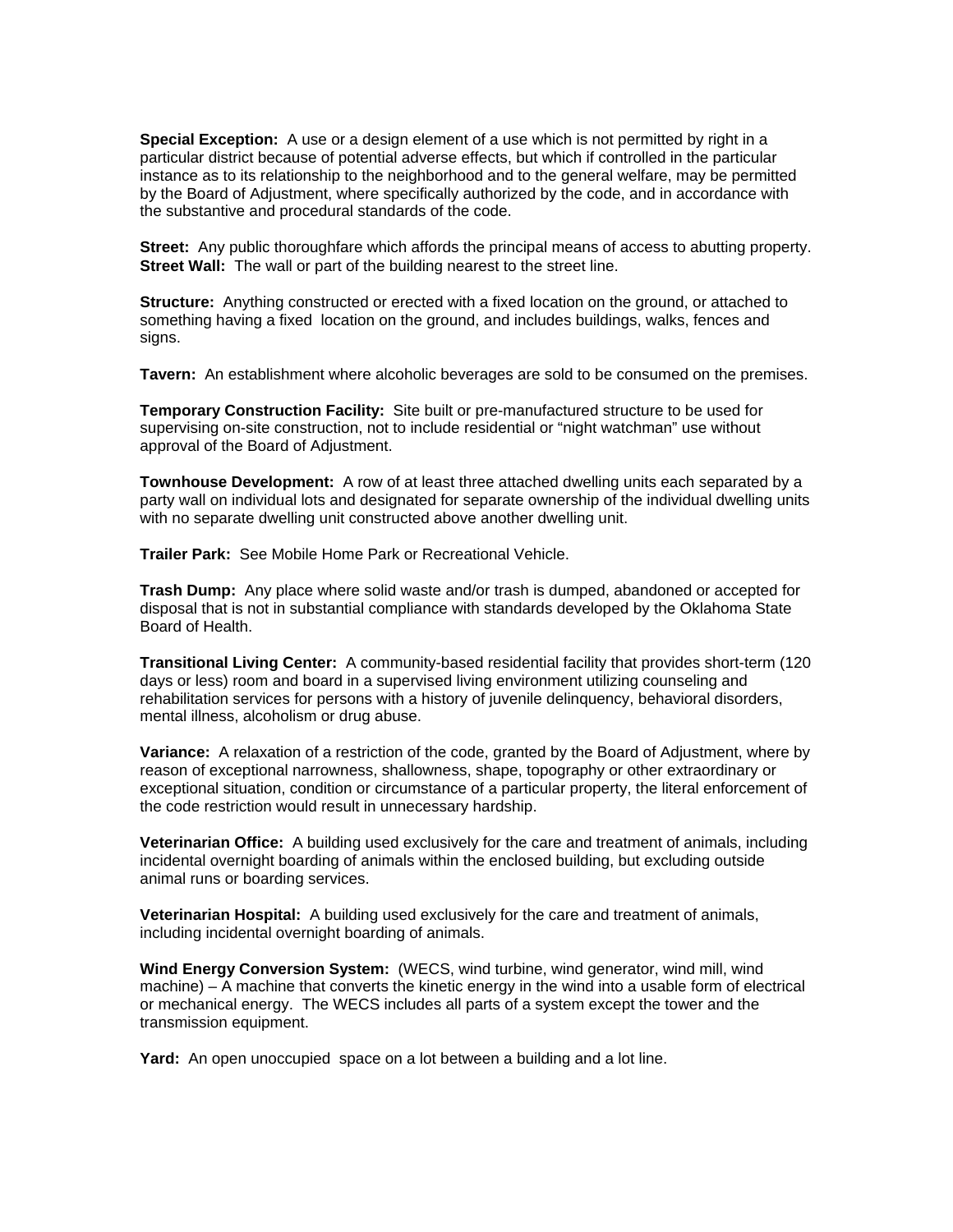**Yard, Front:** A yard extending along the full length of the front lot lines between the side lot lines.

**Yard Required:** The minimum permitted distance of open unoccupied space between a building and a lot line.

**Yard, Rear:** A yard extending along the full length of the rear lot line between the side lot lines.

**Yard, Side:** A yard extending along a side lot line between the required front yard and the required rear yard.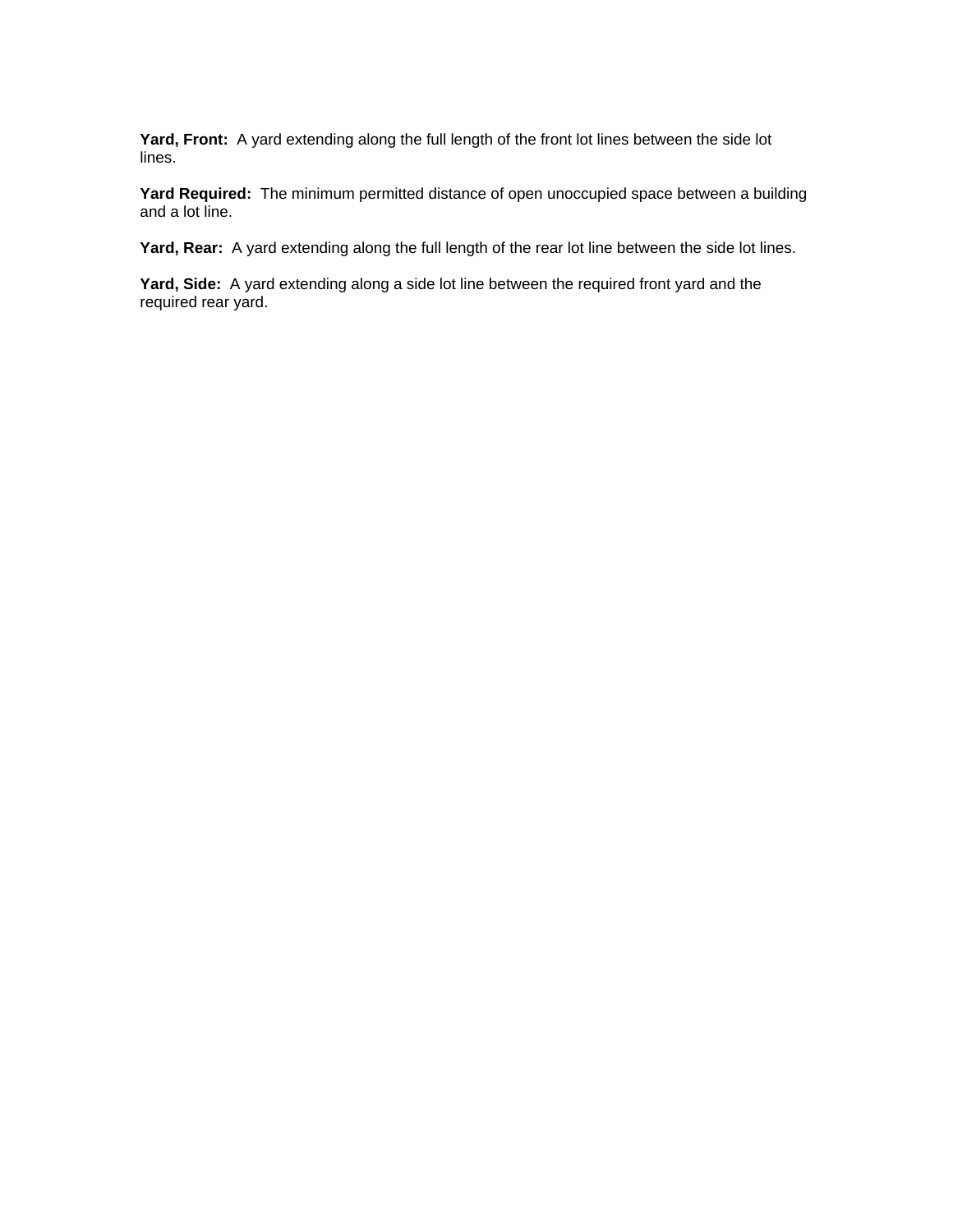## ORDINANCE NO. \_\_\_\_\_\_\_\_\_

AN ORDINANCE OF THE CITY OF COLLINSVILLE, OKLAHOMA, ADDING A NEW CHAPTER, 17 TO TITLE 100 OF THE ZONING CODE OF THE CITY OF COLLINSVILLE; PROVIDING FOR THE PURPOSE; DEFINING SCOPE AND EXEMPTIONS; PROVIDING FOR FRONTAGE AND PERIMETER REQUIREMENTS AND PARKING REQUIREMENTS; PROVIDING FOR REQUIREMENTS FOR TREES; ESTABLISHING INCENTIVE AND PARKING CREDITS; REQUIRING IRRIGATION; PROVIDING FOR UPKEEP; REQUIRING LANDSCAPE PLANS AND CERTIFICATION OF INSTALLATION; PROVIDING FOR ADMINISTRATIVE REVIEW AND APPROVAL OF LANDSCAPING PLANS; PROVIDING FOR APPEALS; DEFINING LANDSCAPE TERMS; DESCRIBING APPROVED TREES; PROVIDING FOR REPEALER AND SEVERABILITY; AND DECLARING AN EMERGENCY.

BE IT ORDAINED by the City Commission of Collinsville, Oklahoma:

SECTION 1. That Title 100 of the Zoning Code of the City of Collinsville is amended by adding a new Chapter 17 as follows:

# **CHAPTER 17**

# **LANDSCAPING REQUIREMENTS**

Section 1700. Purpose.

Section 1701. Applicability and Exceptions.

Section 1702. Landscape Requirements.

Section 1703. Administration.

## **SECTION 1700. PURPOSE**

The purposes of the Landscape requirements are:

- A. To promote the beautification of the City of Collinsville and to enhance the quality of life;
- B. To promote reasonable preservation and replenishment of valued trees and vegetation;
- C. To aid in establishing an ecological balance by contributing to air purification, oxygen regeneration, ground water recharge and storm water runoff retardation; and
- D. To achieve a meaningful urban forest, while permitting economically feasible urban development to occur.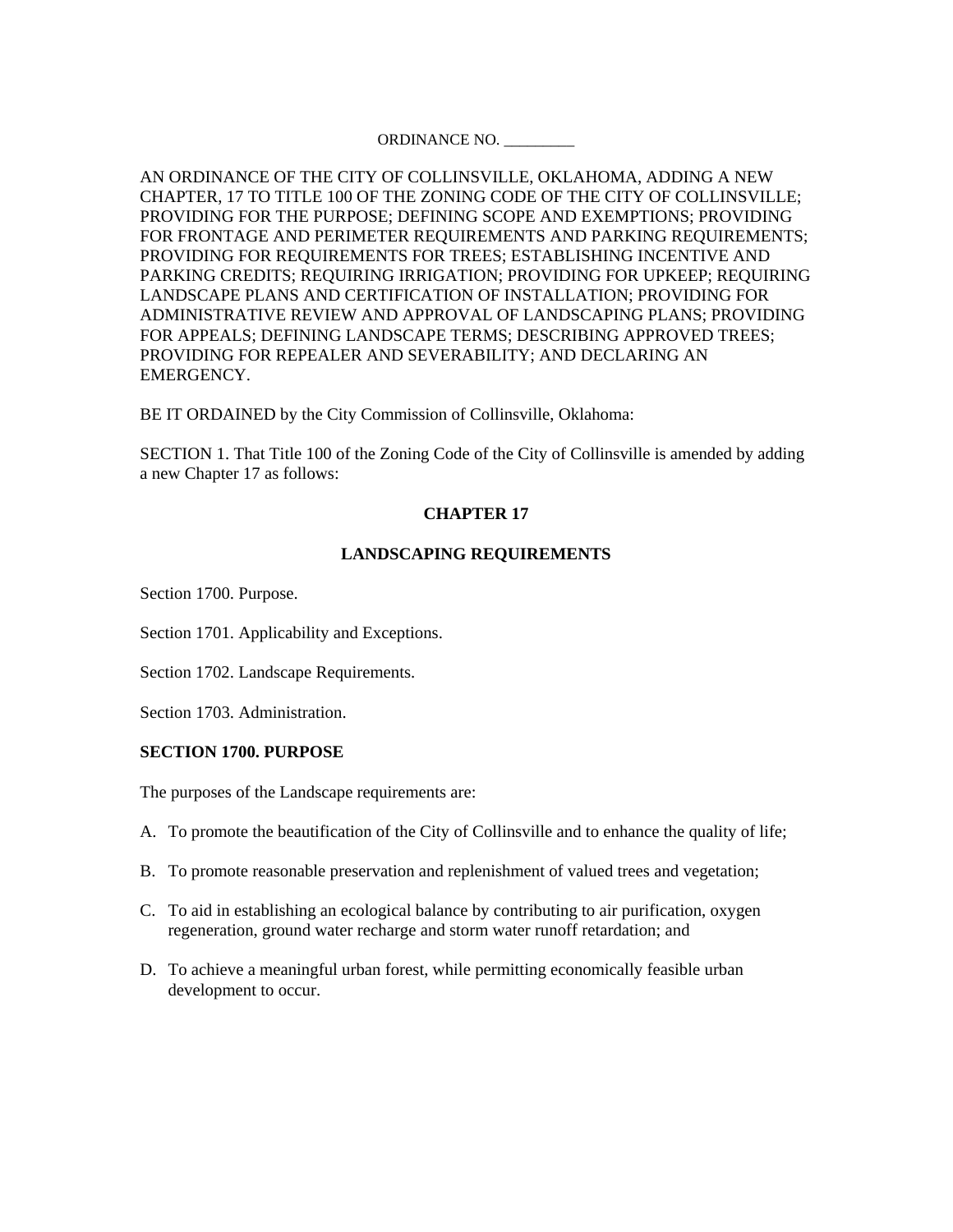# **SECTION 1701. APPLICABILITY AND EXEMPTIONS**

The Landscape requirements herein established shall be applicable to all land for which a building permit is sought; provided, however, that the Landscape requirements shall not be applicable to the following:

- A. Individual single family or duplex lots where only one such structure is to be constructed on the lot; or barns and similar types of structures on AG(Agriculture) zoned property. Uses allowed by special exception in AG districts are not exempt from these requirements;
- B. Restoration of buildings constructed prior to the adoption date of this ordinance which are damaged by fire, flood or other catastrophe;
- C. Interior remodeling, or;
- D. Construction of a structure which does not increase the developed area of a lot more than 30 square feet.

# **SECTION 1702. LANDSCAPE REQUIREMENTS**

# A. FRONTAGE AND PERIMETER REQUIREMENTS

- 1. Not less than 15% of the street yard shall be established and maintained as landscaped area.
- 2. Within the lot, a landscaped area shall be established and maintained which is not less than seven and one-half (7.5) feet in width and which extends along the entirety of the abutting street right of way. For lots abutting primary and secondary arterial streets a landscaped area shall be established which is not less than ten (10) feet in width.
- 3. Within a lot used for office, commercial, industrial or multi-family residential purposes, off street parking shall be separated from an abutting residential district or residential development area(as in a PUD) by a landscaped area of not less than ten(10) feet in width.
- 4. Required building setbacks shall be landscaped in accordance with street yard standards under Sec. 1702.A.1.
- 5. Landscaping shall not be required in vehicular access points and shall not be allowed to obstruct site triangles.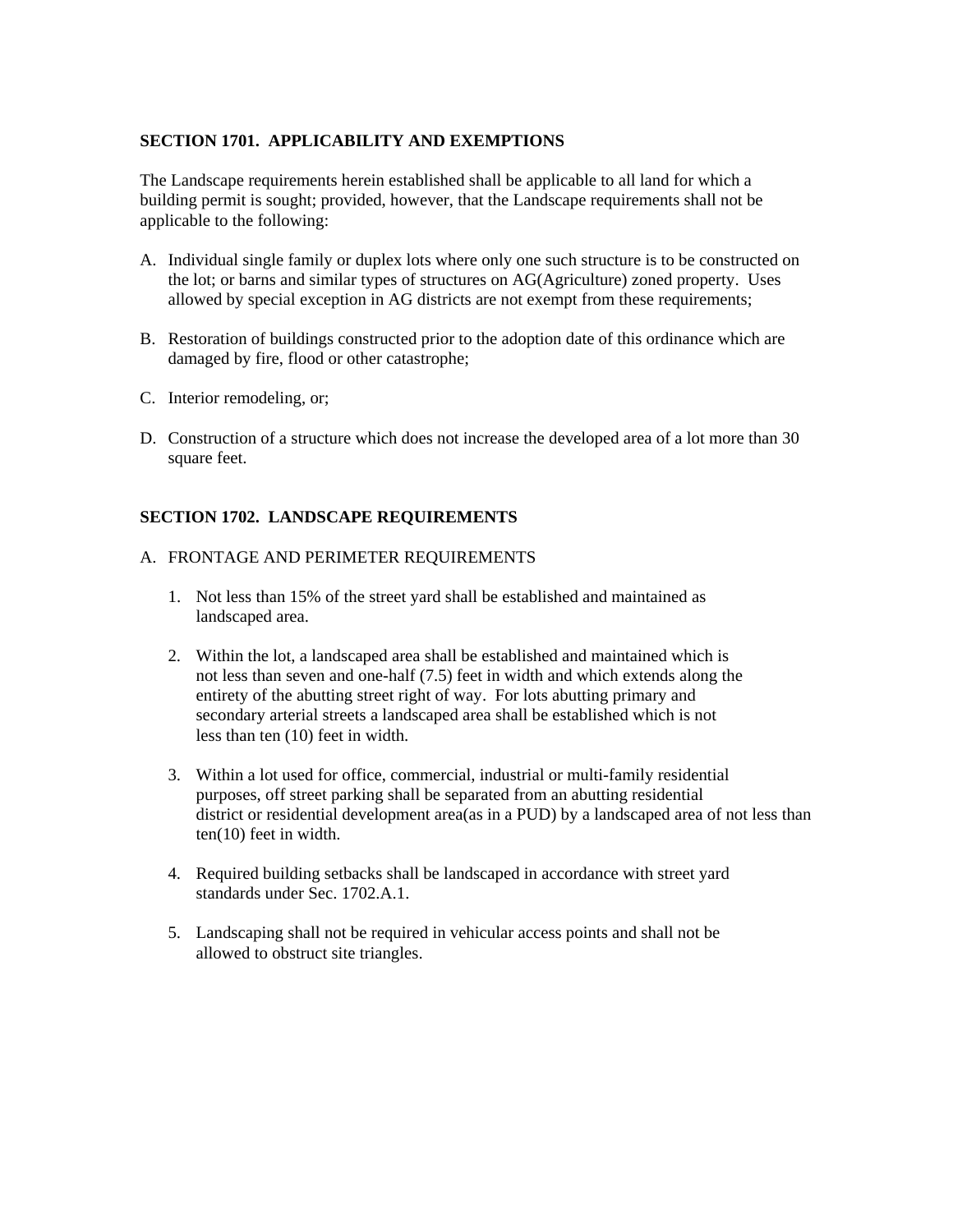- B. PARKING AREA REQUIREMENTS- within surface off-street parking areas, landscaped areas shall be established and maintained as follows:
	- 1. For lots 2.5 acres or less in size, no parking space shall be located more than 50 feet from a landscaped area which is a minimum 30 square feet in size. A landscaped area must contain at least one tree.
	- 2. For lots greater than 2.5 acres in size, no parking space shall be located more than 75 feet from a landscaped area which is a minimum of 100 square feet in size. A landscaped area must contain one tree; however all landscaped areas 200 square feet or more in size shall contain at least two trees.
- C. TREE REQUIREMENTS- trees, as defined herein, shall be selected from those listed in Appendix C. Additional tree requirements include the following.
	- 1. Within the street yard, trees shall be preserved, planted, maintained, or replaced as follows:
		- a. One tree for each 1000 square feet, or fraction thereof, of street yard.
		- b. Each existing tree in the required street yard which is at least six inches in caliper and which is removed for the development of the parking area, shall be replaced at a 2:1 ratio within the required street yard. In other words, two replacement trees shall be counted as one tree for the purposes of compliance with street yard tree planting requirements.
	- 2. One tree for each 10 parking spaces shall be required for surface parking areas, located outside the street yard, in all zoning districts except CBD. Each required landscape are shall require at least one tree.
	- 3. An existing or planted tree which is at least six inches in caliper shall be considered as two trees for the purpose of determining compliance with the requirements of subsection1702.C.1.
	- 4. Planted trees shall be planted in a previous area not less than three feet in diameter.
	- 5. Minimum tree sizes at the time of planting shall be as follows:
		- a. Ornamental trees shall be not less than 6 feet in height and 1 inch in caliper
		- b. Conifers and evergreen trees, such as pine, spruce or cedar, shall be not less than five feet in height; and
		- c. Canopy trees shall not be less than eight feet in height and 2 inches in caliper.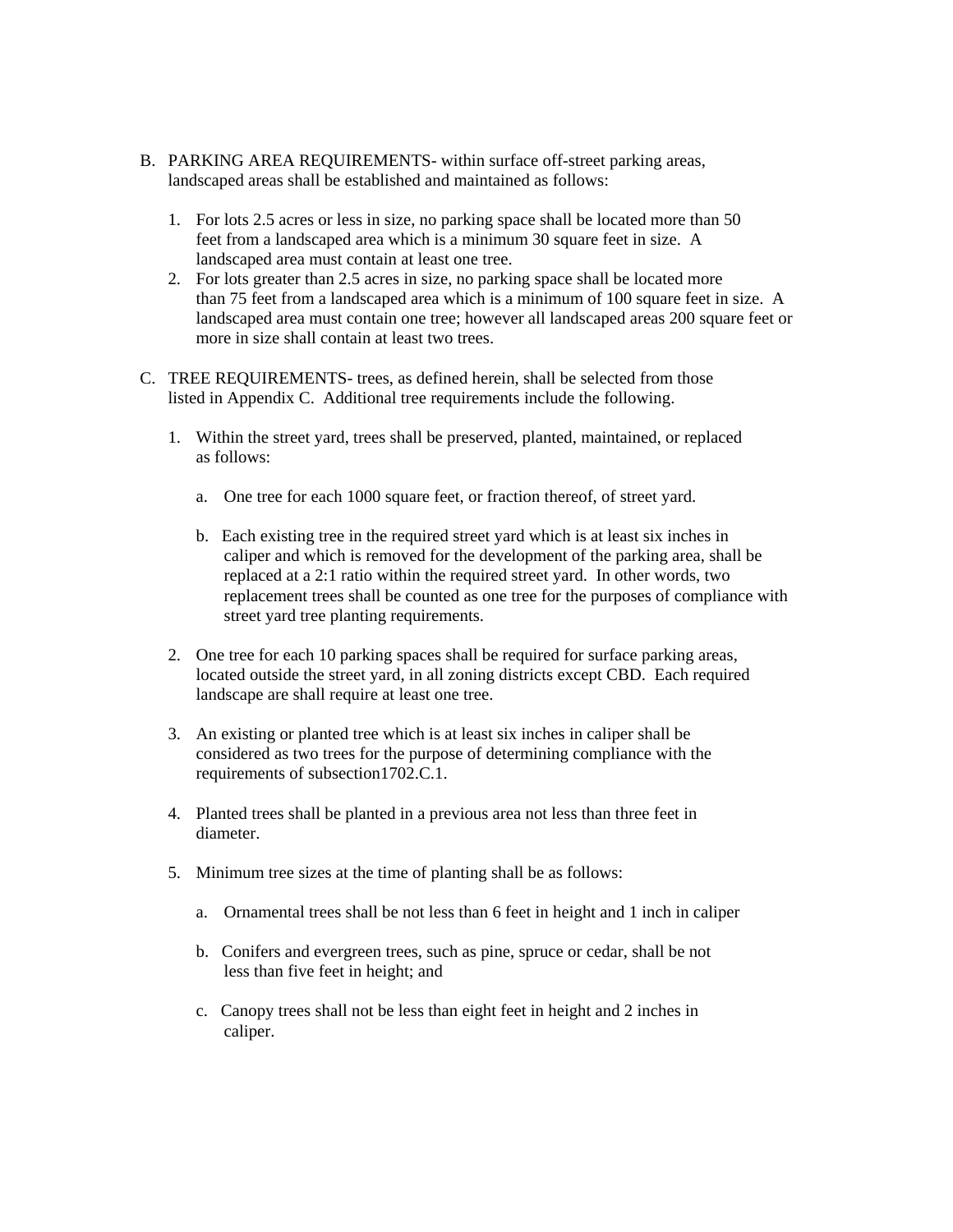- 6. Surface parking areas designed for 10 or more spaces and located within 25 feet of state highway right-of-way shall have trees planted, preserved and/or replaced as follows:
	- a. One tree for each 50 lineal feet of parking area which is located along and parallel to the street boundary; and
	- b. Each existing tree in the required street yard which is less than 6 inches in caliper and which is removed for the development of the parking area shall be replaced at a 3:1 ratio within the required street yard. In other words, 3 trees shall count as 1 tree for the purposes of compliance with street yard planting requirements.
- 7. Preservation or planting of trees, larger than 6 inches in caliper, within the required landscaped areas shall be considered as 2 trees for the purpose of determining compliance with these requirements.

# D. MISCELLANEOUS REQUIREMENTS

- 1. Artificial vegetation of any type will not satisfy the requirements of this chapter.
- 2. Required landscaping will be irrigated by one of the following methods:
	- a. An underground sprinkler system
	- b. A drip system
	- c. A hose attachment within 100 feet of all landscaped areas.
- 3. All landscaped areas which are adjacent to pavement shall be protected with curbs or equivalent barriers.
- 4. Landscaping shall not obstruct traffic visibility
- 5. Required landscaping shall be maintained in a live and healthy condition and shall be replaced as necessary to comply herewith. In addition, landscape areas will be neatly trimmed and mowed and free of weeds.
- 6. Required landscaped areas shall be maintained and free of debris and litter.

# E. INCENTIVE CREDITS

To encourage preservation of existing mature trees and/or planting of larger trees, each square foot of landscaped area which is permeable and within the drip line of a tree of at least six inches in caliper shall constitute 1.5 square feet of landscaped area for the purpose of meeting the 15% street yard landscaping requirement.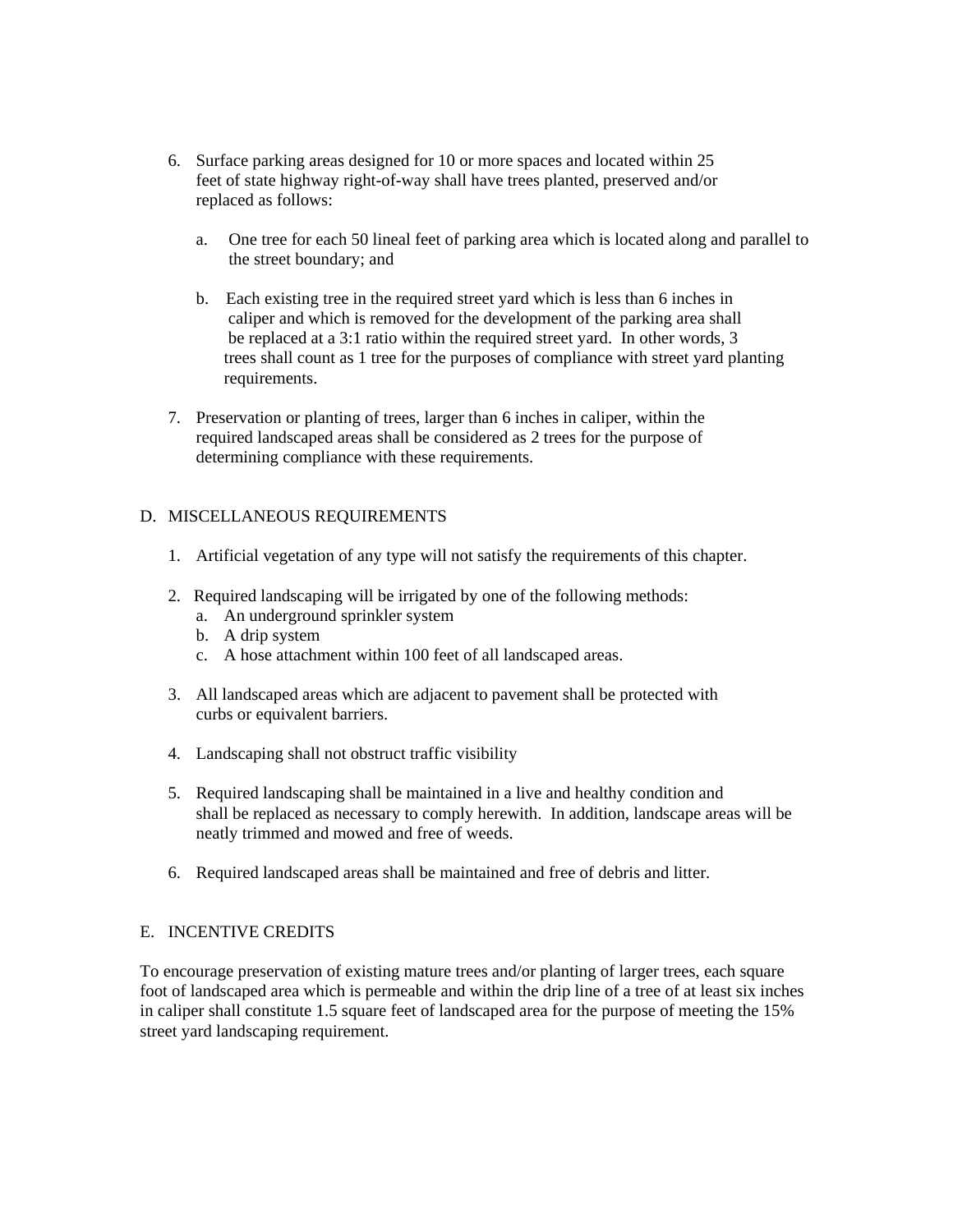# F. PARKING CREDITS

All non residential development, requesting a building permit prior to the adoption date of this ordinance shall be given one acre or less in size, the following parking credit:

*The required number of off-street parking spaces shall be reduced by one space for each square feet of street yard which is required to be landscaped by Subsection 1702.A.1 for each square feet of street yard which is required to be landscaped by Subsection 1702.A.1* 

# **SECTION 1703. ADMINISTRATION**

# A. LANDSCAPE PLAN

An application for a building permit for uses requiring landscaping, as set forth in Section 1701, shall include a landscape plan which provides the following:

- 1. The date, scale, north arrow, project name and name of owner
- 2. The location of the property lines and dimensions of the tract
- 3. The approximate center line of existing water courses; the approximate location of significant drainage features; the location and size of existing and proposed utility easements and overhead utility lines on or adjacent to the lot; and the existing and proposed sidewalks on or adjacent to the lot.
- 4. The location, size and type (tree, shrub, ground cover, or grass) of proposed landscaping and the location and size of the proposed landscaping areas.
- 5. Planting details and/or specifications
- 6. The proposed irrigation system shown and/or described on the Plan
- 7. The schedule of installation of required landscaping and appurtenances shall occur prior to the hook up of utilities. The Planning Staff may grant approval for hook up prior to the completion of tree installation, based upon specific tree planting schedule, not to exceed a temporary occupancy permit time limit.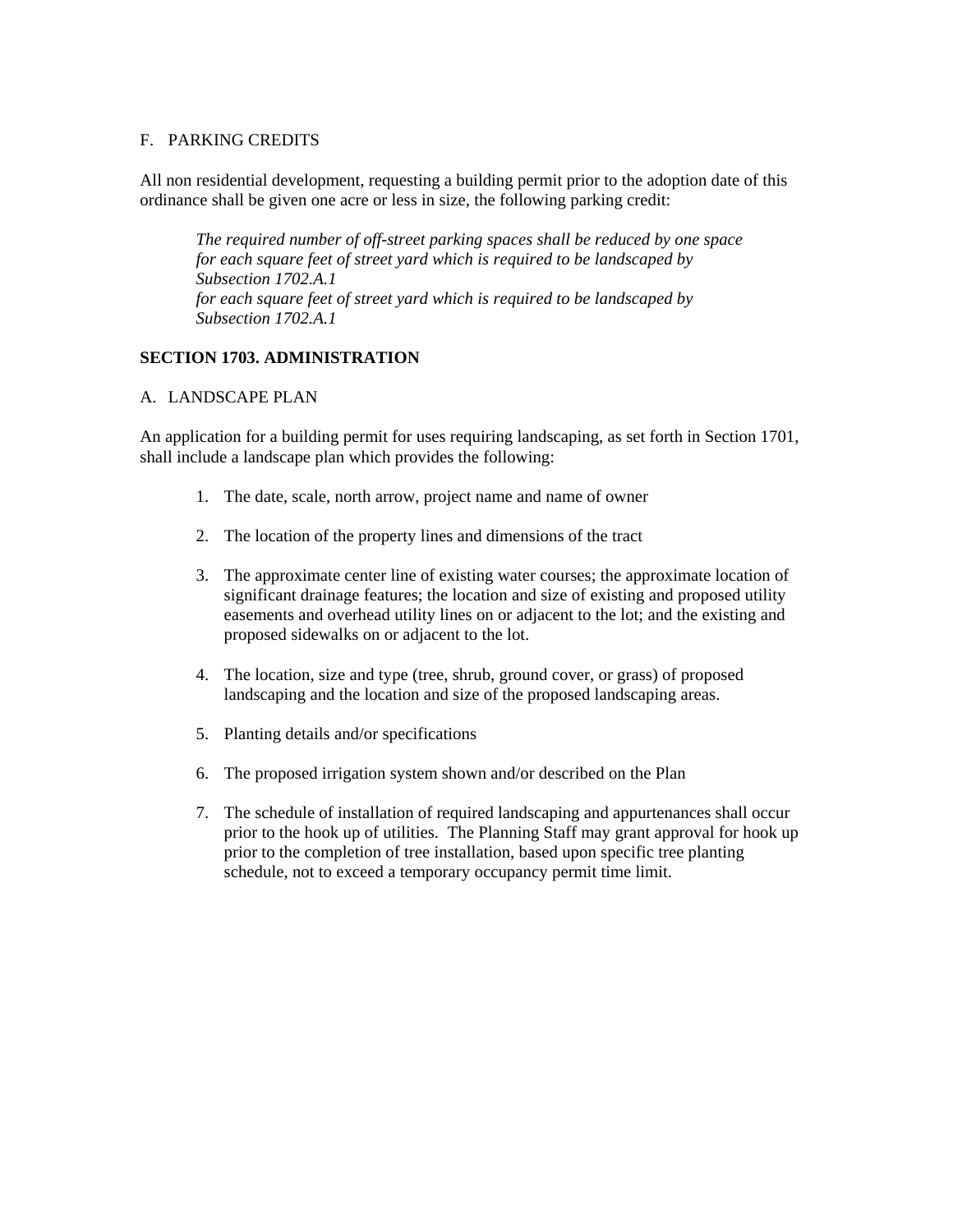# B. CERTIFICATION OF INSTALLATION

Prior to utility hook up, the owner, an architect, landscape architect or a professional engineer licensed to practice in the State of Oklahoma shall certify in writing to the City that the installation of the landscaping and appurtenances has been accomplished in accordance with the approved landscape plan.

In the event of City Staff granting approval for hook up of utilities prior to the completion of tree planting, the above stated person shall provide written certification that all trees will be installed in accordance with the approved plan. If certification is not received, it will be considered a violation of the Zoning Code and the developer will be subject to fines until certification has been received.

# C. ADMINISTRATIVE REVIEW

After receipt of the landscaping plan, the City Planning Staff shall:

- 1. Approve the plan as complying with the requirements of this Chapter, or
- 2. Approve the plan with conditions which bring it into compliance with the requirements of this Chapter, or
- 3. Reject the plan as failing to comply with the requirements of this Chapter.

# D. ALTERNATIVE COMPLIANCE

If the City Planner rejects the landscape plan, the applicant may request, after payment of a \$50.00 fee, that the Board of Adjustment review the plan and determine that the plan as presented implements the intent of the Chapter although it does not meet the technical requirements of this Chapter. However, in the case of such an appeal, public notice shall be given to the abutting property owners and a notice published in the paper.

# E. DEFINITIONS

Title 100, the Zoning Code for the City of Collinsville, shall be hereby amended by adding the following definitions:

Caliper- shall mean the diameter of the tree trunk measured at six(6) inches above the ground level for a tree trunk having a diameter of four (4) inches or less and the diameter of the tree trunk measured at twelve(12) inches above ground level for a tree trunk exceeding four(4) inches.

Developed Area- shall mean the area of a lot which on the adoption date of this Ordinance is covered by a structure, off-street parking or loading areas or other areas paved with all weather material.

Drip Line- shall mean the periphery of the area underneath a tree which would be encompassed by perpendicular lines extending from the exterior edges of the crown of the tree.

Existing Buildings- shall mean buildings completed and existing at the time of application for the building permit.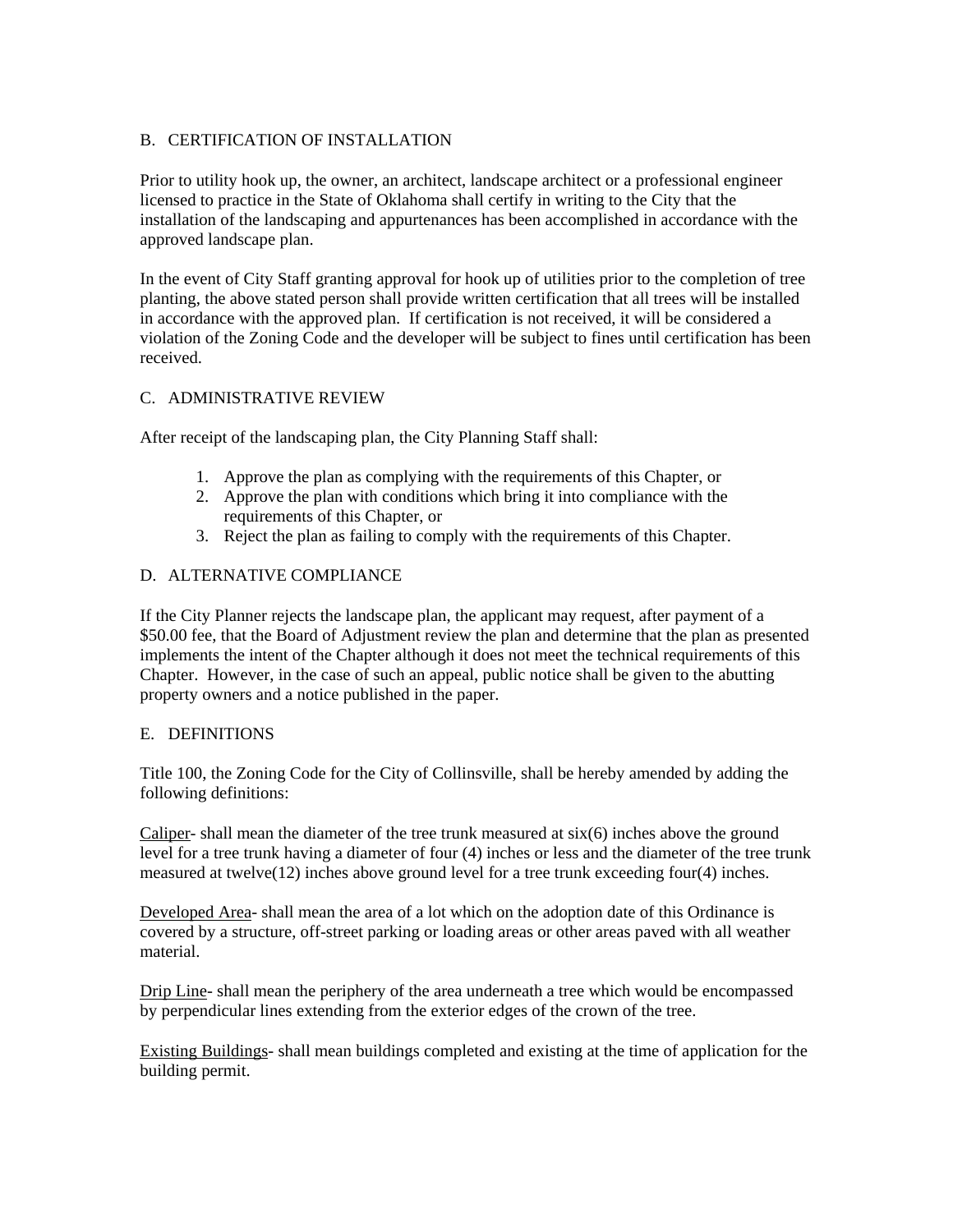Landscaped Area- shall mean within a lot the unpaved area containing grass, shrubs, flowers, ground cover, trees or native plant materials and which may include decorative fixtures such as rock, pools or planters

Street Yard- shall mean the minimum required yard abutting a public street or the area of a lot contained between the minimum required building setback line and an abutting public street.

Tree- shall mean a woody plant and shall be one of the varieties listed in and included in Appendix C.

SECTION 1. APPENDIX C. That the Zoning Code of the City of Collinsville is amended by adding Appendix C, as attached hereto and made a part therof.

SECTION 2. REPEALER. All ordinances or parts of ordinances in conflict herewith are repealed to the extent of the conflict only.

SECTION 3. SEVERABILITY. Should any section, subsection, sentence, provision, clause or phrase hereof be held invalid, void or unconstitutional any other section, subsection, sentence, provision, clause or phrase of this ordinance, and the same are deemed severable for this purpose.

SECTION 4. EMERGENCY. Because this Ordinance is essential to the proper and orderly growth of the City of Collinsville, an EMERGENCY is hereby declared to exist for the preservation of the public peace, health and safety, by reason whereof this Ordinance shall take effect and be in force immediately upon its passage and publication.

PASSED AND APPROVED in regular session this \_\_\_\_\_ day of \_\_\_\_\_, 2001.

 $\overline{\phantom{a}}$  , and the contract of the contract of the contract of the contract of the contract of the contract of the contract of the contract of the contract of the contract of the contract of the contract of the contrac

Mayor Mike Sirmon

ATTEST:

\_\_\_\_\_\_\_\_\_\_\_\_\_\_\_\_\_\_\_ Fern Young, City Clerk

Approved as to form and legality this \_\_\_\_ day of \_\_\_\_\_, 2001

\_\_\_\_\_\_\_\_\_\_\_\_\_\_\_\_\_\_\_ Ron Cates, City Attorney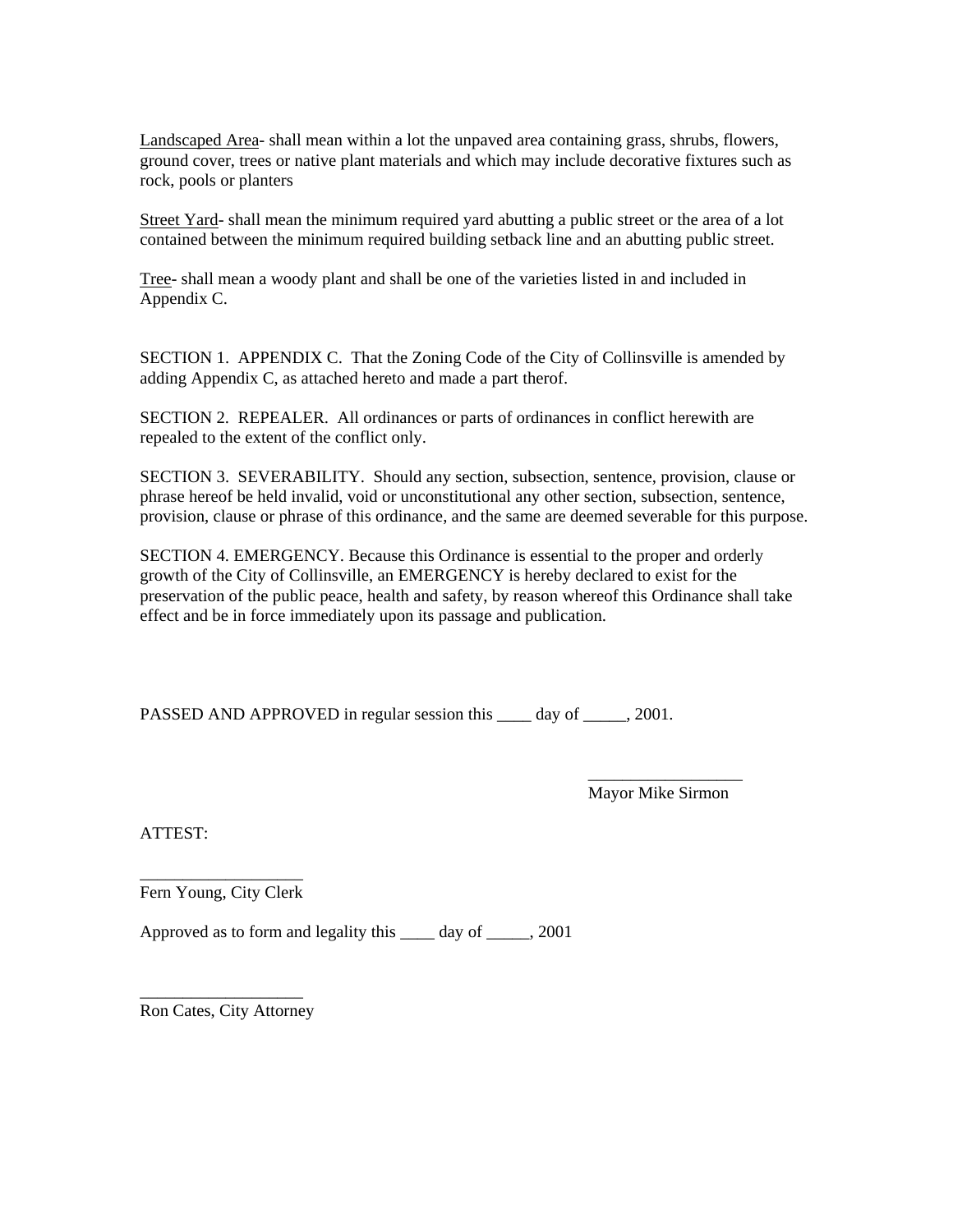# $\blacktriangleright$ Ō  $\overline{\mathbf{v}}$ SUMMARY OF  $\mathbf{m}$ z  $\bullet$  $\overline{\mathbf{x}}$  $\bigcup_{i=1}^{n}$

Use Units A Zoning Districts

| USE UNITS<br>- Chapter 10                                   |                |                       |             |             | N          | $\circ$  | z          | z<br>$\Omega$     | $\sigma$          | w                 | ᅴ<br>观            | O                          | ⊣                                   | S                          |                       |                       |                            |                                     |                                                       |
|-------------------------------------------------------------|----------------|-----------------------|-------------|-------------|------------|----------|------------|-------------------|-------------------|-------------------|-------------------|----------------------------|-------------------------------------|----------------------------|-----------------------|-----------------------|----------------------------|-------------------------------------|-------------------------------------------------------|
|                                                             | 99             | 짂                     | <b>RS-1</b> | <b>RS-2</b> | $R$ S-3    | 观        | RMH        | <b>RMT</b>        | <b>RM1</b>        | RM<br>Z           | ဥ                 | Չ                          | ွ                                   | င္ပ                        | <b>GBD</b>            | ヵ                     |                            | ₹                                   |                                                       |
| l÷<br>Area-wide Uses By Right                               | $\times$       | $\boldsymbol{\times}$ |             | ×           |            | $\times$ |            |                   |                   |                   |                   |                            |                                     |                            | $m \times$            | $\times$ $m$ $\times$ | $\times$ $m \times F$      | $\times$ m $\times$                 | $\times$ $m \times$ $\pm$                             |
| $\overline{\mathsf{N}}$<br>Area-wide Exception Uses         | $ \mathsf{m} $ | m                     | $m \times$  | m           | $m \times$ | m        | $m \times$ | $m \times$        | $m \times$        | $m \times$        | $m \times$        | $m \times$                 | $m \times$                          | $m \times$                 |                       |                       |                            |                                     |                                                       |
| $ \omega $<br>Agriculture                                   | $\times$       |                       |             |             |            |          |            |                   |                   |                   |                   |                            |                                     |                            |                       |                       |                            |                                     |                                                       |
| 4<br>Public Protection, Utility &<br><b>Public Parks</b>    | m              | ш                     | Ш           | ш           | ш          | m        | Ш          | m                 | ш                 | m                 | m                 | m                          | m                                   | m                          | ×                     | $X^*$                 | $X^*$                      | $\times$                            | $X^*$                                                 |
| Ċ.<br>Community Services, Cultural &<br><b>Recreational</b> | m              | m                     | m           | m           | m          | m        | ш          | m                 | ш                 | m                 | ш                 | $\times$                   | ×                                   | $\times$                   | ×                     |                       |                            |                                     |                                                       |
| Emergency & Protective Shelter                              |                |                       |             |             |            |          |            |                   |                   |                   |                   |                            | ×                                   |                            |                       |                       |                            |                                     |                                                       |
| <b>Residential Treatment Center</b>                         | m m m          |                       |             |             |            |          |            |                   |                   |                   |                   | $\times$ $\times$ $\times$ |                                     | $\times$ $\times$ $\times$ | $\times$ $\times$     |                       |                            |                                     |                                                       |
| Transitional Living Center                                  |                |                       |             |             |            |          |            |                   |                   |                   | mm                |                            |                                     |                            |                       |                       |                            |                                     |                                                       |
| Single-Family Dwelling                                      | ×              | ×                     | ×           | ×           | ×          | $\times$ |            |                   |                   |                   |                   |                            |                                     |                            |                       |                       |                            |                                     |                                                       |
| $\mathbb{R}$ ი<br>Duplex Dwelling                           |                |                       |             |             |            |          |            | $\frac{1}{2}$ m m |                   | $\times$ $\times$ |                   |                            |                                     |                            |                       |                       |                            |                                     |                                                       |
| $\infty$<br>Multifamily Dwelling                            |                |                       |             |             |            |          |            |                   | $\times$ $\times$ |                   | m                 | m                          | m                                   | m                          | m                     |                       |                            |                                     |                                                       |
| Convent, Monastery, Novitiate<br>Community Group Home       | m              |                       |             |             |            |          |            | m                 | ×                 | ×                 | m                 | ×                          |                                     | $\times$                   | ш                     |                       |                            |                                     |                                                       |
| Nursing Home                                                | ш              |                       |             |             |            |          |            | $\times$ m        | $\times$          | $\times$ $\times$ | mimi              | $m \times$                 |                                     | $m \times$                 | m m                   |                       |                            |                                     |                                                       |
| Townhouse                                                   |                |                       |             |             |            |          |            |                   |                   |                   |                   |                            | m                                   |                            |                       |                       |                            |                                     |                                                       |
| $\omega$<br>Manufactured Housing                            | ш              | т                     | т           | ш           | ш          |          | ×          |                   |                   |                   |                   |                            |                                     |                            |                       |                       |                            |                                     |                                                       |
| $\vec{p}$<br><b>Off-Street Parking</b>                      |                |                       |             |             |            |          |            |                   |                   |                   | $\times$ $\times$ | $\times$ $\times$          |                                     |                            |                       |                       |                            |                                     |                                                       |
| $\overrightarrow{1}$<br><b>Offices and Studios</b>          |                |                       |             |             |            |          |            |                   |                   |                   |                   |                            | $\times$ $\times$ $\times$ $\times$ |                            | <b>XXXXX</b>          |                       | $m \times \times$          | $m \times \times$                   | $m\times\times$                                       |
| ήż.<br>Eating Places Other Than Drive-Ins                   |                |                       |             |             |            |          |            |                   |                   |                   |                   |                            |                                     |                            |                       |                       |                            |                                     |                                                       |
| $\frac{1}{3}$<br>Convenience Goods & Services               |                |                       |             |             |            |          |            |                   |                   |                   |                   |                            |                                     |                            |                       |                       |                            |                                     |                                                       |
| $\frac{1}{4}$<br>Shopping Goods & Services                  |                |                       |             |             |            |          |            |                   |                   |                   |                   |                            |                                     |                            |                       |                       |                            |                                     |                                                       |
| $\vec{p}$<br>Other Trades & Services                        |                |                       |             |             |            |          |            |                   |                   |                   |                   |                            |                                     |                            |                       |                       |                            |                                     |                                                       |
| $\vec{e}$<br>Gasoline Service Stations                      |                |                       |             |             |            |          |            |                   |                   |                   |                   |                            | $m \times$                          |                            |                       | <b>XXXXXXMXX</b>      | $X$ $X$ $X$ $\Pi$          | $\times$ $\times$ $\times$          | $\times$ $\times$                                     |
| $\overline{11}$<br>Automotive & Allied Activities           |                |                       |             |             |            |          |            |                   |                   |                   |                   |                            |                                     | XXXXXXXXXX                 | $\times$ $m$ $\times$ |                       |                            |                                     |                                                       |
| $\overrightarrow{8}$<br>Drive-In Restaurants                |                |                       |             |             |            |          |            |                   |                   |                   |                   |                            |                                     |                            |                       |                       |                            |                                     |                                                       |
| $\vec{6}$<br>Facilities<br>Hotel, Motel and Recreational    |                |                       |             |             |            |          |            |                   |                   |                   |                   |                            | $\times$                            | $\times$                   | ×                     |                       |                            |                                     |                                                       |
| $\overline{\mathbf{e}}$<br>Commercial Recreation: Intensive | ×∣m            |                       |             |             |            |          |            |                   |                   |                   |                   |                            |                                     |                            |                       | ×m                    |                            |                                     |                                                       |
| $\frac{21}{2}$<br>Signs & Outdoor Advertising               |                |                       |             |             |            |          |            |                   |                   |                   |                   |                            | ×                                   | $m \times m$               | $m \times  m $        |                       | $\times$ $\times$ $\times$ | $m \times \times m \times \times m$ | $\times$ $\times$ $\times$ $\times$ $\times$ $\times$ |
| 22.<br>Warehousing and Wholesaling                          |                |                       |             |             |            |          |            |                   |                   |                   |                   |                            |                                     |                            |                       |                       |                            |                                     |                                                       |
| 23.<br>Land Intensive Industrial Uses                       | ш              |                       |             |             |            |          |            |                   |                   |                   |                   |                            |                                     |                            |                       |                       |                            |                                     |                                                       |
| 24.<br>Light Manufacturing & Industrial                     |                |                       |             |             |            |          |            |                   |                   |                   |                   |                            |                                     | m                          |                       | m                     | $m \times$                 |                                     |                                                       |
| 25.<br>Moderate Manufacturing                               |                |                       |             |             |            |          |            |                   |                   |                   |                   |                            |                                     |                            | $\times$              |                       |                            |                                     |                                                       |
| 56.<br>Heavy Manufacturing                                  |                |                       |             |             |            |          |            |                   |                   |                   |                   |                            |                                     |                            |                       |                       |                            |                                     |                                                       |
| ×<br>= Use Richt<br>П<br>= 1 Vest PX HYP Hour               |                |                       |             |             |            |          |            |                   |                   |                   |                   |                            |                                     |                            |                       |                       |                            |                                     |                                                       |

∧ = Use By Rignu<br>X\* = Multifamily Dwellings other than Townhouse, are not permitted in the RMT District<br>X\*\* = Only those Antennas and Antenna Supporting Structures in compliance with Section 760 of this Code.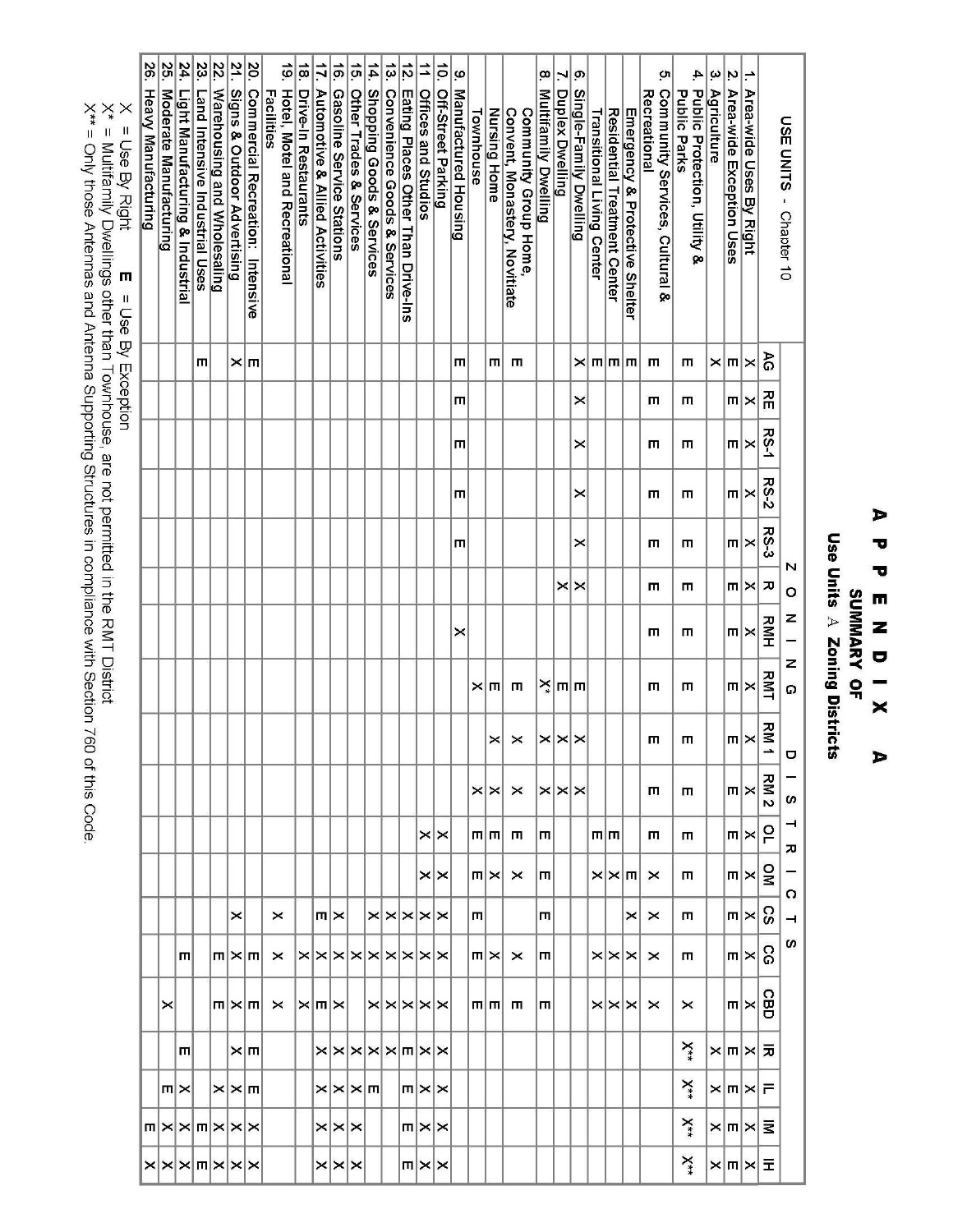### **APPENDIX B**

# **INDEX OF LAND USES**<br>ter 10)

| Use | Land Use (Chapte |
|-----|------------------|
|     |                  |

Unit

| 15 | <b>Bait Shop</b> |
|----|------------------|
| 13 | <b>Bakery</b>    |

- 13 Bakery
- 15 Bakery, Wholesale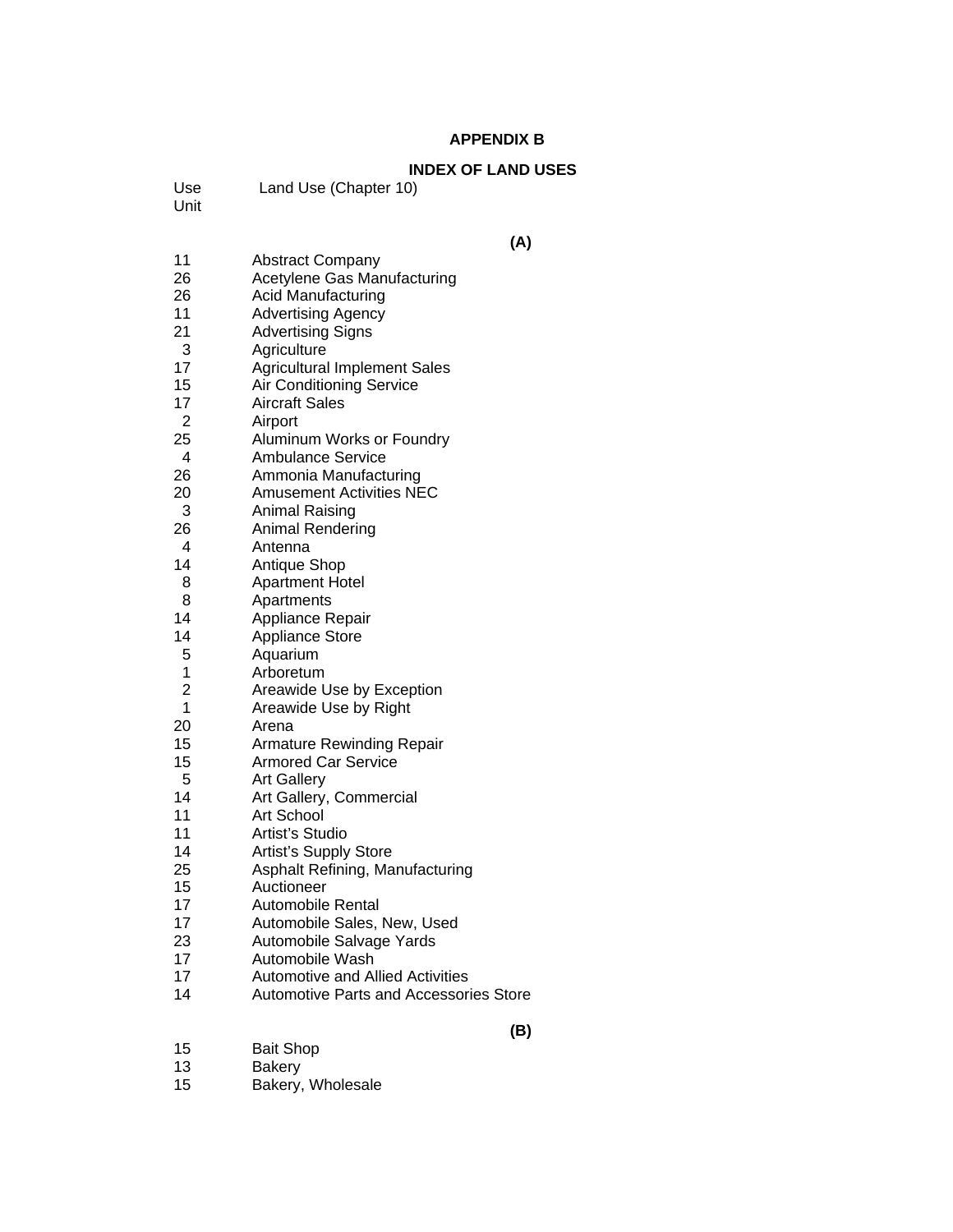| 19<br><b>Billiard Parlors</b><br>15<br><b>Bindery</b><br>26<br><b>Blast Furnace</b><br>25<br><b>Bleaching Powder Manufacturing</b><br>8<br><b>Boarding House</b><br><b>Boat Sales</b><br>17<br>25<br><b>Boiler Works</b><br>14<br><b>Book Store</b><br>15<br><b>Bottled Gas</b><br>24<br><b>Bottling Plant</b><br>19<br><b>Bowling Alley</b><br>25<br><b>Brick Manufacturing, Tile Manufacturing</b><br>11<br><b>Broadcasting Studio</b><br>24<br><b>Building, Contract Construction</b><br><b>Building Materials Store</b><br>14<br>2<br><b>Bus Stations</b><br>14<br><b>Business Machine Repair</b><br>14<br><b>Business Machine Sales</b><br><b>Business Schools</b><br>11 |  |
|-------------------------------------------------------------------------------------------------------------------------------------------------------------------------------------------------------------------------------------------------------------------------------------------------------------------------------------------------------------------------------------------------------------------------------------------------------------------------------------------------------------------------------------------------------------------------------------------------------------------------------------------------------------------------------|--|
| 21<br><b>Business Signs</b>                                                                                                                                                                                                                                                                                                                                                                                                                                                                                                                                                                                                                                                   |  |
| ( C<br>15<br><b>Cabinet Maker</b><br>12<br>Café<br>12<br>Cafeteria<br>14<br>Camera and Photography Supply<br>17<br><b>Camper Sales</b><br>5<br>Camps, Day<br>20<br>Campground<br>13<br><b>Candy Store</b><br>5<br>Care Home<br>$\overline{2}$<br>Carnival                                                                                                                                                                                                                                                                                                                                                                                                                     |  |
| 15<br>Carpentry<br>15<br>Carpet Installation and Repair<br>14<br><b>Carpet Store</b><br>14<br>Caterer<br>25<br>Cellophane Manufacturing<br>25<br><b>Celluloid Manufacturing</b><br>23<br>Cement, Portland<br>2<br>Cemetery                                                                                                                                                                                                                                                                                                                                                                                                                                                    |  |

 **( C )** 

- 24 Cesspool Cleaning
- 3 Chick Hatchery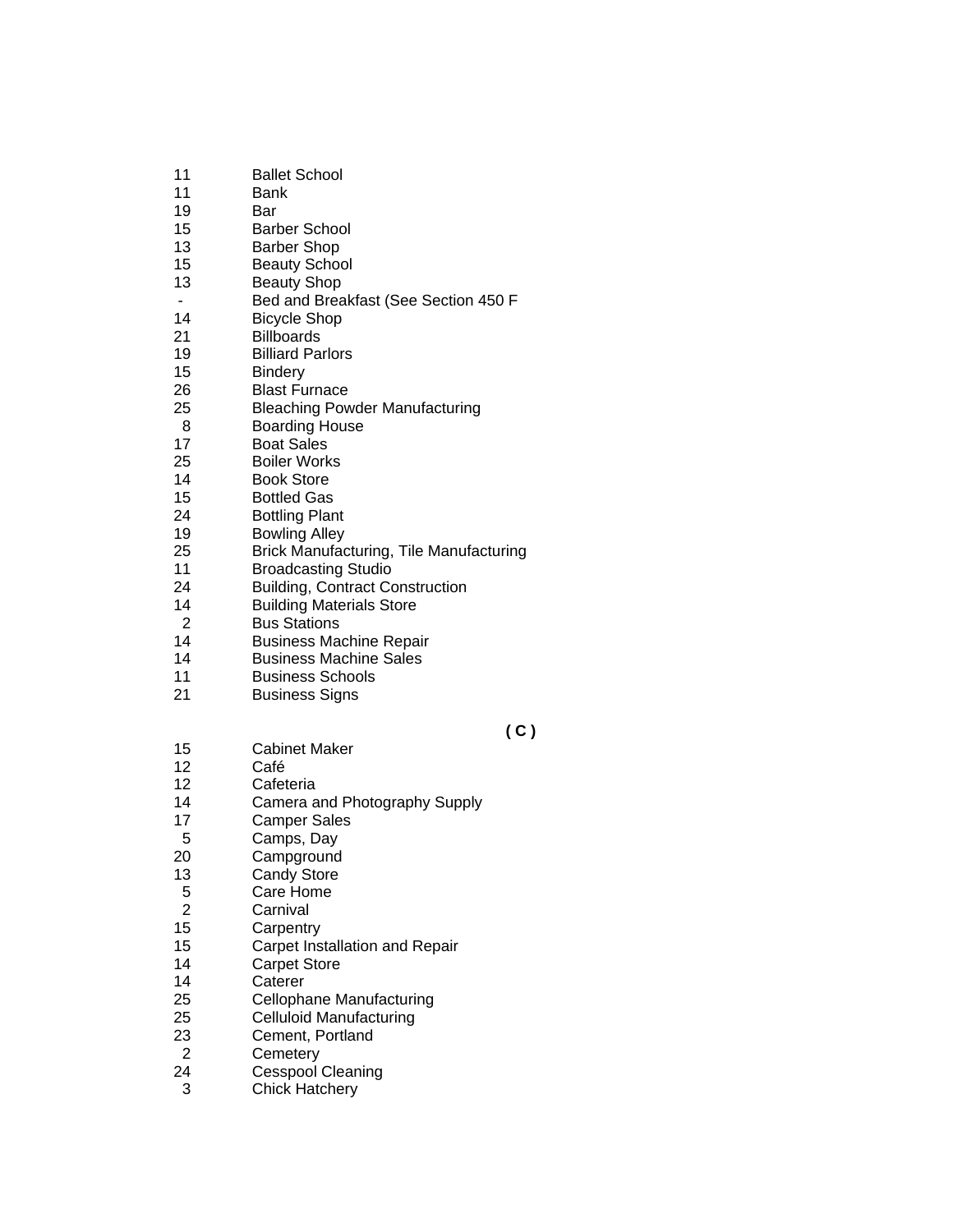- 6 Child Care Home
- 5 Child Care Center
- 14 China, Glassware, and Metalware Store
- 26 Chlorine Manufacturing or Processing
- 2 Christmas Tree Sales
- 5 Church<br>2 Circus
- **Circus**
- 14 Clothing and Accessories Store
- 19 Clubs, Night
- 5 Clubs, Social and Fraternal
- 12 Coffee Shop
- 25 Coke Manufacturing
- 5 College, University
- 13 Commercial, Convenience
- 19 Commercial Recreation, Enclosed
- 20 Commercial Recreation, Intensive
- 13 Commercial Shopping
- 5 Community Center
- 8 Community Group Home
- 14 Computer Repair
- 11 Computing Service
- 24 Concrete Construction Service
- 25 Concrete Ready Mix Plant
- 13 Confectionery Store
- 1 Construction Facilities (Temporary)
- 24 Construction, Heavy Contracting Service
- 5 Convalescent Homes<br>13 Convenience Goods a
- Convenience Goods and Services
- 8 Convent
- 2 Convict Pre-release Center
- 11 Copying Service
- 2 Correctional Facility
- 14 Cosmetic Shop
- 14 Costume Rental Service
- 2 Crematory
- 26 Creosote Manufacturing, or Treatment
- 1 Cultivation
- 5 Cultural Facility, NEC<br>5 Cultural and Recreation
- 5 Cultural and Recreation Facility

#### **( D )**

- 13 Dairy Store
- 3 Dairy Farming
- 19 Dance Hall
- 11 Data Processing
- 15 Data Processing Machine Repair
- 5 Day Camps
- 14 Decorating, Interior
- 12 Delicatessen
- 11 Dental Clinic, Lab
- 11 Dentist Office
- 2 Detention Facility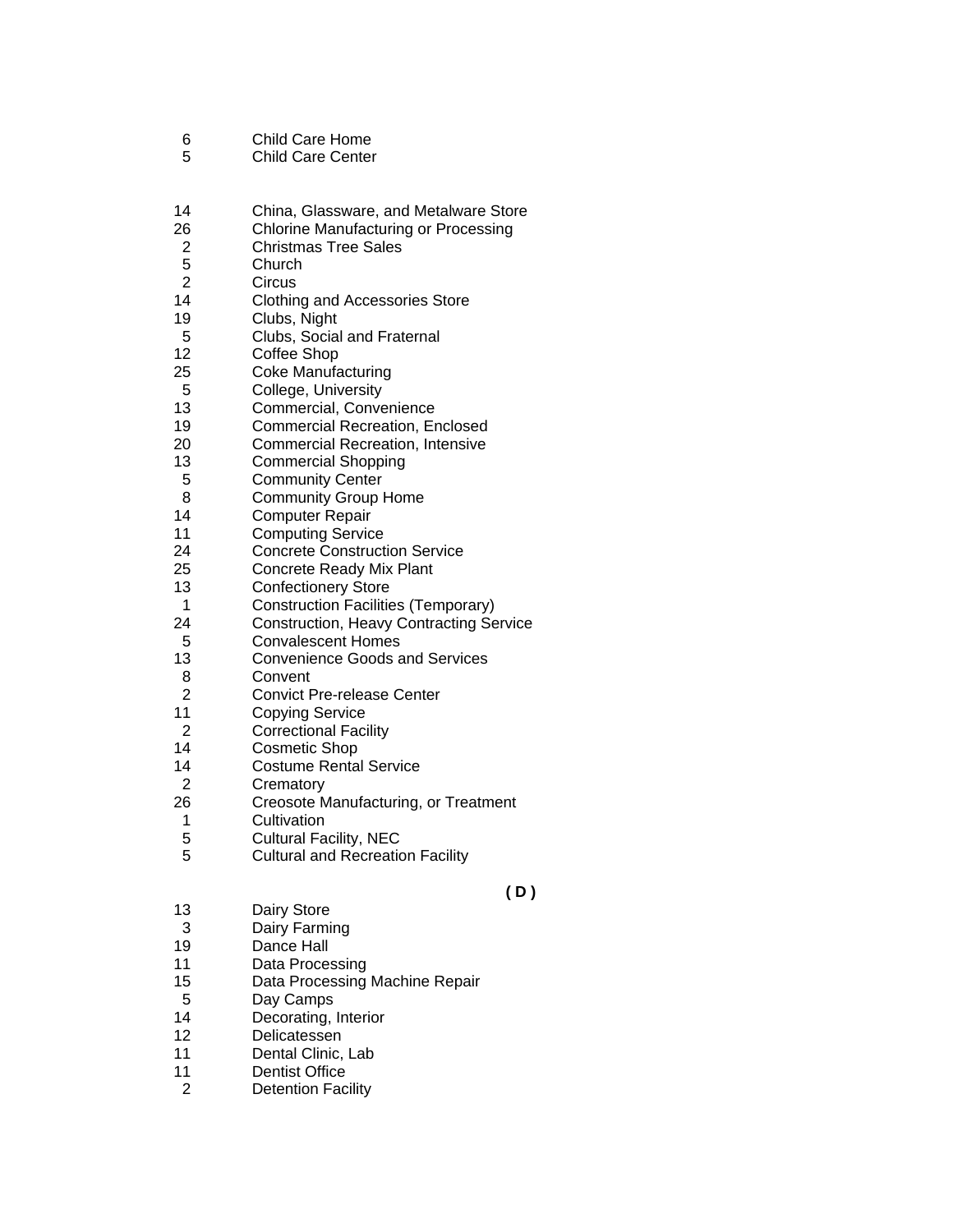- 14 Department Store
- 26 Disinfectant or Insecticide Manufacturing
- 26 Distillation of Bones, Coal, Tar or Wood
- 11 Doctor's Office
- 11 Drafting Service
- 20 Drag Strip
- 11 Drama School
- 14 Draperies, Curtains, Upholstery Store
- 15 Drapery Service
- 14 Dressmaking Shop
- 18 Drive-In Restaurant
- 20 Drive-In Theater
- 20 Driving Range, Golf
- 13 Drug Store
- 14 Dry Cleaning (under 7,000 sq ft )
- 15 Dry Cleaning Plant
- 13 Dry Cleaning Pick-up and Drop-off
- 14 Dry Goods Store
- 3 Dude Ranch
- 7 Duplex
- 25 Dyestuff Manufacturing

#### **( E )**

- 12 Eating Places Other than Drive-Ins
- 8 Elderly Housing
- 4 Electric Regulating Station
- 15 Electrical Repair Service
- 14 Electrical Supply Store
- 5 Emergency Shelter
- 11 Employment Agency
- 19 Enclosed Commercial Recreation
- 26 Explosive Manufacturing or Storage
- 5 Extended Care Facility
- 15 Exterminating Service
- 23 Extraction, Mining

### **( F )**

- 20 Fair Grounds 3 Farming 26 Fat Rendering 15 Fence<br>26 Fertiliz Fertilizer Manufacturing 11 Financial Institution 11 Fine Arts School 1 Fire Alarm 4 Fire Station 3 Fishery 1 Flood Management Project 14 Floor Coverings 13 Florist
- 13 Food Specialty
- 1 Forestry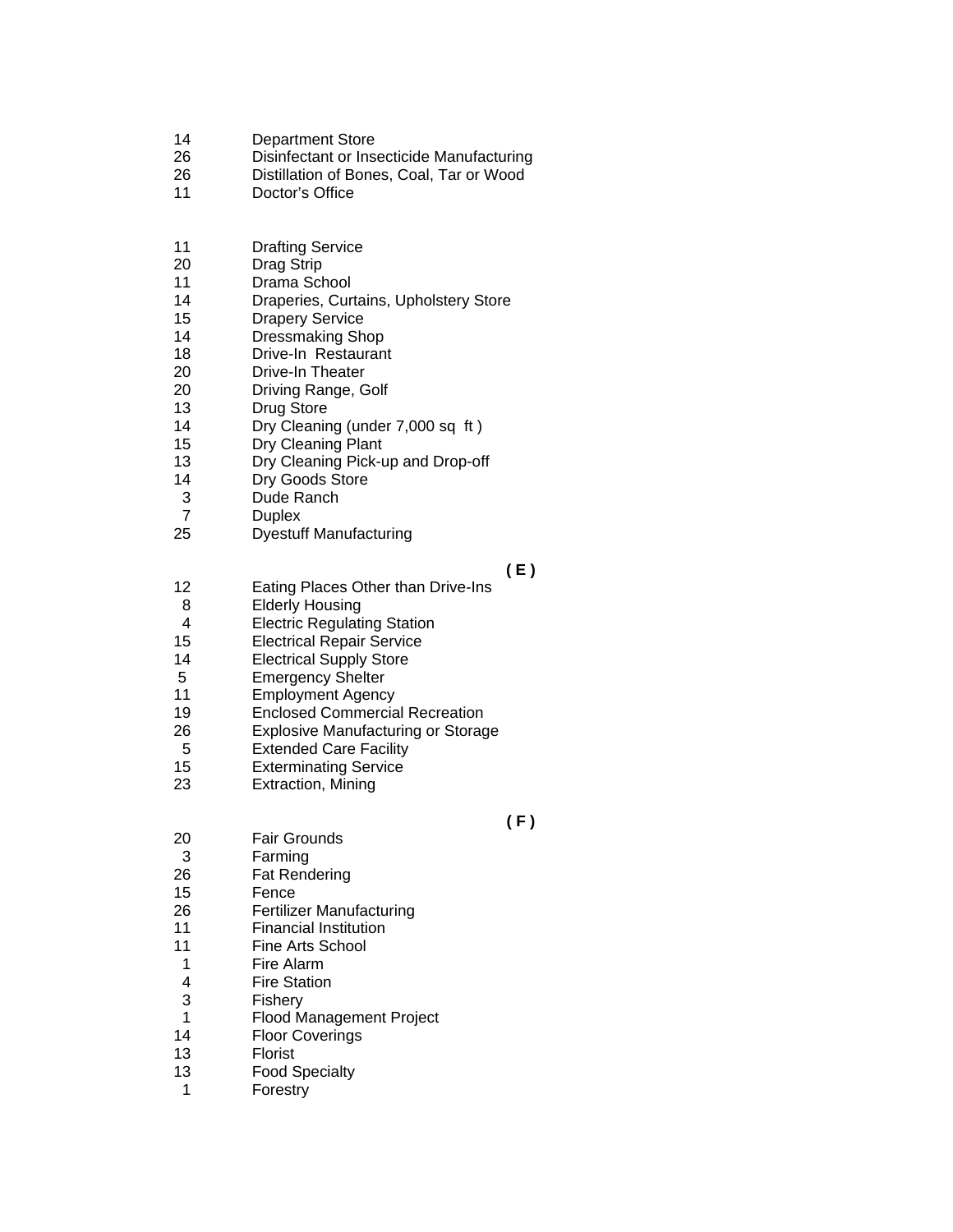- 6 Foster Home
- 25 Foundry, Metal
- 8 Fraternity House
- 15 Frozen Food Locker
- 15 Fuel Oil
- 11 Funeral Home
- 15 Furnace Cleaning
- 15 Furniture Repair
- 14 Furniture Store
- 14 Furriers & Fur Shops
- 14 Fur Storage

 **( G )** 

- 19 Game Rooms
- 26 Garbage Dump
- 14 Garden Supply Store
- 26 Gas Manufacturing or Storage
- 16 Gasoline Service Stations
- 11 General Business Office
- 15 General Merchandising
- 13 Gift Shop
- 15 Glass Store
- 26 Glue, Gelatin or Size Manufacturing
- 20 Go-Cart Track
- 5 Golf Course
- 20 Golf Driving Range
- 2 Governmental Services NEC
- 24 Grain Elevators<br>23 Gravel Operation
- **Gravel Operation**
- 1 Grazing
- 15 Greenhouse
- 13 Grocery Store
- 3 Guest Ranch
- 14 Gunsmith
- 19 Gymnasium

### **( H )**

- 5 Halfway House<br>14 Hardware Store
- Hardware Store
- 23 Hazardous Waste Disposal
- 19 Health Club
- 13 Health Food Store
- 24 Heating Construction Contract Service
- 15 Heating Equipment
- 2 Heliport
- 19 Weight Reduction
- 1 Historical Marker<br>14 Hobby Shop
- Hobby Shop
- 14 Home Furnishing Store
- Home Occupation (See Section 420 1)<br>3 Horticultural Nursery
- **Horticultural Nursery**
- 5 Hospital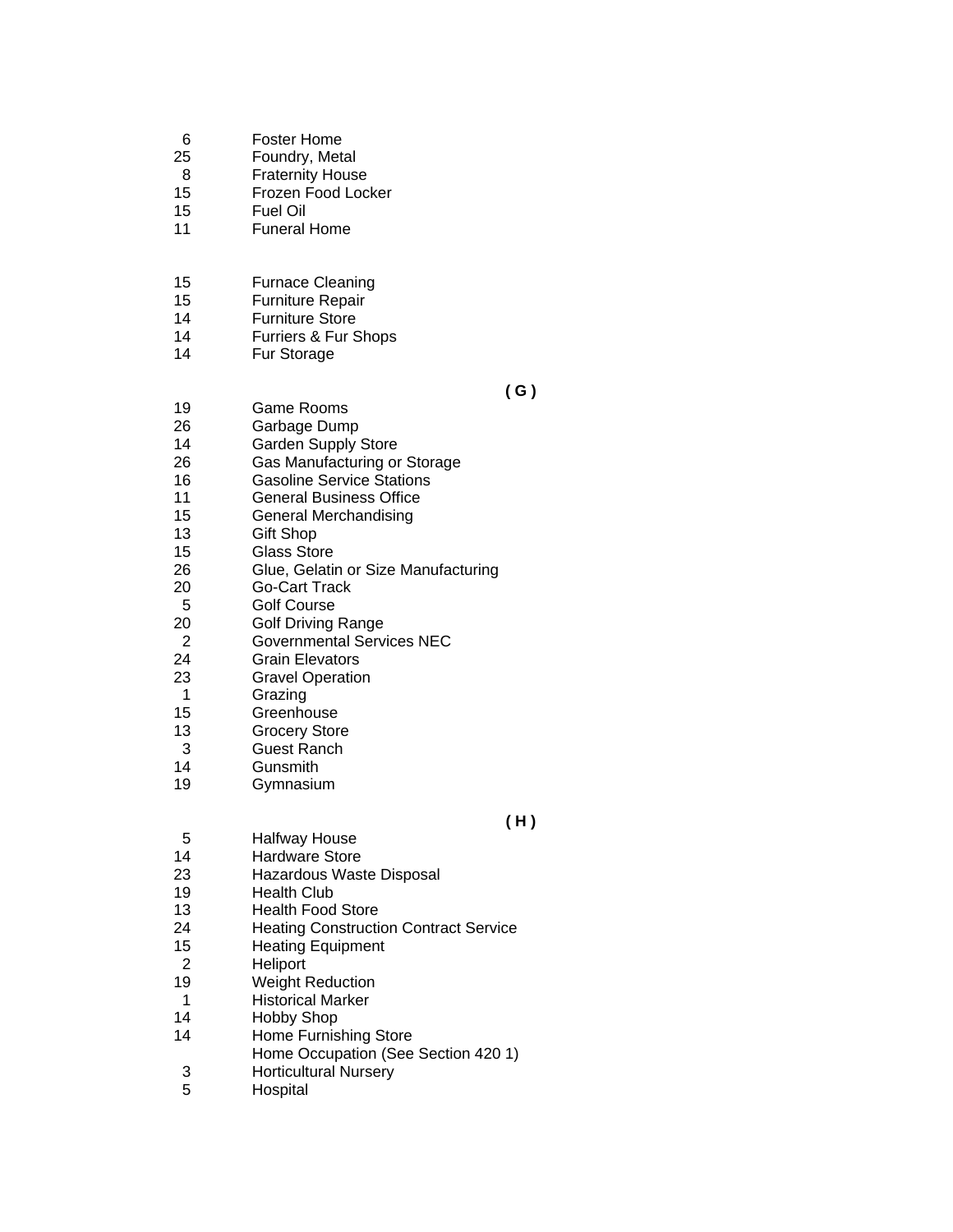| 19<br>14<br>2                                                                              | Hotel<br>Household Appliance Repair<br><b>Hydro-electric Generation Plant</b>                                                                                                                                                                                                                                                                                                                                |                |
|--------------------------------------------------------------------------------------------|--------------------------------------------------------------------------------------------------------------------------------------------------------------------------------------------------------------------------------------------------------------------------------------------------------------------------------------------------------------------------------------------------------------|----------------|
| 13<br>15<br>19                                                                             | Ice Cream Store<br>Ice Plant<br>Ice Skating Rink                                                                                                                                                                                                                                                                                                                                                             | (1)            |
| 26<br>24<br>25<br>26<br>26<br>14<br>11                                                     | Incineration, Reduction of Dead Animals, Garbage Refuse<br>Industry<br>Light<br>Moderate<br>Heavy<br>Insecticide Manufacturing<br><b>Interior Decorating</b><br><b>Interior Design Consultant</b>                                                                                                                                                                                                            |                |
| 2<br>15<br>14<br>14<br>2                                                                   | Jails<br><b>Janitorial Service</b><br>Jewelry Repair<br>Jewelry Store<br>Juvenile Delinquency Center                                                                                                                                                                                                                                                                                                         | $(\mathsf{J})$ |
| 3                                                                                          | Kennel                                                                                                                                                                                                                                                                                                                                                                                                       | (K)            |
| 11<br>26<br>15<br>11<br>14<br>15<br>13<br>15<br>14<br>5<br>8<br>26<br>15<br>25<br>13<br>11 | Laboratory, Medical and Dental<br>Lamp Black Manufacturing<br>Landscape Contractor<br>Language School<br>Laundromat, Self-Service<br>Laundry, Industrial<br>Laundry, Pick-Up and Drop-off<br><b>Laundry Service</b><br>Leather Goods Store<br>Library<br>Life Care Retirement Center<br>Lime, Cement, Plaster of Paris Manufacturing<br><b>Linen Supply</b><br>Linoleum Manufacturing<br><b>Liquor Store</b> | (L)            |

#### **( M )**

Machine Shop (See Sections 915 and 924) -

- 9 Manufactured Dwelling
-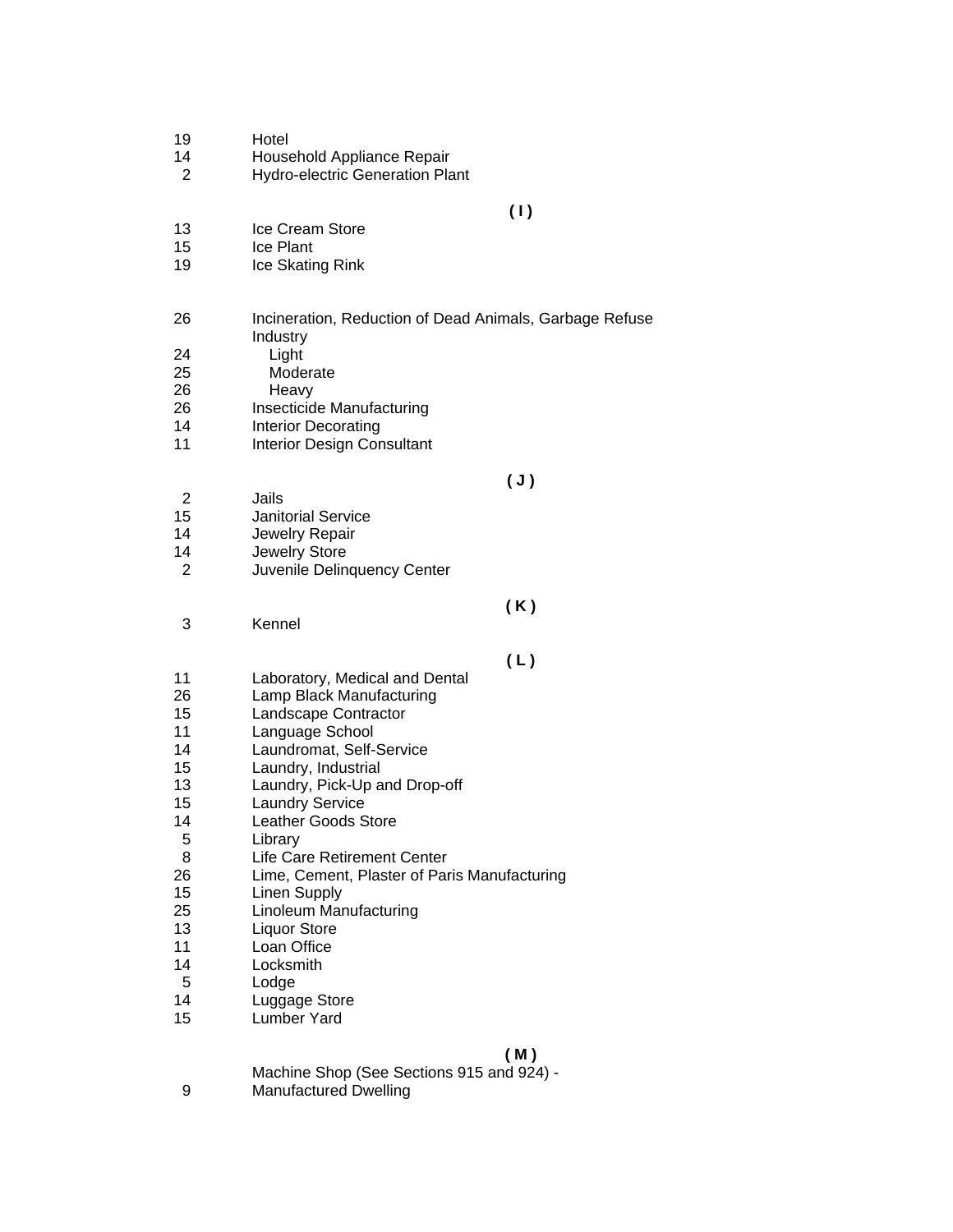| 24<br>25<br>26<br>5<br>24<br>26<br>15<br>2<br>13                                                                            | Manufacturing<br>Light<br>Moderate<br>Heavy<br>Marina<br><b>Masonry Construction Service</b><br>Match Manufacturing<br>Mattress and Pillow Repair<br>Mausoleum<br><b>Meat Market</b>                                                                                                                                                                                                                                                                                                                                              |
|-----------------------------------------------------------------------------------------------------------------------------|-----------------------------------------------------------------------------------------------------------------------------------------------------------------------------------------------------------------------------------------------------------------------------------------------------------------------------------------------------------------------------------------------------------------------------------------------------------------------------------------------------------------------------------|
| 11<br>14<br>25<br>23<br>20<br>23<br>17<br>9<br>17<br>17<br>15<br>9<br>8<br>15<br>19<br>19<br>17<br>22<br>8<br>5<br>14<br>11 | <b>Medical Clinic, Lab</b><br>Medical, Dental Supply<br><b>Metal Foundry</b><br><b>Mineral Products Processing</b><br>Miniature Auto Track<br>Mining<br>Mini storage<br>Mobile Home<br><b>Mobile Home Sales</b><br>Mobile Home Sales Lot<br><b>Modeling School</b><br><b>Modular Home</b><br>Monastery<br><b>Monument Sales</b><br>Motel<br>Motion Picture Theater, Enclosed<br>Motorcycle Sales<br>Moving & Storage Facility<br><b>Multifamily Dwelling</b><br>Museum<br><b>Musical Instrument Sales</b><br><b>Music Schools</b> |
| 6<br>15<br>15<br>19<br>13<br>8<br>3<br>8<br>13                                                                              | (N)<br>Neighborhood Group Home (see 1006 3)<br>Newspaper, Publishing<br>Newsstand<br>Night Club<br>Novelty<br>Novitiate<br><b>Nursery Horticultural</b><br><b>Nursing Home</b><br><b>Nut Store</b>                                                                                                                                                                                                                                                                                                                                |
| 11<br>14<br>14<br>11<br>14<br>2                                                                                             | (0)<br><b>Office Building</b><br><b>Office Furnishings Sales</b><br><b>Office Machine Sales</b><br>Office and Studio<br><b>Office Supplies</b><br>Office Structures, Temporary                                                                                                                                                                                                                                                                                                                                                    |

10 Off-Street Parking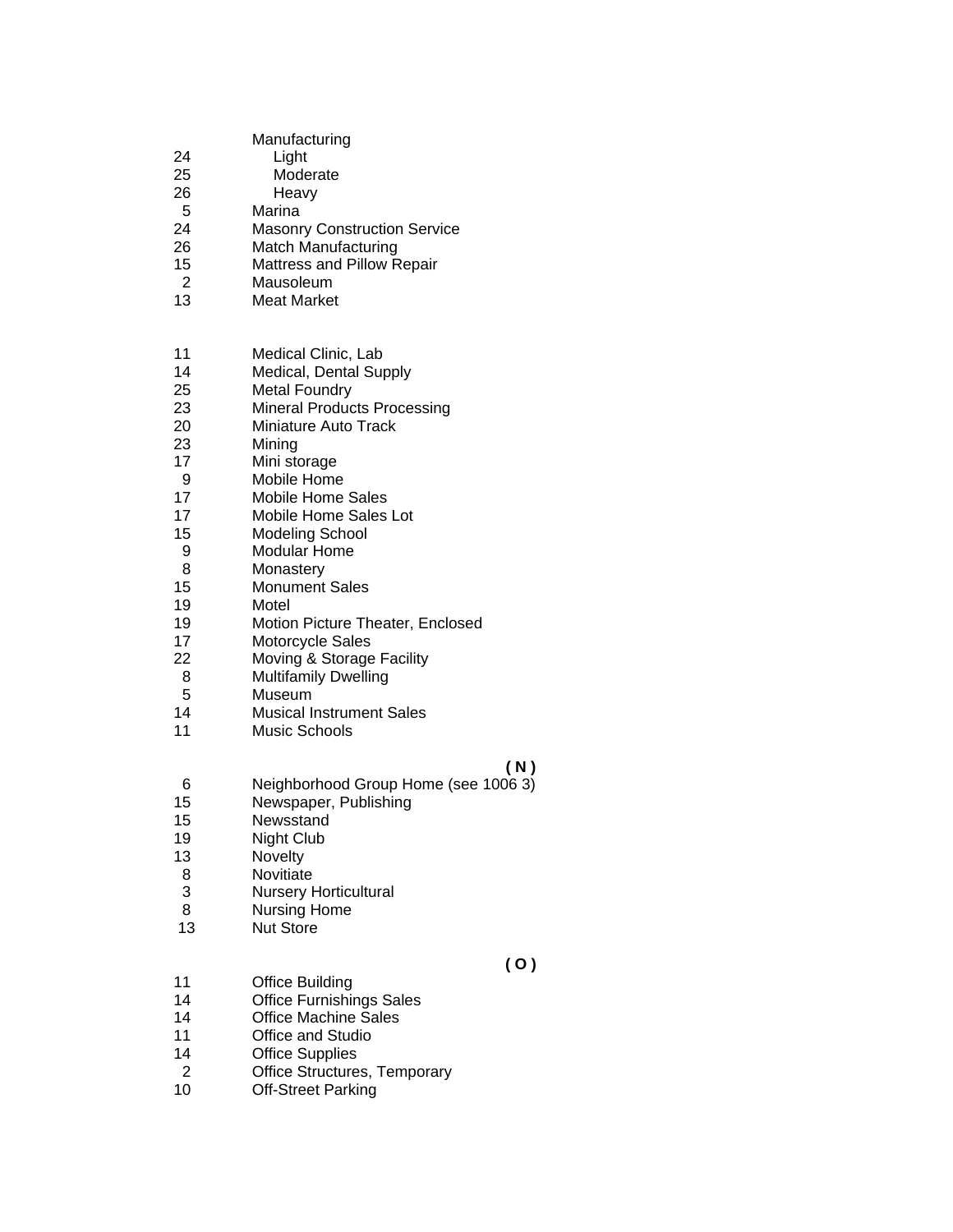- 16 Oil and Lubrication Service (3 bay maximum)
- 25 Oil Cloth or Linoleum Manufacturing
- 26 Oil Products
- 26 Oil Refinery
- 24 Oil Well Drilling and Cleaning
- 11 Optician or Optical Lab
- 14 Orthopedic Appliances and Supply Store
- 15 Other Trades and Services
- 21 Outdoor Advertising
- 20 Outdoor Recreation NEC
- 20 Overnight Campground-Recreational Vehicles

 **( P )** 

- 15 Packing and Crating of Goods
- 15 Painting Contractor
- 14 Paint Store
- 26 Paint, Oil, Varnish, Turpentine Manufacturing
- 15 Paper Hanging
- 23 Paper or Pulp Manufacturing by Sulphide Process
- 10 Parking
- 10 Parking Garage
- 14 Pawn Shop
- 14 Pet Shop
- 26 Petroleum Refining
- 11 Pharmacy
- 14 Phonograph and Record Sales
- 11 Photocopying
- 14 Photo Finishing
- 11 Photograph Studio
- 14 Photography Supply Store
- 25 Pickle, Sausage, Sauerkraut, Vinegar Manufacturing
- 14 Picture Framing
- 5 Planetarium
- 1 Planting
- 15 Plastering Service
- 15 Plastic Materials Sales
- 15 Plumbing Construction Service
- 14 Plumbing Fixtures Sales
- 15 Plumbing Shop
- 1 Political Campaign Signs
- 19 Pool Hall
- 2 Post Office
- 3 Poultry Raising
- 15 Portable Building Sales
- 4 Pressure Control Station
- 15 Printing
- 25 Printing Ink Manufacturing<br>2 Prisons
- **Prisons**
- 5 Private Club or Lodge
- 23 Processing of Mineral Products
- 4 Protection and Services
- 5 Protective Shelter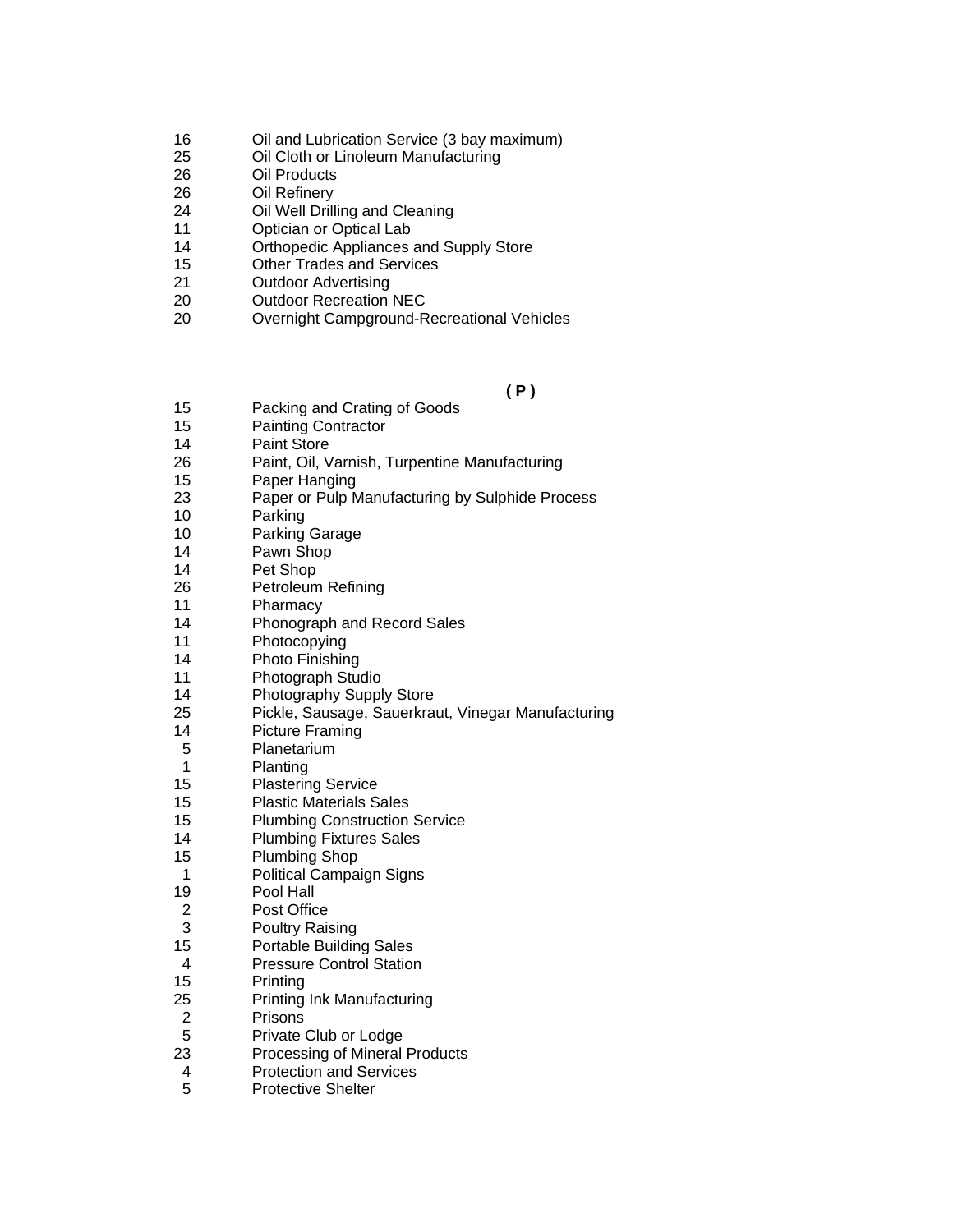- 4 Public Park
- 5 Public Tennis Court

 **( Q )** 

23 Quarrying

- **(R)**<br>20 Race Track. Auto. Dog. Horse **(R)** Race Track, Auto, Dog, Horse
- 19 Racquetball
- 14 Radio Repair and Television Repair<br>11 Radio Station
- Radio Station
- 14 Radio & Television Sales
- 3 Ranching
- 25 Rayon or Cellophane Manufacturing

| 14 | <b>Record Shop</b> |
|----|--------------------|
|----|--------------------|

- 11 Recording Studio
- 5 Recreation and Cultural Facilities, Community
- 19 Recreation, Indoor Commercial
- 20 Recreational Vehicle Campground<br>19 Reducing Salon
- Reducing Salon
- 26 Refining, Petroleum & Other Crude Materials
- 26 Rendering Plant
- 15 Reproduction Service
- 24 Research Scientific
- 1 Reservoir
- **Residential**
- 6 Single-Family
- **Duplex**
- 8 Multifamily
- 9 Mobile Home<br>5 Residential Trea
- 5 Residential Treatment Center
- 12 Restaurant
- 12 Restaurant, Carry Out
- 18 Restaurant, Drive-In
- 15 Reupholstering
- 3 Riding Stable or Academy
- 19 Rifle and Skeet Range
- 20 Rodeo Grounds
- 25 Rolling Mill
- 24 Roofing Construction Services
- 8 Rooming House<br>25 Rubber Manufac
- Rubber Manufacturing
- 15 Rug Cleaners
- 15 Rug Repair

 **( S )** 

- 23 Salvage Yards NEC (including building materials, scrap Metal or junk)
- 24 Sand Operations
- 5 Sanitarium<br>23 Sanitary La
- Sanitary Landfill
- 25 Sausage Manufacturing
	- **Schools**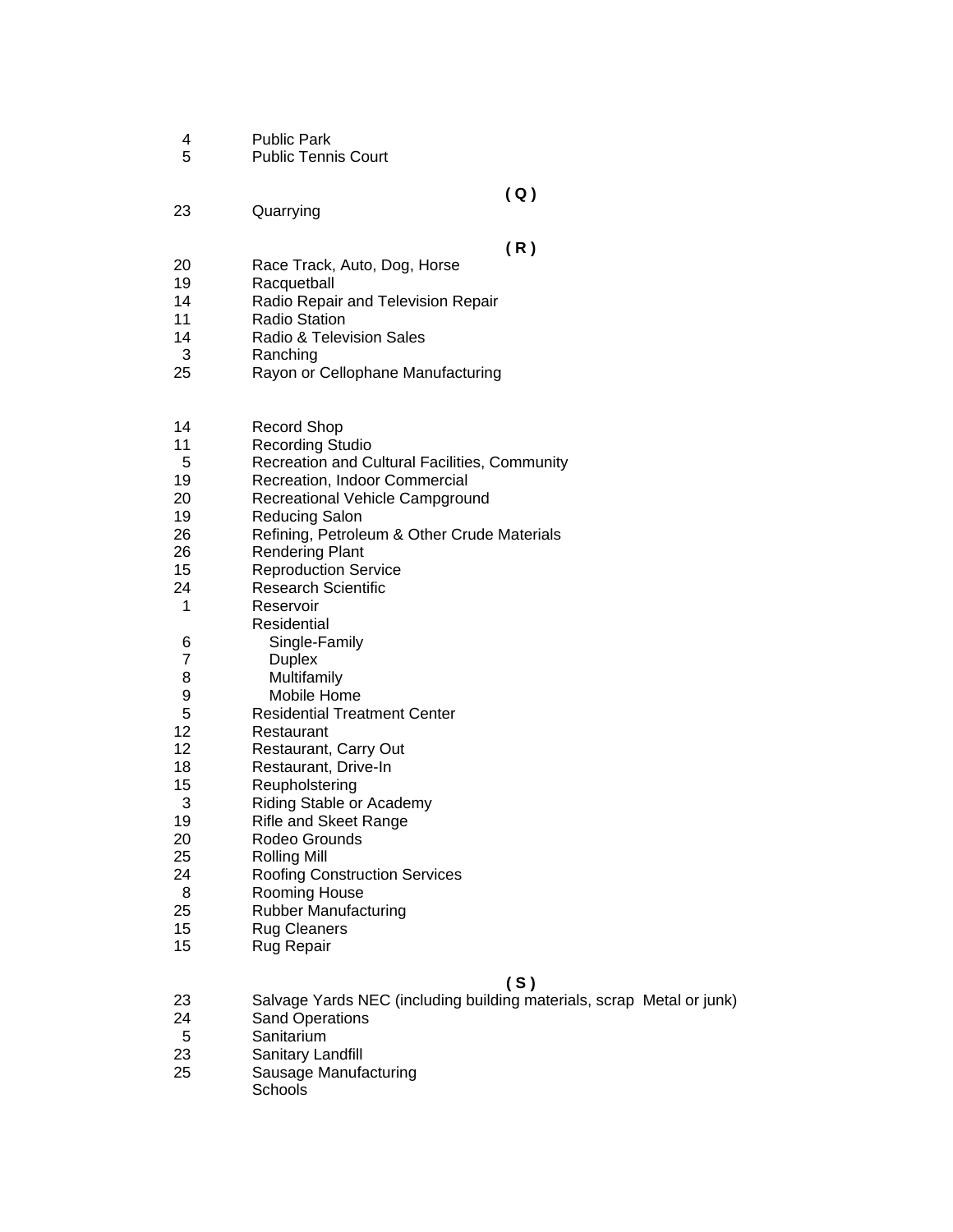- 11 Art
- 11 Ballet
- 15 Barber
- 15 Beauty
- 11 Business
- 11 Dance
- 11 Drama
- 11 Fine Arts
- 11 Language
- 11 Modeling
- 11 Music
- 5 Public
- 15 Trade
- 5 Other Schools, offerings a compulsory education curriculum
- 24 Scientific Research, Testing, Development
- 13 Self-Service Laundromat
- 4 Services and Protection<br>4 Sewage Treatment Facil
- 4 Sewage Treatment Facility<br>24 Sheet Metal Contracting Se
- **Sheet Metal Contracting Service**
- 4 Shelter, Civil Defense, Storm
- 25 Shoddy Manufacturing
- 14 Shoe Repair
- 14 Shoe Store
- 14 Shopping Goods and Services
- 21 Sign Advertising
- 15 Sign Painting
- 
- 6 Single-Family Dwelling Skating Rink, Enclosed
- 26 Slaughtering of Animals NEC
- 19 Slot Car Track
- 26 Smelting
- 25 Soap Manufacturing
- 26 Soda Ash, Caustic Soda & Washing Compound
- 8 Sorority House
- 13 Souvenir Shop
- 14 Sporting Goods Store
- 3 Stable<br>20 Stadiur
- Stadium NEC
- 25 Starch, Glucose, Dextrin Manufacturing
- 14 Stationery Store and Card Shop
- 26 Stock Yards
- 24 Stonework Contracting Service<br>22 Storage General
- Storage, General
- 23 Storage of Dismantled Autos in any Form
- 1 Street Sign
- 11 Studio and Office
- 25 Sugar Refining
- 19 Swimming Pool, Enclosed
- 
- 14 Tailor
- **( T )** 
	-
- 26 Tallow, Grease, Lard Manufacturing or Refining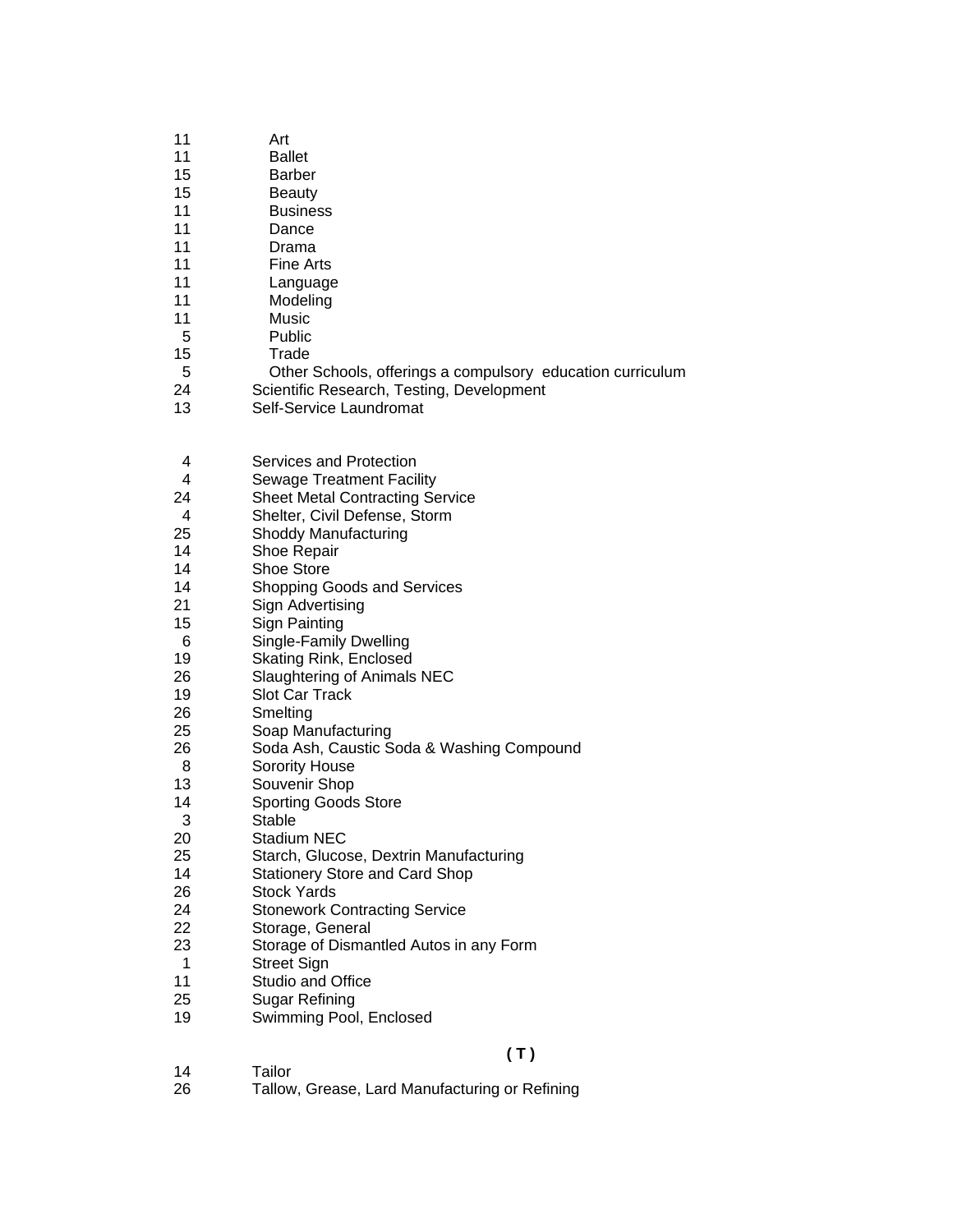- 26 Tank Farm, Petroleum
- 25 Tanning of Leather or Hides
- 26 Tar Distillation or Manufacturing
- 25 Tar Roofing Manufacturing
- 19 Tavern
- 15 Taxidermist
- 14 Television Repair
- 14 Television Sales
- 19 Tennis Club
- 5 Tennis Court, Public
- 2 Tent Revival
- 19 Theater, Motion Picture, enclosed
- 1 Thoroughfare
- 11 Ticket Office
- 15 Tile Setting Office
- 16 Tire Sales
- 13 Tobacco Shop
- 8 Townhouse

#### 14 Toy Shop

- 15 Trade Schools
- 25 Trades Emitting Moderate Objectionable Odor, Heat, Smoke Noise
- 5 Transitional Living Center
- 11 **Transportation Ticket Office**
- 11 Travel Agency
- 22 Truck Rentals
- 17 Truck Sales
- 22 Trucking Establishments
- 16 Tune-Up Service (3 bay maximum)
- 26 Turpentine Manufacturing

### **( U )**

- 5 University
- 15 Upholstery Repair
- 1 Utility Line

### **( V )**

- 19 Video Game Room
- 14 Variety Stores<br>26 Varnish Manuf
- Varnish Manufacturing
- 17 Vehicle, Repair and Service
- 15 Vending Machine Sales, Service
- 11 Veterinary Office, excluding boarding
- 3 Veterinary Hospital
- 25 Vinegar Manufacturing

- **( W )**  14 Wall Paper Store<br>22 Warehouses NEC
- Warehouses NEC
- 25 Washing Compound Manufacturing
- 23 Waste Paper Salvage and Reclamation
- 14 Watch Repair
- 4 Water Storage Facility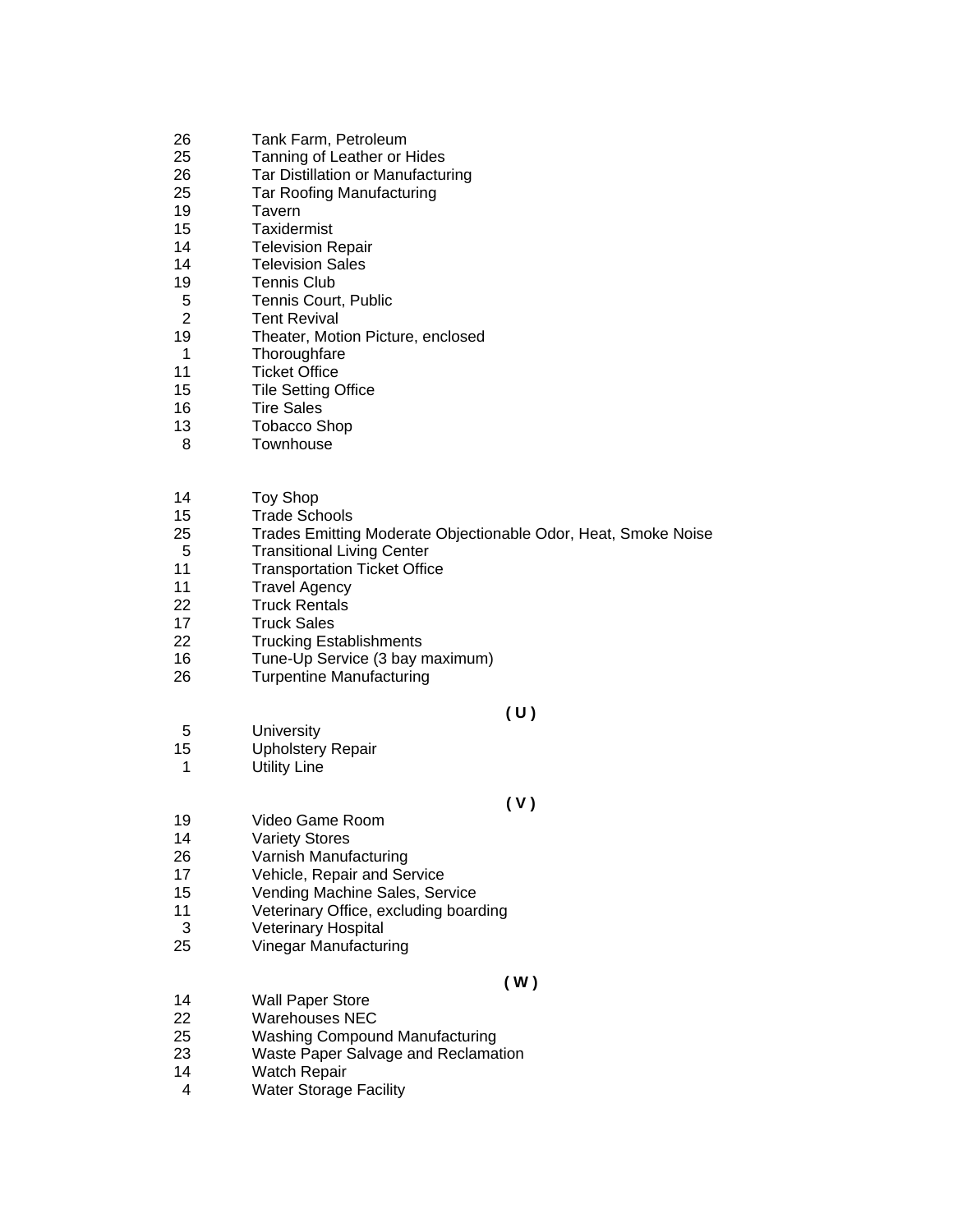- 4 Water Treatment Plant<br>24 Water Well Drilling and
- 24 Water Well Drilling and Cleaning Service<br>24 Welding Shop
- 24 Welding Shop
- 22 Wholesale Establishments NEC
- 14 Wig Shop<br>15 Window Cl
- 15 Window Cleaning
- 1 Wild Life Preserve
- 15 Woodworking Shop<br>25 Wool Scouring, Hair
- Wool Scouring, Hair Manufacturing

**(Y)**<br>25 Yeast Manufacturing **(Y)** Yeast Manufacturing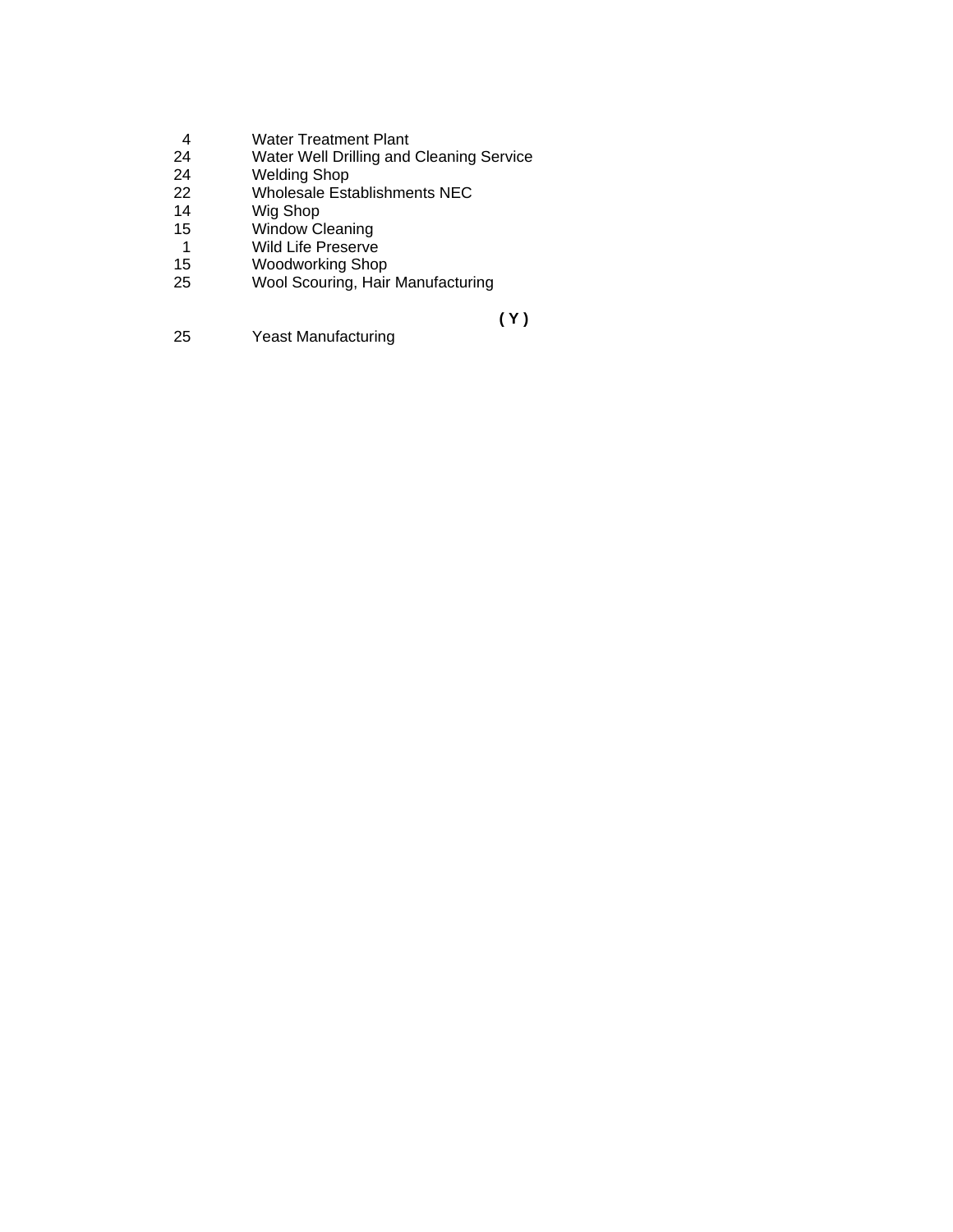# **APPENDIX C**  COLLINSVILLE DEFINITION OF MANUFACTURED HOUSING

Manufactured housing is allowed by Special Exception in RS Districts and by Right in RMH Districts per *Section 410 of the Collinsville Zoning Code* and must meet the following standards and criteria of design, type of construction materials and compatibility with housing adjacent to the proposed site where the manufactured house is to be located:

1. The unit must bear a seal certifying compliance with the Federal Manufactured Construction and Safety Standards as revised on April 1, 1995. In addition, the structure must comply with the wind safety standard provisions for Wind Zone 1, as set forth in said standards.

2. The unit is a dual sectional with a minimum front width of 24 feet and a minimum floor area of 1,000 square feet.

3. The unit must be attached to a continuous concrete or concrete block foundation that complies with the Building Codes of the City of Collinsville. The foundation must be an excavated and back-filled foundation, enclosed at the perimeter with the finished floor being a maximum of 24 inches above the exterior grade of the lot on the uphill side of the house.

4. The roof must be a gable or hip type construction with at least Class C shingle roofing material. The roof slope must have a vertical rise of 3 inches for every 12 inches of horizontal run with a minimum eve projection and roof overhang of 10 inches, which may include guttering.

5. A covered front and rear entry, site-built steps and a garage or carport must be constructed with exterior materials matching the structure.

6. The exterior finish must be comparable to and compatible with site-built houses on the block facing the proposed building site. No bare metal siding or roofing is allowed.

7. No manufactured house can be sited adjacent to any structure considered

to be an historic landmark or within a locally designated historic district.

*Reviewed and approved by Building Inspector and Zoning Officer, 6.11.98; Adopted by the Planning Commission 7.16.98 and the Board of City Commissioners 7.20.98*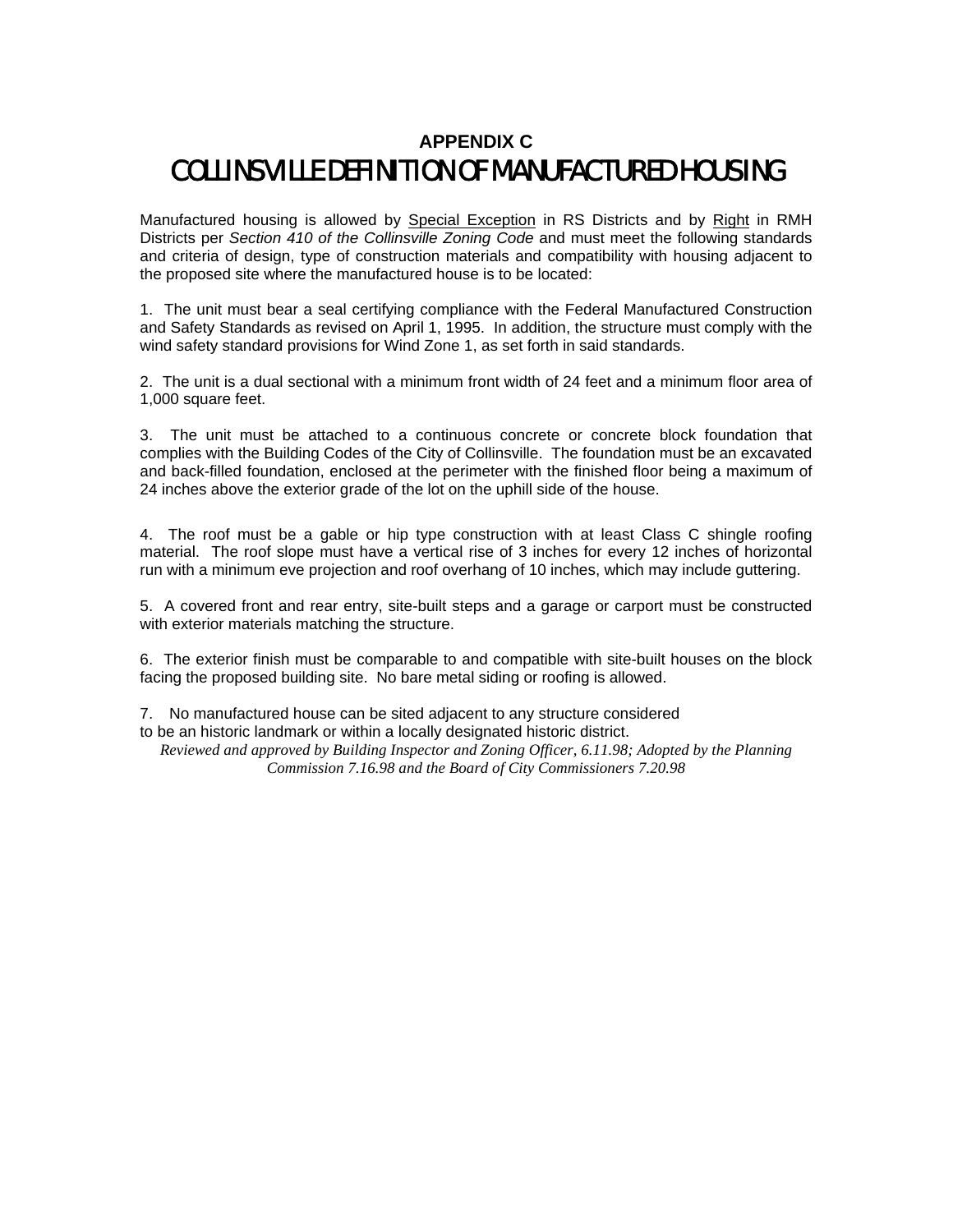# **APPENDIX D**  Amendments to the Collinsville Zoning Code

| 1996       | 653 |                                                          | Revision Board of Adjustment membership                                                                                                                                                                                                                                                                        |
|------------|-----|----------------------------------------------------------|----------------------------------------------------------------------------------------------------------------------------------------------------------------------------------------------------------------------------------------------------------------------------------------------------------------|
| 05/19/1997 | 663 | $210.2 -$<br>217.1<br>217.2<br>217.3                     | added J. Antennas<br>added                                                                                                                                                                                                                                                                                     |
|            |     | Definitions:<br>310.<br>320.1<br>320.2<br>420.1<br>420.2 | added "Antennas", "Antenna Supporting Structure"<br>added Use Unit 4 to Table as special exception<br>Antennas as accessory use in Table 2<br>added antennas in accessory uses conditions<br>Table 2 added Antenna as accessory use<br>add Sections 6 through 7d, Antenna accessory use<br>conditions          |
|            |     | 520.1<br>520.2<br>610.<br>620.2.D<br>710                 | added Table 2 Antennas as permitted accessory use<br>added G. Antenna accessory use conditions<br>Table 1 Use Unit 4 Antennas by Special Exception<br>added Antennas accessory use conditions<br>Table 1 modify Use unit 4 to include principal use Antennas,                                                  |
|            |     | 720.2.E<br>740.                                          | to be permitted by right or Special Exception<br>added Accessory Use Conditions for Antennas<br>added "Special Exception, uses shall comply with the bulk<br>and area requirements of the use district in which located,<br>provided that the more restrictive Use Unit requirements<br>shall control."        |
|            |     | 760<br>$760. A - I$<br>904.2<br>904.4                    | New Section Antennas and Antenna Supporting Structures<br>Antennas and Supporting structures<br>New included uses Antenna,<br>Use Conditions for Temporary Open Air Facilities "BOA                                                                                                                            |
|            |     | 904.5                                                    | approval 60 days per application<br>Use Conditions for Antennas and Antenna Supporting<br><b>Structures</b>                                                                                                                                                                                                    |
|            |     | $904.6.A - L$<br>1150.B                                  | Special Exception use standards<br>Structural nonconformities amended to include "except<br>Antennas and Antenna Supporting Structures"                                                                                                                                                                        |
|            |     | 1370.1.H                                                 | added "Antenna and Antenna Supporting Structures as<br>provided in Section 904."                                                                                                                                                                                                                               |
|            |     | Appendix A                                               | revised to make Use Unit 4 a Special Exception use in all<br>AG, R, O and C Districts, and further adding the "**" notation<br>beside the $X$ ( $X^{**}$ ) for all $X$ 's under Use Unit 4 for IR, IL, IM,<br>and IH "Only those Antennas and Antenna Supporting<br>Structures in compliance with Section 760" |
|            |     | Appendix B                                               | Index of Land Uses add "Antenna and Antenna Supporting<br>Structures", deleting Transmitting tower.                                                                                                                                                                                                            |
| 12/21/1998 | 677 |                                                          | Planned Unit Development supplemental zoning<br>added<br>district and revised and amending portions of Chapter 2, 4,<br>14 and 16                                                                                                                                                                              |
|            |     | 201                                                      | added "district set forth below are identified by the symbol                                                                                                                                                                                                                                                   |
|            |     | 206                                                      | added. " or a lot within a Planned Unit Development"                                                                                                                                                                                                                                                           |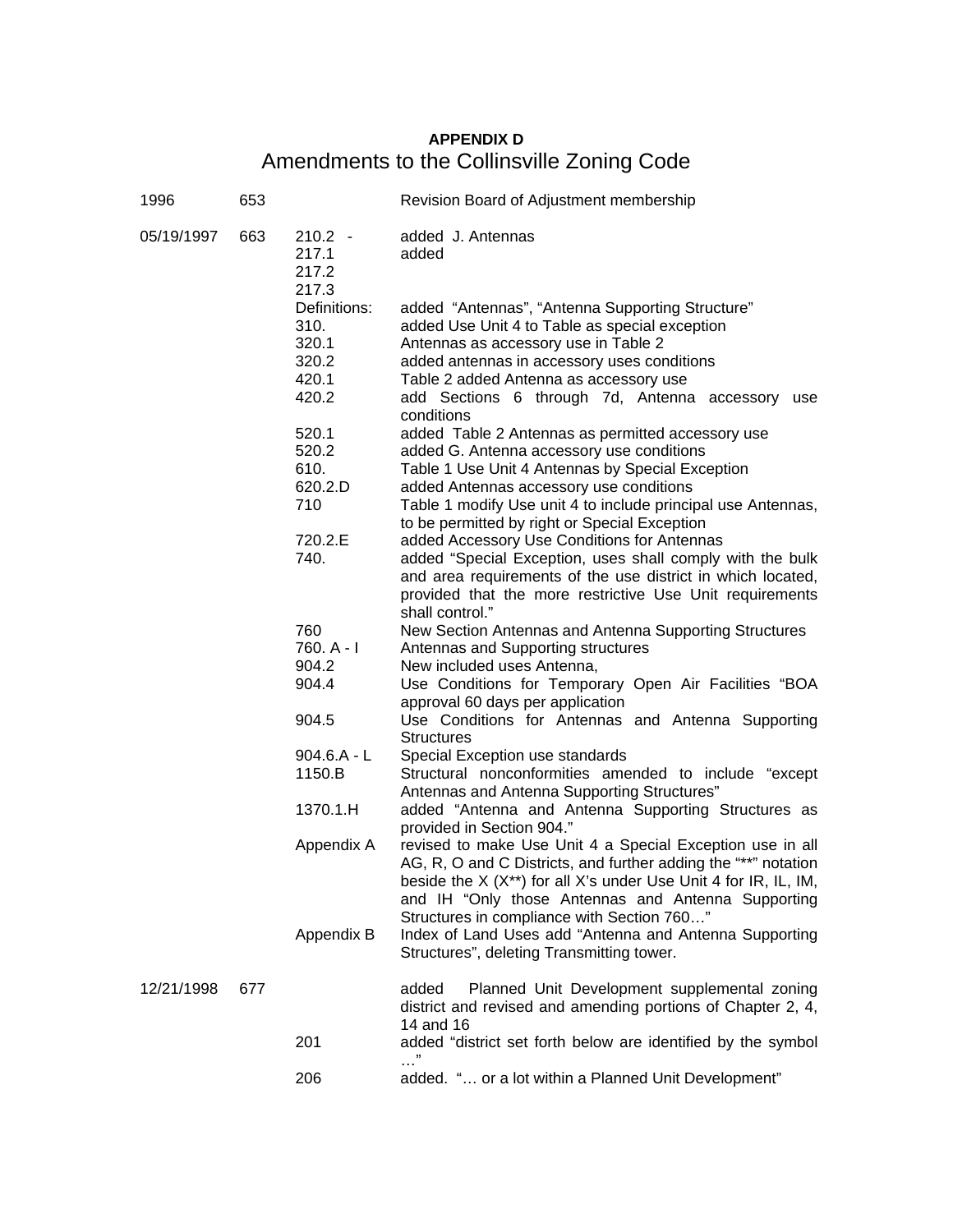| 207                | added ", except in the case of a lot which is within an    |
|--------------------|------------------------------------------------------------|
|                    | approved Planned Unit Development."                        |
| 430                | added PUD Land Area Per D. U. provisions in Multifamily in |
|                    | Table 3                                                    |
| 1430.3             | Notice Required, renumbers as Section 1530.3               |
| 1530.3             | Notice Required, paragraph C (4) " and City Commission     |
|                    | to consider such AG, RMH or PUD District."                 |
| <b>Definitions</b> | added Planned Unit Development                             |
|                    |                                                            |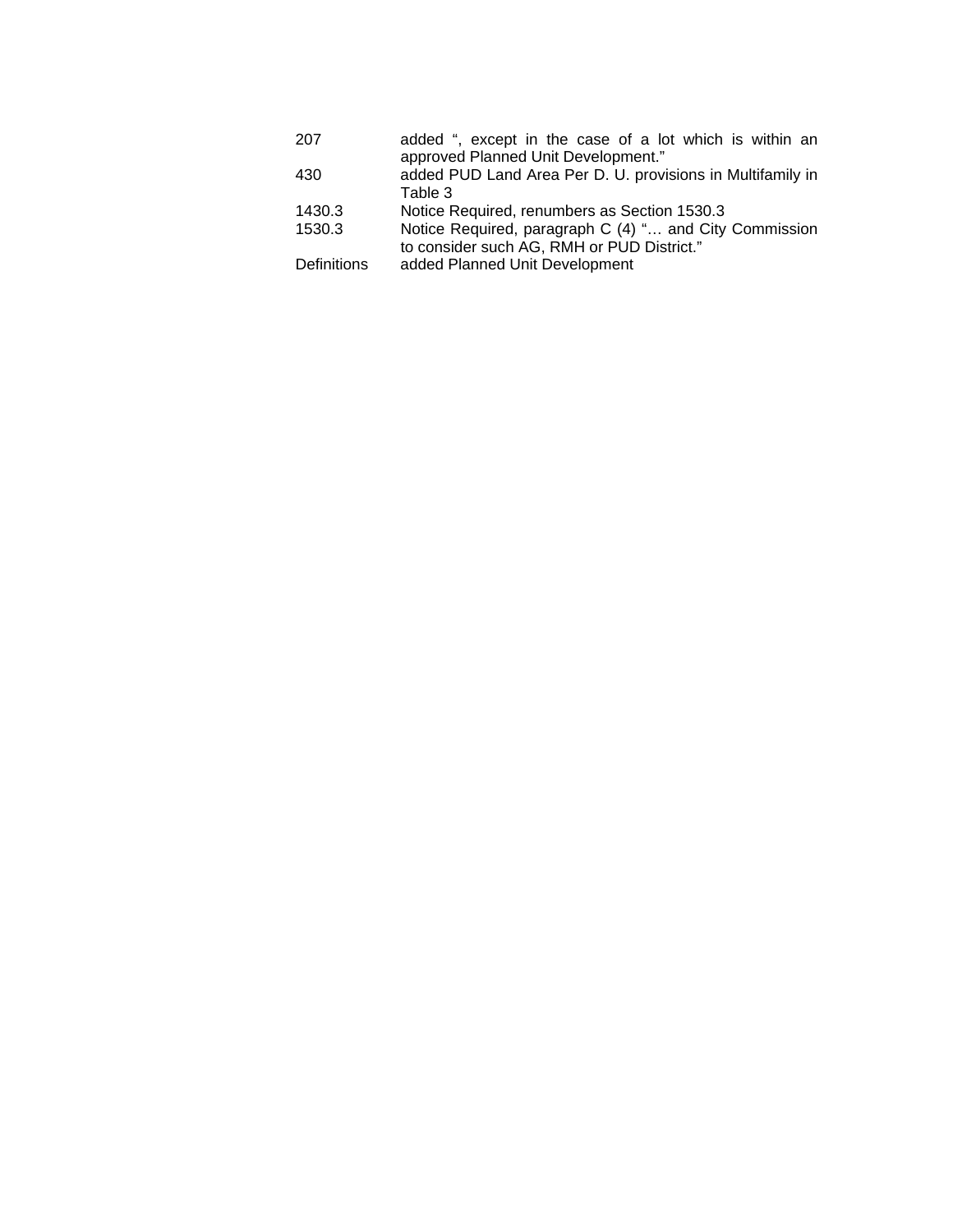# **COLLINSVILLE Planning, Zoning, Annexation and Flood Plain Development Application Fees**

**Adopted by the City Commission 9/15/97**

| 1. Zoning or PUD                          |       |                        |
|-------------------------------------------|-------|------------------------|
| $0 - 99$ acres                            |       | \$75                   |
| 1 - 4.99 acres                            |       | \$100                  |
| $5 - 19.99$                               |       | \$150                  |
| 20 acres or above                         |       | \$200                  |
| Abandonment of a Planned Unit Development | \$ 35 |                        |
| Ordinance Publication Fee                 |       | As billed to applicant |

NOTE: The above fees do not include the cost of publication for the public hearing notice or publication of the ordinance which will be billed directly to the applicant by the newspaper. Typical notice and ordinance publication are \$100.

by newspaper

| Variance          | \$75 |
|-------------------|------|
| Special Exception | \$50 |

NOTE: The above fees do not include the cost of publication for the public hearing notice which will be billed directly to the applicant by the newspaper. Typical publication fee for notice and map is \$100.

# *3. Subdivision of Land*

| <b>Sketch Plat</b>                                    | -0-                                     |
|-------------------------------------------------------|-----------------------------------------|
| <b>Preliminary Plat</b>                               | \$50 plus \$1 per lot over 100 lots     |
| <b>Final Plat</b>                                     | \$100 plus \$1 per lot over<br>100 lots |
| Lot Split                                             | \$25                                    |
| <b>Plat Waiver</b>                                    | \$25                                    |
| Request to change access points<br>on a recorded plat | \$25                                    |
| <b>Site Plan Review</b>                               | \$25                                    |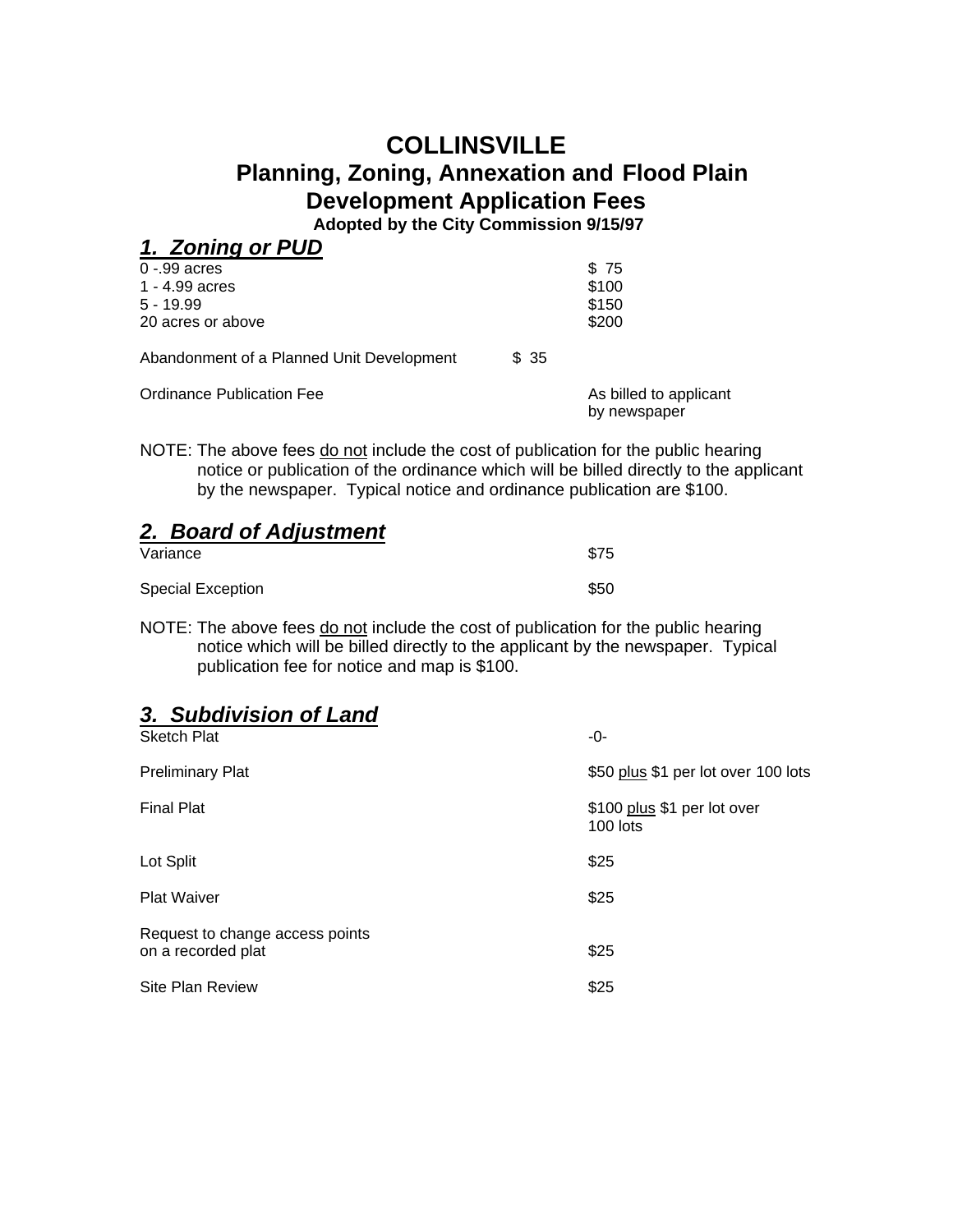*PLANNING AND ZONING FEES September 15, 1997 Page 2*

## *4. Annexation Fees*

| $0 - 4.99$ acres | \$25  |
|------------------|-------|
| 5 - 9.99 acres   | \$50  |
| 10 acres or more | \$100 |
|                  |       |

Ordinance Publication Fee As billed to applicant

by newspaper

NOTE: The above fees do not include the cost of publication for the public hearing notice

 which will be billed directly to the applicant by the newspaper. Typical publication fee for ordinance and map is \$100.

# *5. Miscellaneous Planning Fees*

| <b>Zoning Clearance Fee</b>                                                                |       | \$2  |
|--------------------------------------------------------------------------------------------|-------|------|
| Sign Plan Review and Permit                                                                |       | \$15 |
| Appeal Fee to City Commission to review decision<br>of the Planning Commission             |       | \$25 |
| Appeal Fee to the Board of Adjustment to review<br>determination of the Building Inspector |       | \$25 |
| Appeal to the Board of Adjustment of an<br>administrative decision                         | \$35  |      |
| Zoning Violation daily fine                                                                | \$35  |      |
| Flood Plain Development Application and Permit                                             | \$100 |      |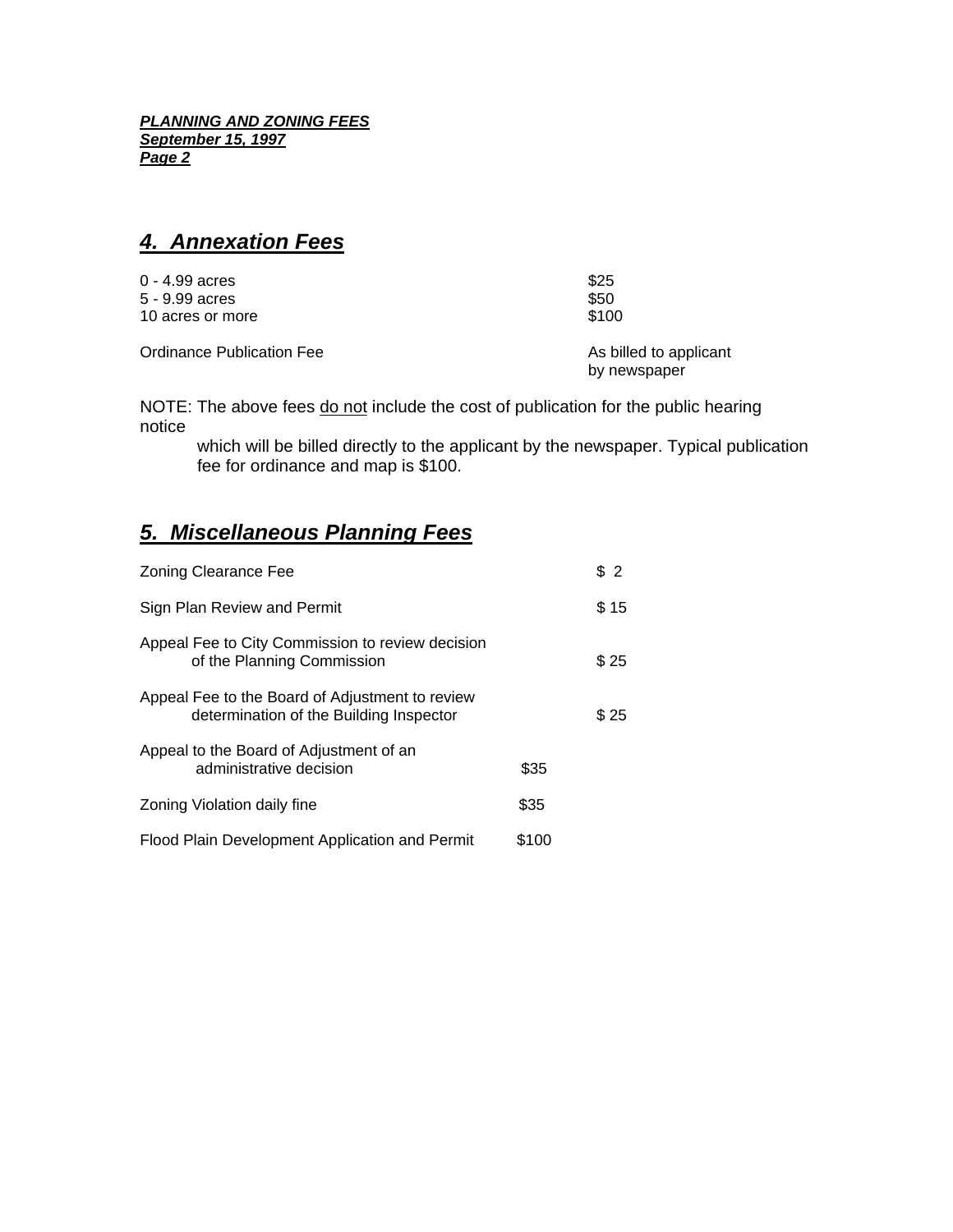## Use Units --- Numerical Listing

|                                   | Bed and Breakfast (See Section 450 F       |
|-----------------------------------|--------------------------------------------|
|                                   | Home Occupation (See Section 420 1)        |
|                                   | Machine Shop (See Sections 915 and 924) -  |
| 1                                 | Arboretum                                  |
| 1                                 | Areawide Use by Right                      |
| 1                                 | <b>Construction Facilities (Temporary)</b> |
| 1                                 | Cultivation                                |
| 1                                 | Fire Alarm                                 |
| 1                                 | Flood Management Project                   |
| 1                                 |                                            |
|                                   | Forestry                                   |
| 1                                 | Grazing                                    |
| 1                                 | <b>Historical Marker</b>                   |
| 1                                 | Planting                                   |
| 1                                 | <b>Political Campaign Signs</b>            |
| 1                                 | Reservoir                                  |
| 1                                 | <b>Street Sign</b>                         |
| 1                                 | Thoroughfare                               |
| 1                                 | <b>Utility Line</b>                        |
| 1                                 | <b>Wild Life Preserve</b>                  |
| $\overline{\mathbf{c}}$           | Airport                                    |
| 2 2 2 2 2 2 2 2 2 2 2 2 2 2 2 2 2 | Areawide Use by Exception                  |
|                                   | <b>Bus Stations</b>                        |
|                                   | Carnival                                   |
|                                   | Cemetery                                   |
|                                   | <b>Christmas Tree Sales</b>                |
|                                   | Circus                                     |
|                                   | <b>Convict Pre-release Center</b>          |
|                                   | <b>Correctional Facility</b>               |
|                                   | Crematory                                  |
|                                   | <b>Detention Facility</b>                  |
|                                   | <b>Governmental Services NEC</b>           |
|                                   | Heliport                                   |
|                                   | Hydro-electric Generation Plant            |
|                                   | Jails                                      |
|                                   |                                            |
|                                   | Juvenile Delinquency Center                |
|                                   | Mausoleum                                  |
|                                   | <b>Office Structures, Temporary</b>        |
|                                   | Post Office                                |
| $\overline{2}$                    | Prisons                                    |
|                                   | <b>Tent Revival</b>                        |
|                                   | Agriculture                                |
|                                   | <b>Animal Raising</b>                      |
|                                   | <b>Chick Hatchery</b>                      |
|                                   | Dairy Farming                              |
|                                   | Dude Ranch                                 |
|                                   | Farming                                    |
|                                   | Fishery                                    |
|                                   | <b>Guest Ranch</b>                         |
|                                   | <b>Horticultural Nursery</b>               |
|                                   | Kennel                                     |
|                                   | <b>Nursery Horticultural</b>               |
|                                   | <b>Poultry Raising</b>                     |
| 2 3 3 3 3 3 3 3 3 3 3 3 3 3 3 3 3 | Ranching                                   |
|                                   | Riding Stable or Academy                   |
|                                   |                                            |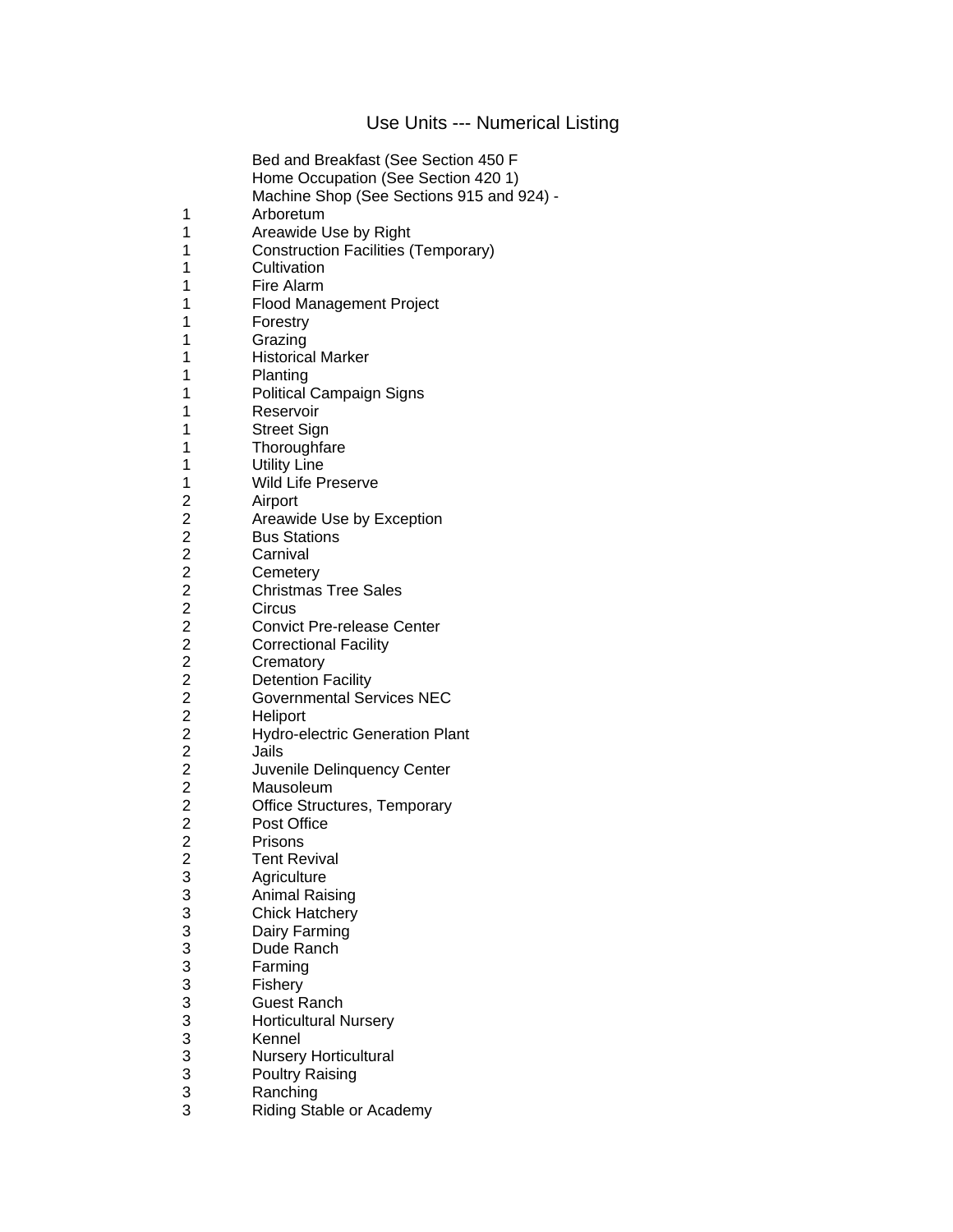| 3 | Stable                                                     |
|---|------------------------------------------------------------|
| 3 | <b>Veterinary Hospital</b>                                 |
| 4 | <b>Ambulance Service</b>                                   |
| 4 | Antenna                                                    |
| 4 | <b>Electric Regulating Station</b>                         |
| 4 | <b>Fire Station</b>                                        |
| 4 | <b>Pressure Control Station</b>                            |
| 4 | <b>Protection and Services</b>                             |
| 4 | <b>Public Park</b>                                         |
| 4 | Services and Protection                                    |
| 4 | <b>Sewage Treatment Facility</b>                           |
| 4 | Shelter, Civil Defense, Storm                              |
| 4 | <b>Water Storage Facility</b>                              |
| 4 | <b>Water Treatment Plant</b>                               |
|   |                                                            |
| 5 | Aquarium                                                   |
| 5 | <b>Art Gallery</b>                                         |
| 5 | Camps, Day                                                 |
| 5 | Care Home                                                  |
| 5 | <b>Child Care Center</b>                                   |
| 5 | Church                                                     |
| 5 | Clubs, Social and Fraternal                                |
| 5 | College, University                                        |
| 5 | <b>Community Center</b>                                    |
| 5 | <b>Convalescent Homes</b>                                  |
| 5 | <b>Cultural Facility, NEC</b>                              |
| 5 | <b>Cultural and Recreation Facility</b>                    |
| 5 | Day Camps                                                  |
| 5 | <b>Emergency Shelter</b>                                   |
| 5 | <b>Extended Care Facility</b>                              |
| 5 | <b>Golf Course</b>                                         |
| 5 | <b>Halfway House</b>                                       |
| 5 | Hospital                                                   |
| 5 | Library                                                    |
| 5 | Lodge                                                      |
| 5 | Marina                                                     |
| 5 | Museum                                                     |
| 5 | Planetarium                                                |
| 5 | Private Club or Lodge                                      |
| 5 | <b>Protective Shelter</b>                                  |
| 5 | <b>Public Tennis Court</b>                                 |
| 5 | Recreation and Cultural Facilities, Community              |
| 5 | <b>Residential Treatment Center</b>                        |
| 5 | Sanitarium                                                 |
| 5 | <b>Schools Public</b>                                      |
| 5 | Other Schools, offerings a compulsory education curriculum |
| 5 | Tennis Court, Public                                       |
| 5 | <b>Transitional Living Center</b>                          |
| 5 | <b>University</b>                                          |
| 6 | Child Care Home                                            |
| 6 | <b>Foster Home</b>                                         |
| 6 | Neighborhood Group Home (see 1006 3)                       |
| 6 | Single-Family Dwelling                                     |
| 7 | <b>Duplex</b>                                              |
| 8 | <b>Apartment Hotel</b>                                     |
| 8 | Apartments                                                 |
| 8 | <b>Boarding House</b>                                      |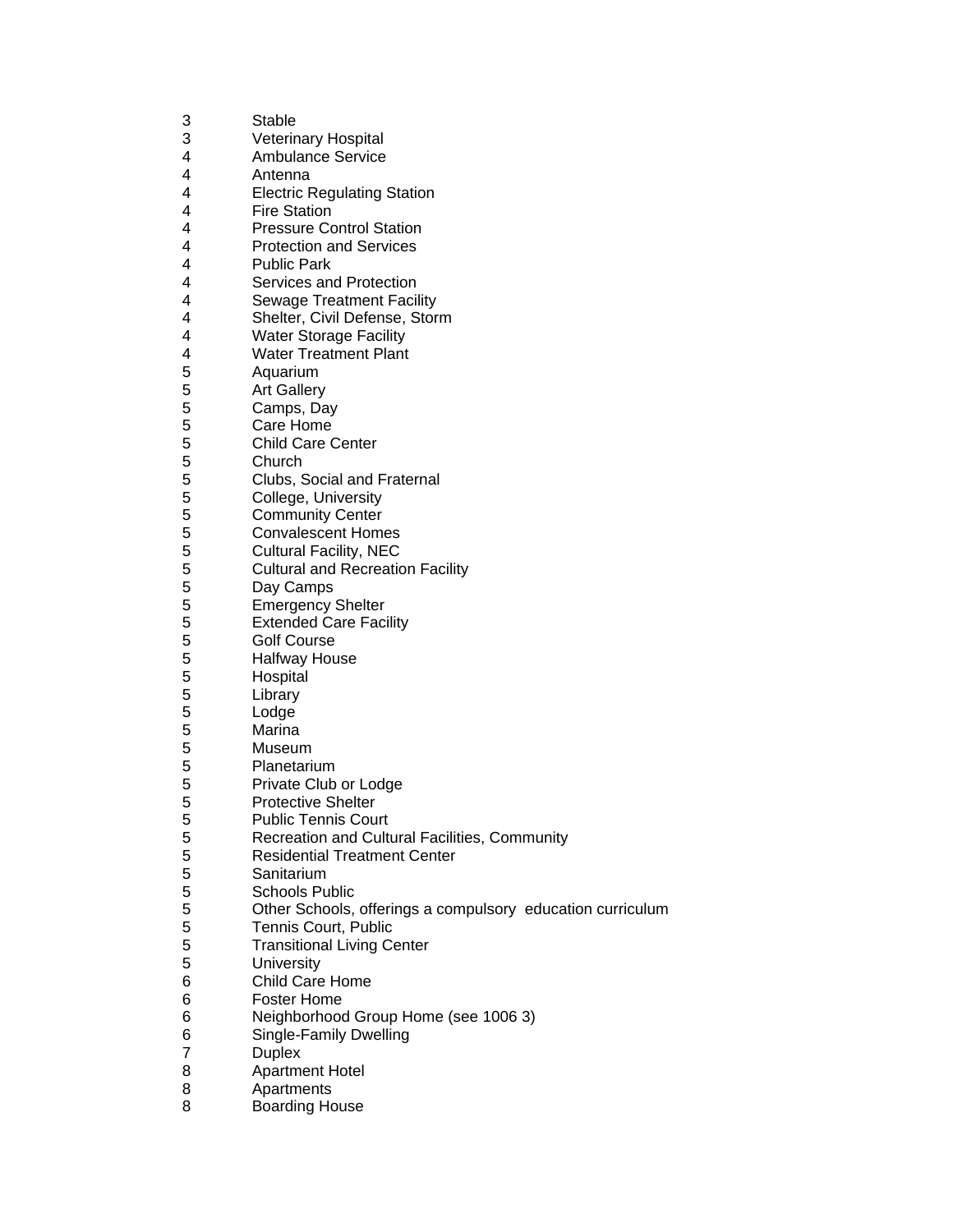| 8        | <b>Community Group Home</b>             |
|----------|-----------------------------------------|
| 8        | Convent                                 |
| 8        | <b>Elderly Housing</b>                  |
| 8        | <b>Fraternity House</b>                 |
| 8        | Life Care Retirement Center             |
| 8        | Monastery                               |
| 8        | <b>Multifamily Dwelling</b>             |
| 8        | Novitiate                               |
| 8        | <b>Nursing Home</b>                     |
| 8        | <b>Rooming House</b>                    |
| 8        | Sorority House                          |
| 8        | Townhouse                               |
| 9        | <b>Manufactured Dwelling</b>            |
| 9        | Mobile Home                             |
| 9        | <b>Modular Home</b>                     |
| 9        | <b>Mobile Home</b>                      |
| 10       | Off-Street Parking                      |
| 10       | Parking                                 |
| 10       | Parking Garage                          |
| 11       | <b>Abstract Company</b>                 |
| 11       | <b>Advertising Agency</b>               |
| 11       | <b>Art School</b>                       |
| 11       | Artist's Studio                         |
| 11       | <b>Ballet School</b>                    |
| 11       | Bank                                    |
| 11       | <b>Broadcasting Studio</b>              |
| 11       | <b>Business Schools</b>                 |
| 11       | <b>Computing Service</b>                |
| 11       | <b>Copying Service</b>                  |
| 11       | Data Processing                         |
| 11       | Dental Clinic, Lab                      |
| 11       | <b>Dentist Office</b>                   |
| 11       |                                         |
| 11       | Doctor's Office                         |
| 11       | <b>Drafting Service</b><br>Drama School |
|          |                                         |
| 11       | <b>Employment Agency</b>                |
| 11<br>11 | <b>Financial Institution</b>            |
|          | Fine Arts School                        |
| 11       | <b>Funeral Home</b>                     |
| 11       | <b>General Business Office</b>          |
| 11       | <b>Interior Design Consultant</b>       |
| 11       | Laboratory, Medical and Dental          |
| 11       | Language School                         |
| 11       | Loan Office                             |
| 11       | Medical Clinic, Lab                     |
| 11       | <b>Music Schools</b>                    |
| 11       | Office Building                         |
| 11       | <b>Office and Studio</b>                |
| 11       | Optician or Optical Lab                 |
| 11       | Pharmacy                                |
| 11       | Photocopying                            |
| 11       | Photograph Studio                       |
| 11       | <b>Radio Station</b>                    |
| 11       | <b>Recording Studio</b>                 |
|          | <b>Schools or Studios</b>               |
| 11       | Art                                     |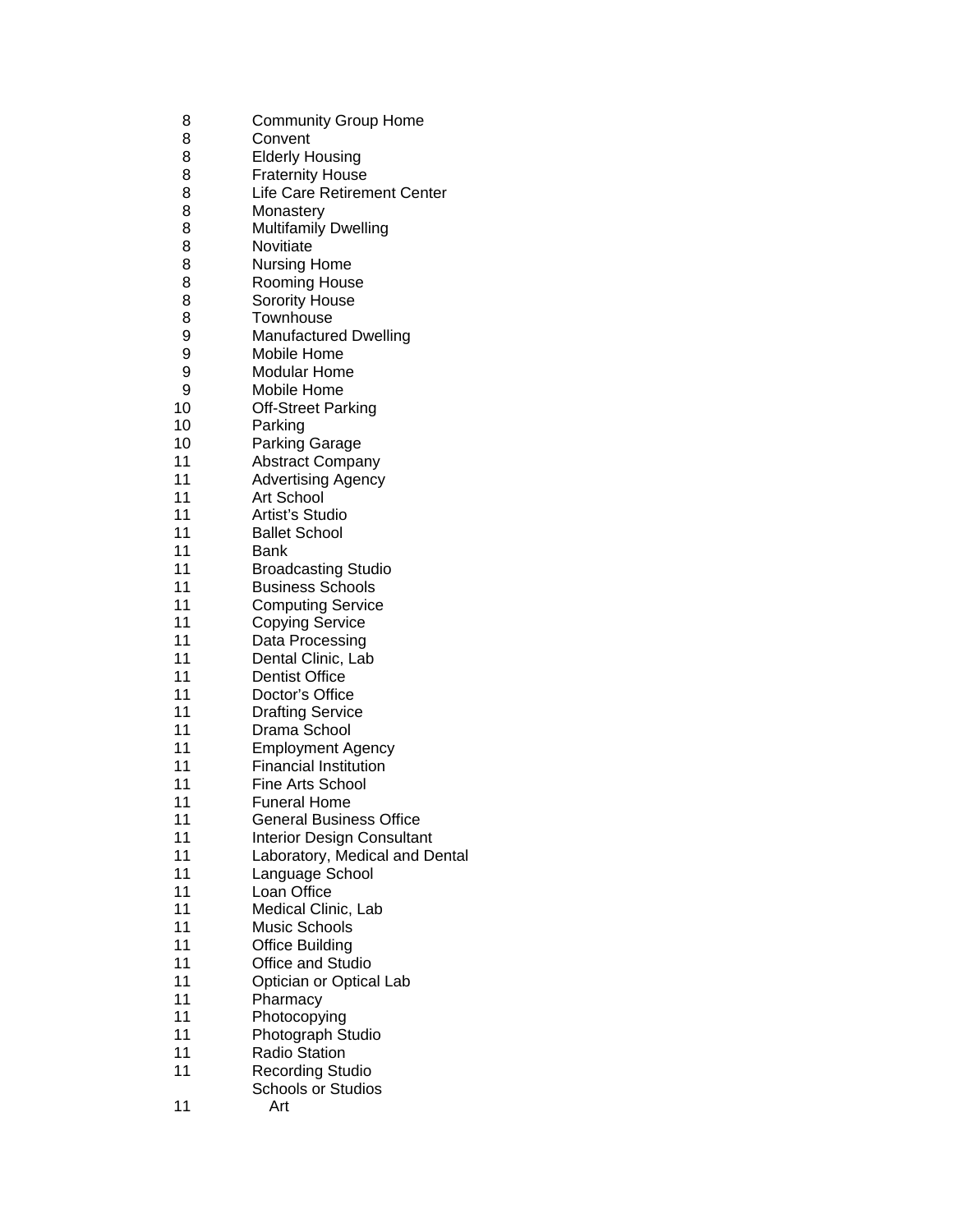| 11 | <b>Ballet</b>                                 |
|----|-----------------------------------------------|
| 11 | <b>Business</b>                               |
| 11 | Dance                                         |
| 11 | Drama                                         |
| 11 | <b>Fine Arts</b>                              |
| 11 | Language                                      |
| 11 | Modeling                                      |
| 11 | Music                                         |
| 11 | Studio and Office                             |
| 11 | <b>Ticket Office</b>                          |
| 11 | <b>Transportation Ticket Office</b>           |
| 11 | <b>Travel Agency</b>                          |
| 11 | Veterinary Office, excluding boarding         |
| 12 | Café                                          |
| 12 | Cafeteria                                     |
| 12 | Coffee Shop                                   |
| 12 | Delicatessen                                  |
| 12 | Eating Places Other than Drive-Ins            |
| 12 | Restaurant                                    |
| 12 | Restaurant, Carry Out                         |
| 13 | <b>Bakery</b>                                 |
| 13 | <b>Barber Shop</b>                            |
| 13 | <b>Beauty Shop</b>                            |
| 13 | <b>Candy Store</b>                            |
| 13 | Commercial, Convenience                       |
| 13 | <b>Commercial Shopping</b>                    |
| 13 | <b>Confectionery Store</b>                    |
| 13 | <b>Convenience Goods and Services</b>         |
| 13 | Dairy Store                                   |
| 13 | Drug Store                                    |
| 13 | Dry Cleaning Pick-up and Drop-off             |
| 13 | Florist                                       |
| 13 | <b>Food Specialty</b>                         |
| 13 | <b>Gift Shop</b>                              |
| 13 | <b>Grocery Store</b>                          |
| 13 | <b>Health Food Store</b>                      |
| 13 | Ice Cream Store                               |
| 13 | Laundry, Pick-Up and Drop-off                 |
| 13 | Liquor Store                                  |
| 13 | <b>Meat Market</b>                            |
| 13 | Novelty                                       |
| 13 | <b>Nut Store</b>                              |
| 13 | Self-service Laundromat                       |
| 13 | Souvenir Shop                                 |
| 13 | <b>Tobacco Shop</b>                           |
| 14 | Antique Shop                                  |
| 14 | Appliance Repair                              |
| 14 | Appliance Store                               |
| 14 | Art Gallery, Commercial                       |
| 14 | <b>Artist's Supply Store</b>                  |
| 14 | <b>Automotive Parts and Accessories Store</b> |
| 14 | <b>Bicycle Shop</b>                           |
| 14 | <b>Book Store</b>                             |
| 14 | <b>Building Materials Store</b>               |
| 14 | <b>Business Machine Repair</b>                |
| 14 | <b>Business Machine Sales</b>                 |
|    |                                               |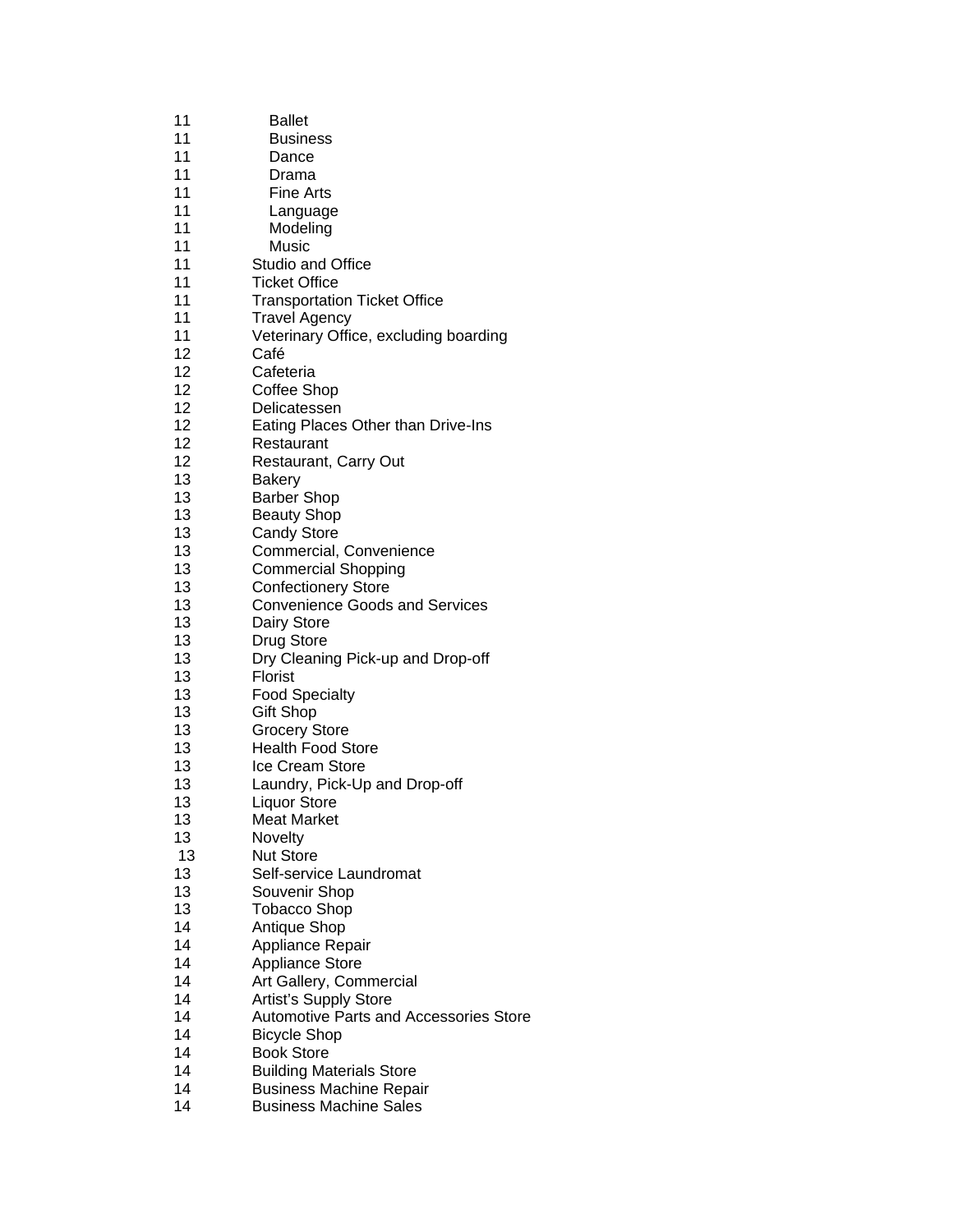| 14 | Camera and Photography Supply |
|----|-------------------------------|
|----|-------------------------------|

- 14 Carpet Store
- 14 Caterer
- 14 China, Glassware, and Metalware Store
- 14 Clothing and Accessories Store
- 14 Computer Repair
- 14 Cosmetic Shop
- 14 Costume Rental Service
- 14 Decorating, Interior
- 14 Department Store
- 14 Draperies, Curtains, Upholstery Store
- 14 Dressmaking Shop
- 14 Dry Cleaning (under 7,000 sq. ft. )
- 14 Dry Goods Store
- 14 Electrical Supply Store
- 14 Floor Coverings
- 14 Furniture Store
- 14 Furriers & Fur Shops
- 14 Fur Storage
- 14 Garden Supply Store
- 14 Gunsmith
- 14 Hardware Store
- 14 Hobby Shop
- 14 Home Furnishing Store
- 14 Household Appliance Repair
- 14 Interior Decorating
- 14 Jewelry Repair
- 14 Jewelry Store
- 14 Laundromat, Self-service
- 14 Leather Goods Store
- 14 Locksmith
- 14 Luggage Store
- 14 Medical, Dental Supply
- 14 Musical Instrument Sales
- 14 Office Furnishings Sales
- 14 Office Machine Sales
- 14 Office Supplies
- 14 Orthopedic Appliances and Supply Store
- 14 Paint Store
- 14 Pawn Shop
- 14 Pet Shop
- 14 Phonograph and Record Sales
- 14 Photo Finishing
- 14 Photography Supply Store
- 14 Picture Framing
- 14 Plumbing Fixtures Sales
- 14 Radio Repair and Television Repair
- 14 Radio & Television Sales
- 14 Record Shop
- 14 Shoe Repair
- 14 Shoe Store
- 14 Shopping Goods and Services
- 14 Sporting Goods Store
- 14 Stationery Store and Card Shop
- 14 Tailor
- 14 Television Repair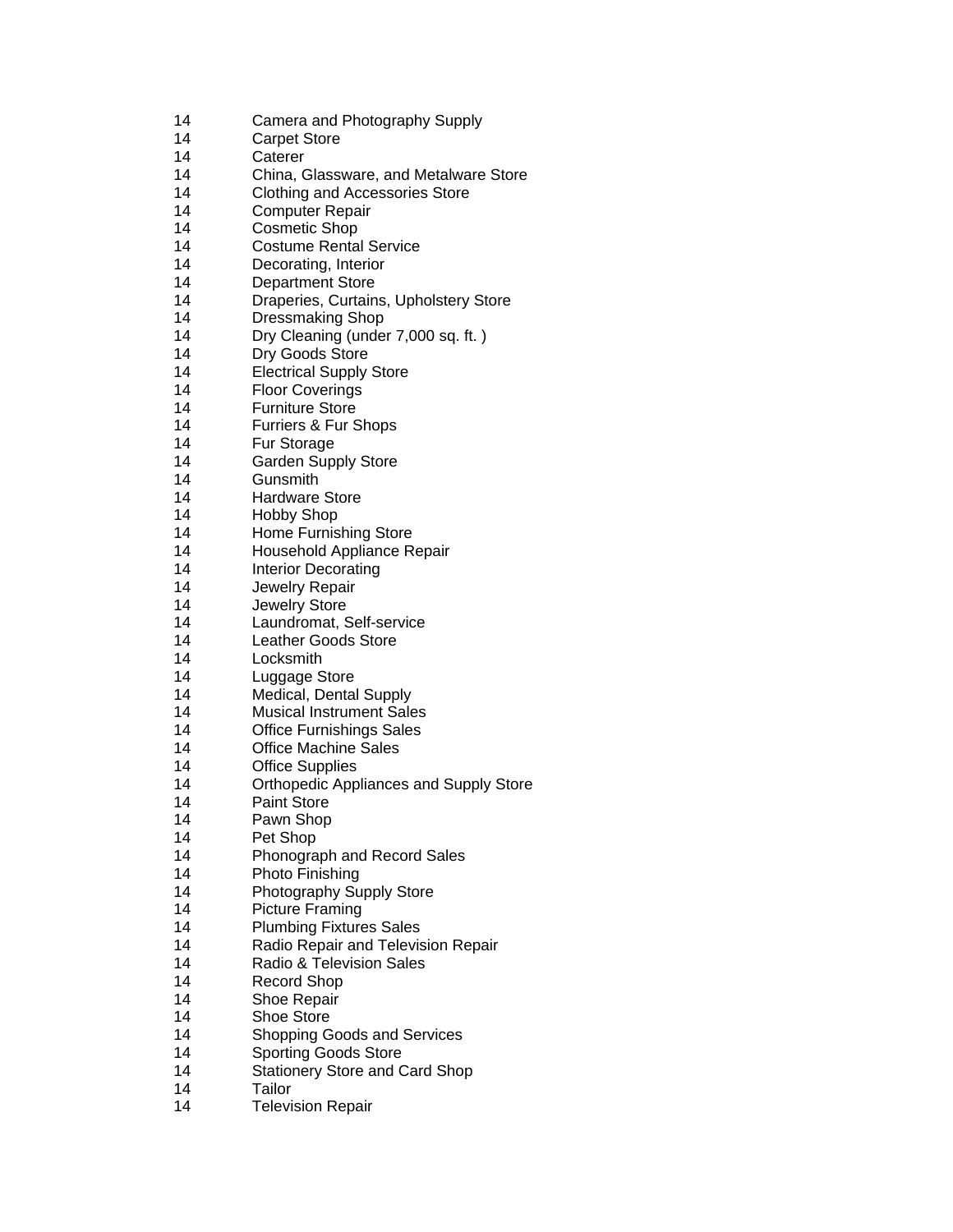| 14 | <b>Television Sales</b>              |
|----|--------------------------------------|
| 14 | <b>Toy Shop</b>                      |
| 14 | <b>Variety Stores</b>                |
| 14 | <b>Wall Paper Store</b>              |
| 14 | <b>Watch Repair</b>                  |
| 14 | Wig Shop                             |
| 15 | <b>Air Conditioning Service</b>      |
| 15 | <b>Armature Rewinding Repair</b>     |
| 15 | <b>Armored Car Service</b>           |
| 15 | Auctioneer                           |
| 15 | <b>Bait Shop</b>                     |
| 15 | Bakery, Wholesale                    |
| 15 | <b>Barber School</b>                 |
| 15 | <b>Beauty School</b>                 |
| 15 | <b>Bindery</b>                       |
| 15 | <b>Bottled Gas</b>                   |
| 15 | <b>Cabinet Maker</b>                 |
| 15 | Carpentry                            |
| 15 | Carpet Installation and Repair       |
| 15 | Data Processing Machine Repair       |
| 15 | <b>Drapery Service</b>               |
| 15 | Dry Cleaning Plant                   |
| 15 | <b>Electrical Repair Service</b>     |
| 15 | <b>Exterminating Service</b>         |
| 15 | Fence                                |
| 15 | Frozen Food Locker                   |
| 15 | Fuel Oil                             |
| 15 | <b>Furnace Cleaning</b>              |
| 15 | <b>Furniture Repair</b>              |
| 15 | <b>General Merchandising</b>         |
| 15 | <b>Glass Store</b>                   |
| 15 | Greenhouse                           |
| 15 | <b>Heating Equipment</b>             |
| 15 | Ice Plant                            |
| 15 | <b>Janitorial Service</b>            |
| 15 | Landscape Contractor                 |
| 15 | Laundry, Industrial                  |
| 15 | <b>Laundry Service</b>               |
| 15 | <b>Linen Supply</b>                  |
| 15 | <b>Lumber Yard</b>                   |
| 15 | Mattress and Pillow Repair           |
| 15 | <b>Modeling School</b>               |
| 15 | <b>Monument Sales</b>                |
| 15 | Newspaper, Publishing                |
| 15 | Newsstand                            |
| 15 | <b>Other Trades and Services</b>     |
| 15 | Packing and Crating of Goods         |
| 15 | <b>Painting Contractor</b>           |
| 15 | Paper Hanging                        |
| 15 | <b>Plastering Service</b>            |
| 15 | <b>Plastic Materials Sales</b>       |
| 15 | <b>Plumbing Construction Service</b> |
| 15 | <b>Plumbing Shop</b>                 |
| 15 | <b>Portable Building Sales</b>       |
| 15 | Printing                             |
| 15 | <b>Reproduction Service</b>          |
|    |                                      |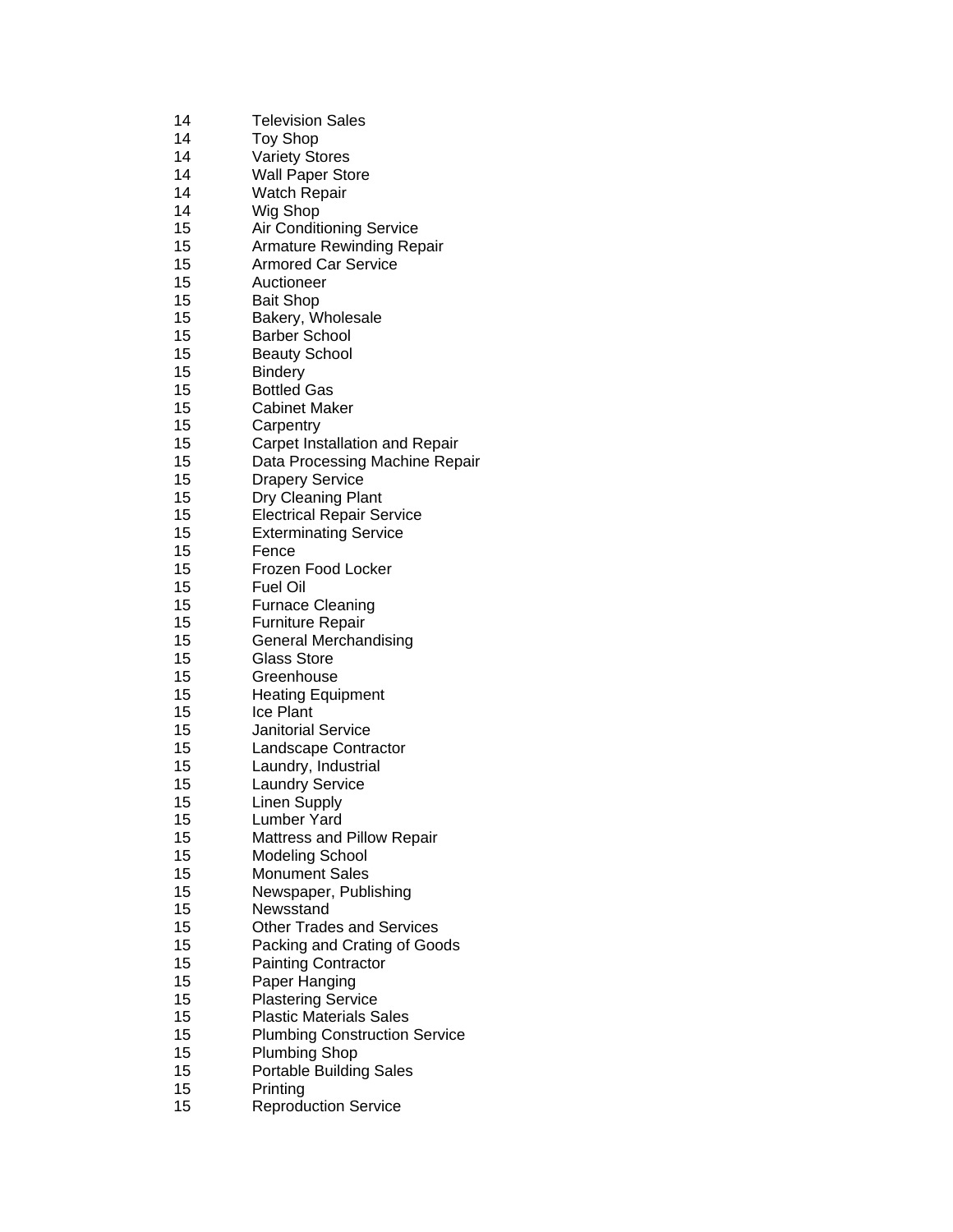| 15 | Reupholstering                              |
|----|---------------------------------------------|
| 15 | <b>Rug Cleaners</b>                         |
| 15 | Rug Repair                                  |
| 15 | School, Barber                              |
| 15 | School, Beauty                              |
| 15 | School, Trade                               |
| 15 | <b>Sign Painting</b>                        |
| 15 | Taxidermist                                 |
| 15 | <b>Tile Setting Office</b>                  |
| 15 | <b>Trade Schools</b>                        |
| 15 | <b>Upholstery Repair</b>                    |
| 15 |                                             |
| 15 | Vending Machine Sales, Service              |
| 15 | <b>Window Cleaning</b>                      |
|    | <b>Woodworking Shop</b>                     |
| 16 | <b>Gasoline Service Stations</b>            |
| 16 | Oil and Lubrication Service (3 bay maximum) |
| 16 | <b>Tire Sales</b>                           |
| 16 | Tune-up Service (3 bay maximum)             |
| 17 | <b>Agricultural Implement Sales</b>         |
| 17 | <b>Aircraft Sales</b>                       |
| 17 | Automobile Rental                           |
| 17 | Automobile Sales, New, Used                 |
| 17 | Automobile Wash                             |
| 17 | <b>Automotive and Allied Activities</b>     |
| 17 | <b>Boat Sales</b>                           |
| 17 | <b>Camper Sales</b>                         |
| 17 | Mini storage                                |
| 17 | <b>Mobile Home Sales</b>                    |
| 17 | Mobile Home Sales Lot                       |
| 17 | Motorcycle Sales                            |
| 17 | <b>Truck Sales</b>                          |
| 17 | Vehicle, Repair and Service                 |
| 18 | Drive-in Restaurant                         |
| 18 | Restaurant, Drive-In                        |
| 19 | Bar                                         |
| 19 | <b>Billiard Parlors</b>                     |
| 19 | <b>Bowling Alley</b>                        |
| 19 | Clubs, Night                                |
| 19 | <b>Commercial Recreation, Enclosed</b>      |
| 19 | Dance Hall                                  |
| 19 | <b>Enclosed Commercial Recreation</b>       |
| 19 | <b>Game Rooms</b>                           |
|    |                                             |
| 19 | Gymnasium                                   |
| 19 | <b>Health Club</b>                          |
| 19 | <b>Weight Reduction</b>                     |
| 19 | Hotel                                       |
| 19 | Ice Skating Rink                            |
| 19 | Motel                                       |
| 19 | Motion Picture Theater, Enclosed            |
| 19 | Night Club                                  |
| 19 | Pool Hall                                   |
| 19 | Racquetball                                 |
| 19 | Recreation, Indoor Commercial               |
| 19 | <b>Reducing Salon</b>                       |
| 19 | <b>Rifle and Skeet Range</b>                |
| 19 | <b>Skating Rink, Enclosed</b>               |
|    |                                             |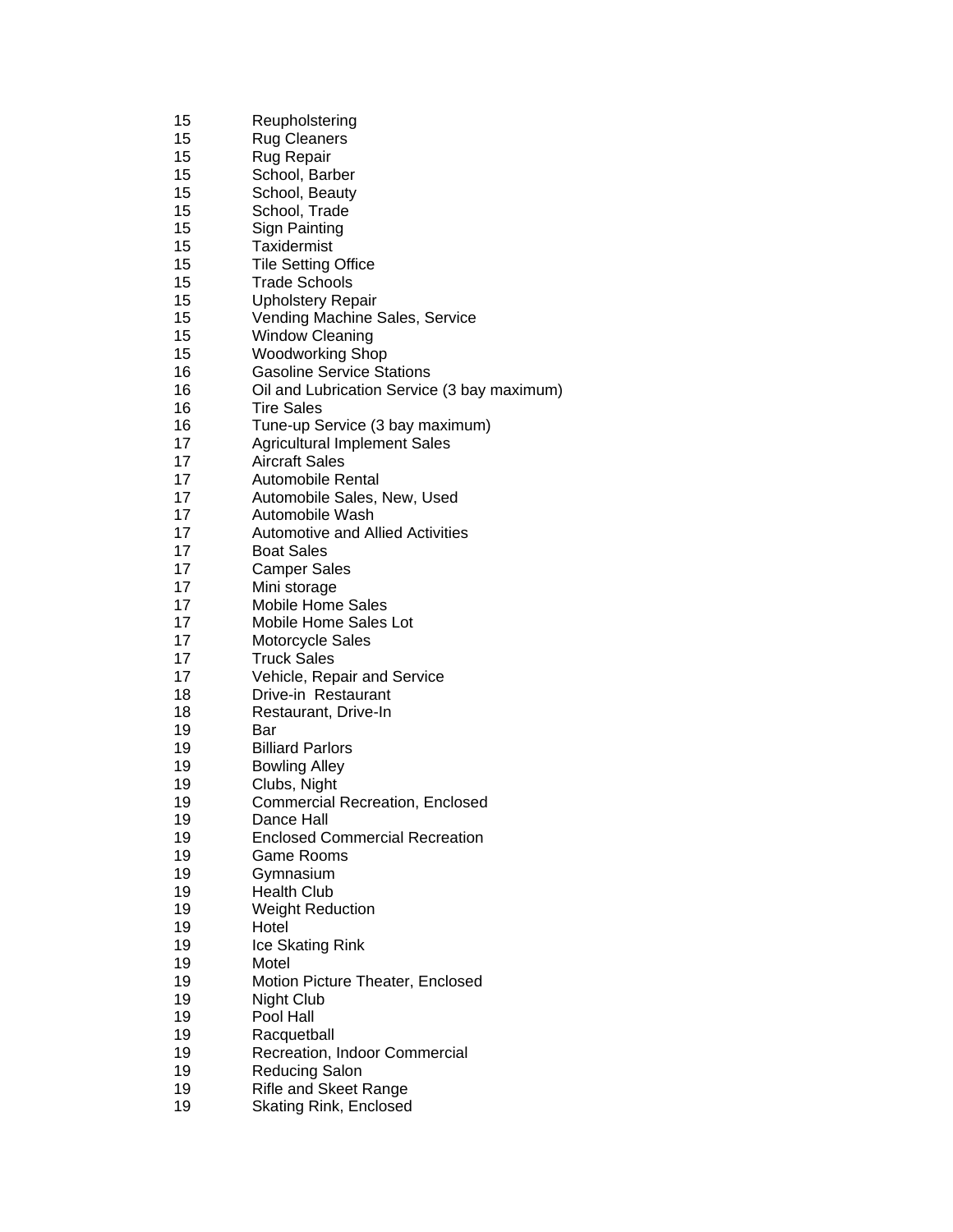| 19 | <b>Slot Car Track</b>                                                 |
|----|-----------------------------------------------------------------------|
| 19 |                                                                       |
|    | Swimming Pool, Enclosed                                               |
| 19 | Tavern                                                                |
| 19 | <b>Tennis Club</b>                                                    |
| 19 | Theater, Motion Picture, enclosed                                     |
| 19 | Video Game Room                                                       |
| 20 | <b>Amusement Activities NEC</b>                                       |
| 20 | Arena                                                                 |
| 20 | Campground                                                            |
| 20 | Commercial Recreation, Intensive                                      |
| 20 | Drag Strip                                                            |
| 20 | Drive-in Theater                                                      |
| 20 | Driving Range, Golf                                                   |
| 20 | <b>Fair Grounds</b>                                                   |
| 20 | Go-cart Track                                                         |
| 20 |                                                                       |
|    | <b>Golf Driving Range</b><br>Miniature Auto Track                     |
| 20 | <b>Outdoor Recreation NEC</b>                                         |
| 20 |                                                                       |
| 20 | <b>Overnight Campground-Recreational Vehicles</b>                     |
| 20 | Race Track, Auto, Dog, Horse                                          |
| 20 | Recreational Vehicle Campground                                       |
| 20 | Rodeo Grounds                                                         |
| 20 | Stadium NEC                                                           |
| 21 | <b>Advertising Signs</b>                                              |
| 21 | <b>Billboards</b>                                                     |
| 21 | <b>Business Signs</b>                                                 |
| 21 | <b>Outdoor Advertising</b>                                            |
| 21 | Sign Advertising                                                      |
| 22 | Moving & Storage Facility                                             |
| 22 | Storage, General                                                      |
| 22 | <b>Truck Rentals</b>                                                  |
| 22 | <b>Trucking Establishments</b>                                        |
| 22 | <b>Warehouses NEC</b>                                                 |
| 22 | <b>Wholesale Establishments NEC</b>                                   |
| 23 | Automobile Salvage Yards                                              |
| 23 | Cement, Portland                                                      |
| 23 | Extraction, Mining                                                    |
| 23 | <b>Gravel Operation</b>                                               |
| 23 | Hazardous Waste Disposal                                              |
| 23 | <b>Mineral Products Processing</b>                                    |
| 23 |                                                                       |
| 23 | Mining                                                                |
|    | Paper or Pulp Manufacturing by Sulphide Process                       |
| 23 | Processing of Mineral Products                                        |
| 23 | Quarrying                                                             |
| 23 | Salvage Yards NEC (including building materials, scrap Metal or junk) |
| 23 | Sanitary Landfill                                                     |
| 23 | Storage of Dismantled Autos in any Form                               |
| 23 | Waste Paper Salvage and Reclamation                                   |
| 24 | <b>Bottling Plant</b>                                                 |
| 24 | <b>Building, Contract Construction</b>                                |
| 24 | <b>Cesspool Cleaning</b>                                              |
| 24 | <b>Concrete Construction Service</b>                                  |
| 24 | <b>Construction, Heavy Contracting Service</b>                        |
| 24 | <b>Grain Elevators</b>                                                |
| 24 | <b>Heating Construction Contract Service</b>                          |
| 24 | <b>Masonry Construction Service</b>                                   |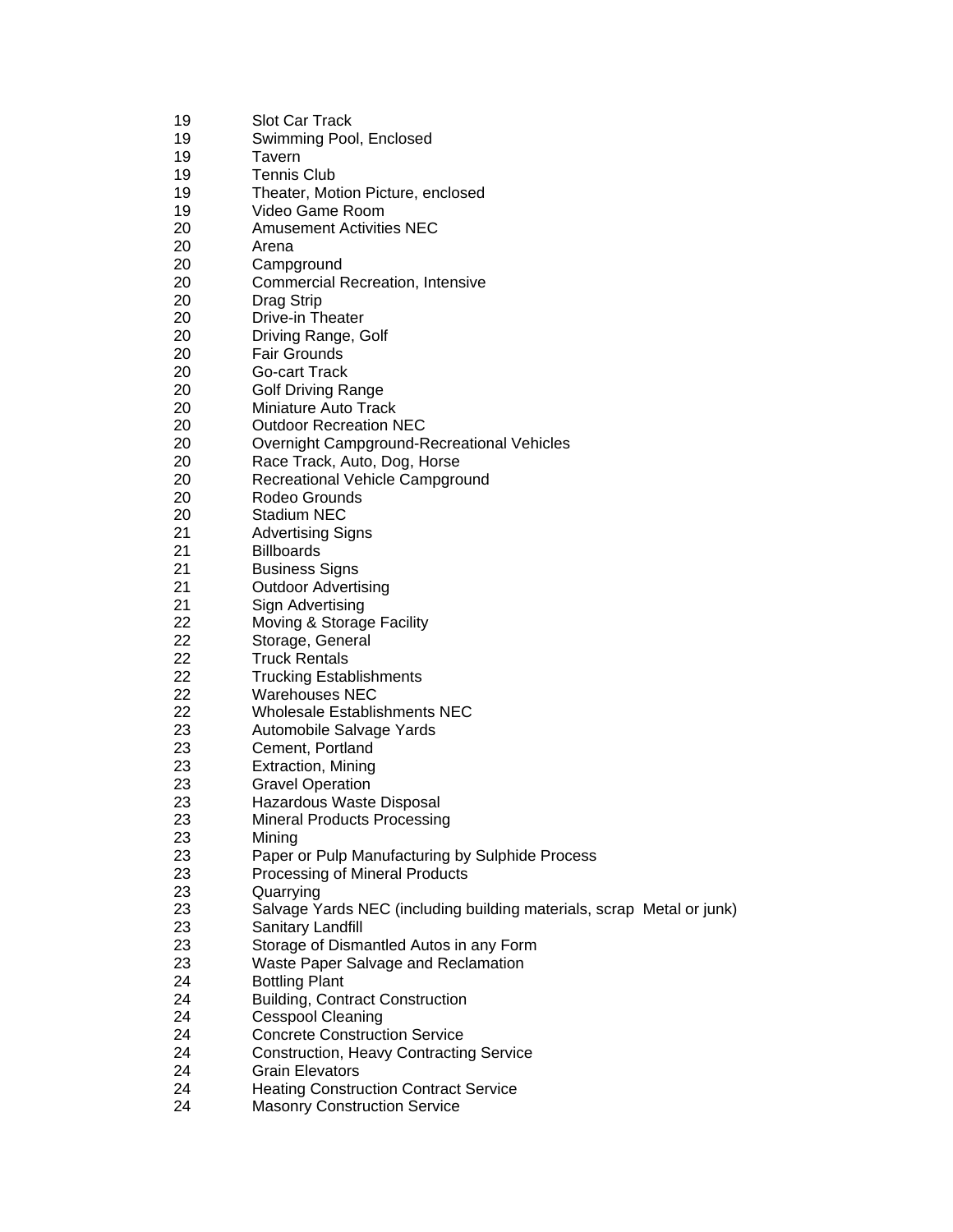| 24 | Oil Well Drilling and Cleaning                                 |
|----|----------------------------------------------------------------|
| 24 | <b>Research Scientific</b>                                     |
| 24 | <b>Roofing Construction Services</b>                           |
| 24 | <b>Sand Operations</b>                                         |
| 24 | Scientific Research, Testing, Development                      |
| 24 | <b>Sheet Metal Contracting Service</b>                         |
| 24 | <b>Stonework Contracting Service</b>                           |
| 24 | Water Well Drilling and Cleaning Service                       |
| 24 | <b>Welding Shop</b>                                            |
| 25 | Aluminum Works or Foundry                                      |
| 25 | Asphalt Refining, Manufacturing                                |
| 25 | <b>Bleaching Powder Manufacturing</b>                          |
| 25 | <b>Boiler Works</b>                                            |
| 25 | <b>Brick Manufacturing, Tile Manufacturing</b>                 |
| 25 | <b>Cellophane Manufacturing</b>                                |
| 25 | <b>Celluloid Manufacturing</b>                                 |
| 25 | <b>Coke Manufacturing</b>                                      |
| 25 | Concrete Ready Mix Plant                                       |
| 25 | <b>Dyestuff Manufacturing</b>                                  |
| 25 | Foundry, Metal                                                 |
| 25 | Linoleum Manufacturing                                         |
| 25 | <b>Metal Foundry</b>                                           |
| 25 | Oil Cloth or Linoleum Manufacturing                            |
| 25 | Pickle, Sausage, Sauerkraut, Vinegar Manufacturing             |
| 25 | <b>Printing Ink Manufacturing</b>                              |
| 25 | Rayon or Cellophane Manufacturing                              |
| 25 | <b>Rolling Mill</b>                                            |
| 25 | <b>Rubber Manufacturing</b>                                    |
| 25 | Sausage Manufacturing                                          |
| 25 | Shoddy Manufacturing                                           |
| 25 | Soap Manufacturing                                             |
| 25 | Starch, Glucose, Dextrin Manufacturing                         |
| 25 | Sugar Refining                                                 |
| 25 | Tanning of Leather or Hides                                    |
| 25 | <b>Tar Roofing Manufacturing</b>                               |
| 25 | Trades Emitting Moderate Objectionable Odor, Heat, Smoke Noise |
| 25 | Vinegar Manufacturing                                          |
| 25 | <b>Washing Compound Manufacturing</b>                          |
| 25 | Wool Scouring, Hair Manufacturing                              |
| 25 | <b>Yeast Manufacturing</b>                                     |
| 26 | Acetylene Gas Manufacturing                                    |
| 26 | <b>Acid Manufacturing</b>                                      |
| 26 | Ammonia Manufacturing                                          |
| 26 | <b>Animal Rendering</b>                                        |
| 26 | <b>Blast Furnace</b>                                           |
| 26 | <b>Chlorine Manufacturing or Processing</b>                    |
| 26 | Creosote Manufacturing, or Treatment                           |
| 26 | Disinfectant or Insecticide Manufacturing                      |
| 26 | Distillation of Bones, Coal, Tar or Wood                       |
| 26 | <b>Explosive Manufacturing or Storage</b>                      |
| 26 | <b>Fat Rendering</b>                                           |
| 26 | <b>Fertilizer Manufacturing</b>                                |
| 26 | Garbage Dump                                                   |
| 26 | Gas Manufacturing or Storage                                   |
| 26 | Glue, Gelatin or Size Manufacturing                            |
| 26 | Incineration, Reduction of Dead Animals, Garbage Refuse        |